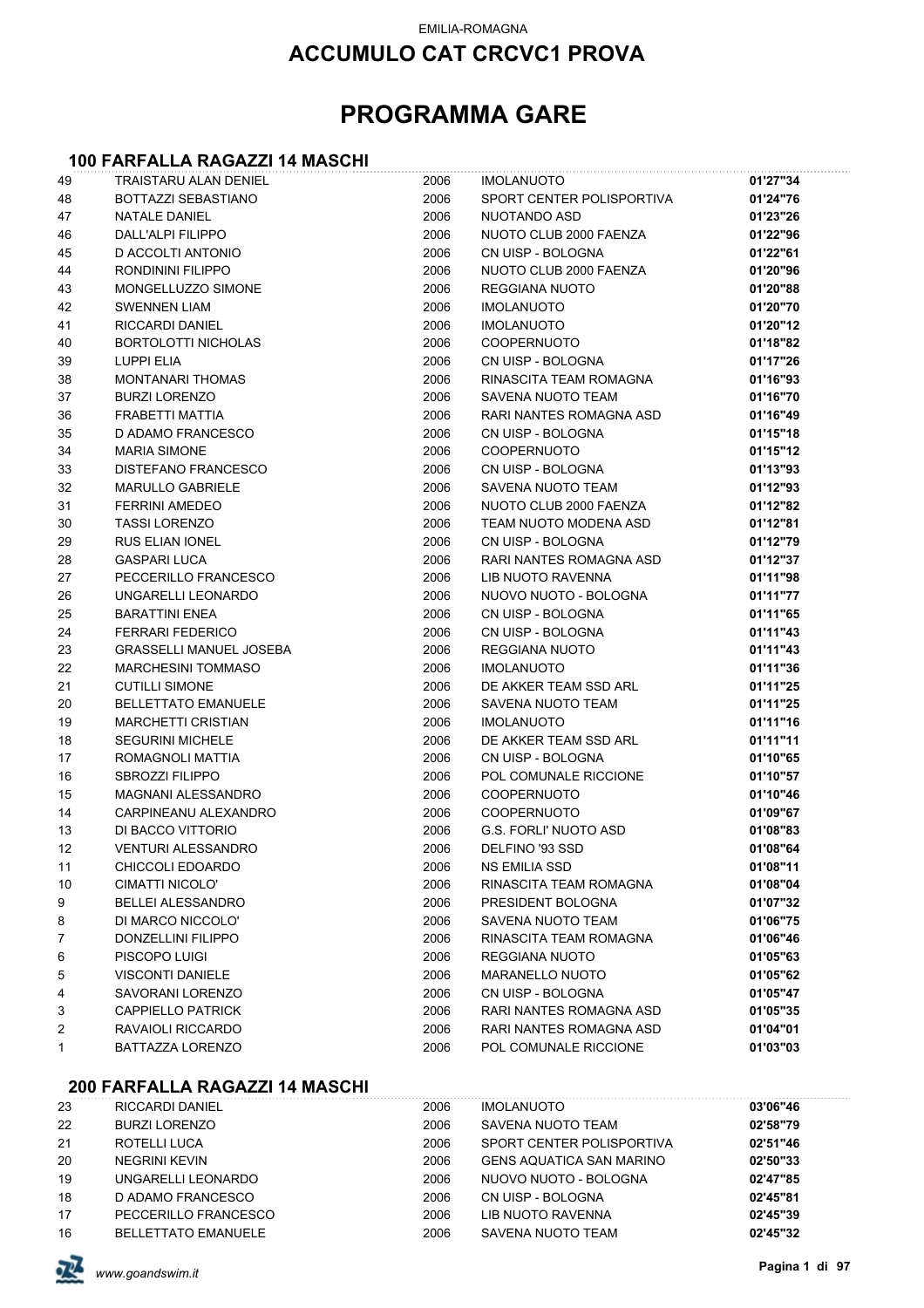## **PROGRAMMA GARE**

| 15                | <b>GUALDI GABRIELE</b>         | 2006 | <b>COOPERNUOTO</b>      | 02'44"28 |
|-------------------|--------------------------------|------|-------------------------|----------|
| 14                | <b>GRASSELLI MANUEL JOSEBA</b> | 2006 | REGGIANA NUOTO          | 02'43"72 |
| 13                | <b>SEGURINI MICHELE</b>        | 2006 | DE AKKER TEAM SSD ARL   | 02'42"54 |
| $12 \overline{ }$ | DI BACCO VITTORIO              | 2006 | G.S. FORLI' NUOTO ASD   | 02'37"94 |
| 11                | <b>FERRARI FEDERICO</b>        | 2006 | CN UISP - BOLOGNA       | 02'34"14 |
| 10                | <b>VISCONTI DANIELE</b>        | 2006 | MARANELLO NUOTO         | 02'33"54 |
| 9                 | BELLEI ALESSANDRO              | 2006 | PRESIDENT BOLOGNA       | 02'32"84 |
| 8                 | <b>MOSCATO EMANUELE</b>        | 2006 | DE AKKER TEAM SSD ARL   | 02'32"81 |
| 7                 | SAVORANI LORENZO               | 2006 | CN UISP - BOLOGNA       | 02'32"33 |
| 6                 | CHICCOLI EDOARDO               | 2006 | <b>NS EMILIA SSD</b>    | 02'31"92 |
| 5                 | CIMATTI NICOLO'                | 2006 | RINASCITA TEAM ROMAGNA  | 02'31"78 |
| 4                 | PISCOPO LUIGI                  | 2006 | REGGIANA NUOTO          | 02'30"86 |
| 3                 | DI MARCO NICCOLO'              | 2006 | SAVENA NUOTO TEAM       | 02'27"73 |
| 2                 | <b>CAPPIELLO PATRICK</b>       | 2006 | RARI NANTES ROMAGNA ASD | 02'25"10 |
| 1                 | BATTAZZA LORENZO               | 2006 | POL COMUNALE RICCIONE   | 02'18"92 |

#### **100 DORSO RAGAZZI 14 MASCHI**

| 60 | PRETI ANDREA                    | 2006 | NUOVO NUOTO - BOLOGNA           | 01'27"30 |
|----|---------------------------------|------|---------------------------------|----------|
| 59 | DE SANTIS GABRIELE              | 2006 | CN UISP - BOLOGNA               | 01'26"24 |
| 58 | <b>BAIONI GIOVANNI</b>          | 2006 | <b>LIB NUOTO RAVENNA</b>        | 01'24"47 |
| 57 | <b>BOLOGNESI MATTIA</b>         | 2006 | SAN DONNINO SPORT SSD           | 01'24"36 |
| 56 | ZACCARI ALESSANDRO              | 2006 | RINASCITA TEAM ROMAGNA          | 01'23"62 |
| 55 | <b>VALZANIA LUCA</b>            | 2006 | <b>NUOTANDO ASD</b>             | 01'23"06 |
| 54 | <b>ANTONUCCI DAVIDE</b>         | 2006 | TEAM NUOTO MODENA ASD           | 01'22"51 |
| 53 | <b>NATALE DANIEL</b>            | 2006 | <b>NUOTANDO ASD</b>             | 01'21"94 |
| 52 | DI FEDERICO FRANCESCO           | 2006 | TEAM NUOTO MODENA ASD           | 01'21"36 |
| 51 | <b>SAVELLI PIETRO</b>           | 2006 | <b>G.S. FORLI' NUOTO ASD</b>    | 01'21"20 |
| 50 | LUSETTI NICOLO'                 | 2006 | <b>REGGIANA NUOTO</b>           | 01'21"04 |
| 49 | <b>TRAISTARU ALAN DENIEL</b>    | 2006 | <b>IMOLANUOTO</b>               | 01'20"90 |
| 48 | SAPORETTI GABRIELE              | 2006 | <b>LIB NUOTO RAVENNA</b>        | 01'20"79 |
| 47 | <b>FERRI MATTEO</b>             | 2006 | TEAM NUOTO MODENA ASD           | 01'20"46 |
| 46 | <b>CAMPANI NICHOLAS</b>         | 2006 | <b>OLYMPIA SSD A RL</b>         | 01'20"24 |
| 45 | <b>CALASSO RICCARDO</b>         | 2006 | <b>NUOTANDO ASD</b>             | 01'19"89 |
| 44 | <b>BOLOGNESI FABIO</b>          | 2006 | SAN DONNINO SPORT SSD           | 01'19"59 |
| 43 | <b>LANZI FEDERICO</b>           | 2006 | <b>COOPERNUOTO</b>              | 01'17"92 |
| 42 | <b>NEGRINI KEVIN</b>            | 2006 | <b>GENS AQUATICA SAN MARINO</b> | 01'16"85 |
| 41 | <b>FIORI ALESSANDRO</b>         | 2006 | <b>COOPERNUOTO</b>              | 01'16"71 |
| 40 | STEFANIZZI MATTEO               | 2006 | RARI NANTES ROMAGNA ASD         | 01'16"62 |
| 39 | PORCELLO FRANCO                 | 2006 | <b>REGGIANA NUOTO</b>           | 01'16"61 |
| 38 | <b>SALEMME DENNIS</b>           | 2006 | SAN DONNINO SPORT SSD           | 01'16"34 |
| 37 | <b>BIZARI SIMON</b>             | 2006 | POL COMUNALE RICCIONE           | 01'16"25 |
| 36 | <b>SANTORO FILIPPO</b>          | 2006 | CN UISP - BOLOGNA               | 01'15"75 |
| 35 | LUPPI ELIA                      | 2006 | CN UISP - BOLOGNA               | 01'15"66 |
| 34 | <b>FERRINI AMEDEO</b>           | 2006 | NUOTO CLUB 2000 FAENZA          | 01'15"46 |
| 33 | <b>LENA ANDREA</b>              | 2006 | <b>IMOLANUOTO</b>               | 01'15"30 |
| 32 | <b>GUALDI GABRIELE</b>          | 2006 | <b>COOPERNUOTO</b>              | 01'14"97 |
| 31 | CIOFFI ALESSANDRO LUIGI LUCIANO | 2006 | RECORD NUOTO CLUB - BO          | 01'14"48 |
| 30 | <b>VENTURI ALESSANDRO</b>       | 2006 | <b>LIB NUOTO RAVENNA</b>        | 01'14"14 |
| 29 | <b>BORTOLOTTI NICHOLAS</b>      | 2006 | <b>COOPERNUOTO</b>              | 01'14"00 |
| 28 | <b>FORLEO FRANCESCO</b>         | 2006 | CN UISP - BOLOGNA               | 01'13"95 |
| 27 | CAGGIANO EMANUELE               | 2006 | NUOTO CLUB 2000 FAENZA          | 01'13"63 |
| 26 | PANTANELLI MARCO                | 2006 | AMICI NUOTO VVFF MODENA         | 01'13"59 |
| 25 | <b>MAGRI CRISTIAN</b>           | 2006 | RINASCITA TEAM ROMAGNA          | 01'13"43 |
| 24 | <b>SBROZZI FILIPPO</b>          | 2006 | POL COMUNALE RICCIONE           | 01'13"24 |
| 23 | <b>MENGHI THOMAS</b>            | 2006 | <b>GENS AQUATICA SAN MARINO</b> | 01'12"92 |
| 22 | <b>BARANI LORENZO</b>           | 2006 | TEAM NUOTO MODENA ASD           | 01'12"83 |
| 21 | RAVAGLIA RODEL                  | 2006 | <b>LIB NUOTO RAVENNA</b>        | 01'12"79 |
| 20 | <b>GIORGI ROSSI EMILIO</b>      | 2006 | <b>REGGIANA NUOTO</b>           | 01'12"58 |
| 19 | ROCCHETTA MARTINO               | 2006 | PRESIDENT BOLOGNA               | 01'12"05 |
| 18 | <b>ZANETTINI EMANUELE</b>       | 2006 | SPORT CENTER POLISPORTIVA       | 01'12"03 |
| 17 | <b>MAGNANI ALESSANDRO</b>       | 2006 | <b>COOPERNUOTO</b>              | 01'11"98 |

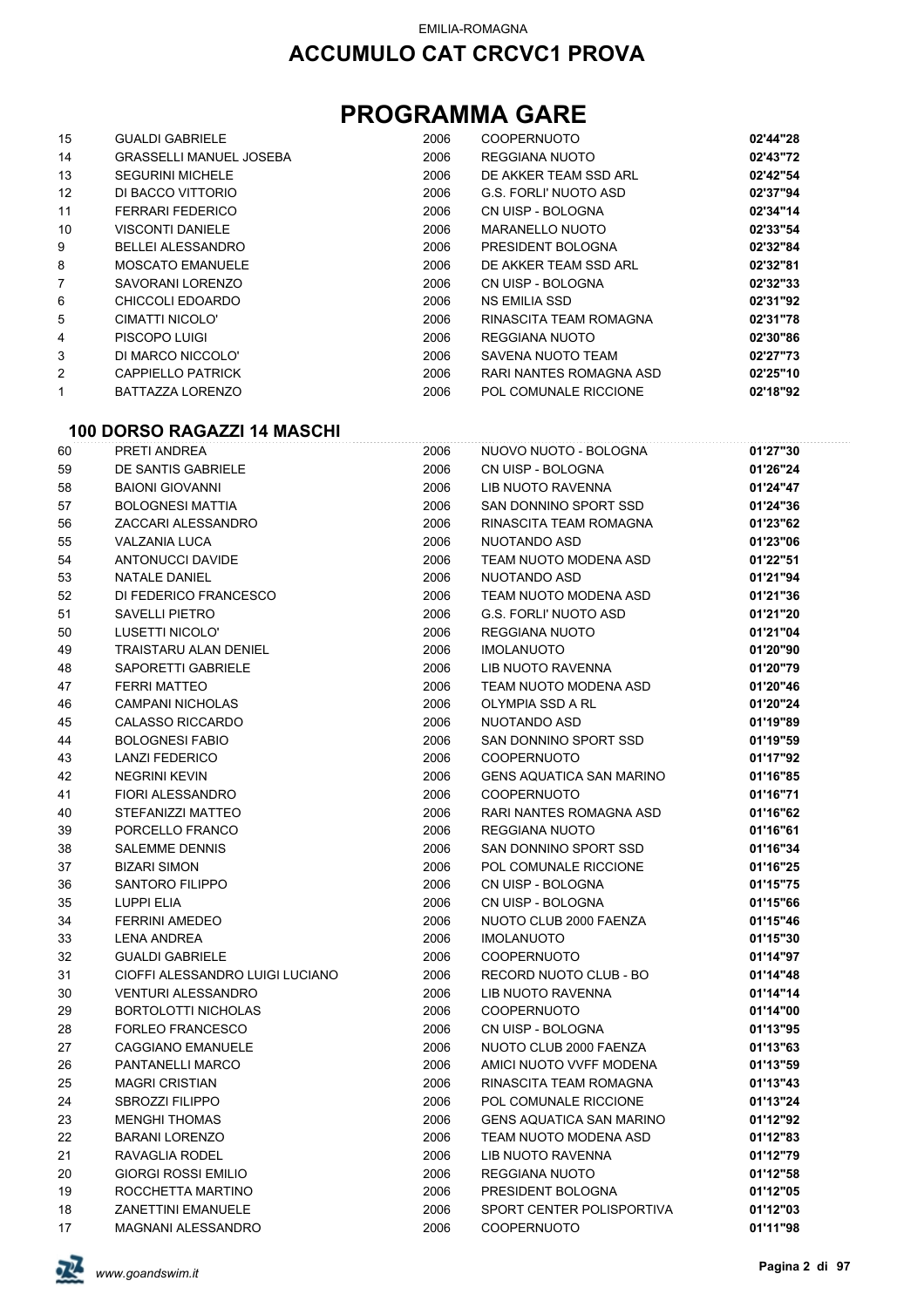## **PROGRAMMA GARE**

| 16 | CAVINA GIACOMO           | 2006 | CN UISP - BOLOGNA         | 01'11"26 |
|----|--------------------------|------|---------------------------|----------|
| 15 | <b>SWENNEN LIAM</b>      | 2006 | <b>IMOLANUOTO</b>         | 01'10"99 |
| 14 | MUTO FABIO GIANFRANCO    | 2006 | <b>COOPERNUOTO</b>        | 01'10"55 |
| 13 | DONZELLINI FILIPPO       | 2006 | RINASCITA TEAM ROMAGNA    | 01'09"56 |
| 12 | <b>COSIMATO EMANUELE</b> | 2006 | RINASCITA TEAM ROMAGNA    | 01'09"48 |
| 11 | DALLAGLIO LUCA           | 2006 | <b>COOPERNUOTO</b>        | 01'09"35 |
| 10 | ROMAGNOLI MATTIA         | 2006 | CN UISP - BOLOGNA         | 01'09"15 |
| 9  | ROLLI DARIO              | 2006 | <b>IMOLANUOTO</b>         | 01'08"10 |
| 8  | ROTELLI LUCA             | 2006 | SPORT CENTER POLISPORTIVA | 01'07"88 |
| 7  | CARLINI FILIPPO          | 2006 | POL COMUNALE RICCIONE     | 01'07"41 |
| 6  | <b>BELMONTE BENJAMIN</b> | 2006 | POL COMUNALE RICCIONE     | 01'06"98 |
| 5  | <b>BRUSCHI NICOLA</b>    | 2006 | NUOTO CLUB 2000 FAENZA    | 01'06"45 |
| 4  | <b>BOMBARDA SIMONE</b>   | 2006 | DE AKKER TEAM SSD ARL     | 01'05"31 |
| 3  | <b>GIORDANO ANTONIO</b>  | 2006 | SPORT CENTER POLISPORTIVA | 01'03"93 |
| 2  | BARALDI CARLO ALBERTO    | 2006 | PRESIDENT BOLOGNA         | 01'02"63 |
| 1  | SAVIGNI MATTEO           | 2006 | DE AKKER TEAM SSD ARL     | 01'01"79 |

#### **200 DORSO RAGAZZI 14 MASCHI**

| 32             | <b>VALZANIA LUCA</b>         | 2006 | <b>NUOTANDO ASD</b>       | 02'55"81 |
|----------------|------------------------------|------|---------------------------|----------|
| 31             | LUSETTI NICOLO'              | 2006 | REGGIANA NUOTO            | 02'51"29 |
| 30             | <b>CHIARUCCI FRANCESCO</b>   | 2006 | NUOTANDO ASD              | 02'49"44 |
| 29             | PORCELLO FRANCO              | 2006 | REGGIANA NUOTO            | 02'43"04 |
| 28             | <b>SANTORO FILIPPO</b>       | 2006 | CN UISP - BOLOGNA         | 02'41"35 |
| 27             | <b>LENA ANDREA</b>           | 2006 | <b>IMOLANUOTO</b>         | 02'41"09 |
| 26             | FIORI ALESSANDRO             | 2006 | <b>COOPERNUOTO</b>        | 02'38"83 |
| 25             | <b>BARANI LORENZO</b>        | 2006 | TEAM NUOTO MODENA ASD     | 02'38"60 |
| 24             | PANTANELLI MARCO             | 2006 | AMICI NUOTO VVFF MODENA   | 02'38"47 |
| 23             | <b>MAGNANI ALESSANDRO</b>    | 2006 | <b>COOPERNUOTO</b>        | 02'37"47 |
| 22             | <b>LUPPI ELIA</b>            | 2006 | CN UISP - BOLOGNA         | 02'36"90 |
| 21             | <b>GUALDI GABRIELE</b>       | 2006 | <b>COOPERNUOTO</b>        | 02'36"75 |
| 20             | PELLINI CHRISTIAN            | 2006 | <b>COOPERNUOTO</b>        | 02'35"63 |
| 19             | <b>RUS ELIAN IONEL</b>       | 2006 | CN UISP - BOLOGNA         | 02'35"24 |
| 18             | <b>MAGRI CRISTIAN</b>        | 2006 | RINASCITA TEAM ROMAGNA    | 02'34"72 |
| 17             | FORLEO FRANCESCO             | 2006 | CN UISP - BOLOGNA         | 02'34"48 |
| 16             | <b>MARIA SIMONE</b>          | 2006 | <b>COOPERNUOTO</b>        | 02'33"34 |
| 15             | ROCCHETTA MARTINO            | 2006 | PRESIDENT BOLOGNA         | 02'33"22 |
| 14             | CAVINA GIACOMO               | 2006 | CN UISP - BOLOGNA         | 02'32"04 |
| 13             | CHICCOLI EDOARDO             | 2006 | <b>NS EMILIA SSD</b>      | 02'31"52 |
| 12             | <b>MACCARI EDOARDO</b>       | 2006 | SPORT CENTER POLISPORTIVA | 02'31"29 |
| 11             | <b>DALLAGLIO LUCA</b>        | 2006 | <b>COOPERNUOTO</b>        | 02'30"46 |
| 10             | <b>MUTO FABIO GIANFRANCO</b> | 2006 | <b>COOPERNUOTO</b>        | 02'30"42 |
| 9              | <b>SWENNEN LIAM</b>          | 2006 | <b>IMOLANUOTO</b>         | 02'29"71 |
| 8              | ROMAGNOLI MATTIA             | 2006 | CN UISP - BOLOGNA         | 02'28"00 |
| $\overline{7}$ | DONZELLINI FILIPPO           | 2006 | RINASCITA TEAM ROMAGNA    | 02'27"07 |
| 6              | ROTELLI LUCA                 | 2006 | SPORT CENTER POLISPORTIVA | 02'26"51 |
| 5              | <b>BRUSCHI NICOLA</b>        | 2006 | NUOTO CLUB 2000 FAENZA    | 02'24"56 |
| 4              | ROLLI DARIO                  | 2006 | <b>IMOLANUOTO</b>         | 02'24"37 |
| 3              | <b>BOMBARDA SIMONE</b>       | 2006 | DE AKKER TEAM SSD ARL     | 02'19"42 |
| 2              | <b>SAVIGNI MATTEO</b>        | 2006 | DE AKKER TEAM SSD ARL     | 02'18"20 |
| 1              | <b>BARALDI CARLO ALBERTO</b> | 2006 | PRESIDENT BOLOGNA         | 02'16"58 |
|                | 100 RANA RAGAZZI 14 MASCHI   |      |                           |          |

| 47 | PRETI ANDREA            | 2006 | NUOVO NUOTO - BOLOGNA           | 01'40"69 |
|----|-------------------------|------|---------------------------------|----------|
| 46 | DI FEDERICO FRANCESCO   | 2006 | TEAM NUOTO MODENA ASD           | 01'40"09 |
| 45 | <b>BAIONI GIOVANNI</b>  | 2006 | LIB NUOTO RAVENNA               | 01'39"99 |
| 44 | <b>MALINVERNO ELIA</b>  | 2006 | SPORT CENTER POLISPORTIVA       | 01'38"39 |
| 43 | PRANDINI MARCO          | 2006 | <b>MARANELLO NUOTO</b>          | 01'37"89 |
| 42 | MILAZZO ROSARIO         | 2006 | ALDEBARAN SSD                   | 01'37"10 |
| 41 | <b>MANCINI LORENZO</b>  | 2006 | ALDEBARAN SSD                   | 01'35"34 |
| 40 | <b>FERRI MATTEO</b>     | 2006 | TEAM NUOTO MODENA ASD           | 01'35"10 |
| 39 | <b>GUALANDI ACHILLE</b> | 2006 | <b>GENS AQUATICA SAN MARINO</b> | 01'34"33 |

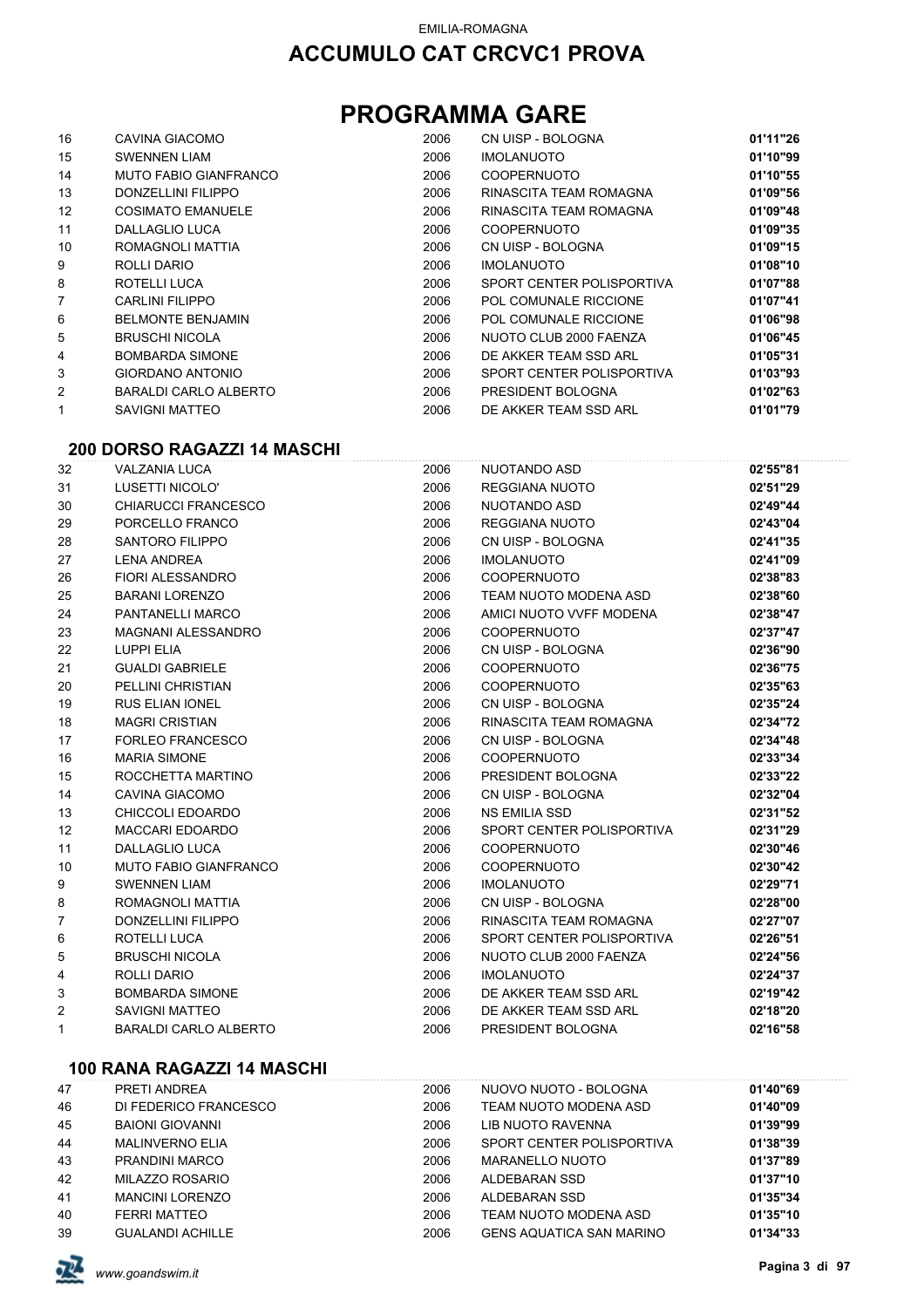| 38 | RONDININI FILIPPO          | 2006 | NUOTO CLUB 2000 FAENZA          | 01'33"60 |
|----|----------------------------|------|---------------------------------|----------|
| 37 | <b>COLORI GIOVANNI</b>     | 2006 | NUOTO CLUB 2000 FAENZA          | 01'32"09 |
| 36 | MACERATI ALESSANDRO        | 2006 | <b>IMOLANUOTO</b>               | 01'31"37 |
| 35 | MARZO ALESSIO              | 2006 | <b>GENS AQUATICA SAN MARINO</b> | 01'31"03 |
| 34 | <b>SCHIARETTI RICCARDO</b> | 2006 | SPORT CENTER POLISPORTIVA       | 01'30"81 |
| 33 | ROSSI TOMMASO              | 2006 | PRESIDENT BOLOGNA               | 01'29"83 |
| 32 | <b>CAVICCHI DANIELE</b>    | 2006 | DE AKKER TEAM SSD ARL           | 01'28"91 |
| 31 | <b>TOSI TOMMASO</b>        | 2006 | PRESIDENT BOLOGNA               | 01'28"11 |
| 30 | <b>BARATTINI ENEA</b>      | 2006 | CN UISP - BOLOGNA               | 01'26"72 |
| 29 | SANTORO FILIPPO            | 2006 | CN UISP - BOLOGNA               | 01'25"64 |
|    |                            |      |                                 |          |
| 28 | <b>PROKOFJEVS LORIS</b>    | 2006 | REGGIANA NUOTO                  | 01'25"25 |
| 27 | <b>MARIA SIMONE</b>        | 2006 | <b>COOPERNUOTO</b>              | 01'24"69 |
| 26 | <b>MAGNANI ALESSANDRO</b>  | 2006 | <b>COOPERNUOTO</b>              | 01'24"60 |
| 25 | <b>VILLANI NICCOLO'</b>    | 2006 | POL COMUNALE RICCIONE           | 01'23"17 |
| 24 | PELLICONI DARIO            | 2006 | <b>IMOLANUOTO</b>               | 01'22"48 |
| 23 | D ADAMO FRANCESCO          | 2006 | CN UISP - BOLOGNA               | 01'22"21 |
| 22 | <b>GAIBANI SIMONE</b>      | 2006 | <b>COOPERNUOTO</b>              | 01'22"02 |
| 21 | <b>FOSCHI MANUEL</b>       | 2006 | G.S. FORLI' NUOTO ASD           | 01'21"53 |
| 20 | DISTEFANO FRANCESCO        | 2006 | CN UISP - BOLOGNA               | 01'20"63 |
| 19 | <b>CAGGIANO EMANUELE</b>   | 2006 | NUOTO CLUB 2000 FAENZA          | 01'20"49 |
| 18 | <b>GUALDI GABRIELE</b>     | 2006 | <b>COOPERNUOTO</b>              | 01'20"40 |
| 17 | CARPINEANU ALEXANDRO       | 2006 | <b>COOPERNUOTO</b>              | 01'20"13 |
| 16 | <b>SENNI SAMUEL</b>        | 2006 | RINASCITA TEAM ROMAGNA          | 01'19"85 |
| 15 | LADADY MOATAZ              | 2006 | SPORT CENTER POLISPORTIVA       | 01'19"68 |
| 14 | CIMATTI NICOLO'            | 2006 | RINASCITA TEAM ROMAGNA          | 01'18"80 |
| 13 | CAVINA GIACOMO             | 2006 | CN UISP - BOLOGNA               | 01'18"58 |
| 12 | MARULLO GABRIELE           | 2006 | SAVENA NUOTO TEAM               | 01'17"97 |
| 11 | ALESSANDRI MARCO           | 2006 | RARI NANTES ROMAGNA ASD         | 01'17"32 |
| 10 | RAVAGLIA RODEL             | 2006 | LIB NUOTO RAVENNA               | 01'16"86 |
| 9  | CAROTENUTO GIUSEPPE        | 2006 | REGGIANA NUOTO                  | 01'16"38 |
|    |                            |      |                                 | 01'16"10 |
| 8  | <b>MARCHETTI CRISTIAN</b>  | 2006 | <b>IMOLANUOTO</b>               |          |
| 7  | <b>FRANCIA CRISTIAN</b>    | 2006 | CN UISP - BOLOGNA               | 01'15"45 |
| 6  | <b>ARFILLI LEONARDO</b>    | 2006 | LIB NUOTO RAVENNA               | 01'15"24 |
| 5  | TOTTI LUCA                 | 2006 | POL COMUNALE RICCIONE           | 01'14"40 |
| 4  | SPAGNOLO MARCO             | 2006 | RINASCITA TEAM ROMAGNA          | 01'13"48 |
| 3  | <b>BURNELLI FABIO</b>      | 2006 | CN UISP - BOLOGNA               | 01'12"37 |
| 2  | <b>BELMONTE BRENDON</b>    | 2006 | POL COMUNALE RICCIONE           | 01'12"36 |
| 1  | <b>FICARELLI SIMONE</b>    | 2006 | REGGIANA NUOTO                  | 01'10"10 |
|    | 200 RANA RAGAZZI 14 MASCHI |      |                                 |          |
| 27 | <b>MALINVERNO ELIA</b>     | 2006 | SPORT CENTER POLISPORTIVA       | 03'30"66 |
| 26 | TAGLIAVINI STEFANO         | 2006 | NUOTO CLUB IL SESAMO            | 03'26"79 |
| 25 | <b>SCHIARETTI RICCARDO</b> | 2006 | SPORT CENTER POLISPORTIVA       | 03'17"88 |
| 24 | <b>ROSSI TOMMASO</b>       | 2006 | PRESIDENT BOLOGNA               | 03'14"53 |
| 23 | MACERATI ALESSANDRO        | 2006 | <b>IMOLANUOTO</b>               | 03'13"32 |
| 22 | <b>CAVICCHI DANIELE</b>    | 2006 | DE AKKER TEAM SSD ARL           | 03'08"68 |
| 21 | <b>TOSI TOMMASO</b>        | 2006 | PRESIDENT BOLOGNA               | 03'08"25 |
| 20 | <b>BIASINI FRANCESCO</b>   | 2006 | NUOTANDO ASD                    | 03'07"13 |
| 19 | <b>FOSCHI MANUEL</b>       | 2006 | <b>G.S. FORLI' NUOTO ASD</b>    | 03'03"68 |
| 18 | <b>PROKOFJEVS LORIS</b>    | 2006 | <b>REGGIANA NUOTO</b>           | 03'01"96 |
| 17 | <b>BERNATSKYY MAKS</b>     | 2006 | DE AKKER TEAM SSD ARL           | 02'56"93 |
| 16 | <b>GAIBANI SIMONE</b>      | 2006 | <b>COOPERNUOTO</b>              | 02'56"35 |
| 15 | D ADAMO FRANCESCO          | 2006 | CN UISP - BOLOGNA               | 02'55"63 |
| 14 | RAVAGLIA RODEL             | 2006 | LIB NUOTO RAVENNA               | 02'54"17 |
|    |                            |      |                                 |          |
| 13 | <b>BERSANETTI THOMAS</b>   | 2006 | DELFINO '93 SSD                 | 02'53"56 |
| 12 | ALESSANDRI MARCO           | 2006 | RARI NANTES ROMAGNA ASD         | 02'53"18 |
| 11 | <b>LADADY MOATAZ</b>       | 2006 | SPORT CENTER POLISPORTIVA       | 02'53"02 |
| 10 | PELLINI CHRISTIAN          | 2006 | <b>COOPERNUOTO</b>              | 02'46"97 |
| 9  | <b>GRAZIANI RICCARDO</b>   | 2006 | DELFINO '93 SSD                 | 02'43"58 |
| 8  | <b>MARCHETTI CRISTIAN</b>  | 2006 | <b>IMOLANUOTO</b>               | 02'42"99 |
| 7  | <b>MOSCATO EMANUELE</b>    | 2006 | DE AKKER TEAM SSD ARL           | 02'42"89 |

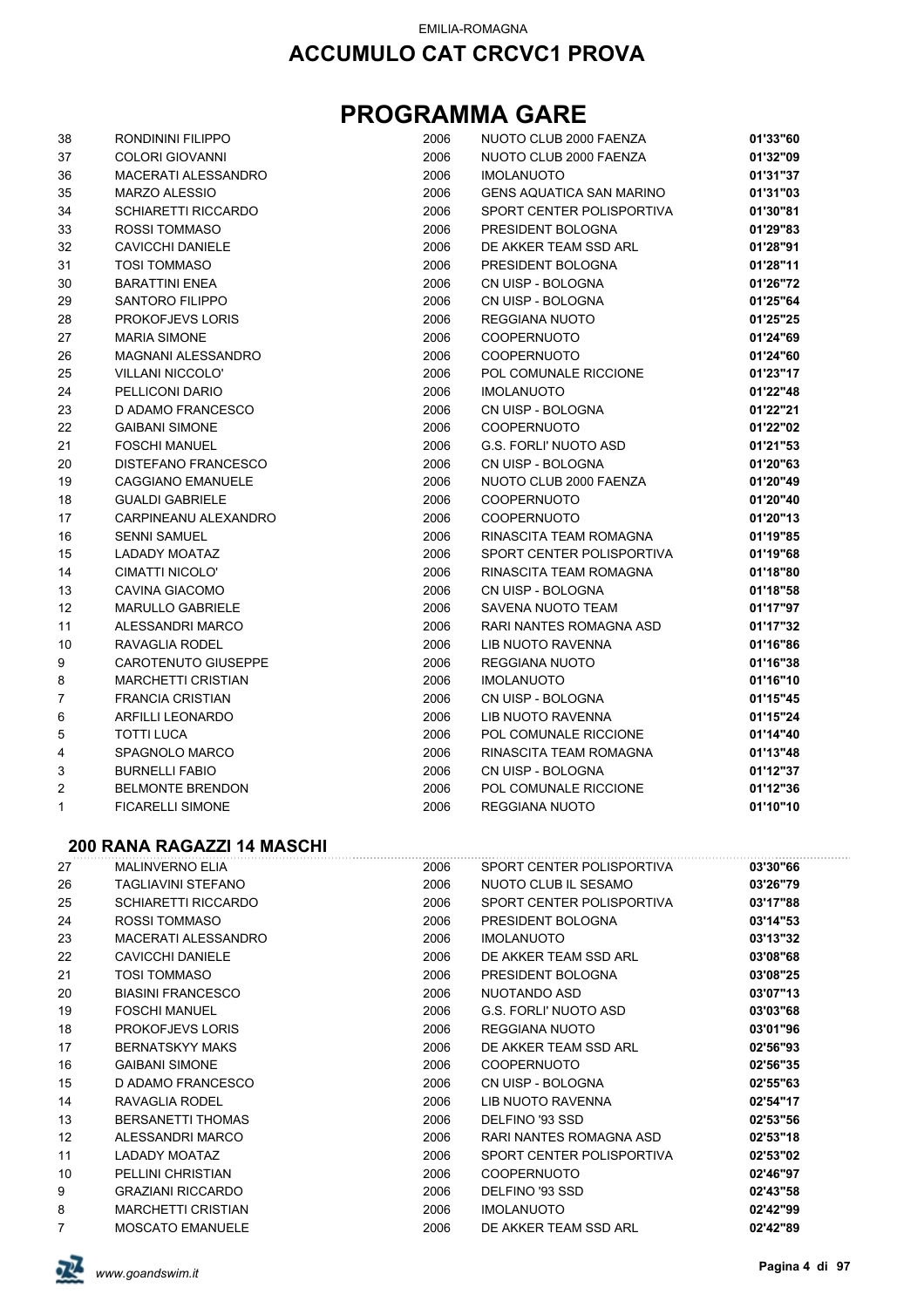## **PROGRAMMA GARE**

| 6 | ARFILLI LEONARDO        | 2006 | LIB NUOTO RAVENNA      | 02'42"06 |
|---|-------------------------|------|------------------------|----------|
| 5 | <b>BELMONTE BRENDON</b> | 2006 | POL COMUNALE RICCIONE  | 02'40"77 |
| 4 | TOTTI LUCA              | 2006 | POL COMUNALE RICCIONE  | 02'40"65 |
|   | SPAGNOLO MARCO          | 2006 | RINASCITA TEAM ROMAGNA | 02'38"94 |
| 2 | <b>BURNELLI FABIO</b>   | 2006 | CN UISP - BOLOGNA      | 02'34"70 |
|   | <b>FICARELLI SIMONE</b> | 2006 | REGGIANA NUOTO         | 02'32"76 |

### **50 STILE RAGAZZI 14 MASCHI**

| 84 | <b>MANCINI LORENZO</b>       | 2006 | ALDEBARAN SSD                   | 00'36"88 |
|----|------------------------------|------|---------------------------------|----------|
| 83 | MILAZZO ROSARIO              | 2006 | ALDEBARAN SSD                   | 00'35"27 |
| 82 | <b>COLORI GIOVANNI</b>       | 2006 | NUOTO CLUB 2000 FAENZA          | 00'35"00 |
| 81 | DE SANTIS GABRIELE           | 2006 | CN UISP - BOLOGNA               | 00'34"36 |
| 80 | <b>FRANCHINI SAMUELE</b>     | 2006 | TEAM NUOTO MODENA ASD           | 00'34"28 |
| 79 | DI FEDERICO FRANCESCO        | 2006 | TEAM NUOTO MODENA ASD           | 00'34"18 |
| 78 | CAVICCHI DANIELE             | 2006 | DE AKKER TEAM SSD ARL           | 00'34"00 |
| 77 | <b>NASTI ALFREDO</b>         | 2006 | DE AKKER TEAM SSD ARL           | 00'33"88 |
| 76 | <b>SCHIARETTI RICCARDO</b>   | 2006 | SPORT CENTER POLISPORTIVA       | 00'33"52 |
| 75 | SAPORETTI GABRIELE           | 2006 | LIB NUOTO RAVENNA               | 00'33"21 |
| 74 | <b>BOLOGNESI MATTIA</b>      | 2006 | SAN DONNINO SPORT SSD           | 00'33"09 |
| 73 | <b>BAIONI GIOVANNI</b>       | 2006 | LIB NUOTO RAVENNA               | 00'33"05 |
| 72 | <b>CALASSO RICCARDO</b>      | 2006 | NUOTANDO ASD                    | 00'32"86 |
| 71 | D ACCOLTI ANTONIO            | 2006 | CN UISP - BOLOGNA               | 00'32"64 |
| 70 | <b>CHIARUCCI FRANCESCO</b>   | 2006 | NUOTANDO ASD                    | 00'32"55 |
| 69 | ZACCARI ALESSANDRO           | 2006 | RINASCITA TEAM ROMAGNA          | 00'32"31 |
| 68 | <b>GUALANDI ACHILLE</b>      | 2006 | <b>GENS AQUATICA SAN MARINO</b> | 00'32"22 |
| 67 | <b>LENA ANDREA</b>           | 2006 | <b>IMOLANUOTO</b>               | 00'32"08 |
| 66 | ANTONUCCI DAVIDE             | 2006 | TEAM NUOTO MODENA ASD           | 00'31"75 |
| 65 | <b>SAVELLI PIETRO</b>        | 2006 | G.S. FORLI' NUOTO ASD           | 00'31"55 |
| 64 | FRABETTI MATTIA              | 2006 | RARI NANTES ROMAGNA ASD         | 00'31"42 |
| 63 | NATALE DANIEL                | 2006 | NUOTANDO ASD                    | 00'31"19 |
| 62 | <b>VALZANIA LUCA</b>         | 2006 | NUOTANDO ASD                    | 00'31"06 |
| 61 | <b>VILLANI NICCOLO'</b>      | 2006 | POL COMUNALE RICCIONE           | 00'31"03 |
| 60 | <b>FERRI MATTEO</b>          | 2006 | TEAM NUOTO MODENA ASD           | 00'30"98 |
| 59 | <b>FOSCHI MANUEL</b>         | 2006 | G.S. FORLI' NUOTO ASD           | 00'30"87 |
| 58 | <b>BIZARI SIMON</b>          | 2006 | POL COMUNALE RICCIONE           | 00'30"81 |
| 57 | <b>BORTOLOTTI NICHOLAS</b>   | 2006 | <b>COOPERNUOTO</b>              | 00'30"77 |
| 56 | <b>MENGHI THOMAS</b>         | 2006 | <b>GENS AQUATICA SAN MARINO</b> | 00'30"72 |
| 55 | <b>FERSINO MICHAEL</b>       | 2006 | DE AKKER TEAM SSD ARL           | 00'30"71 |
| 54 | <b>NEGRINI KEVIN</b>         | 2006 | <b>GENS AQUATICA SAN MARINO</b> | 00'30"59 |
| 53 | <b>SALEMME DENNIS</b>        | 2006 | SAN DONNINO SPORT SSD           | 00'30"58 |
| 52 | BOTTAZZI SEBASTIANO          | 2006 | SPORT CENTER POLISPORTIVA       | 00'30"55 |
| 51 | SANTORO FILIPPO              | 2006 | CN UISP - BOLOGNA               | 00'30"55 |
| 50 | <b>MUTO FABIO GIANFRANCO</b> | 2006 | <b>COOPERNUOTO</b>              | 00'30"30 |
| 49 | UNGARELLI LEONARDO           | 2006 | NUOVO NUOTO - BOLOGNA           | 00'30"19 |
| 48 | <b>VENTURI ALESSANDRO</b>    | 2006 | LIB NUOTO RAVENNA               | 00'30"17 |
| 47 | <b>TASSI LORENZO</b>         | 2006 | TEAM NUOTO MODENA ASD           | 00'30"11 |
| 46 | MONTANARI THOMAS             | 2006 | RINASCITA TEAM ROMAGNA          | 00'30"11 |
| 45 | GIORGI ROSSI EMILIO          | 2006 | <b>REGGIANA NUOTO</b>           | 00'30"04 |
| 44 | <b>FERRARI FEDERICO</b>      | 2006 | CN UISP - BOLOGNA               | 00'29"98 |
| 43 | <b>LUPPI ELIA</b>            | 2006 | CN UISP - BOLOGNA               | 00'29"95 |
| 42 | <b>GASPARI LUCA</b>          | 2006 | RARI NANTES ROMAGNA ASD         | 00'29"90 |
| 41 | DALL'ALPI FILIPPO            | 2006 | NUOTO CLUB 2000 FAENZA          | 00'29"81 |
| 40 | <b>VIVI LORENZO</b>          | 2006 | AMICI NUOTO VVFF MODENA         | 00'29"58 |
| 39 | ROMAGNOLI MATTIA             | 2006 | CN UISP - BOLOGNA               | 00'29"55 |
| 38 | <b>CAGGIANO EMANUELE</b>     | 2006 | NUOTO CLUB 2000 FAENZA          | 00'29"55 |
| 37 | <b>MARCHETTI CRISTIAN</b>    | 2006 | <b>IMOLANUOTO</b>               | 00'29"54 |
| 36 | <b>CUTILLI SIMONE</b>        | 2006 | DE AKKER TEAM SSD ARL           | 00'29"38 |
| 35 | <b>BARANI LORENZO</b>        | 2006 | TEAM NUOTO MODENA ASD           | 00'29"38 |
| 34 | <b>TURTURRO LUCA</b>         | 2006 | LIB NUOTO RAVENNA               | 00'29"37 |
| 33 | <b>BARATTINI ENEA</b>        | 2006 | CN UISP - BOLOGNA               | 00'29"25 |
| 32 | <b>BOMBARDA SIMONE</b>       | 2006 | DE AKKER TEAM SSD ARL           | 00'29"21 |

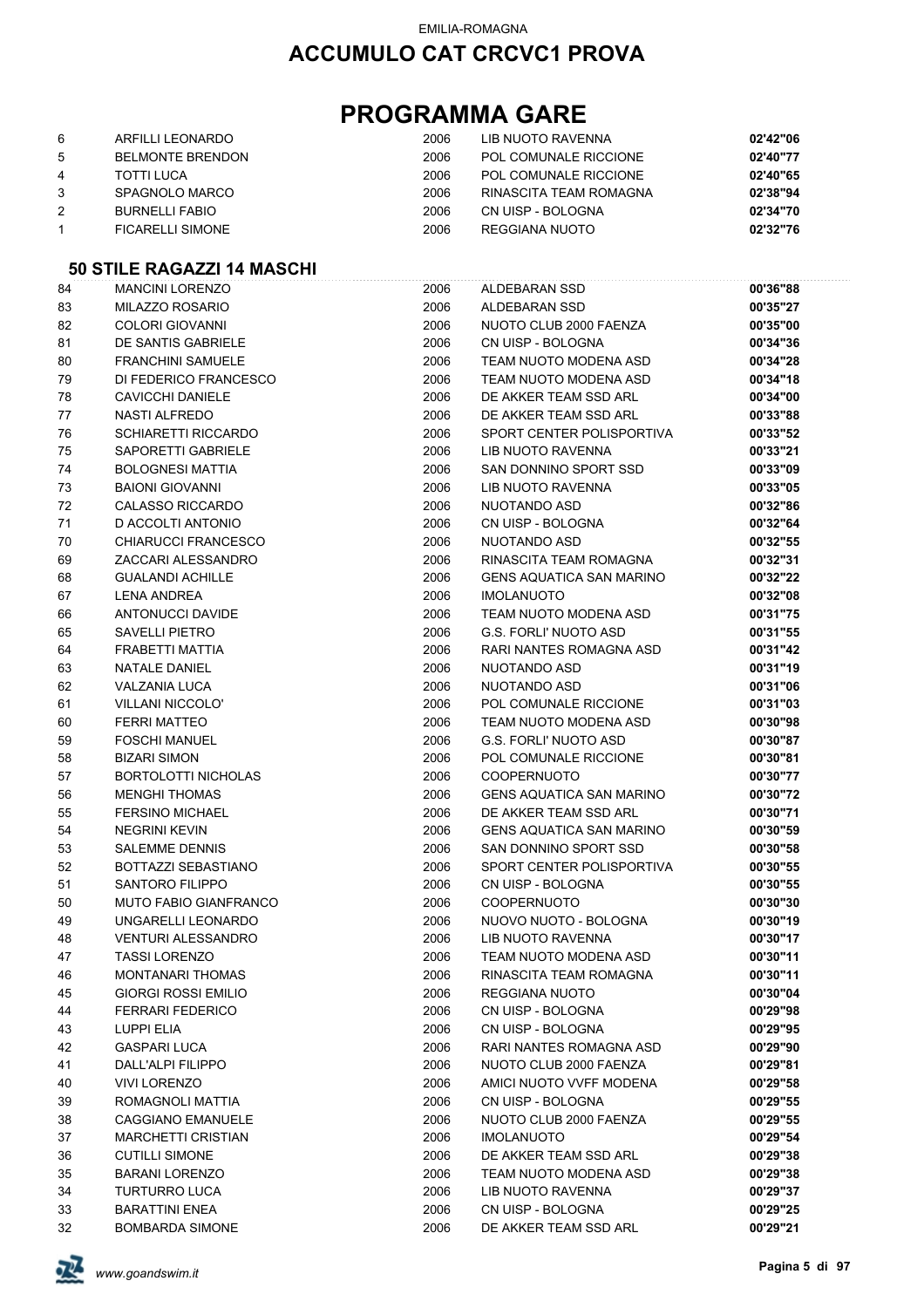## **PROGRAMMA GARE**

| 31             | <b>FABBRI ALESSANDRO</b>   | 2006 | <b>IMOLANUOTO</b>            | 00'29"17 |
|----------------|----------------------------|------|------------------------------|----------|
| 30             | <b>SEGURINI MICHELE</b>    | 2006 | DE AKKER TEAM SSD ARL        | 00'29"13 |
| 29             | <b>MARCHESINI TOMMASO</b>  | 2006 | <b>IMOLANUOTO</b>            | 00'29"12 |
| 28             | CAVINA GIACOMO             | 2006 | CN UISP - BOLOGNA            | 00'28"70 |
| 27             | <b>SENNI SAMUEL</b>        | 2006 | RINASCITA TEAM ROMAGNA       | 00'28"69 |
| 26             | RAVAGLIA RODEL             | 2006 | LIB NUOTO RAVENNA            | 00'28"65 |
| 25             | STEFANIZZI MATTEO          | 2006 | RARI NANTES ROMAGNA ASD      | 00'28"60 |
| 24             | <b>LADADY MOATAZ</b>       | 2006 | SPORT CENTER POLISPORTIVA    | 00'28"51 |
| 23             | <b>BARDELLI LEONARDO</b>   | 2006 | AMICI NUOTO VVFF MODENA      | 00'28"46 |
| 22             | <b>BERNATSKYY MAKS</b>     | 2006 | DE AKKER TEAM SSD ARL        | 00'28"40 |
| 21             | <b>DISTEFANO FRANCESCO</b> | 2006 | CN UISP - BOLOGNA            | 00'28"40 |
| 20             | DI BACCO VITTORIO          | 2006 | <b>G.S. FORLI' NUOTO ASD</b> | 00'28"37 |
| 19             | <b>SBROZZI FILIPPO</b>     | 2006 | POL COMUNALE RICCIONE        | 00'28"27 |
| 18             | ROTELLI LUCA               | 2006 | SPORT CENTER POLISPORTIVA    | 00'28"24 |
| 17             | <b>BELMONTE BENJAMIN</b>   | 2006 | POL COMUNALE RICCIONE        | 00'28"19 |
| 16             | <b>BELLEI ALESSANDRO</b>   | 2006 | PRESIDENT BOLOGNA            | 00'28"15 |
| 15             | <b>DALLAGLIO LUCA</b>      | 2006 | <b>COOPERNUOTO</b>           | 00'28"15 |
| 14             | <b>COSIMATO EMANUELE</b>   | 2006 | RINASCITA TEAM ROMAGNA       | 00'28"02 |
| 13             | ROLLI DARIO                | 2006 | <b>IMOLANUOTO</b>            | 00'27"98 |
| 12             | LA ROSA STEFANO            | 2006 | PRESIDENT BOLOGNA            | 00'27"81 |
| 11             | <b>FRANCIA CRISTIAN</b>    | 2006 | CN UISP - BOLOGNA            | 00'27"80 |
| 10             | <b>VISCONTI DANIELE</b>    | 2006 | <b>MARANELLO NUOTO</b>       | 00'27"80 |
| 9              | <b>BERTIN SAMUELE</b>      | 2006 | RINASCITA TEAM ROMAGNA       | 00'27"68 |
| 8              | <b>BIASINI FRANCESCO</b>   | 2006 | NUOTANDO ASD                 | 00'27"53 |
| $\overline{7}$ | <b>CARLINI FILIPPO</b>     | 2006 | POL COMUNALE RICCIONE        | 00'27"46 |
| 6              | RAVAIOLI RICCARDO          | 2006 | RARI NANTES ROMAGNA ASD      | 00'27"45 |
| 5              | <b>BRUSCHI NICOLA</b>      | 2006 | NUOTO CLUB 2000 FAENZA       | 00'27"37 |
| 4              | SAVORANI LORENZO           | 2006 | CN UISP - BOLOGNA            | 00'27"36 |
| 3              | BARALDI CARLO ALBERTO      | 2006 | PRESIDENT BOLOGNA            | 00'26"59 |
| $\overline{2}$ | <b>BATTAZZA LORENZO</b>    | 2006 | POL COMUNALE RICCIONE        | 00'26"45 |
| $\mathbf{1}$   | <b>SAVIGNI MATTEO</b>      | 2006 | DE AKKER TEAM SSD ARL        | 00'26"27 |

### **100 STILE RAGAZZI 14 MASCHI**

| 113 | <b>MANCINI LORENZO</b>       | 2006 | ALDEBARAN SSD                   | 01'21"02 |
|-----|------------------------------|------|---------------------------------|----------|
| 112 | <b>MECI GABRIEL</b>          | 2006 | ERRENUOTOFIDENZA                | 01'19"70 |
| 111 | <b>TAGLIAVINI STEFANO</b>    | 2006 | NUOTO CLUB IL SESAMO            | 01'17"25 |
| 110 | <b>SCHIARETTI RICCARDO</b>   | 2006 | SPORT CENTER POLISPORTIVA       | 01'15"25 |
| 109 | <b>CAVICCHI DANIELE</b>      | 2006 | DE AKKER TEAM SSD ARL           | 01'15"17 |
| 108 | PRANDINI MARCO               | 2006 | <b>MARANELLO NUOTO</b>          | 01'14"46 |
| 107 | DE SANTIS GABRIELE           | 2006 | CN UISP - BOLOGNA               | 01'13"95 |
| 106 | DI FEDERICO FRANCESCO        | 2006 | TEAM NUOTO MODENA ASD           | 01'13"93 |
| 105 | <b>BOLOGNESI MATTIA</b>      | 2006 | SAN DONNINO SPORT SSD           | 01'13"13 |
| 104 | D ACCOLTI ANTONIO            | 2006 | CN UISP - BOLOGNA               | 01'12"96 |
| 103 | MONGELLUZZO SIMONE           | 2006 | <b>REGGIANA NUOTO</b>           | 01'12"76 |
| 102 | <b>CHIARUCCI FRANCESCO</b>   | 2006 | NUOTANDO ASD                    | 01'12"74 |
| 101 | <b>BOLOGNESI FABIO</b>       | 2006 | SAN DONNINO SPORT SSD           | 01'12"74 |
| 100 | <b>TRAISTARU ALAN DENIEL</b> | 2006 | <b>IMOLANUOTO</b>               | 01'12"55 |
| 99  | PRETI ANDREA                 | 2006 | NUOVO NUOTO - BOLOGNA           | 01'12"46 |
| 98  | SAPORETTI GABRIELE           | 2006 | LIB NUOTO RAVENNA               | 01'12"43 |
| 97  | ZACCARI ALESSANDRO           | 2006 | RINASCITA TEAM ROMAGNA          | 01'12"34 |
| 96  | ANTONUCCI DAVIDE             | 2006 | TEAM NUOTO MODENA ASD           | 01'12"16 |
| 95  | SOLIGNANI LORENZO            | 2006 | <b>MARANELLO NUOTO</b>          | 01'11"92 |
| 94  | MARZO ALESSIO                | 2006 | <b>GENS AQUATICA SAN MARINO</b> | 01'11"71 |
| 93  | <b>BAIONI GIOVANNI</b>       | 2006 | LIB NUOTO RAVENNA               | 01'11"69 |
| 92  | CALASSO RICCARDO             | 2006 | NUOTANDO ASD                    | 01'11"44 |
| 91  | <b>MACERATI ALESSANDRO</b>   | 2006 | <b>IMOLANUOTO</b>               | 01'11"43 |
| 90  | <b>MANFRINI ALESSANDRO</b>   | 2006 | REGGIANA NUOTO                  | 01'11"00 |
| 89  | <b>ANTILLI DIEGO</b>         | 2006 | RECORD NUOTO CLUB - BO          | 01'10"52 |
| 88  | <b>LENA ANDREA</b>           | 2006 | <b>IMOLANUOTO</b>               | 01'10"44 |
| 87  | <b>NATALE DANIEL</b>         | 2006 | NUOTANDO ASD                    | 01'10"38 |
| 86  | <b>MALINVERNO ELIA</b>       | 2006 | SPORT CENTER POLISPORTIVA       | 01'10"13 |

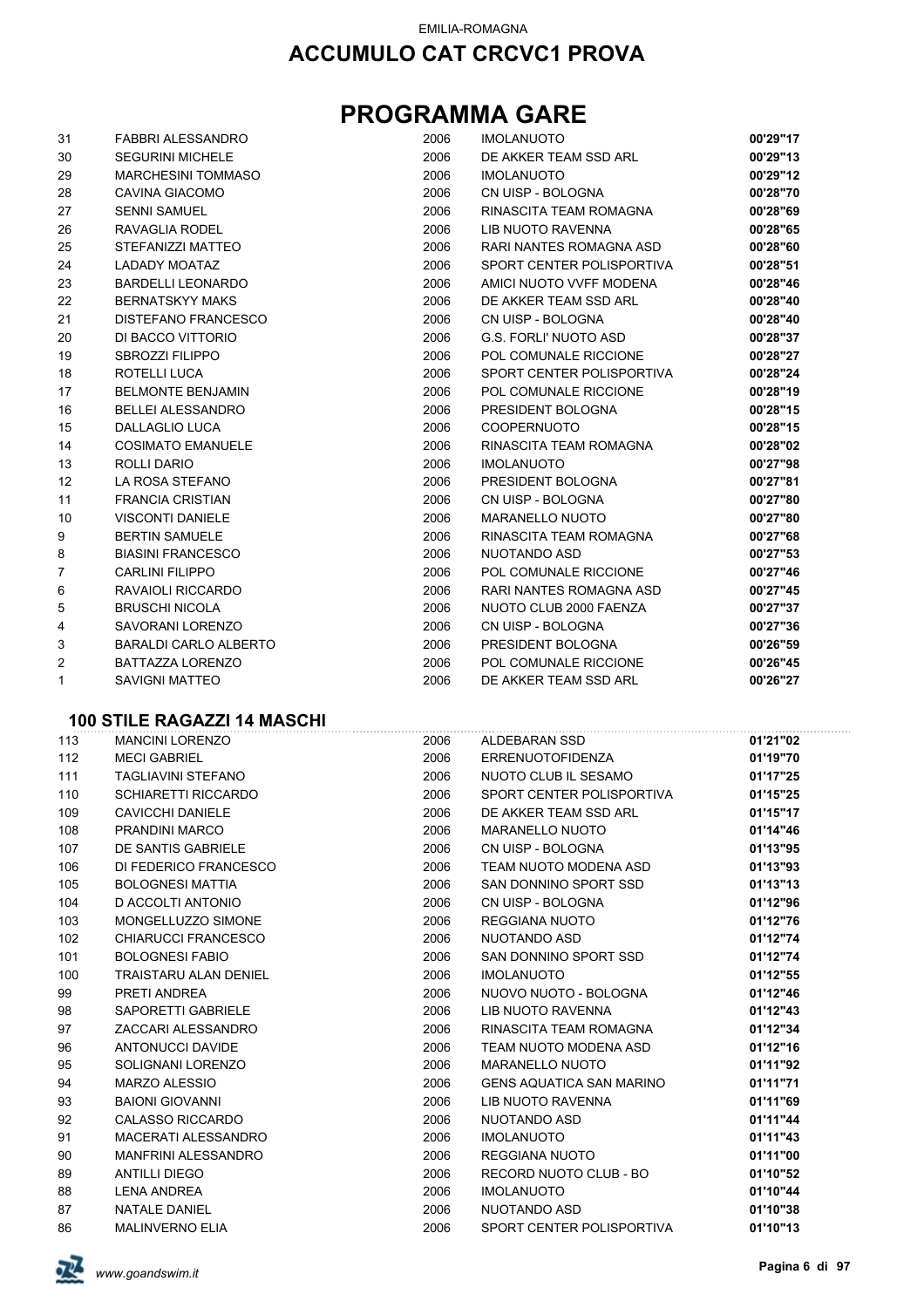| 85       | <b>FIORI ALESSANDRO</b>               | 2006         | <b>COOPERNUOTO</b>                          | 01'10"01             |
|----------|---------------------------------------|--------------|---------------------------------------------|----------------------|
| 84       | <b>MONTANARI THOMAS</b>               | 2006         | RINASCITA TEAM ROMAGNA                      | 01'09"94             |
| 83       | <b>SWENNEN LIAM</b>                   | 2006         | <b>IMOLANUOTO</b>                           | 01'09"90             |
| 82       | <b>RICCARDI DANIEL</b>                | 2006         | <b>IMOLANUOTO</b>                           | 01'09"53             |
| 81       | <b>GUALANDI ACHILLE</b>               | 2006         | <b>GENS AQUATICA SAN MARINO</b>             | 01'09"51             |
| 80       | <b>SARTI GIANLUCA</b>                 | 2006         | RARI NANTES ROMAGNA ASD                     | 01'09"28             |
| 79       | <b>BURZI LORENZO</b>                  | 2006         | SAVENA NUOTO TEAM                           | 01'09"09             |
| 78       | <b>LANZI FEDERICO</b>                 | 2006         | COOPERNUOTO                                 | 01'08"86             |
| 77       | D ADAMO FRANCESCO                     | 2006         | CN UISP - BOLOGNA                           | 01'08"80             |
| 76       | <b>NEGRINI KEVIN</b>                  | 2006         | <b>GENS AQUATICA SAN MARINO</b>             | 01'08"66             |
| 75       | <b>VALZANIA LUCA</b>                  | 2006         | NUOTANDO ASD                                | 01'08"59             |
| 74       | <b>TOSI TOMMASO</b>                   | 2006         | PRESIDENT BOLOGNA                           | 01'08"56             |
| 73       | <b>GAIBANI SIMONE</b>                 | 2006         | <b>COOPERNUOTO</b>                          | 01'08"01             |
| 72       | <b>VENTURI ALESSANDRO</b>             | 2006         | LIB NUOTO RAVENNA                           | 01'07"64             |
| 71       | <b>PROKOFJEVS LORIS</b>               | 2006         | <b>REGGIANA NUOTO</b>                       | 01'07"48             |
| 70       | <b>BORTOLOTTI NICHOLAS</b>            | 2006         | <b>COOPERNUOTO</b>                          | 01'07"42             |
| 69       | CIOFFI ALESSANDRO LUIGI LUCIANO       | 2006         | RECORD NUOTO CLUB - BO                      | 01'07"28             |
| 68       | <b>CAMPANI NICHOLAS</b>               | 2006         | OLYMPIA SSD A RL                            | 01'07"18             |
| 67       | <b>STACCHINI DAVIDE</b>               | 2006         | <b>GENS AQUATICA SAN MARINO</b>             | 01'07"10             |
| 66       | BOTTAZZI SEBASTIANO                   | 2006         | SPORT CENTER POLISPORTIVA                   | 01'07"03             |
| 65       | <b>FABBRI ALESSANDRO</b>              | 2006<br>2006 | <b>IMOLANUOTO</b>                           | 01'06"78             |
| 64       | <b>MARCHESINI TOMMASO</b>             |              | <b>IMOLANUOTO</b>                           | 01'06"59             |
| 63<br>62 | SANTORO FILIPPO<br>DALL'ALPI FILIPPO  | 2006<br>2006 | CN UISP - BOLOGNA<br>NUOTO CLUB 2000 FAENZA | 01'06"46<br>01'05"93 |
| 61       | <b>BELLETTATO EMANUELE</b>            | 2006         | SAVENA NUOTO TEAM                           | 01'05"85             |
| 60       | <b>GASPARI LUCA</b>                   | 2006         | RARI NANTES ROMAGNA ASD                     | 01'05"79             |
| 59       | ALESSANDRI MARCO                      | 2006         | RARI NANTES ROMAGNA ASD                     | 01'05"25             |
| 58       | STEFANIZZI MATTEO                     | 2006         | RARI NANTES ROMAGNA ASD                     | 01'05"25             |
| 57       | <b>FERRINI AMEDEO</b>                 | 2006         | NUOTO CLUB 2000 FAENZA                      | 01'05"14             |
| 56       | UNGARELLI LEONARDO                    | 2006         | NUOVO NUOTO - BOLOGNA                       | 01'05"12             |
| 55       | <b>MENGHI THOMAS</b>                  | 2006         | <b>GENS AQUATICA SAN MARINO</b>             | 01'05"07             |
| 54       | ROMAGNOLI MATTIA                      | 2006         | CN UISP - BOLOGNA                           | 01'04"86             |
| 53       | <b>TASSI LORENZO</b>                  | 2006         | TEAM NUOTO MODENA ASD                       | 01'04"84             |
| 52       | <b>GIORGI ROSSI EMILIO</b>            | 2006         | <b>REGGIANA NUOTO</b>                       | 01'04"81             |
| 51       | <b>MAGNANI ALESSANDRO</b>             | 2006         | <b>COOPERNUOTO</b>                          | 01'04"73             |
| 50       | <b>FERRARI FEDERICO</b>               | 2006         | CN UISP - BOLOGNA                           | 01'04"73             |
| 49       | PECCERILLO FRANCESCO                  | 2006         | LIB NUOTO RAVENNA                           | 01'04"59             |
| 48       | PELLINI CHRISTIAN                     | 2006         | COOPERNUOTO                                 | 01'04"58             |
| 47       | PORCELLO FRANCO                       | 2006         | <b>REGGIANA NUOTO</b>                       | 01'04"40             |
| 46       | <b>MARCHETTI CRISTIAN</b>             | 2006         | <b>IMOLANUOTO</b>                           | 01'04"39             |
| 45       | <b>BARDELLI LEONARDO</b>              | 2006         | AMICI NUOTO VVFF MODENA                     | 01'04"35             |
| 44       | <b>VIVI LORENZO</b>                   | 2006         | AMICI NUOTO VVFF MODENA                     | 01'04"33             |
| 43       | PANTANELLI MARCO                      | 2006         | AMICI NUOTO VVFF MODENA                     | 01'04"15             |
| 42       | <b>BARATTINI ENEA</b>                 | 2006         | CN UISP - BOLOGNA                           | 01'04"10             |
| 41       | <b>TURTURRO LUCA</b>                  | 2006         | <b>LIB NUOTO RAVENNA</b>                    | 01'04"08             |
| 40       | <b>MARIA SIMONE</b>                   | 2006         | <b>COOPERNUOTO</b>                          | 01'03"97             |
| 39       | CAROTENUTO GIUSEPPE                   | 2006         | <b>REGGIANA NUOTO</b>                       | 01'03"84             |
| 38       | <b>BARANI LORENZO</b>                 | 2006         | TEAM NUOTO MODENA ASD                       | 01'03"82             |
| 37       | RUS ELIAN IONEL                       | 2006         | CN UISP - BOLOGNA                           | 01'03"72             |
| 36       | <b>MARULLO GABRIELE</b>               | 2006         | SAVENA NUOTO TEAM                           | 01'03"61             |
| 35       | LADADY MOATAZ                         | 2006         | SPORT CENTER POLISPORTIVA                   | 01'03"43             |
| 34       | <b>BASSI MATTIA</b>                   | 2006         | SPORT CENTER POLISPORTIVA                   | 01'03"36             |
| 33       | <b>SEGURINI MICHELE</b>               | 2006         | DE AKKER TEAM SSD ARL                       | 01'03"09             |
| 32       | <b>CAGGIANO EMANUELE</b>              | 2006         | NUOTO CLUB 2000 FAENZA                      | 01'03"01             |
| 31       | <b>GUALDI GABRIELE</b>                | 2006         | <b>COOPERNUOTO</b>                          | 01'02"99             |
| 30       | <b>SENNI SAMUEL</b><br>CAVINA GIACOMO | 2006<br>2006 | RINASCITA TEAM ROMAGNA<br>CN UISP - BOLOGNA | 01'02"98<br>01'02"82 |
| 29<br>28 | RAVAGLIA RODEL                        | 2006         | LIB NUOTO RAVENNA                           | 01'02"78             |
| 27       | DISTEFANO FRANCESCO                   | 2006         | CN UISP - BOLOGNA                           | 01'02"70             |
| 26       | <b>BERNATSKYY MAKS</b>                | 2006         | DE AKKER TEAM SSD ARL                       | 01'02"55             |
| 25       | DALLAGLIO LUCA                        | 2006         | COOPERNUOTO                                 | 01'02"52             |
| 24       | SPAGNOLO MARCO                        | 2006         | RINASCITA TEAM ROMAGNA                      | 01'02"42             |
|          |                                       |              |                                             |                      |

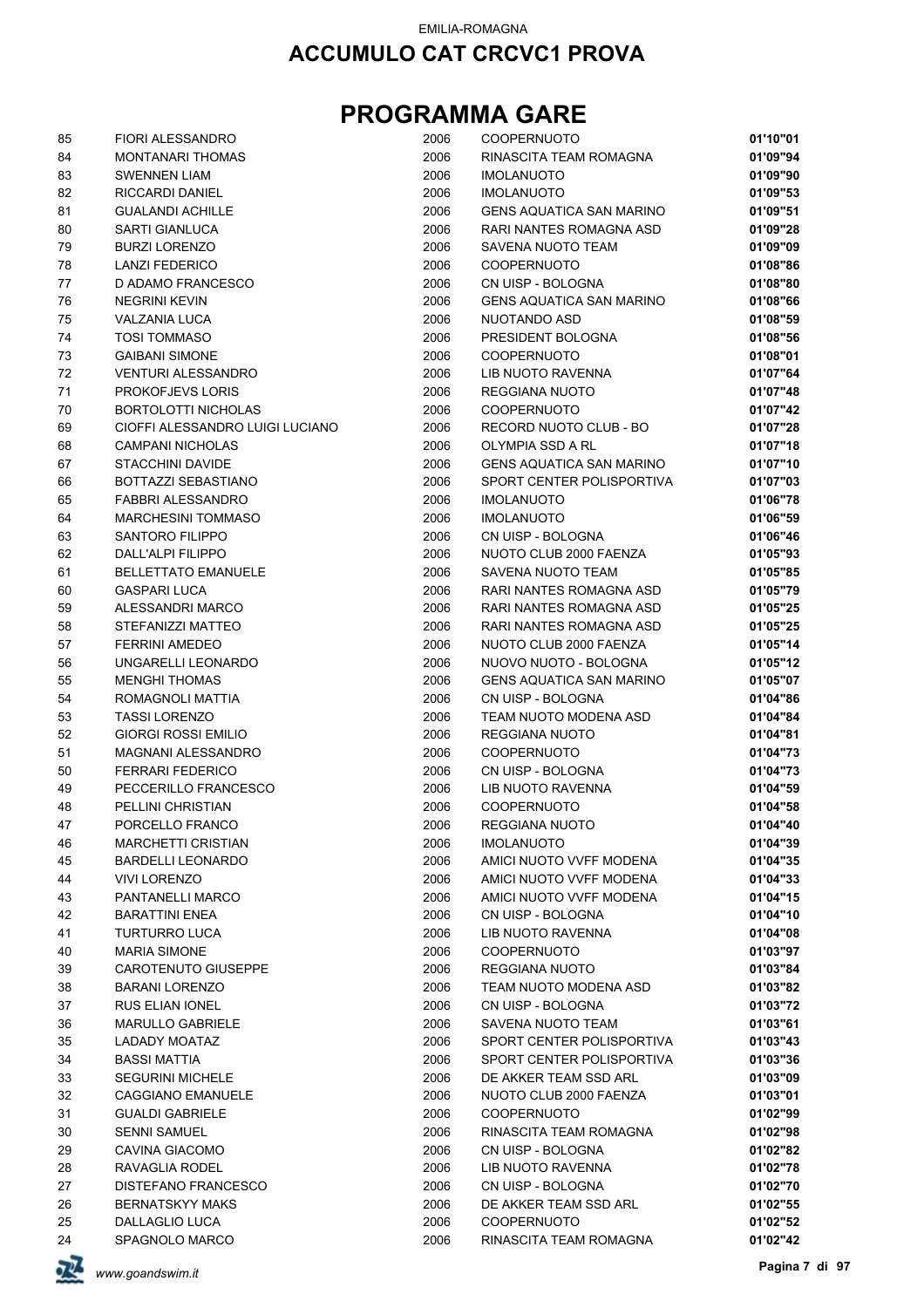## **PROGRAMMA GARE**

| 23             | <b>GRASSELLI MANUEL JOSEBA</b> | 2006 | REGGIANA NUOTO            | 01'02"34 |
|----------------|--------------------------------|------|---------------------------|----------|
| 22             | CARPINEANU ALEXANDRO           | 2006 | <b>COOPERNUOTO</b>        | 01'02"29 |
| 21             | <b>CAPPIELLO PATRICK</b>       | 2006 | RARI NANTES ROMAGNA ASD   | 01'02"23 |
| 20             | ROTELLI LUCA                   | 2006 | SPORT CENTER POLISPORTIVA | 01'02"21 |
| 19             | <b>BIASINI FRANCESCO</b>       | 2006 | NUOTANDO ASD              | 01'02"17 |
| 18             | <b>BERTIN SAMUELE</b>          | 2006 | RINASCITA TEAM ROMAGNA    | 01'01"88 |
| 17             | LA ROSA STEFANO                | 2006 | PRESIDENT BOLOGNA         | 01'01"62 |
| 16             | ROLLI DARIO                    | 2006 | <b>IMOLANUOTO</b>         | 01'01"46 |
| 15             | <b>VISCONTI DANIELE</b>        | 2006 | MARANELLO NUOTO           | 01'01"13 |
| 14             | <b>ARFILLI LEONARDO</b>        | 2006 | LIB NUOTO RAVENNA         | 01'01"01 |
| 13             | <b>MARUSI IACOPO</b>           | 2006 | SPORT CENTER POLISPORTIVA | 01'00"92 |
| 12             | <b>BOMBARDA SIMONE</b>         | 2006 | DE AKKER TEAM SSD ARL     | 01'00"91 |
| 11             | <b>BRUSCHI NICOLA</b>          | 2006 | NUOTO CLUB 2000 FAENZA    | 01'00"57 |
| 10             | <b>MOSCATO EMANUELE</b>        | 2006 | DE AKKER TEAM SSD ARL     | 01'00"56 |
| 9              | SAVORANI LORENZO               | 2006 | CN UISP - BOLOGNA         | 01'00"47 |
| 8              | RAVAIOLI RICCARDO              | 2006 | RARI NANTES ROMAGNA ASD   | 01'00"39 |
| 7              | <b>FRANCIA CRISTIAN</b>        | 2006 | CN UISP - BOLOGNA         | 00'59"70 |
| 6              | <b>LEPRAI MICHELE</b>          | 2006 | PRESIDENT BOLOGNA         | 00'59"55 |
| 5              | <b>BURNELLI FABIO</b>          | 2006 | CN UISP - BOLOGNA         | 00'59"21 |
| 4              | PISCOPO LUIGI                  | 2006 | <b>REGGIANA NUOTO</b>     | 00'58"83 |
| 3              | BARALDI CARLO ALBERTO          | 2006 | PRESIDENT BOLOGNA         | 00'58"71 |
| $\overline{2}$ | <b>FICARELLI SIMONE</b>        | 2006 | <b>REGGIANA NUOTO</b>     | 00'58"56 |
| 1              | <b>SAVIGNI MATTEO</b>          | 2006 | DE AKKER TEAM SSD ARL     | 00'57"99 |
|                |                                |      |                           |          |

## **200 STILE RAGAZZI 14 MASCHI**<br>88 SCHIARETTI RICCARDO

|    | ZUU ƏTILE RAUAZZI 14 MAƏLINI |      |                                 |          |
|----|------------------------------|------|---------------------------------|----------|
| 88 | SCHIARETTI RICCARDO          | 2006 | SPORT CENTER POLISPORTIVA       | 02'47"73 |
| 87 | <b>CALASSO RICCARDO</b>      | 2006 | NUOTANDO ASD                    | 02'46"06 |
| 86 | DE SANTIS GABRIELE           | 2006 | CN UISP - BOLOGNA               | 02'42"61 |
| 85 | <b>TRAISTARU ALAN DENIEL</b> | 2006 | <b>IMOLANUOTO</b>               | 02'42"51 |
| 84 | <b>ANTILLI DIEGO</b>         | 2006 | RECORD NUOTO CLUB - BO          | 02'42"30 |
| 83 | <b>CAVICCHI DANIELE</b>      | 2006 | DE AKKER TEAM SSD ARL           | 02'41"74 |
| 82 | PRETI ANDREA                 | 2006 | NUOVO NUOTO - BOLOGNA           | 02'41"57 |
| 81 | MACERATI ALESSANDRO          | 2006 | <b>IMOLANUOTO</b>               | 02'41"30 |
| 80 | D ACCOLTI ANTONIO            | 2006 | CN UISP - BOLOGNA               | 02'41"22 |
| 79 | MONGELLUZZO SIMONE           | 2006 | REGGIANA NUOTO                  | 02'39"36 |
| 78 | PRANDINI MARCO               | 2006 | <b>MARANELLO NUOTO</b>          | 02'37"60 |
| 77 | SAPORETTI GABRIELE           | 2006 | LIB NUOTO RAVENNA               | 02'36"77 |
| 76 | <b>MALINVERNO ELIA</b>       | 2006 | SPORT CENTER POLISPORTIVA       | 02'36"28 |
| 75 | <b>BOLOGNESI MATTIA</b>      | 2006 | SAN DONNINO SPORT SSD           | 02'35"43 |
| 74 | SAVELLI PIETRO               | 2006 | <b>G.S. FORLI' NUOTO ASD</b>    | 02'35"29 |
| 73 | <b>LENA ANDREA</b>           | 2006 | <b>IMOLANUOTO</b>               | 02'34"59 |
| 72 | <b>MARZO ALESSIO</b>         | 2006 | <b>GENS AQUATICA SAN MARINO</b> | 02'34"56 |
| 71 | CHIARUCCI FRANCESCO          | 2006 | NUOTANDO ASD                    | 02'34"43 |
| 70 | <b>BOLOGNESI FABIO</b>       | 2006 | SAN DONNINO SPORT SSD           | 02'33"75 |
| 69 | <b>LUSETTI NICOLO'</b>       | 2006 | REGGIANA NUOTO                  | 02'33"40 |
| 68 | <b>VALZANIA LUCA</b>         | 2006 | NUOTANDO ASD                    | 02'32"66 |
| 67 | <b>RICCARDI DANIEL</b>       | 2006 | <b>IMOLANUOTO</b>               | 02'32"66 |
| 66 | <b>CAMPANI NICHOLAS</b>      | 2006 | OLYMPIA SSD A RL                | 02'31"18 |
| 65 | <b>SARTI GIANLUCA</b>        | 2006 | RARI NANTES ROMAGNA ASD         | 02'30"96 |
| 64 | <b>BURZI LORENZO</b>         | 2006 | SAVENA NUOTO TEAM               | 02'30"94 |
| 63 | <b>LANZI FEDERICO</b>        | 2006 | <b>COOPERNUOTO</b>              | 02'30"14 |
| 62 | SANTORO FILIPPO              | 2006 | CN UISP - BOLOGNA               | 02'28"42 |
| 61 | <b>VILLANI NICCOLO'</b>      | 2006 | POL COMUNALE RICCIONE           | 02'28"16 |
| 60 | <b>NEGRINI KEVIN</b>         | 2006 | <b>GENS AQUATICA SAN MARINO</b> | 02'28"15 |
| 59 | <b>FOSCHI MANUEL</b>         | 2006 | <b>G.S. FORLI' NUOTO ASD</b>    | 02'27"62 |
| 58 | <b>GUALANDI ACHILLE</b>      | 2006 | <b>GENS AQUATICA SAN MARINO</b> | 02'26"92 |
| 57 | <b>GAIBANI SIMONE</b>        | 2006 | <b>COOPERNUOTO</b>              | 02'26"81 |
| 56 | BOTTAZZI SEBASTIANO          | 2006 | SPORT CENTER POLISPORTIVA       | 02'26"77 |
| 55 | <b>PROKOFJEVS LORIS</b>      | 2006 | REGGIANA NUOTO                  | 02'26"24 |
| 54 | <b>FERRINI AMEDEO</b>        | 2006 | NUOTO CLUB 2000 FAENZA          | 02'25"58 |
| 53 | PORCELLO FRANCO              | 2006 | REGGIANA NUOTO                  | 02'25"06 |
|    |                              |      |                                 |          |

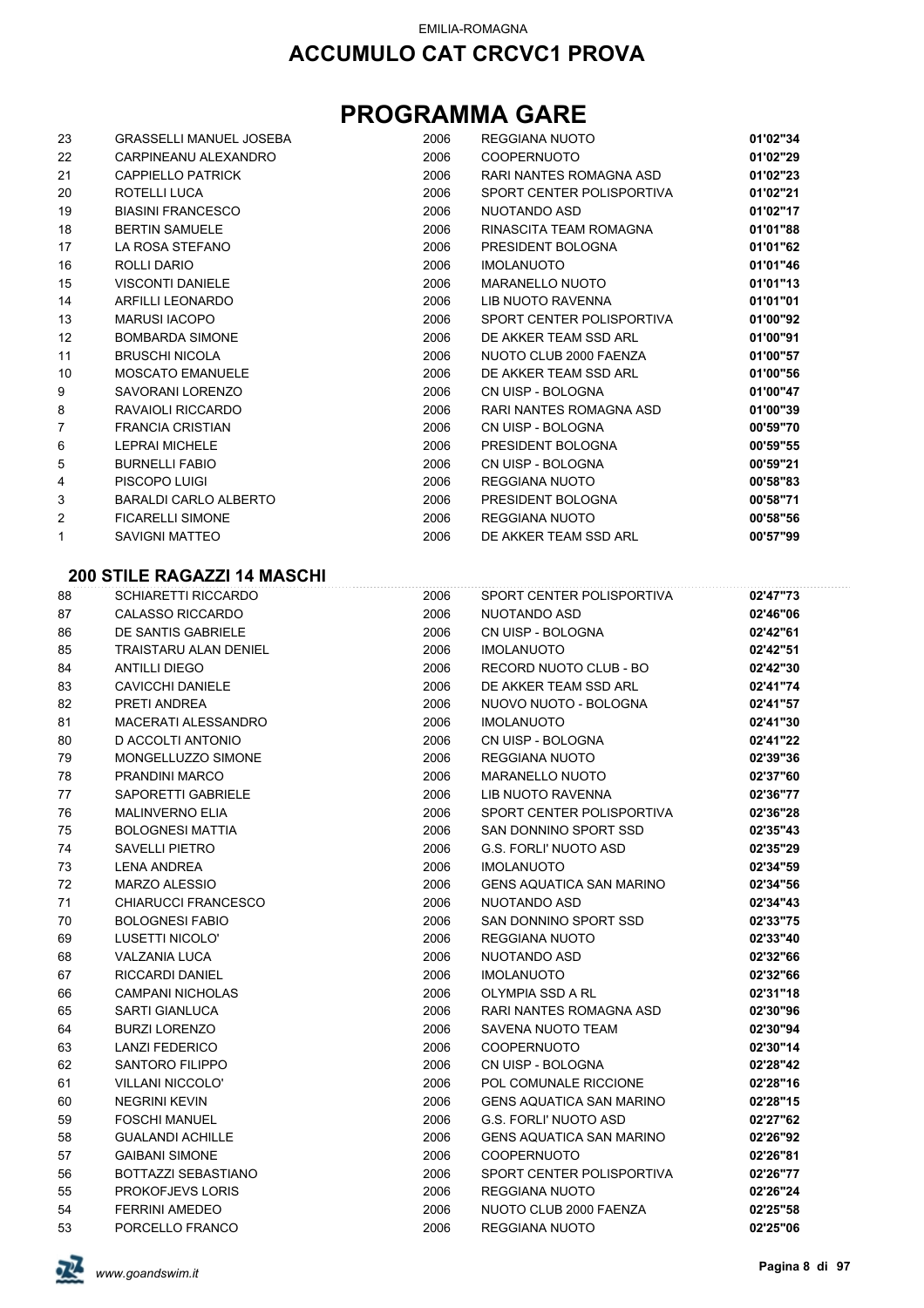## **PROGRAMMA GARE**

| 52 | <b>CUTILLI SIMONE</b>          | 2006 | DE AKKER TEAM SSD ARL           | 02'24"30 |
|----|--------------------------------|------|---------------------------------|----------|
| 51 | PECCERILLO FRANCESCO           | 2006 | LIB NUOTO RAVENNA               | 02'24"05 |
| 50 | <b>BIZARI SIMON</b>            | 2006 | POL COMUNALE RICCIONE           | 02'23"80 |
| 49 | <b>BARATTINI ENEA</b>          | 2006 | CN UISP - BOLOGNA               | 02'23"57 |
| 48 | DALL'ALPI FILIPPO              | 2006 | NUOTO CLUB 2000 FAENZA          | 02'22"91 |
| 47 | DI BACCO VITTORIO              | 2006 | <b>G.S. FORLI' NUOTO ASD</b>    | 02'22"80 |
| 46 | <b>MENGHI THOMAS</b>           | 2006 | <b>GENS AQUATICA SAN MARINO</b> | 02'22"68 |
| 45 | <b>MARIA SIMONE</b>            | 2006 | <b>COOPERNUOTO</b>              | 02'22"65 |
| 44 | PANTANELLI MARCO               | 2006 | AMICI NUOTO VVFF MODENA         | 02'22"43 |
| 43 | STEFANIZZI MATTEO              | 2006 | RARI NANTES ROMAGNA ASD         | 02'22"16 |
| 42 | <b>BOMBARDA SIMONE</b>         | 2006 | DE AKKER TEAM SSD ARL           | 02'21"79 |
| 41 | LA ROSA STEFANO                | 2006 | PRESIDENT BOLOGNA               | 02'21"61 |
| 40 | <b>BIASINI FRANCESCO</b>       | 2006 | NUOTANDO ASD                    | 02'21"60 |
| 39 | <b>BELLETTATO EMANUELE</b>     | 2006 | SAVENA NUOTO TEAM               | 02'21"58 |
| 38 | <b>STACCHINI DAVIDE</b>        | 2006 | <b>GENS AQUATICA SAN MARINO</b> | 02'21"19 |
| 37 | <b>BARANI LORENZO</b>          | 2006 | TEAM NUOTO MODENA ASD           | 02'21"00 |
| 36 | PELLINI CHRISTIAN              | 2006 | <b>COOPERNUOTO</b>              | 02'20"71 |
| 35 | <b>SEGURINI MICHELE</b>        | 2006 | DE AKKER TEAM SSD ARL           | 02'20"58 |
| 34 | <b>FORLEO FRANCESCO</b>        | 2006 | CN UISP - BOLOGNA               | 02'20"56 |
| 33 | <b>SALEMME DENNIS</b>          | 2006 | SAN DONNINO SPORT SSD           | 02'20"31 |
| 32 | <b>MUTO FABIO GIANFRANCO</b>   | 2006 | <b>COOPERNUOTO</b>              | 02'19"71 |
| 31 | <b>CAGGIANO EMANUELE</b>       | 2006 | NUOTO CLUB 2000 FAENZA          | 02'19"54 |
| 30 | <b>MARCHETTI CRISTIAN</b>      | 2006 | <b>IMOLANUOTO</b>               | 02'19"34 |
| 29 | <b>VIVI LORENZO</b>            | 2006 | AMICI NUOTO VVFF MODENA         | 02'19"08 |
| 28 | <b>BELMONTE BENJAMIN</b>       | 2006 | POL COMUNALE RICCIONE           | 02'18"89 |
| 27 | <b>FERRARI FEDERICO</b>        | 2006 | CN UISP - BOLOGNA               | 02'18"23 |
| 26 | DALLAGLIO LUCA                 | 2006 | <b>COOPERNUOTO</b>              | 02'17"68 |
| 25 | ROLLI DARIO                    | 2006 | <b>IMOLANUOTO</b>               | 02'17"54 |
| 24 | RUS ELIAN IONEL                | 2006 | CN UISP - BOLOGNA               | 02'17"44 |
| 23 | <b>GRASSELLI MANUEL JOSEBA</b> | 2006 | REGGIANA NUOTO                  | 02'17"10 |
| 22 | <b>SENNI SAMUEL</b>            | 2006 | RINASCITA TEAM ROMAGNA          | 02'16"99 |
| 21 | <b>VISCONTI DANIELE</b>        | 2006 | <b>MARANELLO NUOTO</b>          | 02'16"85 |
| 20 | DISTEFANO FRANCESCO            | 2006 | CN UISP - BOLOGNA               | 02'16"79 |
| 19 | <b>ARFILLI LEONARDO</b>        | 2006 | LIB NUOTO RAVENNA               | 02'16"08 |
| 18 | <b>BERNATSKYY MAKS</b>         | 2006 | DE AKKER TEAM SSD ARL           | 02'15"95 |
| 17 | CAVINA GIACOMO                 | 2006 | CN UISP - BOLOGNA               | 02'15"76 |
| 16 | CARPINEANU ALEXANDRO           | 2006 | <b>COOPERNUOTO</b>              | 02'14"99 |
| 15 | <b>BERTIN SAMUELE</b>          | 2006 | RINASCITA TEAM ROMAGNA          | 02'14"56 |
| 14 | SPAGNOLO MARCO                 | 2006 | RINASCITA TEAM ROMAGNA          | 02'13"17 |
| 13 | <b>COSIMATO EMANUELE</b>       | 2006 | RINASCITA TEAM ROMAGNA          | 02'13"01 |
| 12 | TOTTI LUCA                     | 2006 | POL COMUNALE RICCIONE           | 02'12"95 |
| 11 | SAVORANI LORENZO               | 2006 | CN UISP - BOLOGNA               | 02'12"36 |
| 10 | <b>FRANCIA CRISTIAN</b>        | 2006 | CN UISP - BOLOGNA               | 02'12"00 |
| 9  | <b>CARLINI FILIPPO</b>         | 2006 | POL COMUNALE RICCIONE           | 02'11"57 |
| 8  | DI MARCO NICCOLO'              | 2006 | SAVENA NUOTO TEAM               | 02'11"53 |
| 7  | RAVAIOLI RICCARDO              | 2006 | RARI NANTES ROMAGNA ASD         | 02'11"19 |
| 6  | <b>BRUSCHI NICOLA</b>          | 2006 | NUOTO CLUB 2000 FAENZA          | 02'11"07 |
| 5  | <b>CAPPIELLO PATRICK</b>       | 2006 | RARI NANTES ROMAGNA ASD         | 02'09"92 |
| 4  | <b>LEPRAI MICHELE</b>          | 2006 | PRESIDENT BOLOGNA               | 02'08"42 |
| 3  | <b>SAVIGNI MATTEO</b>          | 2006 | DE AKKER TEAM SSD ARL           | 02'07"95 |
| 2  | BATTAZZA LORENZO               | 2006 | POL COMUNALE RICCIONE           | 02'06"58 |
| 1  | PISCOPO LUIGI                  | 2006 | <b>REGGIANA NUOTO</b>           | 02'06"40 |

### **400 STILE RAGAZZI 14 MASCHI**

| 33 | <b>RICCARDI DANIEL</b> | 2006 | <b>IMOLANUOTO</b>       | 05'59"24 |
|----|------------------------|------|-------------------------|----------|
| 32 | PRETI ANDREA           | 2006 | NUOVO NUOTO - BOLOGNA   | 05'53"11 |
| 31 | SAVELLI PIETRO         | 2006 | G.S. FORLI' NUOTO ASD   | 05'23"99 |
| 30 | SARTI GIANLUCA         | 2006 | RARI NANTES ROMAGNA ASD | 05'17"69 |
| 29 | CHIARUCCI FRANCESCO    | 2006 | NUOTANDO ASD            | 05'16"73 |
| 28 | <b>CUTILLI SIMONE</b>  | 2006 | DE AKKER TEAM SSD ARL   | 05'09"24 |
| 27 | BARANI LORENZO         | 2006 | TEAM NUOTO MODENA ASD   | 05'06"53 |

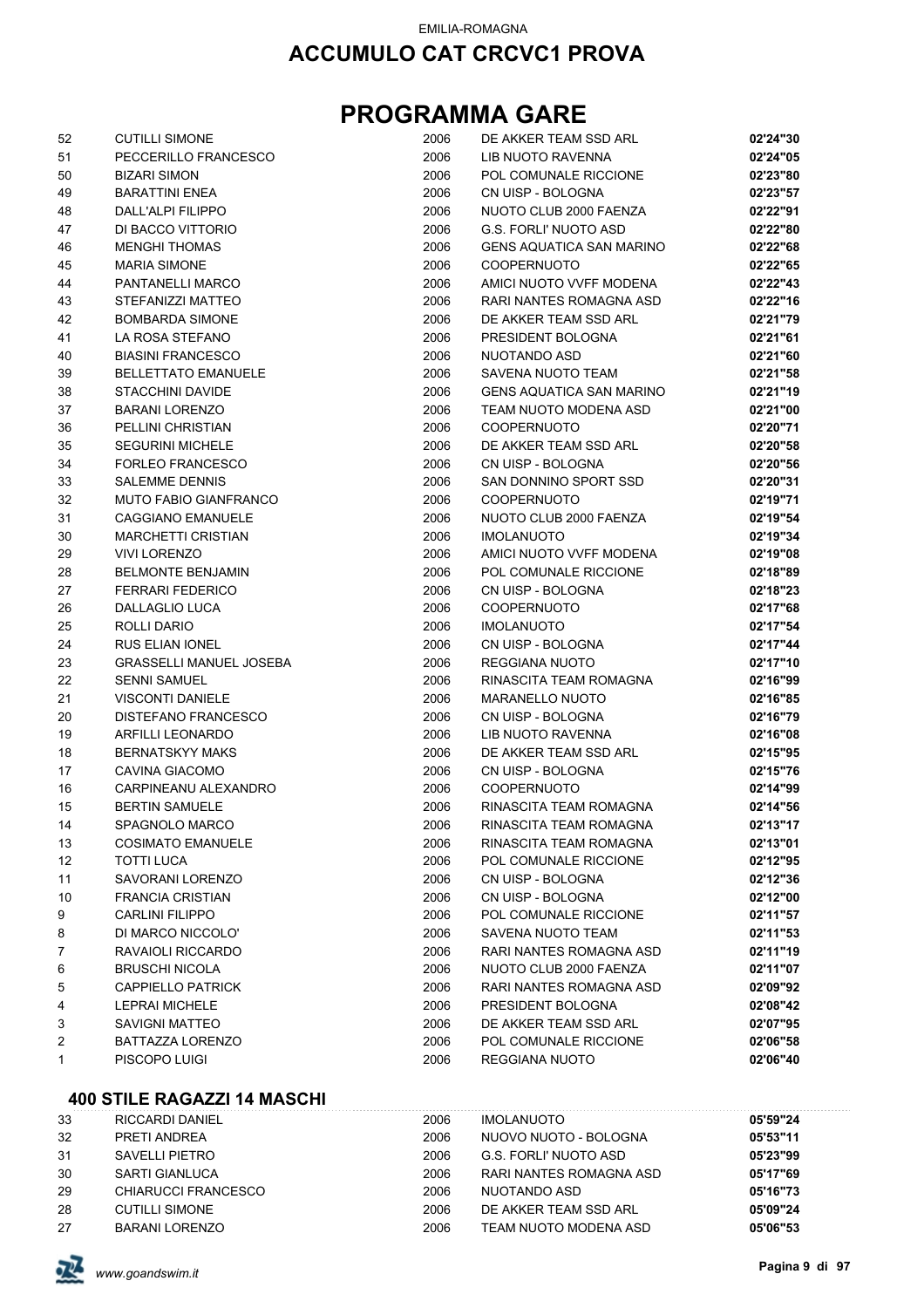## **PROGRAMMA GARE**

| 26                | <b>SALEMME DENNIS</b>               | 2006 | SAN DONNINO SPORT SSD           | 05'05"27 |
|-------------------|-------------------------------------|------|---------------------------------|----------|
| 25                | ROCCHETTA MARTINO                   | 2006 | PRESIDENT BOLOGNA               | 05'04"63 |
| 24                | <b>FERRINI AMEDEO</b>               | 2006 | NUOTO CLUB 2000 FAENZA          | 05'02"50 |
| 23                | <b>BORTOLOTTI NICHOLAS</b>          | 2006 | <b>COOPERNUOTO</b>              | 05'00"66 |
| 22                | <b>VIVI LORENZO</b>                 | 2006 | AMICI NUOTO VVFF MODENA         | 04'59"56 |
| 21                | <b>GRASSELLI MANUEL JOSEBA</b>      | 2006 | <b>REGGIANA NUOTO</b>           | 04'57"95 |
| 20                | <b>LUPPI ELIA</b>                   | 2006 | CN UISP - BOLOGNA               | 04'55"66 |
| 19                | <b>RUS ELIAN IONEL</b>              | 2006 | CN UISP - BOLOGNA               | 04'55"42 |
| 18                | DALL'ALPI FILIPPO                   | 2006 | NUOTO CLUB 2000 FAENZA          | 04'55"15 |
| 17                | <b>MAGNANI ALESSANDRO</b>           | 2006 | <b>COOPERNUOTO</b>              | 04'54"39 |
| 16                | <b>FORLEO FRANCESCO</b>             | 2006 | CN UISP - BOLOGNA               | 04'53"56 |
| 15                | <b>STACCHINI DAVIDE</b>             | 2006 | <b>GENS AQUATICA SAN MARINO</b> | 04'52"81 |
| 14                | <b>MUTO FABIO GIANFRANCO</b>        | 2006 | <b>COOPERNUOTO</b>              | 04'51"99 |
| 13                | <b>DALLAGLIO LUCA</b>               | 2006 | <b>COOPERNUOTO</b>              | 04'51"60 |
| 12                | ROLLI DARIO                         | 2006 | <b>IMOLANUOTO</b>               | 04'51"26 |
| 11                | <b>TAGLIATTI NICHOLAS</b>           | 2006 | DELFINO '93 SSD                 | 04'48"11 |
| 10                | <b>BERNATSKYY MAKS</b>              | 2006 | DE AKKER TEAM SSD ARL           | 04'46"80 |
| 9                 | PELLICONI DARIO                     | 2006 | <b>IMOLANUOTO</b>               | 04'45"38 |
| 8                 | <b>BOMBARDA SIMONE</b>              | 2006 | DE AKKER TEAM SSD ARL           | 04'42"30 |
| $\overline{7}$    | DI MARCO NICCOLO'                   | 2006 | SAVENA NUOTO TEAM               | 04'38"82 |
| 6                 | <b>MOSCATO EMANUELE</b>             | 2006 | DE AKKER TEAM SSD ARL           | 04'38"00 |
| 5                 | <b>MARUSI IACOPO</b>                | 2006 | SPORT CENTER POLISPORTIVA       | 04'37"83 |
| 4                 | <b>CARLINI FILIPPO</b>              | 2006 | POL COMUNALE RICCIONE           | 04'37"46 |
| 3                 | <b>LEPRAI MICHELE</b>               | 2006 | PRESIDENT BOLOGNA               | 04'37"41 |
| 2                 | <b>SAVIGNI MATTEO</b>               | 2006 | DE AKKER TEAM SSD ARL           | 04'35"98 |
| 1                 | <b>GIORDANO ANTONIO</b>             | 2006 | SPORT CENTER POLISPORTIVA       | 04'19"02 |
|                   |                                     |      |                                 |          |
|                   | <b>1500 STILE RAGAZZI 14 MASCHI</b> |      |                                 |          |
| $12 \overline{ }$ | <b>BERNATSKYY MAKS</b>              | 2006 | DE AKKER TEAM SSD ARL           | 19'08"06 |
| 11                | CIMATTI NICOLO'                     | 2006 | RINASCITA TEAM ROMAGNA          | 19'06"63 |
| 10                | <b>FORLEO FRANCESCO</b>             | 2006 | CN UISP - BOLOGNA               | 18'55"40 |
| $\Omega$          | STACCHINI DAVIDE                    | 2006 | GENS AOHATICA SAN MARINO        | 18'52"10 |

| 9              | STACCHINI DAVIDE             | 2006 | <b>GENS AQUATICA SAN MARINO</b> | 18'52"10 |
|----------------|------------------------------|------|---------------------------------|----------|
| 8              | <b>MUTO FABIO GIANFRANCO</b> | 2006 | <b>COOPERNUOTO</b>              | 18'49"06 |
|                | <b>MARUSI IACOPO</b>         | 2006 | SPORT CENTER POLISPORTIVA       | 18'09"66 |
| 6              | <b>MOSCATO EMANUELE</b>      | 2006 | DE AKKER TEAM SSD ARL           | 18'04"27 |
| 5              | DI MARCO NICCOLO'            | 2006 | SAVENA NUOTO TEAM               | 18'01"37 |
| 4              | MACCARI EDOARDO              | 2006 | SPORT CENTER POLISPORTIVA       | 18'00"20 |
| 3              | <b>BURNELLI FABIO</b>        | 2006 | CN UISP - BOLOGNA               | 17'57"99 |
| $\overline{2}$ | LEPRAI MICHELE               | 2006 | PRESIDENT BOLOGNA               | 17'57"54 |
|                | <b>GIORDANO ANTONIO</b>      | 2006 | SPORT CENTER POLISPORTIVA       | 16'52"15 |
|                |                              |      |                                 |          |

#### **100 MISTI RAGAZZI 14 MASCHI**

|                |                                 |      |                           | 01'27"91 |
|----------------|---------------------------------|------|---------------------------|----------|
| 25             | <b>BOLOGNESI MATTIA</b>         | 2006 | SAN DONNINO SPORT SSD     |          |
| 24             | <b>SCHIARETTI RICCARDO</b>      | 2006 | SPORT CENTER POLISPORTIVA | 01'26"00 |
| 23             | <b>BOLOGNESI FABIO</b>          | 2006 | SAN DONNINO SPORT SSD     | 01'23"46 |
| 22             | ANTONUCCI DAVIDE                | 2006 | TEAM NUOTO MODENA ASD     | 01'20"22 |
| 21             | <b>MALINVERNO ELIA</b>          | 2006 | SPORT CENTER POLISPORTIVA | 01'20"07 |
| 20             | MANFRINI ALESSANDRO             | 2006 | REGGIANA NUOTO            | 01'19"85 |
| 19             | BOTTAZZI SEBASTIANO             | 2006 | SPORT CENTER POLISPORTIVA | 01'18"97 |
| 18             | RONDININI FILIPPO               | 2006 | NUOTO CLUB 2000 FAENZA    | 01'18"83 |
| 17             | CAMPANI NICHOLAS                | 2006 | OLYMPIA SSD A RL          | 01'17"70 |
| 16             | LANZI FEDERICO                  | 2006 | <b>COOPERNUOTO</b>        | 01'17"59 |
| 15             | <b>SALEMME DENNIS</b>           | 2006 | SAN DONNINO SPORT SSD     | 01'17"15 |
| 14             | <b>GAIBANI SIMONE</b>           | 2006 | <b>COOPERNUOTO</b>        | 01'15"69 |
| 13             | <b>GRASSELLI MANUEL JOSEBA</b>  | 2006 | REGGIANA NUOTO            | 01'15"53 |
| 12             | <b>BORTOLOTTI NICHOLAS</b>      | 2006 | <b>COOPERNUOTO</b>        | 01'14"94 |
| 11             | FABBRI ALESSANDRO               | 2006 | <b>IMOLANUOTO</b>         | 01'14"73 |
| 10             | <b>TASSI LORENZO</b>            | 2006 | TEAM NUOTO MODENA ASD     | 01'13"69 |
| 9              | CIOFFI ALESSANDRO LUIGI LUCIANO | 2006 | RECORD NUOTO CLUB - BO    | 01'13"09 |
| 8              | <b>BELLETTATO EMANUELE</b>      | 2006 | SAVENA NUOTO TEAM         | 01'12"55 |
| $\overline{7}$ | <b>BARATTINI ENEA</b>           | 2006 | CN UISP - BOLOGNA         | 01'12"29 |
|                |                                 |      |                           |          |

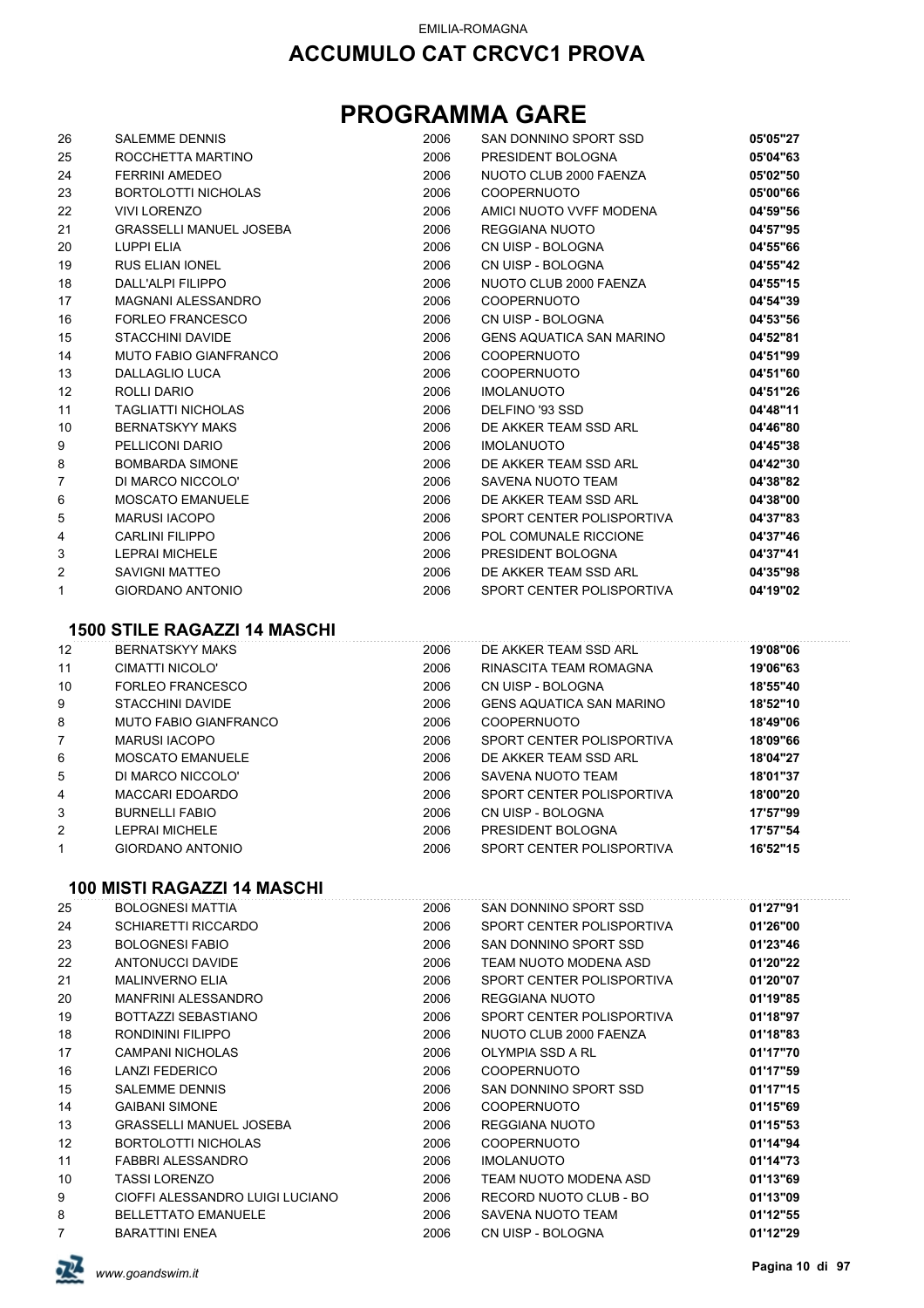#### EMILIA-ROMAGNA

### **ACCUMULO CAT CRCVC1 PROVA**

## **PROGRAMMA GARE**

| 6 | MARCHESINI TOMMASO   | 2006 | <b>IMOLANUOTO</b>         | 01'12"10 |
|---|----------------------|------|---------------------------|----------|
| 5 | CAPPIELLO PATRICK    | 2006 | RARI NANTES ROMAGNA ASD   | 01'10"95 |
| 4 | BELLEI ALESSANDRO    | 2006 | PRESIDENT BOLOGNA         | 01'10"17 |
| 3 | CARPINEANU ALEXANDRO | 2006 | <b>COOPERNUOTO</b>        | 01'10"14 |
|   | MARULLO GABRIELE     | 2006 | SAVENA NUOTO TEAM         | 01'09"78 |
|   | GIORDANO ANTONIO     | 2006 | SPORT CENTER POLISPORTIVA | 01'03"53 |

### **200 MISTI RAGAZZI 14 MASCHI**

| 35             | <b>NATALE DANIEL</b>         | 2006 | NUOTANDO ASD                    | 03'00"28 |
|----------------|------------------------------|------|---------------------------------|----------|
| 34             | <b>MALINVERNO ELIA</b>       | 2006 | SPORT CENTER POLISPORTIVA       | 02'59"11 |
| 33             | <b>CALASSO RICCARDO</b>      | 2006 | NUOTANDO ASD                    | 02'58"94 |
| 32             | LUSETTI NICOLO'              | 2006 | <b>REGGIANA NUOTO</b>           | 02'56"93 |
| 31             | <b>GUALANDI ACHILLE</b>      | 2006 | <b>GENS AQUATICA SAN MARINO</b> | 02'56"55 |
| 30             | <b>VALZANIA LUCA</b>         | 2006 | NUOTANDO ASD                    | 02'54"20 |
| 29             | BOTTAZZI SEBASTIANO          | 2006 | SPORT CENTER POLISPORTIVA       | 02'52"84 |
| 28             | <b>MARZO ALESSIO</b>         | 2006 | <b>GENS AQUATICA SAN MARINO</b> | 02'52"48 |
| 27             | RONDININI FILIPPO            | 2006 | NUOTO CLUB 2000 FAENZA          | 02'51"72 |
| 26             | <b>BIASINI FRANCESCO</b>     | 2006 | NUOTANDO ASD                    | 02'48"63 |
| 25             | <b>GAIBANI SIMONE</b>        | 2006 | <b>COOPERNUOTO</b>              | 02'48"28 |
| 24             | <b>SWENNEN LIAM</b>          | 2006 | <b>IMOLANUOTO</b>               | 02'45"71 |
| 23             | STACCHINI DAVIDE             | 2006 | <b>GENS AQUATICA SAN MARINO</b> | 02'44"56 |
| 22             | <b>MARCHESINI TOMMASO</b>    | 2006 | <b>IMOLANUOTO</b>               | 02'44"17 |
| 21             | <b>MARIA SIMONE</b>          | 2006 | <b>COOPERNUOTO</b>              | 02'39"00 |
| 20             | ROMAGNOLI MATTIA             | 2006 | CN UISP - BOLOGNA               | 02'38"02 |
| 19             | FABBRI ALESSANDRO            | 2006 | <b>IMOLANUOTO</b>               | 02'37"94 |
| 18             | CAROTENUTO GIUSEPPE          | 2006 | <b>REGGIANA NUOTO</b>           | 02'37"88 |
| 17             | <b>BERTIN SAMUELE</b>        | 2006 | RINASCITA TEAM ROMAGNA          | 02'37"73 |
| 16             | FORLEO FRANCESCO             | 2006 | CN UISP - BOLOGNA               | 02'37"20 |
| 15             | <b>RUS ELIAN IONEL</b>       | 2006 | CN UISP - BOLOGNA               | 02'36"02 |
| 14             | <b>BELLEI ALESSANDRO</b>     | 2006 | PRESIDENT BOLOGNA               | 02'35"95 |
| 13             | CARPINEANU ALEXANDRO         | 2006 | <b>COOPERNUOTO</b>              | 02'34"02 |
| 12             | <b>MARULLO GABRIELE</b>      | 2006 | SAVENA NUOTO TEAM               | 02'33"73 |
| 11             | <b>ARFILLI LEONARDO</b>      | 2006 | <b>LIB NUOTO RAVENNA</b>        | 02'31"68 |
| 10             | <b>DONZELLINI FILIPPO</b>    | 2006 | RINASCITA TEAM ROMAGNA          | 02'29"76 |
| 9              | <b>FRANCIA CRISTIAN</b>      | 2006 | CN UISP - BOLOGNA               | 02'29"38 |
| 8              | <b>BELMONTE BENJAMIN</b>     | 2006 | POL COMUNALE RICCIONE           | 02'28"63 |
| $\overline{7}$ | <b>BELMONTE BRENDON</b>      | 2006 | POL COMUNALE RICCIONE           | 02'28"28 |
| 6              | SPAGNOLO MARCO               | 2006 | RINASCITA TEAM ROMAGNA          | 02'26"85 |
| 5              | LEPRAI MICHELE               | 2006 | PRESIDENT BOLOGNA               | 02'26"78 |
| 4              | <b>FICARELLI SIMONE</b>      | 2006 | <b>REGGIANA NUOTO</b>           | 02'21"95 |
| 3              | <b>BURNELLI FABIO</b>        | 2006 | CN UISP - BOLOGNA               | 02'21"90 |
| 2              | <b>GIORDANO ANTONIO</b>      | 2006 | SPORT CENTER POLISPORTIVA       | 02'19"93 |
| $\mathbf{1}$   | <b>BARALDI CARLO ALBERTO</b> | 2006 | PRESIDENT BOLOGNA               | 02'18"87 |

#### **400 MISTI RAGAZZI 14 MASCHI**

| 13             | <b>MARCHESINI TOMMASO</b> | 2006 | <b>IMOLANUOTO</b>         | 05'43"69 |
|----------------|---------------------------|------|---------------------------|----------|
| 12             | UNGARELLI LEONARDO        | 2006 | NUOVO NUOTO - BOLOGNA     | 05'39"61 |
| 11             | FIORI ALESSANDRO          | 2006 | <b>COOPERNUOTO</b>        | 05'37"21 |
| 10             | ROTELLI LUCA              | 2006 | SPORT CENTER POLISPORTIVA | 05'30"48 |
| 9              | <b>GUALDI GABRIELE</b>    | 2006 | <b>COOPERNUOTO</b>        | 05'28"71 |
| 8              | <b>MARULLO GABRIELE</b>   | 2006 | SAVENA NUOTO TEAM         | 05'23"04 |
| $\overline{7}$ | CIMATTI NICOLO'           | 2006 | RINASCITA TEAM ROMAGNA    | 05'20"30 |
| 6              | <b>BELMONTE BRENDON</b>   | 2006 | POL COMUNALE RICCIONE     | 05'17"59 |
| 5              | <b>MOSCATO EMANUELE</b>   | 2006 | DE AKKER TEAM SSD ARL     | 05'14"17 |
| 4              | <b>FICARELLI SIMONE</b>   | 2006 | REGGIANA NUOTO            | 05'02"98 |
| 3              | <b>BURNELLI FABIO</b>     | 2006 | CN UISP - BOLOGNA         | 05'02"05 |
| 2              | BARALDI CARLO ALBERTO     | 2006 | PRESIDENT BOLOGNA         | 04'54"56 |
| 1              | <b>GIORDANO ANTONIO</b>   | 2006 | SPORT CENTER POLISPORTIVA | 04'51"20 |

#### **100 FARFALLA RAGAZZI 1 FEMMINE** VUOCOLO GIORGIA 2007 COOPERNUOTO **01'35"80**

|  | VUOCOLO GIOI |  |
|--|--------------|--|
|  |              |  |

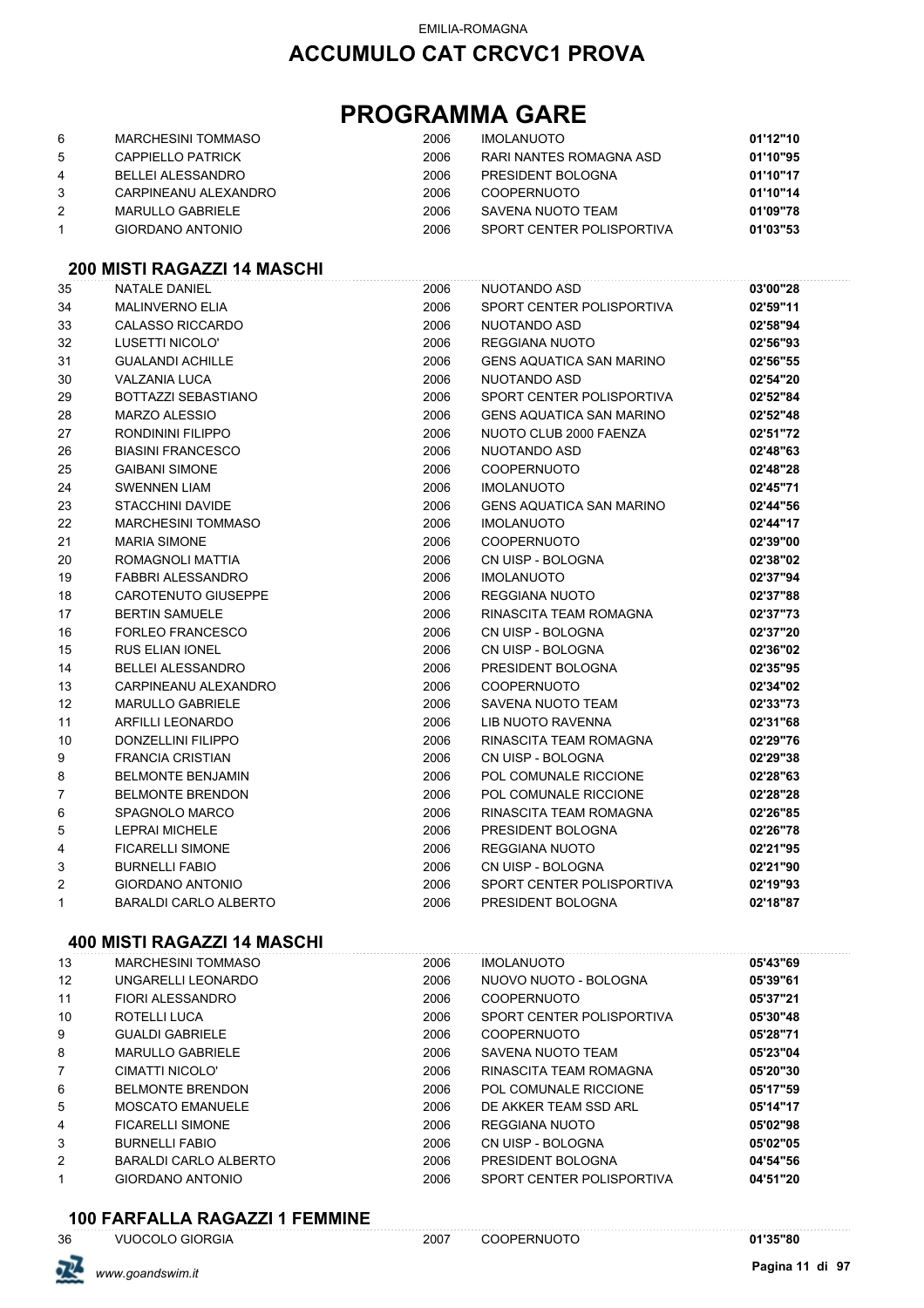## **PROGRAMMA GARE**

| 35             | ZECCHI JENNIFER MARIANNA      | 2007 | RARI NANTES ROMAGNA ASD      | 01'27"29 |
|----------------|-------------------------------|------|------------------------------|----------|
| 34             | <b>SERRADIMIGNI ISABELLA</b>  | 2007 | REGGIANA NUOTO               | 01'25"86 |
| 33             | <b>SALOMONI MARIASOLE</b>     | 2007 | DE AKKER TEAM SSD ARL        | 01'22"96 |
| 32             | <b>BULDRINI ILARY</b>         | 2007 | NUOVO NUOTO - BOLOGNA        | 01'22"24 |
| 31             | <b>CIMATTI LISA</b>           | 2007 | <b>IMOLANUOTO</b>            | 01'21"13 |
| 30             | <b>ARNAUT VICTORIA</b>        | 2007 | NUOTO CLUB 91 PARMA          | 01'20"59 |
| 29             | <b>RUOSI VERONICA</b>         | 2007 | <b>COOPERNUOTO</b>           | 01'19"81 |
| 28             | <b>GARAVINI MARTINA</b>       | 2007 | <b>G.S. FORLI' NUOTO ASD</b> | 01'19"72 |
| 27             | <b>ZANOLI GIULIA</b>          | 2007 | REGGIANA NUOTO               | 01'18"74 |
| 26             | <b>BERBAKOV BEATRICE</b>      | 2007 | CN UISP - BOLOGNA            | 01'18"41 |
| 25             | DELBONO ASMEE' GIULIA         | 2007 | SPORT CENTER POLISPORTIVA    | 01'18"17 |
| 24             | SANGIORGI PENELOPE            | 2007 | NUOTO CLUB 2000 FAENZA       | 01'17"27 |
| 23             | PETRONI VALENTINA             | 2007 | CN UISP - BOLOGNA            | 01'17"08 |
| 22             | <b>AZZOTTI GIULIA</b>         | 2007 | NUOTO CLUB 2000 FAENZA       | 01'16"70 |
| 21             | <b>CERRI FRANCESCA</b>        | 2007 | POL COMUNALE RICCIONE        | 01'16"69 |
| 20             | <b>IACCONI GIULIA</b>         | 2007 | PRESIDENT BOLOGNA            | 01'16"08 |
| 19             | MILAZZO GIADA                 | 2007 | NUOVO NUOTO - BOLOGNA        | 01'16"06 |
| 18             | <b>MOTTA LINDA</b>            | 2007 | CN UISP - BOLOGNA            | 01'15"74 |
| 17             | POLIDORI GIADA                | 2007 | RARI NANTES ROMAGNA ASD      | 01'15"47 |
| 16             | <b>CAPELLI ELISA</b>          | 2007 | RARI NANTES ROMAGNA ASD      | 01'14"41 |
| 15             | <b>TRENTI CATERINA</b>        | 2007 | TEAM NUOTO MODENA ASD        | 01'14"34 |
| 14             | <b>GUALANDI EMMA</b>          | 2007 | DE AKKER TEAM SSD ARL        | 01'14"08 |
| 13             | SMITH PRINCESS LIU'           | 2007 | CN UISP - BOLOGNA            | 01'14"07 |
| 12             | <b>CASARI NOEMI</b>           | 2007 | CN UISP - BOLOGNA            | 01'13"58 |
| 11             | <b>CIACCI VALENTINA</b>       | 2007 | <b>REGGIANA NUOTO</b>        | 01'13"42 |
| 10             | FIORETTI BENEDETTA            | 2007 | H. SPORT SSD - FIRENZE       | 01'13"34 |
| 9              | <b>DEL GROSSO VIVIANA</b>     | 2007 | <b>REGGIANA NUOTO</b>        | 01'13"27 |
| 8              | <b>FORNACIARI ANGELA</b>      | 2007 | FERRARANUOTO ASD             | 01'12"71 |
| $\overline{7}$ | <b>GARDI SARA</b>             | 2007 | RINASCITA TEAM ROMAGNA       | 01'12"43 |
| 6              | <b>D'AQUINO SARA</b>          | 2007 | SAN DONNINO SPORT SSD        | 01'11"17 |
| 5              | <b>GUERRA CECILIA</b>         | 2007 | RINASCITA TEAM ROMAGNA       | 01'11"16 |
| 4              | <b>VELOCE GEMMA</b>           | 2007 | RINASCITA TEAM ROMAGNA       | 01'08"58 |
| 3              | <b>BERTUCCIOLI MARGHERITA</b> | 2007 | POL COMUNALE RICCIONE        | 01'08"52 |
| 2              | <b>GENGHINI GIORGIA</b>       | 2007 | PRESIDENT BOLOGNA            | 01'07"29 |
| $\mathbf{1}$   | <b>CALANCA ELETTRA</b>        | 2007 | PRESIDENT BOLOGNA            | 01'07"24 |

#### **200 FARFALLA RAGAZZI 1 FEMMINE**

| 20             | <b>BULDRINI ILARY</b>         | 2007 | NUOVO NUOTO - BOLOGNA     | 03'18"31 |
|----------------|-------------------------------|------|---------------------------|----------|
| 19             | DELBONO ASMEE' GIULIA         | 2007 | SPORT CENTER POLISPORTIVA | 03'01"87 |
| 18             | ARNAUT VICTORIA               | 2007 | NUOTO CLUB 91 PARMA       | 03'01"38 |
| 17             | <b>GHERARDI ALESSIA</b>       | 2007 | SPORT CENTER POLISPORTIVA | 03'00"86 |
| 16             | <b>GUALANDI EMMA</b>          | 2007 | DE AKKER TEAM SSD ARL     | 02'56"57 |
| 15             | PETRONI VALENTINA             | 2007 | CN UISP - BOLOGNA         | 02'55"88 |
| 14             | <b>GARUTTI SOFIA</b>          | 2007 | DE AKKER TEAM SSD ARL     | 02'54"50 |
| 13             | <b>RUOSI VERONICA</b>         | 2007 | <b>COOPERNUOTO</b>        | 02'54"25 |
| 12             | DEL GROSSO VIVIANA            | 2007 | REGGIANA NUOTO            | 02'52"05 |
| 11             | CASARI NOEMI                  | 2007 | CN UISP - BOLOGNA         | 02'50"75 |
| 10             | POLIDORI GIADA                | 2007 | RARI NANTES ROMAGNA ASD   | 02'50"64 |
| 9              | <b>FORNACIARI ANGELA</b>      | 2007 | FERRARANUOTO ASD          | 02'47"22 |
| 8              | <b>GUERRA CECILIA</b>         | 2007 | RINASCITA TEAM ROMAGNA    | 02'47"04 |
| $\overline{7}$ | ROSINI ELEONORA               | 2007 | CN UISP - BOLOGNA         | 02'46"43 |
| 6              | TRENTI CATERINA               | 2007 | TEAM NUOTO MODENA ASD     | 02'45"49 |
| 5              | CIACCI VALENTINA              | 2007 | REGGIANA NUOTO            | 02'44"30 |
| 4              | <b>GENGHINI GIORGIA</b>       | 2007 | PRESIDENT BOLOGNA         | 02'39"80 |
| 3              | <b>BERTUCCIOLI MARGHERITA</b> | 2007 | POL COMUNALE RICCIONE     | 02'39"60 |
| 2              | D'AQUINO SARA                 | 2007 | SAN DONNINO SPORT SSD     | 02'36"20 |
|                | CALANCA ELETTRA               | 2007 | PRESIDENT BOLOGNA         | 02'28"23 |
|                |                               |      |                           |          |

#### **100 DORSO RAGAZZI 1 FEMMINE**

| 57 | <b>BOCCHINI SILVIA</b>  | 2007 | NUOTANDO ASD      | 01'30"07 |
|----|-------------------------|------|-------------------|----------|
| 56 | <b>BRUNETTI ELETTRA</b> | 2007 | <b>IMOLANUOTO</b> | 01'29"82 |

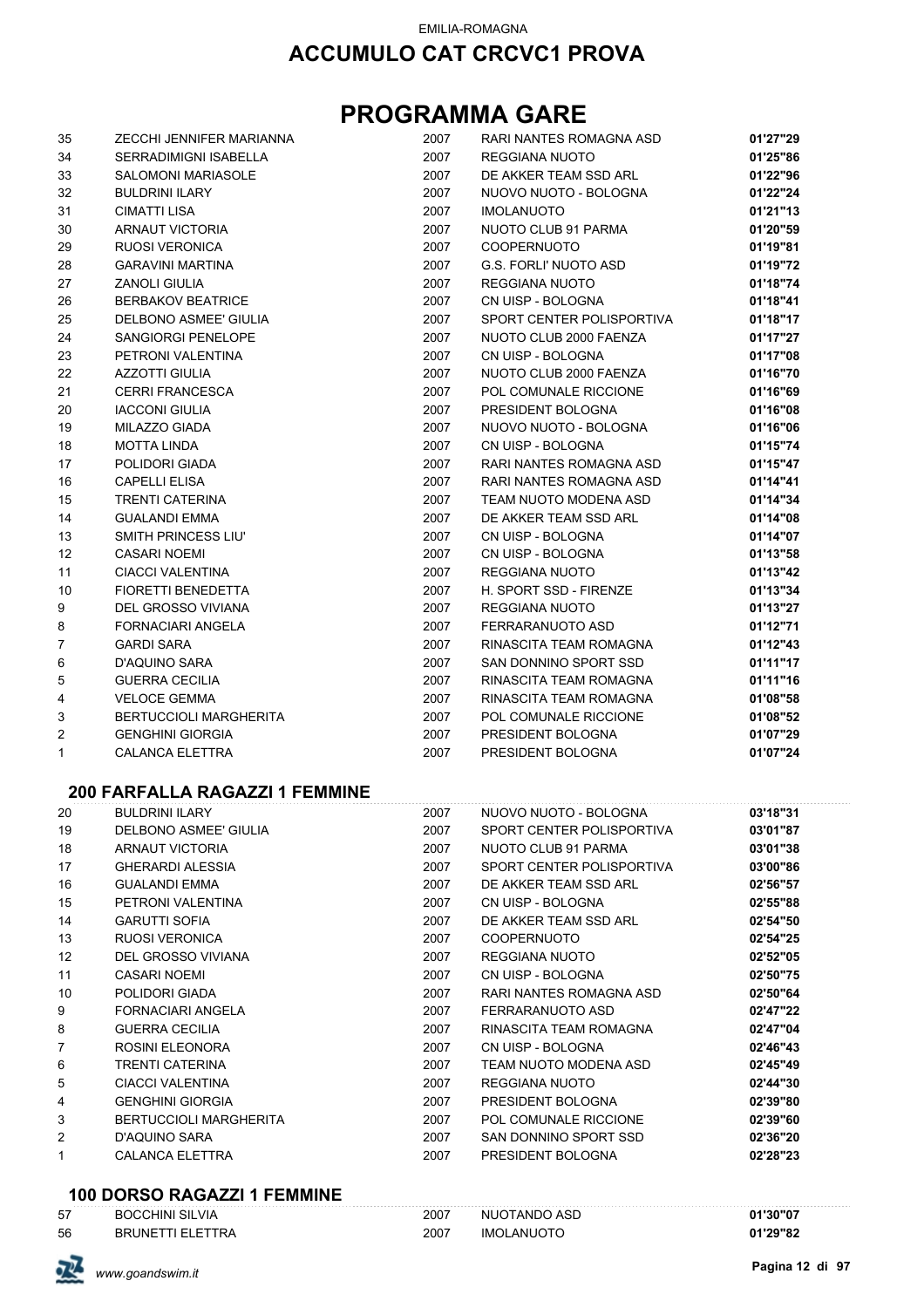## **PROGRAMMA GARE**

| 55 | VUOCOLO GIORGIA              | 2007 | <b>COOPERNUOTO</b>              | 01'29"34 |
|----|------------------------------|------|---------------------------------|----------|
| 54 | KARKUSINSKA AMELIA KATARZYNA | 2007 | <b>IMOLANUOTO</b>               | 01'27"87 |
| 53 | <b>MAZZONI GAIA</b>          | 2007 | SAVENA NUOTO TEAM               | 01'27"44 |
| 52 | <b>CEREDA GIORGIA</b>        | 2007 | NUOTANDO ASD                    | 01'27"29 |
| 51 | <b>MURGIA ALESSIA</b>        | 2007 | RARI NANTES ROMAGNA ASD         | 01'26"80 |
| 50 | <b>CASO GIULIA</b>           | 2007 | OLYMPIA SSD A RL                | 01'26"69 |
| 49 | <b>BENINI CHIARA</b>         | 2007 | LIB NUOTO RAVENNA               | 01'26"27 |
| 48 | <b>ZUELLI GIORGIA</b>        | 2007 | SPORT CENTER POLISPORTIVA       | 01'26"03 |
| 47 | SASSATELLI GINEVRA           | 2007 | <b>IMOLANUOTO</b>               | 01'25"12 |
| 46 | <b>ZAMAGNI SOFIA</b>         | 2007 | RARI NANTES ROMAGNA ASD         | 01'24"65 |
| 45 | <b>SALVATELLI VIOLA</b>      | 2007 | SPORT CENTER POLISPORTIVA       | 01'22"64 |
| 44 | SANTARELLI VITTORIA          | 2007 | <b>G.S. FORLI' NUOTO ASD</b>    | 01'22"61 |
| 43 | <b>ACHILLI NICOL</b>         | 2007 | POL COMUNALE RICCIONE           | 01'22"51 |
| 42 | <b>MANGIONE ELETTRA</b>      | 2007 | PRESIDENT BOLOGNA               | 01'22"47 |
| 41 | <b>BALDARELLI CHIARA</b>     | 2007 | ALDEBARAN SSD                   | 01'22"08 |
| 40 | DE MARCHI LUDOVICA           | 2007 | LIB NUOTO RAVENNA               | 01'21"89 |
| 39 | <b>BEDESCHI BEATRICE</b>     | 2007 | RINASCITA TEAM ROMAGNA          | 01'21"32 |
| 38 | <b>GORLA ELEONORA</b>        | 2007 | SAVENA NUOTO TEAM               | 01'20"27 |
| 37 | <b>BELTRAMI AMBRA</b>        | 2007 | DE AKKER TEAM SSD ARL           | 01'19"79 |
| 36 | <b>SISIANU MONICA</b>        | 2007 | <b>NS EMILIA SSD</b>            | 01'19"74 |
| 35 | <b>MATURO ERICA</b>          | 2007 | <b>MARANELLO NUOTO</b>          | 01'19"74 |
| 34 | <b>SCARDOVI LINDA</b>        | 2007 | <b>IMOLANUOTO</b>               | 01'19"44 |
| 33 | <b>BORRA ANNA</b>            | 2007 | SAN DONNINO SPORT SSD           | 01'19"40 |
| 32 | RUBINACCI ANNA               | 2007 | <b>IMOLANUOTO</b>               | 01'19"27 |
| 31 | ORLANDINI MARCELLA ISABEL    | 2007 | SPORT CENTER POLISPORTIVA       | 01'19"14 |
| 30 | <b>CLEMENTE ILARIA</b>       | 2007 | <b>COOPERNUOTO</b>              | 01'18"97 |
| 29 | PANCALDI CATERINA            | 2007 | <b>IMOLANUOTO</b>               | 01'18"62 |
| 28 | <b>GAZZETTI ALESSIA</b>      | 2007 | REGGIANA NUOTO                  | 01'18"28 |
| 27 | PESCI AURORA                 | 2007 | CENTRO NUOTO COPPARO            | 01'17"83 |
| 26 | <b>BENATI ELENA</b>          | 2007 | <b>COOPERNUOTO</b>              | 01'17"70 |
| 25 | BERGONZI LUISANNA MARIA      | 2007 | SPORT CENTER POLISPORTIVA       | 01'17"52 |
| 24 | <b>SALOMONI MARIASOLE</b>    | 2007 | DE AKKER TEAM SSD ARL           | 01'17"25 |
| 23 | <b>BARBERI GIULIA</b>        | 2007 | CN UISP - BOLOGNA               | 01'17"11 |
| 22 | <b>MONTANARI CHIARA</b>      | 2007 | TEAM NUOTO MODENA ASD           | 01'16"97 |
| 21 | DE CAROLIS ANNA              | 2007 | RARI NANTES ROMAGNA ASD         | 01'16"92 |
| 20 | <b>MERLI ARIANNA</b>         | 2007 | <b>MARANELLO NUOTO</b>          | 01'16"40 |
| 19 | <b>FIORENTINI ELEONORA</b>   | 2007 | NUOTO CLUB 2000 FAENZA          | 01'16"03 |
| 18 | <b>ROSSI REBECCA</b>         | 2007 | <b>GENS AQUATICA SAN MARINO</b> | 01'15"80 |
| 17 | SANGIORGI PENEI OPE          | 2007 | NUOTO CLUB 2000 FAENZA          | 01'15"50 |
| 16 | MANFREDINI SOFIA             | 2007 | CN UISP - BOLOGNA               | 01'15"45 |
| 15 | <b>BRONZETTI MARGHERITA</b>  | 2007 | RARI NANTES ROMAGNA ASD         | 01'14"95 |
| 14 | <b>DUZZI VANESSA DANIELE</b> | 2007 | AMICI NUOTO VVFF MODENA         | 01'14"61 |
| 13 | <b>MILAZZO GIADA</b>         | 2007 | NUOVO NUOTO - BOLOGNA           | 01'14"60 |
| 12 | RUBINI GINEVRA               | 2007 | H. SPORT SSD - FIRENZE          | 01'14"33 |
| 11 | TURRINI ANNALISA             | 2007 | NUOVO NUOTO - BOLOGNA           | 01'14"31 |
| 10 | SIRRI CATERINA               | 2007 | RARI NANTES ROMAGNA ASD         | 01'13"27 |
| 9  | SALVATO ASIA                 | 2007 | <b>IMOLANUOTO</b>               | 01'12"91 |
| 8  | DE CARLI ELENA               | 2007 | DE AKKER TEAM SSD ARL           | 01'12"87 |
| 7  | <b>BOVE EMANUELA</b>         | 2007 | REGGIANA NUOTO                  | 01'12"80 |
| 6  | <b>TARRONI ALESSIA</b>       | 2007 | RINASCITA TEAM ROMAGNA          | 01'11"71 |
| 5  | <b>BOIANI MARTINA</b>        | 2007 | CN UISP - BOLOGNA               | 01'11"25 |
| 4  | <b>GELLI VALENTINA</b>       | 2007 | RINASCITA TEAM ROMAGNA          | 01'10"03 |
| 3  | <b>VELOCE GEMMA</b>          | 2007 | RINASCITA TEAM ROMAGNA          | 01'09"48 |
| 2  | <b>GENGHINI GIORGIA</b>      | 2007 | PRESIDENT BOLOGNA               | 01'09"12 |
| 1  | ROSINI ELEONORA              | 2007 | CN UISP - BOLOGNA               | 01'08"49 |
|    |                              |      |                                 |          |

#### **200 DORSO RAGAZZI 1 FEMMINE**

| 42 | VUOCOLO GIORGIA    | 2007 | <b>COOPERNUOTO</b>     | 03'02"40 |
|----|--------------------|------|------------------------|----------|
| 41 | SASSATELLI GINEVRA | 2007 | IMOLANUOTO             | 02'59"31 |
| 40 | CASO GIULIA        | 2007 | OLYMPIA SSD A RL       | 02'58"86 |
| 39 | BEDESCHI BEATRICE  | 2007 | RINASCITA TEAM ROMAGNA | 02'55"61 |

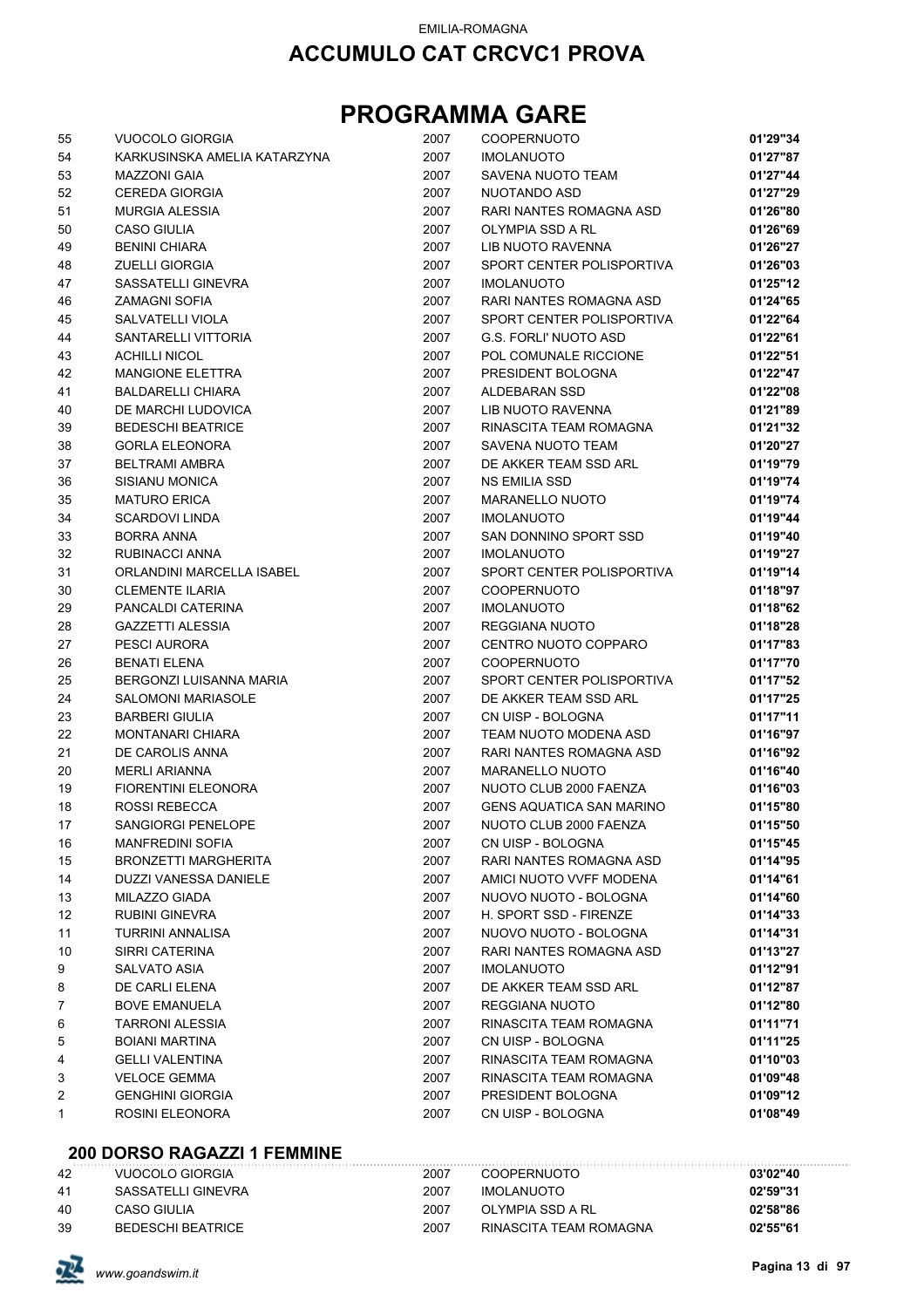| 38 | <b>ZAMAGNI SOFIA</b>              | 2007 | RARI NANTES ROMAGNA ASD         | 02'54"97 |
|----|-----------------------------------|------|---------------------------------|----------|
| 37 | <b>GORLA ELEONORA</b>             | 2007 | SAVENA NUOTO TEAM               | 02'52"52 |
| 36 | LIGABUE MATILDE                   | 2007 | OLYMPIA SSD A RL                | 02'52"21 |
| 35 | SALVATELLI VIOLA                  | 2007 | SPORT CENTER POLISPORTIVA       | 02'51"84 |
| 34 | <b>BALDARELLI CHIARA</b>          | 2007 | ALDEBARAN SSD                   | 02'51"76 |
| 33 | <b>SISIANU MONICA</b>             | 2007 | NS EMILIA SSD                   | 02'51"52 |
| 32 | <b>TUGNOLI MIA</b>                | 2007 | <b>COOPERNUOTO</b>              | 02'51"12 |
| 31 | <b>MANGIONE ELETTRA</b>           | 2007 | PRESIDENT BOLOGNA               | 02'49"50 |
| 30 | RUBINACCI ANNA                    | 2007 | <b>IMOLANUOTO</b>               | 02'48"71 |
| 29 | ROSSETTI NINA                     | 2007 | <b>COOPERNUOTO</b>              | 02'47"64 |
| 28 | <b>MILAZZO GIADA</b>              | 2007 | NUOVO NUOTO - BOLOGNA           | 02'47"00 |
| 27 | <b>BELTRAMI AMBRA</b>             | 2007 | DE AKKER TEAM SSD ARL           | 02'46"75 |
| 26 | <b>MATURO ERICA</b>               | 2007 | <b>MARANELLO NUOTO</b>          | 02'46"33 |
| 25 | BERGONZI LUISANNA MARIA           | 2007 | SPORT CENTER POLISPORTIVA       | 02'46"06 |
| 24 | <b>SALOMONI MARIASOLE</b>         | 2007 | DE AKKER TEAM SSD ARL           | 02'45"94 |
| 23 | <b>BENATI ELENA</b>               | 2007 | <b>COOPERNUOTO</b>              | 02'45"49 |
| 22 | PRUNESTI' SOFIA                   | 2007 | <b>IMOLANUOTO</b>               | 02'44"81 |
| 21 | DE CAROLIS ANNA                   | 2007 | RARI NANTES ROMAGNA ASD         | 02'44"53 |
| 20 | <b>BELLINI NICOLE</b>             | 2007 | <b>COOPERNUOTO</b>              | 02'44"47 |
| 19 | <b>GHERARDI ALESSIA</b>           | 2007 | SPORT CENTER POLISPORTIVA       | 02'44"23 |
| 18 | SANGIORGI PENELOPE                | 2007 | NUOTO CLUB 2000 FAENZA          | 02'44"20 |
| 17 | <b>ROSSI REBECCA</b>              | 2007 | <b>GENS AQUATICA SAN MARINO</b> | 02'43"95 |
| 16 | PESCI AURORA                      | 2007 | CENTRO NUOTO COPPARO            | 02'43"49 |
| 15 | <b>MERLI ARIANNA</b>              | 2007 | <b>MARANELLO NUOTO</b>          | 02'43"02 |
| 14 | <b>BARBERI GIULIA</b>             | 2007 | CN UISP - BOLOGNA               | 02'41"77 |
| 13 | <b>MANFREDINI SOFIA</b>           | 2007 | CN UISP - BOLOGNA               | 02'41"75 |
| 12 | <b>FIORENTINI ELEONORA</b>        | 2007 | NUOTO CLUB 2000 FAENZA          | 02'41"08 |
| 11 | BRONZETTI MARGHERITA              | 2007 | RARI NANTES ROMAGNA ASD         | 02'39"32 |
| 10 | DUZZI VANESSA DANIELE             | 2007 | AMICI NUOTO VVFF MODENA         | 02'37"87 |
| 9  | <b>BOVE EMANUELA</b>              | 2007 | REGGIANA NUOTO                  | 02'37"30 |
| 8  | <b>TARRONI ALESSIA</b>            | 2007 | RINASCITA TEAM ROMAGNA          | 02'35"66 |
| 7  | <b>LEIBOVA ERICA</b>              | 2007 | SPORT CENTER POLISPORTIVA       | 02'35"49 |
| 6  | <b>TURRINI ANNALISA</b>           | 2007 | NUOVO NUOTO - BOLOGNA           | 02'34"42 |
| 5  | <b>GENGHINI GIORGIA</b>           | 2007 | PRESIDENT BOLOGNA               | 02'33"54 |
| 4  | <b>SOLI ANNA</b>                  | 2007 | <b>MARANELLO NUOTO</b>          | 02'31"55 |
| 3  | <b>BOIANI MARTINA</b>             | 2007 | CN UISP - BOLOGNA               | 02'31"01 |
| 2  | ROSINI ELEONORA                   | 2007 | CN UISP - BOLOGNA               | 02'27"67 |
| 1  | CALANCA ELETTRA                   | 2007 | PRESIDENT BOLOGNA               | 02'26"69 |
|    | <b>100 RANA RAGAZZI 1 FEMMINE</b> |      |                                 |          |
| 45 | <b>ZUELLI GIORGIA</b>             | 2007 | SPORT CENTER POLISPORTIVA       | 01'39"82 |
| 44 | PANCALDI CATERINA                 | 2007 | <b>IMOLANUOTO</b>               | 01'39"22 |
| 43 | <b>BENINI CHIARA</b>              | 2007 | LIB NUOTO RAVENNA               | 01'38"82 |
| 42 | <b>PRONI MARIASOLE</b>            | 2007 | DE AKKER TEAM SSD ARL           | 01'38"57 |
| 41 | VUOCOLO GIORGIA                   | 2007 | <b>COOPERNUOTO</b>              | 01'38"19 |
| 40 | <b>BRANDOLI MARTINA</b>           | 2007 | PRESIDENT BOLOGNA               | 01'36"91 |
| 39 | KARKUSINSKA AMELIA KATARZYNA      | 2007 | <b>IMOLANUOTO</b>               | 01'36"10 |
| 38 | <b>MAESTRI MATYLDA</b>            | 2007 | CN UISP - BOLOGNA               | 01'35"92 |
| 37 | <b>ASIOLI SARA</b>                | 2007 | RINASCITA TEAM ROMAGNA          | 01'33"74 |
| 36 | DI LUCCHIO AMALIA                 | 2007 | SAN DONNINO SPORT SSD           | 01'33"54 |
| 35 | <b>ALDINI EMMA</b>                | 2007 | <b>G.S. FORLI' NUOTO ASD</b>    | 01'32"40 |
| 34 | <b>BENATI ELENA</b>               | 2007 | <b>COOPERNUOTO</b>              | 01'32"03 |
| 33 | TALE' ELENA                       | 2007 | NUOVO NUOTO - BOLOGNA           | 01'31"65 |
| 32 | SANGIORGI ELENA                   | 2007 | NUOTO CLUB 2000 FAENZA          | 01'31"14 |
| 31 | PEDRONI GRETA                     | 2007 | <b>REGGIANA NUOTO</b>           | 01'31"01 |
| 30 | <b>BARZANTI GIULIA</b>            | 2007 | RARI NANTES ROMAGNA ASD         | 01'30"20 |
| 29 | ROSSETTI NINA                     | 2007 | <b>COOPERNUOTO</b>              | 01'29"85 |
| 28 | GIOSUE' ALLEGRA                   | 2007 | CN UISP - BOLOGNA               | 01'29"79 |
| 27 | <b>MORABITO NICOLE</b>            | 2007 | <b>MARANELLO NUOTO</b>          | 01'28"50 |
| 26 | <b>BATTISTELLI VITTORIA</b>       | 2007 | <b>IMOLANUOTO</b>               | 01'28"44 |
| 25 | SALOMONI MARIASOLE                | 2007 | DE AKKER TEAM SSD ARL           | 01'28"26 |

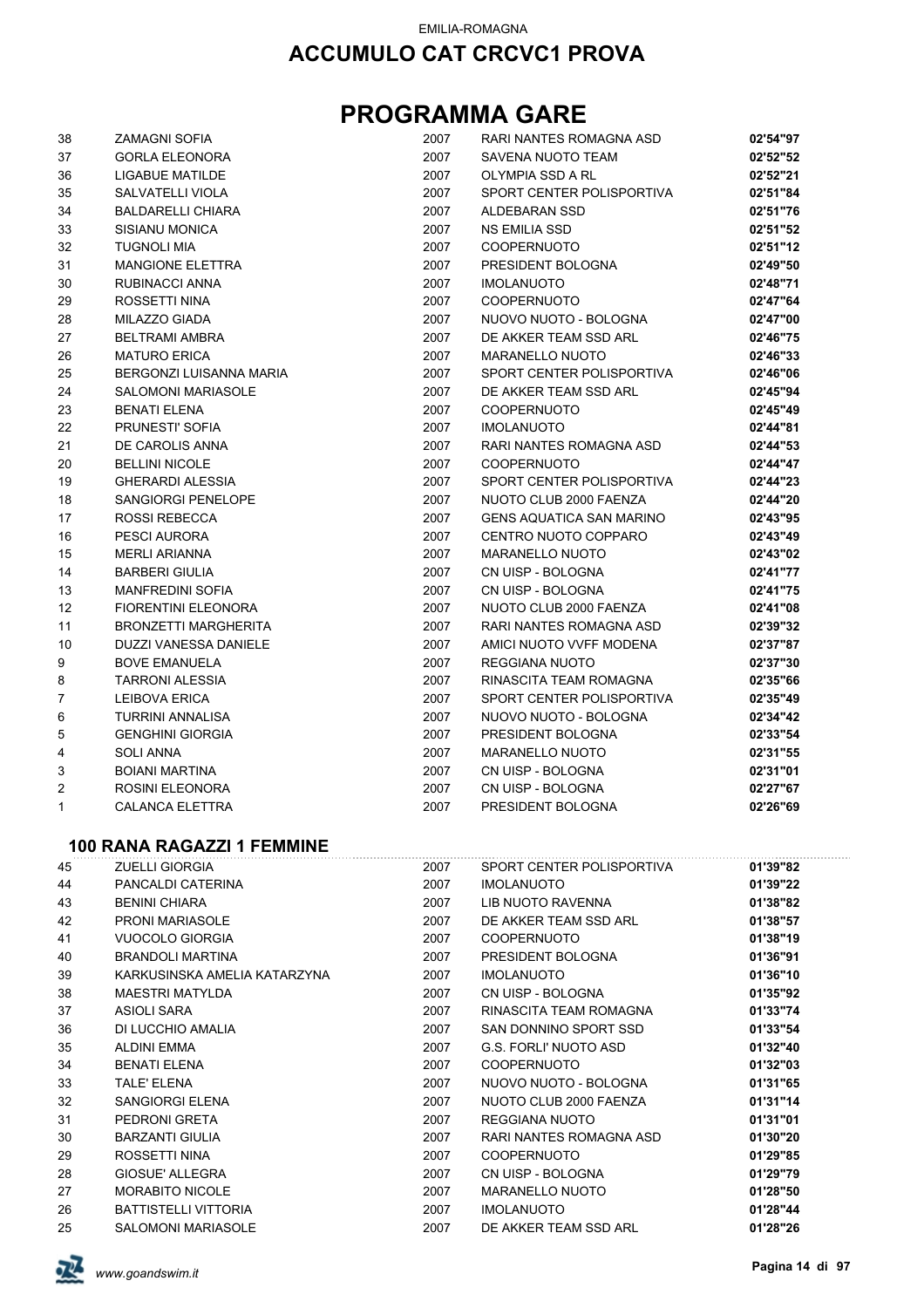## **PROGRAMMA GARE**

| 24             | ROBBIANO ANNA               | 2007 | <b>NS EMILIA SSD</b>      | 01'27"92 |
|----------------|-----------------------------|------|---------------------------|----------|
| 23             | <b>SALVATELLI VIOLA</b>     | 2007 | SPORT CENTER POLISPORTIVA | 01'27"82 |
| 22             | <b>BRONZETTI MARGHERITA</b> | 2007 | RARI NANTES ROMAGNA ASD   | 01'27"67 |
| 21             | PIANTA EMMA                 | 2007 | PRESIDENT BOLOGNA         | 01'27"64 |
| 20             | <b>GHEZZI ILARIA</b>        | 2007 | SPORT CENTER POLISPORTIVA | 01'27"51 |
| 19             | D'AQUINO SARA               | 2007 | SAN DONNINO SPORT SSD     | 01'27"23 |
| 18             | <b>CLAESSON ELLY SELMA</b>  | 2007 | PRESIDENT BOLOGNA         | 01'26"31 |
| 17             | <b>CAPELLI ELISA</b>        | 2007 | RARI NANTES ROMAGNA ASD   | 01'25"83 |
| 16             | <b>BIANCO SARA</b>          | 2007 | RARI NANTES ROMAGNA ASD   | 01'25"55 |
| 15             | <b>MILANI CARLOTTA</b>      | 2007 | NUOVO NUOTO - BOLOGNA     | 01'24"48 |
| 14             | <b>BELLINI NICOLE</b>       | 2007 | <b>COOPERNUOTO</b>        | 01'23"77 |
| 13             | <b>GARUTTI SOFIA</b>        | 2007 | DE AKKER TEAM SSD ARL     | 01'23"14 |
| 12             | <b>CASARI NOEMI</b>         | 2007 | CN UISP - BOLOGNA         | 01'22"99 |
| 11             | <b>CONTILIANO ALICE</b>     | 2007 | DE AKKER TEAM SSD ARL     | 01'22"86 |
| 10             | <b>TUGNOLI MIA</b>          | 2007 | <b>COOPERNUOTO</b>        | 01'22"61 |
| 9              | <b>DAVIDDI ELENA</b>        | 2007 | REGGIANA NUOTO            | 01'22"28 |
| 8              | D'ARIENZO CHIARA            | 2007 | CN UISP - BOLOGNA         | 01'22"12 |
| $\overline{7}$ | <b>IACCONI GIULIA</b>       | 2007 | PRESIDENT BOLOGNA         | 01'21"09 |
| 6              | <b>GARDI SARA</b>           | 2007 | RINASCITA TEAM ROMAGNA    | 01'20"76 |
| 5              | <b>MEDICI LAURA</b>         | 2007 | <b>MARANELLO NUOTO</b>    | 01'20"57 |
| 4              | <b>DE LUCA GIORGIA</b>      | 2007 | CN UISP - BOLOGNA         | 01'20"34 |
| 3              | <b>SAMA CHIARA</b>          | 2007 | RINASCITA TEAM ROMAGNA    | 01'19"80 |
| 2              | <b>BIANCONI CAROLINA</b>    | 2007 | PRESIDENT BOLOGNA         | 01'19"53 |
| 1              | <b>MONTEVECCHI GIADA</b>    | 2007 | RINASCITA TEAM ROMAGNA    | 01'19"26 |

#### **200 RANA RAGAZZI 1 FEMMINE**

| 31             | <b>LIGABUE MATILDE</b>      | 2007 | OLYMPIA SSD A RL          | 03'24"26 |
|----------------|-----------------------------|------|---------------------------|----------|
| 30             | <b>CALCAMUGGI VITTORIA</b>  | 2007 | <b>REGGIANA NUOTO</b>     | 03'18"73 |
| 29             | <b>ROCCHI GINEVRA</b>       | 2007 | NUOTANDO ASD              | 03'18"31 |
| 28             | DI LUCCHIO AMALIA           | 2007 | SAN DONNINO SPORT SSD     | 03'16"49 |
| 27             | <b>GIOSUE' ALLEGRA</b>      | 2007 | CN UISP - BOLOGNA         | 03'12"72 |
| 26             | <b>SANGIORGI ELENA</b>      | 2007 | NUOTO CLUB 2000 FAENZA    | 03'11"88 |
| 25             | <b>GHEZZI ILARIA</b>        | 2007 | SPORT CENTER POLISPORTIVA | 03'10"96 |
| 24             | <b>BATTISTELLI VITTORIA</b> | 2007 | <b>IMOLANUOTO</b>         | 03'09"28 |
| 23             | SALVATELLI VIOLA            | 2007 | SPORT CENTER POLISPORTIVA | 03'08"44 |
| 22             | <b>BARZANTI GIULIA</b>      | 2007 | RARI NANTES ROMAGNA ASD   | 03'08"15 |
| 21             | <b>MORABITO NICOLE</b>      | 2007 | <b>MARANELLO NUOTO</b>    | 03'07"87 |
| 20             | PIANTA EMMA                 | 2007 | PRESIDENT BOLOGNA         | 03'07"50 |
| 19             | <b>GHERARDI ALESSIA</b>     | 2007 | SPORT CENTER POLISPORTIVA | 03'06"66 |
| 18             | ROBBIANO ANNA               | 2007 | <b>NS EMILIA SSD</b>      | 03'06"46 |
| 17             | <b>BIANCO SARA</b>          | 2007 | RARI NANTES ROMAGNA ASD   | 03'05"17 |
| 16             | MILANI CARLOTTA             | 2007 | NUOVO NUOTO - BOLOGNA     | 03'03"56 |
| 15             | <b>GARUTTI SOFIA</b>        | 2007 | DE AKKER TEAM SSD ARL     | 03'03"29 |
| 14             | D'ARIENZO CHIARA            | 2007 | CN UISP - BOLOGNA         | 03'02"71 |
| 13             | <b>CONTILIANO ALICE</b>     | 2007 | DE AKKER TEAM SSD ARL     | 03'01"40 |
| 12             | <b>GUERRINI SOFIA</b>       | 2007 | NUOTANDO ASD              | 03'00"12 |
| 11             | <b>CLAESSON ELLY SELMA</b>  | 2007 | PRESIDENT BOLOGNA         | 02'57"75 |
| 10             | <b>MEDICI LAURA</b>         | 2007 | <b>MARANELLO NUOTO</b>    | 02'57"55 |
| 9              | <b>BELLINI NICOLE</b>       | 2007 | <b>COOPERNUOTO</b>        | 02'57"38 |
| 8              | <b>GARDI SARA</b>           | 2007 | RINASCITA TEAM ROMAGNA    | 02'56"72 |
| $\overline{7}$ | <b>TUGNOLI MIA</b>          | 2007 | <b>COOPERNUOTO</b>        | 02'54"66 |
| 6              | <b>DE LUCA GIORGIA</b>      | 2007 | CN UISP - BOLOGNA         | 02'54"63 |
| 5              | <b>DAVIDDI ELENA</b>        | 2007 | REGGIANA NUOTO            | 02'54"17 |
| 4              | <b>IACCONI GIULIA</b>       | 2007 | PRESIDENT BOLOGNA         | 02'53"52 |
| 3              | <b>SAMA CHIARA</b>          | 2007 | RINASCITA TEAM ROMAGNA    | 02'53"28 |
| 2              | MONTEVECCHI GIADA           | 2007 | RINASCITA TEAM ROMAGNA    | 02'51"37 |
| $\mathbf{1}$   | <b>BIANCONI CAROLINA</b>    | 2007 | PRESIDENT BOLOGNA         | 02'47"99 |
|                |                             |      |                           |          |

### **50 STILE RAGAZZI 1 FEMMINE**

| 75 | <b>BIGUZZI LINDA</b>    | 2007 | NUOTANDO ASD           | 00'39"71 |
|----|-------------------------|------|------------------------|----------|
| 74 | <b>MONGARDI SABRINA</b> | 2007 | NUOTO CLUB 2000 FAENZA | 00'37"95 |

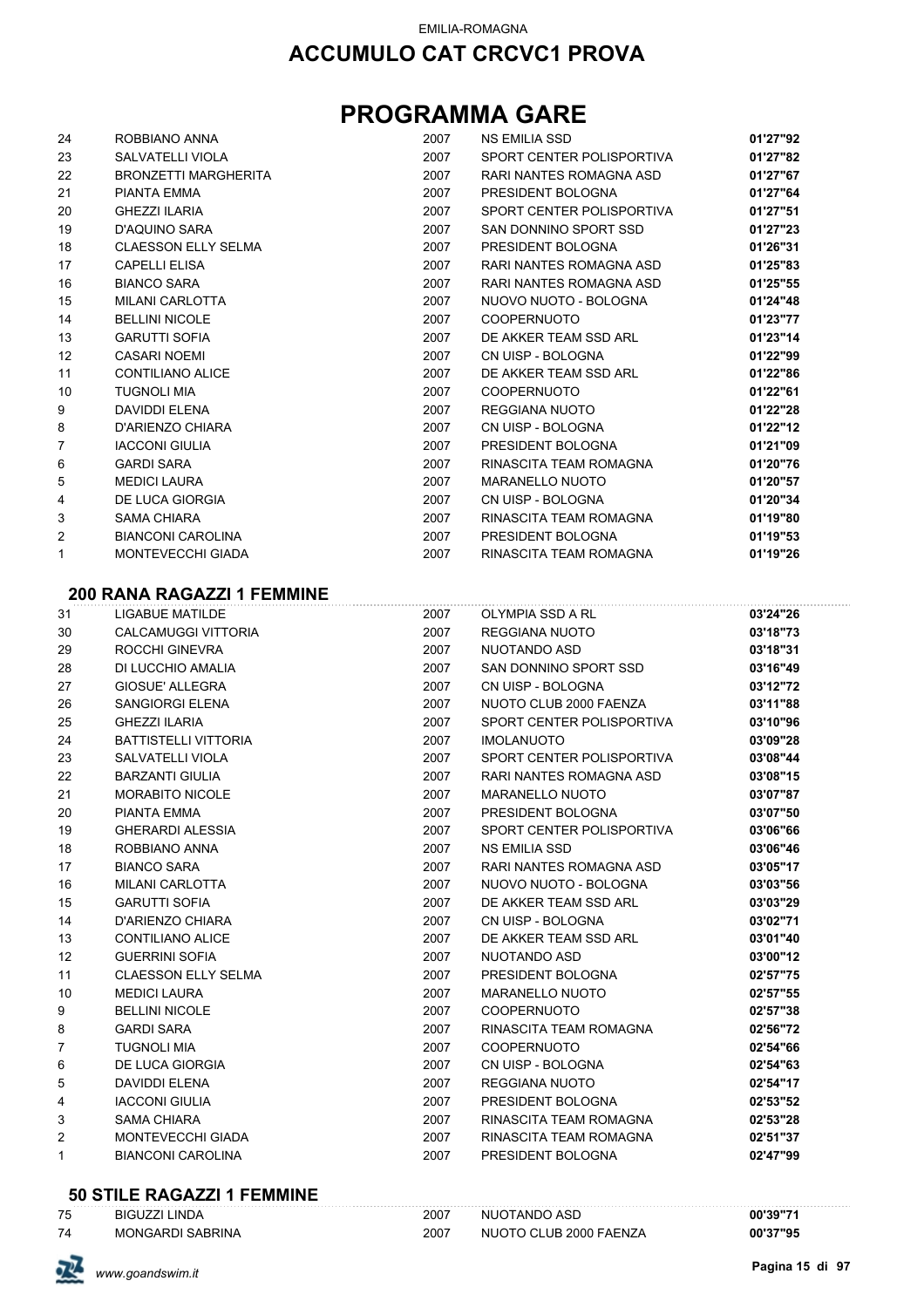| 73 | <b>GAMBI BIANCA</b>         | 2007 | NUOTANDO ASD                 | 00'37"84 |
|----|-----------------------------|------|------------------------------|----------|
| 72 | OPROMOLLA AZZURRA           | 2007 | TEAM NUOTO MODENA ASD        | 00'37"71 |
| 71 | <b>PRONI MARIASOLE</b>      | 2007 | DE AKKER TEAM SSD ARL        | 00'35"60 |
| 70 | <b>GAMBERINI MARGHERITA</b> | 2007 | PRESIDENT BOLOGNA            | 00'35"32 |
| 69 | SANDONI LUDOVICA            | 2007 | TEAM NUOTO MODENA ASD        | 00'34"98 |
| 68 | <b>CEREDA GIORGIA</b>       | 2007 | NUOTANDO ASD                 | 00'34"55 |
| 67 | <b>MAZZONI GAIA</b>         | 2007 | SAVENA NUOTO TEAM            | 00'34"45 |
| 66 | <b>PUGLIA NICOLE</b>        | 2007 | DE AKKER TEAM SSD ARL        | 00'34"09 |
| 65 | <b>BULDRINI ILARY</b>       | 2007 | NUOVO NUOTO - BOLOGNA        | 00'33"86 |
| 64 | <b>MAZZOLI THAIS</b>        | 2007 | AMICI NUOTO VVFF MODENA      | 00'33"70 |
| 63 | <b>SANGIORGI ELENA</b>      | 2007 | NUOTO CLUB 2000 FAENZA       | 00'33"37 |
| 62 | <b>TONI GIULIA</b>          | 2007 | TEAM NUOTO MODENA ASD        | 00'33"32 |
| 61 | COBZARU GIULIA              | 2007 | <b>IMOLANUOTO</b>            | 00'33"22 |
| 60 | <b>BRANDOLI MARTINA</b>     | 2007 | PRESIDENT BOLOGNA            | 00'33"19 |
| 59 | CALCAMUGGI VITTORIA         | 2007 | REGGIANA NUOTO               | 00'33"16 |
| 58 | <b>ZAMAGNI SOFIA</b>        | 2007 | RARI NANTES ROMAGNA ASD      | 00'33"15 |
| 57 | <b>BEDESCHI BEATRICE</b>    | 2007 | RINASCITA TEAM ROMAGNA       | 00'33"13 |
| 56 | SAMARDZIC NINA              | 2007 | TEAM NUOTO MODENA ASD        | 00'33"08 |
| 55 | <b>SISIANU MONICA</b>       | 2007 | <b>NS EMILIA SSD</b>         | 00'32"93 |
| 54 | <b>BELTRAMI AMBRA</b>       | 2007 | DE AKKER TEAM SSD ARL        | 00'32"89 |
| 53 | <b>BARONI EMMA MARIA</b>    | 2007 | <b>COOPERNUOTO</b>           | 00'32"83 |
| 52 | <b>CANTO ALESSIA</b>        | 2007 | TEAM NUOTO MODENA ASD        | 00'32"75 |
| 51 | PANCALDI CATERINA           | 2007 | <b>IMOLANUOTO</b>            | 00'32"74 |
| 50 | DE MARCHI LUDOVICA          | 2007 | LIB NUOTO RAVENNA            | 00'32"55 |
| 49 | <b>MERLI ARIANNA</b>        | 2007 | MARANELLO NUOTO              | 00'32"49 |
| 48 | <b>FORESTI MARTINA</b>      | 2007 | PRESIDENT BOLOGNA            | 00'32"47 |
| 47 | <b>GARAVINI MARTINA</b>     | 2007 | <b>G.S. FORLI' NUOTO ASD</b> | 00'32"44 |
| 46 | <b>ALDINI EMMA</b>          | 2007 | <b>G.S. FORLI' NUOTO ASD</b> | 00'32"34 |
| 45 | <b>TALE' ELENA</b>          | 2007 | NUOVO NUOTO - BOLOGNA        | 00'32"34 |
| 44 | <b>RUOSI VERONICA</b>       | 2007 | COOPERNUOTO                  | 00'32"30 |
| 43 | <b>FIORENTINI ELEONORA</b>  | 2007 | NUOTO CLUB 2000 FAENZA       | 00'32"21 |
| 42 | <b>CLEMENTE ILARIA</b>      | 2007 | COOPERNUOTO                  | 00'32"16 |
| 41 | <b>BERBAKOV BEATRICE</b>    | 2007 | CN UISP - BOLOGNA            | 00'32"10 |
| 40 | PETRONI VALENTINA           | 2007 | CN UISP - BOLOGNA            | 00'32"01 |
| 39 | <b>BORRA ANNA</b>           | 2007 | SAN DONNINO SPORT SSD        | 00'31"99 |
| 38 | <b>GAZZETTI ALESSIA</b>     | 2007 | REGGIANA NUOTO               | 00'31"97 |
|    |                             |      | POL COMUNALE RICCIONE        | 00'31"86 |
| 37 | <b>ACHILLI NICOL</b>        | 2007 |                              |          |
| 36 | <b>SCARDOVI LINDA</b>       | 2007 | <b>IMOLANUOTO</b>            | 00'31"78 |
| 35 | <b>CIMATTI LISA</b>         | 2007 | <b>IMOLANUOTO</b>            | 00'31"78 |
| 34 | <b>FALZONI LUCIA</b>        | 2007 | AMICI NUOTO VVFF MODENA      | 00'31"72 |
| 33 | <b>MONTANARI CHIARA</b>     | 2007 | TEAM NUOTO MODENA ASD        | 00'31"72 |
| 32 | RUBINACCI ANNA              | 2007 | <b>IMOLANUOTO</b>            | 00'31"66 |
| 31 | <b>CERRI FRANCESCA</b>      | 2007 | POL COMUNALE RICCIONE        | 00'31"56 |
| 30 | SANGIORGI PENELOPE          | 2007 | NUOTO CLUB 2000 FAENZA       | 00'31"50 |
| 29 | <b>ASIOLI SARA</b>          | 2007 | RINASCITA TEAM ROMAGNA       | 00'31"31 |
| 28 | <b>LIPPO BENEDETTA</b>      | 2007 | POL COMUNALE RICCIONE        | 00'31"23 |
| 27 | ROCCHI GINEVRA              | 2007 | NUOTANDO ASD                 | 00'31"20 |
| 26 | <b>GUERRA CECILIA</b>       | 2007 | RINASCITA TEAM ROMAGNA       | 00'30"96 |
| 25 | <b>TRENTI CATERINA</b>      | 2007 | TEAM NUOTO MODENA ASD        | 00'30"94 |
| 24 | <b>ZANOLI GIULIA</b>        | 2007 | REGGIANA NUOTO               | 00'30"89 |
| 23 | MILAZZO GIADA               | 2007 | NUOVO NUOTO - BOLOGNA        | 00'30"88 |
| 22 | <b>IACCONI GIULIA</b>       | 2007 | PRESIDENT BOLOGNA            | 00'30"76 |
| 21 | <b>TURRINI ANNALISA</b>     | 2007 | NUOVO NUOTO - BOLOGNA        | 00'30"76 |
| 20 | <b>BARBERI GIULIA</b>       | 2007 | CN UISP - BOLOGNA            | 00'30"68 |
| 19 | DE CARLI ELENA              | 2007 | DE AKKER TEAM SSD ARL        | 00'30"50 |
| 18 | <b>MANFREDINI SOFIA</b>     | 2007 | CN UISP - BOLOGNA            | 00'30"50 |
| 17 | <b>FABBRI CAMILLA</b>       | 2007 | AMICI NUOTO VVFF MODENA      | 00'30"42 |
| 16 | ORLANDINI MARCELLA ISABEL   | 2007 | SPORT CENTER POLISPORTIVA    | 00'30"35 |
| 15 | MOTTA LINDA                 | 2007 | CN UISP - BOLOGNA            | 00'30"25 |
| 14 | <b>GUALANDI EMMA</b>        | 2007 | DE AKKER TEAM SSD ARL        | 00'30"15 |
| 13 | ROSSI SUSANNA               | 2007 | AMICI NUOTO VVFF MODENA      | 00'30"10 |
| 12 | <b>SOLI ANNA</b>            | 2007 | MARANELLO NUOTO              | 00'30"05 |

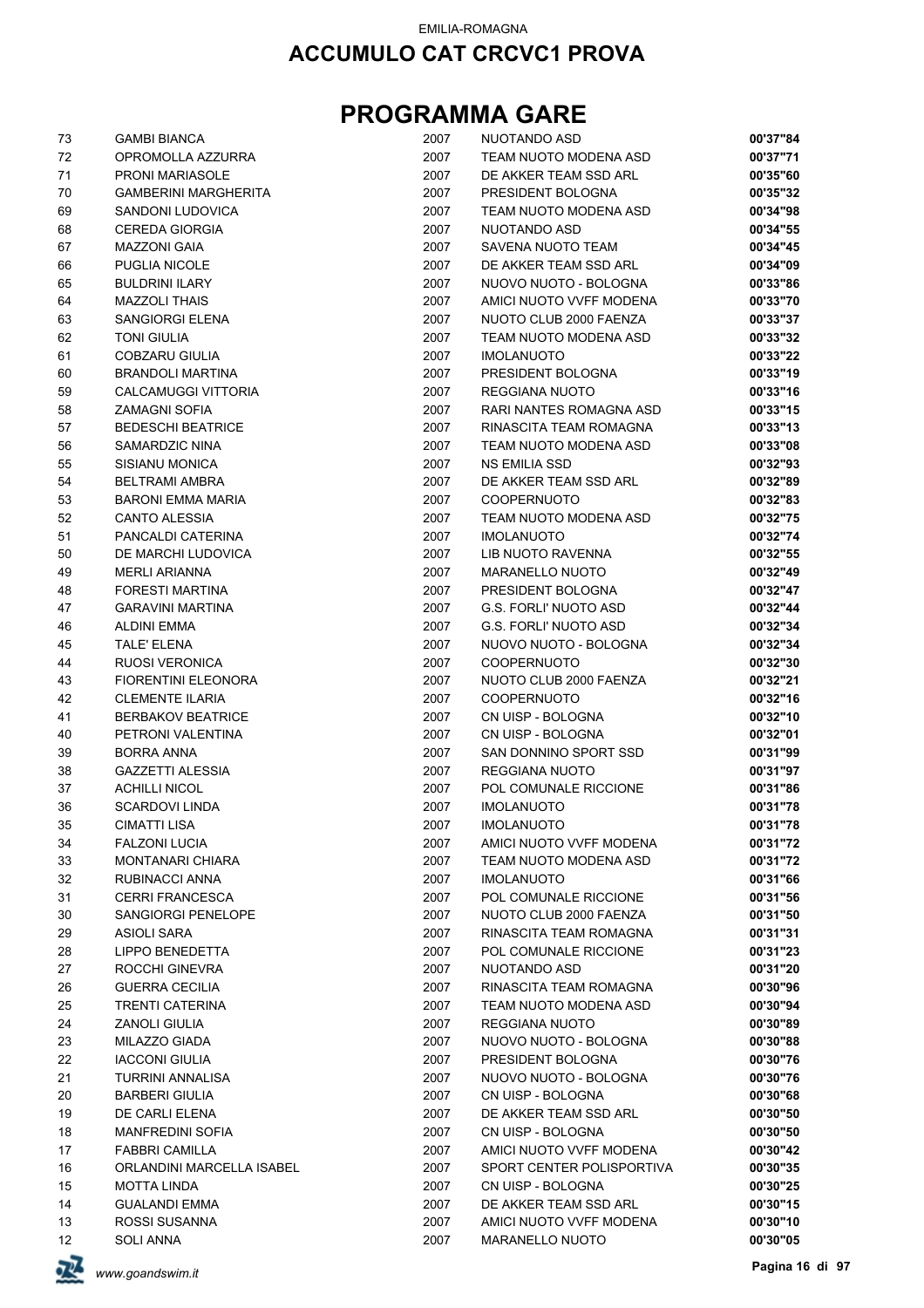## **PROGRAMMA GARE**

| 11             | <b>PRUNESTI' SOFIA</b>        | 2007 | <b>IMOLANUOTO</b>       | 00'29"71 |
|----------------|-------------------------------|------|-------------------------|----------|
| 10             | SIRRI CATERINA                | 2007 | RARI NANTES ROMAGNA ASD | 00'29"67 |
| 9              | <b>DJEBALI INES</b>           | 2007 | PRESIDENT BOLOGNA       | 00'29"56 |
| 8              | <b>GUERRINI SOFIA</b>         | 2007 | NUOTANDO ASD            | 00'29"55 |
| $\overline{7}$ | SMITH PRINCESS LIU'           | 2007 | CN UISP - BOLOGNA       | 00'29"52 |
| 6              | <b>BERTUCCIOLI MARGHERITA</b> | 2007 | POL COMUNALE RICCIONE   | 00'29"37 |
| 5              | SALVATO ASIA                  | 2007 | <b>IMOLANUOTO</b>       | 00'29"18 |
| 4              | CALANCA ELETTRA               | 2007 | PRESIDENT BOLOGNA       | 00'28"98 |
| 3              | <b>GENGHINI GIORGIA</b>       | 2007 | PRESIDENT BOLOGNA       | 00'28"73 |
| 2              | <b>GELLI VALENTINA</b>        | 2007 | RINASCITA TEAM ROMAGNA  | 00'28"67 |
| 1              | ROSINI ELEONORA               | 2007 | CN UISP - BOLOGNA       | 00'28"57 |

#### **100 STILE RAGAZZI 1 FEMMINE**

| 110 | NUNZIATA GIORGIA                  | 2007 | NUOTO CLUB 91 PARMA       | 01'29"13 |
|-----|-----------------------------------|------|---------------------------|----------|
| 109 | CRAVIARI CARLOTTA                 | 2007 | <b>ERRENUOTOFIDENZA</b>   | 01'28"83 |
| 108 | <b>MONGARDI SABRINA</b>           | 2007 | NUOTO CLUB 2000 FAENZA    | 01'22"33 |
| 107 | <b>GAMBI BIANCA</b>               | 2007 | NUOTANDO ASD              | 01'22"22 |
| 106 | <b>BOCCHINI SILVIA</b>            | 2007 | NUOTANDO ASD              | 01'21"88 |
| 105 | <b>MASSARI BENEDETTA</b>          | 2007 | NUOTO CLUB 91 PARMA       | 01'21"85 |
| 104 | <b>ZUELLI GIORGIA</b>             | 2007 | SPORT CENTER POLISPORTIVA | 01'21"70 |
| 103 | <b>IANNOTTA ASIA</b>              | 2007 | PRESIDENT BOLOGNA         | 01'20"65 |
| 102 | <b>VUOCOLO GIORGIA</b>            | 2007 | <b>COOPERNUOTO</b>        | 01'19"93 |
| 101 | <b>BENINI CHIARA</b>              | 2007 | LIB NUOTO RAVENNA         | 01'19"41 |
| 100 | KARKUSINSKA AMELIA KATARZYNA      | 2007 | <b>IMOLANUOTO</b>         | 01'19"37 |
| 99  | <b>MAESTRI MATYLDA</b>            | 2007 | CN UISP - BOLOGNA         | 01'18"85 |
| 98  | <b>COBZARU GIULIA</b>             | 2007 | <b>IMOLANUOTO</b>         | 01'17"98 |
| 97  | <b>MURGIA ALESSIA</b>             | 2007 | RARI NANTES ROMAGNA ASD   | 01'17"74 |
| 96  | <b>CEREDA GIORGIA</b>             | 2007 | NUOTANDO ASD              | 01'17"67 |
| 95  | <b>GAMBERINI MARGHERITA</b>       | 2007 | PRESIDENT BOLOGNA         | 01'16"77 |
| 94  | <b>BRUNETTI ELETTRA</b>           | 2007 | <b>IMOLANUOTO</b>         | 01'15"75 |
| 93  | <b>BARZANTI GIULIA</b>            | 2007 | RARI NANTES ROMAGNA ASD   | 01'15"62 |
| 92  | <b>CASINI OLIVIA</b>              | 2007 | <b>IMOLANUOTO</b>         | 01'15"03 |
| 91  | <b>MAZZOLI THAIS</b>              | 2007 | AMICI NUOTO VVFF MODENA   | 01'14"69 |
| 90  | DE MARCHI LUDOVICA                | 2007 | <b>LIB NUOTO RAVENNA</b>  | 01'14"59 |
| 89  | <b>BEDESCHI BEATRICE</b>          | 2007 | RINASCITA TEAM ROMAGNA    | 01'14"55 |
| 88  | ZECCHI JENNIFER MARIANNA          | 2007 | RARI NANTES ROMAGNA ASD   | 01'14"33 |
| 87  | ROBBIANO ANNA                     | 2007 | <b>NS EMILIA SSD</b>      | 01'14"27 |
| 86  | <b>ZAMAGNI SOFIA</b>              | 2007 | RARI NANTES ROMAGNA ASD   | 01'14"12 |
| 85  | <b>MAZZONI GAIA</b>               | 2007 | SAVENA NUOTO TEAM         | 01'13"95 |
| 84  | DI LUCCHIO AMALIA                 | 2007 | SAN DONNINO SPORT SSD     | 01'13"88 |
| 83  | PESCI AURORA                      | 2007 | CENTRO NUOTO COPPARO      | 01'13"86 |
| 82  | <b>GORLA ELEONORA</b>             | 2007 | SAVENA NUOTO TEAM         | 01'13"67 |
| 81  | <b>FIORENTINI ELEONORA</b>        | 2007 | NUOTO CLUB 2000 FAENZA    | 01'13"38 |
| 80  | <b>SALOMONI MARIASOLE</b>         | 2007 | DE AKKER TEAM SSD ARL     | 01'13"35 |
| 79  | SASSATELLI GINEVRA                | 2007 | <b>IMOLANUOTO</b>         | 01'13"24 |
| 78  | <b>BARONI EMMA MARIA</b>          | 2007 | <b>COOPERNUOTO</b>        | 01'13"20 |
| 77  | <b>BULDRINI ILARY</b>             | 2007 | NUOVO NUOTO - BOLOGNA     | 01'12"82 |
| 76  | <b>GIOSUE' ALLEGRA</b>            | 2007 | CN UISP - BOLOGNA         | 01'12"65 |
| 75  | POLI MARIA VIRGINIA               | 2007 | NUOTO CLUB 91 PARMA       | 01'12"55 |
| 74  | <b>TONI GIULIA</b>                | 2007 | TEAM NUOTO MODENA ASD     | 01'12"52 |
| 73  | <b>BELTRAMI AMBRA</b>             | 2007 | DE AKKER TEAM SSD ARL     | 01'12"17 |
| 72  | <b>TALE' ELENA</b>                | 2007 | NUOVO NUOTO - BOLOGNA     | 01'12"05 |
| 71  | <b>FAROUK EL SAYED HAMED LUNA</b> | 2007 | PRESIDENT BOLOGNA         | 01'11"89 |
| 70  | <b>CAPELLI ELISA</b>              | 2007 | RARI NANTES ROMAGNA ASD   | 01'11"63 |
| 69  | <b>AZZOTTI GIULIA</b>             | 2007 | NUOTO CLUB 2000 FAENZA    | 01'11"48 |
| 68  | <b>RUOSI VERONICA</b>             | 2007 | <b>COOPERNUOTO</b>        | 01'11"15 |
| 67  | <b>BENATI ELENA</b>               | 2007 | <b>COOPERNUOTO</b>        | 01'10"93 |
| 66  | <b>TURRINI ANNALISA</b>           | 2007 | NUOVO NUOTO - BOLOGNA     | 01'10"93 |
| 65  | <b>BELLINI NICOLE</b>             | 2007 | COOPERNUOTO               | 01'10"73 |
| 64  | <b>BRONZETTI MARGHERITA</b>       | 2007 | RARI NANTES ROMAGNA ASD   | 01'10"54 |
| 63  | SANGIORGI PENELOPE                | 2007 | NUOTO CLUB 2000 FAENZA    | 01'10"28 |

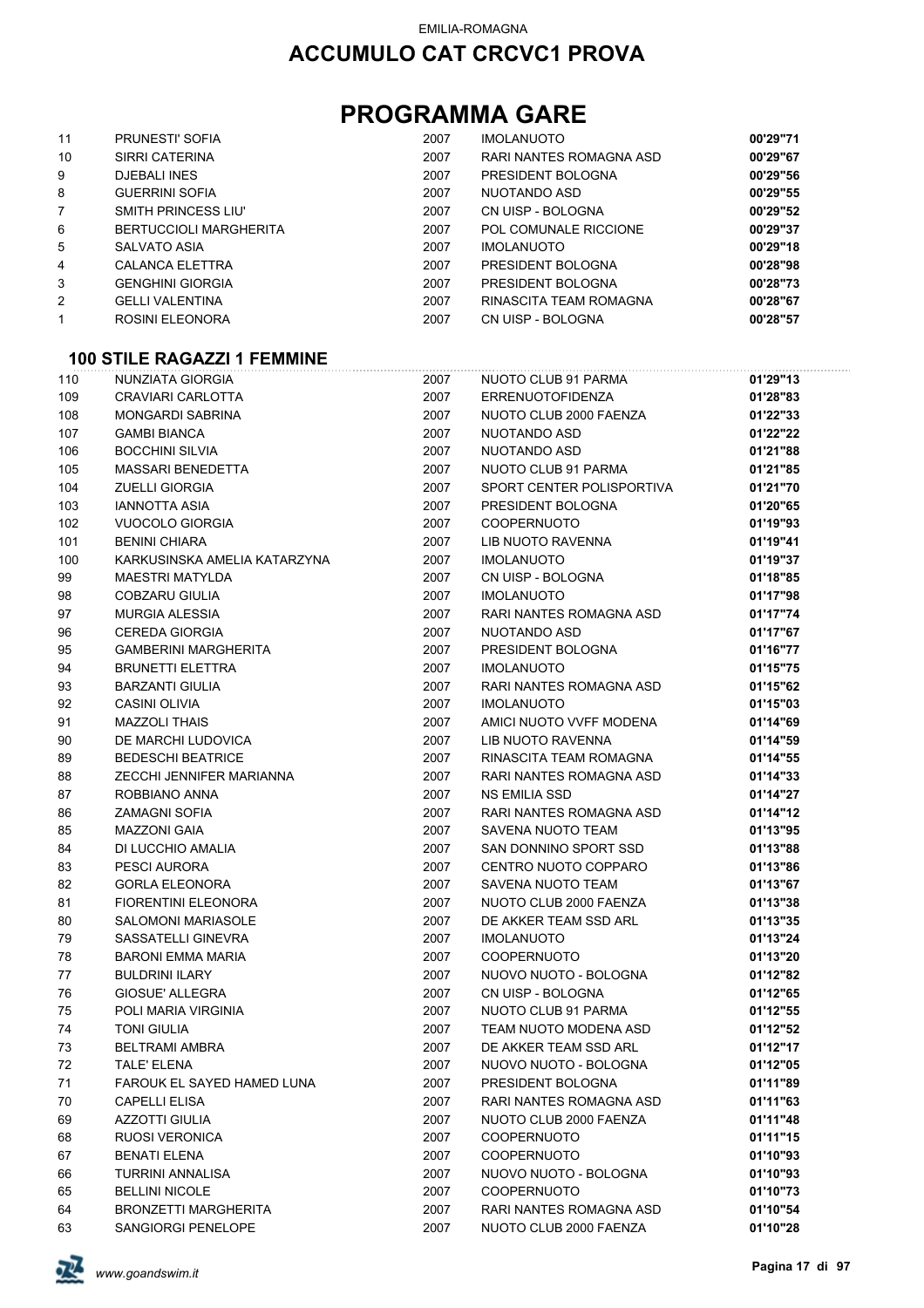| 62 | PANCALDI CATERINA         | 2007 | <b>IMOLANUOTO</b>               | 01'10"17 |
|----|---------------------------|------|---------------------------------|----------|
| 61 | <b>ASIOLI SARA</b>        | 2007 | RINASCITA TEAM ROMAGNA          | 01'10"07 |
| 60 | <b>BRANDOLI MARTINA</b>   | 2007 | PRESIDENT BOLOGNA               | 01'10"06 |
| 59 | SALVATELLI VIOLA          | 2007 | SPORT CENTER POLISPORTIVA       | 01'09"83 |
| 58 | <b>GARUTTI SOFIA</b>      | 2007 | DE AKKER TEAM SSD ARL           | 01'09"80 |
| 57 | <b>MORABITO NICOLE</b>    | 2007 | MARANELLO NUOTO                 | 01'09"60 |
| 56 | <b>ROSSI REBECCA</b>      | 2007 | <b>GENS AQUATICA SAN MARINO</b> | 01'09"58 |
| 55 | <b>FORESTI MARTINA</b>    | 2007 | PRESIDENT BOLOGNA               | 01'09"53 |
| 54 | POLIDORI GIADA            | 2007 | RARI NANTES ROMAGNA ASD         | 01'09"42 |
| 53 | ROCCHI GINEVRA            | 2007 | NUOTANDO ASD                    | 01'09"26 |
| 52 | <b>MATURO ERICA</b>       | 2007 | <b>MARANELLO NUOTO</b>          | 01'09"20 |
| 51 | MILAZZO GIADA             | 2007 | NUOVO NUOTO - BOLOGNA           | 01'08"99 |
| 50 | PETRONI VALENTINA         | 2007 | CN UISP - BOLOGNA               | 01'08"94 |
| 49 | MILANI CARLOTTA           | 2007 | NUOVO NUOTO - BOLOGNA           | 01'08"79 |
| 48 | <b>BIANCO SARA</b>        | 2007 | RARI NANTES ROMAGNA ASD         | 01'08"76 |
| 47 | <b>TUGNOLI MIA</b>        | 2007 | <b>COOPERNUOTO</b>              | 01'08"60 |
| 46 | FIORETTI BENEDETTA        | 2007 | H. SPORT SSD - FIRENZE          | 01'08"49 |
| 45 | ROSSETTI NINA             | 2007 | <b>COOPERNUOTO</b>              | 01'08"43 |
| 44 | <b>MANFREDINI SOFIA</b>   | 2007 | CN UISP - BOLOGNA               | 01'08"40 |
| 43 | <b>SCARDOVI LINDA</b>     | 2007 | <b>IMOLANUOTO</b>               | 01'08"25 |
| 42 | PEDRONI GRETA             | 2007 | <b>REGGIANA NUOTO</b>           | 01'08"19 |
| 41 | <b>ZANICHELLI NOEMI</b>   | 2007 | REGGIANA NUOTO                  | 01'08"14 |
| 40 | RUBINACCI ANNA            | 2007 | <b>IMOLANUOTO</b>               | 01'07"94 |
| 39 | <b>ZANOLI GIULIA</b>      | 2007 | REGGIANA NUOTO                  | 01'07"86 |
| 38 | <b>TRENTI CATERINA</b>    | 2007 | TEAM NUOTO MODENA ASD           | 01'07"73 |
| 37 | <b>FABBRI CAMILLA</b>     | 2007 | AMICI NUOTO VVFF MODENA         | 01'07"73 |
| 36 | DEL GROSSO VIVIANA        | 2007 | REGGIANA NUOTO                  | 01'07"63 |
| 35 | MONTEVECCHI GIADA         | 2007 | RINASCITA TEAM ROMAGNA          | 01'07"63 |
| 34 | <b>GUERRA CECILIA</b>     | 2007 | RINASCITA TEAM ROMAGNA          | 01'07"57 |
| 33 | DE CARLI ELENA            | 2007 | DE AKKER TEAM SSD ARL           | 01'07"33 |
| 32 | <b>CLEMENTE ILARIA</b>    | 2007 | <b>COOPERNUOTO</b>              | 01'07"17 |
| 31 | D'ARIENZO CHIARA          | 2007 | CN UISP - BOLOGNA               | 01'07"13 |
| 30 | <b>GUALANDI EMMA</b>      | 2007 | DE AKKER TEAM SSD ARL           | 01'07"06 |
| 29 | <b>BERBAKOV BEATRICE</b>  | 2007 | CN UISP - BOLOGNA               | 01'06"88 |
| 28 | DE LUCA GIORGIA           | 2007 | CN UISP - BOLOGNA               | 01'06"88 |
| 27 | <b>CIACCI VALENTINA</b>   | 2007 | REGGIANA NUOTO                  | 01'06"76 |
| 26 | <b>BARBERI GIULIA</b>     | 2007 | CN UISP - BOLOGNA               | 01'06"32 |
| 25 | <b>RUBINI GINEVRA</b>     | 2007 | H. SPORT SSD - FIRENZE          | 01'06"21 |
| 24 | <b>MOTTA LINDA</b>        | 2007 | CN UISP - BOLOGNA               | 01'06"21 |
| 23 | <b>BIANCONI CAROLINA</b>  | 2007 | PRESIDENT BOLOGNA               | 01'06"14 |
| 22 | CONTILIANO ALICE          | 2007 | DE AKKER TEAM SSD ARL           | 01'06"11 |
| 21 | ORLANDINI MARCELLA ISABEL | 2007 | SPORT CENTER POLISPORTIVA       | 01'06"09 |
| 20 | ROSSI SUSANNA             | 2007 | AMICI NUOTO VVFF MODENA         | 01'06"05 |
| 19 | <b>TARRONI ALESSIA</b>    | 2007 | RINASCITA TEAM ROMAGNA          | 01'06"01 |
| 18 | <b>CASARI NOEMI</b>       | 2007 | CN UISP - BOLOGNA               | 01'05"82 |
| 17 | <b>MEDICI LAURA</b>       | 2007 | <b>MARANELLO NUOTO</b>          | 01'05"68 |
| 16 | <b>SOLI ANNA</b>          | 2007 | <b>MARANELLO NUOTO</b>          | 01'05"66 |
| 15 | PRUNESTI' SOFIA           | 2007 | <b>IMOLANUOTO</b>               | 01'05"47 |
| 14 | SIRRI CATERINA            | 2007 | RARI NANTES ROMAGNA ASD         | 01'05"34 |
| 13 | <b>GARDI SARA</b>         | 2007 | RINASCITA TEAM ROMAGNA          | 01'05"14 |
| 12 | <b>GUERRINI SOFIA</b>     | 2007 | NUOTANDO ASD                    | 01'05"01 |
| 11 | FORNACIARI ANGELA         | 2007 | FERRARANUOTO ASD                | 01'04"72 |
| 10 | DJEBALI INES              | 2007 | PRESIDENT BOLOGNA               | 01'04"53 |
| 9  | SMITH PRINCESS LIU'       | 2007 | CN UISP - BOLOGNA               | 01'04"29 |
| 8  | <b>BOVE EMANUELA</b>      | 2007 | REGGIANA NUOTO                  | 01'03"81 |
| 7  | <b>GENGHINI GIORGIA</b>   | 2007 | PRESIDENT BOLOGNA               | 01'03"77 |
| 6  | SALVATO ASIA              | 2007 | <b>IMOLANUOTO</b>               | 01'03"25 |
| 5  | DAVIDDI ELENA             | 2007 | REGGIANA NUOTO                  | 01'03"11 |
| 4  | <b>SAMA CHIARA</b>        | 2007 | RINASCITA TEAM ROMAGNA          | 01'02"15 |
| 3  | <b>GELLI VALENTINA</b>    | 2007 | RINASCITA TEAM ROMAGNA          | 01'02"05 |
| 2  | ROSINI ELEONORA           | 2007 | CN UISP - BOLOGNA               | 01'01"87 |
| 1  | <b>VELOCE GEMMA</b>       | 2007 | RINASCITA TEAM ROMAGNA          | 00'59"61 |

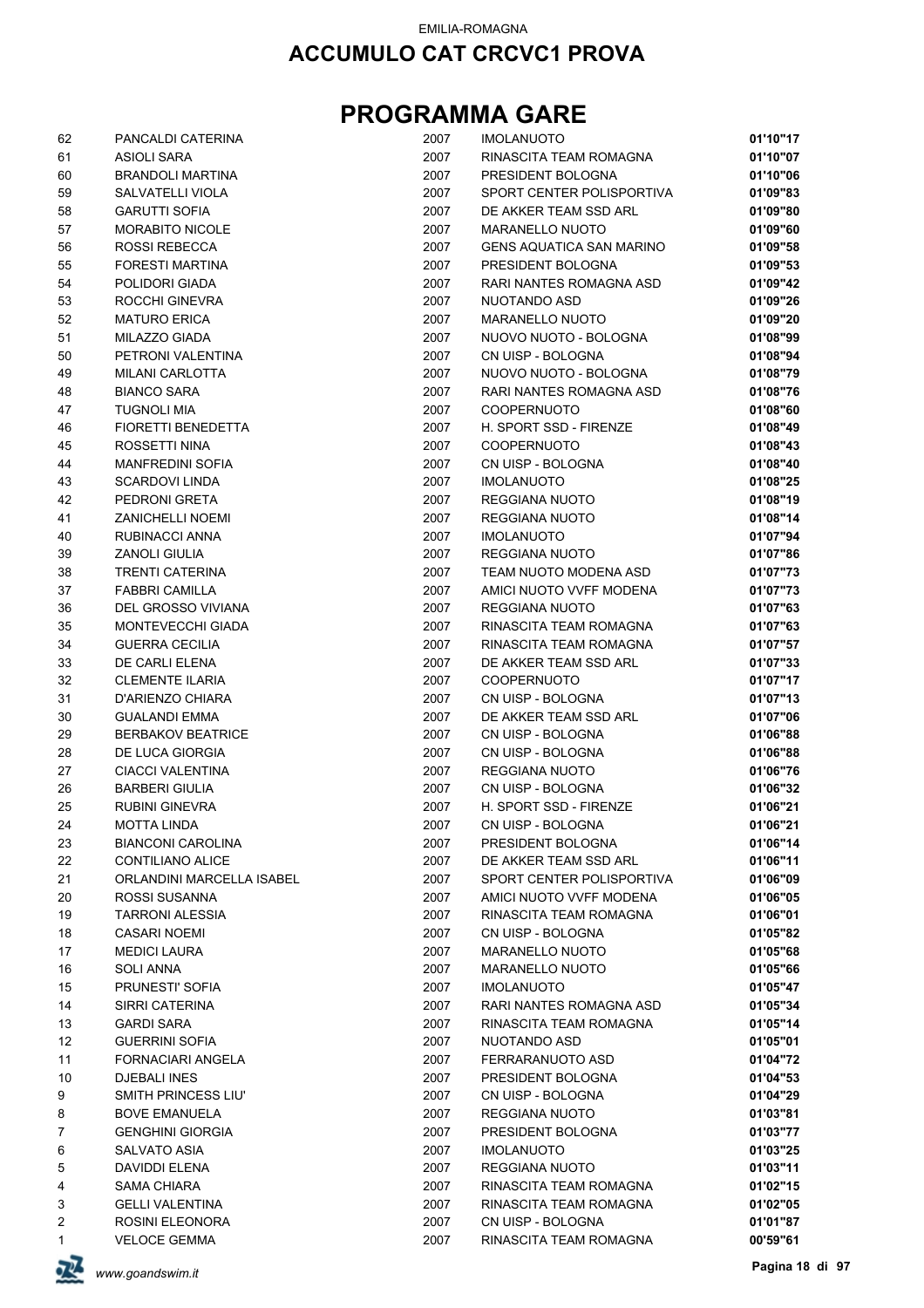#### EMILIA-ROMAGNA

### **ACCUMULO CAT CRCVC1 PROVA**

## **PROGRAMMA GARE**

### **200 STILE RAGAZZI 1 FEMMINE**

| 82 | <b>ZUELLI GIORGIA</b>        | 2007 | SPORT CENTER POLISPORTIVA    | 02'54"89 |
|----|------------------------------|------|------------------------------|----------|
| 81 | KARKUSINSKA AMELIA KATARZYNA | 2007 | <b>IMOLANUOTO</b>            | 02'50"69 |
| 80 | <b>BRUNETTI ELETTRA</b>      | 2007 | <b>IMOLANUOTO</b>            | 02'48"89 |
| 79 | <b>MAESTRI MATYLDA</b>       | 2007 | CN UISP - BOLOGNA            | 02'47"01 |
| 78 | <b>MAZZONI GAIA</b>          | 2007 | SAVENA NUOTO TEAM            | 02'45"66 |
| 77 | SASSATELLI GINEVRA           | 2007 | <b>IMOLANUOTO</b>            | 02'43"05 |
| 76 | <b>BARZANTI GIULIA</b>       | 2007 | RARI NANTES ROMAGNA ASD      | 02'42"67 |
| 75 | LIGABUE MATILDE              | 2007 | OLYMPIA SSD A RL             | 02'42"59 |
| 74 | SERRADIMIGNI ISABELLA        | 2007 | REGGIANA NUOTO               | 02'41"29 |
| 73 | <b>CASINI OLIVIA</b>         | 2007 | <b>IMOLANUOTO</b>            | 02'40"65 |
| 72 | <b>GORLA ELEONORA</b>        | 2007 | SAVENA NUOTO TEAM            | 02'40"57 |
| 71 | <b>BATTISTELLI VITTORIA</b>  | 2007 | <b>IMOLANUOTO</b>            | 02'40"31 |
| 70 | <b>CALCAMUGGI VITTORIA</b>   | 2007 | <b>REGGIANA NUOTO</b>        | 02'40"11 |
| 69 | <b>BULDRINI ILARY</b>        | 2007 | NUOVO NUOTO - BOLOGNA        | 02'39"96 |
| 68 | SANTARELLI VITTORIA          | 2007 | <b>G.S. FORLI' NUOTO ASD</b> | 02'39"83 |
| 67 | FAROUK EL SAYED HAMED LUNA   | 2007 | PRESIDENT BOLOGNA            | 02'39"42 |
| 66 | PESCI AURORA                 | 2007 | CENTRO NUOTO COPPARO         | 02'38"06 |
| 65 | <b>BALDARELLI CHIARA</b>     | 2007 | ALDEBARAN SSD                | 02'36"10 |
| 64 | ARNAUT VICTORIA              | 2007 | NUOTO CLUB 91 PARMA          | 02'35"78 |
| 63 | <b>GARAVINI MARTINA</b>      | 2007 | <b>G.S. FORLI' NUOTO ASD</b> | 02'35"61 |
| 62 | <b>FORESTI MARTINA</b>       | 2007 | PRESIDENT BOLOGNA            | 02'35"54 |
| 61 | DI LUCCHIO AMALIA            | 2007 | SAN DONNINO SPORT SSD        | 02'35"54 |
| 60 | PANCALDI CATERINA            | 2007 | <b>IMOLANUOTO</b>            | 02'35"43 |
| 59 | <b>ACHILLI NICOL</b>         | 2007 | POL COMUNALE RICCIONE        | 02'35"00 |
| 58 | ROCCHI GINEVRA               | 2007 | NUOTANDO ASD                 | 02'34"91 |
| 57 | RUOSI VERONICA               | 2007 | <b>COOPERNUOTO</b>           | 02'34"54 |
| 56 | <b>BELTRAMI AMBRA</b>        | 2007 | DE AKKER TEAM SSD ARL        | 02'34"10 |
| 55 | <b>BELLINI NICOLE</b>        | 2007 | COOPERNUOTO                  | 02'33"43 |
| 54 | <b>BENATI ELENA</b>          | 2007 | COOPERNUOTO                  | 02'33"37 |
| 53 | <b>ZANICHELLI NOEMI</b>      | 2007 | <b>REGGIANA NUOTO</b>        | 02'33"15 |
| 52 | TALE' ELENA                  | 2007 | NUOVO NUOTO - BOLOGNA        | 02'33"01 |
| 51 | <b>GUERRA CECILIA</b>        | 2007 | RINASCITA TEAM ROMAGNA       | 02'32"54 |
| 50 | <b>BERBAKOV BEATRICE</b>     | 2007 | CN UISP - BOLOGNA            | 02'32"43 |
| 49 | <b>GIOSUE' ALLEGRA</b>       | 2007 | CN UISP - BOLOGNA            | 02'32"29 |
| 48 | <b>CIMATTI LISA</b>          | 2007 | <b>IMOLANUOTO</b>            | 02'32"26 |
| 47 | <b>GUALANDI EMMA</b>         | 2007 | DE AKKER TEAM SSD ARL        | 02'31"56 |
| 46 | <b>MERLI ARIANNA</b>         | 2007 | <b>MARANELLO NUOTO</b>       | 02'31"53 |
| 45 | <b>TUGNOLI MIA</b>           | 2007 | <b>COOPERNUOTO</b>           | 02'31"47 |
| 44 | <b>MATURO ERICA</b>          | 2007 | MARANELLO NUOTO              | 02'31"21 |
| 43 | D'ARIENZO CHIARA             | 2007 | CN UISP - BOLOGNA            | 02'31"07 |
| 42 | RUBINACCI ANNA               | 2007 | <b>IMOLANUOTO</b>            | 02'30"99 |
| 41 | <b>GAZZETTI ALESSIA</b>      | 2007 | REGGIANA NUOTO               | 02'30"95 |
| 40 | <b>AZZOTTI GIULIA</b>        | 2007 | NUOTO CLUB 2000 FAENZA       | 02'30"84 |
| 39 | <b>CASO GIULIA</b>           | 2007 | OLYMPIA SSD A RL             | 02'30"74 |
| 38 | POLIDORI GIADA               | 2007 | RARI NANTES ROMAGNA ASD      | 02'30"67 |
| 37 | <b>CIACCI VALENTINA</b>      | 2007 | REGGIANA NUOTO               | 02'29"94 |
| 36 | <b>MONTANARI CHIARA</b>      | 2007 | TEAM NUOTO MODENA ASD        | 02'29"87 |
| 35 | PETRONI VALENTINA            | 2007 | CN UISP - BOLOGNA            | 02'29"51 |
| 34 | <b>ZANOLI GIULIA</b>         | 2007 | <b>REGGIANA NUOTO</b>        | 02'29"46 |
| 33 | <b>MORABITO NICOLE</b>       | 2007 | <b>MARANELLO NUOTO</b>       | 02'29"45 |
| 32 | <b>BORRA ANNA</b>            | 2007 | SAN DONNINO SPORT SSD        | 02'29"08 |
| 31 | DE CARLI ELENA               | 2007 | DE AKKER TEAM SSD ARL        | 02'28"87 |
| 30 | DEL GROSSO VIVIANA           | 2007 | REGGIANA NUOTO               | 02'28"58 |
| 29 | <b>MOTTA LINDA</b>           | 2007 | CN UISP - BOLOGNA            | 02'27"68 |
| 28 | ORLANDINI MARCELLA ISABEL    | 2007 | SPORT CENTER POLISPORTIVA    | 02'27"50 |
| 27 | <b>BRONZETTI MARGHERITA</b>  | 2007 | RARI NANTES ROMAGNA ASD      | 02'27"43 |
| 26 | <b>BIANCO SARA</b>           | 2007 | RARI NANTES ROMAGNA ASD      | 02'27"28 |
| 25 | PEDRONI GRETA                | 2007 | REGGIANA NUOTO               | 02'26"66 |
| 24 | <b>CASARI NOEMI</b>          | 2007 | CN UISP - BOLOGNA            | 02'26"64 |

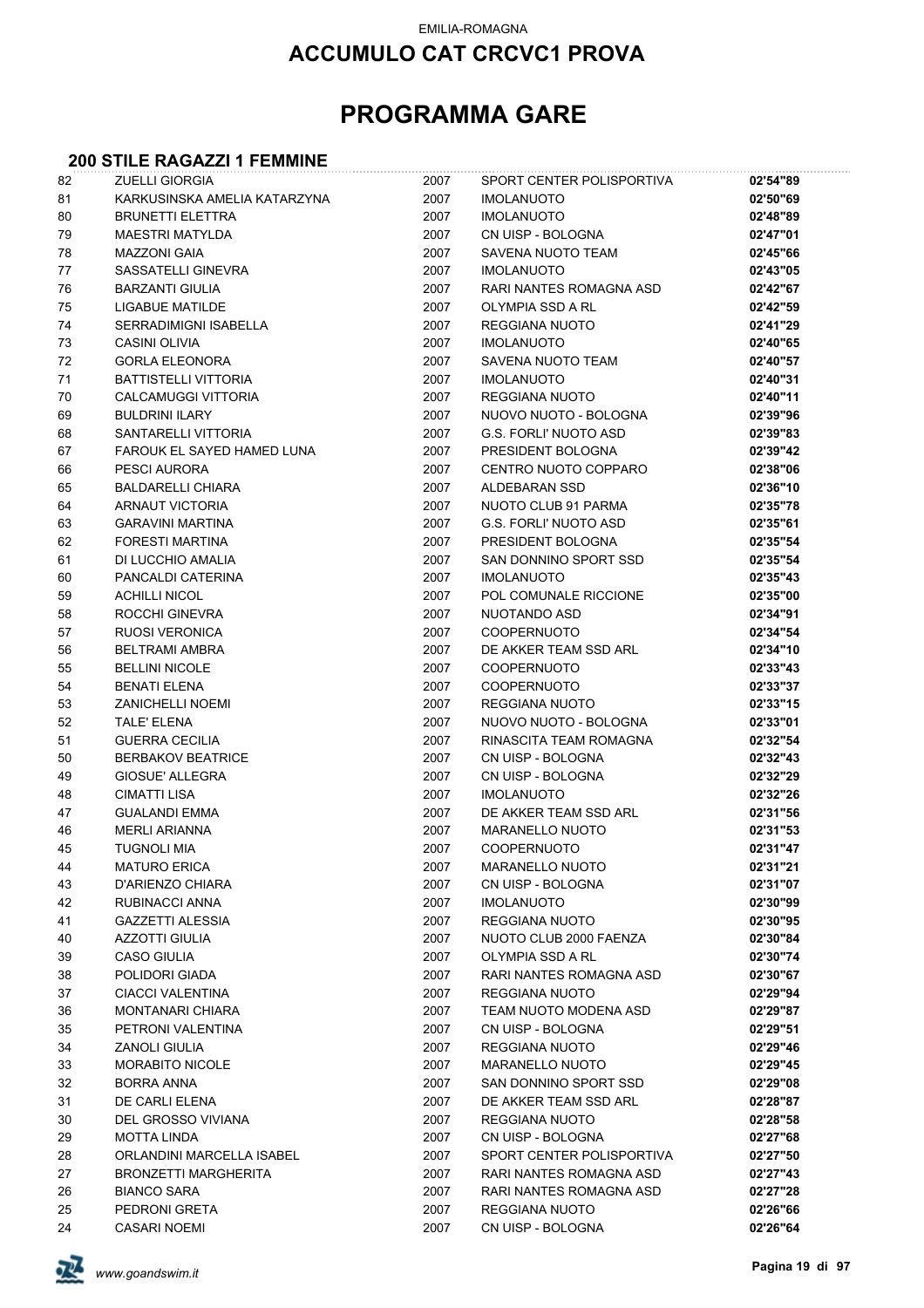## **PROGRAMMA GARE**

| 23             | <b>CERRI FRANCESCA</b>                                               | 2007 | POL COMUNALE RICCIONE           | 02'26"54      |
|----------------|----------------------------------------------------------------------|------|---------------------------------|---------------|
| 22             | <b>SCARDOVI LINDA</b>                                                | 2007 | <b>IMOLANUOTO</b>               | 02'26"34      |
| 21             | <b>ROSSI REBECCA</b>                                                 | 2007 | <b>GENS AQUATICA SAN MARINO</b> | 02'25"66      |
| 20             | <b>TRENTI CATERINA</b>                                               | 2007 | TEAM NUOTO MODENA ASD           | 02'25"51      |
| 19             | <b>BARBERI GIULIA</b>                                                | 2007 | CN UISP - BOLOGNA               | 02'25"45      |
| 18             | <b>FALZONI LUCIA</b>                                                 | 2007 | AMICI NUOTO VVFF MODENA         | 02'25"14      |
| 17             | DE CAROLIS ANNA                                                      | 2007 | <b>RARI NANTES ROMAGNA ASD</b>  | 02'24"99      |
| 16             | <b>VACCARI GIULIA</b>                                                | 2007 | DELFINO '93 SSD                 | 02'24"87      |
| 15             | <b>GUERRINI SOFIA</b>                                                | 2007 | NUOTANDO ASD                    | 02'24"42      |
| 14             | <b>LIPPO BENEDETTA</b>                                               | 2007 | POL COMUNALE RICCIONE           | 02'23"98      |
| 13             | <b>MANFREDINI SOFIA</b>                                              | 2007 | CN UISP - BOLOGNA               | 02'23"84      |
| 12             | <b>CLEMENTE ILARIA</b>                                               | 2007 | <b>COOPERNUOTO</b>              | 02'23"45      |
| 11             | <b>SIRRI CATERINA</b>                                                | 2007 | RARI NANTES ROMAGNA ASD         | 02'23"34      |
| 10             | <b>RUBINI GINEVRA</b>                                                | 2007 | H. SPORT SSD - FIRENZE          | 02'23"28      |
| 9              | PRUNESTI' SOFIA                                                      | 2007 | <b>IMOLANUOTO</b>               | 02'22"69      |
| 8              | <b>CONTILIANO ALICE</b>                                              | 2007 | DE AKKER TEAM SSD ARL           | 02'21"97      |
| $\overline{7}$ | <b>DUZZI VANESSA DANIELE</b>                                         | 2007 | AMICI NUOTO VVFF MODENA         | 02'21"15      |
| 6              | <b>BERTUCCIOLI MARGHERITA</b>                                        | 2007 | POL COMUNALE RICCIONE           | 02'20"19      |
| 5              | <b>BOVE EMANUELA</b>                                                 | 2007 | REGGIANA NUOTO                  | 02'20"02      |
| 4              | SMITH PRINCESS LIU'                                                  | 2007 | CN UISP - BOLOGNA               | 02'18"73      |
| 3              | <b>GELLI VALENTINA</b>                                               | 2007 | RINASCITA TEAM ROMAGNA          | 02'16"05      |
| $\overline{c}$ | <b>ROSINI ELEONORA</b>                                               | 2007 | CN UISP - BOLOGNA               | 02'13"50      |
| 1              | <b>CALANCA ELETTRA</b>                                               | 2007 | PRESIDENT BOLOGNA               | 02'12"36      |
|                | <b>400 STILE RAGAZZI 1 FEMMINE</b>                                   |      |                                 |               |
| 27             | <b>MAESTRI MATYLDA</b>                                               | 2007 | CN UISP - BOLOGNA               | 05'51"24      |
| 26             | <b>VUOCOLO GIORGIA</b>                                               | 2007 | <b>COOPERNUOTO</b>              | 05'49"99      |
| 25             | <b>CALCAMUGGI VITTORIA</b>                                           | 2007 | <b>REGGIANA NUOTO</b>           | 05'39"73      |
| 24             | <b>BALDARELLI CHIARA</b>                                             | 2007 | <b>ALDEBARAN SSD</b>            | 05'31"06      |
| 23             | <b>GORLA ELEONORA</b>                                                | 2007 | SAVENA NUOTO TEAM               | 05'30"11      |
| $\sim$         | $Q$ $\mathbf{A}$ $\mathbf{A}$ $\mathbf{A}$ $\mathbf{A}$ $\mathbf{A}$ | 0007 | 111011111070                    | $A = 1000004$ |

| 23 | GURLA ELEUNURA             | ZUU7 | SAVENA NUOTO TEAM         | <b>U5 3U 11</b> |
|----|----------------------------|------|---------------------------|-----------------|
| 22 | <b>CIMATTI LISA</b>        | 2007 | <b>IMOLANUOTO</b>         | 05'28"64        |
| 21 | <b>GAZZETTI ALESSIA</b>    | 2007 | REGGIANA NUOTO            | 05'23"80        |
| 20 | <b>BERBAKOV BEATRICE</b>   | 2007 | CN UISP - BOLOGNA         | 05'19"03        |
| 19 | GIOSUE' ALLEGRA            | 2007 | CN UISP - BOLOGNA         | 05'18"72        |
| 18 | SIRRI CATERINA             | 2007 | RARI NANTES ROMAGNA ASD   | 05'16"70        |
| 17 | <b>MILANI CARLOTTA</b>     | 2007 | NUOVO NUOTO - BOLOGNA     | 05'14"45        |
| 16 | <b>MATURO ERICA</b>        | 2007 | <b>MARANELLO NUOTO</b>    | 05'14"34        |
| 15 | <b>BORRA ANNA</b>          | 2007 | SAN DONNINO SPORT SSD     | 05'14"08        |
| 14 | <b>MOTTA LINDA</b>         | 2007 | CN UISP - BOLOGNA         | 05'12"85        |
| 13 | <b>BARBERI GIULIA</b>      | 2007 | CN UISP - BOLOGNA         | 05'11"43        |
| 12 | <b>GHERARDI ALESSIA</b>    | 2007 | SPORT CENTER POLISPORTIVA | 05'09"38        |
| 11 | <b>MANFREDINI SOFIA</b>    | 2007 | CN UISP - BOLOGNA         | 05'08"86        |
| 10 | DE CAROLIS ANNA            | 2007 | RARI NANTES ROMAGNA ASD   | 05'07"23        |
| 9  | <b>CLEMENTE ILARIA</b>     | 2007 | <b>COOPERNUOTO</b>        | 05'06"48        |
| 8  | <b>SMITH PRINCESS LIU'</b> | 2007 | CN UISP - BOLOGNA         | 05'00"86        |
| 7  | SOLI ANNA                  | 2007 | <b>MARANELLO NUOTO</b>    | 04'58"60        |
| 6  | LEIBOVA ERICA              | 2007 | SPORT CENTER POLISPORTIVA | 04'58"40        |
| 5  | DUZZI VANESSA DANIELE      | 2007 | AMICI NUOTO VVFF MODENA   | 04'56"56        |
| 4  | <b>CONTILIANO ALICE</b>    | 2007 | DE AKKER TEAM SSD ARL     | 04'50"91        |
| 3  | <b>BOIANI MARTINA</b>      | 2007 | CN UISP - BOLOGNA         | 04'50"77        |
| 2  | <b>LIPPO BENEDETTA</b>     | 2007 | POL COMUNALE RICCIONE     | 04'50"59        |
| 1  | <b>GELLI VALENTINA</b>     | 2007 | RINASCITA TEAM ROMAGNA    | 04'46"16        |

#### **100 MISTI RAGAZZI 1 FEMMINE**

| 21 | <b>ZUELLI GIORGIA</b>    | 2007 | SPORT CENTER POLISPORTIVA | 01'30"45 |
|----|--------------------------|------|---------------------------|----------|
| 20 | COBZARU GIULIA           | 2007 | <b>IMOLANUOTO</b>         | 01'26"77 |
| 19 | <b>BARONI EMMA MARIA</b> | 2007 | <b>COOPERNUOTO</b>        | 01'26"12 |
| 18 | DI LUCCHIO AMALIA        | 2007 | SAN DONNINO SPORT SSD     | 01'26"07 |
| 17 | ROBBIANO ANNA            | 2007 | NS EMILIA SSD             | 01'23"35 |
| 16 | <b>RUOSI VERONICA</b>    | 2007 | <b>COOPERNUOTO</b>        | 01'22"65 |
| 15 | CALCAMUGGI VITTORIA      | 2007 | REGGIANA NUOTO            | 01'21"76 |

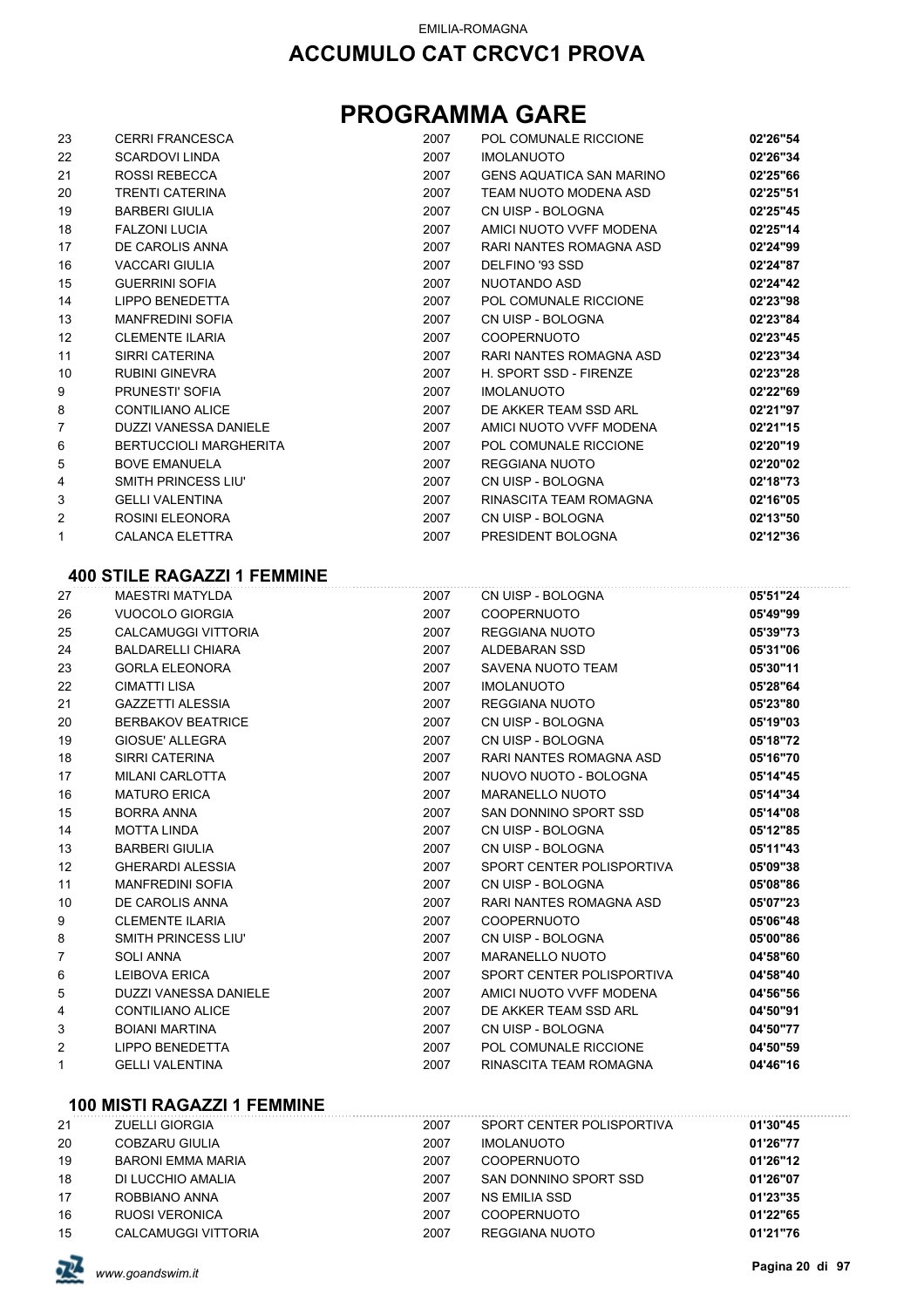## **PROGRAMMA GARE**

| 14                | GIOSUE' ALLEGRA           | 2007 | CN UISP - BOLOGNA         | 01'20"64 |
|-------------------|---------------------------|------|---------------------------|----------|
| 13                | <b>BERBAKOV BEATRICE</b>  | 2007 | CN UISP - BOLOGNA         | 01'20"26 |
| $12 \overline{ }$ | SANGIORGI ELENA           | 2007 | NUOTO CLUB 2000 FAENZA    | 01'19"79 |
| 11                | <b>MERLI ARIANNA</b>      | 2007 | MARANELLO NUOTO           | 01'19"65 |
| 10                | <b>ZANICHELLI NOEMI</b>   | 2007 | REGGIANA NUOTO            | 01'18"87 |
| 9                 | ORLANDINI MARCELLA ISABEL | 2007 | SPORT CENTER POLISPORTIVA | 01'17"87 |
| 8                 | <b>ZANOLI GIULIA</b>      | 2007 | REGGIANA NUOTO            | 01'17"85 |
| $\overline{7}$    | CIMATTI LISA              | 2007 | <b>IMOLANUOTO</b>         | 01'17"05 |
| 6                 | <b>BIANCO SARA</b>        | 2007 | RARI NANTES ROMAGNA ASD   | 01'16"81 |
| 5                 | <b>SANGIORGI PENELOPE</b> | 2007 | NUOTO CLUB 2000 FAENZA    | 01'15"86 |
| 4                 | D'AQUINO SARA             | 2007 | SAN DONNINO SPORT SSD     | 01'14"20 |
| 3                 | <b>MEDICI LAURA</b>       | 2007 | MARANELLO NUOTO           | 01'13"73 |
| 2                 | DAVIDDI ELENA             | 2007 | REGGIANA NUOTO            | 01'12"61 |
| 1                 | <b>DJEBALI INES</b>       | 2007 | PRESIDENT BOLOGNA         | 01'12"47 |

#### **200 MISTI RAGAZZI 1 FEMMINE**

| 46             | <b>ZUELLI GIORGIA</b>       | 2007 | SPORT CENTER POLISPORTIVA       | 03'15"45 |
|----------------|-----------------------------|------|---------------------------------|----------|
| 45             | <b>MAZZONI GAIA</b>         | 2007 | SAVENA NUOTO TEAM               | 03'13"98 |
| 44             | <b>BARONI EMMA MARIA</b>    | 2007 | <b>COOPERNUOTO</b>              | 02'59"26 |
| 43             | <b>MAGGI ENRICA</b>         | 2007 | SPORT CENTER POLISPORTIVA       | 02'59"17 |
| 42             | SALVATELLI VIOLA            | 2007 | SPORT CENTER POLISPORTIVA       | 02'58"90 |
| 41             | <b>BATTISTELLI VITTORIA</b> | 2007 | <b>IMOLANUOTO</b>               | 02'58"73 |
| 40             | <b>BALDARELLI CHIARA</b>    | 2007 | ALDEBARAN SSD                   | 02'58"10 |
| 39             | ROCCHI GINEVRA              | 2007 | NUOTANDO ASD                    | 02'55"97 |
| 38             | <b>BELTRAMI AMBRA</b>       | 2007 | DE AKKER TEAM SSD ARL           | 02'55"78 |
| 37             | ORLANDINI MARCELLA ISABEL   | 2007 | SPORT CENTER POLISPORTIVA       | 02'55"29 |
| 36             | <b>GARAVINI MARTINA</b>     | 2007 | <b>G.S. FORLI' NUOTO ASD</b>    | 02'54"66 |
| 35             | DE MARCHI LUDOVICA          | 2007 | <b>LIB NUOTO RAVENNA</b>        | 02'53"88 |
| 34             | <b>ZANOLI GIULIA</b>        | 2007 | <b>REGGIANA NUOTO</b>           | 02'51"81 |
| 33             | <b>SALOMONI MARIASOLE</b>   | 2007 | DE AKKER TEAM SSD ARL           | 02'51"57 |
| 32             | <b>BENATI ELENA</b>         | 2007 | <b>COOPERNUOTO</b>              | 02'50"86 |
| 31             | DE CARLI ELENA              | 2007 | DE AKKER TEAM SSD ARL           | 02'50"61 |
| 30             | D'ARIENZO CHIARA            | 2007 | CN UISP - BOLOGNA               | 02'49"38 |
| 29             | <b>MONTANARI CHIARA</b>     | 2007 | TEAM NUOTO MODENA ASD           | 02'49"38 |
| 28             | <b>MORABITO NICOLE</b>      | 2007 | MARANELLO NUOTO                 | 02'49"32 |
| 27             | MILAZZO GIADA               | 2007 | NUOVO NUOTO - BOLOGNA           | 02'48"23 |
| 26             | <b>SCARDOVI LINDA</b>       | 2007 | <b>IMOLANUOTO</b>               | 02'47"35 |
| 25             | <b>CLAESSON ELLY SELMA</b>  | 2007 | PRESIDENT BOLOGNA               | 02'47"21 |
| 24             | <b>TUGNOLI MIA</b>          | 2007 | <b>COOPERNUOTO</b>              | 02'46"71 |
| 23             | <b>AZZOTTI GIULIA</b>       | 2007 | NUOTO CLUB 2000 FAENZA          | 02'46"05 |
| 22             | <b>TURRINI ANNALISA</b>     | 2007 | NUOVO NUOTO - BOLOGNA           | 02'45"95 |
| 21             | ROSSETTI NINA               | 2007 | COOPERNUOTO                     | 02'45"69 |
| 20             | PRUNESTI' SOFIA             | 2007 | <b>IMOLANUOTO</b>               | 02'45"40 |
| 19             | <b>BELLINI NICOLE</b>       | 2007 | <b>COOPERNUOTO</b>              | 02'45"30 |
| 18             | <b>VACCARI GIULIA</b>       | 2007 | DELFINO '93 SSD                 | 02'44"55 |
| 17             | <b>TOSCANO GAIA</b>         | 2007 | RINASCITA TEAM ROMAGNA          | 02'44"51 |
| 16             | <b>BIANCO SARA</b>          | 2007 | RARI NANTES ROMAGNA ASD         | 02'43"75 |
| 15             | <b>GUERRINI SOFIA</b>       | 2007 | NUOTANDO ASD                    | 02'43"18 |
| 14             | <b>BRONZETTI MARGHERITA</b> | 2007 | RARI NANTES ROMAGNA ASD         | 02'42"89 |
| 13             | <b>ROSSI REBECCA</b>        | 2007 | <b>GENS AQUATICA SAN MARINO</b> | 02'42"74 |
| 12             | <b>BOVE EMANUELA</b>        | 2007 | <b>REGGIANA NUOTO</b>           | 02'41"98 |
| 11             | <b>BIANCONI CAROLINA</b>    | 2007 | PRESIDENT BOLOGNA               | 02'41"02 |
| 10             | MONTEVECCHI GIADA           | 2007 | RINASCITA TEAM ROMAGNA          | 02'40"62 |
| 9              | <b>DAVIDDI ELENA</b>        | 2007 | <b>REGGIANA NUOTO</b>           | 02'39"66 |
| 8              | DE LUCA GIORGIA             | 2007 | CN UISP - BOLOGNA               | 02'39"06 |
| $\overline{7}$ | <b>MEDICI LAURA</b>         | 2007 | <b>MARANELLO NUOTO</b>          | 02'37"58 |
| 6              | <b>SAMA CHIARA</b>          | 2007 | RINASCITA TEAM ROMAGNA          | 02'36"31 |
| 5              | <b>DJEBALI INES</b>         | 2007 | PRESIDENT BOLOGNA               | 02'36"04 |
| 4              | <b>GARDI SARA</b>           | 2007 | RINASCITA TEAM ROMAGNA          | 02'36"02 |
| 3              | <b>BOIANI MARTINA</b>       | 2007 | CN UISP - BOLOGNA               | 02'35"11 |
| $\overline{2}$ | SALVATO ASIA                | 2007 | <b>IMOLANUOTO</b>               | 02'34"50 |

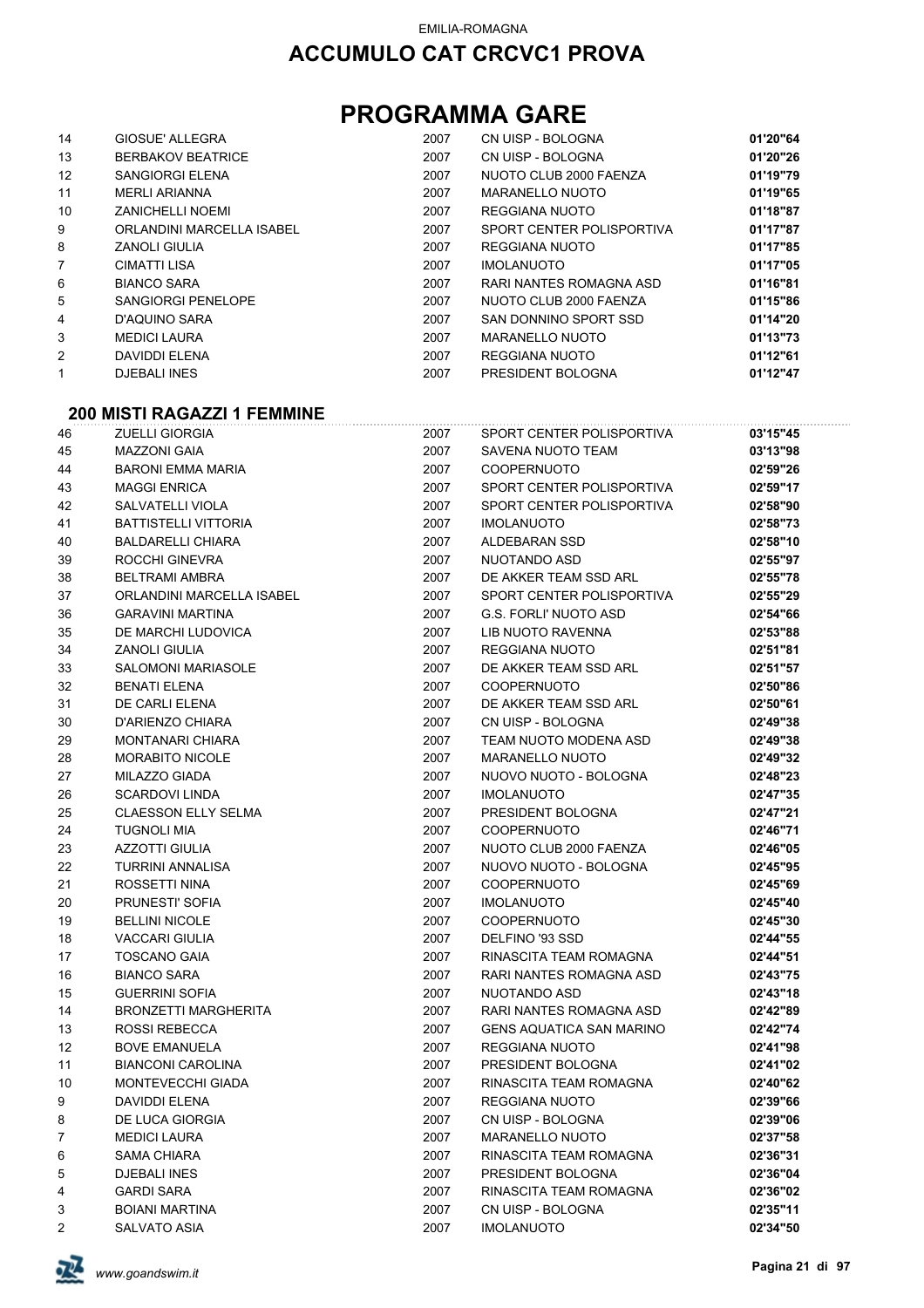#### EMILIA-ROMAGNA

### **ACCUMULO CAT CRCVC1 PROVA**

### **PROGRAMMA GARE**

|  | <b>VELOCE GEMMA</b> |  |
|--|---------------------|--|
|--|---------------------|--|

# 2007 RINASCITA TEAM ROMAGNA **02'27"33**

**400 MISTI RAGAZZI 1 FEMMINE**

| 13 | <b>GARUTTI SOFIA</b>       | 2007 | DE AKKER TEAM SSD ARL     | 05'59"62 |
|----|----------------------------|------|---------------------------|----------|
| 12 | MILANI CARLOTTA            | 2007 | NUOVO NUOTO - BOLOGNA     | 05'58"76 |
| 11 | <b>TOSCANO GAIA</b>        | 2007 | RINASCITA TEAM ROMAGNA    | 05'52"64 |
| 10 | <b>GHERARDI ALESSIA</b>    | 2007 | SPORT CENTER POLISPORTIVA | 05'52"55 |
| 9  | <b>CLAESSON ELLY SELMA</b> | 2007 | PRESIDENT BOLOGNA         | 05'47"46 |
| 8  | <b>BIANCONI CAROLINA</b>   | 2007 | PRESIDENT BOLOGNA         | 05'41"52 |
| 7  | D'AQUINO SARA              | 2007 | SAN DONNINO SPORT SSD     | 05'35"43 |
| 6  | DE LUCA GIORGIA            | 2007 | CN UISP - BOLOGNA         | 05'34"37 |
| 5  | <b>MEDICI LAURA</b>        | 2007 | MARANELLO NUOTO           | 05'30"63 |
| 4  | DAVIDDI ELENA              | 2007 | REGGIANA NUOTO            | 05'30"43 |
| 3  | <b>BOIANI MARTINA</b>      | 2007 | CN UISP - BOLOGNA         | 05'26"53 |
| 2  | SALVATO ASIA               | 2007 | <b>IMOLANUOTO</b>         | 05'25"08 |
|    | <b>DJEBALI INES</b>        | 2007 | PRESIDENT BOLOGNA         | 05'24"30 |

#### **100 FARFALLA RAGAZZI 1 MASCHI**

| 39 | DALLATOMASINA IVAN             | 2005 | SPORT CENTER POLISPORTIVA | 01'27"41 |
|----|--------------------------------|------|---------------------------|----------|
| 38 | <b>NOFERINI MATTEO</b>         | 2005 | <b>IMOLANUOTO</b>         | 01'26"57 |
| 37 | <b>VALDESALICI JACOPO</b>      | 2005 | REGGIANA NUOTO            | 01'17"36 |
| 36 | <b>MIGLIORI GIACOMO</b>        | 2005 | TEAM NUOTO MODENA ASD     | 01'14"79 |
| 35 | <b>ZUCCHINI EDOARDO</b>        | 2005 | TEAM NUOTO MODENA ASD     | 01'13"89 |
| 34 | <b>BIGIANI GABRIELE</b>        | 2005 | CN UISP - BOLOGNA         | 01'13"77 |
| 33 | <b>FRANCHI EDOARDO</b>         | 2005 | NUOTO CLUB 2000 FAENZA    | 01'12"74 |
| 32 | <b>VUOCOLO THOMAS</b>          | 2005 | <b>COOPERNUOTO</b>        | 01'12"42 |
| 31 | <b>GRAVANTE MARCO</b>          | 2005 | <b>COOPERNUOTO</b>        | 01'12"12 |
| 30 | <b>FERRUZZI GIORGIO</b>        | 2005 | LIB NUOTO RAVENNA         | 01'11"91 |
| 29 | <b>GALLEGO AGUIAR LUCAS</b>    | 2005 | LIB NUOTO RAVENNA         | 01'11"79 |
| 28 | <b>CAPRI DAVIDE</b>            | 2005 | <b>IMOLANUOTO</b>         | 01'11"03 |
| 27 | <b>BIAGETTI GIUSEPPE</b>       | 2005 | ALDEBARAN SSD             | 01'11"02 |
| 26 | <b>TARANTINO CRISTIANO</b>     | 2005 | CN UISP - BOLOGNA         | 01'10"97 |
| 25 | <b>CASTALDO CRISTIAN</b>       | 2005 | LIB NUOTO RAVENNA         | 01'10"37 |
| 24 | <b>GHIZZONI ARONNE LUCIANO</b> | 2005 | COOPERNUOTO               | 01'10"09 |
| 23 | <b>VENTURI RICCARDO</b>        | 2005 | TEAM NUOTO MODENA ASD     | 01'09"68 |
| 22 | <b>MANFERDINI MATTEO</b>       | 2005 | CN UISP - BOLOGNA         | 01'09"46 |
| 21 | <b>TERZIARI TOMMASO</b>        | 2005 | <b>IMOLANUOTO</b>         | 01'09"31 |
| 20 | PASSERI GABRIELE HAN           | 2005 | <b>MARANELLO NUOTO</b>    | 01'08"90 |
| 19 | <b>TABANELLI LUCA</b>          | 2005 | <b>IMOLANUOTO</b>         | 01'08"76 |
| 18 | <b>REGGIANI RICCARDO</b>       | 2005 | <b>COOPERNUOTO</b>        | 01'08"21 |
| 17 | <b>CAPUCI MATTIA</b>           | 2005 | <b>COOPERNUOTO</b>        | 01'07"64 |
| 16 | DAL MONTE GIACOMO              | 2005 | SAVENA NUOTO TEAM         | 01'07"57 |
| 15 | <b>DIANINI NICOLO'</b>         | 2005 | CN UISP - BOLOGNA         | 01'06"91 |
| 14 | <b>GRILLO FRANCESCO</b>        | 2005 | CN UISP - BOLOGNA         | 01'05"97 |
| 13 | <b>LANDOLFI RICCARDO</b>       | 2005 | <b>NS EMILIA SSD</b>      | 01'05"83 |
| 12 | <b>CADALORA SIMONE</b>         | 2005 | TEAM NUOTO MODENA ASD     | 01'05"18 |
| 11 | <b>VACCHI GIACOMO</b>          | 2005 | RINASCITA TEAM ROMAGNA    | 01'04"81 |
| 10 | <b>TAMARRI SIMONE</b>          | 2005 | CN UISP - BOLOGNA         | 01'04"49 |
| 9  | <b>RICCI MATTEO</b>            | 2005 | LIB NUOTO RAVENNA         | 01'04"30 |
| 8  | PICCININI GIOVANNI             | 2005 | CN UISP - BOLOGNA         | 01'03"28 |
| 7  | <b>BACCHINI ALBERTO</b>        | 2005 | <b>COOPERNUOTO</b>        | 01'02"54 |
| 6  | <b>DAVOLIO NICHOLAS</b>        | 2005 | <b>COOPERNUOTO</b>        | 01'02"53 |
| 5  | <b>VARINI SAMUELE</b>          | 2005 | CN UISP - BOLOGNA         | 01'02"34 |
| 4  | <b>SEMPRINI RICCARDO</b>       | 2005 | POL COMUNALE RICCIONE     | 01'01"89 |
| 3  | PIVETTI LEONARDO               | 2005 | CN UISP - BOLOGNA         | 01'01"59 |
| 2  | <b>LOMBARDI BRYAN</b>          | 2005 | DE AKKER TEAM SSD ARL     | 01'00"28 |
| 1  | <b>CAFFARRI FILIPPO</b>        | 2005 | <b>REGGIANA NUOTO</b>     | 00'59"94 |

#### **200 FARFALLA RAGAZZI 1 MASCHI**

| 13 | <b>ZUCCHINI EDOARDO</b> | 2005 | TEAM NUOTO MODENA ASD | ነ3'03"25 |
|----|-------------------------|------|-----------------------|----------|
| 12 | VIJOCOLO THOMAS         | 2005 | OOPERNIJOTC           | በ2'42"2^ |

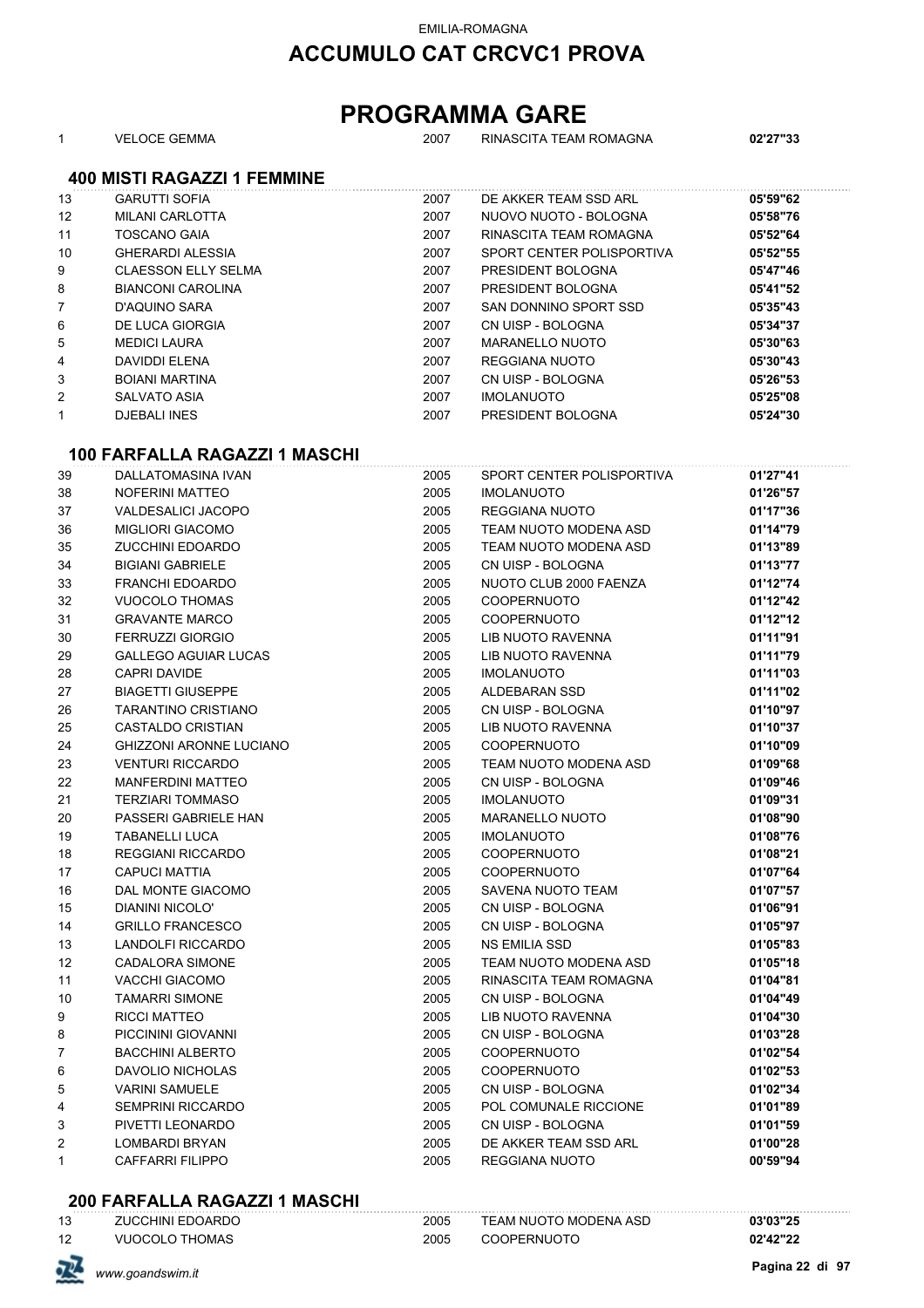| 11           | <b>BIGIANI GABRIELE</b>                       | 2005         | CN UISP - BOLOGNA               | 02'40"93             |
|--------------|-----------------------------------------------|--------------|---------------------------------|----------------------|
| 10           | <b>FERRUZZI GIORGIO</b>                       | 2005         | <b>LIB NUOTO RAVENNA</b>        | 02'40"30             |
|              | <b>GALLEGO AGUIAR LUCAS</b>                   |              | LIB NUOTO RAVENNA               |                      |
| 9<br>8       | <b>FRANCHI EDOARDO</b>                        | 2005<br>2005 | NUOTO CLUB 2000 FAENZA          | 02'39"49<br>02'37"44 |
| 7            | <b>TERZIARI TOMMASO</b>                       | 2005         | <b>IMOLANUOTO</b>               | 02'36"88             |
| 6            | DAL MONTE GIACOMO                             | 2005         | <b>SAVENA NUOTO TEAM</b>        | 02'28"43             |
|              | DAVOLIO NICHOLAS                              | 2005         | <b>COOPERNUOTO</b>              | 02'25"06             |
| 5<br>4       | <b>GRILLO FRANCESCO</b>                       | 2005         | CN UISP - BOLOGNA               | 02'22"97             |
| 3            | <b>SEMPRINI RICCARDO</b>                      | 2005         | POL COMUNALE RICCIONE           | 02'15"80             |
| 2            | CAFFARRI FILIPPO                              | 2005         | REGGIANA NUOTO                  | 02'13"56             |
| 1            | PIRELLI GABRIEL                               | 2005         | <b>IMOLANUOTO</b>               | 02'11"73             |
|              |                                               |              |                                 |                      |
|              | 100 DORSO RAGAZZI 1 MASCHI                    |              |                                 |                      |
| 34           | <b>CAVALLOTTI EMANUELE</b>                    | 2005         | TEAM NUOTO MODENA ASD           | 01'29"32             |
| 33           | NOFERINI MATTEO                               | 2005         | <b>IMOLANUOTO</b>               | 01'26"98             |
| 32           | <b>FOSCHINI NICOLO'</b>                       | 2005         | RINASCITA TEAM ROMAGNA          | 01'21"73             |
| 31           | PEPOLI REY                                    | 2005         | NUOTANDO ASD                    | 01'19"47             |
| 30           | POP ANDREI TEODOR                             | 2005         | <b>IMOLANUOTO</b>               | 01'15"68             |
| 29           | MANSERVISI CHRISTIAN                          | 2005         | <b>IMOLANUOTO</b>               | 01'14"71             |
| 28           | <b>RONTINI MIRCO</b>                          | 2005         | DE AKKER TEAM SSD ARL           | 01'14"37             |
| 27           | <b>MERIGHI DIEGO</b>                          | 2005         | <b>IMOLANUOTO</b>               | 01'13"84             |
| 26           | SEBASTIANI MATTIA                             | 2005         | NUOTO CLUB 2000 FAENZA          | 01'11"93             |
| 25           | CAVALLINI SIMONE LUCIANO                      | 2005         | CN UISP - BOLOGNA               | 01'11"85             |
| 24           | CAPRI DAVIDE                                  | 2005         | <b>IMOLANUOTO</b>               | 01'11"56             |
| 23           | <b>CASADEI MARCO</b>                          | 2005         | <b>LIB NUOTO RAVENNA</b>        | 01'11"04             |
| 22           | <b>BIGGIO BARTOLOMEO</b>                      | 2005         | <b>GENS AQUATICA SAN MARINO</b> | 01'10"93             |
| 21           | TRIOSSI REGALLO PONTUAL DE SOUZA ERNESTO 2005 |              | RINASCITA TEAM ROMAGNA          | 01'09"94             |
| 20           | DA RIN LORENZO                                | 2005         | <b>IMOLANUOTO</b>               | 01'08"94             |
| 19           | PANZANI ALESSANDRO                            | 2005         | TEAM NUOTO MODENA ASD           | 01'08"65             |
| 18           | CAPPELLETTI TOMMASO                           | 2005         | <b>POL GARDEN RIMINI</b>        | 01'08"39             |
| 17           | <b>REGGIANI RICCARDO</b>                      | 2005         | <b>COOPERNUOTO</b>              | 01'07"86             |
| 16           | <b>SCIANNA CRISTIAN</b>                       | 2005         | SPORT CENTER POLISPORTIVA       | 01'07"61             |
| 15           | <b>BRAGLIA SIMONE</b>                         | 2005         | REGGIANA NUOTO                  | 01'07"33             |
| 14           | <b>CAPUCI MATTIA</b>                          | 2005         | <b>COOPERNUOTO</b>              | 01'07"14             |
| 13           | <b>CIBIEN VITTORIO</b>                        | 2005         | CENTRO NUOTO COPPARO            | 01'07"05             |
| 12           | <b>TABANELLI LUCA</b>                         | 2005         | <b>IMOLANUOTO</b>               | 01'06"99             |
| 11           | <b>CANALI RICCARDO</b>                        | 2005         | <b>COOPERNUOTO</b>              | 01'06"43             |
| 10           | RIVAROLI MASSIMILIANO                         | 2005         | CN UISP - BOLOGNA               | 01'06"35             |
| 9            | <b>VACCHI GIACOMO</b>                         | 2005         | RINASCITA TEAM ROMAGNA          | 01'05"50             |
| 8            | <b>CALDERONI LUKA</b>                         | 2005         | CN UISP - BOLOGNA               | 01'04"97             |
| 7            | ANDRUCCIOLI DIEGO                             | 2005         | ALDEBARAN SSD                   | 01'04"57             |
| 6            | <b>ZIVERI MARCO</b>                           | 2005         | <b>COOPERNUOTO</b>              | 01'03"22             |
| 5            | CAGGIA ANDREA KAROL                           | 2005         | RARI NANTES ROMAGNA ASD         | 01'02"73             |
| 4            | <b>VARINI SAMUELE</b>                         | 2005         | CN UISP - BOLOGNA               | 01'02"03             |
| 3            | RAGAZZINI ELIA                                | 2005         | <b>G.S. FORLI' NUOTO ASD</b>    | 01'01"64             |
| 2            | PIRELLI GABRIEL                               | 2005         | <b>IMOLANUOTO</b>               | 01'00"45             |
| $\mathbf{1}$ | ROSSI LEONARDO                                | 2005         | POL COMUNALE RICCIONE           | 00'58"46             |
|              |                                               |              |                                 |                      |
|              | <b>200 DORSO RAGAZZI 1 MASCHI</b>             |              |                                 |                      |
| 28           | <b>FOSCHINI NICOLO'</b>                       | 2005         | RINASCITA TEAM ROMAGNA          | 02'52"32             |
| 27           | <b>RONTINI MIRCO</b>                          | 2005         | DE AKKER TEAM SSD ARL           | 02'43"53             |
| 26           | <b>CALDERONI LUKA</b>                         | 2005         | CN UISP - BOLOGNA               | 02'39"48             |

| z i | RUNTINI MIRUU                                 | ZUUJ. | UE ANNER TEAM SOU ARL           | UZ 43.33 |
|-----|-----------------------------------------------|-------|---------------------------------|----------|
| 26  | CALDERONI LUKA                                | 2005  | CN UISP - BOLOGNA               | 02'39"48 |
| 25  | VUOCOLO THOMAS                                | 2005  | <b>COOPERNUOTO</b>              | 02'39"44 |
| 24  | DA RIN LORENZO                                | 2005  | <b>IMOLANUOTO</b>               | 02'35"98 |
| 23  | <b>BIGGIO BARTOLOMEO</b>                      | 2005  | <b>GENS AQUATICA SAN MARINO</b> | 02'35"33 |
| 22  | CASADEI MARCO                                 | 2005  | LIB NUOTO RAVENNA               | 02'35"24 |
| 21  | <b>TERZIARI TOMMASO</b>                       | 2005  | <b>IMOLANUOTO</b>               | 02'34"86 |
| 20  | <b>BUGANI ALESSANDRO</b>                      | 2005  | CN UISP - BOLOGNA               | 02'33"18 |
| 19  | TRIOSSI REGALLO PONTUAL DE SOUZA ERNESTO 2005 |       | RINASCITA TEAM ROMAGNA          | 02'31"66 |
| 18  | CAPPELLETTI TOMMASO                           | 2005  | POL GARDEN RIMINI               | 02'31"62 |
| 17  | PANZANI ALESSANDRO                            | 2005  | TEAM NUOTO MODENA ASD           | 02'31"42 |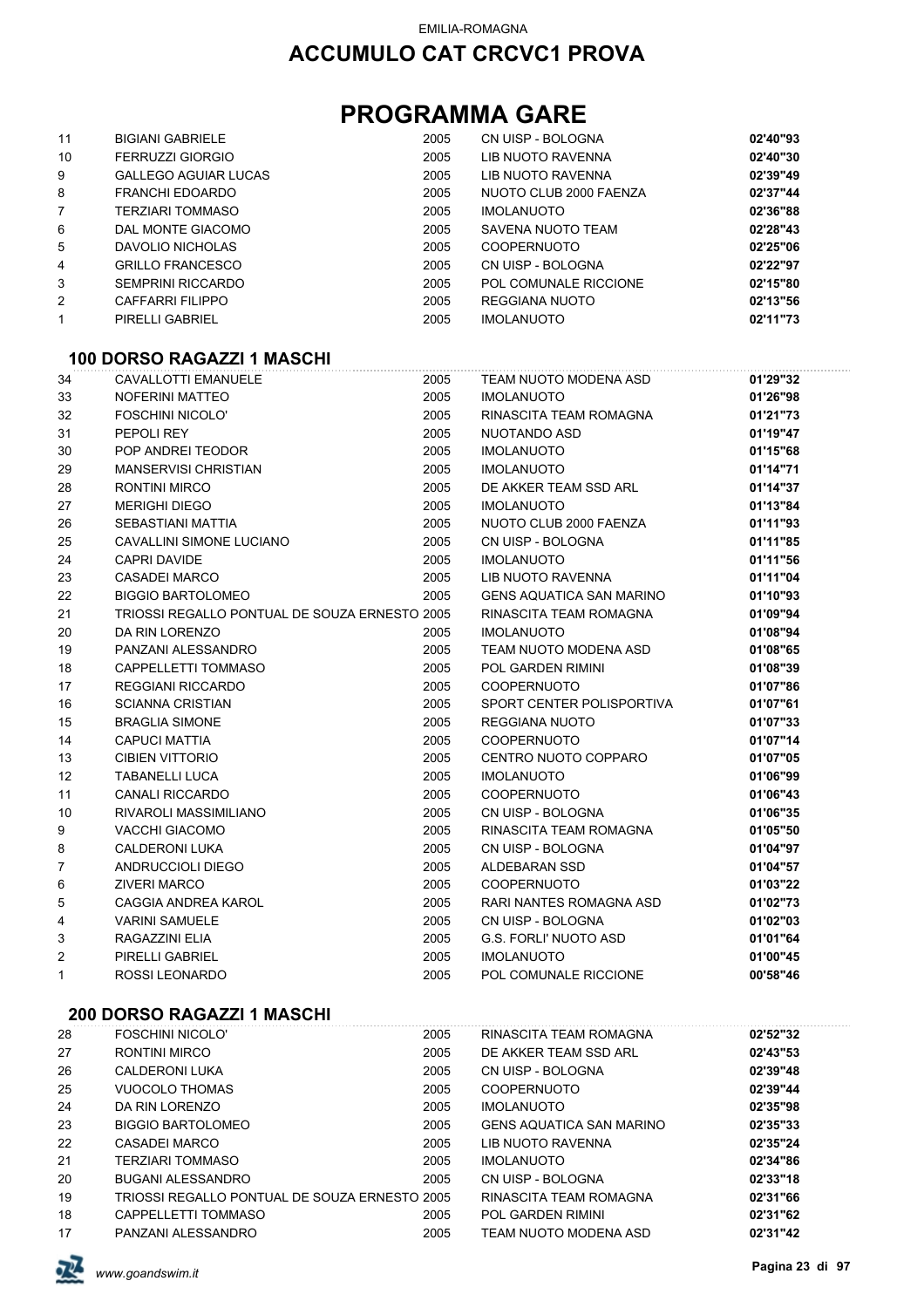## **PROGRAMMA GARE**

| 16                | <b>SCIANNA CRISTIAN</b> | 2005 | SPORT CENTER POLISPORTIVA | 02'30"74 |
|-------------------|-------------------------|------|---------------------------|----------|
| 15                | CAPUCI MATTIA           | 2005 | <b>COOPERNUOTO</b>        | 02'26"49 |
| 14                | RIVAROLI MASSIMILIANO   | 2005 | CN UISP - BOLOGNA         | 02'25"66 |
| 13                | TABANELLI LUCA          | 2005 | <b>IMOLANUOTO</b>         | 02'25"60 |
| $12 \overline{ }$ | <b>CANALI RICCARDO</b>  | 2005 | <b>COOPERNUOTO</b>        | 02'25"05 |
| 11                | <b>CIBIEN VITTORIO</b>  | 2005 | CENTRO NUOTO COPPARO      | 02'23"56 |
| 10                | VACCHI GIACOMO          | 2005 | RINASCITA TEAM ROMAGNA    | 02'20"17 |
| 9                 | DAVOLIO NICHOLAS        | 2005 | <b>COOPERNUOTO</b>        | 02'20"11 |
| 8                 | <b>ZIVERI MARCO</b>     | 2005 | <b>COOPERNUOTO</b>        | 02'19"21 |
| 7                 | <b>VARINI SAMUELE</b>   | 2005 | CN UISP - BOLOGNA         | 02'17"59 |
| 6                 | <b>MONARI RICCARDO</b>  | 2005 | CN UISP - BOLOGNA         | 02'16"96 |
| 5                 | PIVETTI LEONARDO        | 2005 | CN UISP - BOLOGNA         | 02'15"96 |
| 4                 | LOMBARDI BRYAN          | 2005 | DE AKKER TEAM SSD ARL     | 02'15"88 |
| 3                 | CAGGIA ANDREA KAROL     | 2005 | RARI NANTES ROMAGNA ASD   | 02'15"36 |
| 2                 | <b>GASPERI DENIS</b>    | 2005 | RINASCITA TEAM ROMAGNA    | 02'14"95 |
| 1                 | PIRELLI GABRIEL         | 2005 | <b>IMOLANUOTO</b>         | 02'11"07 |

#### **100 RANA RAGAZZI 1 MASCHI**

| 30             | CAVALLOTTI EMANUELE                           | 2005 | TEAM NUOTO MODENA ASD           | 01'33"00 |
|----------------|-----------------------------------------------|------|---------------------------------|----------|
| 29             | RUSSO DAMIANO                                 | 2005 | SPORT CENTER POLISPORTIVA       | 01'27"49 |
| 28             | TRIOSSI REGALLO PONTUAL DE SOUZA ERNESTO 2005 |      | RINASCITA TEAM ROMAGNA          | 01'20"58 |
| 27             | <b>KHLIFI OMAR</b>                            | 2005 | DE AKKER TEAM SSD ARL           | 01'19"98 |
| 26             | <b>MASPER FEDERICO</b>                        | 2005 | TEAM NUOTO MODENA ASD           | 01'19"82 |
| 25             | <b>BIAGETTI GIUSEPPE</b>                      | 2005 | ALDEBARAN SSD                   | 01'18"80 |
| 24             | <b>BUGANI ALESSANDRO</b>                      | 2005 | CN UISP - BOLOGNA               | 01'18"79 |
| 23             | ANCARANI NOAH                                 | 2005 | DE AKKER TEAM SSD ARL           | 01'18"35 |
| 22             | <b>MITRINI DANIEL</b>                         | 2005 | RARI NANTES ROMAGNA ASD         | 01'17"58 |
| 21             | <b>VENTURI RICCARDO</b>                       | 2005 | TEAM NUOTO MODENA ASD           | 01'17"47 |
| 20             | <b>CASADIO NICOLO'</b>                        | 2005 | RINASCITA TEAM ROMAGNA          | 01'16"76 |
| 19             | <b>TONINI FEDERICO</b>                        | 2005 | <b>GENS AQUATICA SAN MARINO</b> | 01'15"24 |
| 18             | GOGONEL EDOARDO NICOLA                        | 2005 | RINASCITA TEAM ROMAGNA          | 01'14"78 |
| 17             | RIVAROLI MASSIMILIANO                         | 2005 | CN UISP - BOLOGNA               | 01'14"73 |
| 16             | <b>BELLINI MATTIA</b>                         | 2005 | TEAM NUOTO MODENA ASD           | 01'14"68 |
| 15             | <b>GHIZZONI ARONNE LUCIANO</b>                | 2005 | <b>COOPERNUOTO</b>              | 01'14"03 |
| 14             | RIMINI EDOARDO                                | 2005 | NUOTO CLUB 2000 FAENZA          | 01'13"45 |
| 13             | LANDOLFI RICCARDO                             | 2005 | NS EMILIA SSD                   | 01'13"44 |
| 12             | <b>BATTOCCHIO ENEA</b>                        | 2005 | DELFINO '93 SSD                 | 01'13"40 |
| 11             | CHIARUCCI ARTE JEFFREY                        | 2005 | G.S. FORLI' NUOTO ASD           | 01'13"37 |
| 10             | <b>ZUCCHERELLI SEAN</b>                       | 2005 | DE AKKER TEAM SSD ARL           | 01'12"84 |
| 9              | <b>MASETTI NICOLO'</b>                        | 2005 | <b>IMOLANUOTO</b>               | 01'12"79 |
| 8              | <b>ZANNI NICOLO'</b>                          | 2005 | REGGIANA NUOTO                  | 01'11"83 |
| $\overline{7}$ | <b>LUGLI MATTIA</b>                           | 2005 | <b>COOPERNUOTO</b>              | 01'11"71 |
| 6              | DALLARI ANDREA                                | 2005 | <b>MARANELLO NUOTO</b>          | 01'11"70 |
| 5              | <b>CATALLO DENIS</b>                          | 2005 | <b>IMOLANUOTO</b>               | 01'11"08 |
| 4              | ARMAROLI RICCARDO                             | 2005 | DE AKKER TEAM SSD ARL           | 01'10"77 |
| 3              | BARBOS KEVIN ALEXANDRU                        | 2005 | <b>REGGIANA NUOTO</b>           | 01'10"04 |
| $\overline{c}$ | <b>MONARI RICCARDO</b>                        | 2005 | CN UISP - BOLOGNA               | 01'08"13 |
| $\mathbf{1}$   | <b>CASALINI EDOARDO</b>                       | 2005 | <b>REGGIANA NUOTO</b>           | 01'07"00 |

### **200 RANA RAGAZZI 1 MASCHI**

| 22                | MASPER FEDERICO          | 2005 | TEAM NUOTO MODENA ASD           | 02'52"67 |
|-------------------|--------------------------|------|---------------------------------|----------|
| 21                | <b>BIAGETTI GIUSEPPE</b> | 2005 | ALDEBARAN SSD                   | 02'50"92 |
| 20                | <b>MITRINI DANIEL</b>    | 2005 | RARI NANTES ROMAGNA ASD         | 02'49"03 |
| 19                | BUGANI ALESSANDRO        | 2005 | CN UISP - BOLOGNA               | 02'47"93 |
| 18                | ANCARANI NOAH            | 2005 | DE AKKER TEAM SSD ARL           | 02'47"47 |
| 17                | CASADIO NICOLO'          | 2005 | RINASCITA TEAM ROMAGNA          | 02'47"08 |
| 16                | TONINI FEDERICO          | 2005 | <b>GENS AQUATICA SAN MARINO</b> | 02'45"44 |
| 15                | RIVAROLI MASSIMILIANO    | 2005 | CN UISP - BOLOGNA               | 02'44"77 |
| 14                | CHIARUCCI ARTE JEFFREY   | 2005 | G.S. FORLI' NUOTO ASD           | 02'44"26 |
| 13                | GOGONEL EDOARDO NICOLA   | 2005 | RINASCITA TEAM ROMAGNA          | 02'43"83 |
| $12 \overline{ }$ | <b>BELLINI MATTIA</b>    | 2005 | TEAM NUOTO MODENA ASD           | 02'42"99 |

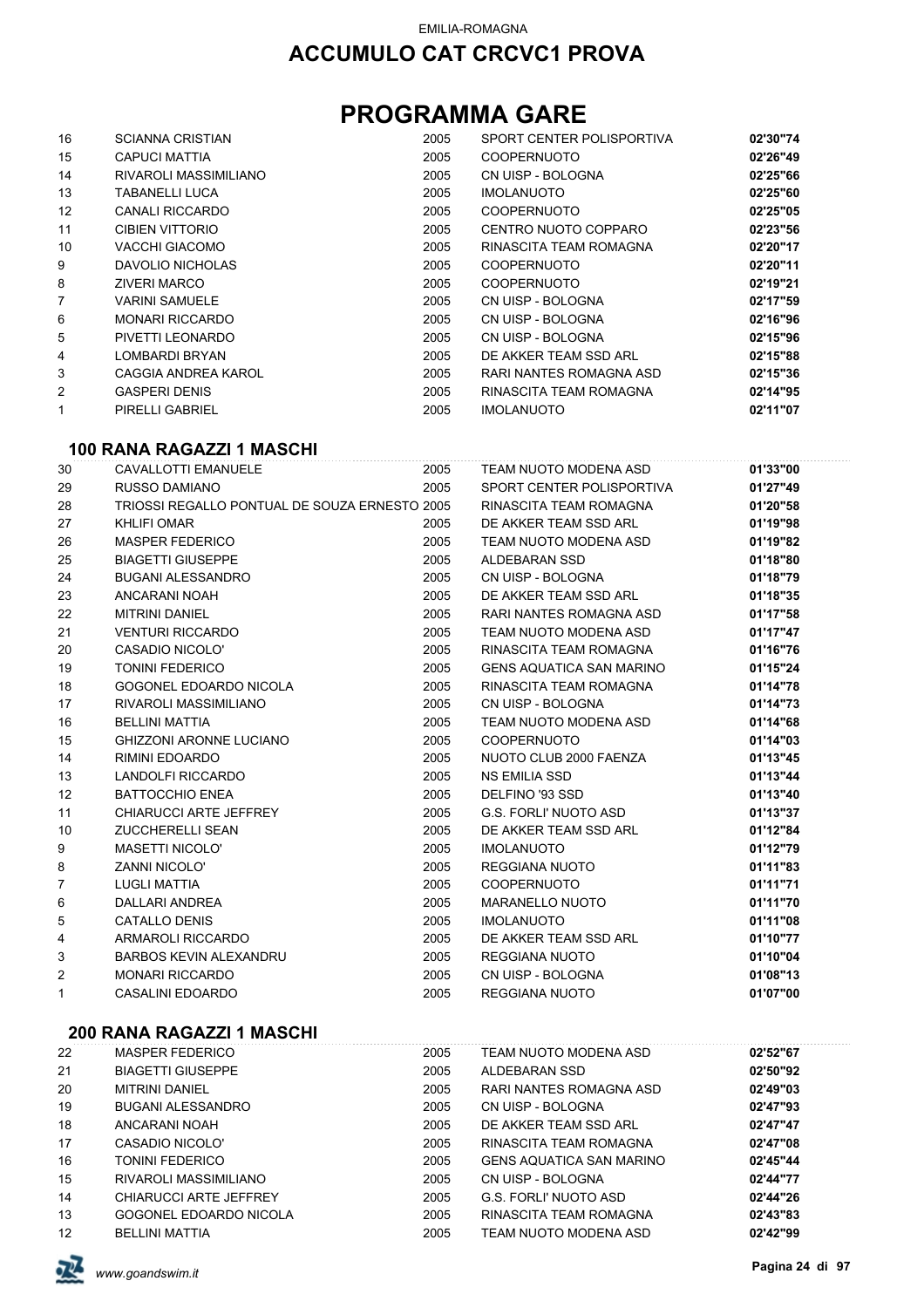## **PROGRAMMA GARE**

| 11             | <b>GHIZZONI ARONNE LUCIANO</b> | 2005 | <b>COOPERNUOTO</b>     | 02'39"62 |
|----------------|--------------------------------|------|------------------------|----------|
| 10             | <b>MASETTI NICOLO'</b>         | 2005 | <b>IMOLANUOTO</b>      | 02'39"00 |
| 9              | LUGLI MATTIA                   | 2005 | <b>COOPERNUOTO</b>     | 02'38"21 |
| 8              | RIMINI EDOARDO                 | 2005 | NUOTO CLUB 2000 FAENZA | 02'37"69 |
| $\overline{7}$ | DALLARI ANDREA                 | 2005 | MARANELLO NUOTO        | 02'35"43 |
| 6              | NUCCI EDOARDO                  | 2005 | DE AKKER TEAM SSD ARL  | 02'34"72 |
| 5              | CATALLO DENIS                  | 2005 | <b>IMOLANUOTO</b>      | 02'34"35 |
| 4              | <b>ZANNI NICOLO'</b>           | 2005 | REGGIANA NUOTO         | 02'34"16 |
| 3              | ARMAROLI RICCARDO              | 2005 | DE AKKER TEAM SSD ARL  | 02'33"19 |
| $\overline{2}$ | <b>BARBOS KEVIN ALEXANDRU</b>  | 2005 | REGGIANA NUOTO         | 02'28"50 |
|                | CASALINI EDOARDO               | 2005 | REGGIANA NUOTO         | 02'23"66 |

#### **50 STILE RAGAZZI 1 MASCHI**

| 52 | CAVALLOTTI EMANUELE             | 2005 | TEAM NUOTO MODENA ASD           | 00'32"71 |
|----|---------------------------------|------|---------------------------------|----------|
| 51 | TARANTINO CRISTIANO             | 2005 | CN UISP - BOLOGNA               | 00'31"88 |
| 50 | <b>CALDERONI LUKA</b>           | 2005 | CN UISP - BOLOGNA               | 00'31"42 |
| 49 | <b>VALDESALICI JACOPO</b>       | 2005 | REGGIANA NUOTO                  | 00'31"23 |
| 48 | <b>MIGLIORI GIACOMO</b>         | 2005 | TEAM NUOTO MODENA ASD           | 00'31"04 |
| 47 | <b>TARRONI FILIPPO</b>          | 2005 | RINASCITA TEAM ROMAGNA          | 00'30"47 |
| 46 | DALLATOMASINA IVAN              | 2005 | SPORT CENTER POLISPORTIVA       | 00'30"03 |
| 45 | PEPOLI REY                      | 2005 | NUOTANDO ASD                    | 00'29"92 |
| 44 | <b>CASADIO NICOLO'</b>          | 2005 | RINASCITA TEAM ROMAGNA          | 00'29"60 |
| 43 | <b>CASADEI MARCO</b>            | 2005 | LIB NUOTO RAVENNA               | 00'29"55 |
| 42 | <b>MERIGHI DIEGO</b>            | 2005 | <b>IMOLANUOTO</b>               | 00'29"49 |
| 41 | <b>CAVALLINI SIMONE LUCIANO</b> | 2005 | CN UISP - BOLOGNA               | 00'29"39 |
| 40 | <b>MANSERVISI CHRISTIAN</b>     | 2005 | <b>IMOLANUOTO</b>               | 00'29"35 |
| 39 | <b>BIGIANI GABRIELE</b>         | 2005 | CN UISP - BOLOGNA               | 00'29"13 |
| 38 | <b>KHLIFI OMAR</b>              | 2005 | DE AKKER TEAM SSD ARL           | 00'29"09 |
| 37 | <b>VANNUCCI SIMONE</b>          | 2005 | ALDEBARAN SSD                   | 00'29"09 |
| 36 | SEBASTIANI MATTIA               | 2005 | NUOTO CLUB 2000 FAENZA          | 00'29"03 |
| 35 | PANZANI ALESSANDRO              | 2005 | TEAM NUOTO MODENA ASD           | 00'28"94 |
| 34 | POP ANDREI TEODOR               | 2005 | <b>IMOLANUOTO</b>               | 00'28"88 |
| 33 | RIMINI EDOARDO                  | 2005 | NUOTO CLUB 2000 FAENZA          | 00'28"86 |
| 32 | DA RIN LORENZO                  | 2005 | <b>IMOLANUOTO</b>               | 00'28"69 |
| 31 | ZUCCHINI EDOARDO                | 2005 | TEAM NUOTO MODENA ASD           | 00'28"67 |
| 30 | <b>BIGGIO BARTOLOMEO</b>        | 2005 | <b>GENS AQUATICA SAN MARINO</b> | 00'28"60 |
| 29 | ANCARANI NOAH                   | 2005 | DE AKKER TEAM SSD ARL           | 00'28"38 |
| 28 | <b>MANFERDINI MATTEO</b>        | 2005 | CN UISP - BOLOGNA               | 00'28"37 |
| 27 | CAPPELLETTI TOMMASO             | 2005 | POL GARDEN RIMINI               | 00'28"23 |
| 26 | <b>TONINI FEDERICO</b>          | 2005 | <b>GENS AQUATICA SAN MARINO</b> | 00'28"17 |
| 25 | <b>SERAFINI MIRCO</b>           | 2005 | TEAM NUOTO MODENA ASD           | 00'27"93 |
| 24 | MONTAGNANI TOMMASO              | 2005 | TEAM NUOTO MODENA ASD           | 00'27"78 |
| 23 | ANDRUCCIOLI DIEGO               | 2005 | ALDEBARAN SSD                   | 00'27"75 |
| 22 | <b>BERNI ALEX</b>               | 2005 | TEAM NUOTO MODENA ASD           | 00'27"56 |
| 21 | <b>GRAVANTE MARCO</b>           | 2005 | <b>COOPERNUOTO</b>              | 00'27"55 |
| 20 | <b>BATTOCCHIO ENEA</b>          | 2005 | DELFINO '93 SSD                 | 00'27"45 |
| 19 | RONCHETTI LEONARDO              | 2005 | TEAM NUOTO MODENA ASD           | 00'27"39 |
| 18 | <b>RONTINI MIRCO</b>            | 2005 | DE AKKER TEAM SSD ARL           | 00'27"36 |
| 17 | <b>BELLINI MATTIA</b>           | 2005 | TEAM NUOTO MODENA ASD           | 00'27"31 |
| 16 | <b>GODOLI GIANMARCO</b>         | 2005 | RINASCITA TEAM ROMAGNA          | 00'27"31 |
| 15 | <b>DIANINI NICOLO'</b>          | 2005 | CN UISP - BOLOGNA               | 00'27"30 |
| 14 | <b>CANALI RICCARDO</b>          | 2005 | COOPERNUOTO                     | 00'27"15 |
| 13 | <b>GIOVANNINI MATTEO</b>        | 2005 | TEAM NUOTO MODENA ASD           | 00'26"91 |
| 12 | CADALORA SIMONE                 | 2005 | TEAM NUOTO MODENA ASD           | 00'26"81 |
| 11 | <b>TAMARRI SIMONE</b>           | 2005 | CN UISP - BOLOGNA               | 00'26"74 |
| 10 | <b>CAVALLI MICHELE</b>          | 2005 | SPORT CENTER POLISPORTIVA       | 00'26"59 |
| 9  | PIVETTI LEONARDO                | 2005 | CN UISP - BOLOGNA               | 00'26"45 |
| 8  | <b>CHIARUCCI ARTE JEFFREY</b>   | 2005 | <b>G.S. FORLI' NUOTO ASD</b>    | 00'26"39 |
| 7  | <b>GASPERI DENIS</b>            | 2005 | RINASCITA TEAM ROMAGNA          | 00'26"11 |
| 6  | LOMBARDI BRYAN                  | 2005 | DE AKKER TEAM SSD ARL           | 00'25"82 |
| 5  | <b>VARINI SAMUELE</b>           | 2005 | CN UISP - BOLOGNA               | 00'25"81 |

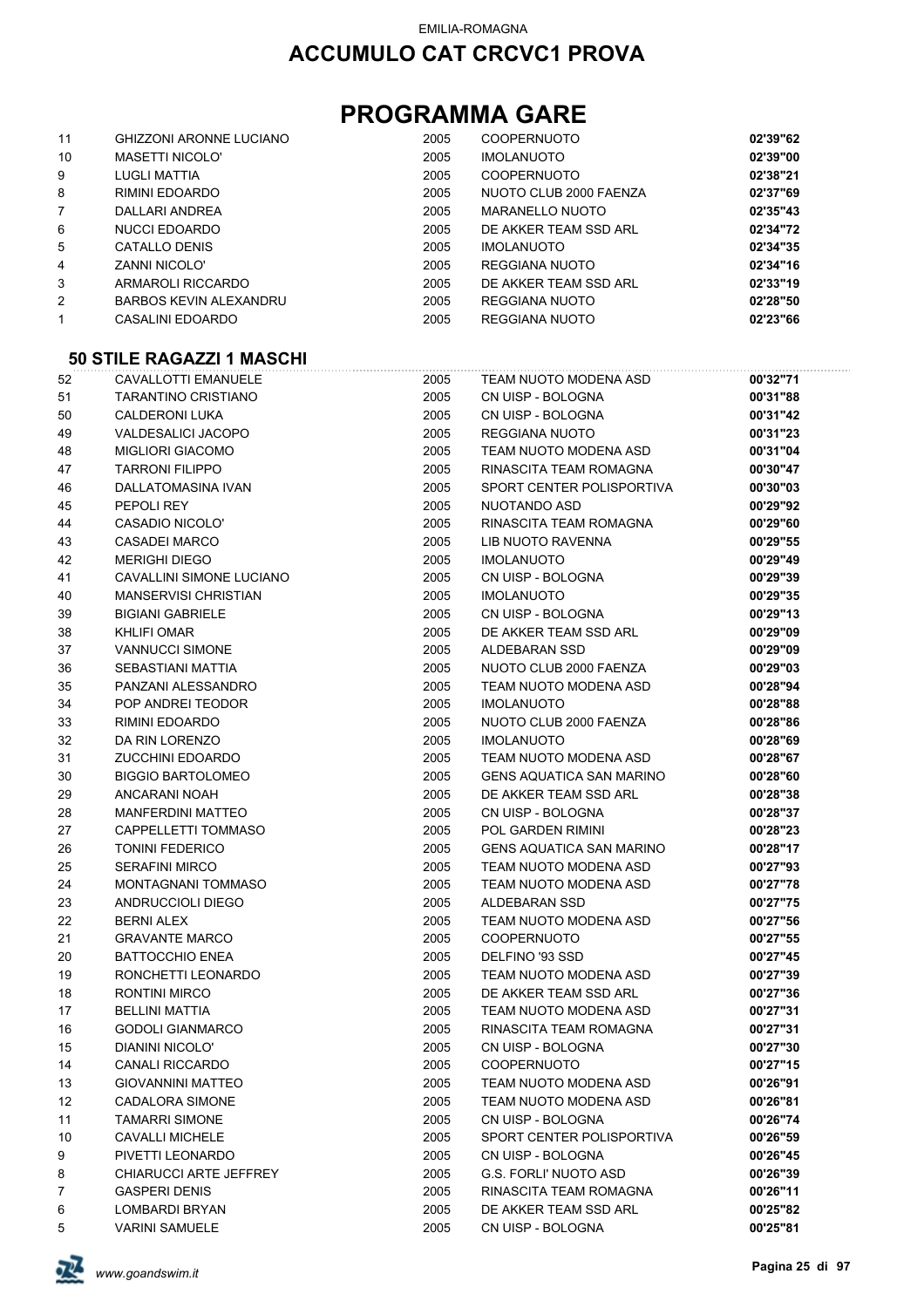## **PROGRAMMA GARE**

| 4 | CAGGIA ANDREA KAROL | 2005 | RARI NANTES ROMAGNA ASD | 00'25"76 |
|---|---------------------|------|-------------------------|----------|
|   | ZIVERI MARCO        | 2005 | COOPERNUOTO             | 00'25"61 |
|   | BRAVACCINI LUCA     | 2005 | G.S. FORLI' NUOTO ASD   | 00'24"65 |
|   | ROSSLI FONARDO      | 2005 | POL COMUNALE RICCIONE   | 00'24"12 |

### **100 STILE RAGAZZI 1 MASCHI**

| 72 | <b>FOSCHINI NICOLO'</b>        | 2005 | RINASCITA TEAM ROMAGNA          | 01'13"63 |
|----|--------------------------------|------|---------------------------------|----------|
| 71 | VALDESALICI JACOPO             | 2005 | <b>REGGIANA NUOTO</b>           | 01'09"79 |
| 70 | SECAREANU MAXIMILIAN           | 2005 | <b>ERRENUOTOFIDENZA</b>         | 01'09"72 |
| 69 | PEPOLI REY                     | 2005 | NUOTANDO ASD                    | 01'09"39 |
| 68 | FRANCHI EDOARDO                | 2005 | NUOTO CLUB 2000 FAENZA          | 01'07"98 |
| 67 | <b>CALDERONI LUKA</b>          | 2005 | CN UISP - BOLOGNA               | 01'07"83 |
| 66 | NOFERINI MATTEO                | 2005 | <b>IMOLANUOTO</b>               | 01'07"57 |
| 65 | RUSSO DAMIANO                  | 2005 | SPORT CENTER POLISPORTIVA       | 01'07"16 |
| 64 | <b>GALLEGO AGUIAR LUCAS</b>    | 2005 | LIB NUOTO RAVENNA               | 01'06"76 |
| 63 | <b>TARANTINO CRISTIANO</b>     | 2005 | CN UISP - BOLOGNA               | 01'06"75 |
| 62 | <b>FIORE MICHELE</b>           | 2005 | NUOTO CLUB 91 PARMA             | 01'06"69 |
| 61 | CAVALLINI SIMONE LUCIANO       | 2005 | CN UISP - BOLOGNA               | 01'06"18 |
| 60 | COZZOLINO SALVATORE            | 2005 | OLYMPIA SSD A RL                | 01'05"96 |
| 59 | <b>CASADEI MARCO</b>           | 2005 | LIB NUOTO RAVENNA               | 01'05"86 |
| 58 | <b>FERRUZZI GIORGIO</b>        | 2005 | LIB NUOTO RAVENNA               | 01'05"72 |
| 57 | <b>TARRONI FILIPPO</b>         | 2005 | RINASCITA TEAM ROMAGNA          | 01'05"33 |
| 56 | <b>CAPRI DAVIDE</b>            | 2005 | <b>IMOLANUOTO</b>               | 01'05"25 |
| 55 | MANSERVISI CHRISTIAN           | 2005 | <b>IMOLANUOTO</b>               | 01'05"14 |
| 54 | SEBASTIANI MATTIA              | 2005 | NUOTO CLUB 2000 FAENZA          | 01'05"04 |
| 53 | <b>BIGGIO BARTOLOMEO</b>       | 2005 | <b>GENS AQUATICA SAN MARINO</b> | 01'04"88 |
| 52 | <b>BIGIANI GABRIELE</b>        | 2005 | CN UISP - BOLOGNA               | 01'04"37 |
| 51 | <b>SCIANNA CRISTIAN</b>        | 2005 | SPORT CENTER POLISPORTIVA       | 01'04"00 |
| 50 | <b>MASETTI NICOLO'</b>         | 2005 | <b>IMOLANUOTO</b>               | 01'03"94 |
| 49 | <b>RIMINI EDOARDO</b>          | 2005 | NUOTO CLUB 2000 FAENZA          | 01'03"61 |
| 48 | ANCARANI NOAH                  | 2005 | DE AKKER TEAM SSD ARL           | 01'03"61 |
| 47 | GOGONEL EDOARDO NICOLA         | 2005 | RINASCITA TEAM ROMAGNA          | 01'03"58 |
| 46 | POP ANDREI TEODOR              | 2005 | <b>IMOLANUOTO</b>               | 01'03"53 |
| 45 | <b>MITRINI DANIEL</b>          | 2005 | RARI NANTES ROMAGNA ASD         | 01'03"46 |
| 44 | <b>MANFERDINI MATTEO</b>       | 2005 | CN UISP - BOLOGNA               | 01'03"06 |
| 43 | <b>MASPER FEDERICO</b>         | 2005 | TEAM NUOTO MODENA ASD           | 01'02"83 |
| 42 | CAPPELLETTI TOMMASO            | 2005 | POL GARDEN RIMINI               | 01'02"81 |
| 41 | <b>TONINI FEDERICO</b>         | 2005 | <b>GENS AQUATICA SAN MARINO</b> | 01'02"60 |
| 40 | PASSERI GABRIELE HAN           | 2005 | <b>MARANELLO NUOTO</b>          | 01'02"49 |
| 39 | <b>ZUCCHINI EDOARDO</b>        | 2005 | TEAM NUOTO MODENA ASD           | 01'02"23 |
| 38 | <b>GRILLO FRANCESCO</b>        | 2005 | CN UISP - BOLOGNA               | 01'02"22 |
| 37 | DALLATOMASINA IVAN             | 2005 | SPORT CENTER POLISPORTIVA       | 01'01"98 |
| 36 | <b>BORDUGO MICHELE</b>         | 2005 | <b>REGGIANA NUOTO</b>           | 01'01"80 |
| 35 | RICCI MATTEO                   | 2005 | LIB NUOTO RAVENNA               | 01'01"69 |
| 34 | <b>BERTI SIMONE</b>            | 2005 | RECORD NUOTO CLUB - BO          | 01'01"65 |
| 33 | RONTINI MIRCO                  | 2005 | DE AKKER TEAM SSD ARL           | 01'01"20 |
| 32 | <b>SERAFINI MIRCO</b>          | 2005 | TEAM NUOTO MODENA ASD           | 01'00"85 |
| 31 | <b>GHIZZONI ARONNE LUCIANO</b> | 2005 | <b>COOPERNUOTO</b>              | 01'00"82 |
| 30 | <b>VENTURI RICCARDO</b>        | 2005 | TEAM NUOTO MODENA ASD           | 01'00"81 |
| 29 | <b>GODOLI GIANMARCO</b>        | 2005 | RINASCITA TEAM ROMAGNA          | 01'00"74 |
| 28 | <b>GIANNELLI NICOLAS</b>       | 2005 | PRESIDENT BOLOGNA               | 01'00"73 |
| 27 | PICCININI GIOVANNI             | 2005 | CN UISP - BOLOGNA               | 01'00"72 |
| 26 | DI MARZO FILIPPO               | 2005 | NUOTO CLUB 91 PARMA             | 01'00"68 |
| 25 | <b>MONTAGNANI TOMMASO</b>      | 2005 | TEAM NUOTO MODENA ASD           | 01'00"44 |
| 24 | <b>BERNI ALEX</b>              | 2005 | TEAM NUOTO MODENA ASD           | 01'00"33 |
| 23 | <b>GIOVANNINI MATTEO</b>       | 2005 | TEAM NUOTO MODENA ASD           | 01'00"28 |
| 22 | <b>TABANELLI LUCA</b>          | 2005 | <b>IMOLANUOTO</b>               | 01'00"12 |
| 21 | <b>BELLINI MATTIA</b>          | 2005 | TEAM NUOTO MODENA ASD           | 01'00"07 |
| 20 | <b>CAPUCI MATTIA</b>           | 2005 | <b>COOPERNUOTO</b>              | 00'59"94 |
| 19 | CASTALDO CRISTIAN              | 2005 | LIB NUOTO RAVENNA               | 00'59"67 |
| 18 | RONCHETTI LEONARDO             | 2005 | TEAM NUOTO MODENA ASD           | 00'59"17 |

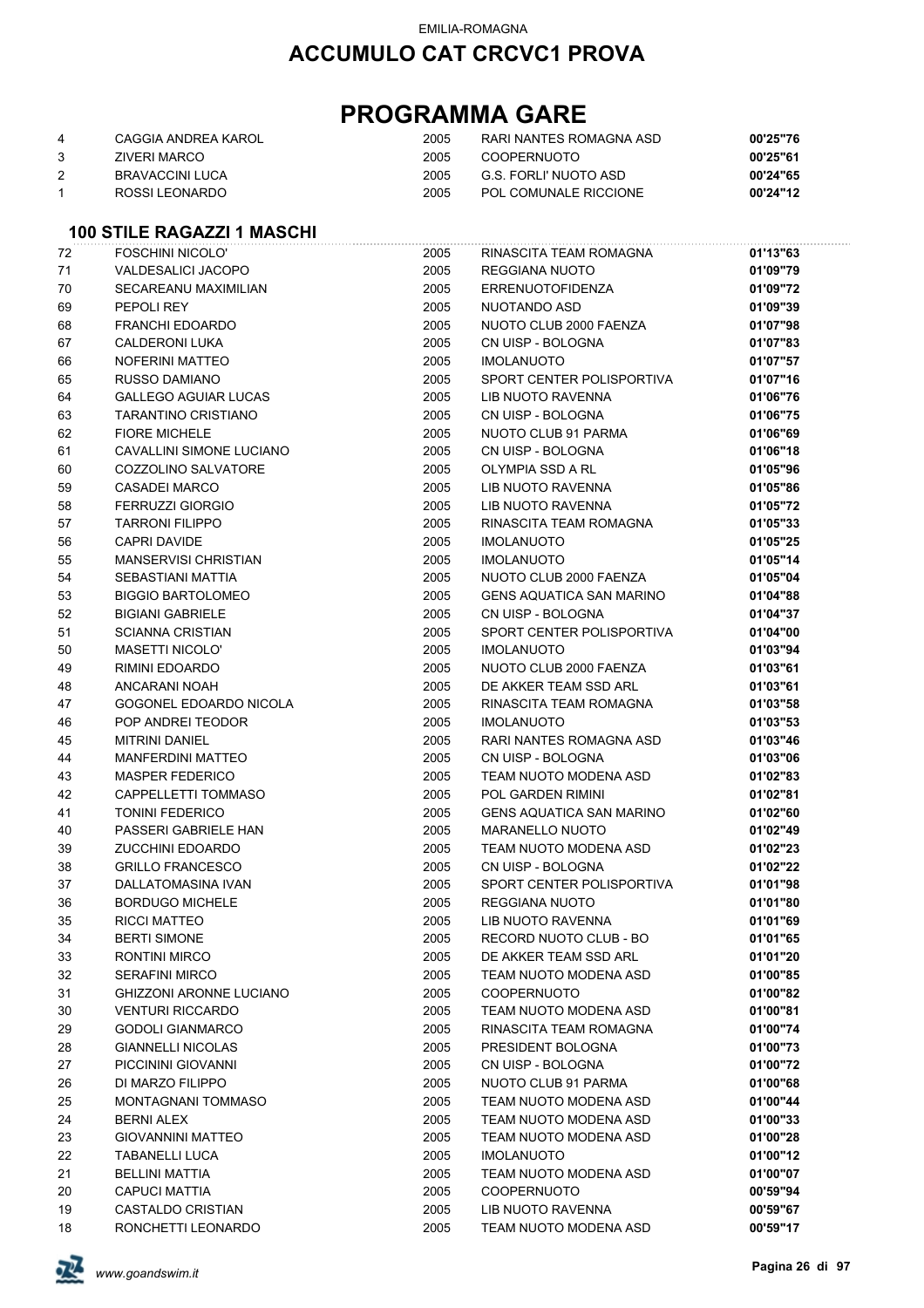## **PROGRAMMA GARE**

| 17 | DIANINI NICOLO'               | 2005 | CN UISP - BOLOGNA       | 00'59"14 |
|----|-------------------------------|------|-------------------------|----------|
| 16 | <b>NUCCI EDOARDO</b>          | 2005 | DE AKKER TEAM SSD ARL   | 00'59"14 |
| 15 | LUGLI MATTIA                  | 2005 | <b>COOPERNUOTO</b>      | 00'59"04 |
| 14 | <b>CANALI RICCARDO</b>        | 2005 | <b>COOPERNUOTO</b>      | 00'58"82 |
| 13 | DAVOLIO NICHOLAS              | 2005 | <b>COOPERNUOTO</b>      | 00'58"52 |
| 12 | <b>BRAGLIA SIMONE</b>         | 2005 | REGGIANA NUOTO          | 00'58"44 |
| 11 | <b>REGGIANI RICCARDO</b>      | 2005 | <b>COOPERNUOTO</b>      | 00'58"28 |
| 10 | <b>TAMARRI SIMONE</b>         | 2005 | CN UISP - BOLOGNA       | 00'58"21 |
| 9  | CATALLO DENIS                 | 2005 | <b>IMOLANUOTO</b>       | 00'57"94 |
| 8  | CADALORA SIMONE               | 2005 | TEAM NUOTO MODENA ASD   | 00'57"84 |
| 7  | <b>BARBOS KEVIN ALEXANDRU</b> | 2005 | REGGIANA NUOTO          | 00'57"44 |
| 6  | CAFFARRI FILIPPO              | 2005 | REGGIANA NUOTO          | 00'57"11 |
| 5  | CASALINI EDOARDO              | 2005 | REGGIANA NUOTO          | 00'57"00 |
| 4  | PIVETTI LEONARDO              | 2005 | CN UISP - BOLOGNA       | 00'56"58 |
| 3  | CAGGIA ANDREA KAROL           | 2005 | RARI NANTES ROMAGNA ASD | 00'56"28 |
| 2  | <b>BACCHINI ALBERTO</b>       | 2005 | <b>COOPERNUOTO</b>      | 00'56"12 |
| 1  | LOMBARDI BRYAN                | 2005 | DE AKKER TEAM SSD ARL   | 00'55"67 |

#### **200 STILE RAGAZZI 1 MASCHI**

| 54 | <b>GENNARI LORENZO</b>         | 2005 | FERRARANUOTO ASD                | 03'12"93 |
|----|--------------------------------|------|---------------------------------|----------|
| 53 | <b>SECAREANU MAXIMILIAN</b>    | 2005 | <b>ERRENUOTOFIDENZA</b>         | 02'36"83 |
| 52 | <b>NOFERINI MATTEO</b>         | 2005 | <b>IMOLANUOTO</b>               | 02'36"61 |
| 51 | <b>CALDERONI LUKA</b>          | 2005 | CN UISP - BOLOGNA               | 02'35"71 |
| 50 | VALDESALICI JACOPO             | 2005 | REGGIANA NUOTO                  | 02'29"92 |
| 49 | <b>CASADEI MARCO</b>           | 2005 | LIB NUOTO RAVENNA               | 02'26"35 |
| 48 | <b>TERZIARI TOMMASO</b>        | 2005 | <b>IMOLANUOTO</b>               | 02'26"31 |
| 47 | <b>FRANCHI EDOARDO</b>         | 2005 | NUOTO CLUB 2000 FAENZA          | 02'25"19 |
| 46 | DA RIN LORENZO                 | 2005 | <b>IMOLANUOTO</b>               | 02'24"85 |
| 45 | POP ANDREI TEODOR              | 2005 | <b>IMOLANUOTO</b>               | 02'23"95 |
| 44 | <b>MIGLIORI GIACOMO</b>        | 2005 | TEAM NUOTO MODENA ASD           | 02'23"94 |
| 43 | <b>TARANTINO CRISTIANO</b>     | 2005 | CN UISP - BOLOGNA               | 02'23"94 |
| 42 | <b>TARRONI FILIPPO</b>         | 2005 | RINASCITA TEAM ROMAGNA          | 02'23"28 |
| 41 | <b>MANSERVISI CHRISTIAN</b>    | 2005 | <b>IMOLANUOTO</b>               | 02'22"87 |
| 40 | <b>SEBASTIANI MATTIA</b>       | 2005 | NUOTO CLUB 2000 FAENZA          | 02'22"44 |
| 39 | <b>GHIZZONI ARONNE LUCIANO</b> | 2005 | <b>COOPERNUOTO</b>              | 02'21"88 |
| 38 | <b>CAPRI DAVIDE</b>            | 2005 | <b>IMOLANUOTO</b>               | 02'21"15 |
| 37 | <b>BIGIANI GABRIELE</b>        | 2005 | CN UISP - BOLOGNA               | 02'20"27 |
| 36 | CAPPELLETTI TOMMASO            | 2005 | POL GARDEN RIMINI               | 02'20"25 |
| 35 | <b>BIGGIO BARTOLOMEO</b>       | 2005 | <b>GENS AQUATICA SAN MARINO</b> | 02'19"66 |
| 34 | <b>FERRUZZI GIORGIO</b>        | 2005 | <b>LIB NUOTO RAVENNA</b>        | 02'19"16 |
| 33 | <b>BERTI SIMONE</b>            | 2005 | RECORD NUOTO CLUB - BO          | 02'18"04 |
| 32 | <b>DALLATOMASINA IVAN</b>      | 2005 | SPORT CENTER POLISPORTIVA       | 02'17"88 |
| 31 | <b>VENTURI RICCARDO</b>        | 2005 | TEAM NUOTO MODENA ASD           | 02'16"53 |
| 30 | CHIARUCCI ARTE JEFFREY         | 2005 | <b>G.S. FORLI' NUOTO ASD</b>    | 02'16"44 |
| 29 | <b>ZUCCHINI EDOARDO</b>        | 2005 | TEAM NUOTO MODENA ASD           | 02'15"58 |
| 28 | <b>GRILLO FRANCESCO</b>        | 2005 | CN UISP - BOLOGNA               | 02'15"48 |
| 27 | <b>BROGLI FEDERICO</b>         | 2005 | <b>NS EMILIA SSD</b>            | 02'15"43 |
| 26 | <b>TONINI FEDERICO</b>         | 2005 | <b>GENS AQUATICA SAN MARINO</b> | 02'14"97 |
| 25 | PASSERI GABRIELE HAN           | 2005 | <b>MARANELLO NUOTO</b>          | 02'13"84 |
| 24 | ANDRUCCIOLI DIEGO              | 2005 | <b>ALDEBARAN SSD</b>            | 02'13"39 |
| 23 | <b>MONTAGNANI TOMMASO</b>      | 2005 | TEAM NUOTO MODENA ASD           | 02'13"29 |
| 22 | RICCI MATTEO                   | 2005 | LIB NUOTO RAVENNA               | 02'13"23 |
| 21 | <b>GODOLI GIANMARCO</b>        | 2005 | RINASCITA TEAM ROMAGNA          | 02'12"37 |
| 20 | <b>VACCHI GIACOMO</b>          | 2005 | RINASCITA TEAM ROMAGNA          | 02'12"01 |
| 19 | <b>BORDUGO MICHELE</b>         | 2005 | REGGIANA NUOTO                  | 02'11"94 |
| 18 | RONCHETTI LEONARDO             | 2005 | TEAM NUOTO MODENA ASD           | 02'11"79 |
| 17 | PICCININI GIOVANNI             | 2005 | CN UISP - BOLOGNA               | 02'10"25 |
| 16 | <b>CIBIEN VITTORIO</b>         | 2005 | CENTRO NUOTO COPPARO            | 02'09"91 |
| 15 | <b>BRAGLIA SIMONE</b>          | 2005 | <b>REGGIANA NUOTO</b>           | 02'08"83 |
| 14 | <b>CANALI RICCARDO</b>         | 2005 | <b>COOPERNUOTO</b>              | 02'08"48 |
| 13 | <b>GRAVANTE MARCO</b>          | 2005 | <b>COOPERNUOTO</b>              | 02'07"98 |

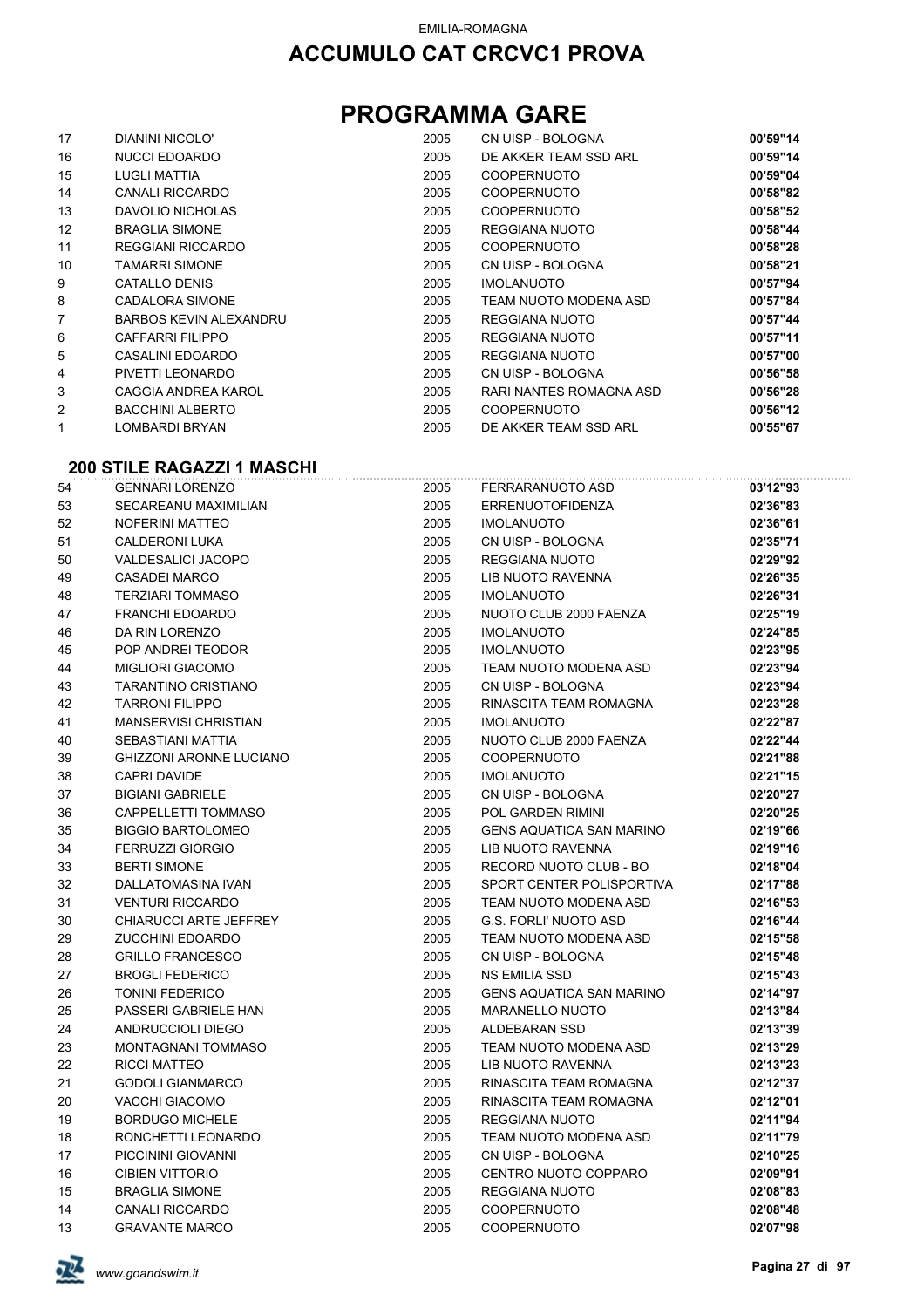## **PROGRAMMA GARE**

| $12 \overline{ }$ | CADALORA SIMONE          | 2005 | TEAM NUOTO MODENA ASD   | 02'07"61 |
|-------------------|--------------------------|------|-------------------------|----------|
| 11                | DIANINI NICOLO'          | 2005 | CN UISP - BOLOGNA       | 02'07"22 |
| 10                | <b>VARINI SAMUELE</b>    | 2005 | CN UISP - BOLOGNA       | 02'07"05 |
| 9                 | TAMARRI SIMONE           | 2005 | CN UISP - BOLOGNA       | 02'06"50 |
| 8                 | <b>SEMPRINI RICCARDO</b> | 2005 | POL COMUNALE RICCIONE   | 02'04"67 |
| $\overline{7}$    | <b>BACCHINI ALBERTO</b>  | 2005 | <b>COOPERNUOTO</b>      | 02'03"07 |
| 6                 | CAFFARRI FILIPPO         | 2005 | REGGIANA NUOTO          | 02'01"23 |
| 5                 | <b>ZIVERI MARCO</b>      | 2005 | <b>COOPERNUOTO</b>      | 02'00"95 |
| 4                 | LOMBARDI BRYAN           | 2005 | DE AKKER TEAM SSD ARL   | 02'00"02 |
| 3                 | RAGAZZINI ELIA           | 2005 | G.S. FORLI' NUOTO ASD   | 01'59"47 |
| 2                 | CAGGIA ANDREA KAROL      | 2005 | RARI NANTES ROMAGNA ASD | 01'59"46 |
| 1                 | ROSSI LEONARDO           | 2005 | POL COMUNALE RICCIONE   | 01'59"23 |

#### **400 STILE RAGAZZI 1 MASCHI**

| 26 | POZZI DILIP                 | 2005 | FERRARANUOTO ASD                | 06'02"05 |
|----|-----------------------------|------|---------------------------------|----------|
| 25 | <b>RUSSO DAMIANO</b>        | 2005 | SPORT CENTER POLISPORTIVA       | 05'06"45 |
| 24 | <b>CAPRI DAVIDE</b>         | 2005 | <b>IMOLANUOTO</b>               | 05'03"79 |
| 23 | <b>MANSERVISI CHRISTIAN</b> | 2005 | <b>IMOLANUOTO</b>               | 05'02"59 |
| 22 | <b>MIGLIORI GIACOMO</b>     | 2005 | TEAM NUOTO MODENA ASD           | 04'59"46 |
| 21 | <b>BIGGIO BARTOLOMEO</b>    | 2005 | <b>GENS AQUATICA SAN MARINO</b> | 04'56"99 |
| 20 | <b>MANFERDINI MATTEO</b>    | 2005 | CN UISP - BOLOGNA               | 04'54"68 |
| 19 | <b>VUOCOLO THOMAS</b>       | 2005 | <b>COOPERNUOTO</b>              | 04'54"68 |
| 18 | <b>DALLATOMASINA IVAN</b>   | 2005 | SPORT CENTER POLISPORTIVA       | 04'50"68 |
| 17 | <b>GODOLI GIANMARCO</b>     | 2005 | RINASCITA TEAM ROMAGNA          | 04'46"48 |
| 16 | <b>CAVALLI MICHELE</b>      | 2005 | SPORT CENTER POLISPORTIVA       | 04'44"91 |
| 15 | <b>BROGLI FEDERICO</b>      | 2005 | <b>NS EMILIA SSD</b>            | 04'39"93 |
| 14 | <b>BORDUGO MICHELE</b>      | 2005 | REGGIANA NUOTO                  | 04'38"39 |
| 13 | <b>GRAVANTE MARCO</b>       | 2005 | <b>COOPERNUOTO</b>              | 04'38"20 |
| 12 | <b>REGGIANI RICCARDO</b>    | 2005 | <b>COOPERNUOTO</b>              | 04'35"33 |
| 11 | <b>SEMPRINI RICCARDO</b>    | 2005 | POL COMUNALE RICCIONE           | 04'33"48 |
| 10 | <b>DIANINI NICOLO'</b>      | 2005 | CN UISP - BOLOGNA               | 04'32"71 |
| 9  | <b>RICCI MATTEO</b>         | 2005 | LIB NUOTO RAVENNA               | 04'32"36 |
| 8  | <b>RAULE FILIPPO</b>        | 2005 | FERRARANUOTO ASD                | 04'31"18 |
| 7  | <b>VACCHI GIACOMO</b>       | 2005 | RINASCITA TEAM ROMAGNA          | 04'26"38 |
| 6  | <b>NUCCI EDOARDO</b>        | 2005 | DE AKKER TEAM SSD ARL           | 04'24"64 |
| 5  | <b>LOMBARDI BRYAN</b>       | 2005 | DE AKKER TEAM SSD ARL           | 04'18"62 |
| 4  | <b>CAFFARRI FILIPPO</b>     | 2005 | <b>REGGIANA NUOTO</b>           | 04'14"46 |
| 3  | RAGAZZINI ELIA              | 2005 | G.S. FORLI' NUOTO ASD           | 04'13"36 |
| 2  | CAGGIA ANDREA KAROL         | 2005 | RARI NANTES ROMAGNA ASD         | 04'12"86 |
| 1  | ROSSI LEONARDO              | 2005 | POL COMUNALE RICCIONE           | 04'12"35 |
|    |                             |      |                                 |          |

#### **100 MISTI RAGAZZI 1 MASCHI**

| 24 | COZZOLINO SALVATORE         | 2005 | OLYMPIA SSD A RL          | 01'17"62 |
|----|-----------------------------|------|---------------------------|----------|
| 23 | VALDESALICI JACOPO          | 2005 | REGGIANA NUOTO            | 01'16"52 |
| 22 | DALLATOMASINA IVAN          | 2005 | SPORT CENTER POLISPORTIVA | 01'14"06 |
| 21 | <b>MANSERVISI CHRISTIAN</b> | 2005 | <b>IMOLANUOTO</b>         | 01'13"60 |
| 20 | <b>MASPER FEDERICO</b>      | 2005 | TEAM NUOTO MODENA ASD     | 01'13"06 |
| 19 | TARANTINO CRISTIANO         | 2005 | CN UISP - BOLOGNA         | 01'12"99 |
| 18 | <b>BIGIANI GABRIELE</b>     | 2005 | CN UISP - BOLOGNA         | 01'12"68 |
| 17 | DA RIN LORENZO              | 2005 | <b>IMOLANUOTO</b>         | 01'11"82 |
| 16 | PASSERI GABRIELE HAN        | 2005 | <b>MARANELLO NUOTO</b>    | 01'11"73 |
| 15 | <b>MANFERDINI MATTEO</b>    | 2005 | CN UISP - BOLOGNA         | 01'11"50 |
| 14 | DAL MONTE GIACOMO           | 2005 | SAVENA NUOTO TEAM         | 01'11"40 |
| 13 | RIMINI EDOARDO              | 2005 | NUOTO CLUB 2000 FAENZA    | 01'11"17 |
| 12 | RONCHETTI LEONARDO          | 2005 | TEAM NUOTO MODENA ASD     | 01'10"37 |
| 11 | <b>MASETTI NICOLO'</b>      | 2005 | <b>IMOLANUOTO</b>         | 01'07"97 |
| 10 | <b>REGGIANI RICCARDO</b>    | 2005 | <b>COOPERNUOTO</b>        | 01'07"79 |
| 9  | CADALORA SIMONE             | 2005 | TEAM NUOTO MODENA ASD     | 01'07"14 |
| 8  | LANDOLFI RICCARDO           | 2005 | <b>NS EMILIA SSD</b>      | 01'06"97 |
| 7  | <b>BELLINI MATTIA</b>       | 2005 | TEAM NUOTO MODENA ASD     | 01'05"70 |
| 6  | <b>LUGLI MATTIA</b>         | 2005 | <b>COOPERNUOTO</b>        | 01'05"38 |

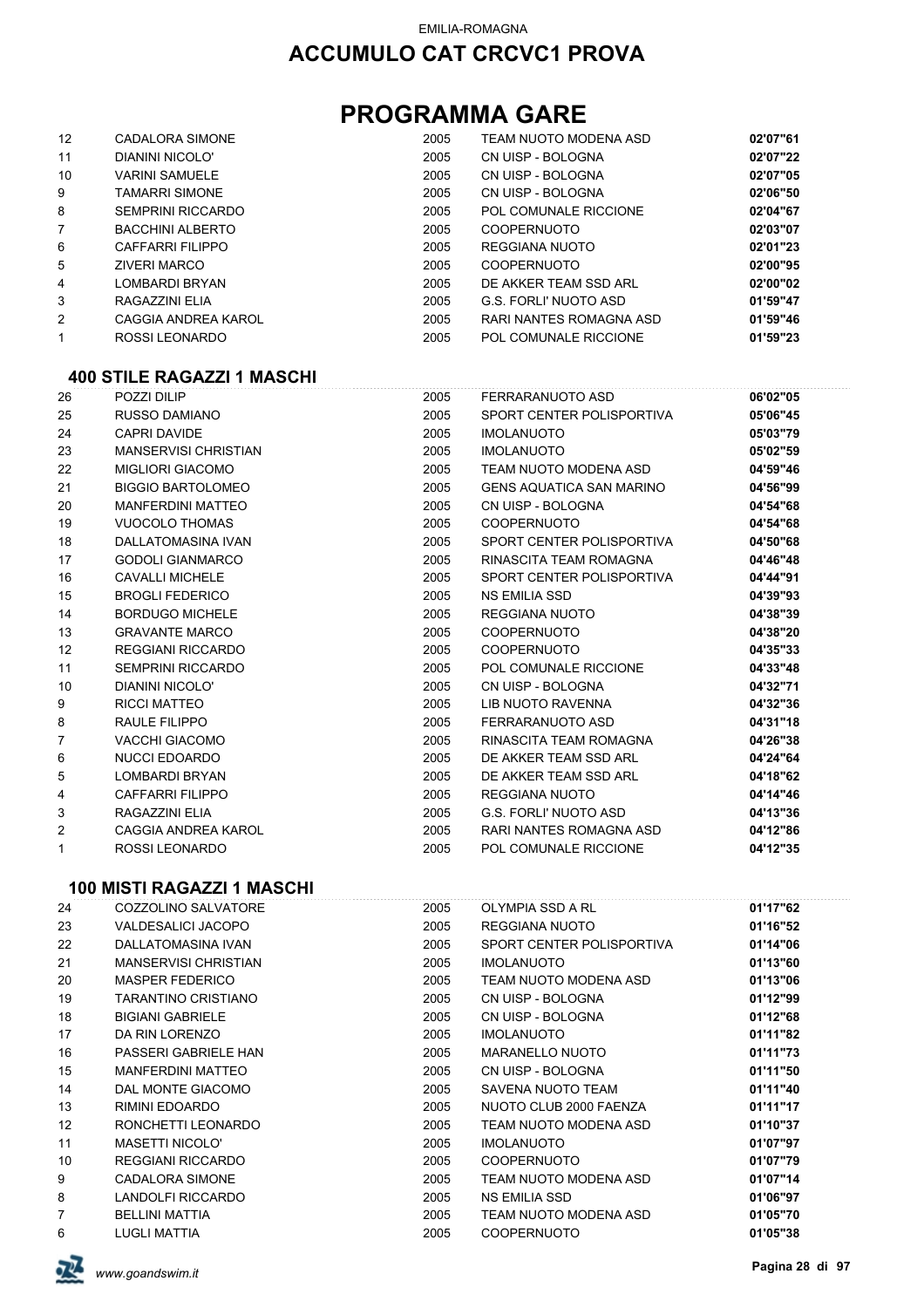## **PROGRAMMA GARE**

|   | TAMARRI SIMONE         | 2005 | CN UISP - BOLOGNA | 01'05"16 |
|---|------------------------|------|-------------------|----------|
| 4 | ZANNI NICOLO'          | 2005 | REGGIANA NUOTO    | 01'04"60 |
|   | BARBOS KEVIN ALEXANDRU | 2005 | REGGIANA NUOTO    | 01'03"67 |
| 2 | PIRELLI GABRIEL        | 2005 | <b>IMOLANUOTO</b> | 01'03"61 |
|   | CASALINI EDOARDO       | 2005 | REGGIANA NUOTO    | 01'02"41 |

#### **200 MISTI RAGAZZI 1 MASCHI**

| 40             | VALDESALICI JACOPO             | 2005 | REGGIANA NUOTO                  | 02'46"57 |
|----------------|--------------------------------|------|---------------------------------|----------|
| 39             | CAVALLINI SIMONE LUCIANO       | 2005 | CN UISP - BOLOGNA               | 02'45"88 |
| 38             | <b>TARANTINO CRISTIANO</b>     | 2005 | CN UISP - BOLOGNA               | 02'43"45 |
| 37             | <b>MONTAGNANI TOMMASO</b>      | 2005 | TEAM NUOTO MODENA ASD           | 02'37"35 |
| 36             | <b>BUGANI ALESSANDRO</b>       | 2005 | CN UISP - BOLOGNA               | 02'37"06 |
| 35             | <b>VENTURI RICCARDO</b>        | 2005 | <b>TEAM NUOTO MODENA ASD</b>    | 02'36"06 |
| 34             | DA RIN LORENZO                 | 2005 | <b>IMOLANUOTO</b>               | 02'35"93 |
| 33             | <b>TONINI FEDERICO</b>         | 2005 | <b>GENS AQUATICA SAN MARINO</b> | 02'35"26 |
| 32             | <b>VANNUCCI SIMONE</b>         | 2005 | ALDEBARAN SSD                   | 02'34"64 |
| 31             | <b>GHIZZONI ARONNE LUCIANO</b> | 2005 | COOPERNUOTO                     | 02'34"23 |
| 30             | <b>BIAGETTI GIUSEPPE</b>       | 2005 | ALDEBARAN SSD                   | 02'33"41 |
| 29             | RONCHETTI LEONARDO             | 2005 | TEAM NUOTO MODENA ASD           | 02'31"16 |
| 28             | <b>MASETTI NICOLO'</b>         | 2005 | <b>IMOLANUOTO</b>               | 02'30"50 |
| 27             | RIVAROLI MASSIMILIANO          | 2005 | CN UISP - BOLOGNA               | 02'30"44 |
| 26             | <b>CANALI RICCARDO</b>         | 2005 | <b>COOPERNUOTO</b>              | 02'29"44 |
| 25             | GOGONEL EDOARDO NICOLA         | 2005 | RINASCITA TEAM ROMAGNA          | 02'29"39 |
| 24             | <b>GRILLO FRANCESCO</b>        | 2005 | CN UISP - BOLOGNA               | 02'29"32 |
| 23             | <b>ZUCCHERELLI SEAN</b>        | 2005 | DE AKKER TEAM SSD ARL           | 02'29"06 |
| 22             | <b>REGGIANI RICCARDO</b>       | 2005 | <b>COOPERNUOTO</b>              | 02'28"88 |
| 21             | <b>BERNI ALEX</b>              | 2005 | <b>TEAM NUOTO MODENA ASD</b>    | 02'28"28 |
| 20             | <b>CADALORA SIMONE</b>         | 2005 | TEAM NUOTO MODENA ASD           | 02'28"05 |
| 19             | <b>BRAGLIA SIMONE</b>          | 2005 | REGGIANA NUOTO                  | 02'27"76 |
| 18             | ARMAROLI RICCARDO              | 2005 | DE AKKER TEAM SSD ARL           | 02'27"12 |
| 17             | <b>CATALLO DENIS</b>           | 2005 | <b>IMOLANUOTO</b>               | 02'26"98 |
| 16             | <b>LUGLI MATTIA</b>            | 2005 | COOPERNUOTO                     | 02'26"85 |
| 15             | ANDRUCCIOLI DIEGO              | 2005 | ALDEBARAN SSD                   | 02'25"30 |
| 14             | <b>TAMARRI SIMONE</b>          | 2005 | CN UISP - BOLOGNA               | 02'22"48 |
| 13             | LANDOLFI RICCARDO              | 2005 | <b>NS EMILIA SSD</b>            | 02'22"28 |
| 12             | DALLARI ANDREA                 | 2005 | <b>MARANELLO NUOTO</b>          | 02'22"26 |
| 11             | DAVOLIO NICHOLAS               | 2005 | <b>COOPERNUOTO</b>              | 02'22"07 |
| $10$           | <b>VARINI SAMUELE</b>          | 2005 | CN UISP - BOLOGNA               | 02'20"56 |
| 9              | ZANNI NICOLO'                  | 2005 | REGGIANA NUOTO                  | 02'19"67 |
| 8              | BARBOS KEVIN ALEXANDRU         | 2005 | REGGIANA NUOTO                  | 02'19"31 |
| $\overline{7}$ | <b>ZIVERI MARCO</b>            | 2005 | <b>COOPERNUOTO</b>              | 02'18"14 |
| 6              | PIVETTI LEONARDO               | 2005 | CN UISP - BOLOGNA               | 02'18"05 |
| 5              | CASALINI EDOARDO               | 2005 | REGGIANA NUOTO                  | 02'18"02 |
| 4              | <b>GASPERI DENIS</b>           | 2005 | RINASCITA TEAM ROMAGNA          | 02'17"21 |
| 3              | RAGAZZINI ELIA                 | 2005 | G.S. FORLI' NUOTO ASD           | 02'16"72 |
| 2              | PIRELLI GABRIEL                | 2005 | <b>IMOLANUOTO</b>               | 02'13"79 |
| 1              | <b>MONARI RICCARDO</b>         | 2005 | CN UISP - BOLOGNA               | 02'12"62 |

#### **400 MISTI RAGAZZI 1 MASCHI**

| 19 | VUOCOLO THOMAS         | 2005 | <b>COOPERNUOTO</b>     | 05'37"24 |
|----|------------------------|------|------------------------|----------|
| 18 | BUGANI ALESSANDRO      | 2005 | CN UISP - BOLOGNA      | 05'29"80 |
| 17 | DAL MONTE GIACOMO      | 2005 | SAVENA NUOTO TEAM      | 05'24"31 |
| 16 | <b>BERNI ALEX</b>      | 2005 | TEAM NUOTO MODENA ASD  | 05'18"85 |
| 15 | MASETTI NICOLO'        | 2005 | <b>IMOLANUOTO</b>      | 05'18"60 |
| 14 | GOGONEL EDOARDO NICOLA | 2005 | RINASCITA TEAM ROMAGNA | 05'18"16 |
| 13 | ARMAROLI RICCARDO      | 2005 | DE AKKER TEAM SSD ARL  | 05'14"27 |
| 12 | LUGLI MATTIA           | 2005 | <b>COOPERNUOTO</b>     | 05'12"03 |
| 11 | NUCCLEDOARDO           | 2005 | DE AKKER TEAM SSD ARI  | 05'09"26 |
| 10 | CATALLO DENIS          | 2005 | <b>IMOLANUOTO</b>      | 05'09"12 |
| 9  | <b>ZANNI NICOLO'</b>   | 2005 | REGGIANA NUOTO         | 05'03"76 |
| 8  | DALLARI ANDREA         | 2005 | MARANELLO NUOTO        | 05'00"61 |

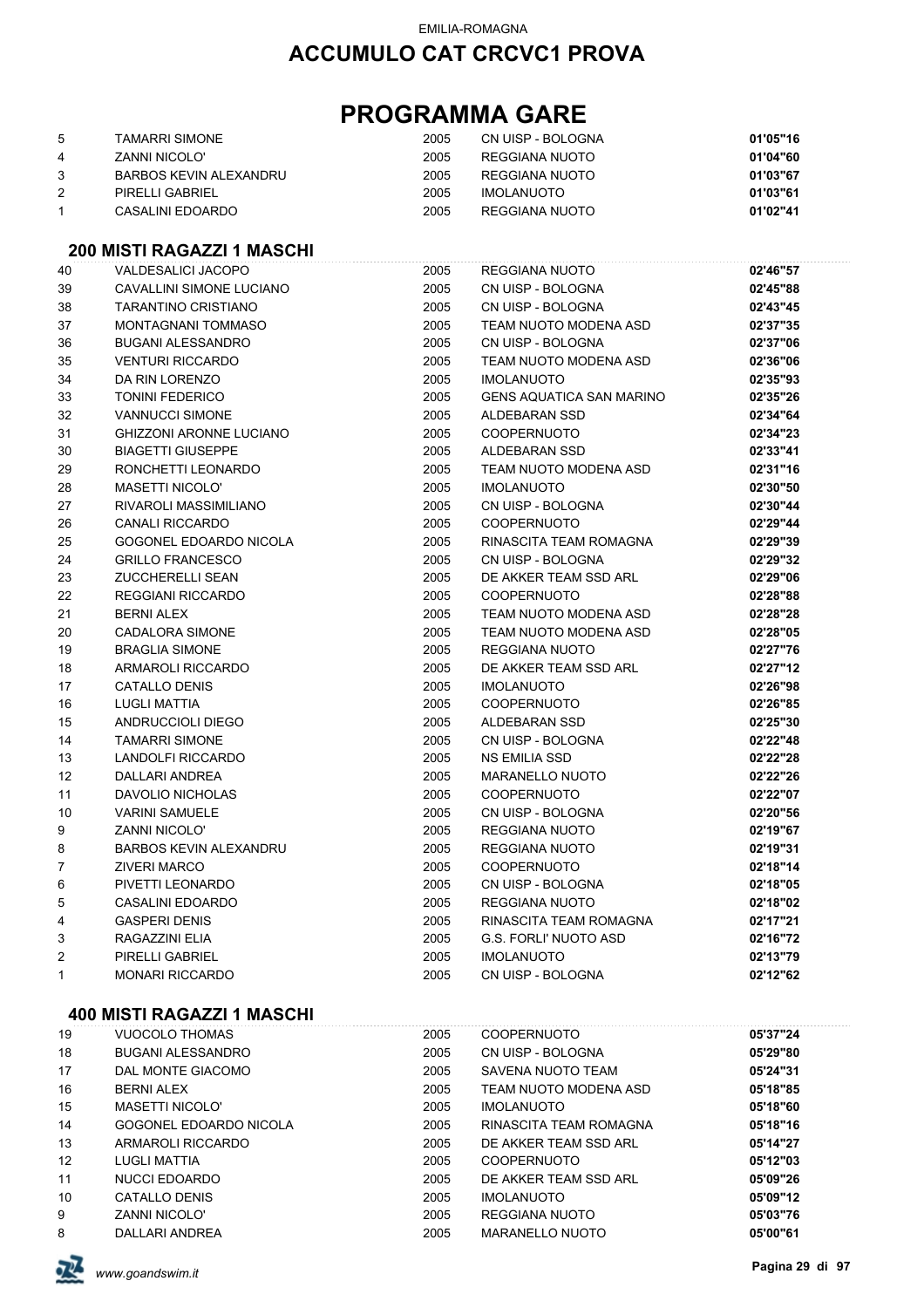## **PROGRAMMA GARE**

|                | DAVOLIO NICHOLAS       | 2005 | <b>COOPERNUOTO</b>     | 04'59"40 |
|----------------|------------------------|------|------------------------|----------|
| 6              | RAGAZZINI ELIA         | 2005 | G.S. FORLI' NUOTO ASD  | 04'55"67 |
| 5              | CASALINI EDOARDO       | 2005 | REGGIANA NUOTO         | 04'54"37 |
| 4              | PIVETTI LEONARDO       | 2005 | CN UISP - BOLOGNA      | 04'52"43 |
| 3              | <b>GASPERI DENIS</b>   | 2005 | RINASCITA TEAM ROMAGNA | 04'51"45 |
| $\overline{2}$ | <b>MONARI RICCARDO</b> | 2005 | CN UISP - BOLOGNA      | 04'46"43 |
|                | PIRELLI GABRIEL        | 2005 | <b>IMOLANUOTO</b>      | 04'40"02 |

### **100 FARFALLA RAGAZZI 2 FEMMINE**

|                | 199 LAIN ALLA 1939              |      |                           |          |
|----------------|---------------------------------|------|---------------------------|----------|
| 32             | <b>CARRI STELLA</b>             | 2006 | NUOTO CLUB IL SESAMO      | 01'25"94 |
| 31             | <b>GADDONI SERENA</b>           | 2006 | NUOTO CLUB 2000 FAENZA    | 01'25"74 |
| 30             | <b>VIOLA ELISABETTA</b>         | 2006 | POL COMUNALE RICCIONE     | 01'23"86 |
| 29             | <b>CERIATI SVEVA</b>            | 2006 | SPORT CENTER POLISPORTIVA | 01'21"09 |
| 28             | <b>CRETTI MARIA VITTORIA</b>    | 2006 | <b>IMOLANUOTO</b>         | 01'20"87 |
| 27             | <b>CADEDDU SOFIA</b>            | 2006 | RINASCITA TEAM ROMAGNA    | 01'19"53 |
| 26             | <b>BERTI MATILDE</b>            | 2006 | <b>IMOLANUOTO</b>         | 01'18"91 |
| 25             | <b>MESINI EMMA</b>              | 2006 | PRESIDENT BOLOGNA         | 01'18"22 |
| 24             | <b>IANNELLA ABRIL</b>           | 2006 | <b>REGGIANA NUOTO</b>     | 01'17"79 |
| 23             | PRANDINI MATILDE                | 2006 | RARI NANTES ROMAGNA ASD   | 01'17"52 |
| 22             | <b>BOLOGNESE CELESTE</b>        | 2006 | NUOVO NUOTO - BOLOGNA     | 01'16"52 |
| 21             | <b>BILLO FRANCESCA</b>          | 2006 | CENTRO NUOTO COPPARO      | 01'15"67 |
| 20             | ATTENNANTE CARLOTTA             | 2006 | NUOVO NUOTO - BOLOGNA     | 01'15"38 |
| 19             | <b>SPENSIERI GRETA</b>          | 2006 | <b>IMOLANUOTO</b>         | 01'14"84 |
| 18             | <b>DENTI CARLOTTA</b>           | 2006 | <b>REGGIANA NUOTO</b>     | 01'14"44 |
| 17             | <b>VEGGETTI MICHELA</b>         | 2006 | <b>IMOLANUOTO</b>         | 01'13"78 |
| 16             | <b>CORNINI SERENA</b>           | 2006 | SPORT CENTER POLISPORTIVA | 01'13"60 |
| 15             | <b>MARANGONI SOFIA</b>          | 2006 | DE AKKER TEAM SSD ARL     | 01'13"60 |
| 14             | <b>RASTELLI ELISA</b>           | 2006 | <b>COOPERNUOTO</b>        | 01'13"44 |
| 13             | RAVAIOLI SOFIA                  | 2006 | RARI NANTES ROMAGNA ASD   | 01'12"90 |
| 12             | <b>BATTINI LUCIA</b>            | 2006 | <b>REGGIANA NUOTO</b>     | 01'12"42 |
| 11             | SASSOLI EMMA SOFIA              | 2006 | NS EMILIA SSD             | 01'12"20 |
| 10             | <b>MARTELLI GIULIA</b>          | 2006 | NUOVO NUOTO - BOLOGNA     | 01'11"99 |
| 9              | TUDOR ROBERTA IOANA             | 2006 | CN UISP - BOLOGNA         | 01'11"96 |
| 8              | <b>CAPRI NOEMI</b>              | 2006 | <b>IMOLANUOTO</b>         | 01'10"52 |
| $\overline{7}$ | <b>MANSERVISI CAMILLA</b>       | 2006 | NUOVO NUOTO - BOLOGNA     | 01'10"44 |
| 6              | <b>MONTAVOCI ALICE</b>          | 2006 | SAN DONNINO SPORT SSD     | 01'10"41 |
| 5              | SILLETTI SOPHIA AURORA          | 2006 | CN UISP - BOLOGNA         | 01'09"21 |
| 4              | EVANGELISTI FRANCESCA EDELWEISS | 2006 | PRESIDENT BOLOGNA         | 01'09"10 |
| 3              | <b>CAMPIONI CHIARA</b>          | 2006 | CN UISP - BOLOGNA         | 01'08"54 |
| $\overline{2}$ | <b>BEDESCHI MATILDA</b>         | 2006 | <b>REGGIANA NUOTO</b>     | 01'08"53 |
| 1              | <b>SCALINI NICOLE</b>           | 2006 | <b>IMOLANUOTO</b>         | 01'05"82 |
|                |                                 |      |                           |          |

### **200 FARFALLA RAGAZZI 2 FEMMINE**

| 13             | CADEDDU SOFIA             | 2006 | RINASCITA TEAM ROMAGNA    | 02'58"65 |
|----------------|---------------------------|------|---------------------------|----------|
| 12             | <b>CORNINI SERENA</b>     | 2006 | SPORT CENTER POLISPORTIVA | 02'55"21 |
| 11             | RAVAIOLI SOFIA            | 2006 | RARI NANTES ROMAGNA ASD   | 02'47"57 |
| 10             | <b>BOLOGNESE CELESTE</b>  | 2006 | NUOVO NUOTO - BOLOGNA     | 02'45"99 |
| 9              | <b>BATTINI LUCIA</b>      | 2006 | REGGIANA NUOTO            | 02'43"35 |
| 8              | <b>BELTRAME ALICE</b>     | 2006 | <b>IMOLANUOTO</b>         | 02'39"94 |
| $\overline{7}$ | TUDOR ROBERTA IOANA       | 2006 | CN UISP - BOLOGNA         | 02'37"50 |
| 6              | <b>MORINI ANGELICA</b>    | 2006 | <b>COOPERNUOTO</b>        | 02'32"66 |
| 5              | <b>BEDESCHI MATILDA</b>   | 2006 | REGGIANA NUOTO            | 02'32"15 |
| 4              | MONTAVOCI ALICE           | 2006 | SAN DONNINO SPORT SSD     | 02'31"92 |
| 3              | <b>FLAMIGNI ALICE</b>     | 2006 | CN UISP - BOLOGNA         | 02'31"37 |
| 2              | <b>MANSERVISI CAMILLA</b> | 2006 | NUOVO NUOTO - BOLOGNA     | 02'30"84 |
| 1              | <b>SCALINI NICOLE</b>     | 2006 | <b>IMOLANUOTO</b>         | 02'26"18 |

#### **100 DORSO RAGAZZI 2 FEMMINE**

| 44 | <b>GADDONI SERENA</b> | 2006 | NUOTO CLUB 2000 FAENZA    | 01'29"11 |
|----|-----------------------|------|---------------------------|----------|
| 43 | SCAZZA ALESSANDRA     | 2006 | REGGIANA NUOTO            | 01'22"38 |
| 42 | ALIANI MARTA          | 2006 | SPORT CENTER POLISPORTIVA | 01'20"39 |

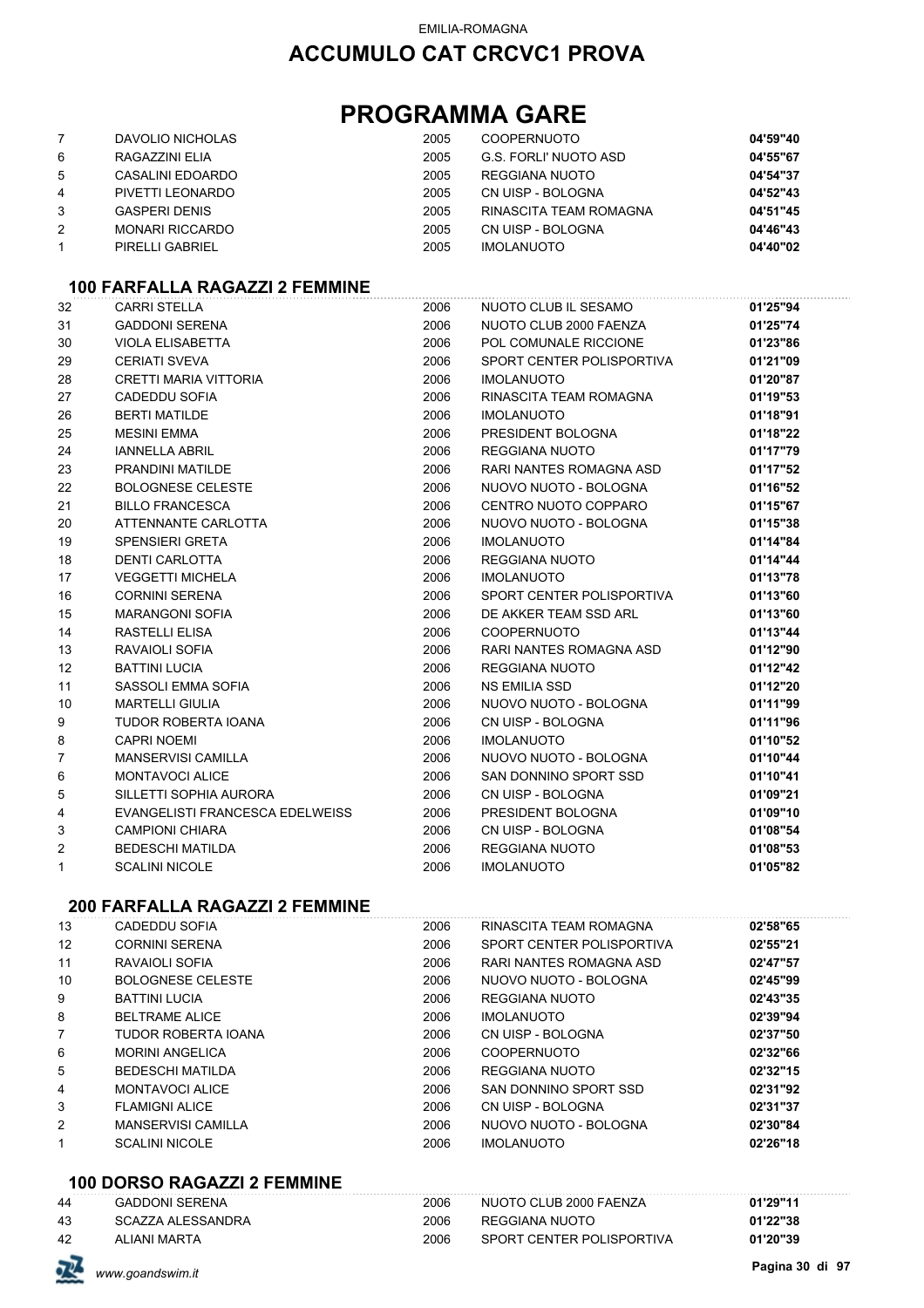| 41 | ZANFANTI MIA                       | 2006 | RINASCITA TEAM ROMAGNA    | 01'18"86 |
|----|------------------------------------|------|---------------------------|----------|
| 40 | <b>LEONARDI VANESSA</b>            | 2006 | H. SPORT SSD - FIRENZE    | 01'18"84 |
| 39 | LAZZARINI VIRGINIA                 | 2006 | SPORT CENTER POLISPORTIVA | 01'18"77 |
| 38 | <b>BRUSA RACHELE</b>               | 2006 | <b>IMOLANUOTO</b>         | 01'18"20 |
| 37 | <b>BERTI MATILDE</b>               | 2006 | <b>IMOLANUOTO</b>         | 01'17"71 |
| 36 | <b>VINCENZI TEA</b>                | 2006 | DE AKKER TEAM SSD ARL     | 01'17"51 |
| 35 | <b>MORDENTI CAMILLA</b>            | 2006 | RARI NANTES ROMAGNA ASD   | 01'16"89 |
| 34 | <b>ROSSI GIORGIA</b>               | 2006 | RINASCITA TEAM ROMAGNA    | 01'16"35 |
| 33 | <b>AREF TASNIM</b>                 | 2006 | OLYMPIA SSD A RL          | 01'15"66 |
| 32 | <b>MESINI EMMA</b>                 | 2006 | PRESIDENT BOLOGNA         | 01'15"41 |
| 31 | <b>TIEGHI MARTA</b>                | 2006 | CENTRO NUOTO COPPARO      | 01'15"20 |
| 30 | AMBROSO EMMA                       | 2006 | DE AKKER TEAM SSD ARL     | 01'15"04 |
| 29 | PARMIANI MAYA HELENE               | 2006 | <b>IMOLANUOTO</b>         | 01'14"95 |
| 28 | PICCIOLI AGATA                     | 2006 | DE AKKER TEAM SSD ARL     | 01'14"93 |
| 27 | D'APOLITO GAYA                     | 2006 | NUOVO NUOTO - BOLOGNA     | 01'14"75 |
| 26 | <b>NERI FRANCESCA</b>              | 2006 | <b>IMOLANUOTO</b>         | 01'14"71 |
| 25 | <b>LEGNARO ILENIA</b>              | 2006 | <b>IMOLANUOTO</b>         | 01'14"68 |
| 24 | URSOMANNO SOFIA                    | 2006 | <b>COOPERNUOTO</b>        | 01'14"45 |
| 23 | ATTENNANTE CARLOTTA                | 2006 | NUOVO NUOTO - BOLOGNA     | 01'14"11 |
| 22 | <b>MAZZOLI ELEONORA</b>            | 2006 | <b>COOPERNUOTO</b>        | 01'14"06 |
| 21 | CHIAVARO MICHELA                   | 2006 | <b>IMOLANUOTO</b>         | 01'13"76 |
| 20 | <b>GELSOMINI MATILDE</b>           | 2006 | RECORD NUOTO CLUB - BO    | 01'13"69 |
| 19 | <b>TOMBACCINI EMMA</b>             | 2006 | RARI NANTES ROMAGNA ASD   | 01'13"12 |
| 18 | <b>MUCCIOLI CECILIA</b>            | 2006 | RARI NANTES ROMAGNA ASD   | 01'12"75 |
| 17 | <b>RICCI ALICE</b>                 | 2006 | RINASCITA TEAM ROMAGNA    | 01'12"45 |
| 16 | CAPRARA GRETA                      | 2006 | <b>COOPERNUOTO</b>        | 01'12"44 |
| 15 | <b>FORLANI ANNA</b>                | 2006 | DE AKKER TEAM SSD ARL     | 01'12"11 |
| 14 | CAMORANI VALENTINA                 | 2006 | G.S. FORLI' NUOTO ASD     | 01'11"71 |
| 13 | RODOLFI ANNA                       | 2006 | CN UISP - BOLOGNA         | 01'11"63 |
| 12 | <b>OLIVI MATILDE</b>               | 2006 | TEAM NUOTO MODENA ASD     | 01'11"26 |
| 11 | <b>SITA DANILA</b>                 | 2006 | CN UISP - BOLOGNA         | 01'11"03 |
| 10 | <b>CAPRI NOEMI</b>                 | 2006 | <b>IMOLANUOTO</b>         | 01'10"98 |
| 9  | <b>BELCASTRO ALICE</b>             | 2006 | PRESIDENT BOLOGNA         | 01'10"59 |
| 8  | DALL'OLIO MATILDE                  | 2006 | PRESIDENT BOLOGNA         | 01'09"30 |
| 7  | <b>MALTONI ANDREA</b>              | 2006 | NUOTO CLUB 2000 FAENZA    | 01'09"28 |
| 6  | MODULA CARLOTTA                    | 2006 | GENS AQUATICA SAN MARINO  | 01'09"06 |
| 5  | <b>MARISALDI SARA</b>              | 2006 | CN UISP - BOLOGNA         | 01'08"16 |
| 4  | DEL CARLO MARIA VITTORIA           | 2006 | COOPERNUOTO               | 01'07"65 |
| 3  | <b>VACCHI BEATRICE</b>             | 2006 | CN UISP - BOLOGNA         | 01'07"62 |
| 2  | <b>BELTRAME ALICE</b>              | 2006 | <b>IMOLANUOTO</b>         | 01'07"54 |
| 1  | <b>GUIDOTTI ARIANNA</b>            | 2006 | <b>IMOLANUOTO</b>         | 01'04"85 |
|    |                                    |      |                           |          |
|    | <b>200 DORSO RAGAZZI 2 FEMMINE</b> |      |                           |          |
| 31 | <b>BORTINI NICOLE</b>              | 2006 | CENTRO NUOTO COPPARO      | 03'01"08 |
| 30 | <b>ROSSI GIORGIA</b>               | 2006 | RINASCITA TEAM ROMAGNA    | 02'47"55 |
| 29 | <b>VENTURA ALEXIA</b>              | 2006 | REGGIANA NUOTO            | 02'44"98 |
| 28 | <b>BRUSA RACHELE</b>               | 2006 | <b>IMOLANUOTO</b>         | 02'44"73 |
| 27 | PICCIOLI AGATA                     | 2006 | DE AKKER TEAM SSD ARL     | 02'43"65 |
| 26 | <b>ZANNONI GRETA</b>               | 2006 | <b>COOPERNUOTO</b>        | 02'41"59 |
| 25 | <b>AMBROSO EMMA</b>                | 2006 | DE AKKER TEAM SSD ARL     | 02'41"45 |
| 24 | <b>GELSOMINI MATILDE</b>           | 2006 | RECORD NUOTO CLUB - BO    | 02'39"82 |
| 23 | RASTELLI ELISA                     | 2006 | <b>COOPERNUOTO</b>        | 02'38"94 |
| 22 | <b>TOMBACCINI EMMA</b>             | 2006 | RARI NANTES ROMAGNA ASD   | 02'37"98 |
| 21 | URSOMANNO SOFIA                    | 2006 | <b>COOPERNUOTO</b>        | 02'37"00 |
| 20 | <b>FLAMIGNI ALICE</b>              | 2006 | CN UISP - BOLOGNA         | 02'36"30 |
| 19 | <b>FORLANI ANNA</b>                | 2006 | DE AKKER TEAM SSD ARL     | 02'36"23 |
| 18 | CHIAVARO MICHELA                   | 2006 | <b>IMOLANUOTO</b>         | 02'36"04 |
| 17 | ATTENNANTE CARLOTTA                | 2006 | NUOVO NUOTO - BOLOGNA     | 02'35"14 |
| 16 | RODOLFI ANNA                       | 2006 | CN UISP - BOLOGNA         | 02'35"13 |
| 15 | <b>OLIVI MATILDE</b>               | 2006 | TEAM NUOTO MODENA ASD     | 02'34"89 |
| 14 | <b>RICCI ALICE</b>                 | 2006 | RINASCITA TEAM ROMAGNA    | 02'34"59 |

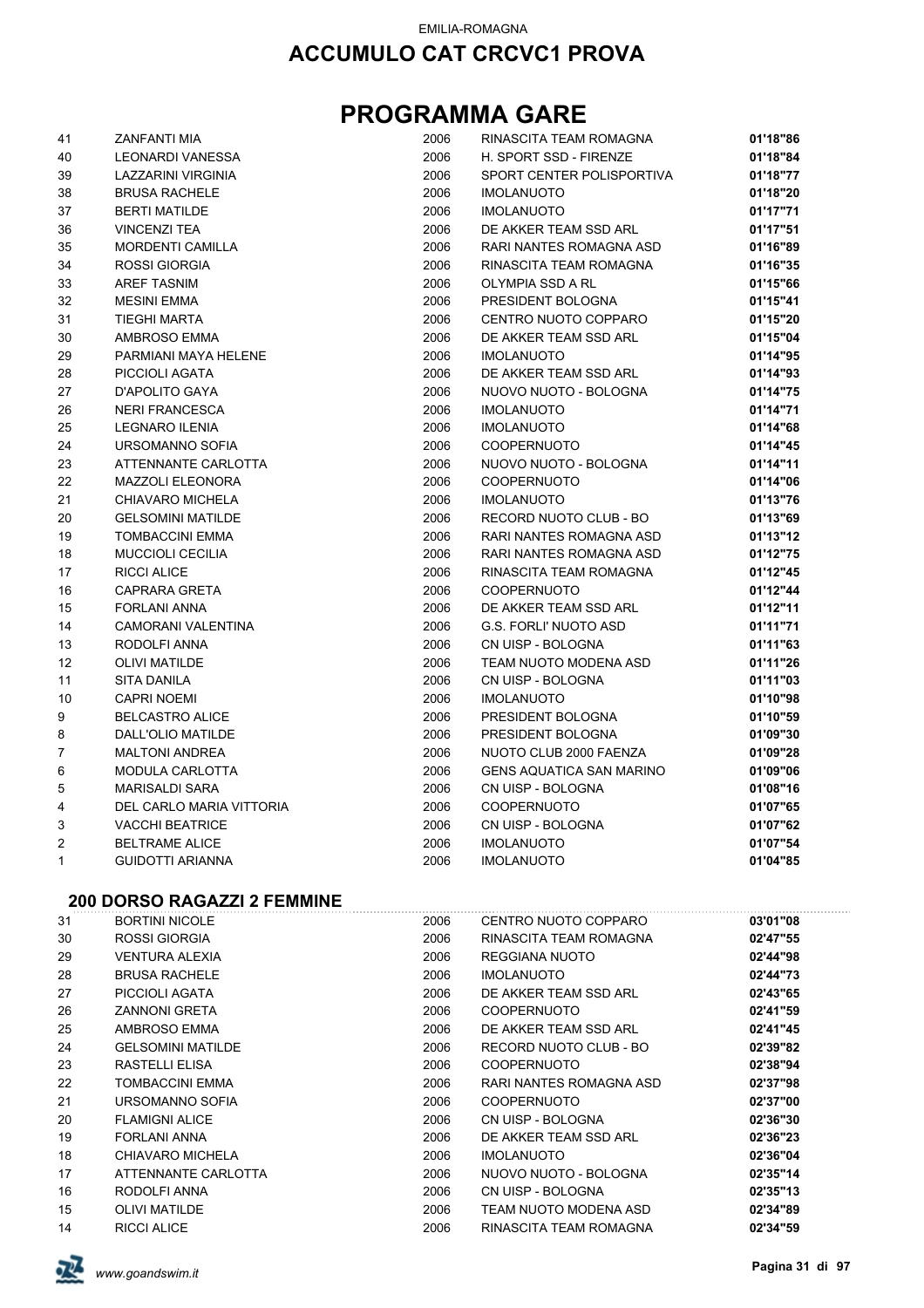## **PROGRAMMA GARE**

| 13                | <b>BELCASTRO ALICE</b>    | 2006 | PRESIDENT BOLOGNA               | 02'34"25 |
|-------------------|---------------------------|------|---------------------------------|----------|
| $12 \overline{ }$ | <b>CAPRI NOEMI</b>        | 2006 | <b>IMOLANUOTO</b>               | 02'33"57 |
| 11                | CAPRARA GRETA             | 2006 | <b>COOPERNUOTO</b>              | 02'33"17 |
| 10                | DALL'OLIO MATILDE         | 2006 | PRESIDENT BOLOGNA               | 02'30"60 |
| 9                 | <b>RECCHIONI BEATRICE</b> | 2006 | CN UISP - BOLOGNA               | 02'30"04 |
| 8                 | <b>VACCHI BEATRICE</b>    | 2006 | CN UISP - BOLOGNA               | 02'29"18 |
| $\overline{7}$    | <b>MORINI ANGELICA</b>    | 2006 | <b>COOPERNUOTO</b>              | 02'29"00 |
| 6                 | DEL CARLO MARIA VITTORIA  | 2006 | <b>COOPERNUOTO</b>              | 02'28"87 |
| 5                 | MODULA CARLOTTA           | 2006 | <b>GENS AQUATICA SAN MARINO</b> | 02'28"66 |
| 4                 | MARISALDI SARA            | 2006 | CN UISP - BOLOGNA               | 02'27"24 |
| 3                 | <b>MALTONI ANDREA</b>     | 2006 | NUOTO CLUB 2000 FAENZA          | 02'26"85 |
| 2                 | <b>GUIDOTTI ARIANNA</b>   | 2006 | <b>IMOLANUOTO</b>               | 02'19"50 |
| 1                 | <b>SENATORE GIADA</b>     | 2006 | NUOVO NUOTO - BOLOGNA           | 02'16"23 |

#### **100 RANA RAGAZZI 2 FEMMINE**

| 33             | <b>VECCHI GIULIA</b>            | 2006 | TEAM NUOTO MODENA ASD           | 01'37"41 |
|----------------|---------------------------------|------|---------------------------------|----------|
| 32             | <b>CUSANO ELEONORA</b>          | 2006 | DE AKKER TEAM SSD ARL           | 01'36"71 |
| 31             | CERCHIARI MARTINA THI MO        | 2006 | <b>MARANELLO NUOTO</b>          | 01'31"96 |
| 30             | CHIAVARO MICHELA                | 2006 | <b>IMOLANUOTO</b>               | 01'31"51 |
| 29             | <b>CAPRINI ANNAGIULIA</b>       | 2006 | DE AKKER TEAM SSD ARL           | 01'31"05 |
| 28             | <b>CINTI ELISA</b>              | 2006 | <b>COOPERNUOTO</b>              | 01'30"01 |
| 27             | LEFRANC CARLA JEANNE WLADISLAWA | 2006 | DE AKKER TEAM SSD ARL           | 01'29"97 |
| 26             | <b>TARGA SOFIA</b>              | 2006 | RARI NANTES ROMAGNA ASD         | 01'29"41 |
| 25             | <b>SICOLO GAIA</b>              | 2006 | PRESIDENT BOLOGNA               | 01'29"00 |
| 24             | <b>TERENZI MATILDE</b>          | 2006 | <b>GENS AQUATICA SAN MARINO</b> | 01'28"32 |
| 23             | <b>VINCENZI TEA</b>             | 2006 | DE AKKER TEAM SSD ARL           | 01'27"60 |
| 22             | <b>MORABITO MICHELLE</b>        | 2006 | <b>MARANELLO NUOTO</b>          | 01'26"66 |
| 21             | <b>CAPRI NOEMI</b>              | 2006 | <b>IMOLANUOTO</b>               | 01'26"66 |
| 20             | <b>ZACCARINI ALESSIA</b>        | 2006 | <b>MARANELLO NUOTO</b>          | 01'26"15 |
| 19             | <b>CATTABRIGA GRETA</b>         | 2006 | RINASCITA TEAM ROMAGNA          | 01'24"96 |
| 18             | <b>GAMBETTA AURORA</b>          | 2006 | TEAM NUOTO MODENA ASD           | 01'24"70 |
| 17             | <b>NERI FRANCESCA</b>           | 2006 | <b>IMOLANUOTO</b>               | 01'24"15 |
| 16             | CASADIO ALICE                   | 2006 | RINASCITA TEAM ROMAGNA          | 01'23"57 |
| 15             | <b>CAPRARA GRETA</b>            | 2006 | <b>COOPERNUOTO</b>              | 01'23"32 |
| 14             | SISIANU JESSICA                 | 2006 | <b>NS EMILIA SSD</b>            | 01'23"28 |
| 13             | <b>CARLONI MARIA ELENA</b>      | 2006 | ALDEBARAN SSD                   | 01'22"97 |
| 12             | <b>ZOTO ELISA</b>               | 2006 | NUOVO NUOTO - BOLOGNA           | 01'22"01 |
| 11             | <b>SCARABELLI SOFIA</b>         | 2006 | <b>REGGIANA NUOTO</b>           | 01'22"00 |
| 10             | <b>MANDES MARIA</b>             | 2006 | <b>IMOLANUOTO</b>               | 01'21"77 |
| 9              | <b>CASI AGATA</b>               | 2006 | <b>REGGIANA NUOTO</b>           | 01'21"22 |
| 8              | <b>FORNASARI ERIKA</b>          | 2006 | CN UISP - BOLOGNA               | 01'20"75 |
| $\overline{7}$ | <b>LOPEZ SOFIA</b>              | 2006 | NUOVO NUOTO - BOLOGNA           | 01'20"28 |
| 6              | <b>VENTURA GINEVRA</b>          | 2006 | CN UISP - BOLOGNA               | 01'19"18 |
| 5              | <b>CARROLI SOFIA</b>            | 2006 | <b>IMOLANUOTO</b>               | 01'19"14 |
| 4              | <b>FABBRI MYRIAM</b>            | 2006 | IN SPORT RANE ROSSE             | 01'18"86 |
| 3              | <b>RECCHIONI BEATRICE</b>       | 2006 | CN UISP - BOLOGNA               | 01'17"21 |
| 2              | <b>SENATORE GIADA</b>           | 2006 | NUOVO NUOTO - BOLOGNA           | 01'14"80 |
| $\mathbf{1}$   | <b>MANSERVISI CAMILLA</b>       | 2006 | NUOVO NUOTO - BOLOGNA           | 01'14"09 |

#### **200 RANA RAGAZZI 2 FEMMINE**

| 24 | <b>GUIDI CHIARA</b>      | 2006 | <b>GENS AQUATICA SAN MARINO</b> | 03'21"34 |
|----|--------------------------|------|---------------------------------|----------|
| 23 | <b>ZANNONI GRETA</b>     | 2006 | <b>COOPERNUOTO</b>              | 03'12"49 |
| 22 | <b>TARGA SOFIA</b>       | 2006 | RARI NANTES ROMAGNA ASD         | 03'11"83 |
| 21 | CAPRINI ANNAGIULIA       | 2006 | DE AKKER TEAM SSD ARL           | 03'10"78 |
| 20 | CINTI ELISA              | 2006 | <b>COOPERNUOTO</b>              | 03'08"04 |
| 19 | <b>BORTINI NICOLE</b>    | 2006 | CENTRO NUOTO COPPARO            | 03'07"69 |
| 18 | SISIANU JESSICA          | 2006 | <b>NS EMILIA SSD</b>            | 03'06"59 |
| 17 | CATTABRIGA GRETA         | 2006 | RINASCITA TEAM ROMAGNA          | 03'04"81 |
| 16 | <b>MANDES MARIA</b>      | 2006 | <b>IMOLANUOTO</b>               | 03'02"15 |
| 15 | <b>GAMBETTA AURORA</b>   | 2006 | TEAM NUOTO MODENA ASD           | 03'00"62 |
| 14 | <b>MORABITO MICHELLE</b> | 2006 | <b>MARANELLO NUOTO</b>          | 03'00"23 |

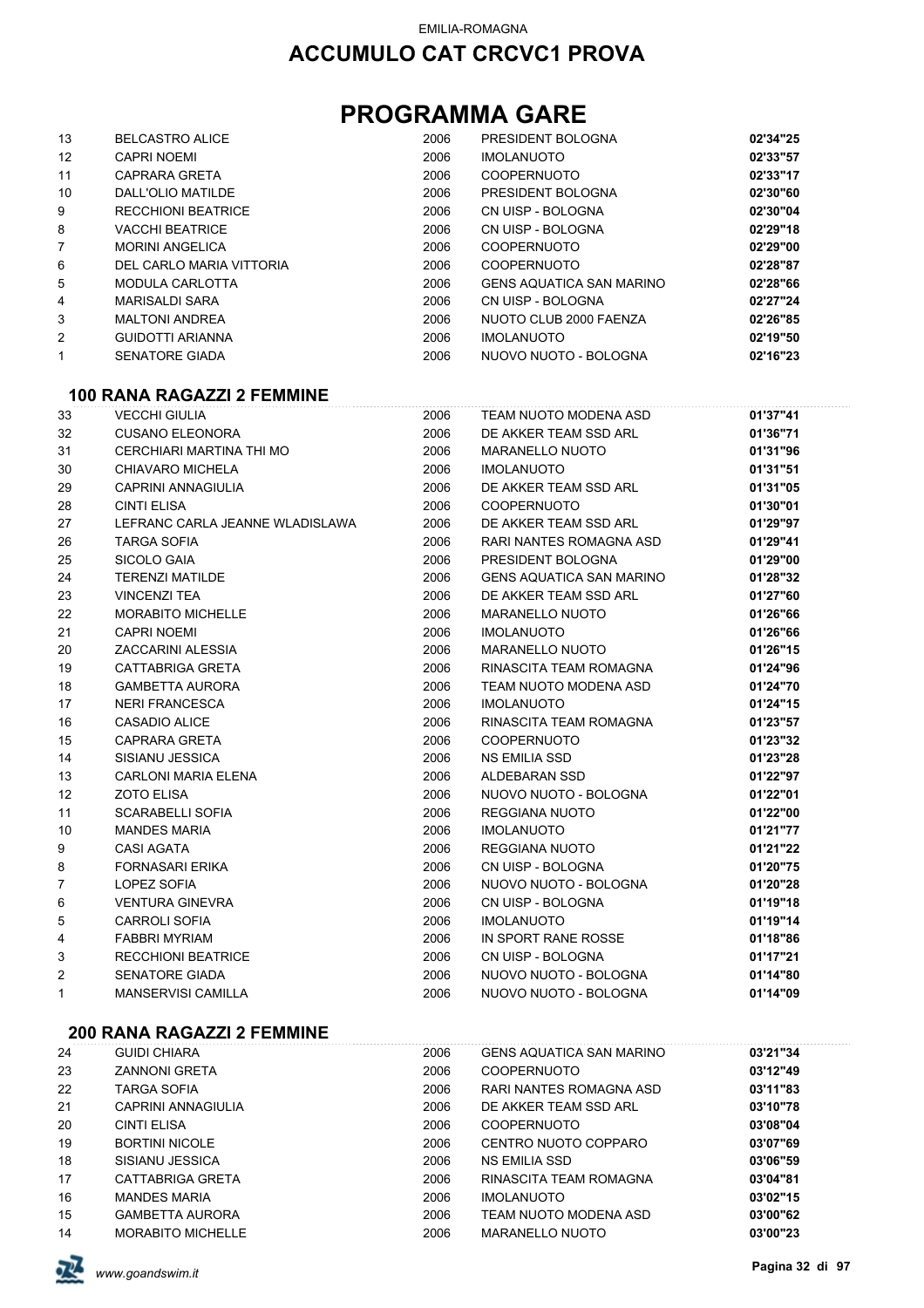## **PROGRAMMA GARE**

| 13                | CASADIO ALICE                     | 2006 | RINASCITA TEAM ROMAGNA | 02'59"18 |
|-------------------|-----------------------------------|------|------------------------|----------|
| $12 \overline{ }$ | <b>CARLONI MARIA ELENA</b>        | 2006 | ALDEBARAN SSD          | 02'58"99 |
| 11                | <b>ZOTO ELISA</b>                 | 2006 | NUOVO NUOTO - BOLOGNA  | 02'56"60 |
| 10                | <b>CASI AGATA</b>                 | 2006 | REGGIANA NUOTO         | 02'56"06 |
| 9                 | <b>SCARABELLI SOFIA</b>           | 2006 | REGGIANA NUOTO         | 02'54"33 |
| 8                 | <b>MORINI ANGELICA</b>            | 2006 | <b>COOPERNUOTO</b>     | 02'53"36 |
| $\overline{7}$    | <b>FABBRI MYRIAM</b>              | 2006 | IN SPORT RANE ROSSE    | 02'50"54 |
| 6                 | LOPEZ SOFIA                       | 2006 | NUOVO NUOTO - BOLOGNA  | 02'49"07 |
| 5                 | <b>CARROLI SOFIA</b>              | 2006 | <b>IMOLANUOTO</b>      | 02'48"14 |
| 4                 | <b>VENTURA GINEVRA</b>            | 2006 | CN UISP - BOLOGNA      | 02'47"45 |
| 3                 | <b>RECCHIONI BEATRICE</b>         | 2006 | CN UISP - BOLOGNA      | 02'47"01 |
| 2                 | <b>BALDERACCHI VICTORIA ELISA</b> | 2006 | PRESIDENT BOLOGNA      | 02'45"02 |
| 1                 | <b>MANSERVISI CAMILLA</b>         | 2006 | NUOVO NUOTO - BOLOGNA  | 02'37"28 |

#### **50 STILE RAGAZZI 2 FEMMINE**

| 62 | DALLARI ANGELICA                 | 2006 | DE AKKER TEAM SSD ARL           | 00'37"42 |
|----|----------------------------------|------|---------------------------------|----------|
| 61 | <b>VECCHI GIULIA</b>             | 2006 | TEAM NUOTO MODENA ASD           | 00'36"70 |
| 60 | <b>VERONESI VALENTINA GIULIA</b> | 2006 | DE AKKER TEAM SSD ARL           | 00'35"64 |
| 59 | <b>BENTINI CATERINA</b>          | 2006 | DE AKKER TEAM SSD ARL           | 00'34"86 |
| 58 | <b>GADDONI SERENA</b>            | 2006 | NUOTO CLUB 2000 FAENZA          | 00'34"29 |
| 57 | <b>PANFULI SOFIA</b>             | 2006 | <b>LIB NUOTO RAVENNA</b>        | 00'34"11 |
| 56 | <b>CUSANO ELEONORA</b>           | 2006 | DE AKKER TEAM SSD ARL           | 00'33"93 |
| 55 | <b>MENOZZI GIULIA</b>            | 2006 | AMICI NUOTO VVFF MODENA         | 00'33"92 |
| 54 | CAVAZZA ASIA                     | 2006 | DE AKKER TEAM SSD ARL           | 00'33"55 |
| 53 | LEFRANC CARLA JEANNE WLADISLAWA  | 2006 | DE AKKER TEAM SSD ARL           | 00'33"41 |
| 52 | <b>ZANNONI GRETA</b>             | 2006 | <b>COOPERNUOTO</b>              | 00'33"41 |
| 51 | <b>VIOLA ELISABETTA</b>          | 2006 | POL COMUNALE RICCIONE           | 00'33"14 |
| 50 | <b>MAGLIOZZI SOFIA</b>           | 2006 | <b>IMOLANUOTO</b>               | 00'32"84 |
| 49 | SICOLO GAIA                      | 2006 | PRESIDENT BOLOGNA               | 00'32"43 |
| 48 | PICCIOLI AGATA                   | 2006 | DE AKKER TEAM SSD ARL           | 00'32"39 |
| 47 | <b>ALIANI MARTA</b>              | 2006 | SPORT CENTER POLISPORTIVA       | 00'32"25 |
| 46 | <b>GREGORI GIULIA</b>            | 2006 | DELFINO '93 SSD                 | 00'32"08 |
| 45 | <b>PARRINI LISA</b>              | 2006 | POL COMUNALE RICCIONE           | 00'31"93 |
| 44 | ZACCARINI ALESSIA                | 2006 | <b>MARANELLO NUOTO</b>          | 00'31"70 |
| 43 | URSOMANNO SOFIA                  | 2006 | <b>COOPERNUOTO</b>              | 00'31"55 |
| 42 | <b>CINTI ELISA</b>               | 2006 | <b>COOPERNUOTO</b>              | 00'31"55 |
| 41 | <b>MESINI EMMA</b>               | 2006 | PRESIDENT BOLOGNA               | 00'31"47 |
| 40 | <b>CORNINI SERENA</b>            | 2006 | SPORT CENTER POLISPORTIVA       | 00'31"21 |
| 39 | <b>GUIDI CHIARA</b>              | 2006 | <b>GENS AQUATICA SAN MARINO</b> | 00'31"07 |
| 38 | <b>VEGGETTI MICHELA</b>          | 2006 | <b>IMOLANUOTO</b>               | 00'31"03 |
| 37 | <b>CORNIA SARA</b>               | 2006 | TEAM NUOTO MODENA ASD           | 00'30"98 |
| 36 | <b>MARANGONI SOFIA</b>           | 2006 | DE AKKER TEAM SSD ARL           | 00'30"88 |
| 35 | <b>CRETTI MARIA VITTORIA</b>     | 2006 | <b>IMOLANUOTO</b>               | 00'30"84 |
| 34 | <b>FRAGOSI NICOLE</b>            | 2006 | SPORT CENTER POLISPORTIVA       | 00'30"78 |
| 33 | PONTI SARA                       | 2006 | RARI NANTES ROMAGNA ASD         | 00'30"73 |
| 32 | <b>BUCCI GIORGIA</b>             | 2006 | NUOTANDO ASD                    | 00'30"54 |
| 31 | <b>TERENZI MATILDE</b>           | 2006 | <b>GENS AQUATICA SAN MARINO</b> | 00'30"53 |
| 30 | <b>OLIVI MATILDE</b>             | 2006 | TEAM NUOTO MODENA ASD           | 00'30"47 |
| 29 | DENTI CARLOTTA                   | 2006 | <b>REGGIANA NUOTO</b>           | 00'30"02 |
| 28 | <b>CASTELLI MARTINA</b>          | 2006 | TEAM NUOTO MODENA ASD           | 00'29"97 |
| 27 | <b>BELCASTRO ALICE</b>           | 2006 | PRESIDENT BOLOGNA               | 00'29"87 |
| 26 | <b>MUCCIOLI CECILIA</b>          | 2006 | RARI NANTES ROMAGNA ASD         | 00'29"71 |
| 25 | <b>RASTELLI ELISA</b>            | 2006 | COOPERNUOTO                     | 00'29"67 |
| 24 | ROCCHI VIRGINIA                  | 2006 | NUOTANDO ASD                    | 00'29"64 |
| 23 | <b>GIULIANI LINDA</b>            | 2006 | TEAM NUOTO MODENA ASD           | 00'29"56 |
| 22 | RICCI ALICE                      | 2006 | RINASCITA TEAM ROMAGNA          | 00'29"47 |
| 21 | VANDELLI MARIA GIULIA            | 2006 | TEAM NUOTO MODENA ASD           | 00'29"38 |
| 20 | <b>FABBRI MYRIAM</b>             | 2006 | IN SPORT RANE ROSSE             | 00'29"37 |
| 19 | <b>MANDES MARIA</b>              | 2006 | <b>IMOLANUOTO</b>               | 00'29"36 |
| 18 | MODULA CARLOTTA                  | 2006 | <b>GENS AQUATICA SAN MARINO</b> | 00'29"33 |
| 17 | <b>VACCHI BEATRICE</b>           | 2006 | CN UISP - BOLOGNA               | 00'29"21 |

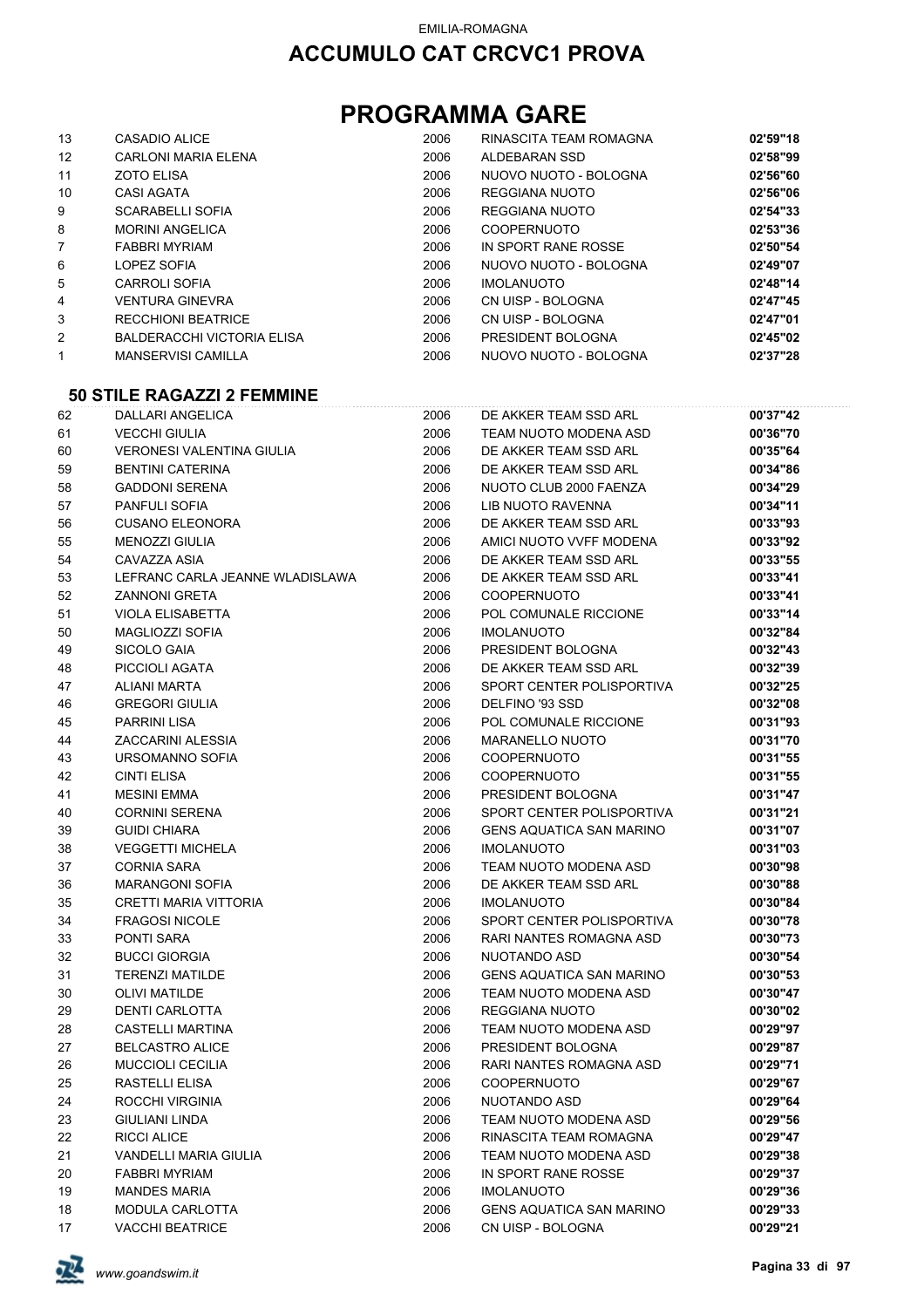## **PROGRAMMA GARE**

| 16                | EVANGELISTI FRANCESCA EDELWEISS | 2006 | PRESIDENT BOLOGNA     | 00'29"19 |
|-------------------|---------------------------------|------|-----------------------|----------|
| 15                | <b>RECCHIONI BEATRICE</b>       | 2006 | CN UISP - BOLOGNA     | 00'29"05 |
| 14                | <b>CAMPESTRI REBECCA</b>        | 2006 | NUOVO NUOTO - BOLOGNA | 00'28"99 |
| 13                | DEL CARLO MARIA VITTORIA        | 2006 | <b>COOPERNUOTO</b>    | 00'28"81 |
| $12 \overline{ }$ | ATTENNANTE CARLOTTA             | 2006 | NUOVO NUOTO - BOLOGNA | 00'28"74 |
| 11                | <b>SCALINI NICOLE</b>           | 2006 | <b>IMOLANUOTO</b>     | 00'28"71 |
| 10                | LEGNARO ILENIA                  | 2006 | <b>IMOLANUOTO</b>     | 00'28"68 |
| 9                 | SITA DANILA                     | 2006 | CN UISP - BOLOGNA     | 00'28"67 |
| 8                 | SILLETTI SOPHIA AURORA          | 2006 | CN UISP - BOLOGNA     | 00'28"57 |
| 7                 | D'APOLITO GAYA                  | 2006 | NUOVO NUOTO - BOLOGNA | 00'28"56 |
| 6                 | CAMORANI VALENTINA              | 2006 | G.S. FORLI' NUOTO ASD | 00'28"52 |
| 5                 | <b>CAMPIONI CHIARA</b>          | 2006 | CN UISP - BOLOGNA     | 00'28"43 |
| 4                 | MARISALDI SARA                  | 2006 | CN UISP - BOLOGNA     | 00'28"22 |
| 3                 | <b>NERI FRANCESCA</b>           | 2006 | <b>IMOLANUOTO</b>     | 00'28"18 |
| 2                 | <b>BELTRAME ALICE</b>           | 2006 | <b>IMOLANUOTO</b>     | 00'27"99 |
| 1                 | <b>GUIDOTTI ARIANNA</b>         | 2006 | <b>IMOLANUOTO</b>     | 00'27"37 |

#### **100 STILE RAGAZZI 2 FEMMINE**

| 91 | ALLEGRUCCI ARIANNA           | 2006 | TEAM NUOTO MODENA ASD           | 01'17"21 |
|----|------------------------------|------|---------------------------------|----------|
| 90 | <b>CARRI STELLA</b>          | 2006 | NUOTO CLUB IL SESAMO            | 01'16"35 |
| 89 | <b>BORTINI NICOLE</b>        | 2006 | CENTRO NUOTO COPPARO            | 01'15"36 |
| 88 | <b>SCAZZA ALESSANDRA</b>     | 2006 | REGGIANA NUOTO                  | 01'14"90 |
| 87 | CAPRINI ANNAGIULIA           | 2006 | DE AKKER TEAM SSD ARL           | 01'14"38 |
| 86 | <b>CUSANO ELEONORA</b>       | 2006 | DE AKKER TEAM SSD ARL           | 01'13"96 |
| 85 | <b>GADDONI SERENA</b>        | 2006 | NUOTO CLUB 2000 FAENZA          | 01'13"93 |
| 84 | <b>MENOZZI GIULIA</b>        | 2006 | AMICI NUOTO VVFF MODENA         | 01'13"40 |
| 83 | <b>NORI SARA</b>             | 2006 | TEAM NUOTO MODENA ASD           | 01'13"22 |
| 82 | PICCIOLI AGATA               | 2006 | DE AKKER TEAM SSD ARL           | 01'12"53 |
| 81 | ZANFANTI MIA                 | 2006 | RINASCITA TEAM ROMAGNA          | 01'12"29 |
| 80 | <b>TARGA SOFIA</b>           | 2006 | RARI NANTES ROMAGNA ASD         | 01'11"99 |
| 79 | <b>MORDENTI CAMILLA</b>      | 2006 | RARI NANTES ROMAGNA ASD         | 01'10"97 |
| 78 | CADEDDU SOFIA                | 2006 | RINASCITA TEAM ROMAGNA          | 01'10"94 |
| 77 | <b>TERENZI MATILDE</b>       | 2006 | <b>GENS AQUATICA SAN MARINO</b> | 01'10"51 |
| 76 | LEONARDI VANESSA             | 2006 | H. SPORT SSD - FIRENZE          | 01'10"48 |
| 75 | <b>GUIDI CHIARA</b>          | 2006 | <b>GENS AQUATICA SAN MARINO</b> | 01'10"43 |
| 74 | <b>CARLONI MARIA ELENA</b>   | 2006 | ALDEBARAN SSD                   | 01'10"29 |
| 73 | <b>AREF TASNIM</b>           | 2006 | OLYMPIA SSD A RL                | 01'10"24 |
| 72 | SAVI CARLOTTA                | 2006 | REGGIANA NUOTO                  | 01'10"03 |
| 71 | <b>FRAGOSI NICOLE</b>        | 2006 | SPORT CENTER POLISPORTIVA       | 01'10"03 |
| 70 | <b>GAMBETTA AURORA</b>       | 2006 | TEAM NUOTO MODENA ASD           | 01'09"72 |
| 69 | CERCHIARI MARTINA THI MO     | 2006 | <b>MARANELLO NUOTO</b>          | 01'09"67 |
| 68 | <b>SPENSIERI GRETA</b>       | 2006 | <b>IMOLANUOTO</b>               | 01'09"57 |
| 67 | <b>CRETTI MARIA VITTORIA</b> | 2006 | <b>IMOLANUOTO</b>               | 01'09"47 |
| 66 | <b>CASADIO ALICE</b>         | 2006 | RINASCITA TEAM ROMAGNA          | 01'09"21 |
| 65 | <b>IANNELLA ABRIL</b>        | 2006 | <b>REGGIANA NUOTO</b>           | 01'09"12 |
| 64 | <b>CATTABRIGA GRETA</b>      | 2006 | RINASCITA TEAM ROMAGNA          | 01'08"50 |
| 63 | SICOLO GAIA                  | 2006 | PRESIDENT BOLOGNA               | 01'08"33 |
| 62 | <b>GELSOMINI MATILDE</b>     | 2006 | RECORD NUOTO CLUB - BO          | 01'08"24 |
| 61 | <b>LAZZARINI VIRGINIA</b>    | 2006 | SPORT CENTER POLISPORTIVA       | 01'08"21 |
| 60 | LOPEZ SOFIA                  | 2006 | NUOVO NUOTO - BOLOGNA           | 01'08"12 |
| 59 | <b>ROSSI GIORGIA</b>         | 2006 | RINASCITA TEAM ROMAGNA          | 01'07"97 |
| 58 | <b>TURRINI MARTINA</b>       | 2006 | TEAM NUOTO MODENA ASD           | 01'07"94 |
| 57 | <b>VINCENZI TEA</b>          | 2006 | DE AKKER TEAM SSD ARL           | 01'07"86 |
| 56 | <b>BUCCI GIORGIA</b>         | 2006 | NUOTANDO ASD                    | 01'07"79 |
| 55 | PRANDINI MATILDE             | 2006 | RARI NANTES ROMAGNA ASD         | 01'07"78 |
| 54 | RAVAIOLI SOFIA               | 2006 | RARI NANTES ROMAGNA ASD         | 01'07"74 |
| 53 | SISIANU JESSICA              | 2006 | <b>NS EMILIA SSD</b>            | 01'07"66 |
| 52 | <b>BOLOGNESE CELESTE</b>     | 2006 | NUOVO NUOTO - BOLOGNA           | 01'07"53 |
| 51 | <b>TIEGHI MARTA</b>          | 2006 | CENTRO NUOTO COPPARO            | 01'07"43 |
| 50 | <b>OLIVI MATILDE</b>         | 2006 | TEAM NUOTO MODENA ASD           | 01'07"42 |
| 49 | <b>BATTINI LUCIA</b>         | 2006 | REGGIANA NUOTO                  | 01'06"99 |

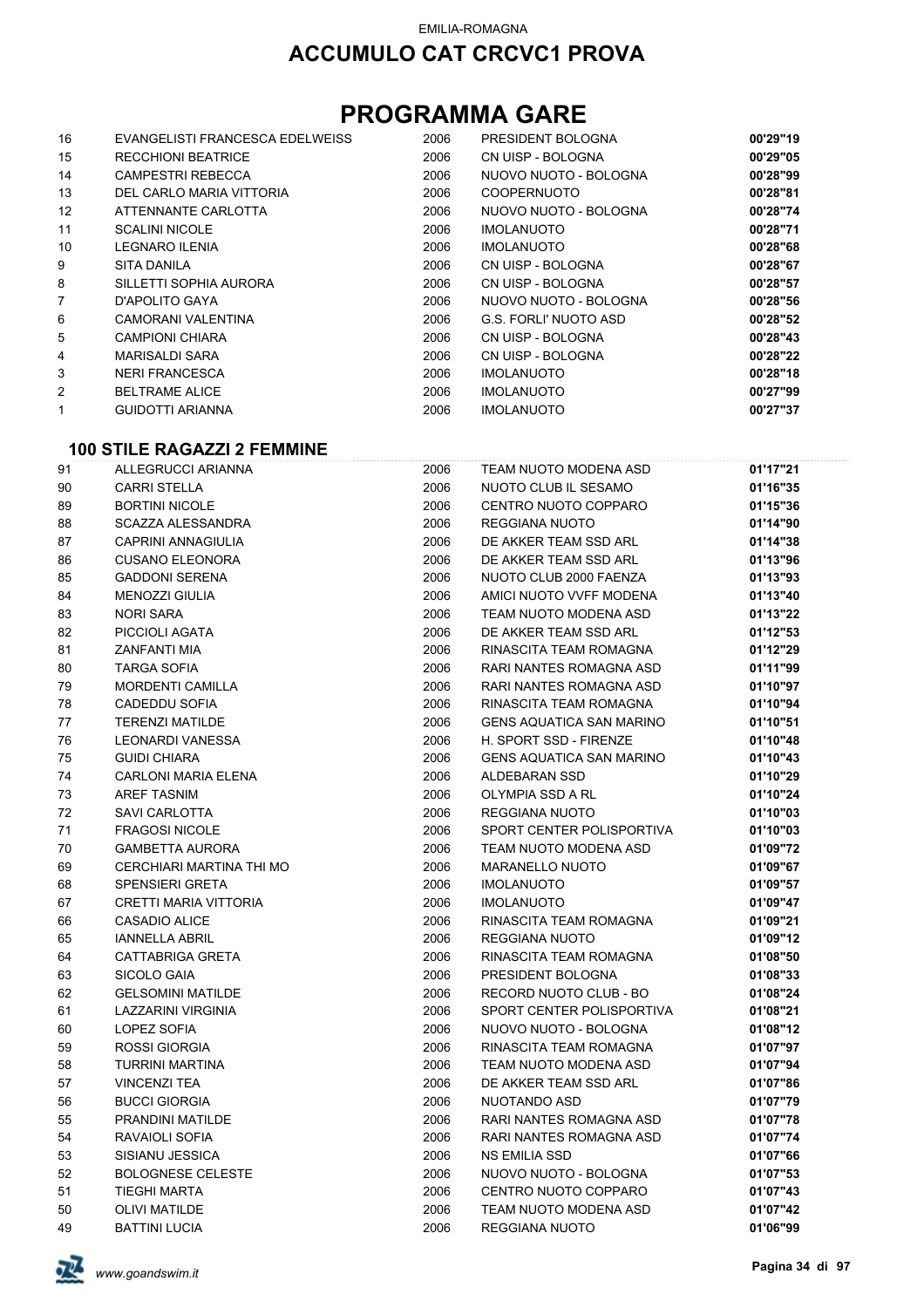## **PROGRAMMA GARE**

| 48 | <b>CINTI ELISA</b>                | 2006 | <b>COOPERNUOTO</b>              | 01'06"99 |
|----|-----------------------------------|------|---------------------------------|----------|
| 47 | <b>MARANGONI SOFIA</b>            | 2006 | DE AKKER TEAM SSD ARL           | 01'06"91 |
| 46 | <b>FORLANI ANNA</b>               | 2006 | DE AKKER TEAM SSD ARL           | 01'06"56 |
| 45 | <b>VEGGETTI MICHELA</b>           | 2006 | <b>IMOLANUOTO</b>               | 01'06"41 |
| 44 | <b>BERTI MATILDE</b>              | 2006 | <b>IMOLANUOTO</b>               | 01'06"25 |
| 43 | <b>CASI AGATA</b>                 | 2006 | REGGIANA NUOTO                  | 01'06"20 |
| 42 | <b>CORNINI SERENA</b>             | 2006 | SPORT CENTER POLISPORTIVA       | 01'06"12 |
| 41 | PARMIANI MAYA HELENE              | 2006 | <b>IMOLANUOTO</b>               | 01'06"11 |
| 40 | <b>CAPRI NOEMI</b>                | 2006 | <b>IMOLANUOTO</b>               | 01'05"94 |
| 39 | ZACCARINI ALESSIA                 | 2006 | <b>MARANELLO NUOTO</b>          | 01'05"91 |
| 38 | <b>CARROLI SOFIA</b>              | 2006 | <b>IMOLANUOTO</b>               | 01'05"45 |
| 37 | CASTELLI MARTINA                  | 2006 | TEAM NUOTO MODENA ASD           | 01'05"31 |
| 36 | TUDOR ROBERTA IOANA               | 2006 | CN UISP - BOLOGNA               | 01'05"10 |
| 35 | <b>MUCCIOLI CECILIA</b>           | 2006 | RARI NANTES ROMAGNA ASD         | 01'04"97 |
| 34 | <b>FLAMIGNI ALICE</b>             | 2006 | CN UISP - BOLOGNA               | 01'04"90 |
| 33 | <b>BELCASTRO ALICE</b>            | 2006 | PRESIDENT BOLOGNA               | 01'04"85 |
| 32 | ROCCHI VIRGINIA                   | 2006 | NUOTANDO ASD                    | 01'04"70 |
| 31 | <b>BILLO FRANCESCA</b>            | 2006 | CENTRO NUOTO COPPARO            | 01'04"69 |
| 30 | <b>ZOTO ELISA</b>                 | 2006 | NUOVO NUOTO - BOLOGNA           | 01'04"61 |
| 29 | <b>CAPRARA GRETA</b>              | 2006 | COOPERNUOTO                     | 01'04"60 |
| 28 | <b>RICCI ALICE</b>                | 2006 | RINASCITA TEAM ROMAGNA          | 01'04"53 |
| 27 | <b>FABBRI MYRIAM</b>              | 2006 | IN SPORT RANE ROSSE             | 01'04"41 |
| 26 | SANMARTINI ASIA                   | 2006 | DE AKKER TEAM SSD ARL           | 01'04"33 |
| 25 | ATTENNANTE CARLOTTA               | 2006 | NUOVO NUOTO - BOLOGNA           | 01'04"33 |
| 24 | SITA DANILA                       | 2006 | CN UISP - BOLOGNA               | 01'04"11 |
| 23 | RASTELLI ELISA                    | 2006 | <b>COOPERNUOTO</b>              | 01'03"86 |
| 22 | <b>MAZZOLI ELEONORA</b>           | 2006 | COOPERNUOTO                     | 01'03"85 |
| 21 | CAMPESTRI REBECCA                 | 2006 | NUOVO NUOTO - BOLOGNA           | 01'03"61 |
| 20 | <b>MODULA CARLOTTA</b>            | 2006 | <b>GENS AQUATICA SAN MARINO</b> | 01'03"43 |
| 19 | SILLETTI SOPHIA AURORA            | 2006 | CN UISP - BOLOGNA               | 01'03"39 |
| 18 | <b>VACCHI BEATRICE</b>            | 2006 | CN UISP - BOLOGNA               | 01'03"33 |
| 17 | <b>SCALINI NICOLE</b>             | 2006 | <b>IMOLANUOTO</b>               | 01'03"16 |
| 16 | <b>NERI FRANCESCA</b>             | 2006 | <b>IMOLANUOTO</b>               | 01'03"16 |
| 15 | <b>BALDERACCHI VICTORIA ELISA</b> | 2006 | PRESIDENT BOLOGNA               | 01'03"15 |
| 14 | <b>LEGNARO ILENIA</b>             | 2006 | <b>IMOLANUOTO</b>               | 01'03"03 |
| 13 | <b>RECCHIONI BEATRICE</b>         | 2006 | CN UISP - BOLOGNA               | 01'02"63 |
| 12 | <b>BEDESCHI MATILDA</b>           | 2006 | REGGIANA NUOTO                  | 01'02"48 |
| 11 | DEL CARLO MARIA VITTORIA          | 2006 | COOPERNUOTO                     | 01'02"30 |
| 10 | <b>MARTELLI GIULIA</b>            | 2006 | NUOVO NUOTO - BOLOGNA           | 01'02"22 |
| 9  | EVANGELISTI FRANCESCA EDELWEISS   | 2006 | PRESIDENT BOLOGNA               | 01'02"20 |
| 8  | <b>MARISALDI SARA</b>             | 2006 | CN UISP - BOLOGNA               | 01'02"17 |
| 7  | D'APOLITO GAYA                    | 2006 | NUOVO NUOTO - BOLOGNA           | 01'01"93 |
| 6  | <b>MORINI ANGELICA</b>            | 2006 | <b>COOPERNUOTO</b>              | 01'01"90 |
| 5  | <b>BERTOCCHI GIULIA</b>           | 2006 | CN UISP - BOLOGNA               | 01'01"35 |
| 4  | <b>CAMPIONI CHIARA</b>            | 2006 | CN UISP - BOLOGNA               | 01'01"29 |
| 3  | PERRONE ANNA LUCIA                | 2006 | CN UISP - BOLOGNA               | 01'01"12 |
| 2  | <b>MANSERVISI CAMILLA</b>         | 2006 | NUOVO NUOTO - BOLOGNA           | 01'00"49 |
| 1  | <b>BELTRAME ALICE</b>             | 2006 | <b>IMOLANUOTO</b>               | 00'59"92 |
|    |                                   |      |                                 |          |

#### **200 STILE RAGAZZI 2 FEMMINE**

| 70 | VIOLA ELISABETTA        | 2006 | POL COMUNALE RICCIONE     | 02'47"33 |  |
|----|-------------------------|------|---------------------------|----------|--|
| 69 | CAPRINI ANNAGIULIA      | 2006 | DE AKKER TEAM SSD ARL     | 02'43"64 |  |
| 68 | <b>NORI SARA</b>        | 2006 | TEAM NUOTO MODENA ASD     | 02'42"48 |  |
| 67 | <b>PARRINI LISA</b>     | 2006 | POL COMUNALE RICCIONE     | 02'38"50 |  |
| 66 | CADEDDU SOFIA           | 2006 | RINASCITA TEAM ROMAGNA    | 02'35"28 |  |
| 65 | <b>MORDENTI CAMILLA</b> | 2006 | RARI NANTES ROMAGNA ASD   | 02'34"61 |  |
| 64 | <b>SPENSIERI GRETA</b>  | 2006 | <b>IMOLANUOTO</b>         | 02'34"47 |  |
| 63 | ZANFANTI MIA            | 2006 | RINASCITA TEAM ROMAGNA    | 02'33"43 |  |
| 62 | CARLONI MARIA ELENA     | 2006 | ALDEBARAN SSD             | 02'32"97 |  |
| 61 | <b>AREF TASNIM</b>      | 2006 | OLYMPIA SSD A RL          | 02'32"14 |  |
| 60 | LAZZARINI VIRGINIA      | 2006 | SPORT CENTER POLISPORTIVA | 02'31"74 |  |

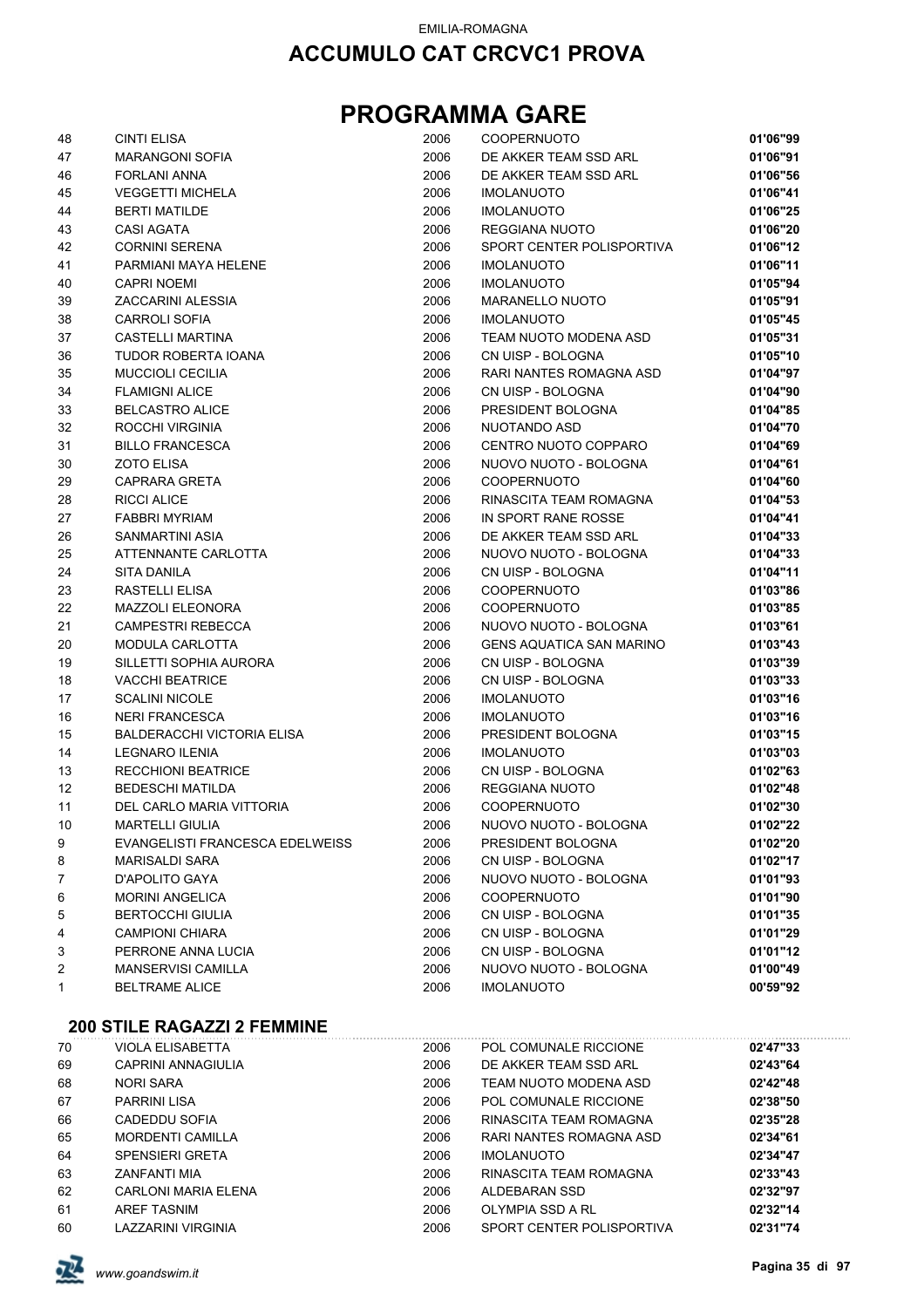| 59 | <b>CERIATI SVEVA</b>            | 2006 | SPORT CENTER POLISPORTIVA       | 02'31"64 |
|----|---------------------------------|------|---------------------------------|----------|
| 58 | <b>ZANNONI GRETA</b>            | 2006 | <b>COOPERNUOTO</b>              | 02'31"28 |
| 57 | <b>IANNELLA ABRIL</b>           | 2006 | <b>REGGIANA NUOTO</b>           | 02'31"17 |
| 56 | <b>VEGGETTI MICHELA</b>         | 2006 | <b>IMOLANUOTO</b>               | 02'29"85 |
| 55 | <b>MARANGONI SOFIA</b>          | 2006 | DE AKKER TEAM SSD ARL           | 02'29"72 |
| 54 | <b>CINTI ELISA</b>              | 2006 | <b>COOPERNUOTO</b>              | 02'29"17 |
| 53 | <b>BUCCI GIORGIA</b>            | 2006 | NUOTANDO ASD                    | 02'29"16 |
| 52 | <b>ROSSI GIORGIA</b>            | 2006 | RINASCITA TEAM ROMAGNA          | 02'29"15 |
| 51 | LOPEZ SOFIA                     | 2006 | NUOVO NUOTO - BOLOGNA           | 02'28"97 |
| 50 | ROCCHI VIRGINIA                 | 2006 | <b>NUOTANDO ASD</b>             | 02'27"84 |
| 49 | <b>BERTI MATILDE</b>            | 2006 | <b>IMOLANUOTO</b>               | 02'27"54 |
| 48 | <b>TIEGHI MARTA</b>             | 2006 | CENTRO NUOTO COPPARO            | 02'26"95 |
| 47 | <b>SITA DANILA</b>              | 2006 | CN UISP - BOLOGNA               | 02'26"79 |
| 46 | ZACCARINI ALESSIA               | 2006 | <b>MARANELLO NUOTO</b>          | 02'25"55 |
| 45 | <b>VINCENZI TEA</b>             | 2006 | DE AKKER TEAM SSD ARL           | 02'25"13 |
| 44 | PRANDINI MATILDE                | 2006 | RARI NANTES ROMAGNA ASD         | 02'24"55 |
| 43 | URSOMANNO SOFIA                 | 2006 | <b>COOPERNUOTO</b>              | 02'24"37 |
| 42 | <b>BATTINI LUCIA</b>            | 2006 | REGGIANA NUOTO                  | 02'24"15 |
| 41 | <b>CORNIA SARA</b>              | 2006 | TEAM NUOTO MODENA ASD           | 02'23"86 |
| 40 | PARMIANI MAYA HELENE            | 2006 | <b>IMOLANUOTO</b>               | 02'23"83 |
| 39 | <b>CORNINI SERENA</b>           | 2006 | SPORT CENTER POLISPORTIVA       | 02'23"60 |
| 38 | AMBROSO EMMA                    | 2006 | DE AKKER TEAM SSD ARL           | 02'22"74 |
| 37 | <b>MUCCIOLI CECILIA</b>         | 2006 | RARI NANTES ROMAGNA ASD         | 02'22"47 |
| 36 | <b>LEGNARO ILENIA</b>           | 2006 | <b>IMOLANUOTO</b>               | 02'22"35 |
| 35 | CAPRARA GRETA                   | 2006 | <b>COOPERNUOTO</b>              | 02'22"07 |
| 34 | DENTI CARLOTTA                  | 2006 | REGGIANA NUOTO                  | 02'21"78 |
| 33 | <b>BOLOGNESE CELESTE</b>        | 2006 | NUOVO NUOTO - BOLOGNA           | 02'21"56 |
| 32 | <b>RICCI ALICE</b>              | 2006 | RINASCITA TEAM ROMAGNA          | 02'21"27 |
| 31 | <b>CASI AGATA</b>               | 2006 | REGGIANA NUOTO                  | 02'21"24 |
| 30 | <b>MALTONI ANDREA</b>           | 2006 | NUOTO CLUB 2000 FAENZA          | 02'21"15 |
| 29 | CAMORANI VALENTINA              | 2006 | <b>G.S. FORLI' NUOTO ASD</b>    | 02'20"83 |
| 28 | CASTELLI MARTINA                | 2006 | TEAM NUOTO MODENA ASD           | 02'20"79 |
| 27 | <b>BILLO FRANCESCA</b>          | 2006 | CENTRO NUOTO COPPARO            | 02'20"60 |
| 26 | <b>CARROLI SOFIA</b>            | 2006 | <b>IMOLANUOTO</b>               | 02'19"90 |
|    |                                 |      |                                 | 02'19"68 |
| 25 | RODOLFI ANNA                    | 2006 | CN UISP - BOLOGNA               |          |
| 24 | <b>NERI FRANCESCA</b>           | 2006 | <b>IMOLANUOTO</b>               | 02'18"89 |
| 23 | <b>SCALINI NICOLE</b>           | 2006 | <b>IMOLANUOTO</b>               | 02'17"77 |
| 22 | <b>RECCHIONI BEATRICE</b>       | 2006 | CN UISP - BOLOGNA               | 02'17"21 |
| 21 | ZOTO ELISA                      | 2006 | NUOVO NUOTO - BOLOGNA           | 02'17"16 |
| 20 | <b>MARISALDI SARA</b>           | 2006 | CN UISP - BOLOGNA               | 02'16"77 |
| 19 | SANMARTINI ASIA                 | 2006 | DE AKKER TEAM SSD ARL           | 02'16"27 |
| 18 | <b>CAMPESTRI REBECCA</b>        | 2006 | NUOVO NUOTO - BOLOGNA           | 02'15"92 |
| 17 | <b>MODULA CARLOTTA</b>          | 2006 | <b>GENS AQUATICA SAN MARINO</b> | 02'15"65 |
| 16 | <b>VACCHI BEATRICE</b>          | 2006 | CN UISP - BOLOGNA               | 02'15"36 |
| 15 | <b>MAZZOLI ELEONORA</b>         | 2006 | <b>COOPERNUOTO</b>              | 02'15"20 |
| 14 | DEL CARLO MARIA VITTORIA        | 2006 | <b>COOPERNUOTO</b>              | 02'15"11 |
| 13 | <b>MARTELLI GIULIA</b>          | 2006 | NUOVO NUOTO - BOLOGNA           | 02'14"31 |
| 12 | TUDOR ROBERTA IOANA             | 2006 | CN UISP - BOLOGNA               | 02'14"08 |
| 11 | <b>RASTELLI ELISA</b>           | 2006 | <b>COOPERNUOTO</b>              | 02'13"84 |
| 10 | EVANGELISTI FRANCESCA EDELWEISS | 2006 | PRESIDENT BOLOGNA               | 02'13"82 |
| 9  | <b>BELTRAME ALICE</b>           | 2006 | <b>IMOLANUOTO</b>               | 02'13"76 |
| 8  | <b>CAMPIONI CHIARA</b>          | 2006 | CN UISP - BOLOGNA               | 02'13"39 |
| 7  | <b>MONTAVOCI ALICE</b>          | 2006 | SAN DONNINO SPORT SSD           | 02'13"29 |
| 6  | D'APOLITO GAYA                  | 2006 | NUOVO NUOTO - BOLOGNA           | 02'13"11 |
| 5  | <b>GUIDOTTI ARIANNA</b>         | 2006 | <b>IMOLANUOTO</b>               | 02'13"08 |
| 4  | <b>BEDESCHI MATILDA</b>         | 2006 | REGGIANA NUOTO                  | 02'12"90 |
| 3  | PERRONE ANNA LUCIA              | 2006 | CN UISP - BOLOGNA               | 02'12"00 |
| 2  | SILLETTI SOPHIA AURORA          | 2006 | CN UISP - BOLOGNA               | 02'11"63 |
| 1  | <b>BERTOCCHI GIULIA</b>         | 2006 | CN UISP - BOLOGNA               | 02'10"89 |

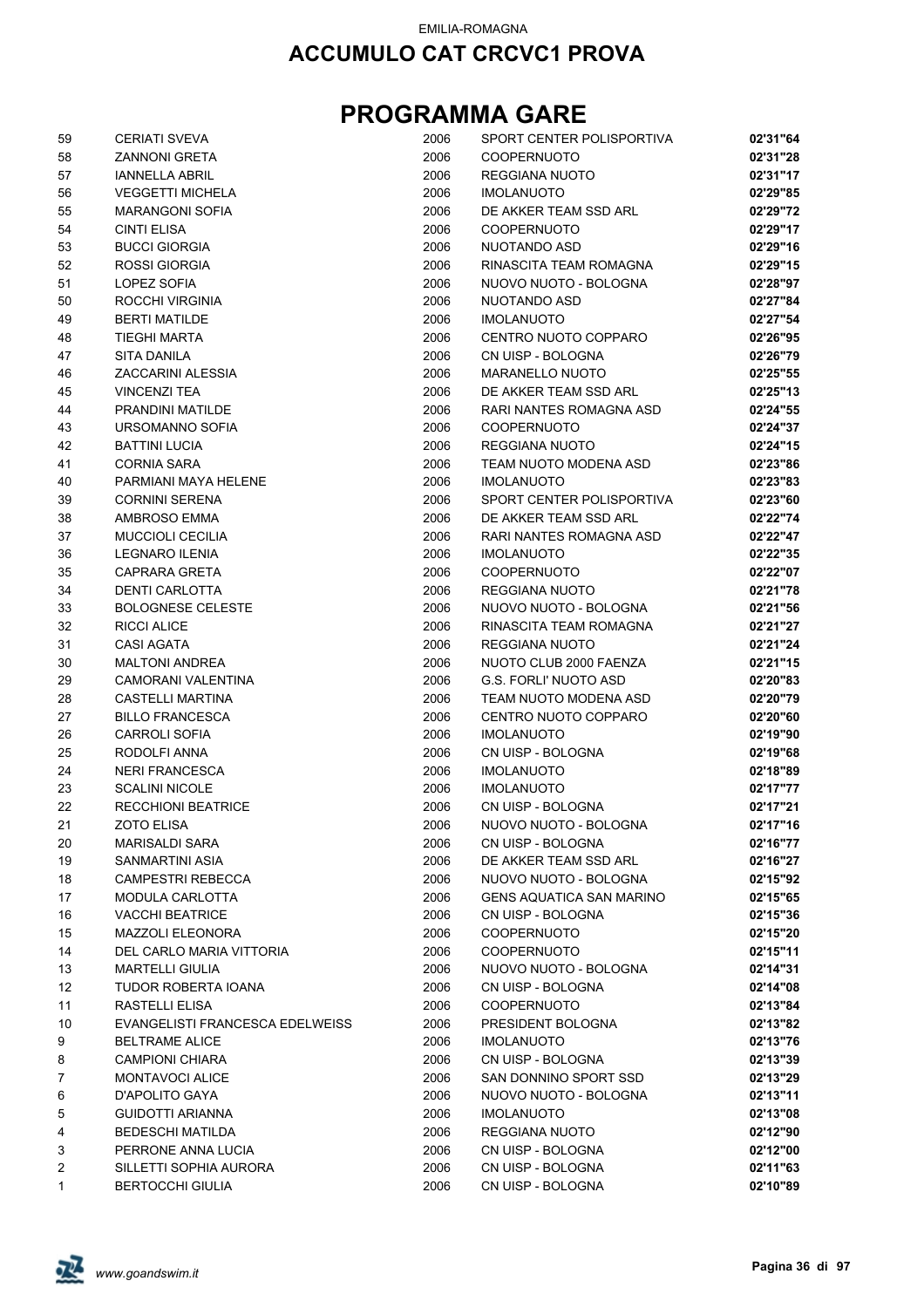## **ACCUMULO CAT CRCVC1 PROVA**

## **PROGRAMMA GARE**

# **400 STILE RAGAZZI 2 FEMMINE**

| 35           | <b>BRUSA RACHELE</b>             | 2006 | <b>IMOLANUOTO</b>               | 05'26"87 |
|--------------|----------------------------------|------|---------------------------------|----------|
| 34           | <b>VEGGETTI MICHELA</b>          | 2006 | <b>IMOLANUOTO</b>               | 05'26"13 |
| 33           | ZANFANTI MIA                     | 2006 | RINASCITA TEAM ROMAGNA          | 05'12"59 |
| 32           | <b>ZANNONI GRETA</b>             | 2006 | <b>COOPERNUOTO</b>              | 05'11"67 |
| 31           | <b>CORNIA SARA</b>               | 2006 | TEAM NUOTO MODENA ASD           | 05'11"05 |
| 30           | <b>MARANGONI SOFIA</b>           | 2006 | DE AKKER TEAM SSD ARL           | 05'09"18 |
| 29           | <b>BATTINI LUCIA</b>             | 2006 | <b>REGGIANA NUOTO</b>           | 05'08"34 |
| 28           | ROSSI GIORGIA                    | 2006 | RINASCITA TEAM ROMAGNA          | 05'08"21 |
| 27           | RICCI ALICE                      | 2006 | RINASCITA TEAM ROMAGNA          | 05'05"82 |
| 26           | <b>LEGNARO ILENIA</b>            | 2006 | <b>IMOLANUOTO</b>               | 05'04"58 |
| 25           | <b>VINCENZI TEA</b>              | 2006 | DE AKKER TEAM SSD ARL           | 05'04"38 |
| 24           | <b>MORABITO MICHELLE</b>         | 2006 | MARANELLO NUOTO                 | 05'03"25 |
| 23           | <b>MUCCIOLI CECILIA</b>          | 2006 | RARI NANTES ROMAGNA ASD         | 05'00"38 |
| 22           | CAPRARA GRETA                    | 2006 | <b>COOPERNUOTO</b>              | 05'00"10 |
| 21           | <b>OLIVI MATILDE</b>             | 2006 | TEAM NUOTO MODENA ASD           | 04'57"80 |
| 20           | <b>VENTURA GINEVRA</b>           | 2006 | CN UISP - BOLOGNA               | 04'55"67 |
| 19           | <b>BOLOGNESE CELESTE</b>         | 2006 | NUOVO NUOTO - BOLOGNA           | 04'53"35 |
| 18           | <b>SCALINI NICOLE</b>            | 2006 | <b>IMOLANUOTO</b>               | 04'51"02 |
| 17           | RODOLFI ANNA                     | 2006 | CN UISP - BOLOGNA               | 04'49"99 |
| 16           | <b>ZOTO ELISA</b>                | 2006 | NUOVO NUOTO - BOLOGNA           | 04'46"40 |
| 15           | <b>CAMPESTRI REBECCA</b>         | 2006 | NUOVO NUOTO - BOLOGNA           | 04'46"04 |
| 14           | SANMARTINI ASIA                  | 2006 | DE AKKER TEAM SSD ARL           | 04'45"87 |
| 13           | SILLETTI SOPHIA AURORA           | 2006 | CN UISP - BOLOGNA               | 04'44"62 |
| 12           | DEL CARLO MARIA VITTORIA         | 2006 | <b>COOPERNUOTO</b>              | 04'44"56 |
| 11           | <b>MARTELLI GIULIA</b>           | 2006 | NUOVO NUOTO - BOLOGNA           | 04'43"71 |
| 10           | <b>MODULA CARLOTTA</b>           | 2006 | <b>GENS AQUATICA SAN MARINO</b> | 04'42"93 |
| 9            | TUDOR ROBERTA IOANA              | 2006 | CN UISP - BOLOGNA               | 04'41"98 |
| 8            | RASTELLI ELISA                   | 2006 | <b>COOPERNUOTO</b>              | 04'41"98 |
| 7            | MONTAVOCI ALICE                  | 2006 | SAN DONNINO SPORT SSD           | 04'41"96 |
| 6            | <b>BEDESCHI MATILDA</b>          | 2006 | REGGIANA NUOTO                  | 04'41"85 |
| 5            | EVANGELISTI FRANCESCA EDELWEISS  | 2006 | PRESIDENT BOLOGNA               | 04'41"67 |
| 4            | D'APOLITO GAYA                   | 2006 | NUOVO NUOTO - BOLOGNA           | 04'39"07 |
| 3            | <b>CAMPIONI CHIARA</b>           | 2006 | CN UISP - BOLOGNA               | 04'37"87 |
| 2            | <b>BERTOCCHI GIULIA</b>          | 2006 | CN UISP - BOLOGNA               | 04'36"26 |
| $\mathbf{1}$ | <b>SENATORE GIADA</b>            | 2006 | NUOVO NUOTO - BOLOGNA           | 04'31"75 |
|              |                                  |      |                                 |          |
|              | <b>800 STILE RAGAZZI FEMMINE</b> |      |                                 |          |
| 46           | LAGGIA VITTORIA                  | 2006 | REGGIANA NUOTO                  | 11'53"67 |
| 45           | <b>GAZZETTI ALESSIA</b>          | 2007 | REGGIANA NUOTO                  | 11'19"06 |
| 44           | <b>BALDARELLI CHIARA</b>         | 2007 | ALDEBARAN SSD                   | 11'14"12 |
| 43           | <b>CALCAMUGGI VITTORIA</b>       | 2007 | REGGIANA NUOTO                  | 11'12"62 |
| 42           | <b>CIMATTI LISA</b>              | 2007 | <b>IMOLANUOTO</b>               | 10'59"73 |
| 41           | ZANFANTI MIA                     | 2006 | RINASCITA TEAM ROMAGNA          | 10'57"56 |
| 40           | <b>BORRA ANNA</b>                | 2007 | SAN DONNINO SPORT SSD           | 10'51"65 |
| 39           | <b>TIEGHI MARTA</b>              | 2006 | CENTRO NUOTO COPPARO            | 10'41"78 |
| 38           | <b>MORABITO NICOLE</b>           | 2007 | MARANELLO NUOTO                 | 10'40"12 |
| 37           | <b>VENTURA ALEXIA</b>            | 2006 | REGGIANA NUOTO                  | 10'34"10 |
| 36           | <b>MILANI CARLOTTA</b>           | 2007 | NUOVO NUOTO - BOLOGNA           | 10'32"30 |
| 35           | <b>VINCENZI TEA</b>              | 2006 | DE AKKER TEAM SSD ARL           | 10'28"31 |
| 34           | <b>GHERARDI ALESSIA</b>          | 2007 | SPORT CENTER POLISPORTIVA       | 10'27"80 |
| 33           | MONTEVECCHI GIADA                | 2007 | RINASCITA TEAM ROMAGNA          | 10'26"24 |
| 32           | <b>CASTELLI MARTINA</b>          | 2006 | TEAM NUOTO MODENA ASD           | 10'25"53 |
| 31           | <b>DENTI CARLOTTA</b>            | 2006 | REGGIANA NUOTO                  | 10'23"89 |
| 30           | <b>ZANNONI GRETA</b>             | 2006 | COOPERNUOTO                     | 10'23"53 |
| 29           | <b>BILLO FRANCESCA</b>           | 2006 | CENTRO NUOTO COPPARO            | 10'22"07 |
| 28           | <b>MORABITO MICHELLE</b>         | 2006 | MARANELLO NUOTO                 | 10'14"79 |
| 27           | SMITH PRINCESS LIU'              | 2007 | CN UISP - BOLOGNA               | 10'12"81 |
| 26           | LOPEZ SOFIA                      | 2006 | NUOVO NUOTO - BOLOGNA           | 10'12"10 |

BOLOGNESE CELESTE 2006 NUOVO NUOTO - BOLOGNA **10'07"85**

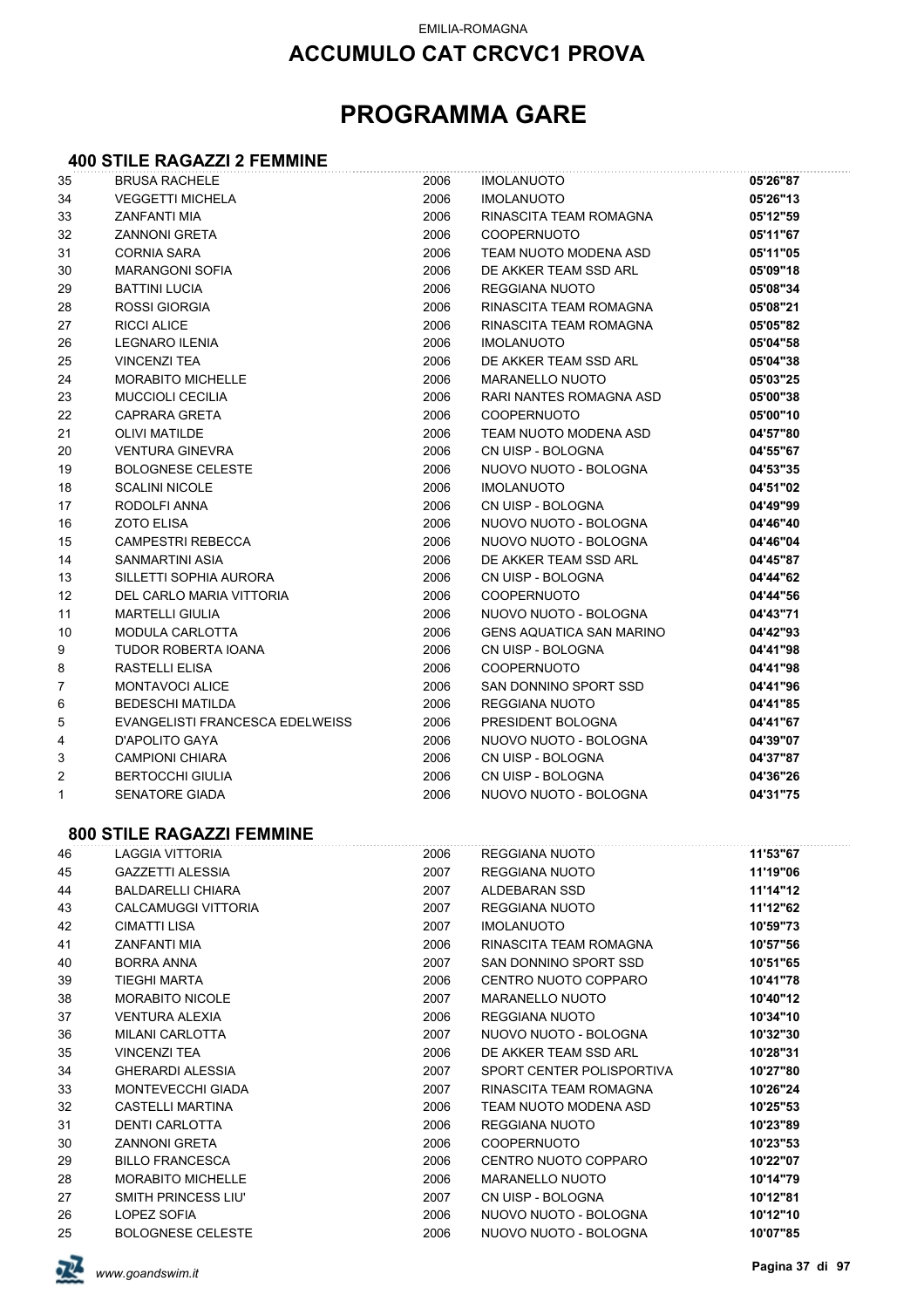# **PROGRAMMA GARE**

| 24             | <b>GIULIANI LINDA</b>           | 2006 | TEAM NUOTO MODENA ASD     | 10'07"71 |
|----------------|---------------------------------|------|---------------------------|----------|
| 23             | RODOLFI ANNA                    | 2006 | CN UISP - BOLOGNA         | 10'06"58 |
| 22             | <b>CLEMENTE ILARIA</b>          | 2007 | <b>COOPERNUOTO</b>        | 10'04"64 |
| 21             | <b>LEIBOVA ERICA</b>            | 2007 | SPORT CENTER POLISPORTIVA | 10'03"72 |
| 20             | <b>CONTILIANO ALICE</b>         | 2007 | DE AKKER TEAM SSD ARL     | 10'02"60 |
| 19             | <b>SALVATO ASIA</b>             | 2007 | <b>IMOLANUOTO</b>         | 10'01"57 |
| 18             | DUZZI VANESSA DANIELE           | 2007 | AMICI NUOTO VVFF MODENA   | 10'00"88 |
| 17             | <b>BOIANI MARTINA</b>           | 2007 | CN UISP - BOLOGNA         | 10'00"01 |
| 16             | SASSOLI EMMA SOFIA              | 2006 | <b>NS EMILIA SSD</b>      | 09'59"69 |
| 15             | <b>FORNACIARI ANGELA</b>        | 2007 | FERRARANUOTO ASD          | 09'58"61 |
| 14             | <b>FORNASARI ERIKA</b>          | 2006 | CN UISP - BOLOGNA         | 09'55"07 |
| 13             | <b>VENTURA GINEVRA</b>          | 2006 | CN UISP - BOLOGNA         | 09'50"75 |
| 12             | <b>GUIDOTTI ARIANNA</b>         | 2006 | <b>IMOLANUOTO</b>         | 09'47"76 |
| 11             | <b>MAZZOLI ELEONORA</b>         | 2006 | <b>COOPERNUOTO</b>        | 09'45"73 |
| 10             | EVANGELISTI FRANCESCA EDELWEISS | 2006 | PRESIDENT BOLOGNA         | 09'44"95 |
| 9              | <b>MARTELLI GIULIA</b>          | 2006 | NUOVO NUOTO - BOLOGNA     | 09'41"38 |
| 8              | <b>ZOTO ELISA</b>               | 2006 | NUOVO NUOTO - BOLOGNA     | 09'37"23 |
| $\overline{7}$ | <b>TUDOR ROBERTA IOANA</b>      | 2006 | CN UISP - BOLOGNA         | 09'36"25 |
| 6              | <b>BEDESCHI MATILDA</b>         | 2006 | REGGIANA NUOTO            | 09'35"16 |
| 5              | <b>CALANCA ELETTRA</b>          | 2007 | PRESIDENT BOLOGNA         | 09'31"19 |
| 4              | PERRONE ANNA LUCIA              | 2006 | CN UISP - BOLOGNA         | 09'28"94 |
| 3              | D'APOLITO GAYA                  | 2006 | NUOVO NUOTO - BOLOGNA     | 09'27"93 |
| $\overline{2}$ | <b>BERTOCCHI GIULIA</b>         | 2006 | CN UISP - BOLOGNA         | 09'20"87 |
| 1              | <b>MONTAVOCI ALICE</b>          | 2006 | SAN DONNINO SPORT SSD     | 09'20"35 |
|                |                                 |      |                           |          |
|                |                                 |      |                           |          |

#### **100 MISTI RAGAZZI 2 FEMMINE**

| 22 | FAGIOLI ARIANNA                   | 2006 | REGGIANA NUOTO            | 01'29"71 |  |
|----|-----------------------------------|------|---------------------------|----------|--|
| 21 | LAGGIA VITTORIA                   | 2006 | REGGIANA NUOTO            | 01'27"30 |  |
| 20 | SCAZZA ALESSANDRA                 | 2006 | REGGIANA NUOTO            | 01'26"62 |  |
| 19 | <b>CORNIA SARA</b>                | 2006 | TEAM NUOTO MODENA ASD     | 01'21"07 |  |
| 18 | CERCHIARI MARTINA THI MO          | 2006 | MARANELLO NUOTO           | 01'20"02 |  |
| 17 | SAVI CARLOTTA                     | 2006 | REGGIANA NUOTO            | 01'19"28 |  |
| 16 | <b>CARLONI MARIA ELENA</b>        | 2006 | ALDEBARAN SSD             | 01'18"89 |  |
| 15 | AREF TASNIM                       | 2006 | OLYMPIA SSD A RL          | 01'18"41 |  |
| 14 | CRETTI MARIA VITTORIA             | 2006 | <b>IMOLANUOTO</b>         | 01'17"39 |  |
| 13 | <b>BATTINI LUCIA</b>              | 2006 | REGGIANA NUOTO            | 01'16"32 |  |
| 12 | <b>CORNINI SERENA</b>             | 2006 | SPORT CENTER POLISPORTIVA | 01'16"30 |  |
| 11 | ZACCARINI ALESSIA                 | 2006 | <b>MARANELLO NUOTO</b>    | 01'15"72 |  |
| 10 | <b>GAMBETTA AURORA</b>            | 2006 | TEAM NUOTO MODENA ASD     | 01'15"50 |  |
| 9  | <b>CASI AGATA</b>                 | 2006 | REGGIANA NUOTO            | 01'14"70 |  |
| 8  | <b>LEGNARO ILENIA</b>             | 2006 | <b>IMOLANUOTO</b>         | 01'14"63 |  |
| 7  | <b>SCARABELLI SOFIA</b>           | 2006 | REGGIANA NUOTO            | 01'13"63 |  |
| 6  | <b>FORNASARI ERIKA</b>            | 2006 | CN UISP - BOLOGNA         | 01'12"74 |  |
| 5  | <b>GIULIANI LINDA</b>             | 2006 | TEAM NUOTO MODENA ASD     | 01'12"11 |  |
| 4  | <b>CAMPIONI CHIARA</b>            | 2006 | CN UISP - BOLOGNA         | 01'10"33 |  |
| 3  | <b>BALDERACCHI VICTORIA ELISA</b> | 2006 | PRESIDENT BOLOGNA         | 01'09"84 |  |
| 2  | <b>MALTONI ANDREA</b>             | 2006 | NUOTO CLUB 2000 FAENZA    | 01'09"78 |  |
| 1  | <b>SENATORE GIADA</b>             | 2006 | NUOVO NUOTO - BOLOGNA     | 01'05"14 |  |
|    |                                   |      |                           |          |  |

#### **200 MISTI RAGAZZI 2 FEMMINE**

| 38 | <b>CAPRINI ANNAGIULIA</b>  | 2006 | DE AKKER TEAM SSD ARL           | 02'56"29 |
|----|----------------------------|------|---------------------------------|----------|
| 37 | <b>BUCCI GIORGIA</b>       | 2006 | NUOTANDO ASD                    | 02'55"06 |
| 36 | <b>TERENZI MATILDE</b>     | 2006 | <b>GENS AQUATICA SAN MARINO</b> | 02'54"99 |
| 35 | CRETTI MARIA VITTORIA      | 2006 | <b>IMOLANUOTO</b>               | 02'53"83 |
| 34 | ALIANI MARTA               | 2006 | SPORT CENTER POLISPORTIVA       | 02'52"79 |
| 33 | <b>CARLONI MARIA ELENA</b> | 2006 | ALDEBARAN SSD                   | 02'51"99 |
| 32 | <b>MESINI EMMA</b>         | 2006 | PRESIDENT BOLOGNA               | 02'50"18 |
| 31 | <b>GUIDI CHIARA</b>        | 2006 | <b>GENS AQUATICA SAN MARINO</b> | 02'49"92 |
| 30 | URSOMANNO SOFIA            | 2006 | <b>COOPERNUOTO</b>              | 02'49"26 |
| 29 | PARMIANI MAYA HELENE       | 2006 | <b>IMOLANUOTO</b>               | 02'49"04 |
| 28 | CASADIO ALICE              | 2006 | RINASCITA TEAM ROMAGNA          | 02'49"04 |

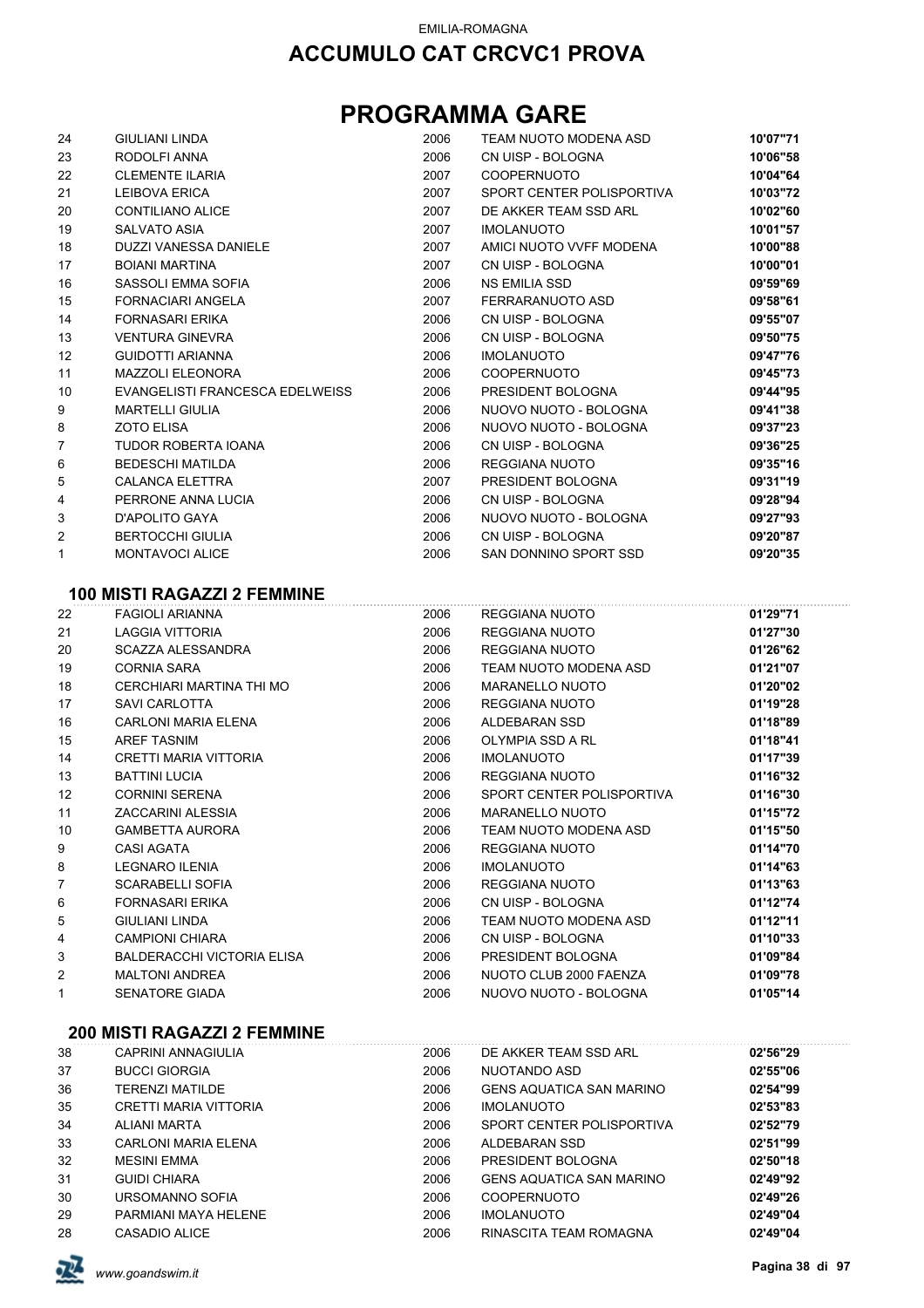## **PROGRAMMA GARE**

| 27             | CERCHIARI MARTINA THI MO          | 2006 | <b>MARANELLO NUOTO</b> | 02'48"75 |
|----------------|-----------------------------------|------|------------------------|----------|
| 26             | <b>BERTI MATILDE</b>              | 2006 | <b>IMOLANUOTO</b>      | 02'48"46 |
| 25             | ROCCHI VIRGINIA                   | 2006 | NUOTANDO ASD           | 02'48"20 |
| 24             | <b>CATTABRIGA GRETA</b>           | 2006 | RINASCITA TEAM ROMAGNA | 02'46"34 |
| 23             | <b>GAMBETTA AURORA</b>            | 2006 | TEAM NUOTO MODENA ASD  | 02'45"80 |
| 22             | AMBROSO EMMA                      | 2006 | DE AKKER TEAM SSD ARL  | 02'45"49 |
| 21             | CASTELLI MARTINA                  | 2006 | TEAM NUOTO MODENA ASD  | 02'43"70 |
| 20             | ATTENNANTE CARLOTTA               | 2006 | NUOVO NUOTO - BOLOGNA  | 02'43"14 |
| 19             | <b>CAPRI NOEMI</b>                | 2006 | <b>IMOLANUOTO</b>      | 02'41"17 |
| 18             | SASSOLI EMMA SOFIA                | 2006 | NS EMILIA SSD          | 02'40"65 |
| 17             | <b>SCARABELLI SOFIA</b>           | 2006 | <b>REGGIANA NUOTO</b>  | 02'40"32 |
| 16             | <b>DENTI CARLOTTA</b>             | 2006 | <b>REGGIANA NUOTO</b>  | 02'39"92 |
| 15             | CAMORANI VALENTINA                | 2006 | G.S. FORLI' NUOTO ASD  | 02'39"63 |
| 14             | <b>FORLANI ANNA</b>               | 2006 | DE AKKER TEAM SSD ARL  | 02'38"84 |
| 13             | MARISALDI SARA                    | 2006 | CN UISP - BOLOGNA      | 02'38"58 |
| 12             | <b>CARROLI SOFIA</b>              | 2006 | <b>IMOLANUOTO</b>      | 02'38"21 |
| 11             | <b>FORNASARI ERIKA</b>            | 2006 | CN UISP - BOLOGNA      | 02'36"51 |
| 10             | <b>FLAMIGNI ALICE</b>             | 2006 | CN UISP - BOLOGNA      | 02'34"75 |
| 9              | <b>GIULIANI LINDA</b>             | 2006 | TEAM NUOTO MODENA ASD  | 02'34"12 |
| 8              | <b>VACCHI BEATRICE</b>            | 2006 | CN UISP - BOLOGNA      | 02'34"01 |
| 7              | <b>CAMPESTRI REBECCA</b>          | 2006 | NUOVO NUOTO - BOLOGNA  | 02'32"01 |
| 6              | <b>MARTELLI GIULIA</b>            | 2006 | NUOVO NUOTO - BOLOGNA  | 02'30"65 |
| 5              | SILLETTI SOPHIA AURORA            | 2006 | CN UISP - BOLOGNA      | 02'30"08 |
| 4              | <b>BALDERACCHI VICTORIA ELISA</b> | 2006 | PRESIDENT BOLOGNA      | 02'29"71 |
| 3              | <b>MALTONI ANDREA</b>             | 2006 | NUOTO CLUB 2000 FAENZA | 02'29"60 |
| $\overline{2}$ | <b>GUIDOTTI ARIANNA</b>           | 2006 | <b>IMOLANUOTO</b>      | 02'27"67 |
| 1              | <b>BERTOCCHI GIULIA</b>           | 2006 | CN UISP - BOLOGNA      | 02'27"46 |

#### **400 MISTI RAGAZZI 2 FEMMINE**

| 13 | <b>ALIANI MARTA</b>        | 2006 | SPORT CENTER POLISPORTIVA | 06'09"29 |
|----|----------------------------|------|---------------------------|----------|
| 12 | CASADIO ALICE              | 2006 | RINASCITA TEAM ROMAGNA    | 05'56"18 |
| 11 | CATTABRIGA GRETA           | 2006 | RINASCITA TEAM ROMAGNA    | 05'52"21 |
| 10 | <b>FORLANI ANNA</b>        | 2006 | DE AKKER TEAM SSD ARI     | 05'41"73 |
| 9  | <b>MORABITO MICHELLE</b>   | 2006 | MARANELLO NUOTO           | 05'38"23 |
| 8  | <b>SCARABELLI SOFIA</b>    | 2006 | REGGIANA NUOTO            | 05'36"82 |
| 7  | GIULIANI LINDA             | 2006 | TEAM NUOTO MODENA ASD     | 05'36"69 |
| 6  | <b>MORINI ANGELICA</b>     | 2006 | <b>COOPERNUOTO</b>        | 05'30"91 |
| 5  | <b>FORNASARI ERIKA</b>     | 2006 | CN UISP - BOLOGNA         | 05'29"22 |
| 4  | <b>VENTURA GINEVRA</b>     | 2006 | CN UISP - BOLOGNA         | 05'26"20 |
| 3  | <b>CAMPESTRI REBECCA</b>   | 2006 | NUOVO NUOTO - BOLOGNA     | 05'19"83 |
| 2  | BALDERACCHI VICTORIA ELISA | 2006 | PRESIDENT BOLOGNA         | 05'15"10 |
|    | <b>SENATORE GIADA</b>      | 2006 | NUOVO NUOTO - BOLOGNA     | 05'06"39 |

#### **100 FARFALLA RAGAZZI 2 MASCHI**

| 36 | CAROZZI ALESSANDRO        | 2004 | MARANELLO NUOTO       | 01'15"24 |
|----|---------------------------|------|-----------------------|----------|
| 35 | <b>FRAZZANO FEDERICO</b>  | 2004 | <b>IMOLANUOTO</b>     | 01'10"92 |
| 34 | CASTAGNEDOLI NICOLO'      | 2004 | <b>COOPERNUOTO</b>    | 01'09"04 |
| 33 | <b>SCIABONI MATTEO</b>    | 2004 | PRESIDENT BOLOGNA     | 01'08"92 |
| 32 | <b>FRIZ LUCA</b>          | 2004 | CN UISP - BOLOGNA     | 01'08"55 |
| 31 | RUOSI NICCOLO'            | 2004 | <b>COOPERNUOTO</b>    | 01'08"33 |
| 30 | <b>BONETTI MATTEO</b>     | 2004 | TEAM NUOTO MODENA ASD | 01'07"05 |
| 29 | <b>MANFREDINI NICOLO'</b> | 2004 | CN UISP - BOLOGNA     | 01'06"99 |
| 28 | <b>BERNARDI DAVIDE</b>    | 2004 | <b>COOPERNUOTO</b>    | 01'06"78 |
| 27 | PARADISI ALESSANDRO       | 2004 | SAVENA NUOTO TEAM     | 01'06"73 |
| 26 | <b>BELTRAMI JACOPO</b>    | 2004 | REGGIANA NUOTO        | 01'06"60 |
| 25 | ROSSI PIETRO              | 2004 | LIB NUOTO RAVENNA     | 01'06"51 |
| 24 | VEGGETTI DIEGO            | 2004 | DE AKKER TEAM SSD ARL | 01'06"06 |
| 23 | <b>DEGLI ESPOSTI LUCA</b> | 2004 | TEAM NUOTO MODENA ASD | 01'05"47 |
| 22 | <b>GARAVINI GABRIELE</b>  | 2004 | G.S. FORLI' NUOTO ASD | 01'05"17 |
| 21 | RIVELLI TOMMASO           | 2004 | DE AKKER TEAM SSD ARL | 01'05"08 |
| 20 | <b>VERACE GAETANO</b>     | 2004 | REGGIANA NUOTO        | 01'04"69 |

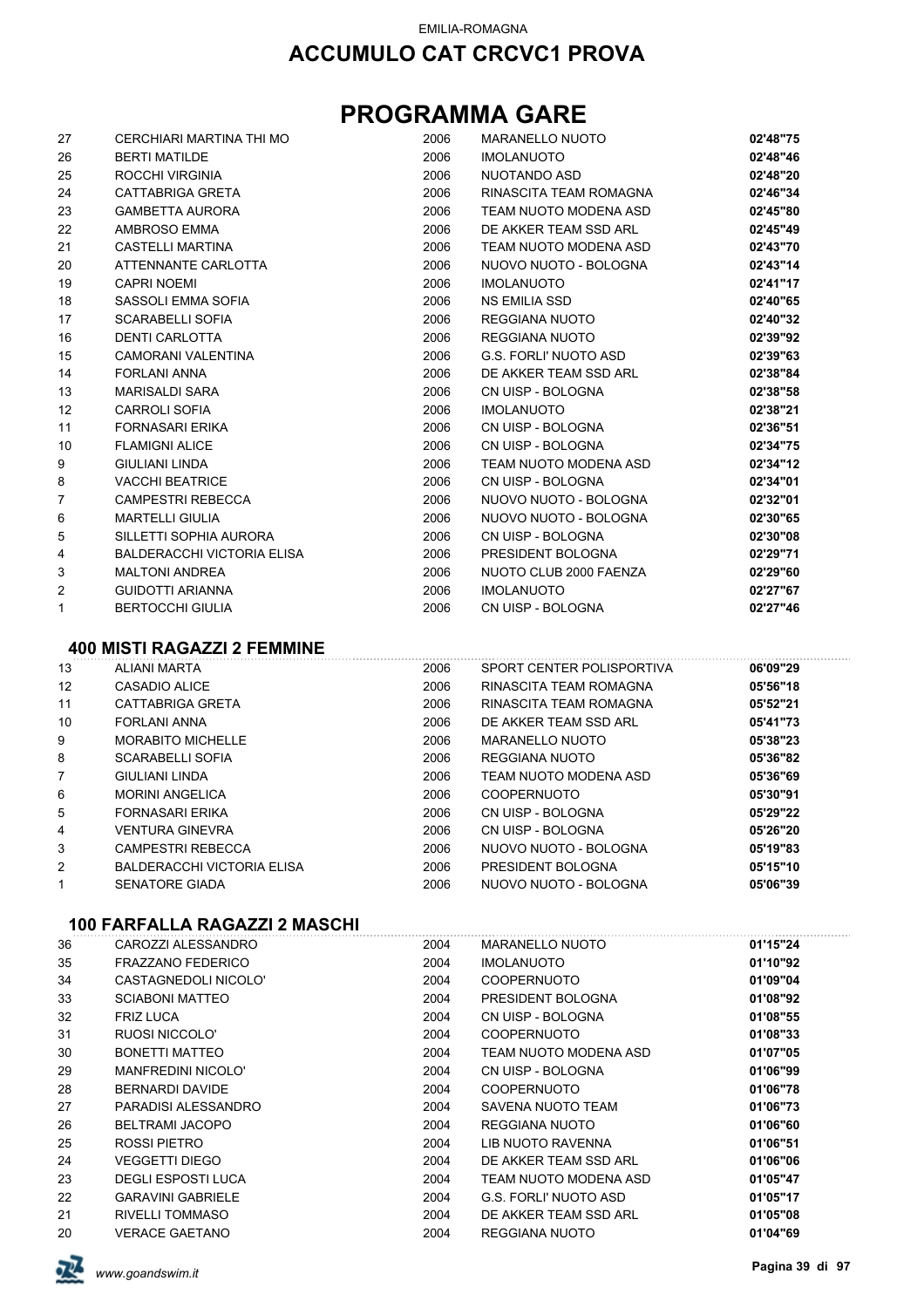## **PROGRAMMA GARE**

| 19 | REBECCHI RICCARDO        | 2004 | DE AKKER TEAM SSD ARL           | 01'04"27 |
|----|--------------------------|------|---------------------------------|----------|
| 18 | <b>TOSI LUCA</b>         | 2004 | TEAM NUOTO MODENA ASD           | 01'04"07 |
| 17 | <b>GRAGNANINI MIRCO</b>  | 2004 | CENTRO NUOTO COPPARO            | 01'03"95 |
| 16 | <b>OLIVIERI DAVIDE</b>   | 2004 | <b>COOPERNUOTO</b>              | 01'03"87 |
| 15 | <b>FRANCHINI MARCO</b>   | 2004 | AMICI NUOTO VVFF MODENA         | 01'03"48 |
| 14 | <b>MAMINI AXEL</b>       | 2004 | NUOTO CLUB 2000 FAENZA          | 01'03"13 |
| 13 | <b>MANDATO ANDREA</b>    | 2004 | <b>IMOLANUOTO</b>               | 01'03"11 |
| 12 | DARDI ALEX               | 2004 | <b>IMOLANUOTO</b>               | 01'02"67 |
| 11 | <b>VALENTINI TOMMASO</b> | 2004 | PRESIDENT BOLOGNA               | 01'02"42 |
| 10 | <b>VILASI DEMETRIO</b>   | 2004 | DE AKKER TEAM SSD ARL           | 01'02"42 |
| 9  | <b>MARCHESI LUCA</b>     | 2004 | REGGIANA NUOTO                  | 01'02"32 |
| 8  | <b>BURZI MARCO</b>       | 2004 | SAVENA NUOTO TEAM               | 01'02"11 |
| 7  | <b>SERRA MATTEO</b>      | 2004 | CN UISP - BOLOGNA               | 01'01"29 |
| 6  | ALIBERTI PIETRO          | 2004 | DE AKKER TEAM SSD ARL           | 01'00"93 |
| 5  | <b>GONELLI MIRKO</b>     | 2004 | DE AKKER TEAM SSD ARL           | 01'00"84 |
| 4  | REBOSIO ALESSANDRO       | 2004 | <b>GENS AQUATICA SAN MARINO</b> | 00'58"96 |
| 3  | PELUSO LEONARDO          | 2004 | PRESIDENT BOLOGNA               | 00'58"31 |
| 2  | <b>BENASSI MARCO</b>     | 2004 | <b>COOPERNUOTO</b>              | 00'58"21 |
| 1  | SABATTANI ALEX           | 2004 | <b>IMOLANUOTO</b>               | 00'58"09 |

#### **200 FARFALLA RAGAZZI 2 MASCHI**

| 13                | <b>FRAZZANO FEDERICO</b> | 2004 | <b>IMOLANUOTO</b>               | 02'44"94 |
|-------------------|--------------------------|------|---------------------------------|----------|
| $12 \overline{ }$ | RUOSI NICCOLO'           | 2004 | <b>COOPERNUOTO</b>              | 02'39"08 |
| 11                | CASTAGNEDOLI NICOLO'     | 2004 | <b>COOPERNUOTO</b>              | 02'33"74 |
| 10                | <b>BELLINI SAMUELE</b>   | 2004 | <b>COOPERNUOTO</b>              | 02'32"76 |
| 9                 | BELTRAMI JACOPO          | 2004 | REGGIANA NUOTO                  | 02'28"46 |
| 8                 | SERRA MATTEO             | 2004 | CN UISP - BOLOGNA               | 02'26"43 |
| $\overline{7}$    | <b>GONELLI MIRKO</b>     | 2004 | DE AKKER TEAM SSD ARL           | 02'22"94 |
| 6                 | <b>TOSI LUCA</b>         | 2004 | TEAM NUOTO MODENA ASD           | 02'20"59 |
| 5                 | <b>VERACE GAETANO</b>    | 2004 | REGGIANA NUOTO                  | 02'19"40 |
| 4                 | <b>VALENTINI TOMMASO</b> | 2004 | PRESIDENT BOLOGNA               | 02'17"65 |
| 3                 | SITA' RICCARDO           | 2004 | DE AKKER TEAM SSD ARL           | 02'16"37 |
| $\overline{2}$    | <b>BENASSI MARCO</b>     | 2004 | <b>COOPERNUOTO</b>              | 02'11"89 |
| 1                 | REBOSIO ALESSANDRO       | 2004 | <b>GENS AQUATICA SAN MARINO</b> | 02'10"13 |

#### **100 DORSO RAGAZZI 2 MASCHI**

| 31                | CASTAGNEDOLI NICOLO'         | 2004 | COOPERNUOTO             | 01'11"80 |
|-------------------|------------------------------|------|-------------------------|----------|
| 30                | <b>TAMPIERI MARCO</b>        | 2004 | RINASCITA TEAM ROMAGNA  | 01'11"34 |
| 29                | <b>SCALA FEDERICO</b>        | 2004 | IMOLANUOTO              | 01'10"83 |
| 28                | <b>FERRI DAVIDE</b>          | 2004 | ALDEBARAN SSD           | 01'10"56 |
| 27                | <b>GARAVINI GABRIELE</b>     | 2004 | G.S. FORLI' NUOTO ASD   | 01'10"18 |
| 26                | <b>CRISTOFORI MATTEO</b>     | 2004 | NUOTO CLUB 2000 FAENZA  | 01'09"67 |
| 25                | <b>BELLINI SAMUELE</b>       | 2004 | <b>COOPERNUOTO</b>      | 01'09"43 |
| 24                | ROMAGNANI RICCARDO           | 2004 | REGGIANA NUOTO          | 01'09"40 |
| 23                | <b>MERLINI FRANCESCO</b>     | 2004 | <b>IMOLANUOTO</b>       | 01'07"57 |
| 22                | <b>MONDINI DINO</b>          | 2004 | RINASCITA TEAM ROMAGNA  | 01'07"26 |
| 21                | PORCARI FRANCESCO            | 2004 | H. SPORT SSD - FIRENZE  | 01'06"95 |
| 20                | PIERACCINI GIUSEPPE          | 2004 | NS EMILIA SSD           | 01'06"61 |
| 19                | <b>SWENNEN MANUEL</b>        | 2004 | <b>IMOLANUOTO</b>       | 01'06"19 |
| 18                | <b>BERNARDELLI CHRISTIAN</b> | 2004 | <b>COOPERNUOTO</b>      | 01'06"07 |
| 17                | <b>FANTUZZI GABRIELE</b>     | 2004 | <b>MARANELLO NUOTO</b>  | 01'05"87 |
| 16                | AMBONATI MATTEO              | 2004 | CENTRO NUOTO COPPARO    | 01'05"46 |
| 15                | RANIERI DAVIDE               | 2004 | NUOTO CLUB 2000 FAENZA  | 01'05"40 |
| 14                | <b>CELEGHINI JACOPO</b>      | 2004 | DE AKKER TEAM SSD ARL   | 01'05"21 |
| 13                | <b>COSTA FEDERICO</b>        | 2004 | CN UISP - BOLOGNA       | 01'04"77 |
| $12 \overline{ }$ | <b>VILASI DEMETRIO</b>       | 2004 | DE AKKER TEAM SSD ARL   | 01'04"59 |
| 11                | <b>CUCCHI FRANCESCO</b>      | 2004 | NUOTANDO ASD            | 01'03"69 |
| 10                | <b>MELNYK VLADYSLAV</b>      | 2004 | PRESIDENT BOLOGNA       | 01'03"26 |
| 9                 | <b>FRANCHINI MARCO</b>       | 2004 | AMICI NUOTO VVFF MODENA | 01'03"17 |
| 8                 | PINCA PIETRO                 | 2004 | DE AKKER TEAM SSD ARL   | 01'02"98 |
| $7^{\circ}$       | POLASTRI DARIO               | 2004 | DE AKKER TEAM SSD ARL   | 01'02"80 |
|                   |                              |      |                         |          |

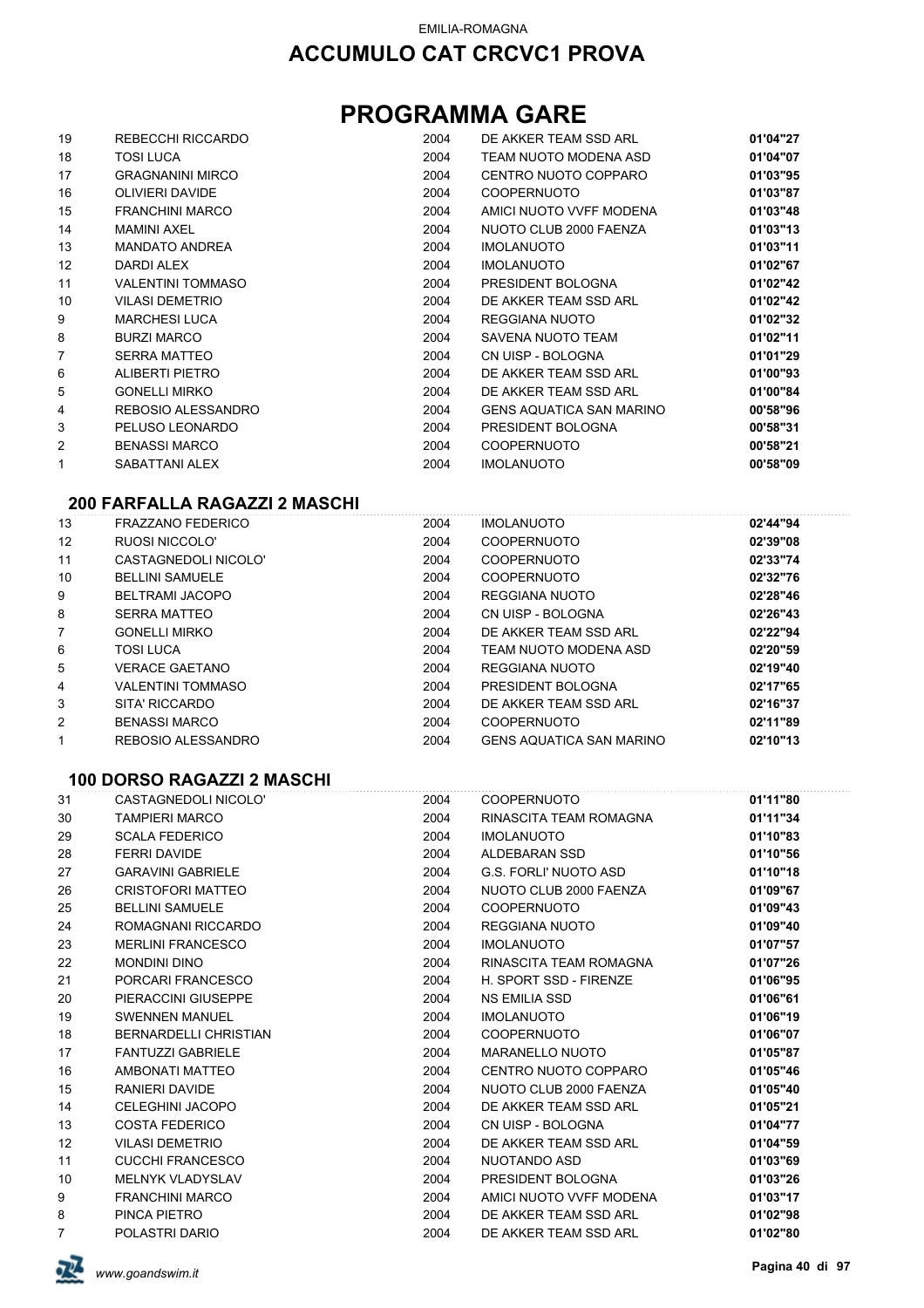## **PROGRAMMA GARE**

| 6 | SPILA LEONARDO          | 2004 | PRESIDENT BOLOGNA       | 01'02"77 |
|---|-------------------------|------|-------------------------|----------|
| 5 | REBECCHI RICCARDO       | 2004 | DE AKKER TEAM SSD ARL   | 01'02"76 |
| 4 | BOGA LORENZO            | 2004 | POL GARDEN RIMINI       | 01'02"69 |
|   | BAYUMI KARIM            | 2004 | CN UISP - BOLOGNA       | 01'01"35 |
|   | <b>GRAGNANINI MIRCO</b> | 2004 | CENTRO NUOTO COPPARO    | 00'59"90 |
|   | RAMETTA EMANUELE        | 2004 | AMICI NUOTO VVFF MODENA | 00'58"90 |

### **200 DORSO RAGAZZI 2 MASCHI**

| 25             | CRUCCO ALESSANDRO        | 2004 | REGGIANA NUOTO          | 02'50"18 |
|----------------|--------------------------|------|-------------------------|----------|
| 24             | ORLANDO KEVIN MARIO      | 2004 | REGGIANA NUOTO          | 02'42"81 |
| 23             | <b>TAMPIERI MARCO</b>    | 2004 | RINASCITA TEAM ROMAGNA  | 02'32"52 |
| 22             | <b>GRANDI MATTEO</b>     | 2004 | DE AKKER TEAM SSD ARL   | 02'30"74 |
| 21             | <b>SWENNEN MANUEL</b>    | 2004 | <b>IMOLANUOTO</b>       | 02'28"31 |
| 20             | <b>MERLINI FRANCESCO</b> | 2004 | <b>IMOLANUOTO</b>       | 02'28"05 |
| 19             | <b>CRISTOFORI MATTEO</b> | 2004 | NUOTO CLUB 2000 FAENZA  | 02'27"44 |
| 18             | <b>BELLINI SAMUELE</b>   | 2004 | <b>COOPERNUOTO</b>      | 02'25"73 |
| 17             | PINCA PIETRO             | 2004 | DE AKKER TEAM SSD ARL   | 02'24"52 |
| 16             | MONDINI DINO             | 2004 | RINASCITA TEAM ROMAGNA  | 02'24"14 |
| 15             | AMBONATI MATTEO          | 2004 | CENTRO NUOTO COPPARO    | 02'23"72 |
| 14             | <b>RANIERI DAVIDE</b>    | 2004 | NUOTO CLUB 2000 FAENZA  | 02'21"31 |
| 13             | BERNARDELLI CHRISTIAN    | 2004 | <b>COOPERNUOTO</b>      | 02'20"36 |
| 12             | <b>CELEGHINI JACOPO</b>  | 2004 | DE AKKER TEAM SSD ARL   | 02'20"14 |
| 11             | REBECCHI RICCARDO        | 2004 | DE AKKER TEAM SSD ARL   | 02'19"26 |
| 10             | POLASTRI DARIO           | 2004 | DE AKKER TEAM SSD ARL   | 02'18"40 |
| 9              | <b>COSTA FEDERICO</b>    | 2004 | CN UISP - BOLOGNA       | 02'17"45 |
| 8              | <b>SERRA MATTEO</b>      | 2004 | CN UISP - BOLOGNA       | 02'17"44 |
| $\overline{7}$ | <b>FRANCHINI MARCO</b>   | 2004 | AMICI NUOTO VVFF MODENA | 02'17"41 |
| 6              | <b>CUCCHI FRANCESCO</b>  | 2004 | NUOTANDO ASD            | 02'15"53 |
| 5              | <b>BOGA LORENZO</b>      | 2004 | POL GARDEN RIMINI       | 02'14"66 |
| 4              | <b>MELNYK VLADYSLAV</b>  | 2004 | PRESIDENT BOLOGNA       | 02'14"66 |
| 3              | SPILA LEONARDO           | 2004 | PRESIDENT BOLOGNA       | 02'13"90 |
| 2              | <b>GRAGNANINI MIRCO</b>  | 2004 | CENTRO NUOTO COPPARO    | 02'13"04 |
| $\mathbf{1}$   | RAMETTA EMANUELE         | 2004 | AMICI NUOTO VVFF MODENA | 02'09"41 |
|                |                          |      |                         |          |

#### **100 RANA RAGAZZI 2 MASCHI**

| 29             | ROMA EMILIANO             | 2004 | DE AKKER TEAM SSD ARL  | 01'29"01 |
|----------------|---------------------------|------|------------------------|----------|
| 28             | <b>FALASCONI GIOELE</b>   | 2004 | POL COMUNALE RICCIONE  | 01'21"43 |
| 27             | <b>BARBONI MATTEO</b>     | 2004 | G.S. FORLI' NUOTO ASD  | 01'19"30 |
| 26             | <b>MONDINI DINO</b>       | 2004 | RINASCITA TEAM ROMAGNA | 01'17"30 |
| 25             | <b>BONI LUCA</b>          | 2004 | DE AKKER TEAM SSD ARL  | 01'16"74 |
| 24             | SANDROLINI STEFANO        | 2004 | SAVENA NUOTO TEAM      | 01'16"57 |
| 23             | <b>CRICCA PIETRO</b>      | 2004 | <b>IMOLANUOTO</b>      | 01'16"10 |
| 22             | <b>FRIZ LUCA</b>          | 2004 | CN UISP - BOLOGNA      | 01'16"03 |
| 21             | <b>BONETTI MATTEO</b>     | 2004 | TEAM NUOTO MODENA ASD  | 01'14"96 |
| 20             | <b>GRANDI MATTEO</b>      | 2004 | DE AKKER TEAM SSD ARL  | 01'14"63 |
| 19             | <b>GOZZI RICCARDO</b>     | 2004 | <b>COOPERNUOTO</b>     | 01'14"28 |
| 18             | <b>TRONI GIOVANNI</b>     | 2004 | <b>COOPERNUOTO</b>     | 01'14"06 |
| 17             | <b>FANTUZZI GABRIELE</b>  | 2004 | MARANELLO NUOTO        | 01'13"70 |
| 16             | <b>LENZI SAMUELE</b>      | 2004 | CN UISP - BOLOGNA      | 01'13"69 |
| 15             | <b>BENINI DAVIDE</b>      | 2004 | <b>IMOLANUOTO</b>      | 01'13"51 |
| 14             | <b>MONTICELLI ALESSIO</b> | 2004 | <b>COOPERNUOTO</b>     | 01'12"95 |
| 13             | <b>RUBINI RICCARDO</b>    | 2004 | PRESIDENT BOLOGNA      | 01'12"38 |
| 12             | <b>DIAGNE MOHAMED</b>     | 2004 | G.S. FORLI' NUOTO ASD  | 01'12"06 |
| 11             | <b>OLIVIERI DAVIDE</b>    | 2004 | <b>COOPERNUOTO</b>     | 01'11"60 |
| 10             | <b>GARBELLINI ANDREA</b>  | 2004 | DE AKKER TEAM SSD ARL  | 01'11"46 |
| 9              | <b>MARCHETTI SIMONE</b>   | 2004 | DELFINO '93 SSD        | 01'10"59 |
| 8              | <b>AGUZZI EMANUELE</b>    | 2004 | IN SPORT RANE ROSSE    | 01'10"06 |
| $\overline{7}$ | SITA' RICCARDO            | 2004 | DE AKKER TEAM SSD ARL  | 01'09"68 |
| 6              | BETTUZZI LORENZO          | 2004 | PRESIDENT BOLOGNA      | 01'09"30 |
| 5              | <b>BACCARANI FILIPPO</b>  | 2004 | <b>COOPERNUOTO</b>     | 01'09"07 |
| 4              | PARADISI ALESSANDRO       | 2004 | SAVENA NUOTO TEAM      | 01'08"90 |

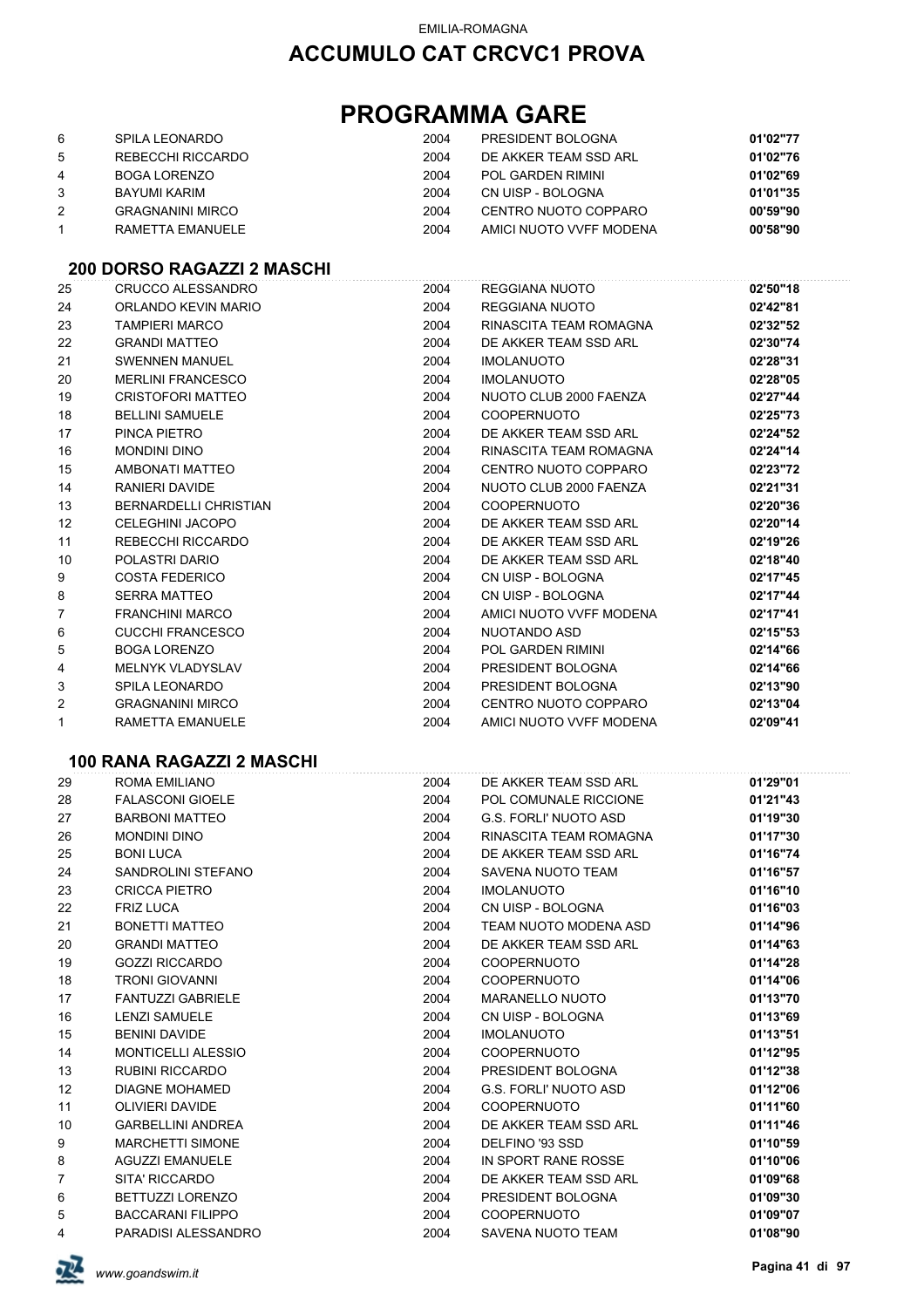## **PROGRAMMA GARE**

| SIMONINI GIULIO   | 2004 | SAN DONNINO SPORT SSD   | 01'08"48 |
|-------------------|------|-------------------------|----------|
| PANTIFRI FII IPPO | 2004 | RARI NANTES ROMAGNA ASD | 01'05"59 |
| PELUSO LEONARDO   | 2004 | PRESIDENT BOLOGNA       | 01'04"55 |

#### **200 RANA RAGAZZI 2 MASCHI**

| 18             | ORLANDO KEVIN MARIO              | 2004 | <b>REGGIANA NUOTO</b>        | 03'03"50 |
|----------------|----------------------------------|------|------------------------------|----------|
| 17             | <b>BARBONI MATTEO</b>            | 2004 | G.S. FORLI' NUOTO ASD        | 02'51"91 |
| 16             | <b>BONI LUCA</b>                 | 2004 | DE AKKER TEAM SSD ARL        | 02'49"39 |
| 15             | <b>GRANDI MATTEO</b>             | 2004 | DE AKKER TEAM SSD ARL        | 02'48"45 |
| 14             | SANDROLINI STEFANO               | 2004 | SAVENA NUOTO TEAM            | 02'43"66 |
| 13             | <b>LENZI SAMUELE</b>             | 2004 | CN UISP - BOLOGNA            | 02'42"16 |
| 12             | <b>BELLINI SAMUELE</b>           | 2004 | <b>COOPERNUOTO</b>           | 02'41"63 |
| 11             | <b>GOZZI RICCARDO</b>            | 2004 | <b>COOPERNUOTO</b>           | 02'41"60 |
| 10             | <b>TRONI GIOVANNI</b>            | 2004 | <b>COOPERNUOTO</b>           | 02'41"26 |
| 9              | <b>GARBELLINI ANDREA</b>         | 2004 | DE AKKER TEAM SSD ARL        | 02'39"76 |
| 8              | <b>BENINI DAVIDE</b>             | 2004 | <b>IMOLANUOTO</b>            | 02'39"28 |
| 7              | <b>RUBINI RICCARDO</b>           | 2004 | PRESIDENT BOLOGNA            | 02'36"16 |
| 6              | <b>AGUZZI EMANUELE</b>           | 2004 | IN SPORT RANE ROSSE          | 02'33"90 |
| 5              | <b>BIAGI ALESSANDRO</b>          | 2004 | RECORD NUOTO CLUB - BO       | 02'33"74 |
| 4              | <b>BACCARANI FILIPPO</b>         | 2004 | <b>COOPERNUOTO</b>           | 02'32"36 |
| 3              | SIMONINI GIULIO                  | 2004 | SAN DONNINO SPORT SSD        | 02'31"50 |
| $\overline{2}$ | BETTUZZI LORENZO                 | 2004 | PRESIDENT BOLOGNA            | 02'29"88 |
| 1              | <b>PANTIERI FILIPPO</b>          | 2004 | RARI NANTES ROMAGNA ASD      | 02'21"43 |
|                |                                  |      |                              |          |
|                | <b>50 STILE RAGAZZI 2 MASCHI</b> |      |                              |          |
| 54             | ROMA EMILIANO                    | 2004 | DE AKKER TEAM SSD ARL        | 00'30"38 |
| 53             | CASOLARI RICCARDO                | 2004 | TEAM NUOTO MODENA ASD        | 00'30"38 |
| 52             | <b>BARBONI MATTEO</b>            | 2004 | G.S. FORLI' NUOTO ASD        | 00'29"98 |
| 51             | <b>FALASCONI GIOELE</b>          | 2004 | POL COMUNALE RICCIONE        | 00'29"80 |
| 50             | CASTAGNEDOLI NICOLO'             | 2004 | <b>COOPERNUOTO</b>           | 00'28"89 |
| 49             | <b>MONTICELLI ALESSIO</b>        | 2004 | <b>COOPERNUOTO</b>           | 00'28"65 |
| 48             | <b>TAMPIERI MARCO</b>            | 2004 | RINASCITA TEAM ROMAGNA       | 00'28"64 |
| 47             | <b>GARBELLINI ANDREA</b>         | 2004 | DE AKKER TEAM SSD ARL        | 00'28"46 |
| 46             | <b>SCALA FEDERICO</b>            | 2004 | <b>IMOLANUOTO</b>            | 00'28"17 |
| 45             | <b>GJOKA TOMAS</b>               | 2004 | AMICI NUOTO VVFF MODENA      | 00'28"11 |
| 44             | <b>FRIZ LUCA</b>                 | 2004 | CN UISP - BOLOGNA            | 00'28"03 |
| 43             | <b>BERNARDELLI CHRISTIAN</b>     | 2004 | <b>COOPERNUOTO</b>           | 00'28"00 |
| 42             | MONGARDI ALESSANDRO              | 2004 | RINASCITA TEAM ROMAGNA       | 00'27"99 |
| 41             | <b>BONI LUCA</b>                 | 2004 | DE AKKER TEAM SSD ARL        | 00'27"97 |
| 40             | RIVELLI TOMMASO                  | 2004 | DE AKKER TEAM SSD ARL        | 00'27"82 |
| 39             | <b>BERNARDI DAVIDE</b>           | 2004 | <b>COOPERNUOTO</b>           | 00'27"66 |
| 38             | <b>VALENTINI TOMMASO</b>         | 2004 | PRESIDENT BOLOGNA            | 00'27"62 |
| 37             | <b>DIAGNE MOHAMED</b>            | 2004 | <b>G.S. FORLI' NUOTO ASD</b> | 00'27"62 |
| 36             | COLUCCI LUCA                     | 2004 | IMOLANUOTO                   | 00'27"52 |
| 35             | <b>COSTA FEDERICO</b>            | 2004 | CN UISP - BOLOGNA            | 00'27"48 |
| 34             | <b>CRISTOFORI MATTEO</b>         | 2004 | NUOTO CLUB 2000 FAENZA       | 00'27"47 |
| 33             | <b>GARAVINI GABRIELE</b>         | 2004 | G.S. FORLI' NUOTO ASD        | 00'27"43 |
| 32             | <b>CRICCA PIETRO</b>             | 2004 | <b>IMOLANUOTO</b>            | 00'27"36 |
| 31             | PIERACCINI GIUSEPPE              | 2004 | <b>NS EMILIA SSD</b>         | 00'27"13 |
| 30             | ROSSI PIETRO                     | 2004 | LIB NUOTO RAVENNA            | 00'27"08 |
| 29             | ROMAGNANI RICCARDO               | 2004 | <b>REGGIANA NUOTO</b>        | 00'26"97 |
| 28             | <b>FERRI DAVIDE</b>              | 2004 | ALDEBARAN SSD                | 00'26"94 |
| 27             | <b>MANDATO ANDREA</b>            | 2004 | <b>IMOLANUOTO</b>            | 00'26"75 |
| 26             | REBECCHI RICCARDO                | 2004 | DE AKKER TEAM SSD ARL        | 00'26"73 |
| 25             | <b>TAGLIATTI THOMAS</b>          | 2004 | DELFINO '93 SSD              | 00'26"71 |
| 24             | <b>GOZZI RICCARDO</b>            | 2004 | <b>COOPERNUOTO</b>           | 00'26"70 |
| 23             | NIKA ENEA                        | 2004 | REGGIANA NUOTO               | 00'26"64 |
| 22             | <b>ALBERINI PIETRO</b>           | 2004 | <b>MARANELLO NUOTO</b>       | 00'26"63 |
| 21             | <b>GULMINI FABIO</b>             | 2004 | REGGIANA NUOTO               | 00'26"55 |
| 20             | <b>MARCHESI LUCA</b>             | 2004 | REGGIANA NUOTO               | 00'26"54 |
| 19             | <b>VALERI MATTIA</b>             | 2004 | SAN DONNINO SPORT SSD        | 00'26"43 |

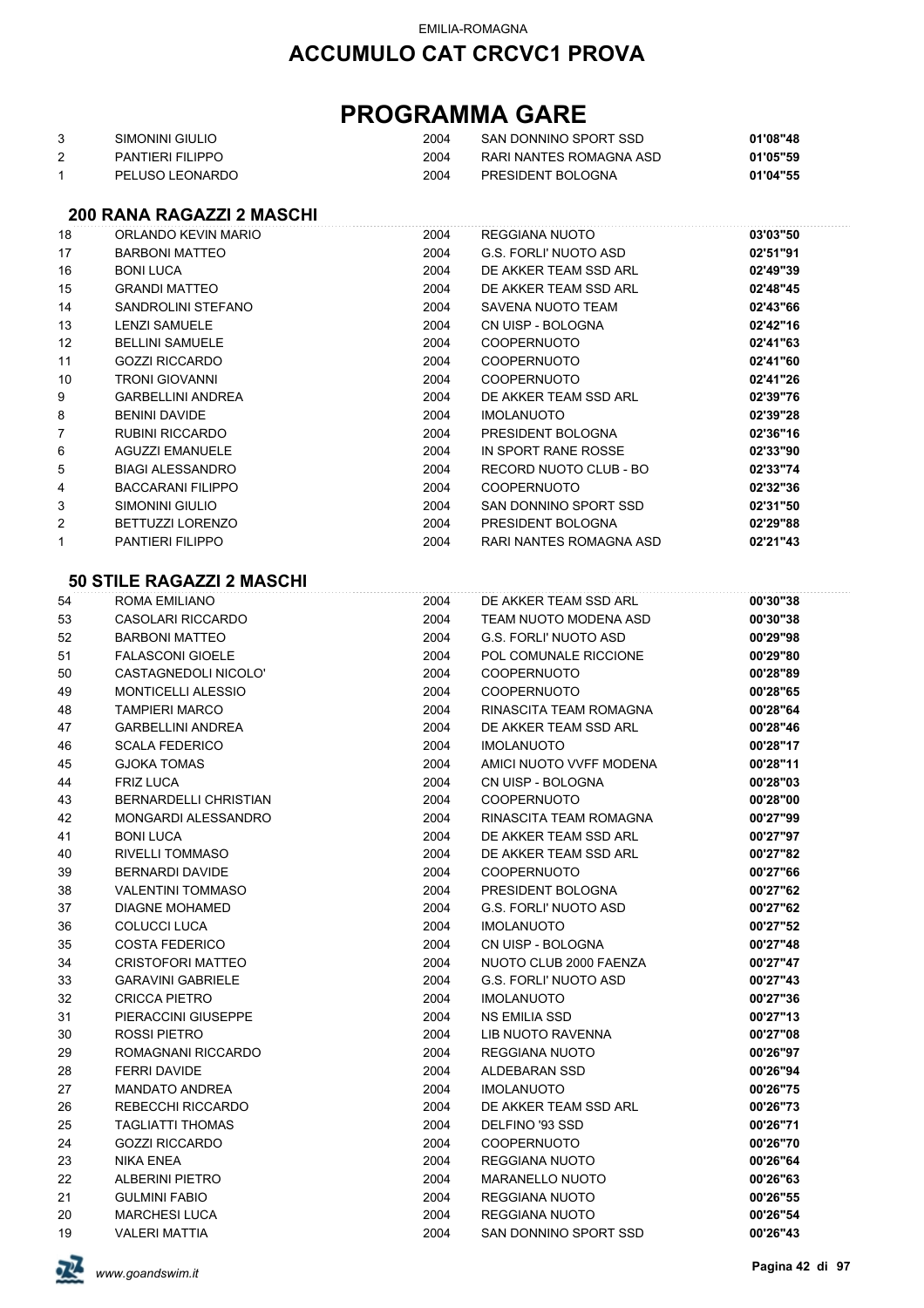## **PROGRAMMA GARE**

| 18                | RAMETTA EMANUELE          | 2004 | AMICI NUOTO VVFF MODENA  | 00'26"40 |
|-------------------|---------------------------|------|--------------------------|----------|
| 17                | RANIERI DAVIDE            | 2004 | NUOTO CLUB 2000 FAENZA   | 00'26"37 |
| 16                | <b>GONELLI MIRKO</b>      | 2004 | DE AKKER TEAM SSD ARL    | 00'26"35 |
| 15                | <b>VILASI DEMETRIO</b>    | 2004 | DE AKKER TEAM SSD ARL    | 00'26"31 |
| 14                | <b>DEGLI ESPOSTI LUCA</b> | 2004 | TEAM NUOTO MODENA ASD    | 00'26"29 |
| 13                | <b>CUCCHI FRANCESCO</b>   | 2004 | NUOTANDO ASD             | 00'26"22 |
| $12 \overline{ }$ | <b>GAVIOLI GIACOMO</b>    | 2004 | TEAM NUOTO MODENA ASD    | 00'26"20 |
| 11                | SIMONI ANDREA             | 2004 | PRESIDENT BOLOGNA        | 00'26"19 |
| 10                | <b>MAMINI AXEL</b>        | 2004 | NUOTO CLUB 2000 FAENZA   | 00'26"18 |
| 9                 | <b>BURZI MARCO</b>        | 2004 | SAVENA NUOTO TEAM        | 00'25"98 |
| 8                 | PINCA PIETRO              | 2004 | DE AKKER TEAM SSD ARL    | 00'25"93 |
| 7                 | <b>BOGA LORENZO</b>       | 2004 | <b>POL GARDEN RIMINI</b> | 00'25"69 |
| 6                 | <b>OLIVIERI DAVIDE</b>    | 2004 | <b>COOPERNUOTO</b>       | 00'25"66 |
| 5                 | <b>UGUCCIONI LORENZO</b>  | 2004 | ALDEBARAN SSD            | 00'25"63 |
| 4                 | PENSABENI GIULIO          | 2004 | SAVENA NUOTO TEAM        | 00'25"30 |
| 3                 | ALIBERTI PIETRO           | 2004 | DE AKKER TEAM SSD ARL    | 00'24"95 |
| 2                 | ANSALONI LUCA             | 2004 | CN UISP - BOLOGNA        | 00'24"88 |
| 1                 | SABATTANI ALEX            | 2004 | <b>IMOLANUOTO</b>        | 00'23"95 |

### **100 STILE RAGAZZI 2 MASCHI**

| 82 | RUFFOLO MARCO                | 2004 | NUOTO CLUB 91 PARMA      | 01'14"11 |
|----|------------------------------|------|--------------------------|----------|
| 81 | <b>TOSCANI ALESSANDRO</b>    | 2004 | NUOTO CLUB 91 PARMA      | 01'12"28 |
| 80 | <b>CANALI ANDREA</b>         | 2004 | NUOTO CLUB 91 PARMA      | 01'12"19 |
| 79 | SORBA JACOPO MARIA           | 2004 | NUOTO CLUB 91 PARMA      | 01'08"60 |
| 78 | CAROZZI ALESSANDRO           | 2004 | <b>MARANELLO NUOTO</b>   | 01'06"75 |
| 77 | <b>MACOVEI JOSHUA</b>        | 2004 | NUOTO CLUB 91 PARMA      | 01'05"41 |
| 76 | <b>TAMPIERI MARCO</b>        | 2004 | RINASCITA TEAM ROMAGNA   | 01'04"60 |
| 75 | <b>BENINI DAVIDE</b>         | 2004 | <b>IMOLANUOTO</b>        | 01'04"53 |
| 74 | <b>SCALA FEDERICO</b>        | 2004 | <b>IMOLANUOTO</b>        | 01'03"20 |
| 73 | <b>CRISTOFORI MATTEO</b>     | 2004 | NUOTO CLUB 2000 FAENZA   | 01'03"16 |
| 72 | SANDROLINI STEFANO           | 2004 | <b>SAVENA NUOTO TEAM</b> | 01'02"67 |
| 71 | <b>FRAZZANO FEDERICO</b>     | 2004 | <b>IMOLANUOTO</b>        | 01'02"61 |
| 70 | <b>SWENNEN MANUEL</b>        | 2004 | <b>IMOLANUOTO</b>        | 01'02"45 |
| 69 | MONTICELLI ALESSIO           | 2004 | <b>COOPERNUOTO</b>       | 01'02"34 |
| 68 | <b>FRIZ LUCA</b>             | 2004 | CN UISP - BOLOGNA        | 01'01"84 |
| 67 | AMBONATI MATTEO              | 2004 | CENTRO NUOTO COPPARO     | 01'01"64 |
| 66 | <b>MONDINI DINO</b>          | 2004 | RINASCITA TEAM ROMAGNA   | 01'01"61 |
| 65 | <b>BONETTI MATTEO</b>        | 2004 | TEAM NUOTO MODENA ASD    | 01'01"52 |
| 64 | MONGARDI ALESSANDRO          | 2004 | RINASCITA TEAM ROMAGNA   | 01'01"45 |
| 63 | <b>SEROTTI MARCO</b>         | 2004 | <b>IMOLANUOTO</b>        | 01'01"41 |
| 62 | RUOSI NICCOLO'               | 2004 | <b>COOPERNUOTO</b>       | 01'01"18 |
| 61 | <b>BONI LUCA</b>             | 2004 | DE AKKER TEAM SSD ARL    | 01'00"88 |
| 60 | <b>SCIABONI MATTEO</b>       | 2004 | PRESIDENT BOLOGNA        | 01'00"78 |
| 59 | <b>VEGGETTI DIEGO</b>        | 2004 | DE AKKER TEAM SSD ARL    | 01'00"47 |
| 58 | <b>GJOKA TOMAS</b>           | 2004 | AMICI NUOTO VVFF MODENA  | 01'00"10 |
| 57 | <b>GARBELLINI ANDREA</b>     | 2004 | DE AKKER TEAM SSD ARL    | 01'00"07 |
| 56 | <b>TRONI GIOVANNI</b>        | 2004 | <b>COOPERNUOTO</b>       | 00'59"81 |
| 55 | <b>BERNARDELLI CHRISTIAN</b> | 2004 | <b>COOPERNUOTO</b>       | 00'59"70 |
| 54 | <b>FANTUZZI GABRIELE</b>     | 2004 | <b>MARANELLO NUOTO</b>   | 00'59"64 |
| 53 | <b>BERNARDI DAVIDE</b>       | 2004 | <b>COOPERNUOTO</b>       | 00'59"57 |
| 52 | <b>CRICCA PIETRO</b>         | 2004 | <b>IMOLANUOTO</b>        | 00'59"57 |
| 51 | <b>MERLINI FRANCESCO</b>     | 2004 | <b>IMOLANUOTO</b>        | 00'59"32 |
| 50 | <b>LENZI SAMUELE</b>         | 2004 | CN UISP - BOLOGNA        | 00'59"29 |
| 49 | <b>VALENTINI TOMMASO</b>     | 2004 | PRESIDENT BOLOGNA        | 00'59"23 |
| 48 | <b>RIVELLI TOMMASO</b>       | 2004 | DE AKKER TEAM SSD ARL    | 00'59"11 |
| 47 | <b>MANFREDINI NICOLO'</b>    | 2004 | CN UISP - BOLOGNA        | 00'59"07 |
| 46 | ROMAGNANI RICCARDO           | 2004 | <b>REGGIANA NUOTO</b>    | 00'59"00 |
| 45 | ROSSI PIETRO                 | 2004 | LIB NUOTO RAVENNA        | 00'58"86 |
| 44 | <b>GRANDI MATTEO</b>         | 2004 | DE AKKER TEAM SSD ARL    | 00'58"69 |
| 43 | <b>ALBERINI PIETRO</b>       | 2004 | <b>MARANELLO NUOTO</b>   | 00'58"63 |
| 42 | <b>GULMINI FABIO</b>         | 2004 | REGGIANA NUOTO           | 00'58"59 |

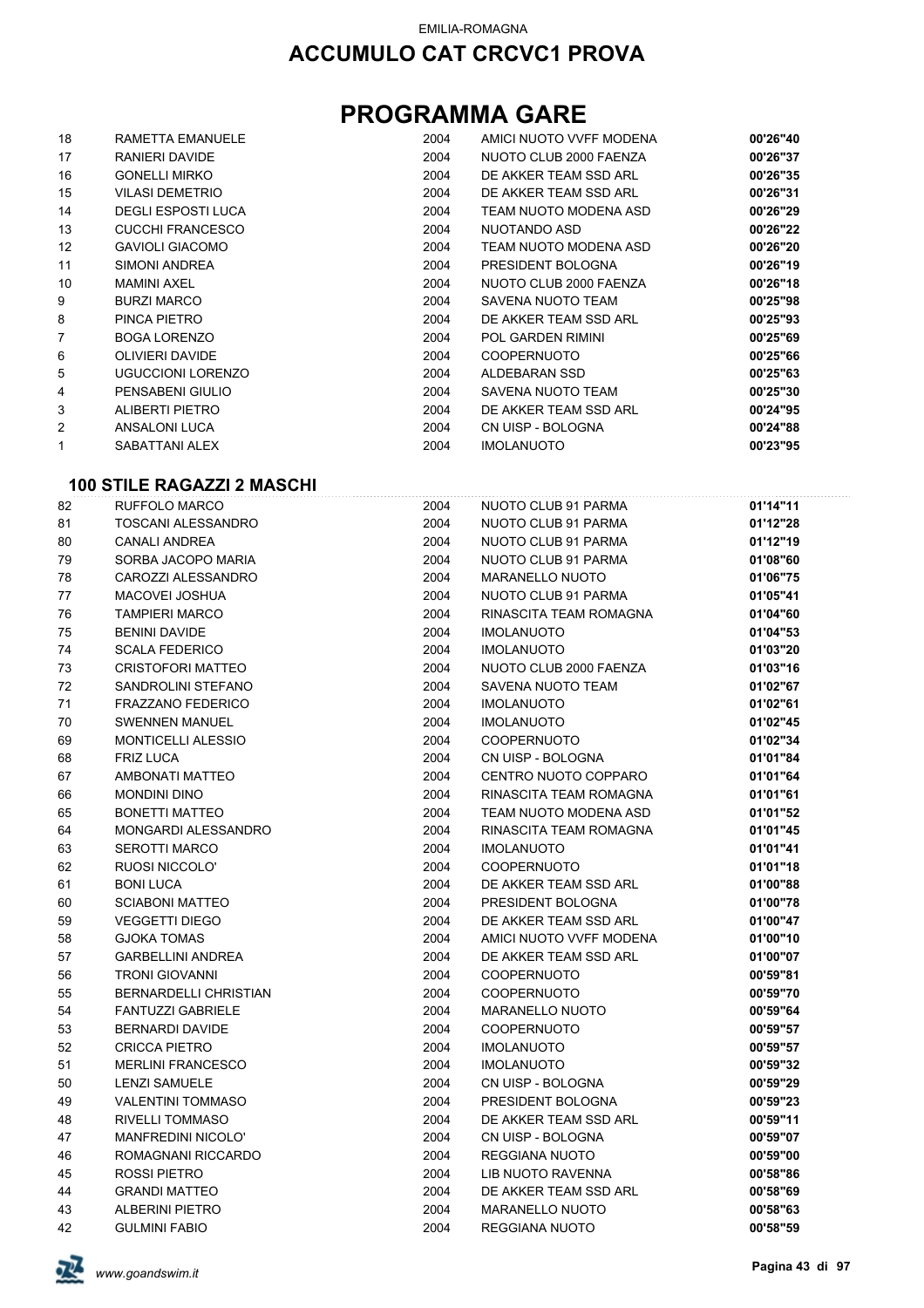## **PROGRAMMA GARE**

| 41           | REBECCHI RICCARDO         | 2004 | DE AKKER TEAM SSD ARL           | 00'58"47 |
|--------------|---------------------------|------|---------------------------------|----------|
| 40           | <b>VERACE GAETANO</b>     | 2004 | REGGIANA NUOTO                  | 00'58"46 |
| 39           | <b>TOSI LUCA</b>          | 2004 | TEAM NUOTO MODENA ASD           | 00'58"33 |
| 38           | <b>BOGA LORENZO</b>       | 2004 | <b>POL GARDEN RIMINI</b>        | 00'58"32 |
| 37           | <b>VILASI DEMETRIO</b>    | 2004 | DE AKKER TEAM SSD ARL           | 00'58"28 |
| 36           | <b>FRANCHINI MARCO</b>    | 2004 | AMICI NUOTO VVFF MODENA         | 00'58"27 |
| 35           | <b>GAVIOLI GIACOMO</b>    | 2004 | TEAM NUOTO MODENA ASD           | 00'58"13 |
| 34           | <b>MAMINI AXEL</b>        | 2004 | NUOTO CLUB 2000 FAENZA          | 00'58"05 |
| 33           | <b>VALERI MATTIA</b>      | 2004 | SAN DONNINO SPORT SSD           | 00'58"04 |
| 32           | <b>AGUZZI EMANUELE</b>    | 2004 | IN SPORT RANE ROSSE             | 00'57"97 |
| 31           | <b>MANDATO ANDREA</b>     | 2004 | <b>IMOLANUOTO</b>               | 00'57"90 |
| 30           | PINCA PIETRO              | 2004 | DE AKKER TEAM SSD ARL           | 00'57"77 |
| 29           | <b>GONELLI MIRKO</b>      | 2004 | DE AKKER TEAM SSD ARL           | 00'57"70 |
| 28           | <b>CUCCHI FRANCESCO</b>   | 2004 | NUOTANDO ASD                    | 00'57"65 |
| 27           | SPILA LEONARDO            | 2004 | PRESIDENT BOLOGNA               | 00'57"57 |
| 26           | <b>BIAGI ALESSANDRO</b>   | 2004 | RECORD NUOTO CLUB - BO          | 00'57"56 |
| 25           | RAMETTA EMANUELE          | 2004 | AMICI NUOTO VVFF MODENA         | 00'57"53 |
| 24           | <b>DEGLI ESPOSTI LUCA</b> | 2004 | TEAM NUOTO MODENA ASD           | 00'57"47 |
| 23           | <b>MARABINI CRISTIANO</b> | 2004 | <b>IMOLANUOTO</b>               | 00'57"46 |
| 22           | <b>NIKA ENEA</b>          | 2004 | REGGIANA NUOTO                  | 00'57"45 |
| 21           | SITA' RICCARDO            | 2004 | DE AKKER TEAM SSD ARL           | 00'57"38 |
| 20           | <b>BACCARANI FILIPPO</b>  | 2004 | <b>COOPERNUOTO</b>              | 00'57"20 |
| 19           | PORCARI FRANCESCO         | 2004 | H. SPORT SSD - FIRENZE          | 00'57"14 |
| 18           | RANIERI DAVIDE            | 2004 | NUOTO CLUB 2000 FAENZA          | 00'56"84 |
| 17           | <b>MARCHESI LUCA</b>      | 2004 | REGGIANA NUOTO                  | 00'56"72 |
| 16           | <b>GOZZI RICCARDO</b>     | 2004 | <b>COOPERNUOTO</b>              | 00'56"54 |
| 15           | <b>BURZI MARCO</b>        | 2004 | SAVENA NUOTO TEAM               | 00'56"54 |
| 14           | ANSALONI LUCA             | 2004 | CN UISP - BOLOGNA               | 00'56"25 |
| 13           | <b>GRAGNANINI MIRCO</b>   | 2004 | CENTRO NUOTO COPPARO            | 00'56"18 |
| 12           | <b>PANTIERI FILIPPO</b>   | 2004 | RARI NANTES ROMAGNA ASD         | 00'56"02 |
| 11           | <b>UGUCCIONI LORENZO</b>  | 2004 | ALDEBARAN SSD                   | 00'55"88 |
| 10           | REBOSIO ALESSANDRO        | 2004 | <b>GENS AQUATICA SAN MARINO</b> | 00'55"83 |
| 9            | SIMONINI GIULIO           | 2004 | SAN DONNINO SPORT SSD           | 00'55"78 |
| 8            | SIMONI ANDREA             | 2004 | PRESIDENT BOLOGNA               | 00'55"64 |
| 7            | OLIVIERI DAVIDE           | 2004 | <b>COOPERNUOTO</b>              | 00'55"59 |
| 6            | <b>ALIBERTI PIETRO</b>    | 2004 | DE AKKER TEAM SSD ARL           | 00'55"53 |
| 5            | <b>TOSCANO DANIELE</b>    | 2004 | <b>COOPERNUOTO</b>              | 00'54"95 |
| 4            | <b>BENASSI MARCO</b>      | 2004 | <b>COOPERNUOTO</b>              | 00'54"74 |
| 3            | PENSABENI GIULIO          | 2004 | SAVENA NUOTO TEAM               | 00'54"71 |
| 2            | SABATTANI ALEX            | 2004 | <b>IMOLANUOTO</b>               | 00'54"08 |
| $\mathbf{1}$ | PELUSO LEONARDO           | 2004 | PRESIDENT BOLOGNA               | 00'53"20 |

#### **200 STILE RAGAZZI 2 MASCHI**

| 67 | TAMPIERI MARCO            | 2004 | RINASCITA TEAM ROMAGNA | 02'25"91 |
|----|---------------------------|------|------------------------|----------|
| 66 | <b>FRAZZANO FEDERICO</b>  | 2004 | <b>IMOLANUOTO</b>      | 02'20"30 |
| 65 | <b>GARBELLINI ANDREA</b>  | 2004 | DE AKKER TEAM SSD ARL  | 02'17"81 |
| 64 | <b>VANNONI MICHELE</b>    | 2004 | POL GARDEN RIMINI      | 02'17"80 |
| 63 | PINCA PIETRO              | 2004 | DE AKKER TEAM SSD ARL  | 02'17"62 |
| 62 | VEGGETTI DIEGO            | 2004 | DE AKKER TEAM SSD ARL  | 02'16"31 |
| 61 | MONGARDI ALESSANDRO       | 2004 | RINASCITA TEAM ROMAGNA | 02'15"86 |
| 60 | SANDROLINI STEFANO        | 2004 | SAVENA NUOTO TEAM      | 02'15"73 |
| 59 | <b>BONETTI MATTEO</b>     | 2004 | TEAM NUOTO MODENA ASD  | 02'15"11 |
| 58 | DARDI ALEX                | 2004 | <b>IMOLANUOTO</b>      | 02'14"40 |
| 57 | DIAGNE MOHAMED            | 2004 | G.S. FORLI' NUOTO ASD  | 02'14"21 |
| 56 | <b>FANTUZZI GABRIELE</b>  | 2004 | <b>MARANELLO NUOTO</b> | 02'14"01 |
| 55 | AMBONATI MATTEO           | 2004 | CENTRO NUOTO COPPARO   | 02'13"98 |
| 54 | <b>FRIZ LUCA</b>          | 2004 | CN UISP - BOLOGNA      | 02'13"98 |
| 53 | <b>MERLINI FRANCESCO</b>  | 2004 | <b>IMOLANUOTO</b>      | 02'12"85 |
| 52 | <b>GRANDI MATTEO</b>      | 2004 | DE AKKER TEAM SSD ARL  | 02'12"79 |
| 51 | <b>MANFREDINI NICOLO'</b> | 2004 | CN UISP - BOLOGNA      | 02'12"42 |
| 50 | <b>FERRI DAVIDE</b>       | 2004 | ALDEBARAN SSD          | 02'12"36 |

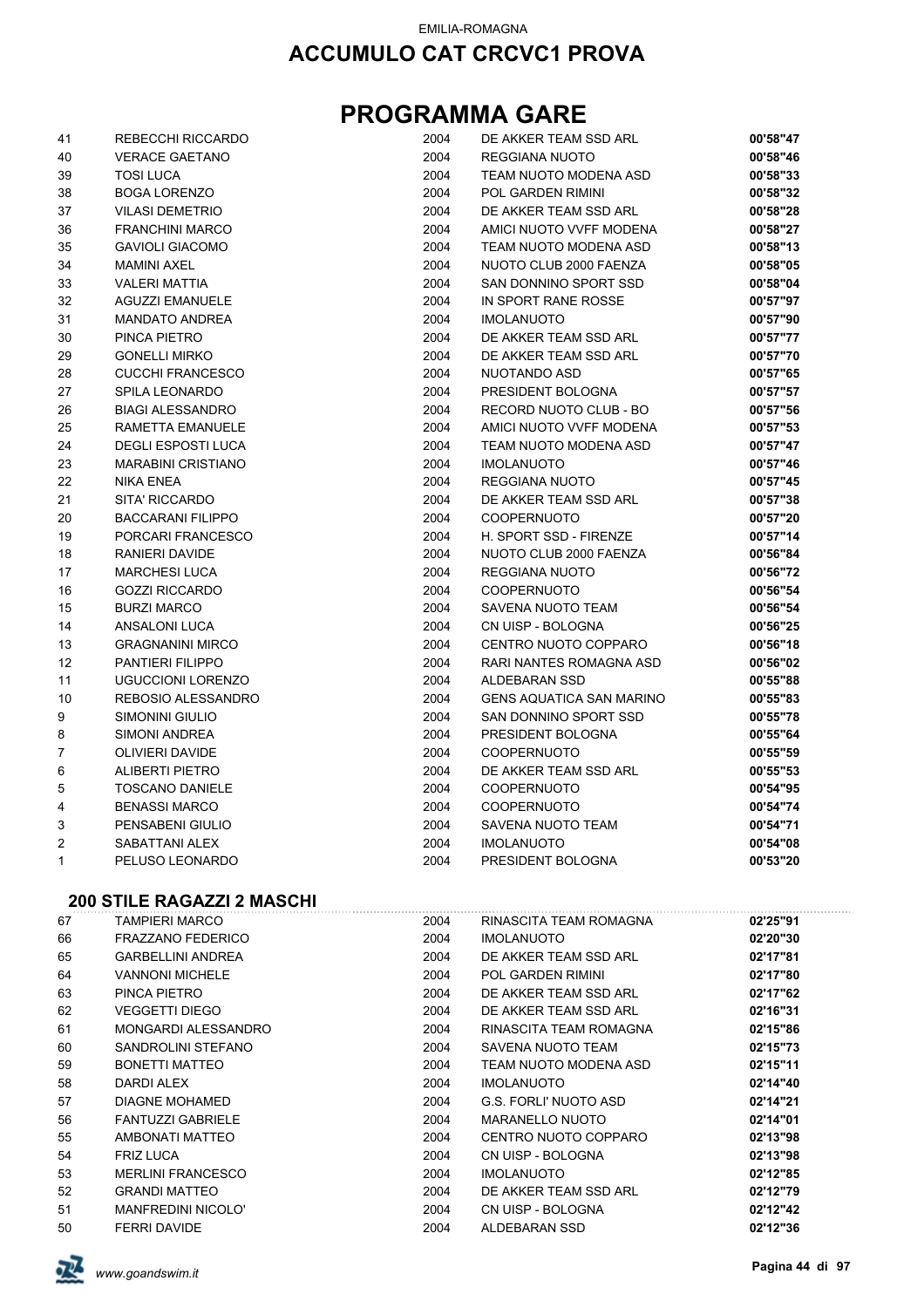## **PROGRAMMA GARE**

| 49 | <b>CRICCA PIETRO</b>      | 2004 | <b>IMOLANUOTO</b>               | 02'11"92 |
|----|---------------------------|------|---------------------------------|----------|
| 48 | <b>GJOKA TOMAS</b>        | 2004 | AMICI NUOTO VVFF MODENA         | 02'11"82 |
| 47 | RIVELLI TOMMASO           | 2004 | DE AKKER TEAM SSD ARL           | 02'11"69 |
| 46 | ALBERINI PIETRO           | 2004 | <b>MARANELLO NUOTO</b>          | 02'11"53 |
| 45 | <b>LENZI SAMUELE</b>      | 2004 | CN UISP - BOLOGNA               | 02'11"11 |
| 44 | CELEGHINI JACOPO          | 2004 | DE AKKER TEAM SSD ARL           | 02'10"93 |
| 43 | <b>BERNARDI DAVIDE</b>    | 2004 | <b>COOPERNUOTO</b>              | 02'10"84 |
| 42 | <b>SCIABONI MATTEO</b>    | 2004 | PRESIDENT BOLOGNA               | 02'10"75 |
| 41 | <b>BACCARANI FILIPPO</b>  | 2004 | <b>COOPERNUOTO</b>              | 02'10"57 |
| 40 | <b>GULMINI FABIO</b>      | 2004 | <b>REGGIANA NUOTO</b>           | 02'10"57 |
| 39 | <b>MARABINI CRISTIANO</b> | 2004 | <b>IMOLANUOTO</b>               | 02'10"29 |
| 38 | RUOSI NICCOLO'            | 2004 | <b>COOPERNUOTO</b>              | 02'10"26 |
| 37 | <b>ASTORI NICOLO'</b>     | 2004 | NS EMILIA SSD                   | 02'08"66 |
| 36 | ROMAGNANI RICCARDO        | 2004 | REGGIANA NUOTO                  | 02'08"48 |
| 35 | <b>BELTRAMI JACOPO</b>    | 2004 | REGGIANA NUOTO                  | 02'07"97 |
| 34 | <b>COSTA FEDERICO</b>     | 2004 | CN UISP - BOLOGNA               | 02'07"94 |
| 33 | ROSSI PIETRO              | 2004 | LIB NUOTO RAVENNA               | 02'07"76 |
| 32 | BERNARDELLI CHRISTIAN     | 2004 | <b>COOPERNUOTO</b>              | 02'07"56 |
| 31 | <b>GONELLI MIRKO</b>      | 2004 | DE AKKER TEAM SSD ARL           | 02'06"94 |
| 30 | <b>VERACE GAETANO</b>     | 2004 | REGGIANA NUOTO                  | 02'06"62 |
| 29 | <b>MANDATO ANDREA</b>     | 2004 | <b>IMOLANUOTO</b>               | 02'06"56 |
| 28 | <b>DEGLI ESPOSTI LUCA</b> | 2004 | TEAM NUOTO MODENA ASD           | 02'06"42 |
| 27 | <b>BURZI MARCO</b>        | 2004 | <b>SAVENA NUOTO TEAM</b>        | 02'06"26 |
| 26 | <b>TOSI LUCA</b>          | 2004 | TEAM NUOTO MODENA ASD           | 02'06"13 |
| 25 | <b>VALERI MATTIA</b>      | 2004 | SAN DONNINO SPORT SSD           | 02'05"63 |
|    |                           | 2004 |                                 | 02'05"48 |
| 24 | <b>BOGA LORENZO</b>       |      | POL GARDEN RIMINI               |          |
| 23 | <b>NIKA ENEA</b>          | 2004 | REGGIANA NUOTO                  | 02'05"38 |
| 22 | <b>GAVIOLI GIACOMO</b>    | 2004 | TEAM NUOTO MODENA ASD           | 02'05"20 |
| 21 | <b>AGUZZI EMANUELE</b>    | 2004 | IN SPORT RANE ROSSE             | 02'05"18 |
| 20 | <b>SERRA MATTEO</b>       | 2004 | CN UISP - BOLOGNA               | 02'04"81 |
| 19 | <b>FRANCHINI MARCO</b>    | 2004 | AMICI NUOTO VVFF MODENA         | 02'04"66 |
| 18 | <b>SEROTTI MARCO</b>      | 2004 | <b>IMOLANUOTO</b>               | 02'04"53 |
| 17 | RANIERI DAVIDE            | 2004 | NUOTO CLUB 2000 FAENZA          | 02'04"34 |
| 16 | <b>BAYUMI KARIM</b>       | 2004 | CN UISP - BOLOGNA               | 02'04"26 |
| 15 | ANSALONI LUCA             | 2004 | CN UISP - BOLOGNA               | 02'03"60 |
| 14 | POLASTRI DARIO            | 2004 | DE AKKER TEAM SSD ARL           | 02'03"55 |
| 13 | <b>ALIBERTI PIETRO</b>    | 2004 | DE AKKER TEAM SSD ARL           | 02'03"53 |
| 12 | SPILA LEONARDO            | 2004 | PRESIDENT BOLOGNA               | 02'03"25 |
| 11 | <b>GOZZI RICCARDO</b>     | 2004 | <b>COOPERNUOTO</b>              | 02'03"13 |
| 10 | <b>MARCHESI LUCA</b>      | 2004 | REGGIANA NUOTO                  | 02'02"89 |
| 9  | <b>CUCCHI FRANCESCO</b>   | 2004 | NUOTANDO ASD                    | 02'02"60 |
| 8  | RAMETTA EMANUELE          | 2004 | AMICI NUOTO VVFF MODENA         | 02'02"21 |
| 7  | <b>UGUCCIONI LORENZO</b>  | 2004 | ALDEBARAN SSD                   | 02'01"51 |
| 6  | <b>OLIVIERI DAVIDE</b>    | 2004 | <b>COOPERNUOTO</b>              | 02'01"06 |
| 5  | SIMONI ANDREA             | 2004 | PRESIDENT BOLOGNA               | 02'00"78 |
| 4  | REBOSIO ALESSANDRO        | 2004 | <b>GENS AQUATICA SAN MARINO</b> | 02'00"61 |
| 3  | <b>BENASSI MARCO</b>      | 2004 | <b>COOPERNUOTO</b>              | 02'00"11 |
| 2  | <b>TOSCANO DANIELE</b>    | 2004 | <b>COOPERNUOTO</b>              | 01'59"23 |
| 1  | PELUSO LEONARDO           | 2004 | PRESIDENT BOLOGNA               | 01'55"93 |

| 36 | TAMPIERI MARCO            | 2004 | RINASCITA TEAM ROMAGNA | 05'04"93 |
|----|---------------------------|------|------------------------|----------|
| 35 | MONGARDI ALESSANDRO       | 2004 | RINASCITA TEAM ROMAGNA | 04'53"49 |
| 34 | TRONI GIOVANNI            | 2004 | <b>COOPERNUOTO</b>     | 04'49"07 |
| 33 | FERRI DAVIDE              | 2004 | ALDEBARAN SSD          | 04'48"81 |
| 32 | <b>VANNONI MICHELE</b>    | 2004 | POL GARDEN RIMINI      | 04'48"74 |
| 31 | RUOSI NICCOLO'            | 2004 | <b>COOPERNUOTO</b>     | 04'46"42 |
| 30 | BERNARDI DAVIDE           | 2004 | <b>COOPERNUOTO</b>     | 04'43"68 |
| 29 | <b>ASTORI NICOLO'</b>     | 2004 | <b>NS EMILIA SSD</b>   | 04'38"90 |
| 28 | <b>LENZI SAMUELE</b>      | 2004 | CN UISP - BOLOGNA      | 04'37"11 |
| 27 | <b>MANFREDINI NICOLO'</b> | 2004 | CN UISP - BOLOGNA      | 04'35"37 |

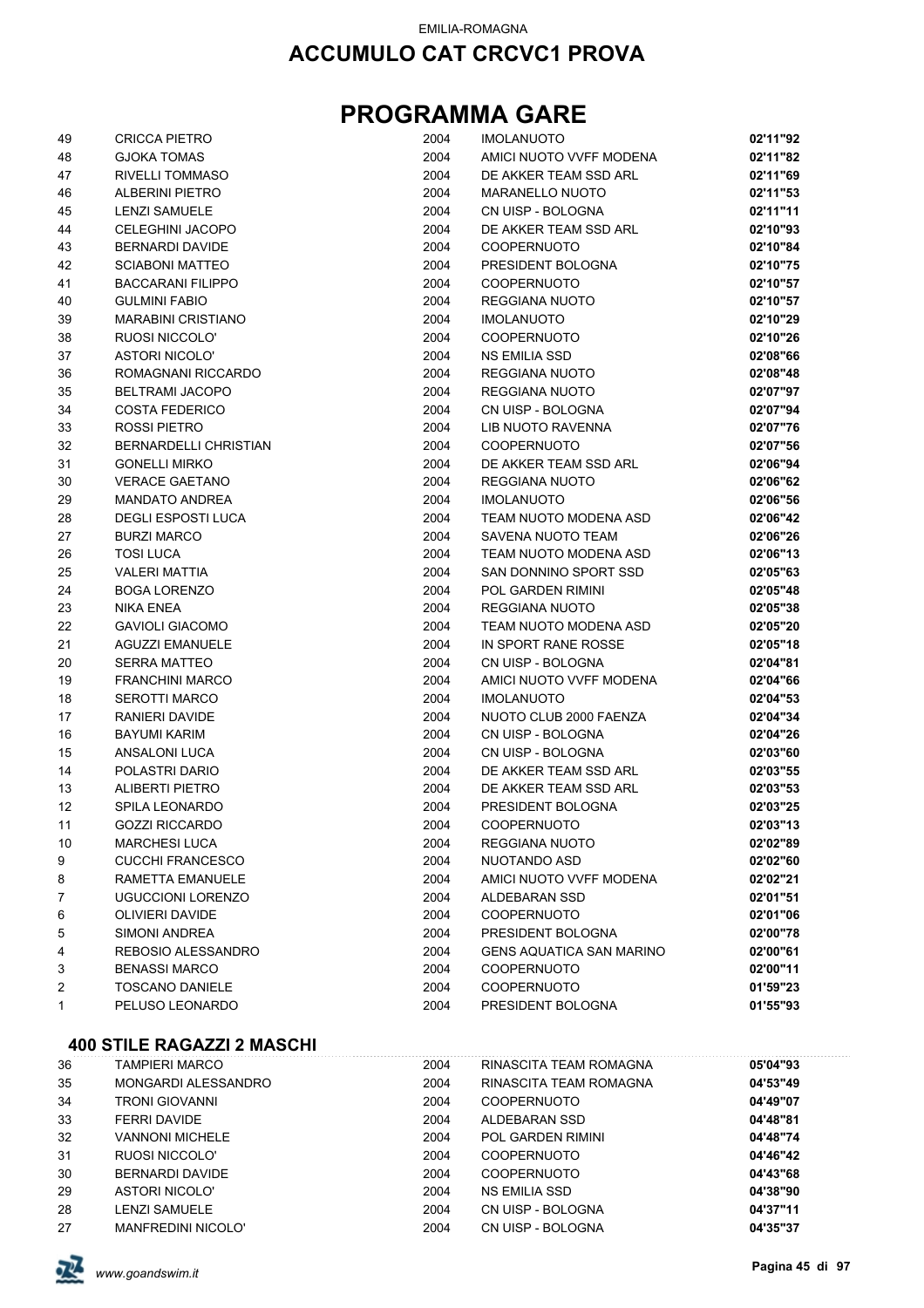## **PROGRAMMA GARE**

|                | <b>CELEGHINI JACOPO</b>                | 2004         | DE AKKER TEAM SSD ARL                           | 04'34"04             |
|----------------|----------------------------------------|--------------|-------------------------------------------------|----------------------|
| 25             | REBECCHI RICCARDO                      | 2004         | DE AKKER TEAM SSD ARL                           | 04'33"52             |
| 24             | <b>BELLINI SAMUELE</b>                 | 2004         | <b>COOPERNUOTO</b>                              | 04'33"41             |
| 23             | <b>SERRA MATTEO</b>                    | 2004         | CN UISP - BOLOGNA                               | 04'31"30             |
| 22             | <b>BELTRAMI JACOPO</b>                 | 2004         | REGGIANA NUOTO                                  | 04'30"90             |
| 21             | <b>COSTA FEDERICO</b>                  | 2004         | CN UISP - BOLOGNA                               | 04'30"45             |
| 20             | ROSSI PIETRO                           | 2004         | LIB NUOTO RAVENNA                               | 04'30"27             |
| 19             | <b>BERNARDELLI CHRISTIAN</b>           | 2004         | <b>COOPERNUOTO</b>                              | 04'29"64             |
| 18             | <b>BAYUMI KARIM</b>                    | 2004         | CN UISP - BOLOGNA                               | 04'28"63             |
| 17             | ANSALONI LUCA                          | 2004         | CN UISP - BOLOGNA                               | 04'28"02             |
| 16             | <b>SEROTTI MARCO</b>                   | 2004         | <b>IMOLANUOTO</b>                               | 04'27"50             |
| 15             | <b>FRANCHINI MARCO</b>                 | 2004         | AMICI NUOTO VVFF MODENA                         | 04'26"91             |
| 14             | <b>NIKA ENEA</b>                       | 2004         | REGGIANA NUOTO                                  | 04'26"07             |
| 13             | RANIERI DAVIDE                         | 2004         | NUOTO CLUB 2000 FAENZA                          | 04'25"72             |
| 12             | <b>BENASSI MARCO</b>                   | 2004         | <b>COOPERNUOTO</b>                              | 04'24"94             |
| 11             | <b>VALERI MATTIA</b>                   | 2004         | SAN DONNINO SPORT SSD                           | 04'22"91             |
| 10             | <b>MARCHESI LUCA</b>                   | 2004         | REGGIANA NUOTO                                  | 04'22"79             |
| 9              | <b>UGUCCIONI LORENZO</b>               | 2004         | ALDEBARAN SSD                                   | 04'20"96             |
| 8              | <b>SPILA LEONARDO</b>                  | 2004         | PRESIDENT BOLOGNA                               | 04'20"39             |
| $\overline{7}$ | CUCCHI FRANCESCO                       | 2004         | NUOTANDO ASD                                    | 04'20"37             |
| 6              | REBOSIO ALESSANDRO                     | 2004         | GENS AQUATICA SAN MARINO                        | 04'20"26             |
| 5              | POLASTRI DARIO                         | 2004         | DE AKKER TEAM SSD ARL                           | 04'19"15             |
| 4              | PIERACCINI GIUSEPPE                    | 2004         | <b>NS EMILIA SSD</b>                            | 04'19"14             |
| 3              | <b>GIOVANNINI PIETRO</b>               | 2004         | <b>GENS AQUATICA SAN MARINO</b>                 | 04'17"86             |
| 2              | PENSABENI GIULIO                       | 2004         | SAVENA NUOTO TEAM                               | 04'17"61             |
| $\mathbf{1}$   | <b>TOSCANO DANIELE</b>                 | 2004         | <b>COOPERNUOTO</b>                              | 04'11"91             |
|                |                                        |              |                                                 |                      |
|                | <b>800 STILE RAGAZZI MASCHI</b>        |              |                                                 |                      |
| $\mathbf{1}$   | RAULE FILIPPO                          | 2005         | FERRARANUOTO ASD                                | 09'10"50             |
|                |                                        |              |                                                 |                      |
|                | <b>1500 STILE RAGAZZI MASCHI</b>       |              |                                                 |                      |
| 31<br>30       | RUSSO DAMIANO                          | 2005         | SPORT CENTER POLISPORTIVA                       | 19'49"47             |
|                |                                        |              |                                                 |                      |
|                | <b>VUOCOLO THOMAS</b>                  | 2005         | <b>COOPERNUOTO</b>                              | 19'25"16             |
| 29             | <b>MIGLIORI GIACOMO</b>                | 2005         | TEAM NUOTO MODENA ASD                           | 19'20"73             |
| 28             | <b>VANNONI MICHELE</b>                 | 2004         | POL GARDEN RIMINI                               | 18'53"45             |
| 27             | <b>BERNI ALEX</b>                      | 2005         | TEAM NUOTO MODENA ASD                           | 18'42"31             |
| 26             | <b>BERNARDI DAVIDE</b>                 | 2004         | COOPERNUOTO                                     | 18'37"90             |
| 25             | <b>SCIABONI MATTEO</b>                 | 2004         | PRESIDENT BOLOGNA                               | 18'36"05             |
| 24             | <b>BROGLI FEDERICO</b>                 | 2005         | <b>NS EMILIA SSD</b>                            | 18'30"13             |
| 23             | <b>CIBIEN VITTORIO</b>                 | 2005         | CENTRO NUOTO COPPARO                            | 18'11"67             |
| 22             | <b>CELEGHINI JACOPO</b>                | 2004         | DE AKKER TEAM SSD ARL                           | 18'05"44             |
| 21             | <b>VACCHI GIACOMO</b>                  | 2005         | RINASCITA TEAM ROMAGNA                          | 18'04"02             |
| 20             | <b>GRAVANTE MARCO</b>                  | 2005         | <b>COOPERNUOTO</b>                              | 17'55"13             |
| 19             | GOGONEL EDOARDO NICOLA                 | 2005         | RINASCITA TEAM ROMAGNA                          | 17'50"42             |
| 18             | DIANINI NICOLO'                        | 2005         | CN UISP - BOLOGNA                               | 17'41"33             |
| 17             | <b>BORDUGO MICHELE</b>                 | 2005         | REGGIANA NUOTO                                  | 17'40"96             |
| 16             | <b>COSTA FEDERICO</b>                  | 2004         | CN UISP - BOLOGNA                               | 17'39"90             |
| 15             | <b>SEROTTI MARCO</b>                   | 2004         | <b>IMOLANUOTO</b>                               | 17'38"64             |
| 14             | RAULE FILIPPO                          | 2005         | FERRARANUOTO ASD                                | 17'33"54             |
| 13             | <b>GIOVANNINI PIETRO</b>               | 2004         | <b>GENS AQUATICA SAN MARINO</b>                 | 17'33"00             |
| 12<br>11       | SITA' RICCARDO<br><b>GASPERI DENIS</b> | 2004<br>2005 | DE AKKER TEAM SSD ARL<br>RINASCITA TEAM ROMAGNA | 17'31"50<br>17'29"20 |
| 10             | <b>BELLINI SAMUELE</b>                 | 2004         | <b>COOPERNUOTO</b>                              | 17'27"29             |
| 9              | POLASTRI DARIO                         | 2004         | DE AKKER TEAM SSD ARL                           | 17'22"54             |
| 8              | <b>BACCHINI ALBERTO</b>                | 2005         | <b>COOPERNUOTO</b>                              | 17'18"85             |
| $\overline{7}$ | REBOSIO ALESSANDRO                     | 2004         | <b>GENS AQUATICA SAN MARINO</b>                 | 17'14"78             |
| 6              | <b>NUCCI EDOARDO</b>                   | 2005         | DE AKKER TEAM SSD ARL                           | 17'05"73             |
| 5              | <b>MONARI RICCARDO</b>                 | 2005         | CN UISP - BOLOGNA                               | 17'00"39             |
| 4              | PENSABENI GIULIO                       | 2004         | SAVENA NUOTO TEAM                               | 16'59"84             |
| 3              | PIERACCINI GIUSEPPE                    | 2004         | NS EMILIA SSD                                   | 16'56"64             |
| $\overline{c}$ | <b>ZIVERI MARCO</b>                    | 2005         | <b>COOPERNUOTO</b>                              | 16'37"64             |

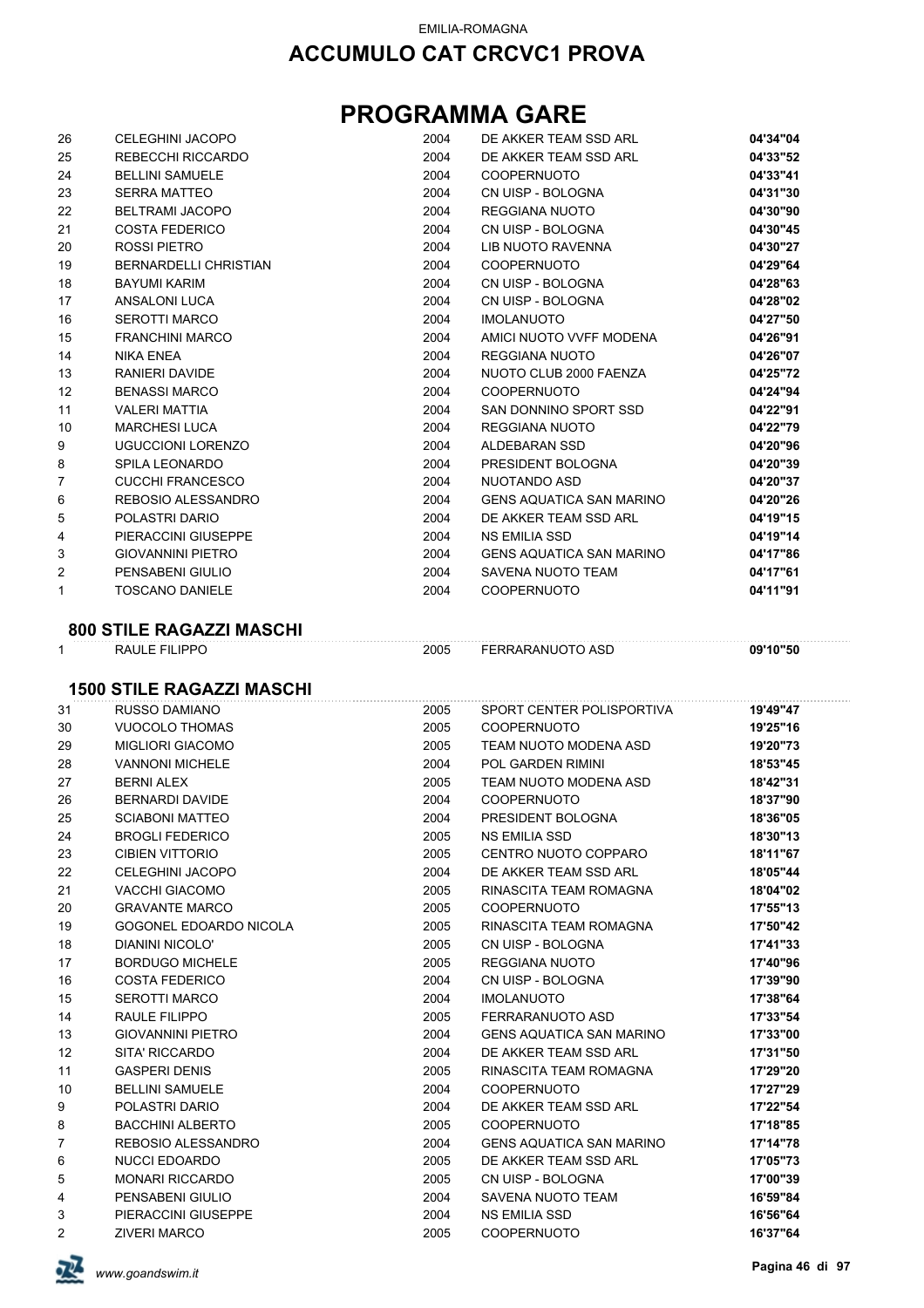**ACCUMULO CAT CRCVC1 PROVA**

## **PROGRAMMA GARE**

| 1  | TOSCANO DANIELE                   | 2004 | <b>COOPERNUOTO</b>           | 16'21"85 |
|----|-----------------------------------|------|------------------------------|----------|
|    | <b>100 MISTI RAGAZZI 2 MASCHI</b> |      |                              |          |
| 24 | ORLANDO KEVIN MARIO               | 2004 | <b>REGGIANA NUOTO</b>        | 01'15"92 |
| 23 | CRUCCO ALESSANDRO                 | 2004 | <b>REGGIANA NUOTO</b>        | 01'15"24 |
| 22 | CAROZZI ALESSANDRO                | 2004 | <b>MARANELLO NUOTO</b>       | 01'13"25 |
| 21 | SANDROLINI STEFANO                | 2004 | SAVENA NUOTO TEAM            | 01'11"52 |
| 20 | <b>BELTRAMI JACOPO</b>            | 2004 | <b>REGGIANA NUOTO</b>        | 01'08"43 |
| 19 | <b>MONTICELLI ALESSIO</b>         | 2004 | <b>COOPERNUOTO</b>           | 01'08"39 |
| 18 | ROMAGNANI RICCARDO                | 2004 | <b>REGGIANA NUOTO</b>        | 01'08"24 |
| 17 | <b>MAMINI AXEL</b>                | 2004 | NUOTO CLUB 2000 FAENZA       | 01'08"23 |
| 16 | <b>NIKA ENEA</b>                  | 2004 | <b>REGGIANA NUOTO</b>        | 01'07"81 |
| 15 | <b>VALERI MATTIA</b>              | 2004 | SAN DONNINO SPORT SSD        | 01'07"76 |
| 14 | <b>FRIZ LUCA</b>                  | 2004 | CN UISP - BOLOGNA            | 01'07"60 |
| 13 | <b>GAVIOLI GIACOMO</b>            | 2004 | TEAM NUOTO MODENA ASD        | 01'07"44 |
| 12 | <b>GULMINI FABIO</b>              | 2004 | <b>REGGIANA NUOTO</b>        | 01'06"95 |
| 11 | <b>TRONI GIOVANNI</b>             | 2004 | <b>COOPERNUOTO</b>           | 01'06"83 |
| 10 | <b>SWENNEN MANUEL</b>             | 2004 | <b>IMOLANUOTO</b>            | 01'06"21 |
| 9  | <b>LENZI SAMUELE</b>              | 2004 | CN UISP - BOLOGNA            | 01'06"06 |
| 8  | <b>FANTUZZI GABRIELE</b>          | 2004 | <b>MARANELLO NUOTO</b>       | 01'05"69 |
| 7  | <b>MANDATO ANDREA</b>             | 2004 | <b>IMOLANUOTO</b>            | 01'05"68 |
| 6  | <b>MARCHESI LUCA</b>              | 2004 | REGGIANA NUOTO               | 01'05"51 |
| 5  | <b>ALBERINI PIETRO</b>            | 2004 | <b>MARANELLO NUOTO</b>       | 01'05"41 |
| 4  | <b>BURZI MARCO</b>                | 2004 | SAVENA NUOTO TEAM            | 01'04"70 |
| 3  | <b>BACCARANI FILIPPO</b>          | 2004 | <b>COOPERNUOTO</b>           | 01'04"56 |
| 2  | <b>UGUCCIONI LORENZO</b>          | 2004 | ALDEBARAN SSD                | 01'04"54 |
| 1  | <b>BIAGI ALESSANDRO</b>           | 2004 | RECORD NUOTO CLUB - BO       | 01'02"67 |
|    | <b>200 MISTI RAGAZZI 2 MASCHI</b> |      |                              |          |
| 25 | <b>BENINI DAVIDE</b>              | 2004 | <b>IMOLANUOTO</b>            | 02'40"67 |
| 24 | SANDROLINI STEFANO                | 2004 | SAVENA NUOTO TEAM            | 02'34"09 |
| 23 | <b>MONDINI DINO</b>               | 2004 | RINASCITA TEAM ROMAGNA       | 02'31"27 |
| 22 | <b>GARAVINI GABRIELE</b>          | 2004 | <b>G.S. FORLI' NUOTO ASD</b> | 02'31"10 |
| 21 | <b>CELEGHINI JACOPO</b>           | 2004 | DE AKKER TEAM SSD ARL        | 02'29"77 |
| 20 | <b>CRICCA PIETRO</b>              | 2004 | <b>IMOLANUOTO</b>            | 02'29"74 |
| 19 | <b>GRANDI MATTEO</b>              | 2004 | DE AKKER TEAM SSD ARL        | 02'29"14 |
| 18 | <b>RIVELLI TOMMASO</b>            | 2004 | DE AKKER TEAM SSD ARL        | 02'28"98 |
| 17 | <b>FANTUZZI GABRIELE</b>          | 2004 | <b>MARANELLO NUOTO</b>       | 02'28"93 |
| 16 | <b>GAVIOLI GIACOMO</b>            | 2004 | TEAM NUOTO MODENA ASD        | 02'27"71 |
| 15 | ANSALONI LUCA                     | 2004 | CN UISP - BOLOGNA            | 02'25"45 |
| 14 | PARADISI ALESSANDRO               | 2004 | SAVENA NUOTO TEAM            | 02'24"65 |
| 13 | <b>BAYUMI KARIM</b>               | 2004 | CN UISP - BOLOGNA            | 02'23"76 |
| 12 | <b>MANDATO ANDREA</b>             | 2004 | <b>IMOLANUOTO</b>            | 02'23"19 |
| 11 | <b>BACCARANI FILIPPO</b>          | 2004 | <b>COOPERNUOTO</b>           | 02'22"35 |
| 10 | <b>GOZZI RICCARDO</b>             | 2004 | <b>COOPERNUOTO</b>           | 02'22"25 |
| 9  | POLASTRI DARIO                    | 2004 | DE AKKER TEAM SSD ARL        | 02'22"20 |
| 8  | BETTUZZI LORENZO                  | 2004 | PRESIDENT BOLOGNA            | 02'18"67 |
| 7  | <b>TOSCANO DANIELE</b>            | 2004 | <b>COOPERNUOTO</b>           | 02'18"08 |
| 6  | SIMONINI GIULIO                   | 2004 | SAN DONNINO SPORT SSD        | 02'18"07 |
| 5  | RAMETTA EMANUELE                  | 2004 | AMICI NUOTO VVFF MODENA      | 02'17"47 |
| 4  | <b>ALIBERTI PIETRO</b>            | 2004 | DE AKKER TEAM SSD ARL        | 02'16"38 |
| 3  | PANTIERI FILIPPO                  | 2004 | RARI NANTES ROMAGNA ASD      | 02'12"90 |
| 2  | PELUSO LEONARDO                   | 2004 | PRESIDENT BOLOGNA            | 02'10"63 |
| 1  | SABATTANI ALEX                    | 2004 | <b>IMOLANUOTO</b>            | 02'10"44 |

#### **400 MISTI RAGAZZI 2 MASCHI**

| 6 | <b>MONDINI DINO</b> | 2004 | RINASCITA TEAM ROMAGNA | 05'20"96 |
|---|---------------------|------|------------------------|----------|
| 5 | TRONI GIOVANNI      | 2004 | <b>COOPERNUOTO</b>     | 05'20"34 |
| 4 | SIMONINI GIULIO     | 2004 | SAN DONNINO SPORT SSD  | 04'56"07 |
|   | BETTUZZI LORENZO    | 2004 | PRESIDENT BOLOGNA      | 04'54"93 |
|   | SABATTANI ALEX      | 2004 | IMOLANUOTO             | 04'50"04 |
|   |                     |      |                        |          |

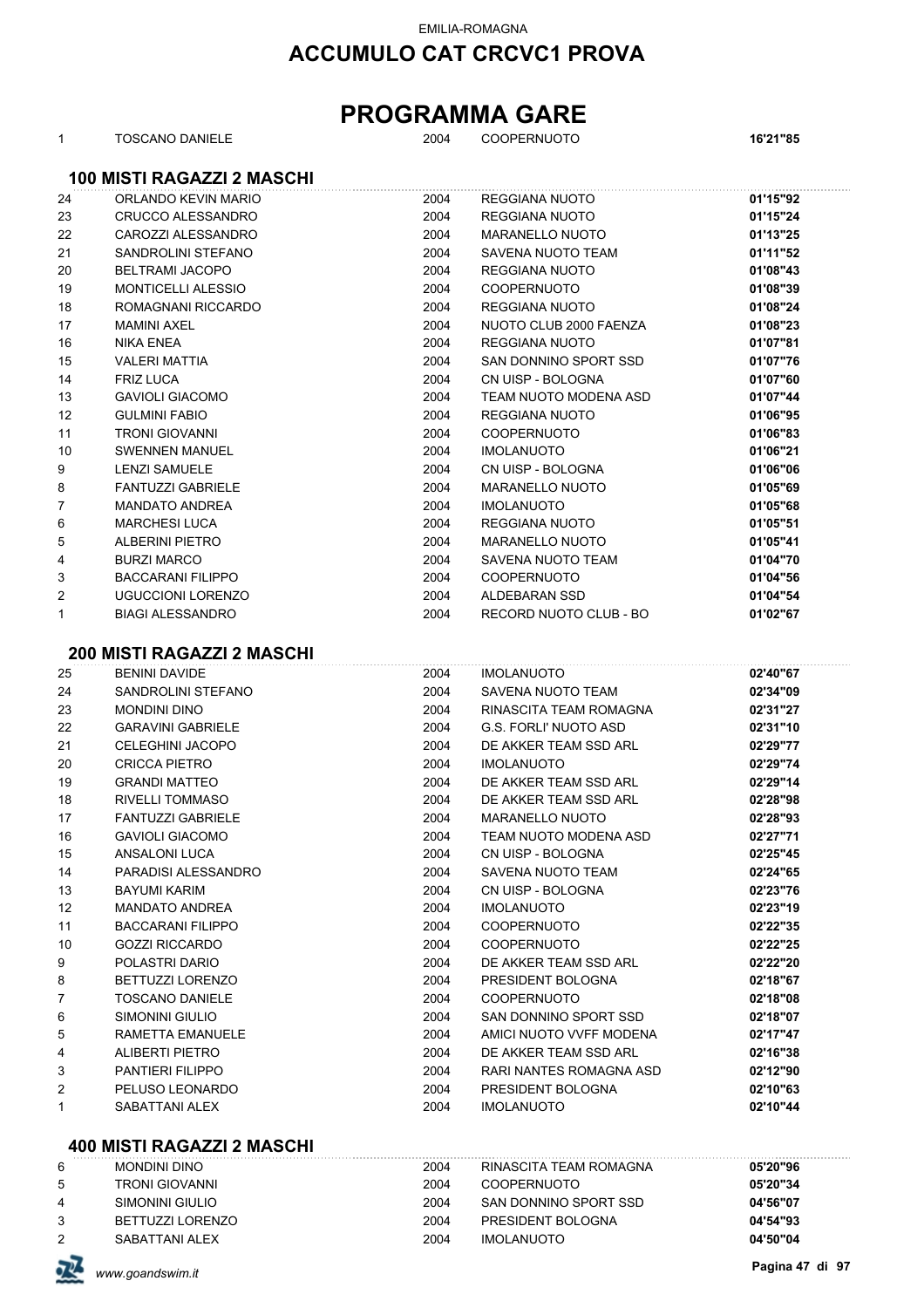## **ACCUMULO CAT CRCVC1 PROVA**

## **PROGRAMMA GARE**

| 1  | <b>TOSCANO DANIELE</b>                 | 2004 | <b>COOPERNUOTO</b>             | 04'45"75 |
|----|----------------------------------------|------|--------------------------------|----------|
|    | <b>50 FARFALLA JUNIORES 1 FEMMINE</b>  |      |                                |          |
| 26 | <b>MANSERVISI SOFIA</b>                | 2005 | <b>IMOLANUOTO</b>              | 00'35"09 |
| 25 | <b>SINTONI TATASE</b>                  | 2005 | LIB NUOTO RAVENNA              | 00'34"89 |
| 24 | RAGGINI MARTINA                        | 2005 | RINASCITA TEAM ROMAGNA         | 00'34"76 |
| 23 | <b>ZANARINI VERA</b>                   | 2005 | LIB NUOTO RAVENNA              | 00'34"69 |
| 22 | <b>VICINO MATILDE</b>                  | 2005 | CN UISP - BOLOGNA              | 00'34"67 |
| 21 | <b>SFONDRINI NICOLE</b>                | 2005 | <b>MARANELLO NUOTO</b>         | 00'34"51 |
| 20 | <b>MATTIOLI REBECCA</b>                | 2005 | <b>REGGIANA NUOTO</b>          | 00'34"20 |
| 19 | <b>SUCCI FRANCESCA</b>                 | 2005 | RINASCITA TEAM ROMAGNA         | 00'34"04 |
| 18 | <b>LUGLI ANNA</b>                      | 2005 | TEAM NUOTO MODENA ASD          | 00'33"93 |
| 17 | <b>BEGGI CARLOTTA</b>                  | 2005 | REGGIANA NUOTO                 | 00'33"80 |
| 16 | <b>BONETALLI AURORA</b>                | 2005 | NUOVO NUOTO - BOLOGNA          | 00'33"79 |
| 15 | <b>MICHELINI SARA</b>                  | 2005 | COOPERNUOTO                    | 00'33"40 |
| 14 | <b>GONDONI REBECCA</b>                 | 2005 | NUOTO CLUB 2000 FAENZA         | 00'33"33 |
| 13 | <b>CRINI GIULIA</b>                    | 2005 | <b>SAVENA NUOTO TEAM</b>       | 00'33"17 |
| 12 | <b>SONCINI MATILDE</b>                 | 2005 | <b>REGGIANA NUOTO</b>          | 00'32"50 |
| 11 | <b>CESARI NICOLE</b>                   | 2005 | NUOTO CL.AZZURRA 91 - BO       | 00'32"48 |
| 10 | <b>VILARDO MAEVA</b>                   | 2005 | <b>LIB NUOTO RAVENNA</b>       | 00'32"22 |
| 9  | CAVEDONI CAROLINA                      | 2005 | TEAM NUOTO MODENA ASD          | 00'32"17 |
| 8  | <b>OLIVIERI REBECCA</b>                | 2005 | RINASCITA TEAM ROMAGNA         | 00'32"17 |
| 7  | <b>OCCHI ELENA</b>                     | 2005 | <b>NS EMILIA SSD</b>           | 00'31"96 |
| 6  | <b>MONTEFIORI LUCREZIA</b>             | 2005 | <b>RARI NANTES ROMAGNA ASD</b> | 00'31"80 |
| 5  | <b>SOGLIA IRENE</b>                    | 2005 | NUOVO NUOTO - BOLOGNA          | 00'31"14 |
| 4  | <b>TRAVASONI MATILDA</b>               | 2005 | CN UISP - BOLOGNA              | 00'30"66 |
| 3  | <b>MELDOLESI EMMA</b>                  | 2005 | RINASCITA TEAM ROMAGNA         | 00'30"11 |
| 2  | <b>SQUERI GIULIA</b>                   | 2005 | H. SPORT SSD - FIRENZE         | 00'29"86 |
| 1  | <b>GUALDI BIANCA</b>                   | 2005 | <b>COOPERNUOTO</b>             | 00'29"42 |
|    |                                        |      |                                |          |
|    | <b>100 FARFALLA JUNIORES 1 FEMMINE</b> |      |                                |          |
| 25 | <b>ZANARINI VERA</b>                   | 2005 | LIB NUOTO RAVENNA              | 01'19"67 |
| 24 | <b>GHINELLI VALENTINA</b>              | 2005 | POL GARDEN RIMINI              | 01'18"73 |
| 23 | <b>LUGLI ANNA</b>                      | 2005 | TEAM NUOTO MODENA ASD          | 01'17"61 |
| 22 | <b>SINTONI TATASE</b>                  | 2005 | LIB NUOTO RAVENNA              | 01'17"49 |
| 21 | <b>MATTIOLI REBECCA</b>                | 2005 | REGGIANA NUOTO                 | 01'16"98 |
| 20 | <b>SCHIANCHI GIULIA</b>                | 2005 | SPORT CENTER POLISPORTIVA      | 01'15"82 |
| 19 | <b>CANDINI SABRINA</b>                 | 2005 | RECORD NUOTO CLUB - BO         | 01'15"45 |
| 18 | <b>GONDONI REBECCA</b>                 | 2005 | NUOTO CLUB 2000 FAENZA         | 01'14"79 |
| 17 | <b>MONTEFIORI LUCREZIA</b>             | 2005 | RARI NANTES ROMAGNA ASD        | 01'14"30 |
| 16 | <b>SONCINI MATILDE</b>                 | 2005 | REGGIANA NUOTO                 | 01'13"97 |
| 15 | <b>CAVEDONI CAROLINA</b>               | 2005 | TEAM NUOTO MODENA ASD          | 01'13"49 |
| 14 | ROSSANO MARIKA                         | 2005 | CN UISP - BOLOGNA              | 01'13"38 |
| 13 | COCCI IRENE CATERINA                   | 2005 | NUOVO NUOTO - BOLOGNA          | 01'13"34 |
| 12 | <b>SENSI SOFIA</b>                     | 2005 | AMICI NUOTO VVFF MODENA        | 01'13"02 |
| 11 | <b>OCCHI ELENA</b>                     | 2005 | NS EMILIA SSD                  | 01'12"92 |
| 10 | MARZOLA LUCE                           | 2005 | CENTRO NUOTO COPPARO           | 01'12"42 |
| 9  | <b>OLIVIERI REBECCA</b>                | 2005 | RINASCITA TEAM ROMAGNA         | 01'12"02 |
| 8  | TRAVASONI MATILDA                      | 2005 | CN UISP - BOLOGNA              | 01'10"78 |
| 7  | <b>FRANCHI VIRGINIA</b>                | 2005 | POL COMUNALE RICCIONE          | 01'09"82 |
| 6  | <b>VILARDO MAEVA</b>                   | 2005 | LIB NUOTO RAVENNA              | 01'09"81 |
| 5  | <b>MAZZINI MARTINA</b>                 | 2005 | NUOVO NUOTO - BOLOGNA          | 01'09"67 |
| 4  | <b>FAIETTI GIORGIA</b>                 | 2005 | <b>COOPERNUOTO</b>             | 01'08"25 |
| 3  | <b>SOGLIA IRENE</b>                    | 2005 | NUOVO NUOTO - BOLOGNA          | 01'08"19 |
| 2  | <b>MELDOLESI EMMA</b>                  | 2005 | RINASCITA TEAM ROMAGNA         | 01'06"76 |
| 1  | <b>GUALDI BIANCA</b>                   | 2005 | <b>COOPERNUOTO</b>             | 01'05"42 |
|    |                                        |      |                                |          |

#### **200 FARFALLA JUNIORES 1 FEMMINE**

| 巫 | www.goandswim.it        |      |                           | Pagina 48 di 97 |
|---|-------------------------|------|---------------------------|-----------------|
| 6 | <b>CRINI GIULIA</b>     | 2005 | SAVENA NUOTO TEAM         | 02'49"91        |
|   | RAGGINI MARTINA         | 2005 | RINASCITA TEAM ROMAGNA    | 02'57"34        |
| 8 | <b>SCHIANCHI GIULIA</b> | 2005 | SPORT CENTER POLISPORTIVA | 02'57"85        |

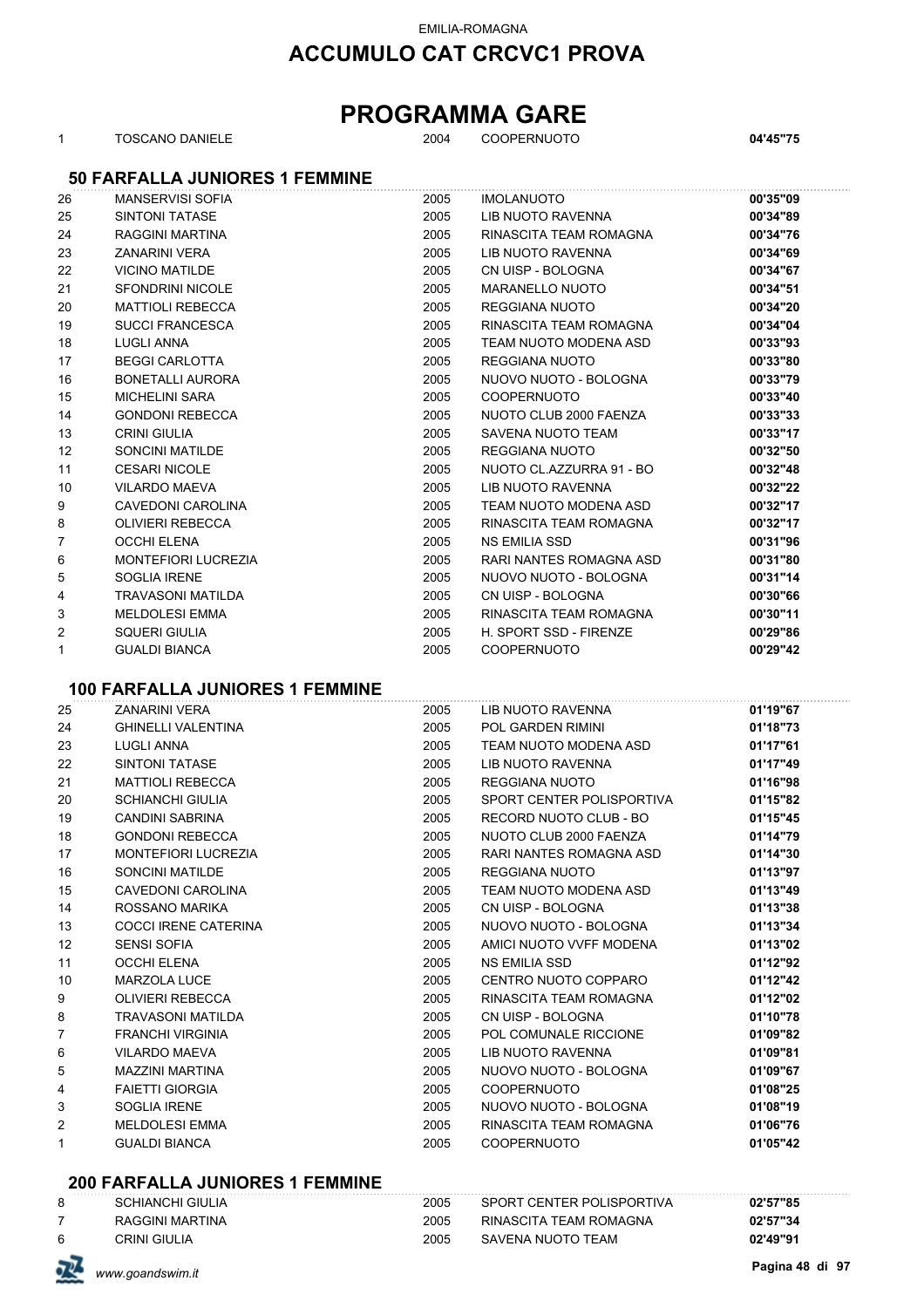## **ACCUMULO CAT CRCVC1 PROVA**

## **PROGRAMMA GARE**

| 5. | MICHELINI SARA   | 2005 | <b>COOPERNUOTO</b>    | 02'47"92 |
|----|------------------|------|-----------------------|----------|
| 4  | VILARDO MAEVA    | 2005 | LIB NUOTO RAVENNA     | 02'34"73 |
|    | SOGLIA IRENE     | 2005 | NUOVO NUOTO - BOLOGNA | 02'34"05 |
|    | GUALDI BIANCA    | 2005 | <b>COOPERNUOTO</b>    | 02'30"33 |
|    | FRANCHI VIRGINIA | 2005 | POL COMUNALE RICCIONE | 02'28"75 |

#### **50 DORSO JUNIORES 1 FEMMINE**

| 23             | RODA SOFIA                 | 2005 | <b>IMOLANUOTO</b>        | 00'37"61 |
|----------------|----------------------------|------|--------------------------|----------|
| 22             | <b>MANSERVISI SOFIA</b>    | 2005 | <b>IMOLANUOTO</b>        | 00'37"47 |
| 21             | BRINTAZZOLI CHIARA         | 2005 | <b>IMOLANUOTO</b>        | 00'36"54 |
| 20             | <b>SFONDRINI NICOLE</b>    | 2005 | MARANELLO NUOTO          | 00'36"06 |
| 19             | PACCUSSE KATIA             | 2005 | RINASCITA TEAM ROMAGNA   | 00'35"78 |
| 18             | <b>SUCCI FRANCESCA</b>     | 2005 | RINASCITA TEAM ROMAGNA   | 00'35"15 |
| 17             | LUGLI ANNA                 | 2005 | TEAM NUOTO MODENA ASD    | 00'34"99 |
| 16             | ROVERSI ERICA              | 2005 | TEAM NUOTO MODENA ASD    | 00'34"74 |
| 15             | <b>TALE' FRANCESCA</b>     | 2005 | NUOVO NUOTO - BOLOGNA    | 00'34"52 |
| 14             | <b>CRINI GIULIA</b>        | 2005 | SAVENA NUOTO TEAM        | 00'34"26 |
| 13             | <b>COCCHI EMMA</b>         | 2005 | ALDEBARAN SSD            | 00'34"08 |
| 12             | TRAVASONI MATILDA          | 2005 | CN UISP - BOLOGNA        | 00'33"90 |
| 11             | LIPPARINI OLIVIA AMELIE    | 2005 | CN UISP - BOLOGNA        | 00'33"88 |
| 10             | <b>MONTEFIORI LUCREZIA</b> | 2005 | RARI NANTES ROMAGNA ASD  | 00'33"67 |
| 9              | <b>BRAGAGLIA GRETA</b>     | 2005 | CN UISP - BOLOGNA        | 00'33"61 |
| 8              | <b>SGOBERTI GIORGIA</b>    | 2005 | CN UISP - BOLOGNA        | 00'33"23 |
| $\overline{7}$ | <b>MARTINI GIULIA</b>      | 2005 | <b>COOPERNUOTO</b>       | 00'32"59 |
| 6              | <b>CESARI NICOLE</b>       | 2005 | NUOTO CL.AZZURRA 91 - BO | 00'32"18 |
| 5              | <b>CASTORI CLOTILDE</b>    | 2005 | LIB NUOTO RAVENNA        | 00'31"49 |
| 4              | <b>FARABEGOLI VERA</b>     | 2005 | RINASCITA TEAM ROMAGNA   | 00'31"47 |
| 3              | <b>BONA NICOLE</b>         | 2005 | <b>IMOLANUOTO</b>        | 00'31"42 |
| $\overline{2}$ | <b>LORENZONI SOFIA</b>     | 2005 | <b>IMOLANUOTO</b>        | 00'31"25 |
| $\mathbf{1}$   | SALVATO SOFIA              | 2005 | <b>IMOLANUOTO</b>        | 00'30"16 |

#### **100 DORSO JUNIORES 1 FEMMINE**

| 33             | ROSSI CARLOTTA            | 2005 | <b>OLYMPIA SSD A RL</b>   | 01'24"28 |
|----------------|---------------------------|------|---------------------------|----------|
| 32             | MANSERVISI SOFIA          | 2005 | <b>IMOLANUOTO</b>         | 01'22"78 |
| 31             | ALBORESI CARLOTTA         | 2005 | <b>COOPERNUOTO</b>        | 01'20"08 |
| 30             | <b>MORANA FEDERICA</b>    | 2005 | POL COMUNALE RICCIONE     | 01'19"69 |
| 29             | <b>CURIA GIULIA</b>       | 2005 | <b>IMOLANUOTO</b>         | 01'19"68 |
| 28             | PACCUSSE KATIA            | 2005 | RINASCITA TEAM ROMAGNA    | 01'19"08 |
| 27             | <b>BRINTAZZOLI CHIARA</b> | 2005 | <b>IMOLANUOTO</b>         | 01'18"50 |
| 26             | <b>BARDUCCI ERICA</b>     | 2005 | NUOTANDO ASD              | 01'17"12 |
| 25             | CAVALLINI CAMILLA         | 2005 | SPORT CENTER POLISPORTIVA | 01'16"21 |
| 24             | <b>OCCHI ELENA</b>        | 2005 | <b>NS EMILIA SSD</b>      | 01'15"53 |
| 23             | ALESSANDRI ALICE          | 2005 | POL GARDEN RIMINI         | 01'15"07 |
| 22             | <b>EZAIM YASSMINE</b>     | 2005 | OLYMPIA SSD A RL          | 01'14"38 |
| 21             | LIPPARINI OLIVIA AMELIE   | 2005 | CN UISP - BOLOGNA         | 01'14"30 |
| 20             | <b>COCCHI EMMA</b>        | 2005 | ALDEBARAN SSD             | 01'14"23 |
| 19             | <b>GATTO FIORELLA</b>     | 2005 | FERRARANUOTO ASD          | 01'13"94 |
| 18             | <b>BRAGAGLIA GRETA</b>    | 2005 | CN UISP - BOLOGNA         | 01'13"90 |
| 17             | <b>LEMBO ELENA</b>        | 2005 | AMICI NUOTO VVFF MODENA   | 01'13"75 |
| 16             | <b>CECCHINI NICOLE</b>    | 2005 | ALDEBARAN SSD             | 01'13"13 |
| 15             | ABBIANI LAURA             | 2005 | REGGIANA NUOTO            | 01'11"86 |
| 14             | <b>CESARI NICOLE</b>      | 2005 | NUOTO CL.AZZURRA 91 - BO  | 01'11"68 |
| 13             | SGOBERTI GIORGIA          | 2005 | CN UISP - BOLOGNA         | 01'11"17 |
| 12             | CABRINI BIANCA            | 2005 | SPORT CENTER POLISPORTIVA | 01'10"58 |
| 11             | <b>TRAVASONI MATILDA</b>  | 2005 | CN UISP - BOLOGNA         | 01'10"12 |
| 10             | ROSSANO MARIKA            | 2005 | CN UISP - BOLOGNA         | 01'09"77 |
| 9              | <b>MAZZINI MARTINA</b>    | 2005 | NUOVO NUOTO - BOLOGNA     | 01'09"74 |
| 8              | <b>GIROTTI ERICA</b>      | 2005 | NUOTO CL.AZZURRA 91 - BO  | 01'08"94 |
| $\overline{7}$ | <b>BONA NICOLE</b>        | 2005 | <b>IMOLANUOTO</b>         | 01'08"52 |
| 6              | <b>MARTINI GIULIA</b>     | 2005 | <b>COOPERNUOTO</b>        | 01'08"37 |
| 5              | <b>FARABEGOLI VERA</b>    | 2005 | RINASCITA TEAM ROMAGNA    | 01'08"32 |

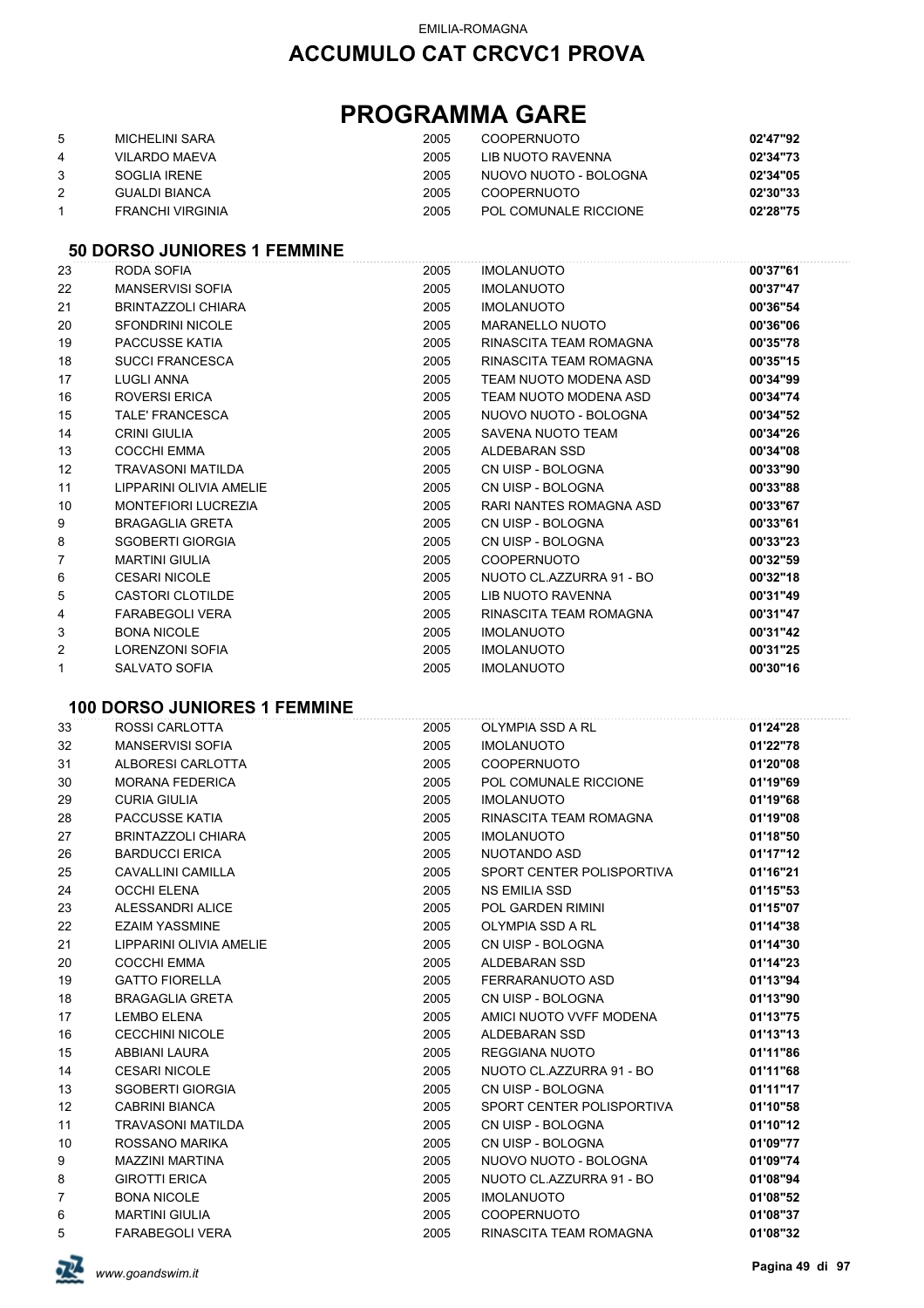## **PROGRAMMA GARE**

| 4 | <b>FAIETTI GIORGIA</b> | 2005 | <b>COOPERNUOTO</b> | 01'07"62 |
|---|------------------------|------|--------------------|----------|
|   | CASTORI CLOTILDE       | 2005 | LIB NUOTO RAVENNA  | 01'06"52 |
|   | LORENZONI SOFIA        | 2005 | <b>IMOLANUOTO</b>  | 01'05"87 |
|   | SALVATO SOFIA          | 2005 | <b>IMOLANUOTO</b>  | 01'05"33 |

#### **200 DORSO JUNIORES 1 FEMMINE**

| 24           | RODA SOFIA                  | 2005 | <b>IMOLANUOTO</b>         | 02'52"53 |
|--------------|-----------------------------|------|---------------------------|----------|
| 23           | ALBORESI CARLOTTA           | 2005 | COOPERNUOTO               | 02'48"27 |
| 22           | PACCUSSE KATIA              | 2005 | RINASCITA TEAM ROMAGNA    | 02'45"47 |
| 21           | OCCHI ELENA                 | 2005 | NS EMILIA SSD             | 02'42"89 |
| 20           | <b>CRINI GIULIA</b>         | 2005 | SAVENA NUOTO TEAM         | 02'41"76 |
| 19           | <b>COCCHI EMMA</b>          | 2005 | ALDEBARAN SSD             | 02'39"93 |
| 18           | CAVALLINI CAMILLA           | 2005 | SPORT CENTER POLISPORTIVA | 02'39"45 |
| 17           | <b>GATTO FIORELLA</b>       | 2005 | FERRARANUOTO ASD          | 02'38"86 |
| 16           | LIPPARINI OLIVIA AMELIE     | 2005 | CN UISP - BOLOGNA         | 02'36"48 |
| 15           | <b>MARZOLA LUCE</b>         | 2005 | CENTRO NUOTO COPPARO      | 02'35"57 |
| 14           | <b>GUALDI BIANCA</b>        | 2005 | COOPERNUOTO               | 02'34"93 |
| 13           | <b>SGOBERTI GIORGIA</b>     | 2005 | CN UISP - BOLOGNA         | 02'34"30 |
| 12           | <b>COCCI IRENE CATERINA</b> | 2005 | NUOVO NUOTO - BOLOGNA     | 02'32"97 |
| 11           | ABBIANI LAURA               | 2005 | REGGIANA NUOTO            | 02'32"65 |
| 10           | ANTONUCCI LAURA             | 2005 | RINASCITA TEAM ROMAGNA    | 02'32"21 |
| 9            | <b>CABRINI BIANCA</b>       | 2005 | SPORT CENTER POLISPORTIVA | 02'31"91 |
| 8            | TRAVASONI MATILDA           | 2005 | CN UISP - BOLOGNA         | 02'31"46 |
| 7            | ROSSANO MARIKA              | 2005 | CN UISP - BOLOGNA         | 02'29"11 |
| 6            | <b>MARTINI GIULIA</b>       | 2005 | <b>COOPERNUOTO</b>        | 02'28"12 |
| 5            | <b>FAIETTI GIORGIA</b>      | 2005 | COOPERNUOTO               | 02'27"11 |
| 4            | SALVATO SOFIA               | 2005 | IMOLANUOTO                | 02'26"18 |
| 3            | CASTORI CLOTILDE            | 2005 | LIB NUOTO RAVENNA         | 02'24"56 |
| 2            | <b>GIROTTI ERICA</b>        | 2005 | NUOTO CL.AZZURRA 91 - BO  | 02'23"28 |
| $\mathbf{1}$ | <b>FARABEGOLI VERA</b>      | 2005 | RINASCITA TEAM ROMAGNA    | 02'20"63 |
|              |                             |      |                           |          |

#### **50 RANA JUNIORES 1 FEMMINE**

| <b>BONZI FEDERICA</b>    | 2005 | <b>IMOLANUOTO</b>       | 00'41"55 |
|--------------------------|------|-------------------------|----------|
| <b>MUTO LUANA</b>        | 2005 | H. SPORT SSD - FIRENZE  | 00'41"42 |
| <b>FALFERI SELVAGGIA</b> | 2005 | RECORD NUOTO CLUB - BO  | 00'40"51 |
| ROCCHI MATILDE           | 2005 | RINASCITA TEAM ROMAGNA  | 00'39"24 |
| BRINTAZZOLI CHIARA       | 2005 | <b>IMOLANUOTO</b>       | 00'38"73 |
| TORTI MARTINA            | 2005 | <b>IMOLANUOTO</b>       | 00'38"39 |
| <b>VICINO MATILDE</b>    | 2005 | CN UISP - BOLOGNA       | 00'38"16 |
| <b>FERRARI ALICE</b>     | 2005 | <b>COOPERNUOTO</b>      | 00'38"08 |
| <b>EZAIM YASSMINE</b>    | 2005 | OLYMPIA SSD A RL        | 00'37"73 |
| ZAPPATERRA RACHELE       | 2005 | DE AKKER TEAM SSD ARL   | 00'37"18 |
| <b>CECCHINI NICOLE</b>   | 2005 | ALDEBARAN SSD           | 00'36"93 |
| TALE' FRANCESCA          | 2005 | NUOVO NUOTO - BOLOGNA   | 00'36"82 |
| <b>BUZZI BEATRICE</b>    | 2005 | RECORD NUOTO CLUB - BO  | 00'36"58 |
| PIERANTONI GINEVRA       | 2005 | <b>COOPERNUOTO</b>      | 00'36"42 |
| <b>BONA NICOLE</b>       | 2005 | <b>IMOLANUOTO</b>       | 00'36"05 |
| <b>GIULIANINI LUCIA</b>  | 2005 | RARI NANTES ROMAGNA ASD | 00'35"86 |
| <b>GIONTA GAIA</b>       | 2005 | NUOTO CLUB 2000 FAENZA  | 00'35"24 |
| <b>CURIA GIULIA</b>      | 2005 | <b>IMOLANUOTO</b>       | 00'34"41 |
|                          |      |                         |          |

#### **100 RANA JUNIORES 1 FEMMINE**

| 26 | <b>GJONI SARA</b>           | 2005 | LIB NUOTO RAVENNA               | 01'40"70 |
|----|-----------------------------|------|---------------------------------|----------|
| 25 | <b>VEGGETTI FRANCESCA</b>   | 2005 | <b>IMOLANUOTO</b>               | 01'37"30 |
| 24 | <b>BOMBARDI GIADA</b>       | 2005 | NS EMILIA SSD                   | 01'35"67 |
| 23 | <b>BONZI FEDERICA</b>       | 2005 | <b>IMOLANUOTO</b>               | 01'29"91 |
| 22 | PAONE ALICE                 | 2005 | <b>GENS AQUATICA SAN MARINO</b> | 01'27"89 |
| 21 | <b>UROVI MELISSA</b>        | 2005 | RINASCITA TEAM ROMAGNA          | 01'27"35 |
| 20 | <b>COCCI IRENE CATERINA</b> | 2005 | NUOVO NUOTO - BOLOGNA           | 01'26"37 |
| 19 | BRINTAZZOLI CHIARA          | 2005 | <b>IMOLANUOTO</b>               | 01'25"00 |
| 18 | TORTI MARTINA               | 2005 | <b>IMOLANUOTO</b>               | 01'24"60 |

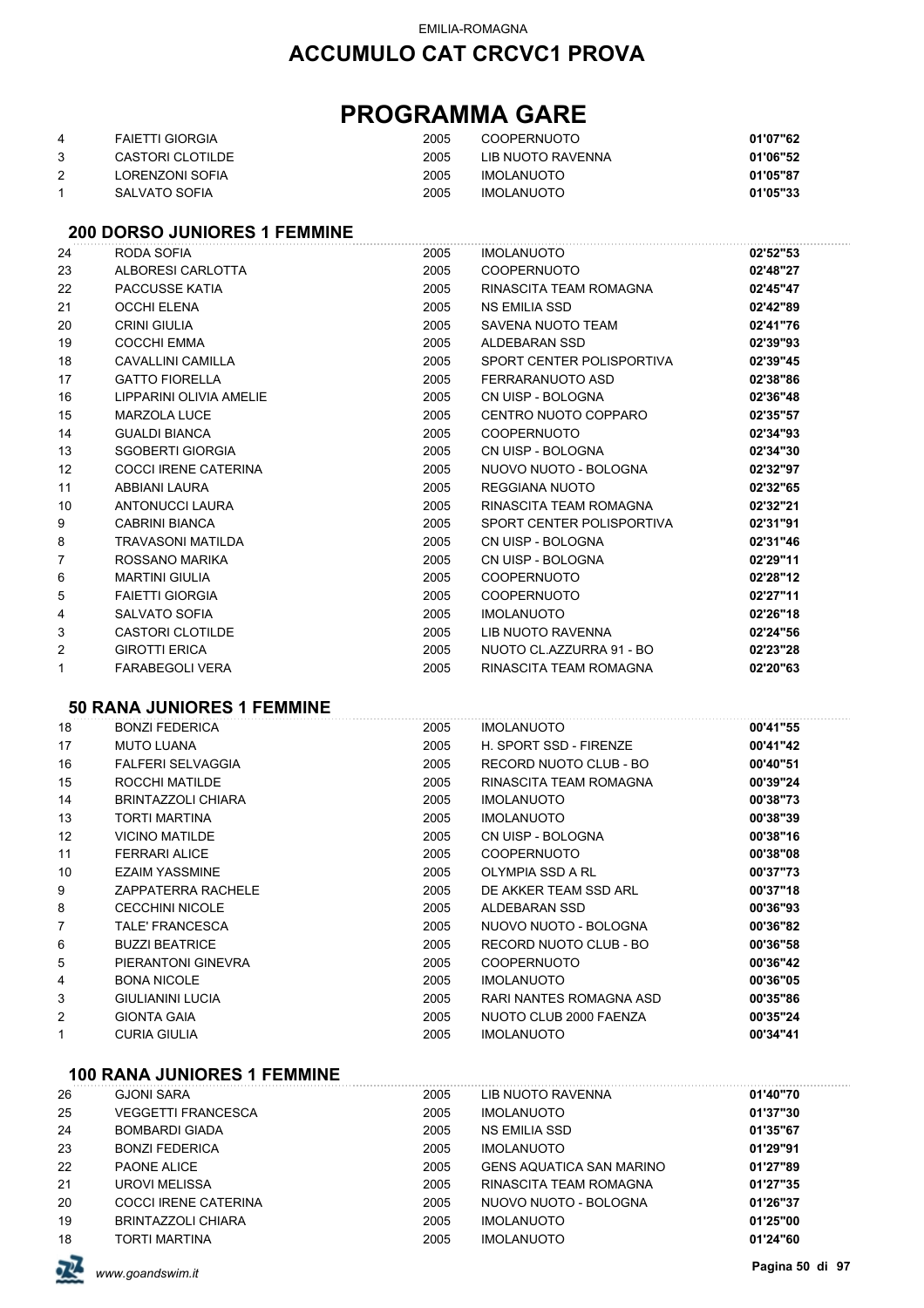# **PROGRAMMA GARE**

| 17 | <b>VICINO MATILDE</b>                      | 2005 | CN UISP - BOLOGNA       | 01'23"85 |
|----|--------------------------------------------|------|-------------------------|----------|
| 16 | <b>FERRARI ALICE</b>                       | 2005 | <b>COOPERNUOTO</b>      | 01'23"25 |
| 15 | <b>RIGHETTI SARA</b>                       | 2005 | POL COMUNALE RICCIONE   | 01'22"82 |
| 14 | <b>ZAPPATERRA RACHELE</b>                  | 2005 | DE AKKER TEAM SSD ARL   | 01'22"01 |
| 13 | ROCCHI MATILDE                             | 2005 | RINASCITA TEAM ROMAGNA  | 01'21"69 |
| 12 | <b>BONETALLI AURORA</b>                    | 2005 | NUOVO NUOTO - BOLOGNA   | 01'21"48 |
| 11 | PIERANTONI GINEVRA                         | 2005 | <b>COOPERNUOTO</b>      | 01'20"71 |
| 10 | VIGNOLA GRETA                              | 2005 | TEAM NUOTO MODENA ASD   | 01'20"48 |
| 9  | TALE' FRANCESCA                            | 2005 | NUOVO NUOTO - BOLOGNA   | 01'20"44 |
| 8  | PAGANINI MARTINA                           | 2005 | RINASCITA TEAM ROMAGNA  | 01'19"39 |
| 7  | DI DOMENICO AGNESE                         | 2005 | POL COMUNALE RICCIONE   | 01'18"22 |
| 6  | <b>CECCHINI NICOLE</b>                     | 2005 | ALDEBARAN SSD           | 01'18"06 |
| 5  | <b>FAIETTI GIORGIA</b>                     | 2005 | <b>COOPERNUOTO</b>      | 01'17"95 |
| 4  | <b>GIULIANINI LUCIA</b>                    | 2005 | RARI NANTES ROMAGNA ASD | 01'17"37 |
| 3  | <b>CURIA GIULIA</b>                        | 2005 | <b>IMOLANUOTO</b>       | 01'16"77 |
| 2  | ANTONUCCI LAURA                            | 2005 | RINASCITA TEAM ROMAGNA  | 01'16"58 |
| 1  | <b>GIONTA GAIA</b>                         | 2005 | NUOTO CLUB 2000 FAENZA  | 01'14"41 |
|    |                                            |      |                         |          |
|    | --- - ---- ----- <del>---</del> - -------- |      |                         |          |

# **200 RANA JUNIORES 1 FEMMINE**

| 18 | <b>VISENTINI IRENE</b>   | 2005 | NUOVO NUOTO - BOLOGNA   | 03'22"58 |
|----|--------------------------|------|-------------------------|----------|
| 17 | <b>UROVI MELISSA</b>     | 2005 | RINASCITA TEAM ROMAGNA  | 03'09"22 |
| 16 | NUNZIATINI MARIA CHIARA  | 2005 | RINASCITA TEAM ROMAGNA  | 03'07"08 |
| 15 | <b>FALFERI SELVAGGIA</b> | 2005 | RECORD NUOTO CLUB - BO  | 03'06"60 |
| 14 | <b>VICINO MATILDE</b>    | 2005 | CN UISP - BOLOGNA       | 03'03"24 |
| 13 | PAGANINI MARTINA         | 2005 | RINASCITA TEAM ROMAGNA  | 02'59"53 |
| 12 | TALE' FRANCESCA          | 2005 | NUOVO NUOTO - BOLOGNA   | 02'58"35 |
| 11 | <b>RIGHETTI SARA</b>     | 2005 | POL COMUNALE RICCIONE   | 02'57"23 |
| 10 | ZAPPATERRA RACHELE       | 2005 | DE AKKER TEAM SSD ARL   | 02'56"44 |
| 9  | VIGNOLA GRETA            | 2005 | TEAM NUOTO MODENA ASD   | 02'55"15 |
| 8  | <b>FERRARI ALICE</b>     | 2005 | <b>COOPERNUOTO</b>      | 02'54"89 |
| 7  | PIERANTONI GINEVRA       | 2005 | <b>COOPERNUOTO</b>      | 02'54"25 |
| 6  | <b>BUZZI BEATRICE</b>    | 2005 | RECORD NUOTO CLUB - BO  | 02'53"41 |
| 5  | ROCCHI MATILDE           | 2005 | RINASCITA TEAM ROMAGNA  | 02'53"26 |
| 4  | BONETALLI AURORA         | 2005 | NUOVO NUOTO - BOLOGNA   | 02'50"81 |
| 3  | GIULIANINI LUCIA         | 2005 | RARI NANTES ROMAGNA ASD | 02'48"70 |
| 2  | DI DOMENICO AGNESE       | 2005 | POL COMUNALE RICCIONE   | 02'47"58 |
| 1  | <b>GIONTA GAIA</b>       | 2005 | NUOTO CLUB 2000 FAENZA  | 02'41"81 |
|    |                          |      |                         |          |

#### **50 STILE JUNIORES 1 FEMMINE**

| 44 | PRIOLO MARIA CHIARA       | 2005 | SPORT CENTER POLISPORTIVA | 00'35"72 |
|----|---------------------------|------|---------------------------|----------|
| 43 | <b>ZANARINI VERA</b>      | 2005 | LIB NUOTO RAVENNA         | 00'33"30 |
| 42 | <b>MANSERVISI SOFIA</b>   | 2005 | <b>IMOLANUOTO</b>         | 00'32"71 |
| 41 | <b>BOMBARDI GIADA</b>     | 2005 | NS EMILIA SSD             | 00'32"47 |
| 40 | <b>SINTONI TATASE</b>     | 2005 | LIB NUOTO RAVENNA         | 00'31"93 |
| 39 | <b>VISENTINI IRENE</b>    | 2005 | NUOVO NUOTO - BOLOGNA     | 00'31"72 |
| 38 | <b>VEGGETTI FRANCESCA</b> | 2005 | <b>IMOLANUOTO</b>         | 00'31"37 |
| 37 | ALBORESI CARLOTTA         | 2005 | <b>COOPERNUOTO</b>        | 00'31"30 |
| 36 | <b>MORANA FEDERICA</b>    | 2005 | POL COMUNALE RICCIONE     | 00'31"28 |
| 35 | <b>SUCCI FRANCESCA</b>    | 2005 | RINASCITA TEAM ROMAGNA    | 00'31"15 |
| 34 | <b>BONZI FEDERICA</b>     | 2005 | <b>IMOLANUOTO</b>         | 00'31"11 |
| 33 | ROVERSI ERICA             | 2005 | TEAM NUOTO MODENA ASD     | 00'30"80 |
| 32 | <b>CESARI NICOLE</b>      | 2005 | NUOTO CL.AZZURRA 91 - BO  | 00'30"76 |
| 31 | COCCHI EMMA               | 2005 | ALDEBARAN SSD             | 00'30"68 |
| 30 | <b>GIORDANO MARTINA</b>   | 2005 | NUOTO CL.AZZURRA 91 - BO  | 00'30"67 |
| 29 | ZAPPATERRA RACHELE        | 2005 | DE AKKER TEAM SSD ARL     | 00'30"65 |
| 28 | LUGLI ANNA                | 2005 | TEAM NUOTO MODENA ASD     | 00'30"58 |
| 27 | BONATTI VALENTINA         | 2005 | POL GARDEN RIMINI         | 00'30"41 |
| 26 | <b>MATTIOLI REBECCA</b>   | 2005 | REGGIANA NUOTO            | 00'30"37 |
| 25 | <b>GOVONI OLIVIA</b>      | 2005 | DE AKKER TEAM SSD ARL     | 00'30"24 |
| 24 | <b>GATTO FIORELLA</b>     | 2005 | FERRARANUOTO ASD          | 00'30"21 |
| 23 | <b>TRAVASONI MATILDA</b>  | 2005 | CN UISP - BOLOGNA         | 00'30"19 |
|    |                           |      |                           |          |

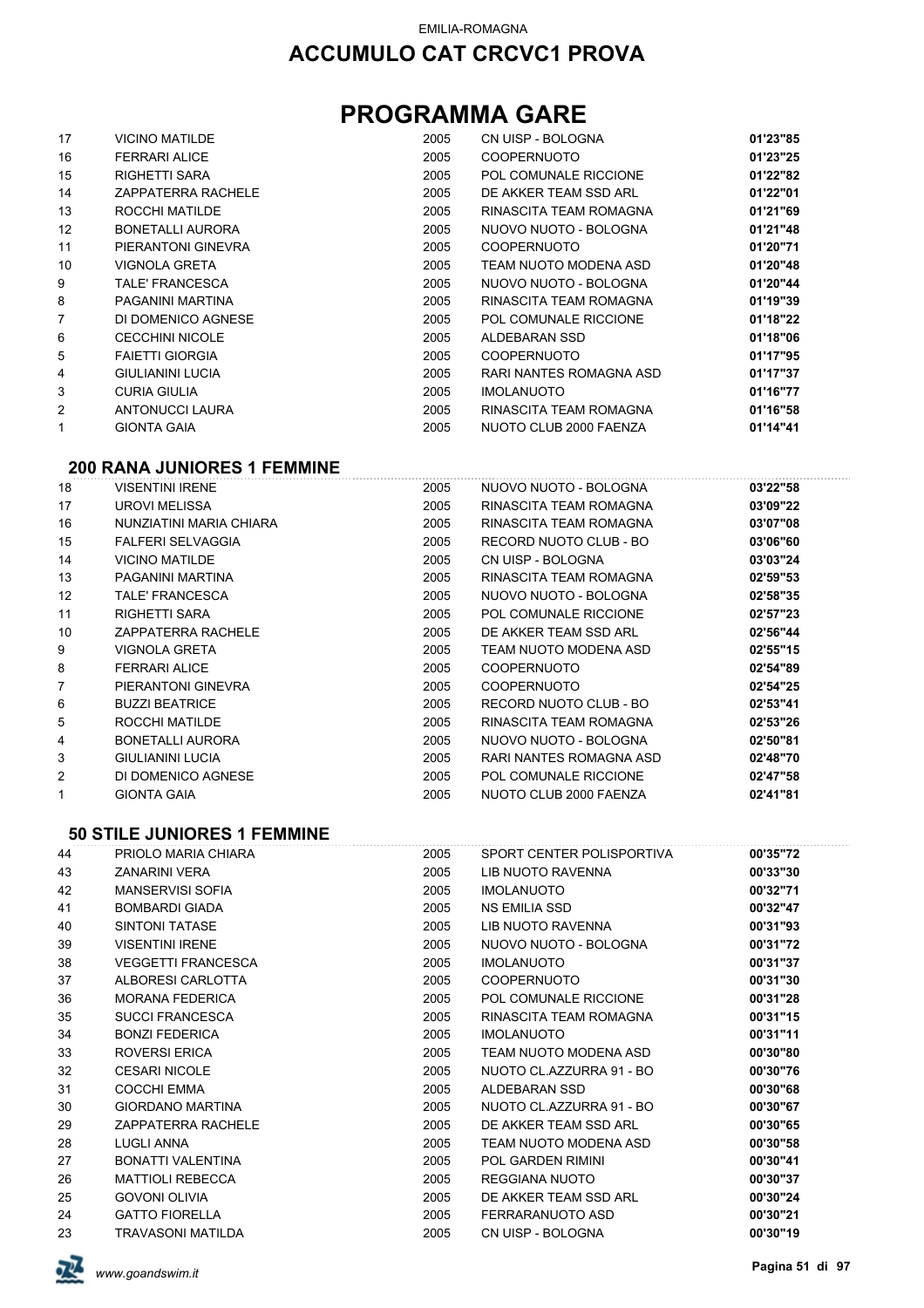## **PROGRAMMA GARE**

| 22             | <b>SGOBERTI GIORGIA</b> | 2005 | CN UISP - BOLOGNA               | 00'30"15 |
|----------------|-------------------------|------|---------------------------------|----------|
| 21             | PIERANTONI GINEVRA      | 2005 | <b>COOPERNUOTO</b>              | 00'30"13 |
| 20             | <b>LEMBO ELENA</b>      | 2005 | AMICI NUOTO VVFF MODENA         | 00'30"02 |
| 19             | <b>GARUTTI CARLOTTA</b> | 2005 | DELFINO '93 SSD                 | 00'29"88 |
| 18             | MONTEFIORI LUCREZIA     | 2005 | RARI NANTES ROMAGNA ASD         | 00'29"77 |
| 17             | TALE' FRANCESCA         | 2005 | NUOVO NUOTO - BOLOGNA           | 00'29"74 |
| 16             | <b>SONCINI MATILDE</b>  | 2005 | <b>REGGIANA NUOTO</b>           | 00'29"65 |
| 15             | DI DOMENICO AGNESE      | 2005 | POL COMUNALE RICCIONE           | 00'29"49 |
| 14             | <b>BARDUCCI ERICA</b>   | 2005 | NUOTANDO ASD                    | 00'29"45 |
| 13             | PAGANINI MARTINA        | 2005 | RINASCITA TEAM ROMAGNA          | 00'29"42 |
| 12             | CAVEDONI CAROLINA       | 2005 | TEAM NUOTO MODENA ASD           | 00'29"31 |
| 11             | <b>PAONE ALICE</b>      | 2005 | <b>GENS AQUATICA SAN MARINO</b> | 00'29"24 |
| 10             | NUNZIATINI MARIA CHIARA | 2005 | RINASCITA TEAM ROMAGNA          | 00'29"15 |
| 9              | <b>GIULIANINI LUCIA</b> | 2005 | RARI NANTES ROMAGNA ASD         | 00'29"13 |
| 8              | <b>CURIA GIULIA</b>     | 2005 | <b>IMOLANUOTO</b>               | 00'29"05 |
| $\overline{7}$ | <b>FARABEGOLI VERA</b>  | 2005 | RINASCITA TEAM ROMAGNA          | 00'28"87 |
| 6              | <b>RENZI ELISABETTA</b> | 2005 | POL COMUNALE RICCIONE           | 00'28"67 |
| 5              | <b>BRAGAGLIA GRETA</b>  | 2005 | CN UISP - BOLOGNA               | 00'28"41 |
| 4              | <b>BONA NICOLE</b>      | 2005 | <b>IMOLANUOTO</b>               | 00'28"26 |
| 3              | <b>MELDOLESI EMMA</b>   | 2005 | RINASCITA TEAM ROMAGNA          | 00'28"09 |
| 2              | <b>GUALDI BIANCA</b>    | 2005 | <b>COOPERNUOTO</b>              | 00'28"08 |
| 1              | <b>FRISONI SARA</b>     | 2005 | POL COMUNALE RICCIONE           | 00'27"52 |

### **100 STILE JUNIORES 1 FEMMINE**

| 64 | PRIOLO MARIA CHIARA        | 2005 | SPORT CENTER POLISPORTIVA | 01'18"30 |
|----|----------------------------|------|---------------------------|----------|
| 63 | <b>GJONI SARA</b>          | 2005 | LIB NUOTO RAVENNA         | 01'16"26 |
| 62 | <b>SALVARANI SVEVA</b>     | 2005 | AMICI NUOTO VVFF MODENA   | 01'15"85 |
| 61 | <b>ZANARINI VERA</b>       | 2005 | LIB NUOTO RAVENNA         | 01'15"56 |
| 60 | <b>MUOLLO MARTINA</b>      | 2005 | TEAM NUOTO MODENA ASD     | 01'13"42 |
| 59 | <b>MUTO LUANA</b>          | 2005 | H. SPORT SSD - FIRENZE    | 01'12"31 |
| 58 | <b>MANSERVISI SOFIA</b>    | 2005 | <b>IMOLANUOTO</b>         | 01'12"30 |
| 57 | ROSSI CARLOTTA             | 2005 | OLYMPIA SSD A RL          | 01'12"11 |
| 56 | ROMANINI ANNALISA          | 2005 | NUOTO CLUB 91 PARMA       | 01'10"57 |
| 55 | <b>BIANCONI ALIDA</b>      | 2005 | <b>POL GARDEN RIMINI</b>  | 01'10"36 |
| 54 | RAGGINI MARTINA            | 2005 | RINASCITA TEAM ROMAGNA    | 01'10"12 |
| 53 | <b>FERRARI ALICE</b>       | 2005 | <b>COOPERNUOTO</b>        | 01'09"89 |
| 52 | <b>SINTONI TATASE</b>      | 2005 | LIB NUOTO RAVENNA         | 01'09"38 |
| 51 | <b>BONETALLI AURORA</b>    | 2005 | NUOVO NUOTO - BOLOGNA     | 01'09"05 |
| 50 | <b>CANDINI SABRINA</b>     | 2005 | RECORD NUOTO CLUB - BO    | 01'08"99 |
| 49 | <b>COCCHI EMMA</b>         | 2005 | <b>ALDEBARAN SSD</b>      | 01'08"95 |
| 48 | <b>ROVERSI ERICA</b>       | 2005 | TEAM NUOTO MODENA ASD     | 01'08"88 |
| 47 | <b>OLIVIERI REBECCA</b>    | 2005 | RINASCITA TEAM ROMAGNA    | 01'08"85 |
| 46 | ALBORESI CARLOTTA          | 2005 | <b>COOPERNUOTO</b>        | 01'08"59 |
| 45 | <b>GHINELLI VALENTINA</b>  | 2005 | <b>POL GARDEN RIMINI</b>  | 01'08"54 |
| 44 | <b>VISENTINI IRENE</b>     | 2005 | NUOVO NUOTO - BOLOGNA     | 01'08"54 |
| 43 | <b>FABBI GIULIA</b>        | 2005 | <b>COOPERNUOTO</b>        | 01'08"53 |
| 42 | <b>SENSI SOFIA</b>         | 2005 | AMICI NUOTO VVFF MODENA   | 01'08"43 |
| 41 | <b>FALFERI SELVAGGIA</b>   | 2005 | RECORD NUOTO CLUB - BO    | 01'08"39 |
| 40 | <b>BOMBARDI GIADA</b>      | 2005 | <b>NS EMILIA SSD</b>      | 01'08"25 |
| 39 | <b>GIORDANO MARTINA</b>    | 2005 | NUOTO CL.AZZURRA 91 - BO  | 01'08"06 |
| 38 | <b>SUCCI FRANCESCA</b>     | 2005 | RINASCITA TEAM ROMAGNA    | 01'07"80 |
| 37 | ABBIANI LAURA              | 2005 | <b>REGGIANA NUOTO</b>     | 01'07"79 |
| 36 | <b>VEGGETTI FRANCESCA</b>  | 2005 | <b>IMOLANUOTO</b>         | 01'07"68 |
| 35 | <b>BERSELLINI ANNALISA</b> | 2005 | NUOTO CLUB 91 PARMA       | 01'07"30 |
| 34 | <b>CURIA GIULIA</b>        | 2005 | <b>IMOLANUOTO</b>         | 01'07"05 |
| 33 | <b>LUGLI ANNA</b>          | 2005 | TEAM NUOTO MODENA ASD     | 01'06"95 |
| 32 | <b>BONZI FEDERICA</b>      | 2005 | <b>IMOLANUOTO</b>         | 01'06"70 |
| 31 | ZAPPATERRA RACHELE         | 2005 | DE AKKER TEAM SSD ARL     | 01'06"58 |
| 30 | <b>GATTO FIORELLA</b>      | 2005 | FERRARANUOTO ASD          | 01'06"31 |
| 29 | LIPPARINI OLIVIA AMELIE    | 2005 | CN UISP - BOLOGNA         | 01'06"17 |
| 28 | <b>BARDUCCI ERICA</b>      | 2005 | NUOTANDO ASD              | 01'06"13 |

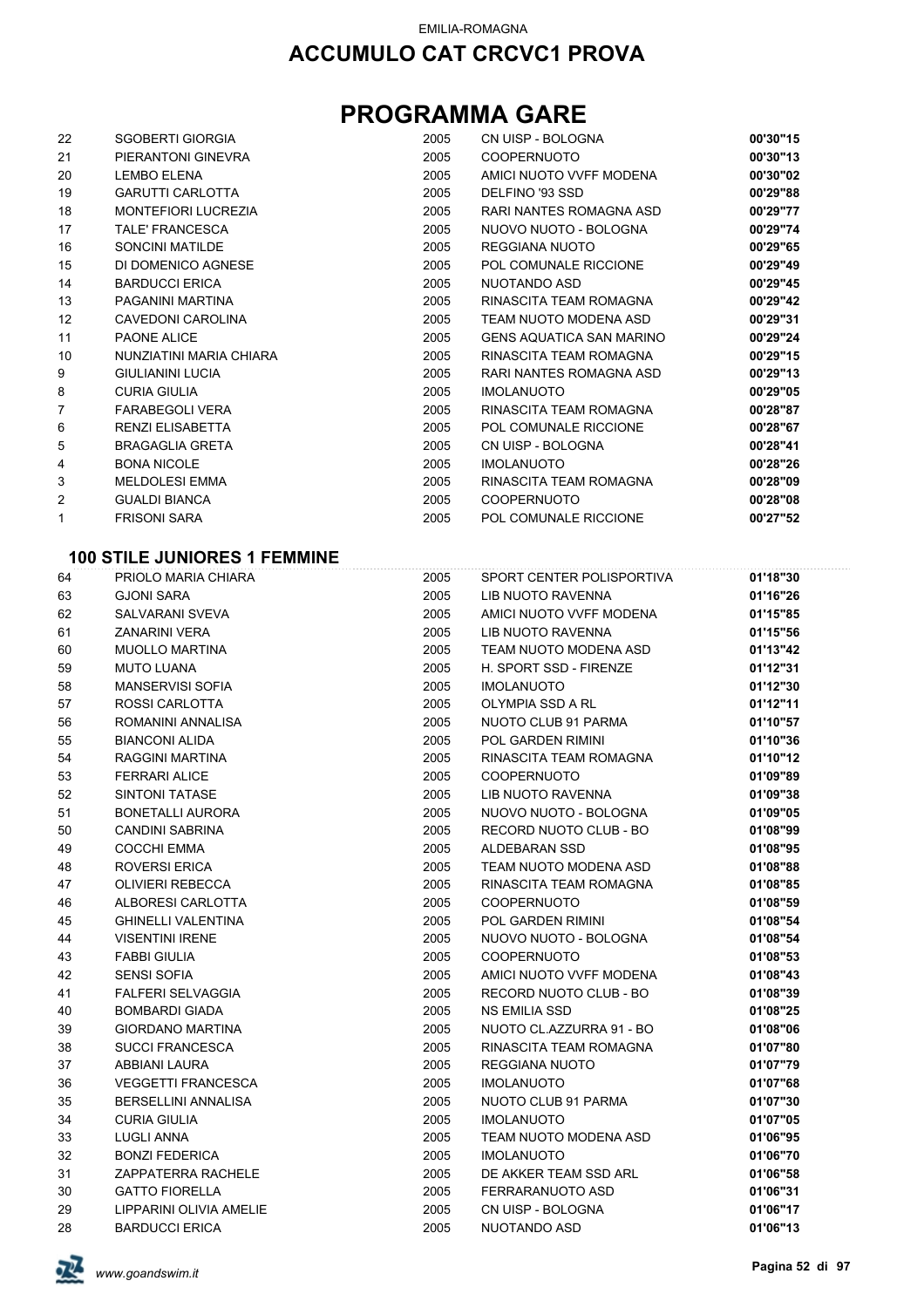## **PROGRAMMA GARE**

| 27             | <b>MONTEFIORI LUCREZIA</b> | 2005 | RARI NANTES ROMAGNA ASD         | 01'06"11 |
|----------------|----------------------------|------|---------------------------------|----------|
| 26             | <b>LEMBO ELENA</b>         | 2005 | AMICI NUOTO VVFF MODENA         | 01'06"00 |
| 25             | <b>VILARDO MAEVA</b>       | 2005 | LIB NUOTO RAVENNA               | 01'05"71 |
| 24             | CAVALLINI CAMILLA          | 2005 | SPORT CENTER POLISPORTIVA       | 01'05"68 |
| 23             | <b>GOVONI OLIVIA</b>       | 2005 | DE AKKER TEAM SSD ARL           | 01'05"65 |
| 22             | TALE' FRANCESCA            | 2005 | NUOVO NUOTO - BOLOGNA           | 01'05"53 |
| 21             | <b>SOGLIA IRENE</b>        | 2005 | NUOVO NUOTO - BOLOGNA           | 01'05"49 |
| 20             | <b>SGOBERTI GIORGIA</b>    | 2005 | CN UISP - BOLOGNA               | 01'05"44 |
| 19             | <b>MATTIOLI REBECCA</b>    | 2005 | REGGIANA NUOTO                  | 01'05"43 |
| 18             | SONCINI MATILDE            | 2005 | <b>REGGIANA NUOTO</b>           | 01'05"22 |
| 17             | PIERANTONI GINEVRA         | 2005 | <b>COOPERNUOTO</b>              | 01'04"31 |
| 16             | NUNZIATINI MARIA CHIARA    | 2005 | RINASCITA TEAM ROMAGNA          | 01'04"20 |
| 15             | <b>SCHIANCHI GIULIA</b>    | 2005 | SPORT CENTER POLISPORTIVA       | 01'04"18 |
| 14             | ROSSANO MARIKA             | 2005 | CN UISP - BOLOGNA               | 01'04"10 |
| 13             | <b>PAONE ALICE</b>         | 2005 | <b>GENS AQUATICA SAN MARINO</b> | 01'04"08 |
| 12             | MAZZINI MARTINA            | 2005 | NUOVO NUOTO - BOLOGNA           | 01'03"73 |
| 11             | VIGNOLA GRETA              | 2005 | TEAM NUOTO MODENA ASD           | 01'03"58 |
| 10             | <b>CAVEDONI CAROLINA</b>   | 2005 | TEAM NUOTO MODENA ASD           | 01'03"32 |
| 9              | <b>GIONTA GAIA</b>         | 2005 | NUOTO CLUB 2000 FAENZA          | 01'03"23 |
| 8              | <b>CASTORI CLOTILDE</b>    | 2005 | LIB NUOTO RAVENNA               | 01'02"74 |
| $\overline{7}$ | <b>FARABEGOLI VERA</b>     | 2005 | RINASCITA TEAM ROMAGNA          | 01'02"49 |
| 6              | <b>MELDOLESI EMMA</b>      | 2005 | RINASCITA TEAM ROMAGNA          | 01'01"63 |
| 5              | <b>BONA NICOLE</b>         | 2005 | <b>IMOLANUOTO</b>               | 01'01"52 |
| 4              | SALVATO SOFIA              | 2005 | <b>IMOLANUOTO</b>               | 01'01"34 |
| 3              | <b>SQUERI GIULIA</b>       | 2005 | H. SPORT SSD - FIRENZE          | 01'01"31 |
| $\overline{2}$ | LORENZONI SOFIA            | 2005 | <b>IMOLANUOTO</b>               | 01'00"72 |
| 1              | <b>BRAGAGLIA GRETA</b>     | 2005 | CN UISP - BOLOGNA               | 01'00"45 |

#### **200 STILE JUNIORES 1 FEMMINE**

| 53 | POLI SOFIA                 | 2005 | FERRARANUOTO ASD          | 03'05"12 |
|----|----------------------------|------|---------------------------|----------|
| 52 | <b>MANSERVISI SOFIA</b>    | 2005 | <b>IMOLANUOTO</b>         | 02'40"93 |
| 51 | <b>VISENTINI IRENE</b>     | 2005 | NUOVO NUOTO - BOLOGNA     | 02'35"55 |
| 50 | <b>FERRARI ALICE</b>       | 2005 | <b>COOPERNUOTO</b>        | 02'35"55 |
| 49 | <b>ROSSI CARLOTTA</b>      | 2005 | OLYMPIA SSD A RL          | 02'33"81 |
| 48 | <b>UROVI MELISSA</b>       | 2005 | RINASCITA TEAM ROMAGNA    | 02'31"56 |
| 47 | <b>BIANCONI ALIDA</b>      | 2005 | <b>POL GARDEN RIMINI</b>  | 02'30"95 |
| 46 | <b>GHINELLI VALENTINA</b>  | 2005 | <b>POL GARDEN RIMINI</b>  | 02'30"27 |
| 45 | ALBORESI CARLOTTA          | 2005 | <b>COOPERNUOTO</b>        | 02'28"55 |
| 44 | <b>COCCHI EMMA</b>         | 2005 | ALDEBARAN SSD             | 02'28"18 |
| 43 | <b>MICHELINI SARA</b>      | 2005 | <b>COOPERNUOTO</b>        | 02'27"97 |
| 42 | <b>CANDINI SABRINA</b>     | 2005 | RECORD NUOTO CLUB - BO    | 02'27"90 |
| 41 | <b>CURIA GIULIA</b>        | 2005 | <b>IMOLANUOTO</b>         | 02'27"41 |
| 40 | <b>EZAIM YASSMINE</b>      | 2005 | OLYMPIA SSD A RL          | 02'26"43 |
| 39 | ALESSANDRI ALICE           | 2005 | POL GARDEN RIMINI         | 02'26"01 |
| 38 | <b>VEGGETTI FRANCESCA</b>  | 2005 | <b>IMOLANUOTO</b>         | 02'24"78 |
| 37 | ABBIANI LAURA              | 2005 | <b>REGGIANA NUOTO</b>     | 02'24"69 |
| 36 | <b>TORTI MARTINA</b>       | 2005 | <b>IMOLANUOTO</b>         | 02'24"51 |
| 35 | ZAPPATERRA RACHELE         | 2005 | DE AKKER TEAM SSD ARL     | 02'24"51 |
| 34 | <b>BONZI FEDERICA</b>      | 2005 | <b>IMOLANUOTO</b>         | 02'24"42 |
| 33 | <b>SUCCI FRANCESCA</b>     | 2005 | RINASCITA TEAM ROMAGNA    | 02'24"19 |
| 32 | PAGANINI MARTINA           | 2005 | RINASCITA TEAM ROMAGNA    | 02'23"87 |
| 31 | <b>MONTEFIORI LUCREZIA</b> | 2005 | RARI NANTES ROMAGNA ASD   | 02'22"75 |
| 30 | <b>GATTO FIORELLA</b>      | 2005 | FERRARANUOTO ASD          | 02'22"68 |
| 29 | <b>CAVALLINI CAMILLA</b>   | 2005 | SPORT CENTER POLISPORTIVA | 02'22"43 |
| 28 | BONATTI VALENTINA          | 2005 | POL GARDEN RIMINI         | 02'22"18 |
| 27 | <b>BALLARDINI ALESSIA</b>  | 2005 | RINASCITA TEAM ROMAGNA    | 02'22"12 |
| 26 | <b>BARDUCCI ERICA</b>      | 2005 | NUOTANDO ASD              | 02'22"11 |
| 25 | <b>BEGGI CARLOTTA</b>      | 2005 | REGGIANA NUOTO            | 02'21"95 |
| 24 | <b>MATTIOLI REBECCA</b>    | 2005 | <b>REGGIANA NUOTO</b>     | 02'21"95 |
| 23 | PEDRIALI ALICE             | 2005 | <b>NS EMILIA SSD</b>      | 02'21"61 |
| 22 | <b>FRANCHI VIRGINIA</b>    | 2005 | POL COMUNALE RICCIONE     | 02'21"50 |

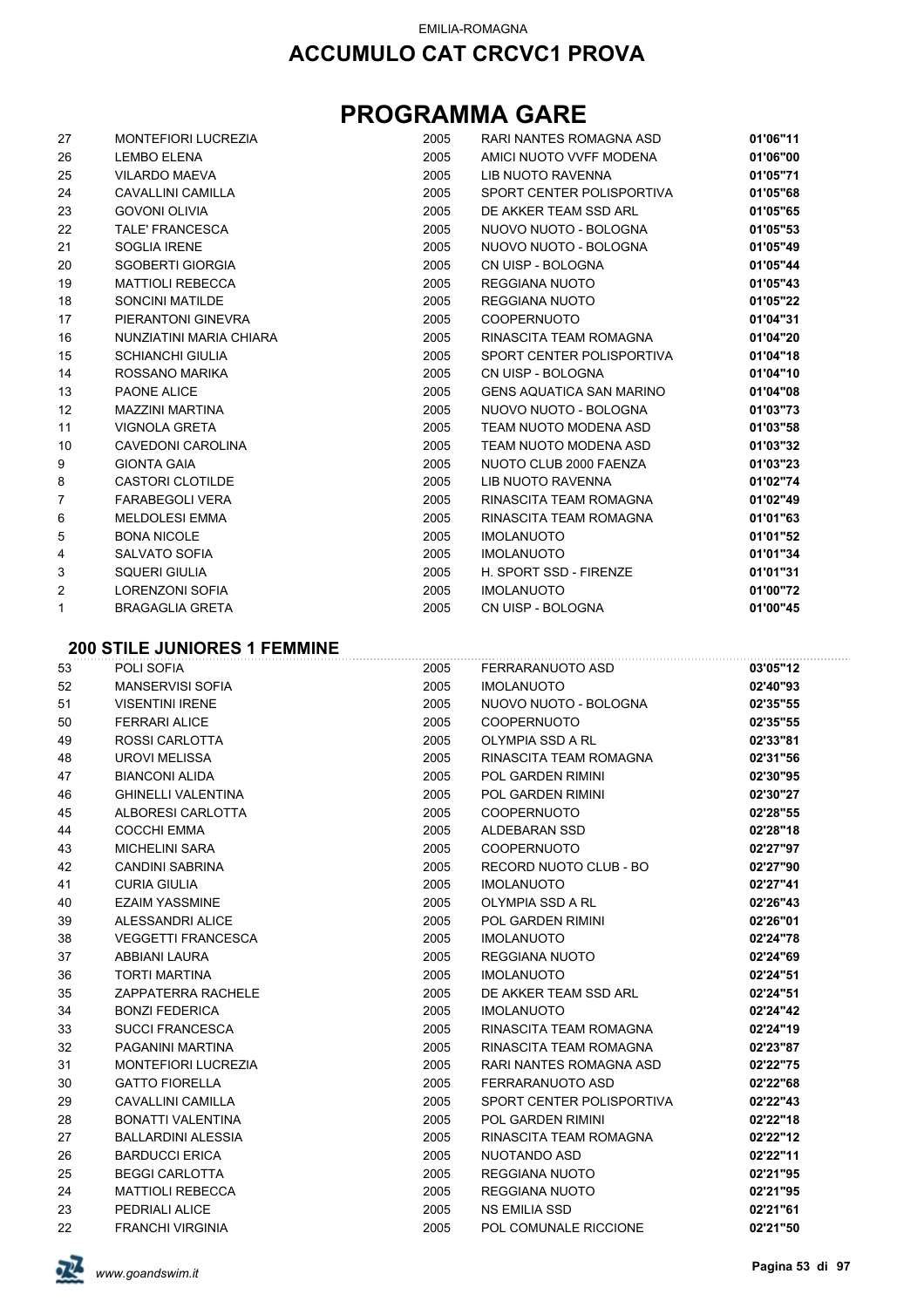## **PROGRAMMA GARE**

| 21             | <b>GONDONI REBECCA</b>      | 2005 | NUOTO CLUB 2000 FAENZA          | 02'20"70 |
|----------------|-----------------------------|------|---------------------------------|----------|
| 20             | <b>SGOBERTI GIORGIA</b>     | 2005 | CN UISP - BOLOGNA               | 02'20"70 |
| 19             | <b>CASADEI GIULIA</b>       | 2005 | RARI NANTES ROMAGNA ASD         | 02'20"52 |
| 18             | PAONE ALICE                 | 2005 | <b>GENS AQUATICA SAN MARINO</b> | 02'20"00 |
| 17             | PIERANTONI GINEVRA          | 2005 | <b>COOPERNUOTO</b>              | 02'18"87 |
| 16             | <b>SCHIANCHI GIULIA</b>     | 2005 | SPORT CENTER POLISPORTIVA       | 02'18"62 |
| 15             | <b>GIONTA GAIA</b>          | 2005 | NUOTO CLUB 2000 FAENZA          | 02'18"54 |
| 14             | NUNZIATINI MARIA CHIARA     | 2005 | RINASCITA TEAM ROMAGNA          | 02'18"29 |
| 13             | <b>MARZOLA LUCE</b>         | 2005 | CENTRO NUOTO COPPARO            | 02'18"12 |
| 12             | CASTORI CLOTILDE            | 2005 | LIB NUOTO RAVENNA               | 02'17"98 |
| 11             | <b>COCCI IRENE CATERINA</b> | 2005 | NUOVO NUOTO - BOLOGNA           | 02'15"92 |
| 10             | <b>MELDOLESI EMMA</b>       | 2005 | RINASCITA TEAM ROMAGNA          | 02'14"10 |
| 9              | <b>RENZI ELISABETTA</b>     | 2005 | POL COMUNALE RICCIONE           | 02'13"98 |
| 8              | <b>FRISONI SARA</b>         | 2005 | POL COMUNALE RICCIONE           | 02'13"44 |
| $\overline{7}$ | <b>GIROTTI ERICA</b>        | 2005 | NUOTO CL.AZZURRA 91 - BO        | 02'13"28 |
| 6              | <b>GUALDI BIANCA</b>        | 2005 | <b>COOPERNUOTO</b>              | 02'11"30 |
| 5              | SALVATO SOFIA               | 2005 | <b>IMOLANUOTO</b>               | 02'11"19 |
| 4              | <b>BRAGAGLIA GRETA</b>      | 2005 | CN UISP - BOLOGNA               | 02'10"73 |
| 3              | <b>MARTINI GIULIA</b>       | 2005 | <b>COOPERNUOTO</b>              | 02'10"48 |
| 2              | LORENZONI SOFIA             | 2005 | <b>IMOLANUOTO</b>               | 02'10"30 |
| $\mathbf{1}$   | <b>ZAMBELLI GIULIA</b>      | 2005 | NUOTO CL.AZZURRA 91 - BO        | 02'02"15 |

### **400 STILE JUNIORES 1 FEMMINE**

| 28 | ALBORESI CARLOTTA           | 2005 | <b>COOPERNUOTO</b>              | 05'25"59 |
|----|-----------------------------|------|---------------------------------|----------|
| 27 | <b>FERRARI ALICE</b>        | 2005 | <b>COOPERNUOTO</b>              | 05'25"26 |
| 26 | <b>GHINELLI VALENTINA</b>   | 2005 | POL GARDEN RIMINI               | 05'18"13 |
| 25 | <b>UROVI MELISSA</b>        | 2005 | RINASCITA TEAM ROMAGNA          | 05'17"31 |
| 24 | <b>VEGGETTI FRANCESCA</b>   | 2005 | <b>IMOLANUOTO</b>               | 05'15"87 |
| 23 | <b>BIANCONI ALIDA</b>       | 2005 | POL GARDEN RIMINI               | 05'08"99 |
| 22 | LIPPARINI OLIVIA AMELIE     | 2005 | CN UISP - BOLOGNA               | 05'07"40 |
| 21 | ALESSANDRI ALICE            | 2005 | POL GARDEN RIMINI               | 05'06"46 |
| 20 | <b>BARDUCCI ERICA</b>       | 2005 | NUOTANDO ASD                    | 05'05"37 |
| 19 | <b>GATTO FIORELLA</b>       | 2005 | FERRARANUOTO ASD                | 05'05"07 |
| 18 | <b>MICHELINI SARA</b>       | 2005 | <b>COOPERNUOTO</b>              | 05'03"62 |
| 17 | <b>SCHIANCHI GIULIA</b>     | 2005 | SPORT CENTER POLISPORTIVA       | 05'02"49 |
| 16 | <b>SUCCI FRANCESCA</b>      | 2005 | RINASCITA TEAM ROMAGNA          | 05'02"12 |
| 15 | <b>PAONE ALICE</b>          | 2005 | <b>GENS AQUATICA SAN MARINO</b> | 04'58"18 |
| 14 | <b>MATTIOLI REBECCA</b>     | 2005 | REGGIANA NUOTO                  | 04'57"62 |
| 13 | <b>BALLARDINI ALESSIA</b>   | 2005 | RINASCITA TEAM ROMAGNA          | 04'57"56 |
| 12 | <b>GONDONI REBECCA</b>      | 2005 | NUOTO CLUB 2000 FAENZA          | 04'54"47 |
| 11 | PEDRIALI ALICE              | 2005 | <b>NS EMILIA SSD</b>            | 04'54"01 |
| 10 | <b>CASADEI GIULIA</b>       | 2005 | RARI NANTES ROMAGNA ASD         | 04'52"52 |
| 9  | <b>BEGGI CARLOTTA</b>       | 2005 | REGGIANA NUOTO                  | 04'49"78 |
| 8  | NUNZIATINI MARIA CHIARA     | 2005 | RINASCITA TEAM ROMAGNA          | 04'45"82 |
| 7  | <b>COCCI IRENE CATERINA</b> | 2005 | NUOVO NUOTO - BOLOGNA           | 04'44"87 |
| 6  | <b>MARTINI GIULIA</b>       | 2005 | <b>COOPERNUOTO</b>              | 04'40"07 |
| 5  | <b>RENZI ELISABETTA</b>     | 2005 | POL COMUNALE RICCIONE           | 04'39"46 |
| 4  | <b>GIROTTI ERICA</b>        | 2005 | NUOTO CL.AZZURRA 91 - BO        | 04'37"98 |
| 3  | <b>LORENZONI SOFIA</b>      | 2005 | <b>IMOLANUOTO</b>               | 04'35"93 |
| 2  | <b>SALVATO SOFIA</b>        | 2005 | <b>IMOLANUOTO</b>               | 04'33"86 |
| 1  | <b>CECCHINI NICOLE</b>      | 2005 | ALDEBARAN SSD                   | 04'28"80 |
|    |                             |      |                                 |          |

#### **100 MISTI JUNIORES 1 FEMMINE**

|   | PRIOLO MARIA CHIARA     | 2005 | SPORT CENTER POLISPORTIVA | 01'35"92 |
|---|-------------------------|------|---------------------------|----------|
| 6 | <b>FABBI GIULIA</b>     | 2005 | <b>COOPERNUOTO</b>        | 01'19"08 |
| 5 | <b>SFONDRINI NICOLE</b> | 2005 | MARANELLO NUOTO           | 01'16"78 |
| 4 | <b>TORTI MARTINA</b>    | 2005 | <b>IMOLANUOTO</b>         | 01'15"64 |
| 3 | BRINTAZZOLI CHIARA      | 2005 | <b>IMOLANUOTO</b>         | 01'15"63 |
| 2 | <b>EZAIM YASSMINE</b>   | 2005 | OLYMPIA SSD A RL          | 01'14"07 |
|   | <b>GIULIANINI LUCIA</b> | 2005 | RARI NANTES ROMAGNA ASD   | 01'11"72 |

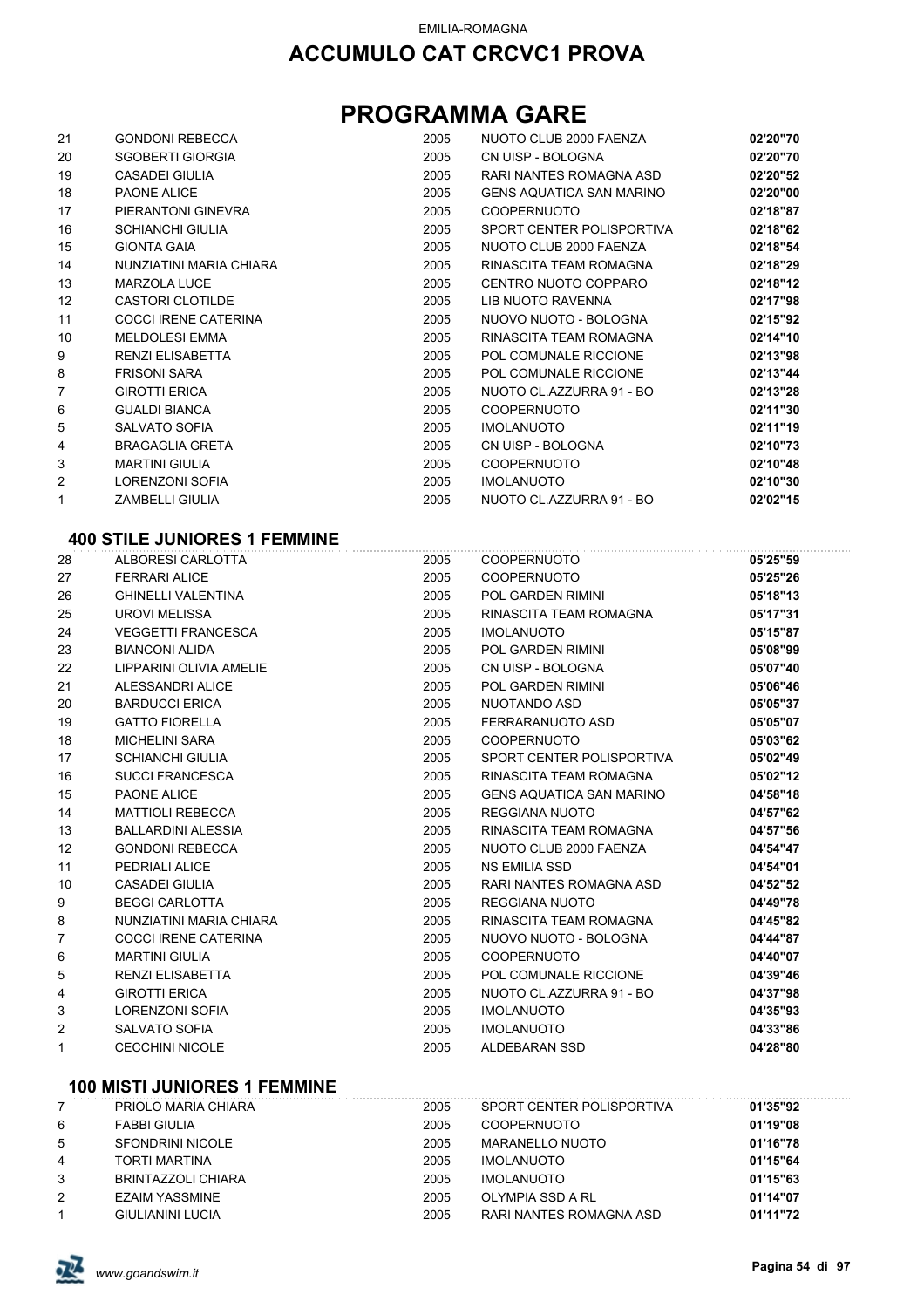## **PROGRAMMA GARE**

#### **200 MISTI JUNIORES 1 FEMMINE**

| 19     | <b>VISENTINI IRENE</b>                           | 2005         | NUOVO NUOTO - BOLOGNA                  | 02'59"86             |
|--------|--------------------------------------------------|--------------|----------------------------------------|----------------------|
| 18     | <b>GIORDANO MARTINA</b>                          | 2005         | NUOTO CL.AZZURRA 91 - BO               | 02'57"55             |
| 17     | <b>SENSI SOFIA</b>                               | 2005         | AMICI NUOTO VVFF MODENA                | 02'54"21             |
| 16     | PAONE ALICE                                      | 2005         | <b>GENS AQUATICA SAN MARINO</b>        | 02'46"80             |
| 15     | RIGHETTI SARA                                    | 2005         | POL COMUNALE RICCIONE                  | 02'44"93             |
| 14     | <b>OCCHI ELENA</b>                               | 2005         | <b>NS EMILIA SSD</b>                   | 02'44"67             |
| 13     | <b>SFONDRINI NICOLE</b>                          | 2005         | <b>MARANELLO NUOTO</b>                 | 02'44"03             |
| 12     | <b>SOGLIA IRENE</b>                              | 2005         | NUOVO NUOTO - BOLOGNA                  | 02'43"99             |
| 11     | <b>TORTI MARTINA</b>                             | 2005         | <b>IMOLANUOTO</b>                      | 02'43"85             |
| 10     | ROCCHI MATILDE                                   | 2005         | RINASCITA TEAM ROMAGNA                 | 02'37"58             |
| 9      | <b>BONETALLI AURORA</b>                          | 2005         | NUOVO NUOTO - BOLOGNA                  | 02'37"30             |
| 8      | <b>GIULIANINI LUCIA</b>                          | 2005         | <b>RARI NANTES ROMAGNA ASD</b>         | 02'36"82             |
| 7      | ANTONUCCI LAURA                                  | 2005         | RINASCITA TEAM ROMAGNA                 | 02'35"59             |
| 6      | DI DOMENICO AGNESE                               | 2005         | POL COMUNALE RICCIONE                  | 02'34"91             |
| 5      | <b>VIGNOLA GRETA</b>                             | 2005         | TEAM NUOTO MODENA ASD                  | 02'33"76             |
| 4      | CASTORI CLOTILDE                                 | 2005         | LIB NUOTO RAVENNA                      | 02'32"18             |
| 3      | <b>BONA NICOLE</b>                               | 2005         | <b>IMOLANUOTO</b>                      | 02'30"68             |
| 2      | <b>FAIETTI GIORGIA</b>                           | 2005         | <b>COOPERNUOTO</b>                     | 02'29"41             |
| 1      | <b>GIROTTI ERICA</b>                             | 2005         | NUOTO CL.AZZURRA 91 - BO               | 02'28"41             |
|        | <b>400 MISTI JUNIORES 1 FEMMINE</b>              |              |                                        |                      |
| 7      | <b>SFONDRINI NICOLE</b>                          | 2005         | <b>MARANELLO NUOTO</b>                 | 05'45"53             |
| 6      | <b>SOGLIA IRENE</b>                              | 2005         | NUOVO NUOTO - BOLOGNA                  | 05'43"95             |
| 5      | <b>MICHELINI SARA</b>                            | 2005         | <b>COOPERNUOTO</b>                     | 05'42"44             |
| 4      | ROCCHI MATILDE                                   | 2005         | RINASCITA TEAM ROMAGNA                 | 05'30"44             |
| 3      | <b>BONETALLI AURORA</b>                          | 2005         | NUOVO NUOTO - BOLOGNA                  | 05'24"90             |
| 2      | <b>GIROTTI ERICA</b>                             | 2005         | NUOTO CL.AZZURRA 91 - BO               | 05'15"45             |
| 1      | <b>CECCHINI NICOLE</b>                           | 2005         | ALDEBARAN SSD                          | 05'11"52             |
|        |                                                  |              |                                        |                      |
|        | 50 FARFALLA JUNIORES 1 MASCHI                    |              |                                        |                      |
| 29     | <b>VENTURA SAMUELE</b>                           | 2003         | DE AKKER TEAM SSD ARL                  | 00'31"03             |
| 28     | <b>GOBBATO ALESSANDRO</b>                        | 2003         | DE AKKER TEAM SSD ARL                  | 00'30"63             |
| 27     | PUGLIA ANGELO                                    | 2003         | NUOTO CL.AZZURRA 91 - BO               | 00'30"30             |
| 26     | <b>CRUPI MIRKO</b>                               | 2003         | NS EMILIA SSD                          | 00'29"97             |
| 25     | NIGRO SIMONE                                     | 2003         | <b>IMOLANUOTO</b>                      | 00'29"68             |
| 24     | <b>CAMPIONI MATTEO</b>                           | 2003         | DE AKKER TEAM SSD ARL                  | 00'29"68             |
| 23     | PIRELLI MATTIA                                   | 2003         | <b>IMOLANUOTO</b>                      | 00'29"60             |
| 22     | <b>CAMPRINI FABIO</b>                            | 2003         | RINASCITA TEAM ROMAGNA                 | 00'29"33             |
| 21     | <b>BORGHI FILIPPO</b>                            | 2003         | DE AKKER TEAM SSD ARL                  | 00'28"91             |
| 20     | <b>FRANCHI FILIPPO</b>                           | 2003         | NUOTO CLUB 2000 FAENZA                 | 00'28"87             |
| 19     | <b>ZANELLA MATTEO</b>                            | 2003         | DE AKKER TEAM SSD ARL                  | 00'28"63             |
| 18     | <b>RICCI FRANCESCO</b>                           | 2003         | SAVENA NUOTO TEAM                      | 00'28"50             |
| 17     | <b>BRUNELLI EDOARDO</b>                          | 2003         | CN UISP - BOLOGNA                      | 00'27"99             |
| 16     | <b>FURLOTTI FEDERICO</b>                         | 2003         | <b>COOPERNUOTO</b>                     | 00'27"96             |
| 15     | <b>GIORDANO VINCENZO</b>                         | 2003         | <b>REGGIANA NUOTO</b>                  | 00'27"92             |
| 14     | <b>GUIDI ALBERTO</b>                             | 2003         | <b>GENS AQUATICA SAN MARINO</b>        | 00'27"90             |
| 13     | <b>SIRONI MATTEO</b>                             | 2003         | REGGIANA NUOTO                         | 00'27"74             |
| 12     | <b>GHIRARDI MATTEO</b>                           | 2003         | H. SPORT SSD - FIRENZE                 | 00'27"66             |
| 11     | <b>FARINI FILIPPO</b>                            | 2003         | RINASCITA TEAM ROMAGNA                 | 00'27"20             |
| 10     | PANZICA ALESSANDRO                               | 2003         | TEAM NUOTO MODENA ASD                  | 00'27"03             |
| 9      | <b>XHIJA CRISTIAN</b>                            | 2003         | RINASCITA TEAM ROMAGNA                 | 00'26"83             |
| 8<br>7 | <b>GAIBA LEONARDO</b><br><b>FACCIOLI FILIPPO</b> | 2003<br>2003 | <b>IMOLANUOTO</b><br><b>IMOLANUOTO</b> | 00'26"79<br>00'26"75 |
| 6      | ZANARINI ALBERTO LUCA                            | 2003         | NUOVO NUOTO - BOLOGNA                  | 00'26"71             |
| 5      | <b>SCALAMBRA MATTEO</b>                          | 2003         | CN UISP - BOLOGNA                      | 00'26"69             |
| 4      | SALA DAVIDE                                      | 2003         | CN UISP - BOLOGNA                      | 00'26"59             |
| 3      | <b>BELTRAME ANDREA</b>                           | 2003         | <b>IMOLANUOTO</b>                      | 00'26"54             |
| 2      | MONTANARI ALESSANDRO                             | 2003         | REGGIANA NUOTO                         | 00'26"46             |
| 1      | <b>GIANNI FEDERICO</b>                           | 2003         | <b>IMOLANUOTO</b>                      | 00'25"90             |
|        |                                                  |              |                                        |                      |

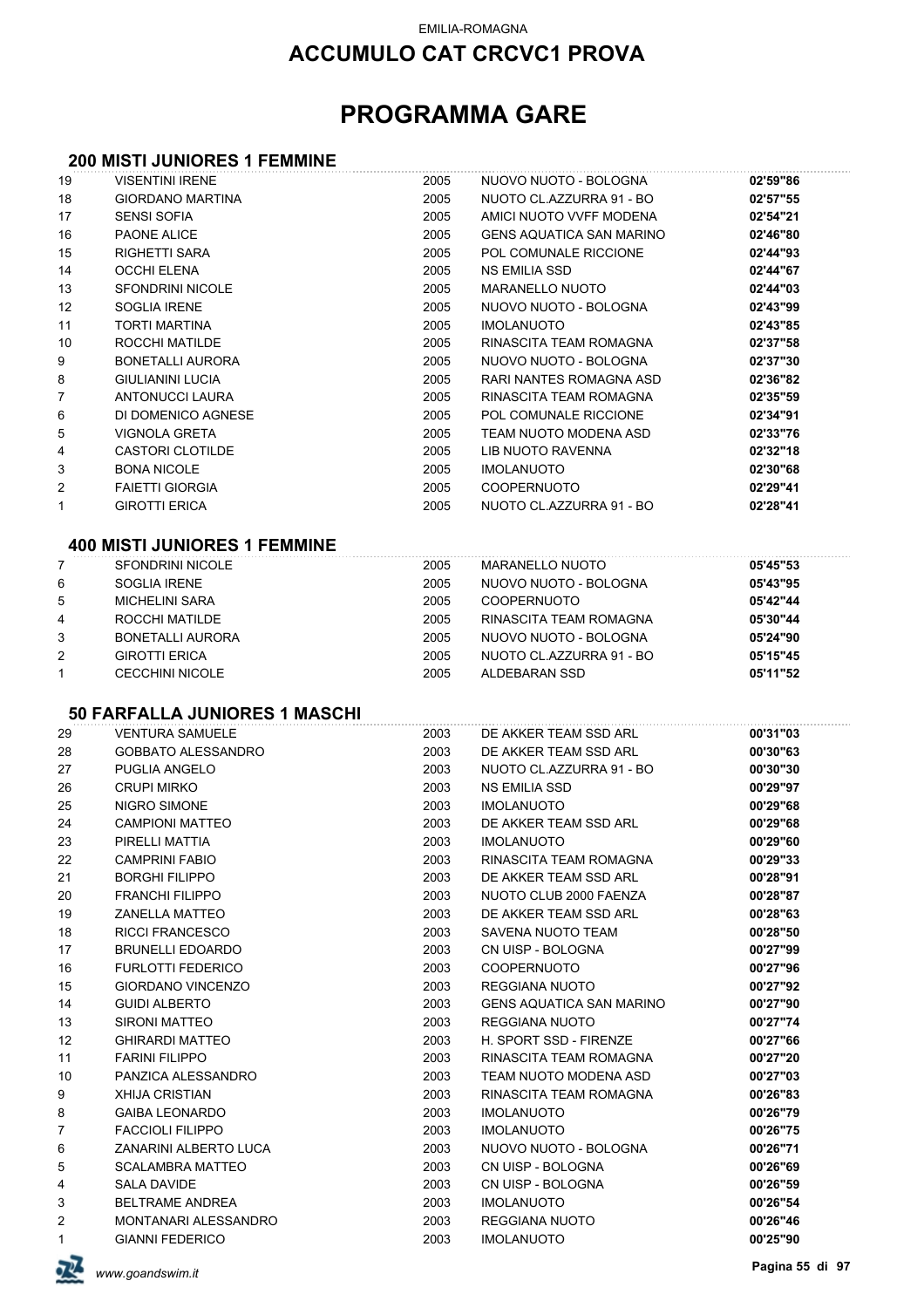## **ACCUMULO CAT CRCVC1 PROVA**

## **PROGRAMMA GARE**

#### **100 FARFALLA JUNIORES 1 MASCHI**

| 21       | <b>VENTURA SAMUELE</b>                         | 2003         | DE AKKER TEAM SSD ARL                      | 01'10"57             |
|----------|------------------------------------------------|--------------|--------------------------------------------|----------------------|
| 20       | <b>GATTI MANUEL</b>                            | 2003         | RINASCITA TEAM ROMAGNA                     | 01'08"92             |
| 19       | <b>GIROLIMETTO SAMUELE</b>                     | 2003         | CN UISP - BOLOGNA                          | 01'05"77             |
| 18       | <b>FRANCHI FILIPPO</b>                         | 2003         | NUOTO CLUB 2000 FAENZA                     | 01'04"42             |
| 17       | <b>CAGGIANO LORENZO</b>                        | 2003         | NUOTO CLUB 2000 FAENZA                     | 01'04"31             |
| 16       | <b>TELO' GIACOMO</b>                           | 2003         | <b>ALDEBARAN SSD</b>                       | 01'02"87             |
| 15       | <b>BRUNELLI EDOARDO</b>                        | 2003         | CN UISP - BOLOGNA                          | 01'02"72             |
| 14       | <b>BETZA ANGELO</b>                            | 2003         | DE AKKER TEAM SSD ARL                      | 01'02"36             |
| 13       | <b>SIRONI MATTEO</b>                           | 2003         | REGGIANA NUOTO                             | 01'01"97             |
| 12       | <b>GAIBA LEONARDO</b>                          | 2003         | <b>IMOLANUOTO</b>                          | 01'00"89             |
| 11       | <b>GUIDI ALBERTO</b>                           | 2003         | <b>GENS AQUATICA SAN MARINO</b>            | 01'00"88             |
| 10       | <b>FACCIOLI FILIPPO</b>                        | 2003         | <b>IMOLANUOTO</b>                          | 01'00"68             |
| 9        | ATTOLINI EMANUELE                              | 2003         | REGGIANA NUOTO                             | 01'00"66             |
| 8        | <b>GIORDANO VINCENZO</b>                       | 2003         | REGGIANA NUOTO                             | 01'00"53             |
| 7        | PANZICA ALESSANDRO                             | 2003         | TEAM NUOTO MODENA ASD                      | 01'00"42             |
| 6        | <b>COLLINA MATTEO</b>                          | 2003         | CN UISP - BOLOGNA                          | 01'00"20             |
| 5        | <b>XHIJA CRISTIAN</b>                          | 2003         | RINASCITA TEAM ROMAGNA                     | 00'59"88             |
| 4        | <b>FARINI FILIPPO</b>                          | 2003         | RINASCITA TEAM ROMAGNA                     | 00'59"82             |
| 3        | ZANARINI ALBERTO LUCA                          | 2003         | NUOVO NUOTO - BOLOGNA                      | 00'59"61             |
| 2        | DELBIANCO DIEGO                                | 2003         | POL COMUNALE RICCIONE                      | 00'59"18             |
| 1        | <b>SALA DAVIDE</b>                             | 2003         | CN UISP - BOLOGNA                          | 00'58"52             |
|          |                                                |              |                                            |                      |
|          | <b>200 FARFALLA JUNIORES 1 MASCHI</b>          |              |                                            |                      |
| 11       | PANZICA ALESSANDRO                             | 2003         | TEAM NUOTO MODENA ASD                      | 02'20"18             |
| 10       | <b>XHIJA CRISTIAN</b>                          | 2003         | RINASCITA TEAM ROMAGNA                     | 02'18"98             |
| 9        | <b>BISERNI MATTIA</b>                          | 2003         | <b>G.S. FORLI' NUOTO ASD</b>               | 02'17"45             |
| 8        | <b>COLLINA MATTEO</b>                          | 2003         | CN UISP - BOLOGNA                          | 02'15"02             |
| 7        | ZANARINI ALBERTO LUCA                          | 2003         | NUOVO NUOTO - BOLOGNA                      | 02'14"41             |
| 6        | <b>FARINI FILIPPO</b>                          | 2003         | RINASCITA TEAM ROMAGNA                     | 02'14"34             |
| 5        | <b>GIORDANO VINCENZO</b>                       | 2003         | REGGIANA NUOTO                             | 02'12"85             |
| 4        | SALA DAVIDE                                    | 2003         | CN UISP - BOLOGNA                          | 02'11"09             |
| 3        | UGULINI AURELIEN                               | 2003         | NUOVO NUOTO - BOLOGNA                      | 02'11"05             |
| 2        | <b>FILIPPI MATTEO</b>                          | 2003         | CN UISP - BOLOGNA                          | 02'06"83             |
| 1        | <b>DELBIANCO DIEGO</b>                         | 2003         | POL COMUNALE RICCIONE                      | 02'06"49             |
|          | <b>50 DORSO JUNIORES 1 MASCHI</b>              |              |                                            |                      |
|          | <b>LAGHI MATTIA</b>                            |              | SPORT CENTER POLISPORTIVA                  | 00'33"93             |
| 15       |                                                | 2003         |                                            |                      |
| 14       | <b>FRACCA GIACOMO</b><br><b>BORGHI FILIPPO</b> | 2003<br>2003 | <b>IMOLANUOTO</b><br>DE AKKER TEAM SSD ARL | 00'30"65<br>00'30"44 |
| 13<br>12 | <b>FRANCHI FILIPPO</b>                         | 2003         | NUOTO CLUB 2000 FAENZA                     | 00'30"43             |
| 11       | BERNARDI ANDREA                                | 2003         | POL COMUNALE RICCIONE                      | 00'29"79             |
| 10       | <b>ZANELLA MATTEO</b>                          | 2003         | DE AKKER TEAM SSD ARL                      | 00'29"28             |
| 9        | <b>FAVERZANI DAVIDE</b>                        | 2003         | AMICI NUOTO VVFF MODENA                    | 00'29"14             |
| 8        | PIRELLI MATTIA                                 | 2003         | <b>IMOLANUOTO</b>                          | 00'29"05             |
| 7        | <b>VANGJELI GIORGIO</b>                        | 2003         | <b>IMOLANUOTO</b>                          | 00'28"83             |
| 6        | <b>BETZA ANGELO</b>                            | 2003         | DE AKKER TEAM SSD ARL                      | 00'28"66             |
| 5        | <b>ZOTO JURGEN LAMKE</b>                       | 2003         | NUOVO NUOTO - BOLOGNA                      | 00'28"42             |
| 4        | <b>GUIDI ALBERTO</b>                           | 2003         | <b>GENS AQUATICA SAN MARINO</b>            | 00'27"65             |
| 3        | <b>GUIDI JACOPO</b>                            | 2003         | CN UISP - BOLOGNA                          | 00'27"54             |
| 2        | PELIZZARDI LUCA                                | 2003         | NUOVO NUOTO - BOLOGNA                      | 00'26"93             |
| 1        | <b>TASSINARI LORENZO</b>                       | 2003         | RINASCITA TEAM ROMAGNA                     | 00'26"87             |
|          |                                                |              |                                            |                      |
|          | <b>100 DORSO JUNIORES 1 MASCHI</b>             |              |                                            |                      |
| 21       | LAGHI MATTIA                                   | 2003         | SPORT CENTER POLISPORTIVA                  | 01'11"31             |
| 20       | <b>GATTI GREGORIO</b>                          | 2003         | SAN DONNINO SPORT SSD                      | 01'10"60             |
| 19       | <b>BOSELLI DIEGO ISMAELE</b>                   | 2003         | <b>COOPERNUOTO</b>                         | 01'08"94             |
| 18       | CATOIA GIUSEPPE ALESSANDRO                     | 2003         | REGGIANA NUOTO                             | 01'08"67             |
| 17       | <b>BERNARDI ANDREA</b>                         | 2003         | POL COMUNALE RICCIONE                      | 01'07"21             |

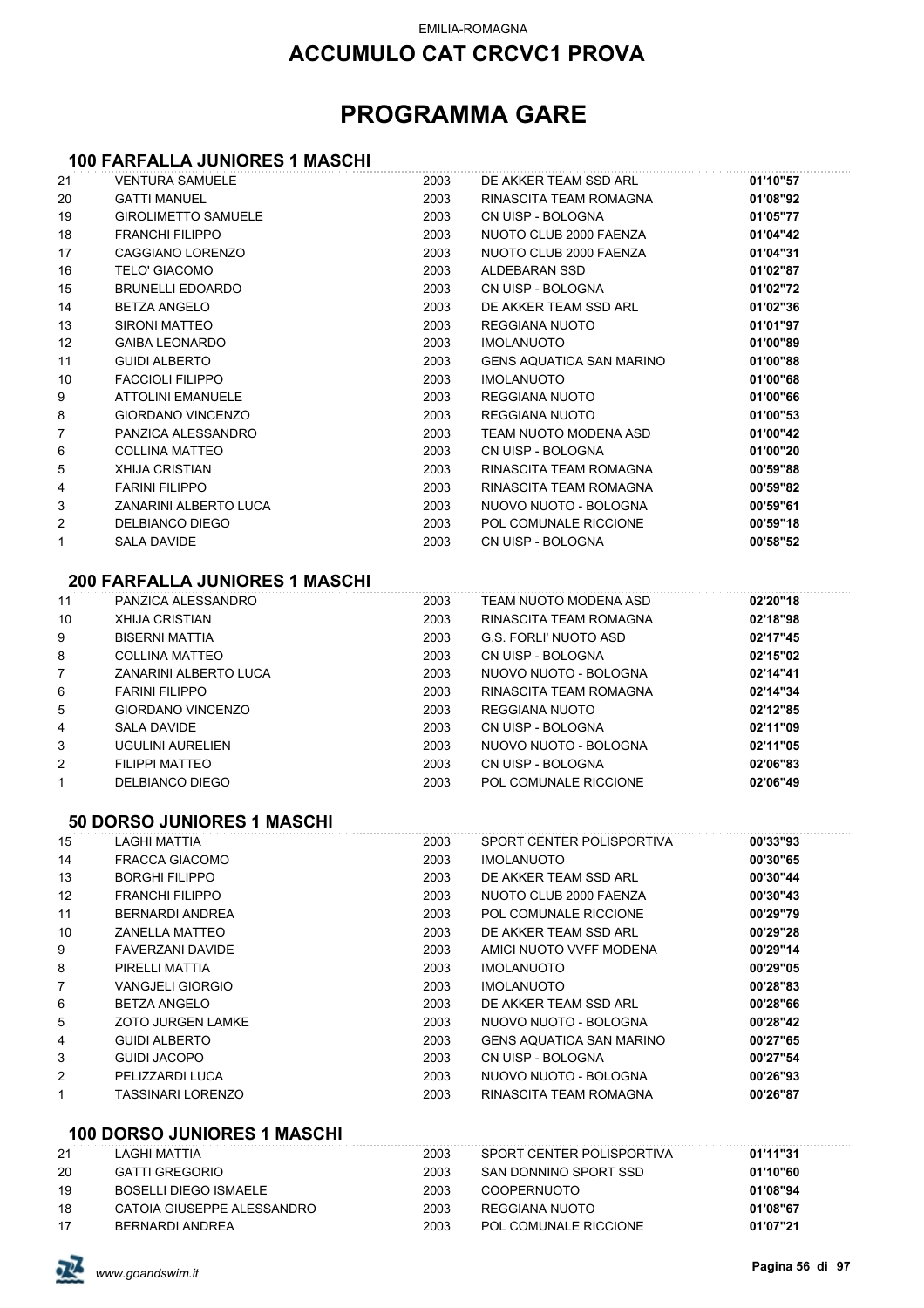## **PROGRAMMA GARE**

| 16                | <b>CAMPRINI FABIO</b>    | 2003 | RINASCITA TEAM ROMAGNA   | 01'05"38 |
|-------------------|--------------------------|------|--------------------------|----------|
| 15                | <b>FRACCA GIACOMO</b>    | 2003 | <b>IMOLANUOTO</b>        | 01'05"08 |
| 14                | <b>BISERNI MATTIA</b>    | 2003 | G.S. FORLI' NUOTO ASD    | 01'04"44 |
| 13                | <b>LENZI LUCA</b>        | 2003 | FERRARANUOTO ASD         | 01'03"96 |
| $12 \overline{ }$ | <b>VANGJELI GIORGIO</b>  | 2003 | <b>IMOLANUOTO</b>        | 01'03"62 |
| 11                | <b>ZANELLA MATTEO</b>    | 2003 | DE AKKER TEAM SSD ARL    | 01'02"65 |
| 10                | <b>ZOTO JURGEN LAMKE</b> | 2003 | NUOVO NUOTO - BOLOGNA    | 01'00"83 |
| 9                 | <b>GADIGNANI MATTEO</b>  | 2003 | CN UISP - BOLOGNA        | 01'00"80 |
| 8                 | <b>BETZA ANGELO</b>      | 2003 | DE AKKER TEAM SSD ARL    | 01'00"44 |
| 7                 | <b>GUIDI ALBERTO</b>     | 2003 | GENS AQUATICA SAN MARINO | 01'00"10 |
| 6                 | PIROVANO FRANCESCO       | 2003 | RINASCITA TEAM ROMAGNA   | 00'59"93 |
| 5                 | <b>GUIDI JACOPO</b>      | 2003 | CN UISP - BOLOGNA        | 00'59"27 |
| 4                 | <b>TASSINARI LORENZO</b> | 2003 | RINASCITA TEAM ROMAGNA   | 00'58"69 |
| 3                 | FAVERZANI DAVIDE         | 2003 | AMICI NUOTO VVFF MODENA  | 00'58"19 |
| 2                 | PELIZZARDI LUCA          | 2003 | NUOVO NUOTO - BOLOGNA    | 00'57"79 |
|                   | MONTANARI ALESSANDRO     | 2003 | REGGIANA NUOTO           | 00'57"19 |

#### **200 DORSO JUNIORES 1 MASCHI**

| 13                | LAGHI MATTIA                 | 2003 | SPORT CENTER POLISPORTIVA | 02'32"05 |
|-------------------|------------------------------|------|---------------------------|----------|
| $12 \overline{ }$ | <b>LENZI LUCA</b>            | 2003 | FERRARANUOTO ASD          | 02'31"06 |
| 11                | <b>BOSELLI DIEGO ISMAELE</b> | 2003 | <b>COOPERNUOTO</b>        | 02'27"02 |
| 10                | <b>VANGJELI GIORGIO</b>      | 2003 | <b>IMOLANUOTO</b>         | 02'21"10 |
| 9                 | FRACCA GIACOMO               | 2003 | <b>IMOLANUOTO</b>         | 02'20"33 |
| 8                 | <b>ZANELLA MATTEO</b>        | 2003 | DE AKKER TEAM SSD ARL     | 02'17"08 |
| $\overline{7}$    | CAVINA DAVIDE                | 2003 | <b>IMOLANUOTO</b>         | 02'12"07 |
| 6                 | <b>GADIGNANI MATTEO</b>      | 2003 | CN UISP - BOLOGNA         | 02'11"95 |
| 5                 | PIROVANO FRANCESCO           | 2003 | RINASCITA TEAM ROMAGNA    | 02'11"72 |
| 4                 | GUIDI JACOPO                 | 2003 | CN UISP - BOLOGNA         | 02'11"43 |
| 3                 | <b>ZOTO JURGEN LAMKE</b>     | 2003 | NUOVO NUOTO - BOLOGNA     | 02'09"31 |
| 2                 | PELIZZARDI LUCA              | 2003 | NUOVO NUOTO - BOLOGNA     | 02'04"83 |
|                   | <b>FAVERZANI DAVIDE</b>      | 2003 | AMICI NUOTO VVFF MODENA   | 02'03"87 |

#### **50 RANA JUNIORES 1 MASCHI**

| 22             | <b>MAZZANTI NICOLO'</b>  | 2003 | DE AKKER TEAM SSD ARL           | 00'35"62 |
|----------------|--------------------------|------|---------------------------------|----------|
| 21             | <b>ZANELLA MATTEO</b>    | 2003 | DE AKKER TEAM SSD ARL           | 00'34"81 |
| 20             | VASSURA GIACOMO          | 2003 | RINASCITA TEAM ROMAGNA          | 00'34"14 |
| 19             | <b>SELLERI LORENZO</b>   | 2003 | CN UISP - BOLOGNA               | 00'33"95 |
| 18             | <b>BOZZULINI LUCA</b>    | 2003 | NUOTO CL.AZZURRA 91 - BO        | 00'33"78 |
| 17             | PIRELLI MATTIA           | 2003 | <b>IMOLANUOTO</b>               | 00'33"55 |
| 16             | <b>CAMPRINI FABIO</b>    | 2003 | RINASCITA TEAM ROMAGNA          | 00'33"41 |
| 15             | <b>TESTI KYLE</b>        | 2003 | RECORD NUOTO CLUB - BO          | 00'33"33 |
| 14             | <b>BORGHI FILIPPO</b>    | 2003 | DE AKKER TEAM SSD ARL           | 00'33"33 |
| 13             | PUGLIA ANGELO            | 2003 | NUOTO CL.AZZURRA 91 - BO        | 00'33"29 |
| 12             | BAROZZI LUCA MARIA       | 2003 | RECORD NUOTO CLUB - BO          | 00'32"90 |
| 11             | CAGGIANO LORENZO         | 2003 | NUOTO CLUB 2000 FAENZA          | 00'32"71 |
| 10             | NALDI FILIPPO            | 2003 | CN UISP - BOLOGNA               | 00'32"56 |
| 9              | <b>FARINI FILIPPO</b>    | 2003 | RINASCITA TEAM ROMAGNA          | 00'32"33 |
| 8              | <b>TELO' GIACOMO</b>     | 2003 | ALDEBARAN SSD                   | 00'32"28 |
| $\overline{7}$ | <b>SARTORI SAMUELE</b>   | 2003 | SPORT CENTER POLISPORTIVA       | 00'32"21 |
| 6              | <b>FATICATI GIUSEPPE</b> | 2003 | <b>GENS AQUATICA SAN MARINO</b> | 00'32"15 |
| 5              | <b>FRATESCHI TOMMASO</b> | 2003 | DE AKKER TEAM SSD ARL           | 00'31"90 |
| 4              | <b>GIUNCHEDI ALESSIO</b> | 2003 | IN SPORT RANE ROSSE             | 00'31"45 |
| 3              | MARCOVECCHIO NICOLAS     | 2003 | CN UISP - BOLOGNA               | 00'31"03 |
| 2              | <b>FACCIOLI FILIPPO</b>  | 2003 | <b>IMOLANUOTO</b>               | 00'30"94 |
| 1              | <b>CABRAS ANTONIO</b>    | 2003 | RINASCITA TEAM ROMAGNA          | 00'30"45 |

#### **100 RANA JUNIORES 1 MASCHI**

| 18 | RONCHETTI FEDERICO   | 2003 | TEAM NUOTO MODENA ASD | 01'24"20 |
|----|----------------------|------|-----------------------|----------|
| 17 | CALAMAI NICCOLO'     | 2003 | CN UISP - BOLOGNA     | 01'18"52 |
| 16 | <b>CRUSCA SIMONE</b> | 2003 | DE AKKER TEAM SSD ARL | 01'17"53 |
| 15 | MELEGA GIANMARCO     | 2003 | SAVENA NUOTO TEAM     | 01'13"70 |

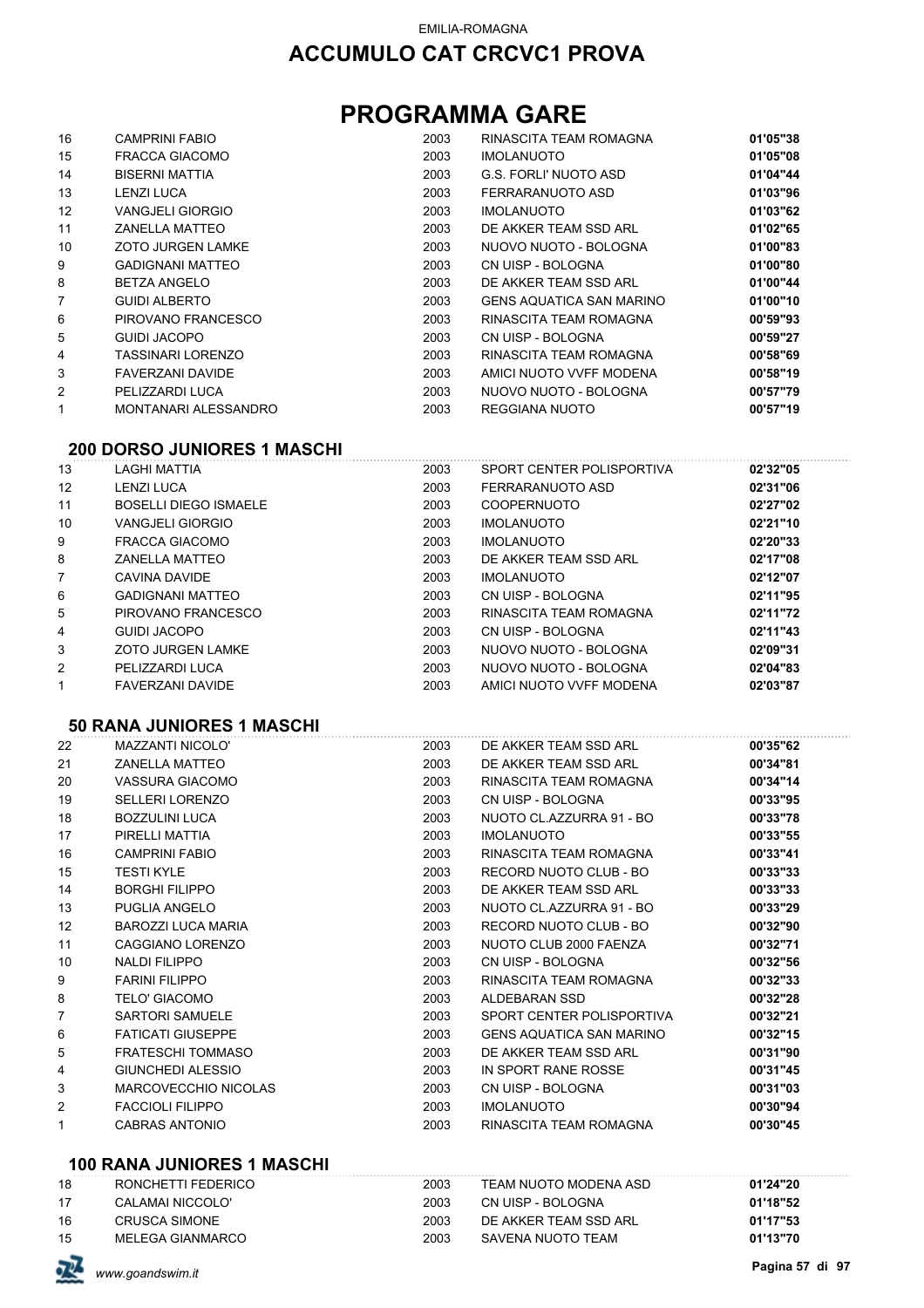## **PROGRAMMA GARE**

| 14                | VASSURA GIACOMO          | 2003 | RINASCITA TEAM ROMAGNA          | 01'13"43 |
|-------------------|--------------------------|------|---------------------------------|----------|
| 13                | <b>BORGHI FILIPPO</b>    | 2003 | DE AKKER TEAM SSD ARL           | 01'13"10 |
| $12 \overline{ }$ | <b>BOZZULINI LUCA</b>    | 2003 | NUOTO CL.AZZURRA 91 - BO        | 01'12"77 |
| 11                | PUGLIA ANGELO            | 2003 | NUOTO CL.AZZURRA 91 - BO        | 01'12"57 |
| 10                | SARTORI SAMUELE          | 2003 | SPORT CENTER POLISPORTIVA       | 01'12"45 |
| 9                 | SELLERI LORENZO          | 2003 | CN UISP - BOLOGNA               | 01'11"27 |
| 8                 | CAGGIANO LORENZO         | 2003 | NUOTO CLUB 2000 FAENZA          | 01'09"97 |
| $\overline{7}$    | <b>FRATESCHI TOMMASO</b> | 2003 | DE AKKER TEAM SSD ARL           | 01'09"00 |
| 6                 | <b>FATICATI GIUSEPPE</b> | 2003 | <b>GENS AQUATICA SAN MARINO</b> | 01'08"96 |
| 5                 | GIUNCHEDI ALESSIO        | 2003 | IN SPORT RANE ROSSE             | 01'08"21 |
| 4                 | <b>FACCIOLI FILIPPO</b>  | 2003 | <b>IMOLANUOTO</b>               | 01'06"94 |
| 3                 | ROSI PIETRO              | 2003 | <b>COOPERNUOTO</b>              | 01'06"64 |
| 2                 | MARCOVECCHIO NICOLAS     | 2003 | CN UISP - BOLOGNA               | 01'06"41 |
| 1                 | CABRAS ANTONIO           | 2003 | RINASCITA TEAM ROMAGNA          | 01'04"61 |
|                   |                          |      |                                 |          |

#### **200 RANA JUNIORES 1 MASCHI**

| 13                | MAZZANTI NICOLO'          | 2003 | DE AKKER TEAM SSD ARL           | 02'50"60 |
|-------------------|---------------------------|------|---------------------------------|----------|
| $12 \overline{ }$ | <b>TESTI KYLE</b>         | 2003 | RECORD NUOTO CLUB - BO          | 02'47"48 |
| 11                | <b>SARTORI SAMUELE</b>    | 2003 | SPORT CENTER POLISPORTIVA       | 02'42"34 |
| 10                | VASSURA GIACOMO           | 2003 | RINASCITA TEAM ROMAGNA          | 02'39"74 |
| 9                 | <b>BAROZZI LUCA MARIA</b> | 2003 | RECORD NUOTO CLUB - BO          | 02'38"50 |
| 8                 | TELO' GIACOMO             | 2003 | ALDEBARAN SSD                   | 02'35"87 |
| 7                 | <b>FATICATI GIUSEPPE</b>  | 2003 | <b>GENS AQUATICA SAN MARINO</b> | 02'35"73 |
| 6                 | FRATESCHI TOMMASO         | 2003 | DE AKKER TEAM SSD ARI           | 02'34"99 |
| 5                 | <b>BORGHI FILIPPO</b>     | 2003 | DE AKKER TEAM SSD ARL           | 02'33"17 |
| 4                 | GIUNCHEDI ALESSIO         | 2003 | IN SPORT RANE ROSSE             | 02'30"07 |
| 3                 | <b>GIANNI FEDERICO</b>    | 2003 | <b>IMOLANUOTO</b>               | 02'27"52 |
| 2                 | MARCOVECCHIO NICOLAS      | 2003 | CN UISP - BOLOGNA               | 02'23"98 |
|                   | CABRAS ANTONIO            | 2003 | RINASCITA TEAM ROMAGNA          | 02'22"25 |

#### **50 STILE JUNIORES 1 MASCHI**

| 37 | <b>DELMONTE MASSIMO</b>      | 2003 | NUOTO CLUB 91 PARMA             | 00'28"97 |
|----|------------------------------|------|---------------------------------|----------|
| 36 | <b>MAZZANTI NICOLO'</b>      | 2003 | DE AKKER TEAM SSD ARL           | 00'28"70 |
| 35 | <b>LENZI LUCA</b>            | 2003 | FERRARANUOTO ASD                | 00'28"38 |
| 34 | <b>BOZZULINI LUCA</b>        | 2003 | NUOTO CL.AZZURRA 91 - BO        | 00'27"91 |
| 33 | PAPA DAVIDE                  | 2003 | DE AKKER TEAM SSD ARL           | 00'27"87 |
| 32 | RONCHETTI FEDERICO           | 2003 | TEAM NUOTO MODENA ASD           | 00'27"73 |
| 31 | <b>VENTURA SAMUELE</b>       | 2003 | DE AKKER TEAM SSD ARL           | 00'27"71 |
| 30 | <b>BOSELLI DIEGO ISMAELE</b> | 2003 | <b>COOPERNUOTO</b>              | 00'27"46 |
| 29 | LOCATELLI LEONARDO           | 2003 | SPORT CENTER POLISPORTIVA       | 00'27"43 |
| 28 | <b>GATTI GREGORIO</b>        | 2003 | SAN DONNINO SPORT SSD           | 00'27"41 |
| 27 | <b>PSENEAC GABRIELE</b>      | 2003 | <b>NS EMILIA SSD</b>            | 00'27"32 |
| 26 | <b>SCHMIDT EDOUARD</b>       | 2003 | <b>IMOLANUOTO</b>               | 00'27"14 |
| 25 | REGNANI ALESSANDRO           | 2003 | TEAM NUOTO MODENA ASD           | 00'26"94 |
| 24 | <b>CRUPI MIRKO</b>           | 2003 | NS EMILIA SSD                   | 00'26"84 |
| 23 | <b>GIORDANO VINCENZO</b>     | 2003 | REGGIANA NUOTO                  | 00'26"83 |
| 22 | <b>GOBBATO ALESSANDRO</b>    | 2003 | DE AKKER TEAM SSD ARL           | 00'26"71 |
| 21 | SIRONI MATTEO                | 2003 | <b>REGGIANA NUOTO</b>           | 00'26"65 |
| 20 | <b>ZOTO JURGEN LAMKE</b>     | 2003 | NUOVO NUOTO - BOLOGNA           | 00'26"31 |
| 19 | PIRELLI MATTIA               | 2003 | <b>IMOLANUOTO</b>               | 00'26"27 |
| 18 | <b>SELLERI LORENZO</b>       | 2003 | CN UISP - BOLOGNA               | 00'26"27 |
| 17 | <b>BARUFFALDI MICHAEL</b>    | 2003 | DE AKKER TEAM SSD ARL           | 00'25"96 |
| 16 | <b>GAIBA LEONARDO</b>        | 2003 | <b>IMOLANUOTO</b>               | 00'25"87 |
| 15 | <b>FATICATI GIUSEPPE</b>     | 2003 | <b>GENS AQUATICA SAN MARINO</b> | 00'25"87 |
| 14 | NALDI FILIPPO                | 2003 | CN UISP - BOLOGNA               | 00'25"71 |
| 13 | <b>BERNARDI ANDREA</b>       | 2003 | POL COMUNALE RICCIONE           | 00'25"67 |
| 12 | <b>NIGRO SIMONE</b>          | 2003 | <b>IMOLANUOTO</b>               | 00'25"57 |
| 11 | <b>FARINA NICOLAS</b>        | 2003 | NUOTO CL.AZZURRA 91 - BO        | 00'25"56 |
| 10 | <b>XHIJA CRISTIAN</b>        | 2003 | RINASCITA TEAM ROMAGNA          | 00'25"48 |
| 9  | <b>FACCIOLI FILIPPO</b>      | 2003 | <b>IMOLANUOTO</b>               | 00'25"32 |
| 8  | <b>GUIDI JACOPO</b>          | 2003 | CN UISP - BOLOGNA               | 00'25"30 |

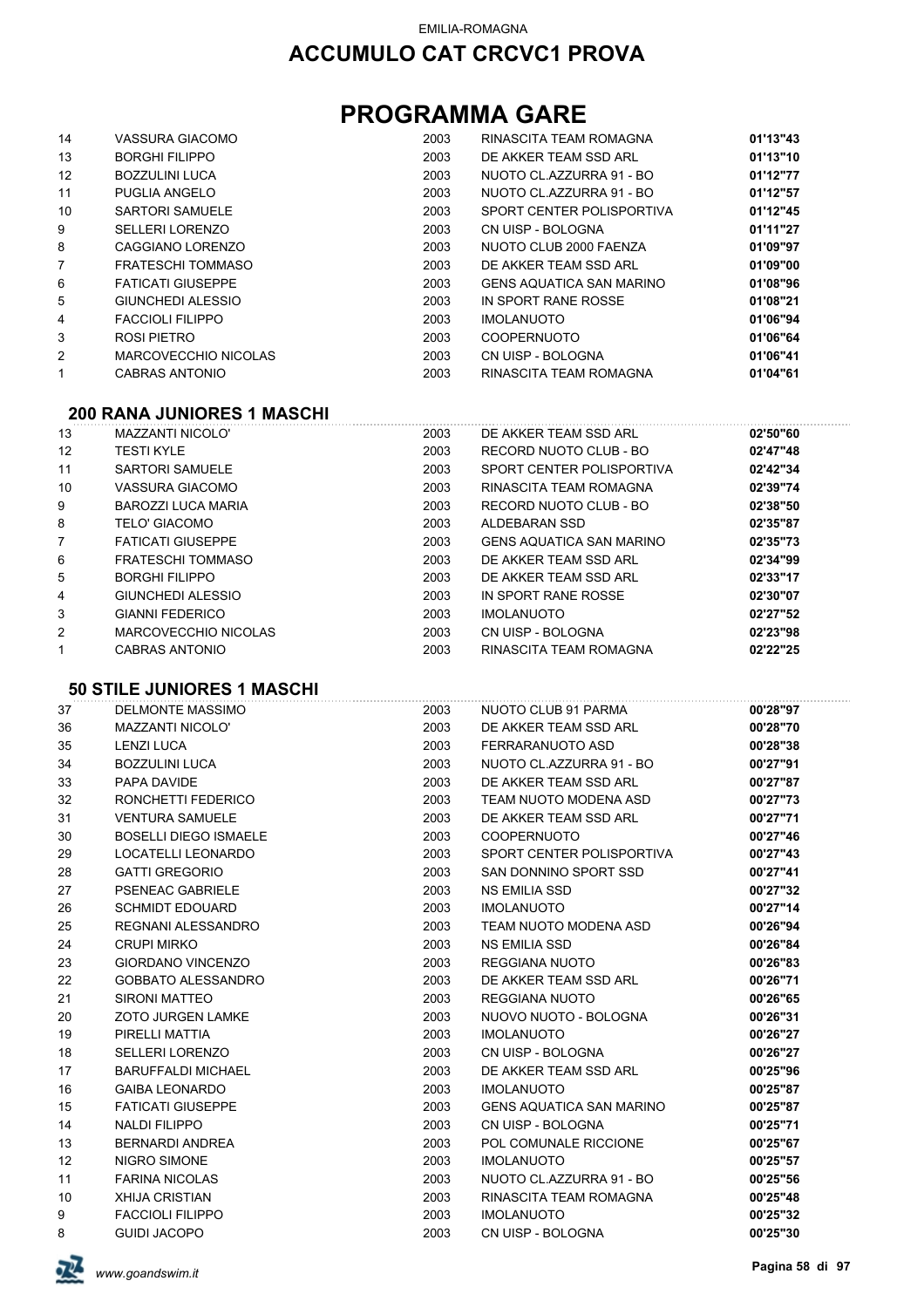## **PROGRAMMA GARE**

|                | ATTOLINI EMANUELE       | 2003 | REGGIANA NUOTO         | 00'25"24 |
|----------------|-------------------------|------|------------------------|----------|
| 6              | BRUNELLI EDOARDO        | 2003 | CN UISP - BOLOGNA      | 00'25"21 |
| 5              | <b>GIANNI FEDERICO</b>  | 2003 | <b>IMOLANUOTO</b>      | 00'25"04 |
| 4              | <b>SCALAMBRA MATTEO</b> | 2003 | CN UISP - BOLOGNA      | 00'24"80 |
| 3              | SAVIONI ENRICO          | 2003 | RINASCITA TEAM ROMAGNA | 00'24"44 |
| $\overline{2}$ | PIROVANO FRANCESCO      | 2003 | RINASCITA TEAM ROMAGNA | 00'24"14 |
|                | PELIZZARDI LUCA         | 2003 | NUOVO NUOTO - BOLOGNA  | 00'23"91 |

### **100 STILE JUNIORES 1 MASCHI**

| 63 | <b>ACCARDO FILIPPO</b>       | 2003 | NUOTO CLUB 91 PARMA             | 01'08"84 |
|----|------------------------------|------|---------------------------------|----------|
| 62 | <b>VOLTA CHRISTIAN</b>       | 2003 | FERRARANUOTO ASD                | 01'07"26 |
| 61 | <b>CRUSCA SIMONE</b>         | 2003 | DE AKKER TEAM SSD ARL           | 01'04"27 |
| 60 | <b>LENZI LUCA</b>            | 2003 | FERRARANUOTO ASD                | 01'03"09 |
| 59 | <b>DELMONTE MASSIMO</b>      | 2003 | NUOTO CLUB 91 PARMA             | 01'02"61 |
| 58 | <b>VENTURA SAMUELE</b>       | 2003 | DE AKKER TEAM SSD ARL           | 01'02"58 |
| 57 | <b>GATTI MANUEL</b>          | 2003 | RINASCITA TEAM ROMAGNA          | 01'02"46 |
| 56 | RONCHETTI FEDERICO           | 2003 | TEAM NUOTO MODENA ASD           | 01'02"25 |
| 55 | <b>VASIRANI BRAYNER</b>      | 2003 | <b>REGGIANA NUOTO</b>           | 01'01"67 |
| 54 | <b>BOSELLI DIEGO ISMAELE</b> | 2003 | <b>COOPERNUOTO</b>              | 01'01"49 |
| 53 | <b>GRIFFITH FABIO</b>        | 2003 | NUOTO CLUB 91 PARMA             | 01'00"36 |
| 52 | <b>SCHMIDT EDOUARD</b>       | 2003 | <b>IMOLANUOTO</b>               | 01'00"36 |
| 51 | PAPA DAVIDE                  | 2003 | DE AKKER TEAM SSD ARL           | 01'00"29 |
| 50 | LOCATELLI LEONARDO           | 2003 | SPORT CENTER POLISPORTIVA       | 00'59"60 |
| 49 | CALAMAI NICCOLO'             | 2003 | CN UISP - BOLOGNA               | 00'59"42 |
| 48 | FRACCA GIACOMO               | 2003 | <b>IMOLANUOTO</b>               | 00'59"40 |
| 47 | CAGGIANO LORENZO             | 2003 | NUOTO CLUB 2000 FAENZA          | 00'59"14 |
| 46 | <b>CAMPIONI MATTEO</b>       | 2003 | DE AKKER TEAM SSD ARL           | 00'58"94 |
| 45 | PSENEAC GABRIELE             | 2003 | NS EMILIA SSD                   | 00'58"87 |
| 44 | <b>VANGJELI GIORGIO</b>      | 2003 | <b>IMOLANUOTO</b>               | 00'58"85 |
| 43 | <b>FATICATI GIUSEPPE</b>     | 2003 | <b>GENS AQUATICA SAN MARINO</b> | 00'58"77 |
| 42 | <b>GIROLIMETTO SAMUELE</b>   | 2003 | CN UISP - BOLOGNA               | 00'58"64 |
| 41 | REGNANI ALESSANDRO           | 2003 | TEAM NUOTO MODENA ASD           | 00'58"51 |
| 40 | <b>XHIJA CRISTIAN</b>        | 2003 | RINASCITA TEAM ROMAGNA          | 00'58"36 |
| 39 | <b>GATTI GREGORIO</b>        | 2003 | SAN DONNINO SPORT SSD           | 00'58"19 |
| 38 | <b>GOBBATO ALESSANDRO</b>    | 2003 | DE AKKER TEAM SSD ARL           | 00'58"09 |
| 37 | CATOIA GIUSEPPE ALESSANDRO   | 2003 | <b>REGGIANA NUOTO</b>           | 00'58"08 |
| 36 | <b>FRATESCHI TOMMASO</b>     | 2003 | DE AKKER TEAM SSD ARL           | 00'57"89 |
| 35 | <b>ZOTO JURGEN LAMKE</b>     | 2003 | NUOVO NUOTO - BOLOGNA           | 00'57"53 |
| 34 | <b>SIRONI MATTEO</b>         | 2003 | REGGIANA NUOTO                  | 00'57"45 |
| 33 | <b>NALDI FILIPPO</b>         | 2003 | CN UISP - BOLOGNA               | 00'57"37 |
| 32 | NIGRO SIMONE                 | 2003 | <b>IMOLANUOTO</b>               | 00'57"34 |
| 31 | GIUNCHEDI ALESSIO            | 2003 | IN SPORT RANE ROSSE             | 00'57"16 |
| 30 | <b>FURLOTTI FEDERICO</b>     | 2003 | <b>COOPERNUOTO</b>              | 00'57"10 |
| 29 | <b>GHIRARDI MATTEO</b>       | 2003 | H. SPORT SSD - FIRENZE          | 00'57"02 |
| 28 | <b>GAIBA LEONARDO</b>        | 2003 | <b>IMOLANUOTO</b>               | 00'56"71 |
| 27 | PANZICA ALESSANDRO           | 2003 | TEAM NUOTO MODENA ASD           | 00'56"71 |
| 26 | <b>SELLERI LORENZO</b>       | 2003 | CN UISP - BOLOGNA               | 00'56"69 |
| 25 | RICCI FRANCESCO              | 2003 | SAVENA NUOTO TEAM               | 00'56"63 |
| 24 | TOCCARELLI MATTEO            | 2003 | RECORD NUOTO CLUB - BO          | 00'56"60 |
| 23 | <b>GIORDANO VINCENZO</b>     | 2003 | <b>REGGIANA NUOTO</b>           | 00'56"23 |
| 22 | <b>BARUFFALDI MICHAEL</b>    | 2003 | DE AKKER TEAM SSD ARL           | 00'56"13 |
| 21 | <b>BRUNELLI EDOARDO</b>      | 2003 | CN UISP - BOLOGNA               | 00'55"98 |
| 20 | <b>BETZA ANGELO</b>          | 2003 | DE AKKER TEAM SSD ARL           | 00'55"90 |
| 19 | <b>COLLINA MATTEO</b>        | 2003 | CN UISP - BOLOGNA               | 00'55"88 |
| 18 | <b>UGULINI AURELIEN</b>      | 2003 | NUOVO NUOTO - BOLOGNA           | 00'55"75 |
| 17 | SQUERI OLIVER                | 2003 | SAN DONNINO SPORT SSD           | 00'55"70 |
| 16 | ZANARINI ALBERTO LUCA        | 2003 | NUOVO NUOTO - BOLOGNA           | 00'55"62 |
| 15 | PIROVANO FRANCESCO           | 2003 | RINASCITA TEAM ROMAGNA          | 00'55"50 |
| 14 | <b>FAVERZANI DAVIDE</b>      | 2003 | AMICI NUOTO VVFF MODENA         | 00'55"32 |
| 13 | <b>GUIDI JACOPO</b>          | 2003 | CN UISP - BOLOGNA               | 00'55"29 |
| 12 | <b>FILIPPI MATTEO</b>        | 2003 | CN UISP - BOLOGNA               | 00'55"20 |

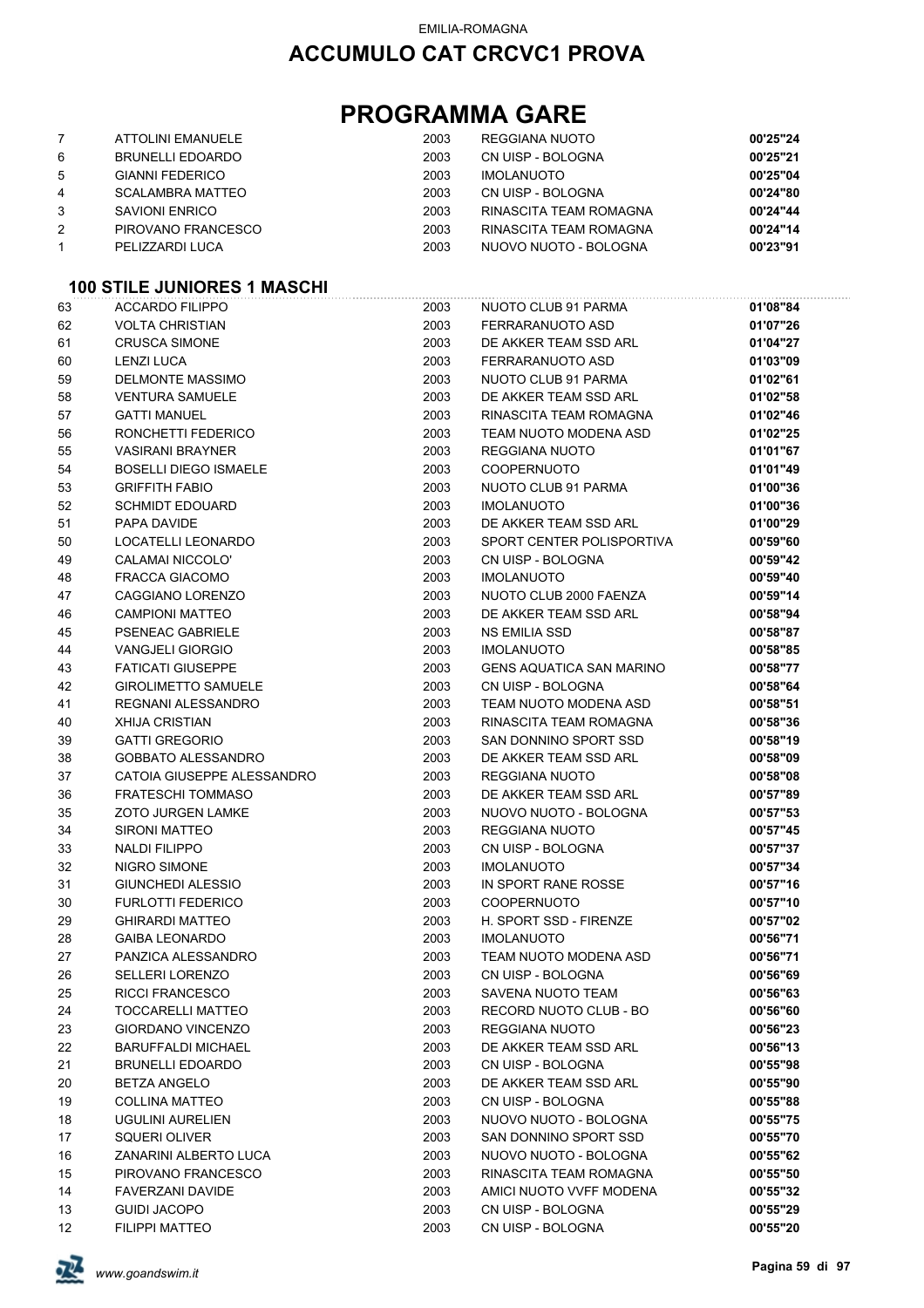## **PROGRAMMA GARE**

| 11 | SALA DAVIDE                        | 2003 | CN UISP - BOLOGNA        | 00'55"12 |
|----|------------------------------------|------|--------------------------|----------|
| 10 | <b>FACCIOLI FILIPPO</b>            | 2003 | <b>IMOLANUOTO</b>        | 00'54"96 |
| 9  | <b>GADIGNANI MATTEO</b>            | 2003 | CN UISP - BOLOGNA        | 00'54"91 |
| 8  | ATTOLINI EMANUELE                  | 2003 | REGGIANA NUOTO           | 00'54"44 |
| 7  | <b>SAVIONI ENRICO</b>              | 2003 | RINASCITA TEAM ROMAGNA   | 00'54"30 |
| 6  | SCALAMBRA MATTEO                   | 2003 | CN UISP - BOLOGNA        | 00'54"27 |
| 5  | <b>GIANNI FEDERICO</b>             | 2003 | <b>IMOLANUOTO</b>        | 00'54"21 |
| 4  | TASSINARI LORENZO                  | 2003 | RINASCITA TEAM ROMAGNA   | 00'53"95 |
| 3  | MONTANARI ALESSANDRO               | 2003 | REGGIANA NUOTO           | 00'53"51 |
| 2  | OPPIOLI MATTEO                     | 2003 | GENS AQUATICA SAN MARINO | 00'52"89 |
| 1  | PELIZZARDI LUCA                    | 2003 | NUOVO NUOTO - BOLOGNA    | 00'52"36 |
|    | <b>200 STILE JUNIORES 1 MASCHI</b> |      |                          |          |
| 47 | <b>VENTURA SAMUELE</b>             | 2003 | DE AKKER TEAM SSD ARL    | 02'22"18 |
| 46 | <b>GATTI MANUEL</b>                | 2003 | RINASCITA TEAM ROMAGNA   | 02'20"33 |

| 45<br><b>BOSELLI DIEGO ISMAELE</b><br>2003<br><b>COOPERNUOTO</b><br>02'18"68<br>44<br><b>MAZZANTI NICOLO'</b><br>2003<br>DE AKKER TEAM SSD ARL<br>02'18"03<br>2003<br>43<br><b>LENZI LUCA</b><br>FERRARANUOTO ASD<br>02'15"40<br><b>GATTI GREGORIO</b><br>2003<br>42<br>SAN DONNINO SPORT SSD<br>02'12"80<br>41<br>CALAMAI NICCOLO'<br>2003<br>CN UISP - BOLOGNA<br>02'11"13<br>02'10"77<br>40<br>GOBBATO ALESSANDRO<br>2003<br>DE AKKER TEAM SSD ARL<br>2003<br>02'10"75<br>39<br><b>GAIBA LEONARDO</b><br><b>IMOLANUOTO</b><br>38<br><b>FRACCA GIACOMO</b><br>2003<br><b>IMOLANUOTO</b><br>02'10"55<br>37<br>PAPA DAVIDE<br>2003<br>DE AKKER TEAM SSD ARL<br>02'10"27<br>2003<br>36<br><b>RICCI FRANCESCO</b><br>SAVENA NUOTO TEAM<br>02'09"09<br>2003<br>35<br>TOCCARELLI MATTEO<br>RECORD NUOTO CLUB - BO<br>02'08"40<br>34<br>2003<br>PSENEAC GABRIELE<br>NS EMILIA SSD<br>02'08"07<br>33<br>NIGRO SIMONE<br>2003<br><b>IMOLANUOTO</b><br>02'07"87<br>32<br><b>CAMPRINI FABIO</b><br>2003<br>RINASCITA TEAM ROMAGNA<br>02'07"52<br>31<br><b>SELLERI LORENZO</b><br>2003<br>CN UISP - BOLOGNA<br>02'07"15<br>30<br>REGNANI ALESSANDRO<br>2003<br>TEAM NUOTO MODENA ASD<br>02'06"57<br>29<br><b>BERNARDI ANDREA</b><br>2003<br>POL COMUNALE RICCIONE<br>02'06"37<br>28<br>DELBIANCO DIEGO<br>2003<br>POL COMUNALE RICCIONE<br>02'06"34<br>27<br><b>NALDI FILIPPO</b><br>2003<br>CN UISP - BOLOGNA<br>02'06"24<br>26<br><b>FRATESCHI TOMMASO</b><br>2003<br>DE AKKER TEAM SSD ARL<br>02'06"23<br>25<br>CATOIA GIUSEPPE ALESSANDRO<br>2003<br>REGGIANA NUOTO<br>02'06"01<br>2003<br>24<br><b>BRUNELLI EDOARDO</b><br>CN UISP - BOLOGNA<br>02'05"87<br>23<br>2003<br><b>CRUPI MIRKO</b><br><b>NS EMILIA SSD</b><br>02'05"71<br>22<br>2003<br><b>ZOTO JURGEN LAMKE</b><br>NUOVO NUOTO - BOLOGNA<br>02'04"21<br>21<br><b>GHIRARDI MATTEO</b><br>2003<br>H. SPORT SSD - FIRENZE<br>02'03"99<br>2003<br>20<br><b>GUIDI JACOPO</b><br>CN UISP - BOLOGNA<br>02'03"90<br>2003<br>19<br><b>GADIGNANI MATTEO</b><br>CN UISP - BOLOGNA<br>02'03"18<br>2003<br>18<br><b>COLLINA MATTEO</b><br>CN UISP - BOLOGNA<br>02'03"12<br>2003<br>17<br><b>FARINI FILIPPO</b><br>RINASCITA TEAM ROMAGNA<br>02'02"93<br>16<br>ZANARINI ALBERTO LUCA<br>2003<br>NUOVO NUOTO - BOLOGNA<br>02'01"91<br>2003<br>NUOTO CL.AZZURRA 91 - BO<br>15<br><b>FARINA NICOLAS</b><br>02'01"76<br>14<br><b>SALA DAVIDE</b><br>2003<br>CN UISP - BOLOGNA<br>02'00"78<br>13<br><b>GIORDANO VINCENZO</b><br>2003<br>REGGIANA NUOTO<br>02'00"42<br>12<br><b>TASSINARI LORENZO</b><br>2003<br>RINASCITA TEAM ROMAGNA<br>02'00"26<br>SAN DONNINO SPORT SSD<br>11<br><b>SQUERI OLIVER</b><br>2003<br>01'59"80<br>AMICI NUOTO VVFF MODENA<br>10<br><b>FAVERZANI DAVIDE</b><br>2003<br>01'59"40<br>9<br><b>BELTRAME ANDREA</b><br>2003<br><b>IMOLANUOTO</b><br>01'59"24<br>01'59"13<br><b>FILIPPI MATTEO</b><br>2003<br>CN UISP - BOLOGNA<br>8<br>7<br>01'58"70<br>UGULINI AURELIEN<br>2003<br>NUOVO NUOTO - BOLOGNA<br>2003<br>DE AKKER TEAM SSD ARL<br>6<br><b>BARUFFALDI MICHAEL</b><br>01'58"58<br><b>GIANNI FEDERICO</b><br>2003<br><b>IMOLANUOTO</b><br>5<br>01'58"47<br>PELIZZARDI LUCA<br>2003<br>NUOVO NUOTO - BOLOGNA<br>01'57"50<br>4<br>3<br><b>ATTOLINI EMANUELE</b><br>2003<br>REGGIANA NUOTO<br>01'56"59<br>2003<br>2<br><b>SAVIONI ENRICO</b><br>RINASCITA TEAM ROMAGNA<br>01'55"12<br><b>OPPIOLI MATTEO</b><br>2003<br><b>GENS AQUATICA SAN MARINO</b><br>01'52"12<br>1 | 46 | <b>GATTI MANUEL</b> | 2003 | RINASCITA TEAM ROMAGNA | 02'20"33 |
|-------------------------------------------------------------------------------------------------------------------------------------------------------------------------------------------------------------------------------------------------------------------------------------------------------------------------------------------------------------------------------------------------------------------------------------------------------------------------------------------------------------------------------------------------------------------------------------------------------------------------------------------------------------------------------------------------------------------------------------------------------------------------------------------------------------------------------------------------------------------------------------------------------------------------------------------------------------------------------------------------------------------------------------------------------------------------------------------------------------------------------------------------------------------------------------------------------------------------------------------------------------------------------------------------------------------------------------------------------------------------------------------------------------------------------------------------------------------------------------------------------------------------------------------------------------------------------------------------------------------------------------------------------------------------------------------------------------------------------------------------------------------------------------------------------------------------------------------------------------------------------------------------------------------------------------------------------------------------------------------------------------------------------------------------------------------------------------------------------------------------------------------------------------------------------------------------------------------------------------------------------------------------------------------------------------------------------------------------------------------------------------------------------------------------------------------------------------------------------------------------------------------------------------------------------------------------------------------------------------------------------------------------------------------------------------------------------------------------------------------------------------------------------------------------------------------------------------------------------------------------------------------------------------------------------------------------------------------------------------------------------------------------------------------------------------------------------------------------------------------------------------------------------------------------------------------------------------------------------------------------------------------------------------------------------------------------------------------------------------------------------------------------------------------------------------------|----|---------------------|------|------------------------|----------|
|                                                                                                                                                                                                                                                                                                                                                                                                                                                                                                                                                                                                                                                                                                                                                                                                                                                                                                                                                                                                                                                                                                                                                                                                                                                                                                                                                                                                                                                                                                                                                                                                                                                                                                                                                                                                                                                                                                                                                                                                                                                                                                                                                                                                                                                                                                                                                                                                                                                                                                                                                                                                                                                                                                                                                                                                                                                                                                                                                                                                                                                                                                                                                                                                                                                                                                                                                                                                                                           |    |                     |      |                        |          |
|                                                                                                                                                                                                                                                                                                                                                                                                                                                                                                                                                                                                                                                                                                                                                                                                                                                                                                                                                                                                                                                                                                                                                                                                                                                                                                                                                                                                                                                                                                                                                                                                                                                                                                                                                                                                                                                                                                                                                                                                                                                                                                                                                                                                                                                                                                                                                                                                                                                                                                                                                                                                                                                                                                                                                                                                                                                                                                                                                                                                                                                                                                                                                                                                                                                                                                                                                                                                                                           |    |                     |      |                        |          |
|                                                                                                                                                                                                                                                                                                                                                                                                                                                                                                                                                                                                                                                                                                                                                                                                                                                                                                                                                                                                                                                                                                                                                                                                                                                                                                                                                                                                                                                                                                                                                                                                                                                                                                                                                                                                                                                                                                                                                                                                                                                                                                                                                                                                                                                                                                                                                                                                                                                                                                                                                                                                                                                                                                                                                                                                                                                                                                                                                                                                                                                                                                                                                                                                                                                                                                                                                                                                                                           |    |                     |      |                        |          |
|                                                                                                                                                                                                                                                                                                                                                                                                                                                                                                                                                                                                                                                                                                                                                                                                                                                                                                                                                                                                                                                                                                                                                                                                                                                                                                                                                                                                                                                                                                                                                                                                                                                                                                                                                                                                                                                                                                                                                                                                                                                                                                                                                                                                                                                                                                                                                                                                                                                                                                                                                                                                                                                                                                                                                                                                                                                                                                                                                                                                                                                                                                                                                                                                                                                                                                                                                                                                                                           |    |                     |      |                        |          |
|                                                                                                                                                                                                                                                                                                                                                                                                                                                                                                                                                                                                                                                                                                                                                                                                                                                                                                                                                                                                                                                                                                                                                                                                                                                                                                                                                                                                                                                                                                                                                                                                                                                                                                                                                                                                                                                                                                                                                                                                                                                                                                                                                                                                                                                                                                                                                                                                                                                                                                                                                                                                                                                                                                                                                                                                                                                                                                                                                                                                                                                                                                                                                                                                                                                                                                                                                                                                                                           |    |                     |      |                        |          |
|                                                                                                                                                                                                                                                                                                                                                                                                                                                                                                                                                                                                                                                                                                                                                                                                                                                                                                                                                                                                                                                                                                                                                                                                                                                                                                                                                                                                                                                                                                                                                                                                                                                                                                                                                                                                                                                                                                                                                                                                                                                                                                                                                                                                                                                                                                                                                                                                                                                                                                                                                                                                                                                                                                                                                                                                                                                                                                                                                                                                                                                                                                                                                                                                                                                                                                                                                                                                                                           |    |                     |      |                        |          |
|                                                                                                                                                                                                                                                                                                                                                                                                                                                                                                                                                                                                                                                                                                                                                                                                                                                                                                                                                                                                                                                                                                                                                                                                                                                                                                                                                                                                                                                                                                                                                                                                                                                                                                                                                                                                                                                                                                                                                                                                                                                                                                                                                                                                                                                                                                                                                                                                                                                                                                                                                                                                                                                                                                                                                                                                                                                                                                                                                                                                                                                                                                                                                                                                                                                                                                                                                                                                                                           |    |                     |      |                        |          |
|                                                                                                                                                                                                                                                                                                                                                                                                                                                                                                                                                                                                                                                                                                                                                                                                                                                                                                                                                                                                                                                                                                                                                                                                                                                                                                                                                                                                                                                                                                                                                                                                                                                                                                                                                                                                                                                                                                                                                                                                                                                                                                                                                                                                                                                                                                                                                                                                                                                                                                                                                                                                                                                                                                                                                                                                                                                                                                                                                                                                                                                                                                                                                                                                                                                                                                                                                                                                                                           |    |                     |      |                        |          |
|                                                                                                                                                                                                                                                                                                                                                                                                                                                                                                                                                                                                                                                                                                                                                                                                                                                                                                                                                                                                                                                                                                                                                                                                                                                                                                                                                                                                                                                                                                                                                                                                                                                                                                                                                                                                                                                                                                                                                                                                                                                                                                                                                                                                                                                                                                                                                                                                                                                                                                                                                                                                                                                                                                                                                                                                                                                                                                                                                                                                                                                                                                                                                                                                                                                                                                                                                                                                                                           |    |                     |      |                        |          |
|                                                                                                                                                                                                                                                                                                                                                                                                                                                                                                                                                                                                                                                                                                                                                                                                                                                                                                                                                                                                                                                                                                                                                                                                                                                                                                                                                                                                                                                                                                                                                                                                                                                                                                                                                                                                                                                                                                                                                                                                                                                                                                                                                                                                                                                                                                                                                                                                                                                                                                                                                                                                                                                                                                                                                                                                                                                                                                                                                                                                                                                                                                                                                                                                                                                                                                                                                                                                                                           |    |                     |      |                        |          |
|                                                                                                                                                                                                                                                                                                                                                                                                                                                                                                                                                                                                                                                                                                                                                                                                                                                                                                                                                                                                                                                                                                                                                                                                                                                                                                                                                                                                                                                                                                                                                                                                                                                                                                                                                                                                                                                                                                                                                                                                                                                                                                                                                                                                                                                                                                                                                                                                                                                                                                                                                                                                                                                                                                                                                                                                                                                                                                                                                                                                                                                                                                                                                                                                                                                                                                                                                                                                                                           |    |                     |      |                        |          |
|                                                                                                                                                                                                                                                                                                                                                                                                                                                                                                                                                                                                                                                                                                                                                                                                                                                                                                                                                                                                                                                                                                                                                                                                                                                                                                                                                                                                                                                                                                                                                                                                                                                                                                                                                                                                                                                                                                                                                                                                                                                                                                                                                                                                                                                                                                                                                                                                                                                                                                                                                                                                                                                                                                                                                                                                                                                                                                                                                                                                                                                                                                                                                                                                                                                                                                                                                                                                                                           |    |                     |      |                        |          |
|                                                                                                                                                                                                                                                                                                                                                                                                                                                                                                                                                                                                                                                                                                                                                                                                                                                                                                                                                                                                                                                                                                                                                                                                                                                                                                                                                                                                                                                                                                                                                                                                                                                                                                                                                                                                                                                                                                                                                                                                                                                                                                                                                                                                                                                                                                                                                                                                                                                                                                                                                                                                                                                                                                                                                                                                                                                                                                                                                                                                                                                                                                                                                                                                                                                                                                                                                                                                                                           |    |                     |      |                        |          |
|                                                                                                                                                                                                                                                                                                                                                                                                                                                                                                                                                                                                                                                                                                                                                                                                                                                                                                                                                                                                                                                                                                                                                                                                                                                                                                                                                                                                                                                                                                                                                                                                                                                                                                                                                                                                                                                                                                                                                                                                                                                                                                                                                                                                                                                                                                                                                                                                                                                                                                                                                                                                                                                                                                                                                                                                                                                                                                                                                                                                                                                                                                                                                                                                                                                                                                                                                                                                                                           |    |                     |      |                        |          |
|                                                                                                                                                                                                                                                                                                                                                                                                                                                                                                                                                                                                                                                                                                                                                                                                                                                                                                                                                                                                                                                                                                                                                                                                                                                                                                                                                                                                                                                                                                                                                                                                                                                                                                                                                                                                                                                                                                                                                                                                                                                                                                                                                                                                                                                                                                                                                                                                                                                                                                                                                                                                                                                                                                                                                                                                                                                                                                                                                                                                                                                                                                                                                                                                                                                                                                                                                                                                                                           |    |                     |      |                        |          |
|                                                                                                                                                                                                                                                                                                                                                                                                                                                                                                                                                                                                                                                                                                                                                                                                                                                                                                                                                                                                                                                                                                                                                                                                                                                                                                                                                                                                                                                                                                                                                                                                                                                                                                                                                                                                                                                                                                                                                                                                                                                                                                                                                                                                                                                                                                                                                                                                                                                                                                                                                                                                                                                                                                                                                                                                                                                                                                                                                                                                                                                                                                                                                                                                                                                                                                                                                                                                                                           |    |                     |      |                        |          |
|                                                                                                                                                                                                                                                                                                                                                                                                                                                                                                                                                                                                                                                                                                                                                                                                                                                                                                                                                                                                                                                                                                                                                                                                                                                                                                                                                                                                                                                                                                                                                                                                                                                                                                                                                                                                                                                                                                                                                                                                                                                                                                                                                                                                                                                                                                                                                                                                                                                                                                                                                                                                                                                                                                                                                                                                                                                                                                                                                                                                                                                                                                                                                                                                                                                                                                                                                                                                                                           |    |                     |      |                        |          |
|                                                                                                                                                                                                                                                                                                                                                                                                                                                                                                                                                                                                                                                                                                                                                                                                                                                                                                                                                                                                                                                                                                                                                                                                                                                                                                                                                                                                                                                                                                                                                                                                                                                                                                                                                                                                                                                                                                                                                                                                                                                                                                                                                                                                                                                                                                                                                                                                                                                                                                                                                                                                                                                                                                                                                                                                                                                                                                                                                                                                                                                                                                                                                                                                                                                                                                                                                                                                                                           |    |                     |      |                        |          |
|                                                                                                                                                                                                                                                                                                                                                                                                                                                                                                                                                                                                                                                                                                                                                                                                                                                                                                                                                                                                                                                                                                                                                                                                                                                                                                                                                                                                                                                                                                                                                                                                                                                                                                                                                                                                                                                                                                                                                                                                                                                                                                                                                                                                                                                                                                                                                                                                                                                                                                                                                                                                                                                                                                                                                                                                                                                                                                                                                                                                                                                                                                                                                                                                                                                                                                                                                                                                                                           |    |                     |      |                        |          |
|                                                                                                                                                                                                                                                                                                                                                                                                                                                                                                                                                                                                                                                                                                                                                                                                                                                                                                                                                                                                                                                                                                                                                                                                                                                                                                                                                                                                                                                                                                                                                                                                                                                                                                                                                                                                                                                                                                                                                                                                                                                                                                                                                                                                                                                                                                                                                                                                                                                                                                                                                                                                                                                                                                                                                                                                                                                                                                                                                                                                                                                                                                                                                                                                                                                                                                                                                                                                                                           |    |                     |      |                        |          |
|                                                                                                                                                                                                                                                                                                                                                                                                                                                                                                                                                                                                                                                                                                                                                                                                                                                                                                                                                                                                                                                                                                                                                                                                                                                                                                                                                                                                                                                                                                                                                                                                                                                                                                                                                                                                                                                                                                                                                                                                                                                                                                                                                                                                                                                                                                                                                                                                                                                                                                                                                                                                                                                                                                                                                                                                                                                                                                                                                                                                                                                                                                                                                                                                                                                                                                                                                                                                                                           |    |                     |      |                        |          |
|                                                                                                                                                                                                                                                                                                                                                                                                                                                                                                                                                                                                                                                                                                                                                                                                                                                                                                                                                                                                                                                                                                                                                                                                                                                                                                                                                                                                                                                                                                                                                                                                                                                                                                                                                                                                                                                                                                                                                                                                                                                                                                                                                                                                                                                                                                                                                                                                                                                                                                                                                                                                                                                                                                                                                                                                                                                                                                                                                                                                                                                                                                                                                                                                                                                                                                                                                                                                                                           |    |                     |      |                        |          |
|                                                                                                                                                                                                                                                                                                                                                                                                                                                                                                                                                                                                                                                                                                                                                                                                                                                                                                                                                                                                                                                                                                                                                                                                                                                                                                                                                                                                                                                                                                                                                                                                                                                                                                                                                                                                                                                                                                                                                                                                                                                                                                                                                                                                                                                                                                                                                                                                                                                                                                                                                                                                                                                                                                                                                                                                                                                                                                                                                                                                                                                                                                                                                                                                                                                                                                                                                                                                                                           |    |                     |      |                        |          |
|                                                                                                                                                                                                                                                                                                                                                                                                                                                                                                                                                                                                                                                                                                                                                                                                                                                                                                                                                                                                                                                                                                                                                                                                                                                                                                                                                                                                                                                                                                                                                                                                                                                                                                                                                                                                                                                                                                                                                                                                                                                                                                                                                                                                                                                                                                                                                                                                                                                                                                                                                                                                                                                                                                                                                                                                                                                                                                                                                                                                                                                                                                                                                                                                                                                                                                                                                                                                                                           |    |                     |      |                        |          |
|                                                                                                                                                                                                                                                                                                                                                                                                                                                                                                                                                                                                                                                                                                                                                                                                                                                                                                                                                                                                                                                                                                                                                                                                                                                                                                                                                                                                                                                                                                                                                                                                                                                                                                                                                                                                                                                                                                                                                                                                                                                                                                                                                                                                                                                                                                                                                                                                                                                                                                                                                                                                                                                                                                                                                                                                                                                                                                                                                                                                                                                                                                                                                                                                                                                                                                                                                                                                                                           |    |                     |      |                        |          |
|                                                                                                                                                                                                                                                                                                                                                                                                                                                                                                                                                                                                                                                                                                                                                                                                                                                                                                                                                                                                                                                                                                                                                                                                                                                                                                                                                                                                                                                                                                                                                                                                                                                                                                                                                                                                                                                                                                                                                                                                                                                                                                                                                                                                                                                                                                                                                                                                                                                                                                                                                                                                                                                                                                                                                                                                                                                                                                                                                                                                                                                                                                                                                                                                                                                                                                                                                                                                                                           |    |                     |      |                        |          |
|                                                                                                                                                                                                                                                                                                                                                                                                                                                                                                                                                                                                                                                                                                                                                                                                                                                                                                                                                                                                                                                                                                                                                                                                                                                                                                                                                                                                                                                                                                                                                                                                                                                                                                                                                                                                                                                                                                                                                                                                                                                                                                                                                                                                                                                                                                                                                                                                                                                                                                                                                                                                                                                                                                                                                                                                                                                                                                                                                                                                                                                                                                                                                                                                                                                                                                                                                                                                                                           |    |                     |      |                        |          |
|                                                                                                                                                                                                                                                                                                                                                                                                                                                                                                                                                                                                                                                                                                                                                                                                                                                                                                                                                                                                                                                                                                                                                                                                                                                                                                                                                                                                                                                                                                                                                                                                                                                                                                                                                                                                                                                                                                                                                                                                                                                                                                                                                                                                                                                                                                                                                                                                                                                                                                                                                                                                                                                                                                                                                                                                                                                                                                                                                                                                                                                                                                                                                                                                                                                                                                                                                                                                                                           |    |                     |      |                        |          |
|                                                                                                                                                                                                                                                                                                                                                                                                                                                                                                                                                                                                                                                                                                                                                                                                                                                                                                                                                                                                                                                                                                                                                                                                                                                                                                                                                                                                                                                                                                                                                                                                                                                                                                                                                                                                                                                                                                                                                                                                                                                                                                                                                                                                                                                                                                                                                                                                                                                                                                                                                                                                                                                                                                                                                                                                                                                                                                                                                                                                                                                                                                                                                                                                                                                                                                                                                                                                                                           |    |                     |      |                        |          |
|                                                                                                                                                                                                                                                                                                                                                                                                                                                                                                                                                                                                                                                                                                                                                                                                                                                                                                                                                                                                                                                                                                                                                                                                                                                                                                                                                                                                                                                                                                                                                                                                                                                                                                                                                                                                                                                                                                                                                                                                                                                                                                                                                                                                                                                                                                                                                                                                                                                                                                                                                                                                                                                                                                                                                                                                                                                                                                                                                                                                                                                                                                                                                                                                                                                                                                                                                                                                                                           |    |                     |      |                        |          |
|                                                                                                                                                                                                                                                                                                                                                                                                                                                                                                                                                                                                                                                                                                                                                                                                                                                                                                                                                                                                                                                                                                                                                                                                                                                                                                                                                                                                                                                                                                                                                                                                                                                                                                                                                                                                                                                                                                                                                                                                                                                                                                                                                                                                                                                                                                                                                                                                                                                                                                                                                                                                                                                                                                                                                                                                                                                                                                                                                                                                                                                                                                                                                                                                                                                                                                                                                                                                                                           |    |                     |      |                        |          |
|                                                                                                                                                                                                                                                                                                                                                                                                                                                                                                                                                                                                                                                                                                                                                                                                                                                                                                                                                                                                                                                                                                                                                                                                                                                                                                                                                                                                                                                                                                                                                                                                                                                                                                                                                                                                                                                                                                                                                                                                                                                                                                                                                                                                                                                                                                                                                                                                                                                                                                                                                                                                                                                                                                                                                                                                                                                                                                                                                                                                                                                                                                                                                                                                                                                                                                                                                                                                                                           |    |                     |      |                        |          |
|                                                                                                                                                                                                                                                                                                                                                                                                                                                                                                                                                                                                                                                                                                                                                                                                                                                                                                                                                                                                                                                                                                                                                                                                                                                                                                                                                                                                                                                                                                                                                                                                                                                                                                                                                                                                                                                                                                                                                                                                                                                                                                                                                                                                                                                                                                                                                                                                                                                                                                                                                                                                                                                                                                                                                                                                                                                                                                                                                                                                                                                                                                                                                                                                                                                                                                                                                                                                                                           |    |                     |      |                        |          |
|                                                                                                                                                                                                                                                                                                                                                                                                                                                                                                                                                                                                                                                                                                                                                                                                                                                                                                                                                                                                                                                                                                                                                                                                                                                                                                                                                                                                                                                                                                                                                                                                                                                                                                                                                                                                                                                                                                                                                                                                                                                                                                                                                                                                                                                                                                                                                                                                                                                                                                                                                                                                                                                                                                                                                                                                                                                                                                                                                                                                                                                                                                                                                                                                                                                                                                                                                                                                                                           |    |                     |      |                        |          |
|                                                                                                                                                                                                                                                                                                                                                                                                                                                                                                                                                                                                                                                                                                                                                                                                                                                                                                                                                                                                                                                                                                                                                                                                                                                                                                                                                                                                                                                                                                                                                                                                                                                                                                                                                                                                                                                                                                                                                                                                                                                                                                                                                                                                                                                                                                                                                                                                                                                                                                                                                                                                                                                                                                                                                                                                                                                                                                                                                                                                                                                                                                                                                                                                                                                                                                                                                                                                                                           |    |                     |      |                        |          |
|                                                                                                                                                                                                                                                                                                                                                                                                                                                                                                                                                                                                                                                                                                                                                                                                                                                                                                                                                                                                                                                                                                                                                                                                                                                                                                                                                                                                                                                                                                                                                                                                                                                                                                                                                                                                                                                                                                                                                                                                                                                                                                                                                                                                                                                                                                                                                                                                                                                                                                                                                                                                                                                                                                                                                                                                                                                                                                                                                                                                                                                                                                                                                                                                                                                                                                                                                                                                                                           |    |                     |      |                        |          |
|                                                                                                                                                                                                                                                                                                                                                                                                                                                                                                                                                                                                                                                                                                                                                                                                                                                                                                                                                                                                                                                                                                                                                                                                                                                                                                                                                                                                                                                                                                                                                                                                                                                                                                                                                                                                                                                                                                                                                                                                                                                                                                                                                                                                                                                                                                                                                                                                                                                                                                                                                                                                                                                                                                                                                                                                                                                                                                                                                                                                                                                                                                                                                                                                                                                                                                                                                                                                                                           |    |                     |      |                        |          |
|                                                                                                                                                                                                                                                                                                                                                                                                                                                                                                                                                                                                                                                                                                                                                                                                                                                                                                                                                                                                                                                                                                                                                                                                                                                                                                                                                                                                                                                                                                                                                                                                                                                                                                                                                                                                                                                                                                                                                                                                                                                                                                                                                                                                                                                                                                                                                                                                                                                                                                                                                                                                                                                                                                                                                                                                                                                                                                                                                                                                                                                                                                                                                                                                                                                                                                                                                                                                                                           |    |                     |      |                        |          |
|                                                                                                                                                                                                                                                                                                                                                                                                                                                                                                                                                                                                                                                                                                                                                                                                                                                                                                                                                                                                                                                                                                                                                                                                                                                                                                                                                                                                                                                                                                                                                                                                                                                                                                                                                                                                                                                                                                                                                                                                                                                                                                                                                                                                                                                                                                                                                                                                                                                                                                                                                                                                                                                                                                                                                                                                                                                                                                                                                                                                                                                                                                                                                                                                                                                                                                                                                                                                                                           |    |                     |      |                        |          |
|                                                                                                                                                                                                                                                                                                                                                                                                                                                                                                                                                                                                                                                                                                                                                                                                                                                                                                                                                                                                                                                                                                                                                                                                                                                                                                                                                                                                                                                                                                                                                                                                                                                                                                                                                                                                                                                                                                                                                                                                                                                                                                                                                                                                                                                                                                                                                                                                                                                                                                                                                                                                                                                                                                                                                                                                                                                                                                                                                                                                                                                                                                                                                                                                                                                                                                                                                                                                                                           |    |                     |      |                        |          |
|                                                                                                                                                                                                                                                                                                                                                                                                                                                                                                                                                                                                                                                                                                                                                                                                                                                                                                                                                                                                                                                                                                                                                                                                                                                                                                                                                                                                                                                                                                                                                                                                                                                                                                                                                                                                                                                                                                                                                                                                                                                                                                                                                                                                                                                                                                                                                                                                                                                                                                                                                                                                                                                                                                                                                                                                                                                                                                                                                                                                                                                                                                                                                                                                                                                                                                                                                                                                                                           |    |                     |      |                        |          |
|                                                                                                                                                                                                                                                                                                                                                                                                                                                                                                                                                                                                                                                                                                                                                                                                                                                                                                                                                                                                                                                                                                                                                                                                                                                                                                                                                                                                                                                                                                                                                                                                                                                                                                                                                                                                                                                                                                                                                                                                                                                                                                                                                                                                                                                                                                                                                                                                                                                                                                                                                                                                                                                                                                                                                                                                                                                                                                                                                                                                                                                                                                                                                                                                                                                                                                                                                                                                                                           |    |                     |      |                        |          |
|                                                                                                                                                                                                                                                                                                                                                                                                                                                                                                                                                                                                                                                                                                                                                                                                                                                                                                                                                                                                                                                                                                                                                                                                                                                                                                                                                                                                                                                                                                                                                                                                                                                                                                                                                                                                                                                                                                                                                                                                                                                                                                                                                                                                                                                                                                                                                                                                                                                                                                                                                                                                                                                                                                                                                                                                                                                                                                                                                                                                                                                                                                                                                                                                                                                                                                                                                                                                                                           |    |                     |      |                        |          |
|                                                                                                                                                                                                                                                                                                                                                                                                                                                                                                                                                                                                                                                                                                                                                                                                                                                                                                                                                                                                                                                                                                                                                                                                                                                                                                                                                                                                                                                                                                                                                                                                                                                                                                                                                                                                                                                                                                                                                                                                                                                                                                                                                                                                                                                                                                                                                                                                                                                                                                                                                                                                                                                                                                                                                                                                                                                                                                                                                                                                                                                                                                                                                                                                                                                                                                                                                                                                                                           |    |                     |      |                        |          |
|                                                                                                                                                                                                                                                                                                                                                                                                                                                                                                                                                                                                                                                                                                                                                                                                                                                                                                                                                                                                                                                                                                                                                                                                                                                                                                                                                                                                                                                                                                                                                                                                                                                                                                                                                                                                                                                                                                                                                                                                                                                                                                                                                                                                                                                                                                                                                                                                                                                                                                                                                                                                                                                                                                                                                                                                                                                                                                                                                                                                                                                                                                                                                                                                                                                                                                                                                                                                                                           |    |                     |      |                        |          |

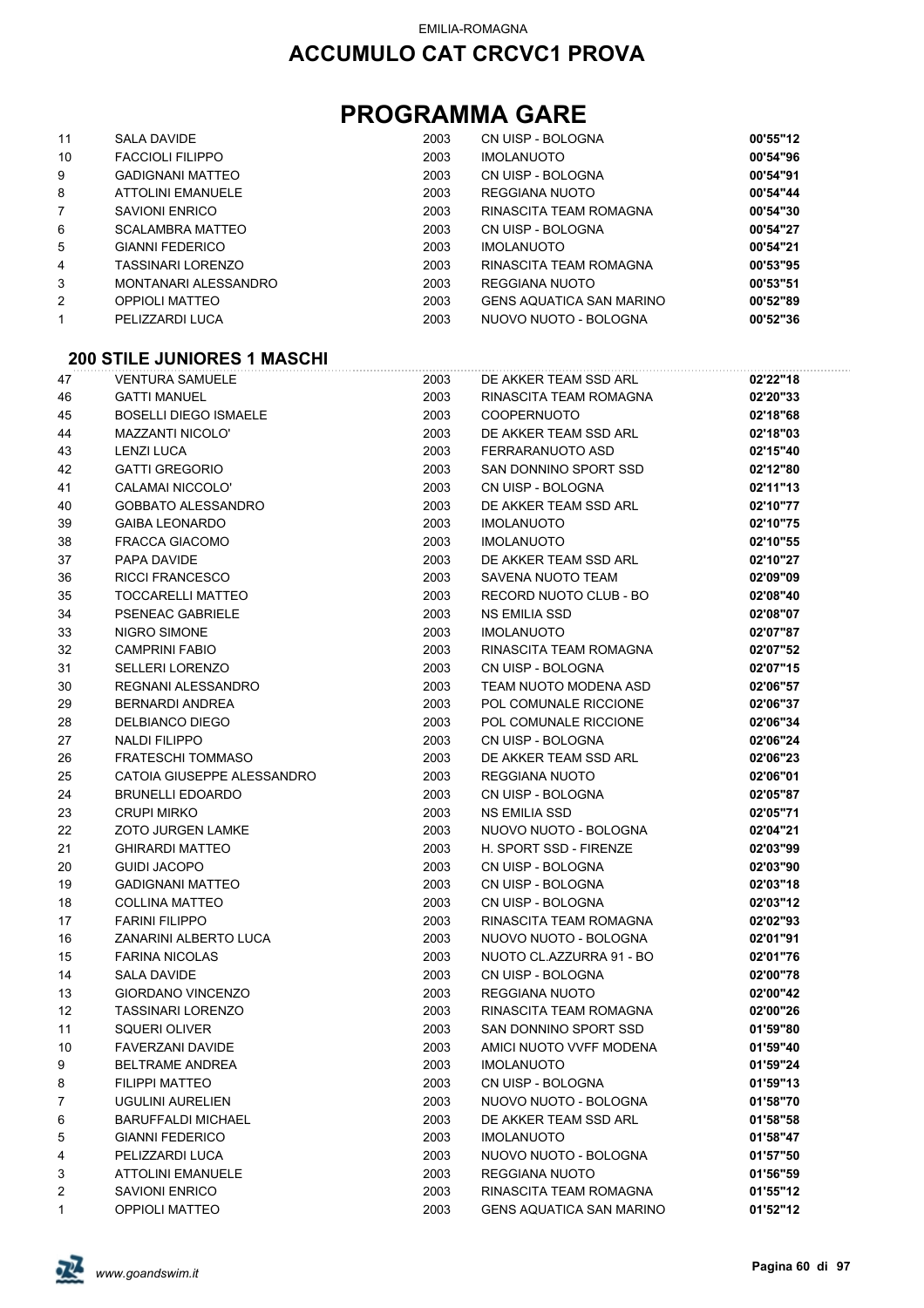## **PROGRAMMA GARE**

#### **400 STILE JUNIORES 1 MASCHI**

| 22             | <b>MAZZANTI NICOLO'</b>            | 2003 | DE AKKER TEAM SSD ARL           | 04'50"41 |
|----------------|------------------------------------|------|---------------------------------|----------|
| 21             | <b>CAMPIONI MATTEO</b>             | 2003 | DE AKKER TEAM SSD ARL           | 04'41"21 |
| 20             | <b>BETZA ANGELO</b>                | 2003 | DE AKKER TEAM SSD ARL           | 04'36"43 |
| 19             | CALAMAI NICCOLO'                   | 2003 | CN UISP - BOLOGNA               | 04'33"71 |
| 18             | PAPA DAVIDE                        | 2003 | DE AKKER TEAM SSD ARL           | 04'32"26 |
| 17             | <b>PSENEAC GABRIELE</b>            | 2003 | <b>NS EMILIA SSD</b>            | 04'31"40 |
| 16             | REGNANI ALESSANDRO                 | 2003 | TEAM NUOTO MODENA ASD           | 04'30"82 |
| 15             | <b>BISERNI MATTIA</b>              | 2003 | <b>G.S. FORLI' NUOTO ASD</b>    | 04'30"20 |
| 14             | <b>TELO' GIACOMO</b>               | 2003 | ALDEBARAN SSD                   | 04'27"49 |
| 13             | <b>CRUPI MIRKO</b>                 | 2003 | NS EMILIA SSD                   | 04'27"26 |
| 12             | <b>NALDI FILIPPO</b>               | 2003 | CN UISP - BOLOGNA               | 04'24"19 |
| 11             | <b>FARINI FILIPPO</b>              | 2003 | RINASCITA TEAM ROMAGNA          | 04'22"15 |
| 10             | <b>MARCOVECCHIO NICOLAS</b>        | 2003 | CN UISP - BOLOGNA               | 04'20"67 |
| 9              | <b>BELTRAME ANDREA</b>             | 2003 | <b>IMOLANUOTO</b>               | 04'19"09 |
| 8              | DELBIANCO DIEGO                    | 2003 | POL COMUNALE RICCIONE           | 04'17"53 |
| $\overline{7}$ | <b>COLLINA MATTEO</b>              | 2003 | CN UISP - BOLOGNA               | 04'16"89 |
| 6              | <b>UGULINI AURELIEN</b>            | 2003 | NUOVO NUOTO - BOLOGNA           | 04'15"07 |
| 5              | SQUERI OLIVER                      | 2003 | SAN DONNINO SPORT SSD           | 04'12"77 |
| 4              | <b>SAVIONI ENRICO</b>              | 2003 | RINASCITA TEAM ROMAGNA          | 04'11"03 |
| 3              | <b>BARUFFALDI MICHAEL</b>          | 2003 | DE AKKER TEAM SSD ARL           | 04'07"47 |
| 2              | <b>FILIPPI MATTEO</b>              | 2003 | CN UISP - BOLOGNA               | 04'01"11 |
| 1              | <b>OPPIOLI MATTEO</b>              | 2003 | <b>GENS AQUATICA SAN MARINO</b> | 03'56"86 |
|                | <b>100 MISTI JUNIORES 1 MASCHI</b> |      |                                 |          |
| 12             | <b>VASIRANI BRAYNER</b>            | 2003 | REGGIANA NUOTO                  | 01'11"12 |
| 11             | <b>SCHMIDT EDOUARD</b>             | 2003 | <b>IMOLANUOTO</b>               | 01'08"26 |
| 10             | <b>GIROLIMETTO SAMUELE</b>         | 2003 | CN UISP - BOLOGNA               | 01'06"60 |
| 9              | BAROZZI LUCA MARIA                 | 2003 | RECORD NUOTO CLUB - BO          | 01'06"31 |
| 8              | <b>FATICATI GIUSEPPE</b>           | 2003 | <b>GENS AQUATICA SAN MARINO</b> | 01'04"95 |
| 7              | TOCCARELLI MATTEO                  | 2003 | RECORD NUOTO CLUB - BO          | 01'04"80 |
| 6              | PIRELLI MATTIA                     | 2003 | <b>IMOLANUOTO</b>               | 01'03"38 |
| 5              | <b>GUIDI ALBERTO</b>               | 2003 | <b>GENS AQUATICA SAN MARINO</b> | 01'00"91 |
| 4              | <b>FARINA NICOLAS</b>              | 2003 | NUOTO CL.AZZURRA 91 - BO        | 01'00"77 |
| 3              | <b>ATTOLINI EMANUELE</b>           | 2003 | REGGIANA NUOTO                  | 01'00"03 |
| 2              | <b>TASSINARI LORENZO</b>           | 2003 | RINASCITA TEAM ROMAGNA          | 00'59"13 |
| 1              | MONTANARI ALESSANDRO               | 2003 | REGGIANA NUOTO                  | 00'58"37 |
|                | <b>200 MISTI JUNIORES 1 MASCHI</b> |      |                                 |          |
| 21             | <b>BOSELLI DIEGO ISMAELE</b>       | 2003 | COOPERNUOTO                     | 02'34"90 |
| 20             | NIGRO SIMONE                       | 2003 | <b>IMOLANUOTO</b>               | 02'28"06 |
| 19             | <b>SCHMIDT EDOUARD</b>             | 2003 | <b>IMOLANUOTO</b>               | 02'27"88 |
| 18             | <b>FRANCHI FILIPPO</b>             | 2003 | NUOTO CLUB 2000 FAENZA          | 02'25"91 |
| 17             | <b>GIROLIMETTO SAMUELE</b>         | 2003 | CN UISP - BOLOGNA               | 02'25"76 |
| 16             | <b>CAMPIONI MATTEO</b>             | 2003 | DE AKKER TEAM SSD ARL           | 02'23"61 |
| 15             | CAGGIANO LORENZO                   | 2003 | NUOTO CLUB 2000 FAENZA          | 02'22"75 |
| 14             | <b>VANGJELI GIORGIO</b>            | 2003 | <b>IMOLANUOTO</b>               | 02'20"96 |
| 13             | <b>MELEGA GIANMARCO</b>            | 2003 | <b>SAVENA NUOTO TEAM</b>        | 02'20"24 |
| 12             | <b>ZANELLA MATTEO</b>              | 2003 | DE AKKER TEAM SSD ARL           | 02'20"13 |
| 11             | GIUNCHEDI ALESSIO                  | 2003 | IN SPORT RANE ROSSE             | 02'20"11 |
| 10             | <b>TELO' GIACOMO</b>               | 2003 | ALDEBARAN SSD                   | 02'19"10 |
| 9              | CAVINA DAVIDE                      | 2003 | <b>IMOLANUOTO</b>               | 02'16"39 |
| 8              | FAVERZANI DAVIDE                   | 2003 | AMICI NUOTO VVFF MODENA         | 02'16"19 |
| 7              | <b>GUIDI ALBERTO</b>               | 2003 | GENS AQUATICA SAN MARINO        | 02'15"84 |
| 6              | <b>ATTOLINI EMANUELE</b>           | 2003 | REGGIANA NUOTO                  | 02'13"16 |
| 5              | <b>GIANNI FEDERICO</b>             | 2003 | <b>IMOLANUOTO</b>               | 02'12"06 |
| 4              | <b>OPPIOLI MATTEO</b>              | 2003 | <b>GENS AQUATICA SAN MARINO</b> | 02'11"97 |
| 3              | <b>TASSINARI LORENZO</b>           | 2003 | RINASCITA TEAM ROMAGNA          | 02'11"15 |
| 2              | <b>FARINA NICOLAS</b>              | 2003 | NUOTO CL.AZZURRA 91 - BO        | 02'10"48 |
| 1              | ROSI PIETRO                        | 2003 | <b>COOPERNUOTO</b>              | 02'07"01 |

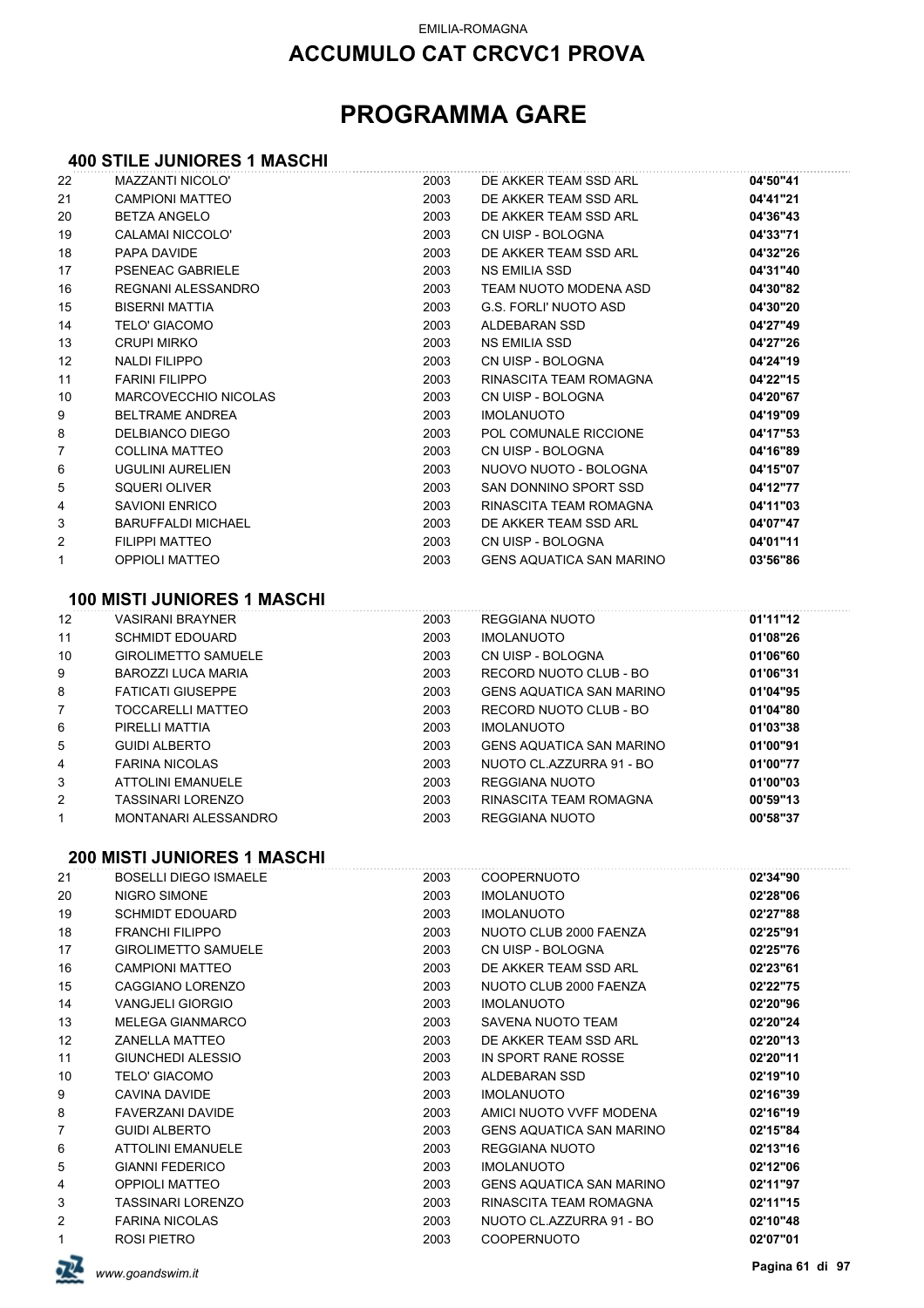## **ACCUMULO CAT CRCVC1 PROVA**

## **PROGRAMMA GARE**

#### **400 MISTI JUNIORES 1 MASCHI**

| 8<br>7 | <b>VANGJELI GIORGIO</b><br><b>BISERNI MATTIA</b> | 2003 | <b>IMOLANUOTO</b>        | 05'03"31 |
|--------|--------------------------------------------------|------|--------------------------|----------|
|        |                                                  |      |                          |          |
|        |                                                  | 2003 | G.S. FORLI' NUOTO ASD    | 04'56"02 |
| 6      | MELEGA GIANMARCO                                 | 2003 | SAVENA NUOTO TEAM        | 04'53"80 |
| 5      | MARCOVECCHIO NICOLAS                             | 2003 | CN UISP - BOLOGNA        | 04'50"11 |
| 4      | FARINA NICOLAS                                   | 2003 | NUOTO CL.AZZURRA 91 - BO | 04'38"36 |
| 3      | UGULINI AURELIEN                                 | 2003 | NUOVO NUOTO - BOLOGNA    | 04'36"04 |
| 2      | FILIPPI MATTEO                                   | 2003 | CN UISP - BOLOGNA        | 04'34"02 |
|        | MONTANARI ALESSANDRO                             | 2003 | REGGIANA NUOTO           | 04'33"18 |

#### **50 FARFALLA JUNIORES 2 FEMMINE**

| 27             | SEVERI SILVIA             | 2004 | NUOTANDO ASD                    | 00'34"12 |
|----------------|---------------------------|------|---------------------------------|----------|
| 26             | VENTURA GAIA SOFIA SAMIRA | 2004 | DE AKKER TEAM SSD ARL           | 00'34"05 |
| 25             | PRANDINI MADDALENA        | 2004 | RARI NANTES ROMAGNA ASD         | 00'34"03 |
| 24             | <b>VALMORI SOFIA</b>      | 2004 | RINASCITA TEAM ROMAGNA          | 00'34"01 |
| 23             | <b>TOSCANO GIULIA</b>     | 2004 | RINASCITA TEAM ROMAGNA          | 00'32"94 |
| 22             | FIORENTINI ELISABETTA     | 2004 | RINASCITA TEAM ROMAGNA          | 00'32"94 |
| 21             | <b>BERTOZZI AURORA</b>    | 2004 | NUOTO CLUB 2000 FAENZA          | 00'32"46 |
| 20             | <b>TUVERI JASMINE</b>     | 2004 | <b>IMOLANUOTO</b>               | 00'32"34 |
| 19             | <b>CODELUPPI ILARIA</b>   | 2004 | TEAM NUOTO MODENA ASD           | 00'32"03 |
| 18             | MAZZA SOFIA               | 2004 | COOPERNUOTO                     | 00'31"98 |
| 17             | <b>SOLI VERONICA</b>      | 2004 | TEAM NUOTO MODENA ASD           | 00'31"47 |
| 16             | <b>CANOSSA LARA</b>       | 2004 | OLYMPIA SSD A RL                | 00'31"41 |
| 15             | <b>LUGLI MARTINA</b>      | 2004 | <b>REGGIANA NUOTO</b>           | 00'31"36 |
| 14             | <b>GIANGIORGI SVEVA</b>   | 2004 | DE AKKER TEAM SSD ARL           | 00'31"08 |
| 13             | <b>HONOVICH ALICE</b>     | 2004 | RINASCITA TEAM ROMAGNA          | 00'30"87 |
| 12             | CONSOLINI GIULIA          | 2004 | CN UISP - BOLOGNA               | 00'30"69 |
| 11             | <b>ODORICI ELISA</b>      | 2004 | TEAM NUOTO MODENA ASD           | 00'30"66 |
| 10             | <b>BONONI GAIA</b>        | 2004 | DE AKKER TEAM SSD ARL           | 00'30"65 |
| 9              | MIALI CHIARA              | 2004 | LIB NUOTO RAVENNA               | 00'30"63 |
| 8              | QUADRELLI FEDERICA        | 2004 | RINASCITA TEAM ROMAGNA          | 00'30"49 |
| $\overline{7}$ | <b>VACCHI MATILDE</b>     | 2004 | CN UISP - BOLOGNA               | 00'30"28 |
| 6              | <b>CARABINI CHIARA</b>    | 2004 | <b>GENS AQUATICA SAN MARINO</b> | 00'30"11 |
| 5              | <b>BIGIANI MARTINA</b>    | 2004 | CN UISP - BOLOGNA               | 00'29"51 |
| 4              | <b>VIGNOLI MATILDE</b>    | 2004 | IMOLANUOTO                      | 00'29"29 |
| 3              | DAVOLI CHIARA             | 2004 | <b>REGGIANA NUOTO</b>           | 00'29"19 |
| $\overline{2}$ | ALBANELLI AURORA          | 2004 | <b>IMOLANUOTO</b>               | 00'29"03 |
| $\mathbf{1}$   | PAGANINI MANUELA          | 2004 | <b>IMOLANUOTO</b>               | 00'28"93 |
|                |                           |      |                                 |          |

### **100 FARFALLA JUNIORES 2 FEMMINE**

| 28 | <b>CATANI SOFIA</b>        | 2004 | G.S. FORLI' NUOTO ASD     | 01'23"55 |
|----|----------------------------|------|---------------------------|----------|
| 27 | ORIOLI CATERINA            | 2004 | NUOTANDO ASD              | 01'22"43 |
| 26 | <b>FIORE SARA</b>          | 2004 | LIB NUOTO RAVENNA         | 01'16"15 |
| 25 | TUVERI JASMINE             | 2004 | <b>IMOLANUOTO</b>         | 01'15"35 |
| 24 | PEDRELLI ALICE             | 2004 | SPORT CENTER POLISPORTIVA | 01'15"14 |
| 23 | TOSCANO GIULIA             | 2004 | RINASCITA TEAM ROMAGNA    | 01'14"57 |
| 22 | MAZZA SOFIA                | 2004 | <b>COOPERNUOTO</b>        | 01'13"81 |
| 21 | FIORENTINI ELISABETTA      | 2004 | RINASCITA TEAM ROMAGNA    | 01'12"87 |
| 20 | PIOVANI ARIANNA            | 2004 | REGGIANA NUOTO            | 01'12"39 |
| 19 | BERTOZZI AURORA            | 2004 | NUOTO CLUB 2000 FAENZA    | 01'12"07 |
| 18 | <b>CUDIA MARTINA</b>       | 2004 | CN UISP - BOLOGNA         | 01'11"69 |
| 17 | <b>BONA MELISSA</b>        | 2004 | <b>IMOLANUOTO</b>         | 01'10"96 |
| 16 | FRABETTI AMBRA             | 2004 | CN UISP - BOLOGNA         | 01'10"91 |
| 15 | <b>MIALI CHIARA</b>        | 2004 | LIB NUOTO RAVENNA         | 01'10"30 |
| 14 | <b>BONONI GAIA</b>         | 2004 | DE AKKER TEAM SSD ARL     | 01'09"82 |
| 13 | <b>CANOSSA LARA</b>        | 2004 | OLYMPIA SSD A RL          | 01'09"58 |
| 12 | <b>GUIDARINI FRANCESCA</b> | 2004 | REGGIANA NUOTO            | 01'09"11 |
| 11 | <b>HONOVICH ALICE</b>      | 2004 | RINASCITA TEAM ROMAGNA    | 01'09"11 |
| 10 | VACCHI MATILDE             | 2004 | CN UISP - BOLOGNA         | 01'09"07 |
|    |                            |      |                           |          |

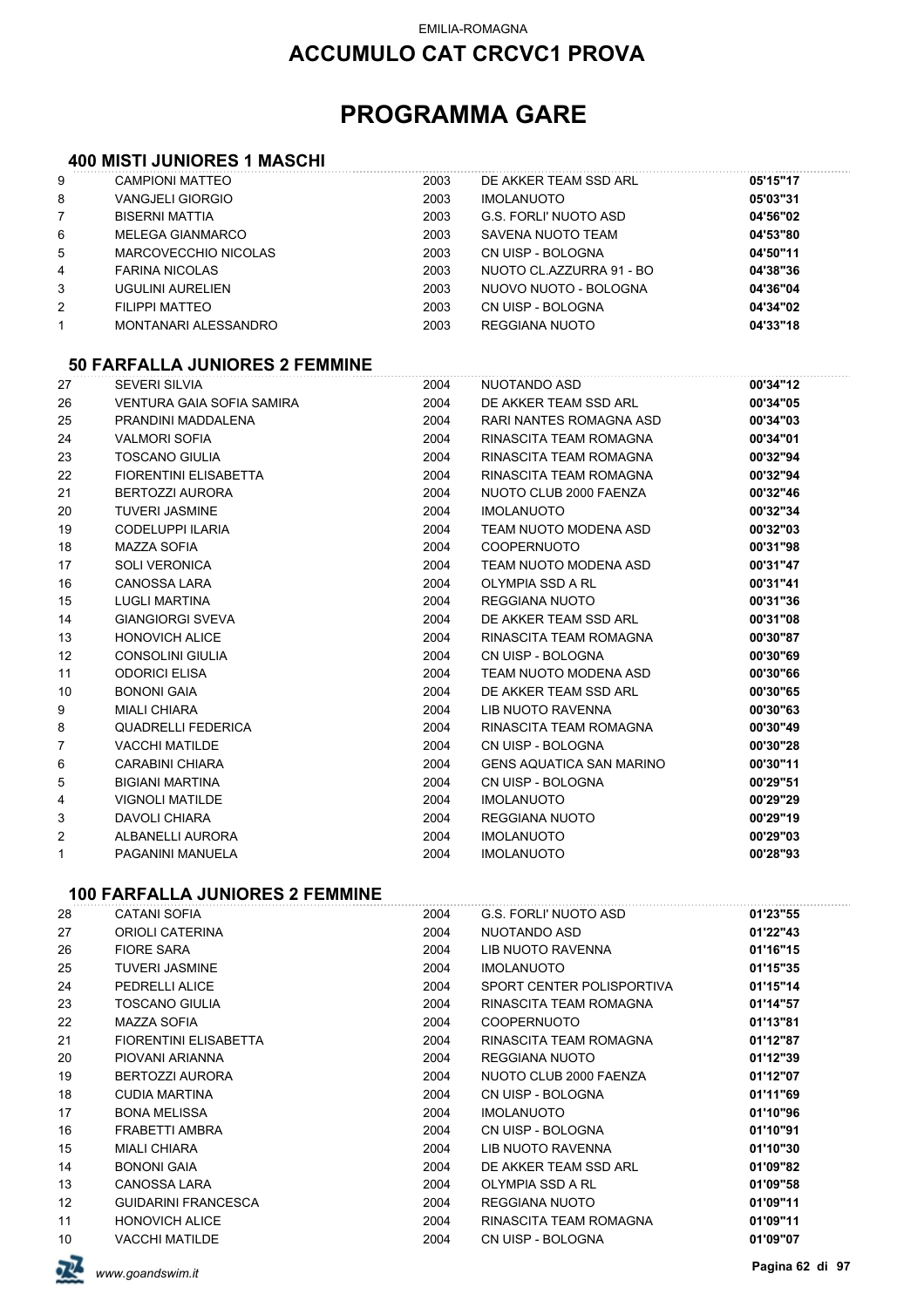## **PROGRAMMA GARE**

| 9              | <b>LUGLI MARTINA</b>      | 2004 | REGGIANA NUOTO                  | 01'08"34 |
|----------------|---------------------------|------|---------------------------------|----------|
| 8              | DAVOLI CHIARA             | 2004 | REGGIANA NUOTO                  | 01'08"19 |
| $\overline{7}$ | <b>ODORICI ELISA</b>      | 2004 | TEAM NUOTO MODENA ASD           | 01'08"02 |
| 6              | CONSOLINI GIULIA          | 2004 | CN UISP - BOLOGNA               | 01'07"33 |
| 5              | <b>QUADRELLI FEDERICA</b> | 2004 | RINASCITA TEAM ROMAGNA          | 01'05"63 |
| 4              | <b>CARABINI CHIARA</b>    | 2004 | <b>GENS AQUATICA SAN MARINO</b> | 01'04"96 |
| 3              | POSSENTI REBECCA          | 2004 | CN UISP - BOLOGNA               | 01'04"40 |
| $\overline{2}$ | ALBANELLI AURORA          | 2004 | <b>IMOLANUOTO</b>               | 01'04"35 |
| $\mathbf{1}$   | <b>BIGIANI MARTINA</b>    | 2004 | CN UISP - BOLOGNA               | 01'04"34 |

#### **200 FARFALLA JUNIORES 2 FEMMINE**

| 13 | <b>TUVERI JASMINE</b>        | 2004 | <b>IMOLANUOTO</b>               | 02'59"40 |
|----|------------------------------|------|---------------------------------|----------|
| 12 | <b>FIORENTINI ELISABETTA</b> | 2004 | RINASCITA TEAM ROMAGNA          | 02'42"00 |
| 11 | PIOVANI ARIANNA              | 2004 | REGGIANA NUOTO                  | 02'41"06 |
| 10 | <b>MANETTI MARTINA</b>       | 2004 | DELFINO '93 SSD                 | 02'38"67 |
| 9  | <b>BONA MELISSA</b>          | 2004 | <b>IMOLANUOTO</b>               | 02'38"50 |
| 8  | LUGLI MARTINA                | 2004 | REGGIANA NUOTO                  | 02'31"65 |
| 7  | CONSOLINI GIULIA             | 2004 | CN UISP - BOLOGNA               | 02'29"17 |
| 6  | <b>QUADRELLI FEDERICA</b>    | 2004 | RINASCITA TEAM ROMAGNA          | 02'28"77 |
| 5  | <b>ODORICI ELISA</b>         | 2004 | TEAM NUOTO MODENA ASD           | 02'26"84 |
| 4  | CARABINI CHIARA              | 2004 | <b>GENS AQUATICA SAN MARINO</b> | 02'24"35 |
| 3  | ALBANELLI AURORA             | 2004 | <b>IMOLANUOTO</b>               | 02'23"01 |
| 2  | <b>BIGIANI MARTINA</b>       | 2004 | CN UISP - BOLOGNA               | 02'21"31 |
| 1  | POSSENTI REBECCA             | 2004 | CN UISP - BOLOGNA               | 02'20"36 |

#### **50 DORSO JUNIORES 2 FEMMINE**

| 33 | <b>DARDI MILA</b>            | 2004 | <b>IMOLANUOTO</b>               | 00'38"17 |
|----|------------------------------|------|---------------------------------|----------|
| 32 | ZALAMBANI GINEVRA            | 2004 | RINASCITA TEAM ROMAGNA          | 00'35"59 |
| 31 | <b>FABBRI GIULIA</b>         | 2004 | DE AKKER TEAM SSD ARL           | 00'35"44 |
| 30 | RAIMONDI CLAUDIA             | 2004 | DELFINO '93 SSD                 | 00'35"40 |
| 29 | <b>ORIOLI CATERINA</b>       | 2004 | NUOTANDO ASD                    | 00'35"12 |
| 28 | <b>FIORENTINI ELISABETTA</b> | 2004 | RINASCITA TEAM ROMAGNA          | 00'35"02 |
| 27 | <b>BOFFA NOEMI</b>           | 2004 | <b>IMOLANUOTO</b>               | 00'34"55 |
| 26 | FRABETTI AMBRA               | 2004 | CN UISP - BOLOGNA               | 00'34"26 |
| 25 | <b>MAURA FRANCESCA</b>       | 2004 | SPORT CENTER POLISPORTIVA       | 00'34"19 |
| 24 | ALBERTINI ISABELLA           | 2004 | SPORT CENTER POLISPORTIVA       | 00'34"17 |
| 23 | <b>VOLPE ERIKA</b>           | 2004 | <b>NS EMILIA SSD</b>            | 00'34"15 |
| 22 | <b>AGRESTI GIORGIA</b>       | 2004 | TEAM NUOTO MODENA ASD           | 00'34"14 |
| 21 | <b>GRANDI GIULIA</b>         | 2004 | TEAM NUOTO MODENA ASD           | 00'33"96 |
| 20 | PEDULLI MARTINA              | 2004 | RARI NANTES ROMAGNA ASD         | 00'33"77 |
| 19 | <b>CRESCENTI AGNESE</b>      | 2004 | RARI NANTES ROMAGNA ASD         | 00'33"47 |
| 18 | <b>VALTANCOLI SOFIA</b>      | 2004 | <b>GENS AQUATICA SAN MARINO</b> | 00'33"42 |
| 17 | PANZAVOLTA ANGELA            | 2004 | NUOTO CLUB 2000 FAENZA          | 00'33"26 |
| 16 | <b>SCAPOLI MARTA</b>         | 2004 | DE AKKER TEAM SSD ARL           | 00'33"25 |
| 15 | <b>VALMORI SOFIA</b>         | 2004 | RINASCITA TEAM ROMAGNA          | 00'33"20 |
| 14 | RONCASAGLIA IRENE            | 2004 | NUOTO CLUB 2000 FAENZA          | 00'33"16 |
| 13 | <b>CODELUPPI ILARIA</b>      | 2004 | TEAM NUOTO MODENA ASD           | 00'32"89 |
| 12 | <b>MARCHESELLI VITTORIA</b>  | 2004 | NUOVO NUOTO - BOLOGNA           | 00'32"63 |
| 11 | ALBANELLI AURORA             | 2004 | <b>IMOLANUOTO</b>               | 00'32"59 |
| 10 | <b>CUDIA MARTINA</b>         | 2004 | CN UISP - BOLOGNA               | 00'32"59 |
| 9  | <b>MISELLI MARTA</b>         | 2004 | SPORT CENTER POLISPORTIVA       | 00'32"57 |
| 8  | SAPIENZA SOFIA               | 2004 | CN UISP - BOLOGNA               | 00'32"38 |
| 7  | <b>TAVIANINI VIRGINIA</b>    | 2004 | DE AKKER TEAM SSD ARL           | 00'32"38 |
| 6  | BERGONZONI VALENTINA         | 2004 | CN UISP - BOLOGNA               | 00'32"26 |
| 5  | <b>SAVELLI BIANCA</b>        | 2004 | <b>G.S. FORLI' NUOTO ASD</b>    | 00'31"71 |
| 4  | <b>CAFFAGGI EMMA</b>         | 2004 | <b>IMOLANUOTO</b>               | 00'31"20 |
| 3  | <b>ONGARO GRETA</b>          | 2004 | NUOTO CL.AZZURRA 91 - BO        | 00'30"72 |
| 2  | PAGANINI MANUELA             | 2004 | <b>IMOLANUOTO</b>               | 00'30"59 |
| 1  | <b>MARCACCI VITTORIA</b>     | 2004 | RARI NANTES ROMAGNA ASD         | 00'30"57 |
|    |                              |      |                                 |          |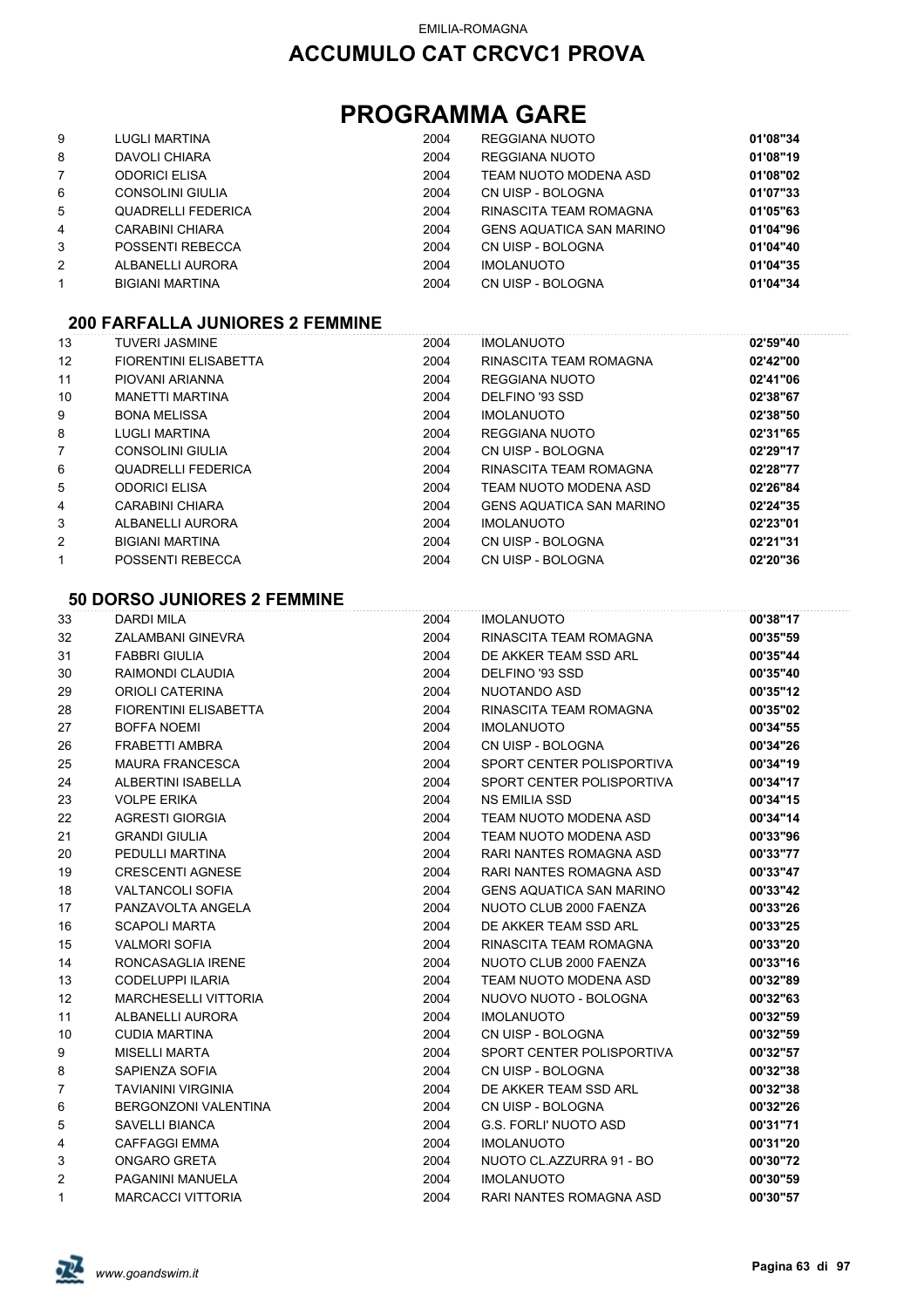## **ACCUMULO CAT CRCVC1 PROVA**

## **PROGRAMMA GARE**

#### **100 DORSO JUNIORES 2 FEMMINE**

| 36     | <b>VILLORI VIOLA</b>                                 | 2004         | NUOTO CLUB 2000 FAENZA                      | 01'20"66             |
|--------|------------------------------------------------------|--------------|---------------------------------------------|----------------------|
| 35     | <b>LEGA AURORA</b>                                   | 2004         | NUOTO CLUB 2000 FAENZA                      | 01'19"51             |
| 34     | <b>FABBRI GIULIA</b>                                 | 2004         | DE AKKER TEAM SSD ARL                       | 01'17"14             |
| 33     | CAVALCA ALESSIA                                      | 2004         | SAN DONNINO SPORT SSD                       | 01'16"24             |
| 32     | PRANDINI MADDALENA                                   | 2004         | RARI NANTES ROMAGNA ASD                     | 01'15"99             |
| 31     | ZALAMBANI GINEVRA                                    | 2004         | RINASCITA TEAM ROMAGNA                      | 01'15"62             |
| 30     | ORIOLI CATERINA                                      | 2004         | NUOTANDO ASD                                | 01'14"83             |
| 29     | <b>VOLPE ERIKA</b>                                   | 2004         | NS EMILIA SSD                               | 01'13"55             |
| 28     | <b>MAURA FRANCESCA</b>                               | 2004         | SPORT CENTER POLISPORTIVA                   | 01'13"18             |
| 27     | FRABETTI AMBRA                                       | 2004         | CN UISP - BOLOGNA                           | 01'12"84             |
| 26     | PEDULLI MARTINA                                      | 2004         | RARI NANTES ROMAGNA ASD                     | 01'12"78             |
| 25     | <b>BOFFA NOEMI</b>                                   | 2004         | <b>IMOLANUOTO</b>                           | 01'12"70             |
| 24     | <b>CRESCENTI AGNESE</b>                              | 2004         | RARI NANTES ROMAGNA ASD                     | 01'12"60             |
| 23     | RONCASAGLIA IRENE                                    | 2004         | NUOTO CLUB 2000 FAENZA                      | 01'12"48             |
| 22     | <b>VALTANCOLI SOFIA</b>                              | 2004         | <b>GENS AQUATICA SAN MARINO</b>             | 01'12"45             |
| 21     | RICCI CHIARA                                         | 2004         | RINASCITA TEAM ROMAGNA                      | 01'11"86             |
| 20     | <b>BONA MELISSA</b>                                  | 2004         | <b>IMOLANUOTO</b>                           | 01'11"86             |
| 19     | <b>AGRESTI GIORGIA</b>                               | 2004         | TEAM NUOTO MODENA ASD                       | 01'11"80             |
| 18     | <b>GRANDI GIULIA</b>                                 | 2004         | TEAM NUOTO MODENA ASD                       | 01'11"73             |
| 17     | <b>TAVIANINI VIRGINIA</b>                            | 2004         | DE AKKER TEAM SSD ARL                       | 01'11"45             |
| 16     | <b>BERTOZZI AURORA</b>                               | 2004         | NUOTO CLUB 2000 FAENZA                      | 01'11"44             |
| 15     | CODELUPPI ILARIA                                     | 2004         | TEAM NUOTO MODENA ASD                       | 01'10"79             |
| 14     | <b>MISELLI MARTA</b>                                 | 2004         | SPORT CENTER POLISPORTIVA                   | 01'10"56             |
| 13     | SAPIENZA SOFIA                                       | 2004         | CN UISP - BOLOGNA                           | 01'10"55             |
| 12     | <b>MARCHESELLI VITTORIA</b>                          | 2004         | NUOVO NUOTO - BOLOGNA                       | 01'10"53             |
| 11     | BERGONZONI VALENTINA                                 | 2004         | CN UISP - BOLOGNA                           | 01'10"33             |
| 10     | <b>CUDIA MARTINA</b>                                 | 2004         | CN UISP - BOLOGNA                           | 01'10"32             |
| 9      | PANZAVOLTA ANGELA                                    | 2004         | NUOTO CLUB 2000 FAENZA                      | 01'10"27             |
| 8      | <b>TORRI SARA</b>                                    | 2004         | OLYMPIA SSD A RL                            | 01'09"93             |
| 7      | DAVOLI CHIARA                                        | 2004         | REGGIANA NUOTO                              | 01'09"61             |
| 6      | CHESANI MARIANNA                                     | 2004         | NUOVO NUOTO - BOLOGNA                       | 01'07"37             |
| 5      | <b>CAFFAGGI EMMA</b>                                 | 2004         | <b>IMOLANUOTO</b>                           | 01'06"69             |
| 4      | CALZOLARI ALICE                                      | 2004         | CN UISP - BOLOGNA                           | 01'06"20             |
| 3      | <b>VIGNOLI MATILDE</b>                               | 2004         | <b>IMOLANUOTO</b>                           | 01'06"00             |
| 2      | PAGANINI MANUELA                                     | 2004         | <b>IMOLANUOTO</b>                           | 01'05"28             |
| 1      | ONGARO GRETA                                         | 2004         | NUOTO CL.AZZURRA 91 - BO                    | 01'04"73             |
|        | <b>200 DORSO JUNIORES 2 FEMMINE</b>                  |              |                                             |                      |
|        |                                                      |              |                                             |                      |
| 19     | <b>VILLORI VIOLA</b><br><b>FIORENTINI ELISABETTA</b> | 2004         | NUOTO CLUB 2000 FAENZA                      | 02'48"04             |
| 18     |                                                      | 2004         | RINASCITA TEAM ROMAGNA                      | 02'46"60             |
| 17     | <b>FABBRI GIULIA</b>                                 | 2004         | DE AKKER TEAM SSD ARL                       | 02'42"19             |
| 16     | PEDULLI MARTINA                                      | 2004         | RARI NANTES ROMAGNA ASD                     | 02'39"85             |
| 15     | ORIOLI CATERINA                                      | 2004         | NUOTANDO ASD<br>RINASCITA TEAM ROMAGNA      | 02'39"55             |
| 14     | ZALAMBANI GINEVRA                                    | 2004         |                                             | 02'39"28             |
| 13     | <b>TAVIANINI VIRGINIA</b>                            | 2004         | DE AKKER TEAM SSD ARL                       | 02'36"69             |
| 12     | <b>CRESCENTI AGNESE</b>                              | 2004         | RARI NANTES ROMAGNA ASD                     | 02'35"40             |
| 11     | FRABETTI AMBRA                                       | 2004         | CN UISP - BOLOGNA<br>NUOVO NUOTO - BOLOGNA  | 02'35"21             |
| 10     | <b>MARCHESELLI VITTORIA</b>                          | 2004         |                                             | 02'32"28             |
| 9      | RICCI CHIARA                                         | 2004         | RINASCITA TEAM ROMAGNA                      | 02'32"08             |
| 8      | CUDIA MARTINA                                        | 2004         | CN UISP - BOLOGNA                           | 02'31"97             |
| 7      | SAPIENZA SOFIA                                       | 2004         | CN UISP - BOLOGNA                           | 02'31"20             |
| 6      | PANZAVOLTA ANGELA<br><b>CAFFAGGI EMMA</b>            | 2004<br>2004 | NUOTO CLUB 2000 FAENZA<br><b>IMOLANUOTO</b> | 02'29"44             |
| 5<br>4 | POSSENTI REBECCA                                     | 2004         | CN UISP - BOLOGNA                           | 02'26"52<br>02'23"40 |
| 3      | <b>VIGNOLI MATILDE</b>                               | 2004         | <b>IMOLANUOTO</b>                           | 02'22"64             |
| 2      | CALZOLARI ALICE                                      | 2004         | CN UISP - BOLOGNA                           | 02'22"48             |
| 1      | ONGARO GRETA                                         | 2004         | NUOTO CL.AZZURRA 91 - BO                    | 02'15"83             |
|        |                                                      |              |                                             |                      |

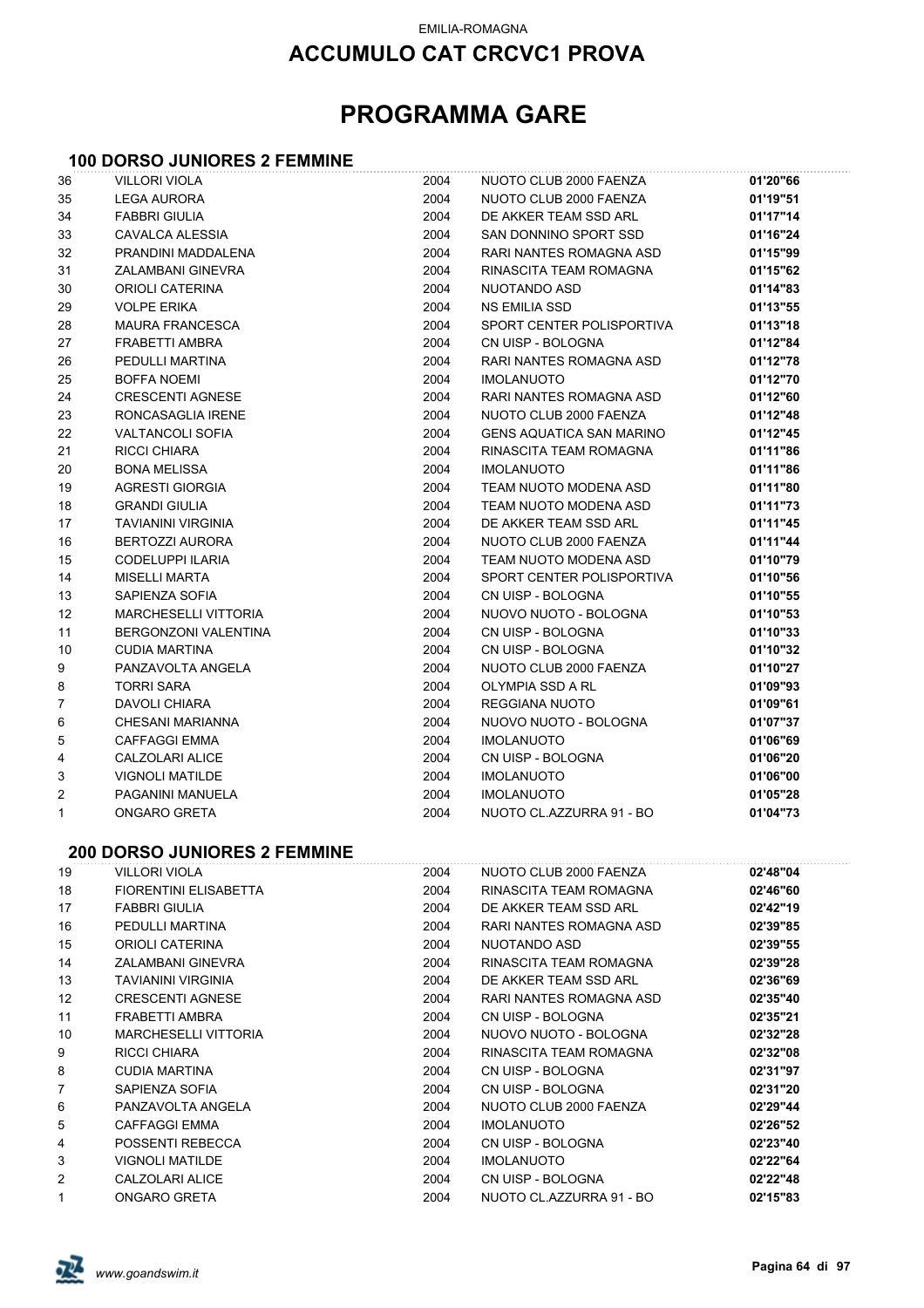## **ACCUMULO CAT CRCVC1 PROVA**

## **PROGRAMMA GARE**

#### **50 RANA JUNIORES 2 FEMMINE**

| 16             | <b>DARDI MILA</b>                  | 2004 | <b>IMOLANUOTO</b>         | 00'41"38 |
|----------------|------------------------------------|------|---------------------------|----------|
| 15             | LIVERANI SARA                      | 2004 | <b>IMOLANUOTO</b>         | 00'40"20 |
| 14             | SANSONINI REBECCA                  | 2004 | FERRARANUOTO ASD          | 00'38"66 |
| 13             | <b>VILLANI AURORA</b>              | 2004 | H. SPORT SSD - FIRENZE    | 00'37"73 |
| 12             | <b>MATTEONI ELISA</b>              | 2004 | RINASCITA TEAM ROMAGNA    | 00'37"69 |
| 11             | <b>BIAGI ELENA</b>                 | 2004 | NUOTO CL.AZZURRA 91 - BO  | 00'37"42 |
| 10             | <b>BONONI GAIA</b>                 | 2004 | DE AKKER TEAM SSD ARL     | 00'37"20 |
| 9              | <b>MANCINI SARA</b>                | 2004 | ALDEBARAN SSD             | 00'36"82 |
| 8              | <b>MAZZOTTI SARA</b>               | 2004 | RINASCITA TEAM ROMAGNA    | 00'36"13 |
| 7              | <b>VIGNOLI MATILDE</b>             | 2004 | <b>IMOLANUOTO</b>         | 00'36"05 |
| 6              | <b>VENTURELLI ASIA</b>             | 2004 | NUOTO CL.AZZURRA 91 - BO  | 00'36"00 |
| 5              | <b>BOARINI FRANCESCA</b>           | 2004 | IN SPORT RANE ROSSE       | 00'35"61 |
| 4              | TIBALDI MARGHERITA                 | 2004 | SPORT CENTER POLISPORTIVA | 00'35"50 |
| 3              | <b>LENA VIRGINIA</b>               | 2004 | <b>IMOLANUOTO</b>         | 00'35"35 |
| $\overline{2}$ | RUSSO ROSANNA CLAUDIA              | 2004 | CN UISP - BOLOGNA         | 00'34"49 |
| $\mathbf{1}$   | <b>GIANGIORGI SVEVA</b>            | 2004 | DE AKKER TEAM SSD ARL     | 00'33"03 |
|                | <b>100 RANA JUNIORES 2 FEMMINE</b> |      |                           |          |
| 19             | <b>MATTEONI CAMILLA</b>            | 2004 | ALDEBARAN SSD             | 01'40"00 |
| 18             | DREI ELENA                         | 2004 | RINASCITA TEAM ROMAGNA    | 01'31"15 |
| 17             | <b>BONARETTI CHIARA</b>            | 2004 | REGGIANA NUOTO            | 01'29"48 |
| 16             | <b>LIVERANI SARA</b>               | 2004 | <b>IMOLANUOTO</b>         | 01'25"71 |
| 15             | SANSONINI REBECCA                  | 2004 | FERRARANUOTO ASD          | 01'22"83 |
| 14             | <b>ZAULI SERENA</b>                | 2004 | CN UISP - BOLOGNA         | 01'22"80 |
| 13             | <b>BIAGI ELENA</b>                 | 2004 | NUOTO CL.AZZURRA 91 - BO  | 01'21"71 |
| 12             | PACILIO GAIA                       | 2004 | <b>MARANELLO NUOTO</b>    | 01'21"60 |
| 11             | <b>BONONI GAIA</b>                 | 2004 | DE AKKER TEAM SSD ARL     | 01'21"20 |
| 10             | <b>BRIGIDI LUCREZIA</b>            | 2004 | POL COMUNALE RICCIONE     | 01'20"58 |
| 9              | <b>GUIDARINI FRANCESCA</b>         | 2004 | REGGIANA NUOTO            | 01'19"96 |
| 8              | VENTURA GAIA SOFIA SAMIRA          | 2004 | DE AKKER TEAM SSD ARL     | 01'19"86 |
| 7              | <b>MATTEONI ELISA</b>              | 2004 | RINASCITA TEAM ROMAGNA    | 01'18"46 |
| 6              | <b>BOARINI FRANCESCA</b>           | 2004 | IN SPORT RANE ROSSE       | 01'18"14 |
| 5              | <b>MANCINI SARA</b>                | 2004 | ALDEBARAN SSD             | 01'17"78 |
| 4              | <b>VENTURELLI ASIA</b>             | 2004 | NUOTO CL.AZZURRA 91 - BO  | 01'16"55 |
| 3              | RUSSO ROSANNA CLAUDIA              | 2004 | CN UISP - BOLOGNA         | 01'12"36 |
| $\overline{2}$ | <b>GIANGIORGI SVEVA</b>            | 2004 | DE AKKER TEAM SSD ARL     | 01'12"06 |
| 1              | DASCANIO AURORA                    | 2004 | POL COMUNALE RICCIONE     | 01'10"95 |
|                |                                    |      |                           |          |
|                | <b>200 RANA JUNIORES 2 FEMMINE</b> |      |                           |          |
| 17             | ZALAMBANI GINEVRA                  | 2004 | RINASCITA TEAM ROMAGNA    | 03'17"93 |
| 16             | <b>DREI ELENA</b>                  | 2004 | RINASCITA TEAM ROMAGNA    | 03'15"99 |
| 15             | <b>BONARETTI CHIARA</b>            | 2004 | REGGIANA NUOTO            | 03'06"16 |
| 14             | SANSONINI REBECCA                  | 2004 | FERRARANUOTO ASD          | 03'01"58 |
| 13             | <b>BIAGI ELENA</b>                 | 2004 | NUOTO CL.AZZURRA 91 - BO  | 02'57"79 |
| 12             | <b>VENTURA GAIA SOFIA SAMIRA</b>   | 2004 | DE AKKER TEAM SSD ARL     | 02'56"06 |
| 11             | <b>ZAULI SERENA</b>                | 2004 | CN UISP - BOLOGNA         | 02'54"42 |
| 10             | <b>BRIGIDI LUCREZIA</b>            | 2004 | POL COMUNALE RICCIONE     | 02'54"20 |
| 9              | <b>GUIDARINI FRANCESCA</b>         | 2004 | REGGIANA NUOTO            | 02'51"62 |
| 8              | <b>MATTEONI ELISA</b>              | 2004 | RINASCITA TEAM ROMAGNA    | 02'47"78 |
| 7              | <b>TIBALDI MARGHERITA</b>          | 2004 | SPORT CENTER POLISPORTIVA | 02'47"22 |
| 6              | <b>VENTURELLI ASIA</b>             | 2004 | NUOTO CL.AZZURRA 91 - BO  | 02'45"44 |
| 5              | RUSSO ROSANNA CLAUDIA              | 2004 | CN UISP - BOLOGNA         | 02'44"18 |
| 4              | <b>MANCINI SARA</b>                | 2004 | ALDEBARAN SSD             | 02'43"86 |
| 3              | <b>COCCONCELLI BEATRICE</b>        | 2004 | NUOTO CL.AZZURRA 91 - BO  | 02'40"73 |
| 2              | <b>GIANGIORGI SVEVA</b>            | 2004 | DE AKKER TEAM SSD ARL     | 02'39"22 |
| 1              | DASCANIO AURORA                    | 2004 | POL COMUNALE RICCIONE     | 02'32"43 |

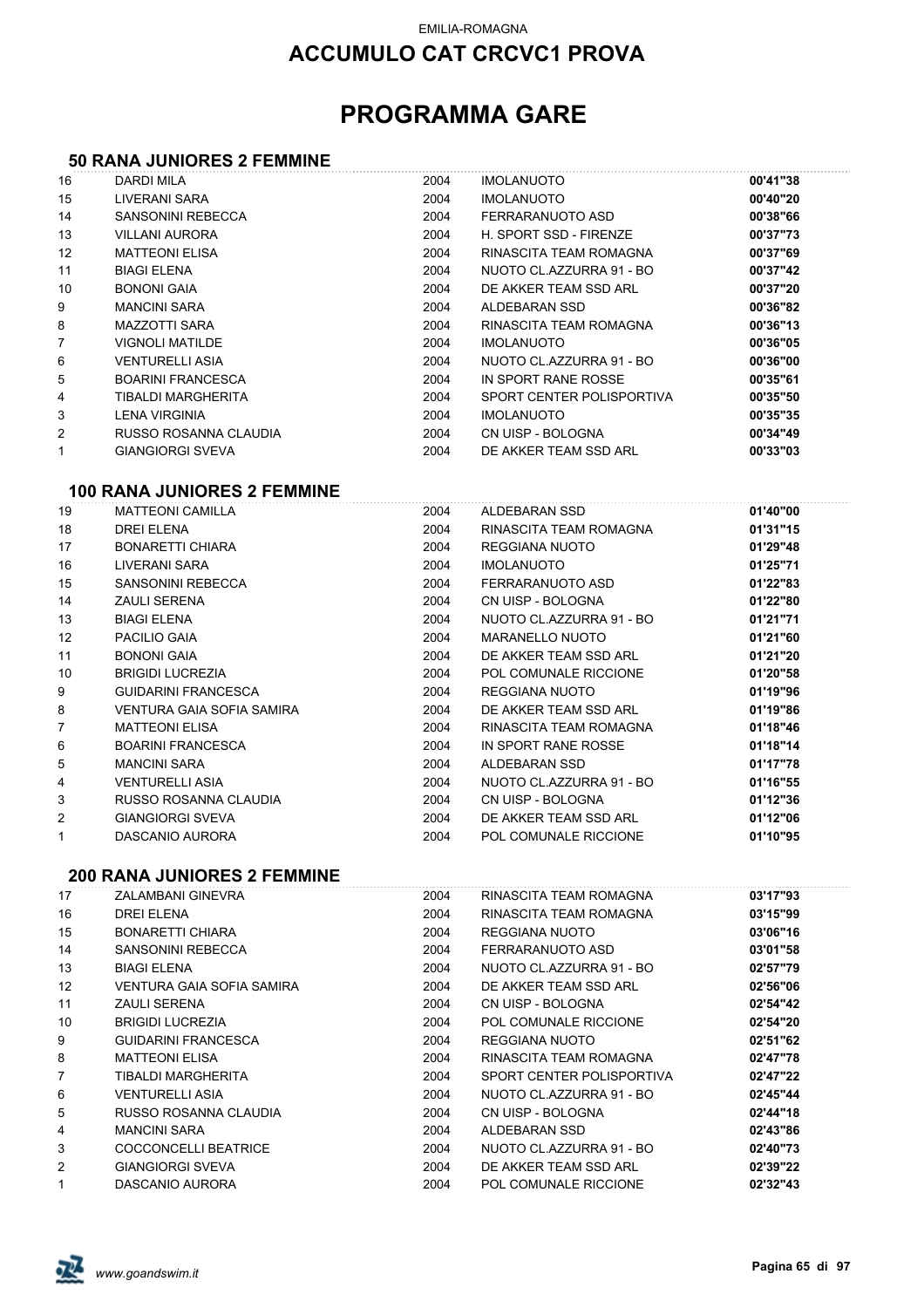## **PROGRAMMA GARE**

#### **50 STILE JUNIORES 2 FEMMINE**

| 49                | <b>MATTEONI CAMILLA</b>     | 2004 | ALDEBARAN SSD                   | 00'36"65 |
|-------------------|-----------------------------|------|---------------------------------|----------|
| 48                | <b>BONARETTI CHIARA</b>     | 2004 | REGGIANA NUOTO                  | 00'33"68 |
| 47                | <b>FABBRI GIULIA</b>        | 2004 | DE AKKER TEAM SSD ARL           | 00'32"72 |
| 46                | LANZONI PATRIZIA            | 2004 | SAVENA NUOTO TEAM               | 00'32"44 |
| 45                | <b>TUVERI JASMINE</b>       | 2004 | <b>IMOLANUOTO</b>               | 00'31"91 |
| 44                | <b>MENGOLI CHIARA</b>       | 2004 | DE AKKER TEAM SSD ARL           | 00'31"90 |
| 43                | <b>DARDI MILA</b>           | 2004 | <b>IMOLANUOTO</b>               | 00'31"60 |
| 42                | <b>GIANNINI VITTORIA</b>    | 2004 | DLF NUOTO RIMINI                | 00'31"40 |
| 41                | <b>VALTANCOLI SOFIA</b>     | 2004 | <b>GENS AQUATICA SAN MARINO</b> | 00'31"18 |
| 40                | DE CARLI MARGHERITA         | 2004 | DE AKKER TEAM SSD ARL           | 00'30"88 |
| 39                | <b>PRONI FRANCESCA</b>      | 2004 | DE AKKER TEAM SSD ARL           | 00'30"81 |
| 38                | <b>AGRESTI GIORGIA</b>      | 2004 | TEAM NUOTO MODENA ASD           | 00'30"67 |
| 37                | <b>BOFFA NOEMI</b>          | 2004 | <b>IMOLANUOTO</b>               | 00'30"67 |
| 36                | LIVERANI SARA               | 2004 | <b>IMOLANUOTO</b>               | 00'30"62 |
| 35                | <b>GRANDI GIULIA</b>        | 2004 | TEAM NUOTO MODENA ASD           | 00'30"51 |
| 34                | <b>CATANI SOFIA</b>         | 2004 | <b>G.S. FORLI' NUOTO ASD</b>    | 00'30"42 |
| 33                | <b>VALMORI SOFIA</b>        | 2004 | RINASCITA TEAM ROMAGNA          | 00'30"42 |
| 32                | FRABETTI AMBRA              | 2004 | CN UISP - BOLOGNA               | 00'30"35 |
| 31                | <b>GAGLIARDI ILARIA</b>     | 2004 | <b>G.S. FORLI' NUOTO ASD</b>    | 00'30"33 |
| 30                | PEDRELLI ALICE              | 2004 | SPORT CENTER POLISPORTIVA       | 00'30"32 |
| 29                | MARROCOLO SOFIA             | 2004 | RARI NANTES ROMAGNA ASD         | 00'30"28 |
| 28                | <b>TAVIANINI VIRGINIA</b>   | 2004 | DE AKKER TEAM SSD ARL           | 00'30"22 |
| 27                | CAVALCA ALESSIA             | 2004 | SAN DONNINO SPORT SSD           | 00'30"07 |
| 26                | <b>FAVONI MICCOLI MIA</b>   | 2004 | RARI NANTES ROMAGNA ASD         | 00'30"07 |
| 25                | <b>GROSSI VALENTINA</b>     | 2004 | SPORT CENTER POLISPORTIVA       | 00'30"07 |
| 24                | <b>NERI CATERINA</b>        | 2004 | NUOTO CL.AZZURRA 91 - BO        | 00'29"90 |
| 23                | ALBERTINI ISABELLA          | 2004 | SPORT CENTER POLISPORTIVA       | 00'29"63 |
| 22                | <b>SEVERI SILVIA</b>        | 2004 | NUOTANDO ASD                    | 00'29"59 |
| 21                | MAZZA SOFIA                 | 2004 | COOPERNUOTO                     | 00'29"54 |
| 20                | <b>BOCCOLACCI SARA</b>      | 2004 | RINASCITA TEAM ROMAGNA          | 00'29"43 |
| 19                | <b>RICCI CHIARA</b>         | 2004 | RINASCITA TEAM ROMAGNA          | 00'29"31 |
| 18                | <b>VACCHI MATILDE</b>       | 2004 | CN UISP - BOLOGNA               | 00'29"27 |
| 17                | CODELUPPI ILARIA            | 2004 | TEAM NUOTO MODENA ASD           | 00'29"26 |
| 16                | RONCASAGLIA IRENE           | 2004 | NUOTO CLUB 2000 FAENZA          | 00'29"12 |
| 15                | <b>SOLI VERONICA</b>        | 2004 | TEAM NUOTO MODENA ASD           | 00'28"90 |
| 14                | <b>BERGONZONI VALENTINA</b> | 2004 | CN UISP - BOLOGNA               | 00'28"77 |
| 13                | <b>DAVOLI CHIARA</b>        | 2004 | REGGIANA NUOTO                  | 00'28"75 |
| $12 \overline{ }$ | <b>LENA VIRGINIA</b>        | 2004 | <b>IMOLANUOTO</b>               | 00'28"62 |
| 11                | CALZOLARI ALICE             | 2004 | CN UISP - BOLOGNA               | 00'28"49 |
| 10                | <b>BERTOLINI ASIA</b>       | 2004 | REGGIANA NUOTO                  | 00'28"45 |
| 9                 | <b>CHESANI MARIANNA</b>     | 2004 | NUOVO NUOTO - BOLOGNA           | 00'28"30 |
| 8                 | <b>GULMINI AGNESE</b>       | 2004 | DE AKKER TEAM SSD ARL           | 00'28"27 |
| 7                 | <b>MIALI CHIARA</b>         | 2004 | <b>LIB NUOTO RAVENNA</b>        | 00'28"08 |
| 6                 | RUSSO ROSANNA CLAUDIA       | 2004 | CN UISP - BOLOGNA               | 00'28"06 |
| 5                 | <b>MISELLI MARTA</b>        | 2004 | SPORT CENTER POLISPORTIVA       | 00'27"91 |
| 4                 | SAVELLI BIANCA              | 2004 | <b>G.S. FORLI' NUOTO ASD</b>    | 00'27"17 |
| 3                 | RICCHI AURORA               | 2004 | POL COMUNALE RICCIONE           | 00'27"16 |
| 2                 | PAGANINI MANUELA            | 2004 | <b>IMOLANUOTO</b>               | 00'27"13 |
| 1                 | COCCONCELLI BEATRICE        | 2004 | NUOTO CL.AZZURRA 91 - BO        | 00'26"83 |
|                   |                             |      |                                 |          |

#### **100 STILE JUNIORES 2 FEMMINE**

| 60 | CASU AURORA           | 2004 | AMICI NUOTO VVFF MODENA | 01'13"53 |
|----|-----------------------|------|-------------------------|----------|
| 59 | <b>VILLORI VIOLA</b>  | 2004 | NUOTO CLUB 2000 FAENZA  | 01'13"35 |
| 58 | DARDI MILA            | 2004 | <b>IMOLANUOTO</b>       | 01'13"14 |
| 57 | <b>FABBRI GIULIA</b>  | 2004 | DE AKKER TEAM SSD ARL   | 01'12"90 |
| 56 | <b>MENGOLI CHIARA</b> | 2004 | DE AKKER TEAM SSD ARL   | 01'11"38 |
| 55 | ZALAMBANI GINEVRA     | 2004 | RINASCITA TEAM ROMAGNA  | 01'10"65 |
| 54 | LEGA AURORA           | 2004 | NUOTO CLUB 2000 FAENZA  | 01'09"94 |
| 53 | LANZONI PATRIZIA      | 2004 | SAVENA NUOTO TEAM       | 01'09"62 |

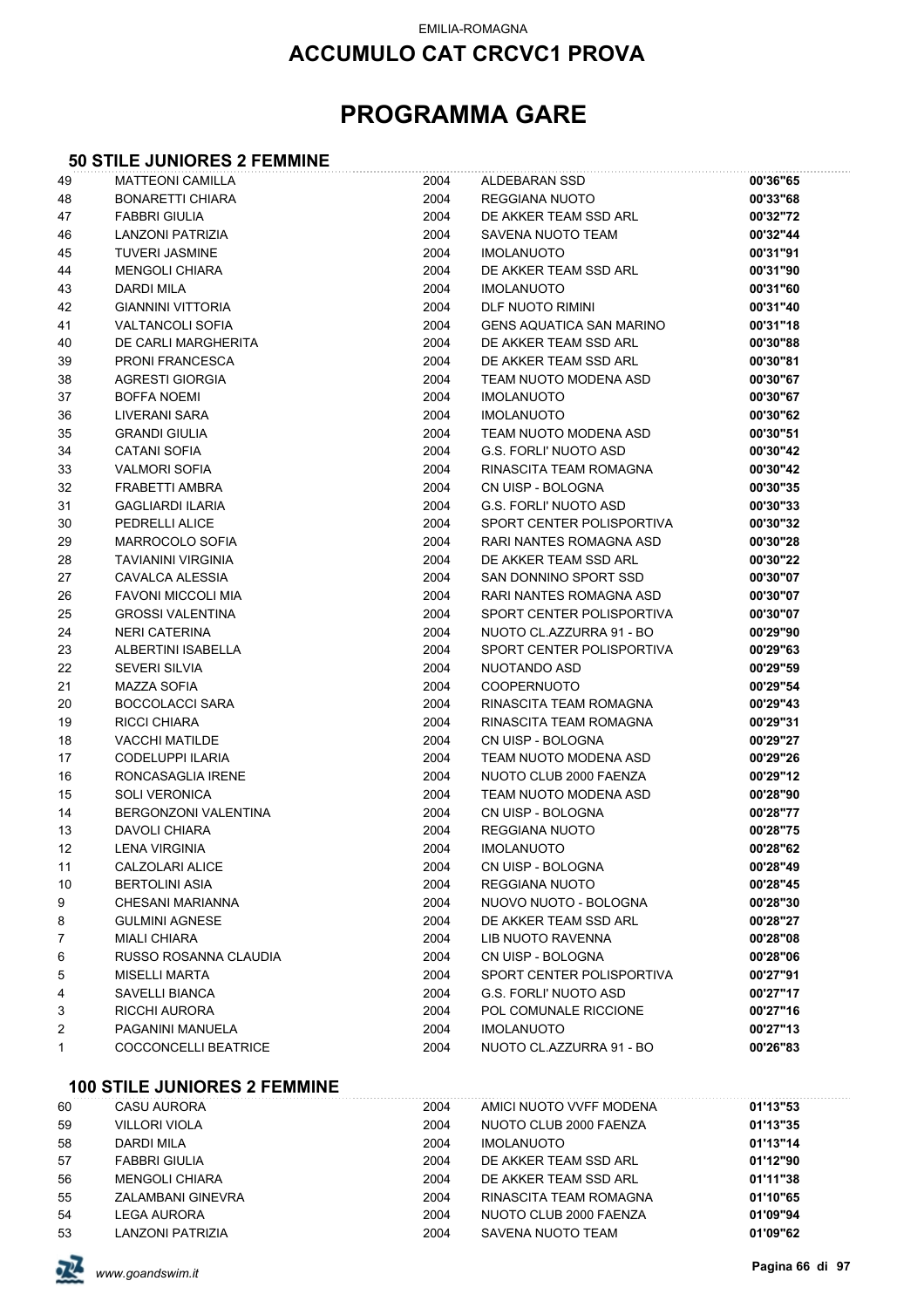## **PROGRAMMA GARE**

| 52 | <b>FAVILLI SARA</b>         | 2004 | NUOTO CLUB 91 PARMA             | 01'09"42 |
|----|-----------------------------|------|---------------------------------|----------|
| 51 | <b>GIANNINI VITTORIA</b>    | 2004 | DLF NUOTO RIMINI                | 01'09"27 |
| 50 | DE CARLI MARGHERITA         | 2004 | DE AKKER TEAM SSD ARL           | 01'09"16 |
| 49 | ORIOLI CATERINA             | 2004 | NUOTANDO ASD                    | 01'09"06 |
| 48 | <b>BONARETTI CHIARA</b>     | 2004 | REGGIANA NUOTO                  | 01'08"61 |
| 47 | <b>MATTEONI ELISA</b>       | 2004 | RINASCITA TEAM ROMAGNA          | 01'08"48 |
| 46 | <b>VALTANCOLI SOFIA</b>     | 2004 | <b>GENS AQUATICA SAN MARINO</b> | 01'08"10 |
| 45 | <b>TAVIANINI VIRGINIA</b>   | 2004 | DE AKKER TEAM SSD ARL           | 01'07"54 |
| 44 | <b>VALMORI SOFIA</b>        | 2004 | RINASCITA TEAM ROMAGNA          | 01'07"18 |
| 43 | PRANDINI MADDALENA          | 2004 | RARI NANTES ROMAGNA ASD         | 01'07"12 |
| 42 | FORNACIARI CARLOTTA         | 2004 | MARANELLO NUOTO                 | 01'07"08 |
| 41 | <b>GOBBI ALICE</b>          | 2004 | RARI NANTES ROMAGNA ASD         | 01'06"90 |
| 40 | <b>BOCCOLACCI SARA</b>      | 2004 | RINASCITA TEAM ROMAGNA          | 01'06"56 |
| 39 | <b>MARCHESELLI VITTORIA</b> | 2004 | NUOVO NUOTO - BOLOGNA           | 01'06"28 |
| 38 | FRANZAROLI MARGHERITA       | 2004 | CN UISP - BOLOGNA               | 01'06"17 |
| 37 | FAVONI MICCOLI MIA          | 2004 | RARI NANTES ROMAGNA ASD         | 01'06"17 |
| 36 | <b>BERTOZZI AURORA</b>      | 2004 | NUOTO CLUB 2000 FAENZA          | 01'06"04 |
| 35 | <b>MAZZA SOFIA</b>          | 2004 | <b>COOPERNUOTO</b>              | 01'05"74 |
| 34 | <b>GROSSI VALENTINA</b>     | 2004 | SPORT CENTER POLISPORTIVA       | 01'05"37 |
| 33 | <b>BONA MELISSA</b>         | 2004 | <b>IMOLANUOTO</b>               | 01'05"27 |
| 32 | <b>SCAPOLI MARTA</b>        | 2004 | DE AKKER TEAM SSD ARL           | 01'05"20 |
| 31 | ALBERTINI ISABELLA          | 2004 | SPORT CENTER POLISPORTIVA       | 01'05"17 |
| 30 | PEDRELLI ALICE              | 2004 | SPORT CENTER POLISPORTIVA       | 01'04"92 |
| 29 | CAVALCA ALESSIA             | 2004 | SAN DONNINO SPORT SSD           | 01'04"81 |
| 28 | <b>VILLANI AURORA</b>       | 2004 | H. SPORT SSD - FIRENZE          | 01'04"32 |
| 27 | <b>GRANDI GIULIA</b>        | 2004 | TEAM NUOTO MODENA ASD           | 01'04"28 |
| 26 | <b>BONONI GAIA</b>          | 2004 | DE AKKER TEAM SSD ARL           | 01'04"17 |
| 25 | <b>ODORICI ELISA</b>        | 2004 | TEAM NUOTO MODENA ASD           | 01'04"17 |
| 24 | <b>TORRI SARA</b>           | 2004 | OLYMPIA SSD A RL                | 01'04"01 |
| 23 | <b>VACCHI MATILDE</b>       | 2004 | CN UISP - BOLOGNA               | 01'03"78 |
| 22 | <b>LENA VIRGINIA</b>        | 2004 | <b>IMOLANUOTO</b>               | 01'03"76 |
| 21 | <b>QUADRELLI FEDERICA</b>   | 2004 | RINASCITA TEAM ROMAGNA          | 01'03"43 |
| 20 | RONCASAGLIA IRENE           | 2004 | NUOTO CLUB 2000 FAENZA          | 01'03"14 |
| 19 | <b>RICCI CHIARA</b>         | 2004 | RINASCITA TEAM ROMAGNA          | 01'02"98 |
| 18 | <b>CARABINI CHIARA</b>      | 2004 | <b>GENS AQUATICA SAN MARINO</b> | 01'02"85 |
| 17 | <b>HONOVICH ALICE</b>       | 2004 | RINASCITA TEAM ROMAGNA          | 01'02"73 |
| 16 | PACILIO GAIA                | 2004 | MARANELLO NUOTO                 | 01'02"63 |
| 15 | <b>MIALI CHIARA</b>         | 2004 | <b>LIB NUOTO RAVENNA</b>        | 01'02"42 |
| 14 | BERGONZONI VALENTINA        | 2004 | CN UISP - BOLOGNA               | 01'02"35 |
| 13 | <b>SERIO LAURA</b>          | 2004 | CN UISP - BOLOGNA               | 01'02"31 |
| 12 | DAVOLI CHIARA               | 2004 | REGGIANA NUOTO                  | 01'01"84 |
| 11 | ALBANELLI AURORA            | 2004 | <b>IMOLANUOTO</b>               | 01'01"68 |
| 10 | <b>GULMINI AGNESE</b>       | 2004 | DE AKKER TEAM SSD ARL           | 01'01"57 |
| 9  | RUSSO ROSANNA CLAUDIA       | 2004 | CN UISP - BOLOGNA               | 01'01"34 |
| 8  | <b>SOLI VERONICA</b>        | 2004 | TEAM NUOTO MODENA ASD           | 01'01"15 |
| 7  | <b>BERTOLINI ASIA</b>       | 2004 | REGGIANA NUOTO                  | 01'01"14 |
| 6  | <b>CONSOLINI GIULIA</b>     | 2004 | CN UISP - BOLOGNA               | 01'00"99 |
| 5  | <b>MISELLI MARTA</b>        | 2004 | SPORT CENTER POLISPORTIVA       | 01'00"55 |
| 4  | CALZOLARI ALICE             | 2004 | CN UISP - BOLOGNA               | 01'00"46 |
| 3  | CHESANI MARIANNA            | 2004 | NUOVO NUOTO - BOLOGNA           | 01'00"13 |
| 2  | PAGANINI MANUELA            | 2004 | <b>IMOLANUOTO</b>               | 00'58"33 |
| 1  | COCCONCELLI BEATRICE        | 2004 | NUOTO CL.AZZURRA 91 - BO        | 00'58"12 |

### **200 STILE JUNIORES 2 FEMMINE**

| 49 | DRFI FI FNA               | 2004 | RINASCITA TEAM ROMAGNA  | 02'35"01 |
|----|---------------------------|------|-------------------------|----------|
| 48 | LANZONI PATRIZIA          | 2004 | SAVENA NUOTO TEAM       | 02'32"97 |
| 47 | <b>CATANI SOFIA</b>       | 2004 | G.S. FORLI' NUOTO ASD   | 02'29"65 |
| 46 | <b>TAVIANINI VIRGINIA</b> | 2004 | DE AKKER TEAM SSD ARL   | 02'28"23 |
| 45 | PRANDINI MADDAI FNA       | 2004 | RARI NANTES ROMAGNA ASD | 02'26"77 |
| 44 | PIOVANI ARIANNA           | 2004 | REGGIANA NUOTO          | 02'25"53 |
| 43 | MARROCOLO SOFIA           | 2004 | RARI NANTES ROMAGNA ASD | 02'25"31 |

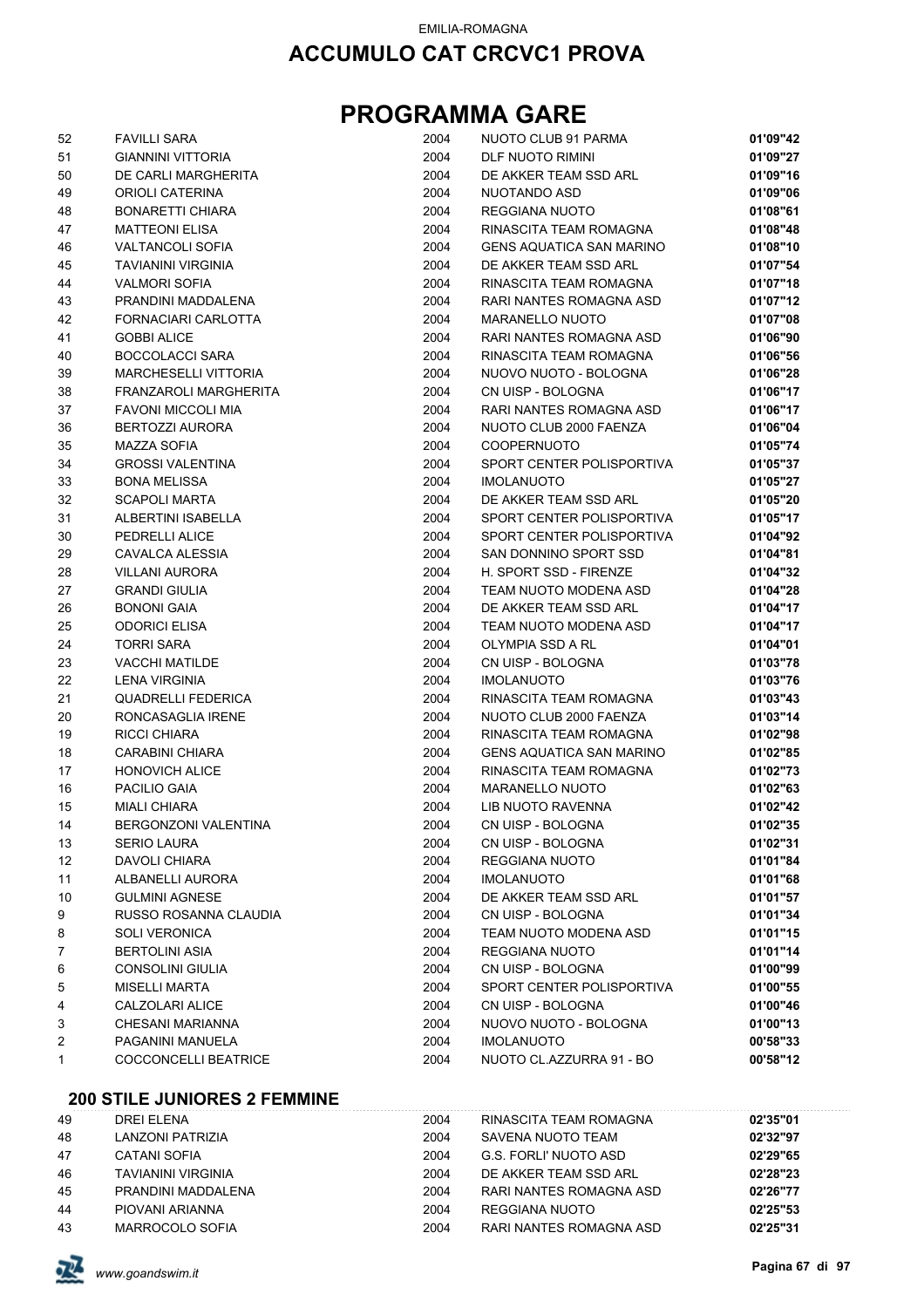## **PROGRAMMA GARE**

| 42                        | <b>SCAPOLI MARTA</b>        | 2004 | DE AKKER TEAM SSD ARL           | 02'24"53 |
|---------------------------|-----------------------------|------|---------------------------------|----------|
| 41                        | <b>VALMORI SOFIA</b>        | 2004 | RINASCITA TEAM ROMAGNA          | 02'24"25 |
| 40                        | PEDRELLI ALICE              | 2004 | SPORT CENTER POLISPORTIVA       | 02'24"23 |
| 39                        | <b>FAVONI MICCOLI MIA</b>   | 2004 | RARI NANTES ROMAGNA ASD         | 02'24"14 |
| 38                        | <b>MARCHESELLI VITTORIA</b> | 2004 | NUOVO NUOTO - BOLOGNA           | 02'23"60 |
| 37                        | <b>VOLPE ERIKA</b>          | 2004 | <b>NS EMILIA SSD</b>            | 02'22"71 |
| 36                        | <b>GOBBI ALICE</b>          | 2004 | RARI NANTES ROMAGNA ASD         | 02'21"84 |
| 35                        | <b>BONA MELISSA</b>         | 2004 | <b>IMOLANUOTO</b>               | 02'21"67 |
| 34                        | <b>MAZZA SOFIA</b>          | 2004 | <b>COOPERNUOTO</b>              | 02'21"40 |
| 33                        | TIBALDI MARGHERITA          | 2004 | SPORT CENTER POLISPORTIVA       | 02'20"92 |
| 32                        | <b>SEVERI SILVIA</b>        | 2004 | NUOTANDO ASD                    | 02'20"53 |
| 31                        | <b>PRONI FRANCESCA</b>      | 2004 | DE AKKER TEAM SSD ARL           | 02'20"49 |
| 30                        | FORNACIARI CARLOTTA         | 2004 | <b>MARANELLO NUOTO</b>          | 02'19"60 |
| 29                        | <b>TORRI SARA</b>           | 2004 | OLYMPIA SSD A RL                | 02'19"07 |
| 28                        | FRANZAROLI MARGHERITA       | 2004 | CN UISP - BOLOGNA               | 02'18"82 |
| 27                        | <b>LENA VIRGINIA</b>        | 2004 | <b>IMOLANUOTO</b>               | 02'18"70 |
| 26                        | <b>LUGLI MARTINA</b>        | 2004 | <b>REGGIANA NUOTO</b>           | 02'18"20 |
| 25                        | CAVALCA ALESSIA             | 2004 | SAN DONNINO SPORT SSD           | 02'18"05 |
| 24                        | DASCANIO AURORA             | 2004 | POL COMUNALE RICCIONE           | 02'17"70 |
| 23                        | <b>HONOVICH ALICE</b>       | 2004 | RINASCITA TEAM ROMAGNA          | 02'17"48 |
| 22                        | <b>QUADRELLI FEDERICA</b>   | 2004 | RINASCITA TEAM ROMAGNA          | 02'17"32 |
| 21                        | <b>CARABINI CHIARA</b>      | 2004 | <b>GENS AQUATICA SAN MARINO</b> | 02'16"89 |
| 20                        | RUSSO ROSANNA CLAUDIA       | 2004 | CN UISP - BOLOGNA               | 02'16"41 |
| 19                        | SAPIENZA SOFIA              | 2004 | CN UISP - BOLOGNA               | 02'16"24 |
| 18                        | <b>GULMINI AGNESE</b>       | 2004 | DE AKKER TEAM SSD ARL           | 02'15"34 |
| 17                        | RONCASAGLIA IRENE           | 2004 | NUOTO CLUB 2000 FAENZA          | 02'14"93 |
| 16                        | PANZAVOLTA ANGELA           | 2004 | NUOTO CLUB 2000 FAENZA          | 02'14"90 |
| 15                        | <b>SERIO LAURA</b>          | 2004 | CN UISP - BOLOGNA               | 02'14"57 |
| 14                        | <b>BERTOLINI ASIA</b>       | 2004 | REGGIANA NUOTO                  | 02'14"13 |
| 13                        | <b>BIGIANI MARTINA</b>      | 2004 | CN UISP - BOLOGNA               | 02'13"84 |
| 12                        | <b>PACILIO GAIA</b>         | 2004 | MARANELLO NUOTO                 | 02'13"38 |
| 11                        | <b>SOLI VERONICA</b>        | 2004 | TEAM NUOTO MODENA ASD           | 02'13"21 |
| 10                        | <b>RICCI CHIARA</b>         | 2004 | RINASCITA TEAM ROMAGNA          | 02'12"56 |
| 9                         | CONSOLINI GIULIA            | 2004 | CN UISP - BOLOGNA               | 02'11"75 |
| 8                         | <b>SANTI BEATRICE</b>       | 2004 | <b>GENS AQUATICA SAN MARINO</b> | 02'11"40 |
| $\overline{7}$            | CHESANI MARIANNA            | 2004 | NUOVO NUOTO - BOLOGNA           | 02'10"63 |
| 6                         | <b>CALZOLARI ALICE</b>      | 2004 | CN UISP - BOLOGNA               | 02'10"03 |
| 5                         | POSSENTI REBECCA            | 2004 | CN UISP - BOLOGNA               | 02'09"32 |
| 4                         | <b>ONGARO GRETA</b>         | 2004 | NUOTO CL.AZZURRA 91 - BO        | 02'09"12 |
| $\ensuremath{\mathsf{3}}$ | <b>RICCHI AURORA</b>        | 2004 | POL COMUNALE RICCIONE           | 02'06"68 |
| 2                         | PAGANINI MANUELA            | 2004 | <b>IMOLANUOTO</b>               | 02'06"43 |
| 1                         | <b>COCCONCELLI BEATRICE</b> | 2004 | NUOTO CL.AZZURRA 91 - BO        | 02'05"06 |
|                           |                             |      |                                 |          |

### **400 STILE JUNIORES 2 FEMMINE**

| 33 | CATANI SOFIA                | 2004 | G.S. FORLI' NUOTO ASD           | 05'14"42 |
|----|-----------------------------|------|---------------------------------|----------|
| 32 | <b>FAVONI MICCOLI MIA</b>   | 2004 | RARI NANTES ROMAGNA ASD         | 05'11"26 |
| 31 | <b>GOBBI ALICE</b>          | 2004 | RARI NANTES ROMAGNA ASD         | 05'06"27 |
| 30 | MARROCOLO SOFIA             | 2004 | RARI NANTES ROMAGNA ASD         | 05'04"53 |
| 29 | <b>BOARINI FRANCESCA</b>    | 2004 | IN SPORT RANE ROSSE             | 05'02"09 |
| 28 | <b>VOLPE ERIKA</b>          | 2004 | NS EMILIA SSD                   | 05'00"63 |
| 27 | <b>MATTEONI ELISA</b>       | 2004 | RINASCITA TEAM ROMAGNA          | 04'56"62 |
| 26 | <b>SCAPOLI MARTA</b>        | 2004 | DE AKKER TEAM SSD ARL           | 04'55"92 |
| 25 | <b>MARCHESELLI VITTORIA</b> | 2004 | NUOVO NUOTO - BOLOGNA           | 04'54"72 |
| 24 | CAVALCA ALESSIA             | 2004 | SAN DONNINO SPORT SSD           | 04'54"46 |
| 23 | FORNACIARI CARLOTTA         | 2004 | <b>MARANELLO NUOTO</b>          | 04'54"27 |
| 22 | <b>PRONI FRANCESCA</b>      | 2004 | DE AKKER TEAM SSD ARL           | 04'54"19 |
| 21 | CARABINI CHIARA             | 2004 | <b>GENS AQUATICA SAN MARINO</b> | 04'52"71 |
| 20 | <b>SEVERI SILVIA</b>        | 2004 | NUOTANDO ASD                    | 04'50"03 |
| 19 | <b>SERIO LAURA</b>          | 2004 | CN UISP - BOLOGNA               | 04'48"42 |
| 18 | FRANZAROLI MARGHERITA       | 2004 | CN UISP - BOLOGNA               | 04'47"47 |
| 17 | RICCI CHIARA                | 2004 | RINASCITA TEAM ROMAGNA          | 04'47"26 |

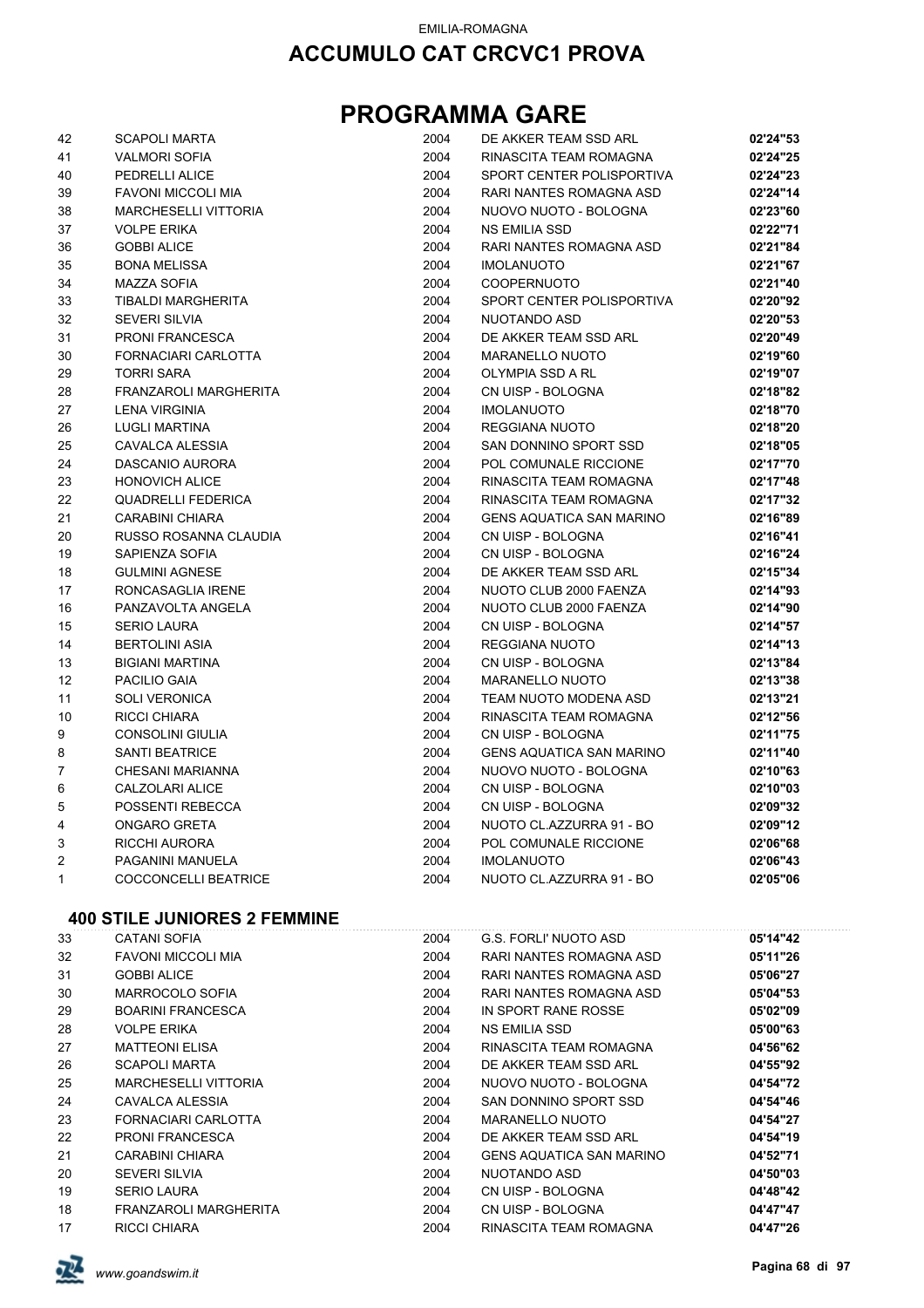## **PROGRAMMA GARE**

| 16                | <b>SAVELLI BIANCA</b> | 2004 | G.S. FORLI' NUOTO ASD           | 04'46"63 |
|-------------------|-----------------------|------|---------------------------------|----------|
| 15                | CONSOLINI GIULIA      | 2004 | CN UISP - BOLOGNA               | 04'45"28 |
| 14                | <b>BERTOLINI ASIA</b> | 2004 | REGGIANA NUOTO                  | 04'42"57 |
| 13                | <b>GULMINI AGNESE</b> | 2004 | DE AKKER TEAM SSD ARL           | 04'42"29 |
| $12 \overline{ }$ | PANZAVOLTA ANGELA     | 2004 | NUOTO CLUB 2000 FAENZA          | 04'41"79 |
| 11                | RONCASAGLIA IRENE     | 2004 | NUOTO CLUB 2000 FAENZA          | 04'41"77 |
| 10                | POSSENTI REBECCA      | 2004 | CN UISP - BOLOGNA               | 04'38"72 |
| 9                 | PACILIO GAIA          | 2004 | <b>MARANELLO NUOTO</b>          | 04'38"45 |
| 8                 | CALZOLARI ALICE       | 2004 | CN UISP - BOLOGNA               | 04'35"55 |
| $\overline{7}$    | CHESANI MARIANNA      | 2004 | NUOVO NUOTO - BOLOGNA           | 04'35"31 |
| 6                 | <b>SANTI BEATRICE</b> | 2004 | <b>GENS AQUATICA SAN MARINO</b> | 04'34"63 |
| 5                 | RICCHI AURORA         | 2004 | POL COMUNALE RICCIONE           | 04'34"00 |
| 4                 | DASCANIO AURORA       | 2004 | POL COMUNALE RICCIONE           | 04'33"69 |
| 3                 | <b>FIORE SARA</b>     | 2004 | LIB NUOTO RAVENNA               | 04'33"38 |
| 2                 | ONGARO GRETA          | 2004 | NUOTO CL.AZZURRA 91 - BO        | 04'29"39 |
| 1                 | COCCONCELLI BEATRICE  | 2004 | NUOTO CL.AZZURRA 91 - BO        | 04'25"41 |

#### **800 STILE JUNIORES FEMMINE**

| 36           | <b>CANDINI SABRINA</b>              | 2005 | RECORD NUOTO CLUB - BO          | 10'40"62 |
|--------------|-------------------------------------|------|---------------------------------|----------|
| 35           | MARROCOLO SOFIA                     | 2004 | RARI NANTES ROMAGNA ASD         | 10'30"50 |
| 34           | <b>SCAPOLI MARTA</b>                | 2004 | DE AKKER TEAM SSD ARL           | 10'18"33 |
| 33           | <b>SCHIANCHI GIULIA</b>             | 2005 | SPORT CENTER POLISPORTIVA       | 10'17"31 |
| 32           | <b>MICHELINI SARA</b>               | 2005 | <b>COOPERNUOTO</b>              | 10'16"32 |
| 31           | <b>SEVERI SILVIA</b>                | 2004 | NUOTANDO ASD                    | 10'10"54 |
| 30           | <b>CANOSSA LARA</b>                 | 2004 | <b>OLYMPIA SSD A RL</b>         | 10'10"49 |
| 29           | <b>BALLARDINI ALESSIA</b>           | 2005 | RINASCITA TEAM ROMAGNA          | 10'09"61 |
| 28           | <b>CASADEI GIULIA</b>               | 2005 | RARI NANTES ROMAGNA ASD         | 10'06"66 |
| 27           | <b>VOLPE ERIKA</b>                  | 2004 | <b>NS EMILIA SSD</b>            | 10'05"74 |
| 26           | PEDRIALI ALICE                      | 2005 | <b>NS EMILIA SSD</b>            | 10'05"37 |
| 25           | <b>GULMINI AGNESE</b>               | 2004 | DE AKKER TEAM SSD ARL           | 10'02"23 |
| 24           | <b>BEGGI CARLOTTA</b>               | 2005 | REGGIANA NUOTO                  | 10'02"20 |
| 23           | <b>FORNACIARI CARLOTTA</b>          | 2004 | <b>MARANELLO NUOTO</b>          | 10'01"72 |
| 22           | <b>PRONI FRANCESCA</b>              | 2004 | DE AKKER TEAM SSD ARL           | 10'01"53 |
| 21           | <b>GONDONI REBECCA</b>              | 2005 | NUOTO CLUB 2000 FAENZA          | 10'00"37 |
| 20           | <b>MARZOLA LUCE</b>                 | 2005 | CENTRO NUOTO COPPARO            | 09'59"87 |
| 19           | NUNZIATINI MARIA CHIARA             | 2005 | RINASCITA TEAM ROMAGNA          | 09'56"17 |
| 18           | <b>ANTONUCCI LAURA</b>              | 2005 | RINASCITA TEAM ROMAGNA          | 09'55"51 |
| 17           | <b>ZAULI SERENA</b>                 | 2004 | CN UISP - BOLOGNA               | 09'51"33 |
| 16           | PANZAVOLTA ANGELA                   | 2004 | NUOTO CLUB 2000 FAENZA          | 09'45"67 |
| 15           | FRANZAROLI MARGHERITA               | 2004 | CN UISP - BOLOGNA               | 09'45"45 |
| 14           | COCCI IRENE CATERINA                | 2005 | NUOVO NUOTO - BOLOGNA           | 09'43"63 |
| 13           | <b>MARTINI GIULIA</b>               | 2005 | <b>COOPERNUOTO</b>              | 09'41"81 |
| 12           | <b>FAIETTI GIORGIA</b>              | 2005 | <b>COOPERNUOTO</b>              | 09'36"20 |
| 11           | POSSENTI REBECCA                    | 2004 | CN UISP - BOLOGNA               | 09'34"34 |
| 10           | <b>BIGIANI MARTINA</b>              | 2004 | CN UISP - BOLOGNA               | 09'32"74 |
| 9            | <b>MANCINI SARA</b>                 | 2004 | ALDEBARAN SSD                   | 09'32"18 |
| 8            | <b>LORENZONI SOFIA</b>              | 2005 | <b>IMOLANUOTO</b>               | 09'30"18 |
| 7            | <b>PACILIO GAIA</b>                 | 2004 | <b>MARANELLO NUOTO</b>          | 09'27"30 |
| 6            | <b>ONGARO GRETA</b>                 | 2004 | NUOTO CL.AZZURRA 91 - BO        | 09'25"83 |
| 5            | <b>CECCHINI NICOLE</b>              | 2005 | ALDEBARAN SSD                   | 09'20"77 |
| 4            | <b>FIORE SARA</b>                   | 2004 | <b>LIB NUOTO RAVENNA</b>        | 09'19"81 |
| 3            | <b>CHESANI MARIANNA</b>             | 2004 | NUOVO NUOTO - BOLOGNA           | 09'16"30 |
| 2            | <b>SANTI BEATRICE</b>               | 2004 | <b>GENS AQUATICA SAN MARINO</b> | 09'11"70 |
| 1            | COCCONCELLI BEATRICE                | 2004 | NUOTO CL.AZZURRA 91 - BO        | 09'10"06 |
|              | <b>1500 STILE JUNIORES FEMMINE</b>  |      |                                 |          |
| $\mathbf{1}$ | <b>FIORE SARA</b>                   | 2004 | LIB NUOTO RAVENNA               | 17'37"26 |
|              | <b>100 MISTI JUNIORES 2 FEMMINE</b> |      |                                 |          |
| 4            | <b>VALTANCOLI SOFIA</b>             | 2004 | GENS AQUATICA SAN MARINO        | 01'16"80 |
| 3            | <b>TORRI SARA</b>                   | 2004 | <b>OLYMPIA SSD A RL</b>         | 01'12"95 |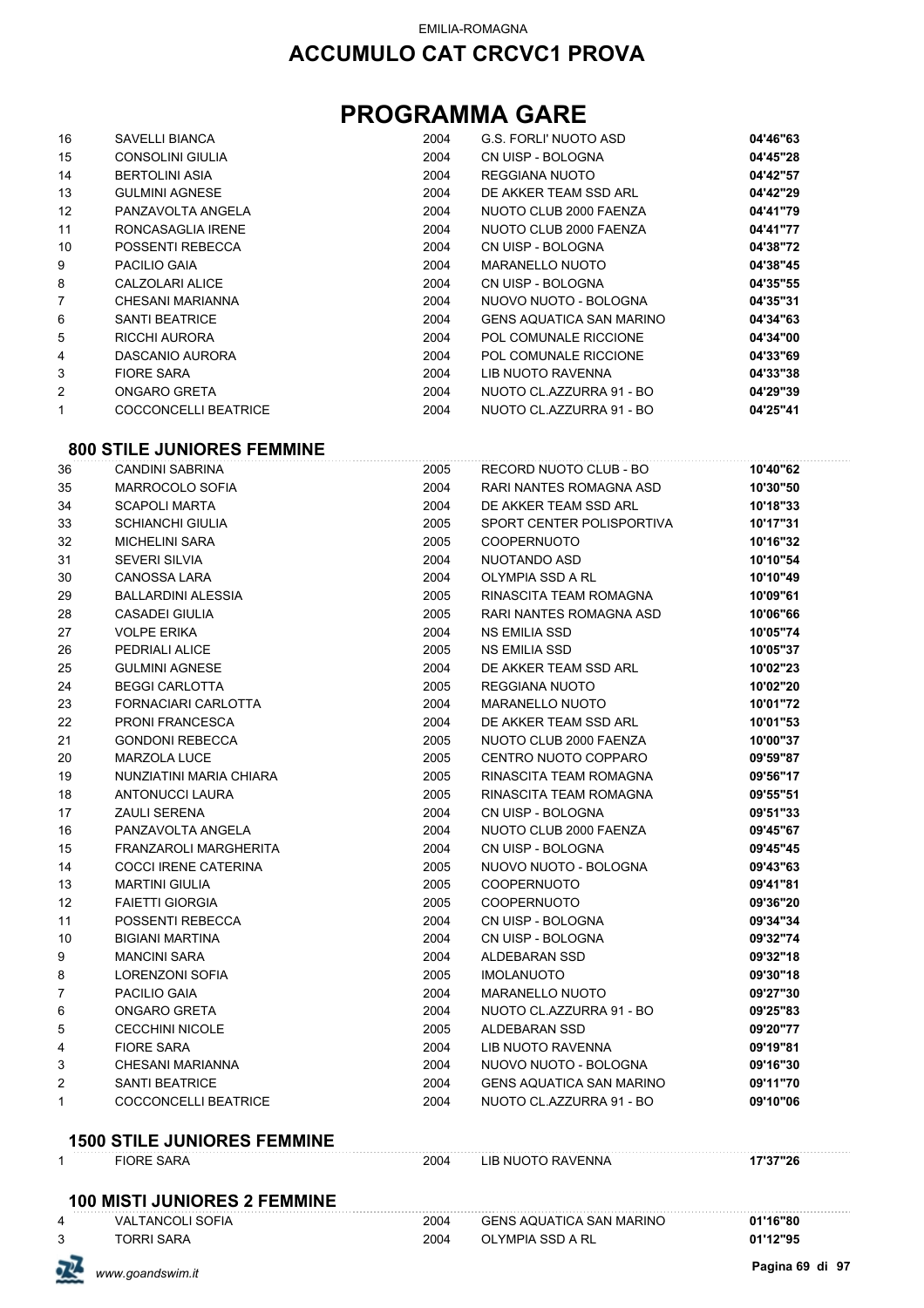# **PROGRAMMA GARE**

| 2              | <b>CAFFAGGI EMMA</b>                  | 2004 | <b>IMOLANUOTO</b>               | 01'09"53 |
|----------------|---------------------------------------|------|---------------------------------|----------|
| $\mathbf{1}$   | <b>MARCACCI VITTORIA</b>              | 2004 | RARI NANTES ROMAGNA ASD         | 01'07"44 |
|                |                                       |      |                                 |          |
|                | <b>200 MISTI JUNIORES 2 FEMMINE</b>   |      |                                 |          |
|                |                                       |      |                                 |          |
| 22             | <b>DREI ELENA</b>                     | 2004 | RINASCITA TEAM ROMAGNA          | 02'53"67 |
| 21             | ORIOLI CATERINA                       | 2004 | NUOTANDO ASD                    | 02'46"59 |
| 20             | VENTURA GAIA SOFIA SAMIRA             | 2004 | DE AKKER TEAM SSD ARL           | 02'44"91 |
| 19             | FORNACIARI CARLOTTA                   | 2004 | <b>MARANELLO NUOTO</b>          | 02'44"62 |
| 18             | <b>MAZZA SOFIA</b>                    | 2004 | <b>COOPERNUOTO</b>              | 02'44"16 |
| 17             | PEDULLI MARTINA                       | 2004 | RARI NANTES ROMAGNA ASD         | 02'42"23 |
| 16             | <b>MATTEONI ELISA</b>                 | 2004 | RINASCITA TEAM ROMAGNA          | 02'39"10 |
| 15             | <b>CRESCENTI AGNESE</b>               | 2004 | RARI NANTES ROMAGNA ASD         | 02'38"51 |
| 14             | <b>BONONI GAIA</b>                    | 2004 | DE AKKER TEAM SSD ARL           | 02'37"43 |
|                |                                       |      |                                 |          |
| 13             | <b>VENTURELLI ASIA</b>                | 2004 | NUOTO CL.AZZURRA 91 - BO        | 02'36"42 |
| 12             | <b>ZAULI SERENA</b>                   | 2004 | CN UISP - BOLOGNA               | 02'34"83 |
| 11             | <b>LENA VIRGINIA</b>                  | 2004 | <b>IMOLANUOTO</b>               | 02'33"93 |
| 10             | <b>VACCHI MATILDE</b>                 | 2004 | CN UISP - BOLOGNA               | 02'33"89 |
| 9              | <b>MANCINI SARA</b>                   | 2004 | ALDEBARAN SSD                   | 02'33"79 |
| 8              | DAVOLI CHIARA                         | 2004 | <b>REGGIANA NUOTO</b>           | 02'31"94 |
| 7              | <b>BIGIANI MARTINA</b>                | 2004 | CN UISP - BOLOGNA               | 02'31"76 |
| 6              | <b>CAFFAGGI EMMA</b>                  | 2004 | <b>IMOLANUOTO</b>               | 02'31"42 |
| 5              | <b>GUIDARINI FRANCESCA</b>            | 2004 | <b>REGGIANA NUOTO</b>           | 02'31"10 |
|                |                                       |      |                                 |          |
| 4              | <b>GIANGIORGI SVEVA</b>               | 2004 | DE AKKER TEAM SSD ARL           | 02'30"60 |
| 3              | <b>SANTI BEATRICE</b>                 | 2004 | <b>GENS AQUATICA SAN MARINO</b> | 02'27"56 |
| 2              | <b>MARCACCI VITTORIA</b>              | 2004 | RARI NANTES ROMAGNA ASD         | 02'24"82 |
| 1              | <b>VIGNOLI MATILDE</b>                | 2004 | <b>IMOLANUOTO</b>               | 02'21"31 |
|                |                                       |      |                                 |          |
|                | <b>400 MISTI JUNIORES 2 FEMMINE</b>   |      |                                 |          |
| 7              | <b>CANOSSA LARA</b>                   | 2004 | <b>OLYMPIA SSD A RL</b>         | 05'51"75 |
| 6              | <b>FIORENTINI ELISABETTA</b>          | 2004 | RINASCITA TEAM ROMAGNA          | 05'42"81 |
| 5              | <b>CRESCENTI AGNESE</b>               | 2004 | RARI NANTES ROMAGNA ASD         | 05'35"78 |
| 4              | <b>ZAULI SERENA</b>                   | 2004 | CN UISP - BOLOGNA               | 05'25"37 |
|                |                                       |      |                                 |          |
| 3              | <b>MANCINI SARA</b>                   | 2004 | ALDEBARAN SSD                   | 05'23"17 |
| $\overline{2}$ | <b>SANTI BEATRICE</b>                 | 2004 | <b>GENS AQUATICA SAN MARINO</b> | 05'06"13 |
| 1              | <b>VIGNOLI MATILDE</b>                | 2004 | <b>IMOLANUOTO</b>               | 05'03"55 |
|                |                                       |      |                                 |          |
|                | <b>50 FARFALLA JUNIORES 2 MASCHI</b>  |      |                                 |          |
| 12             | <b>TRENTI LUCA</b>                    | 2002 | TEAM NUOTO MODENA ASD           | 00'30"24 |
| 11             | <b>RATSKYY ROMAN</b>                  | 2002 | REGGIANA NUOTO                  | 00'30"07 |
| 10             | <b>ZAMBONI MATTEO</b>                 | 2002 | SPORT CENTER POLISPORTIVA       | 00'27"94 |
| 9              | <b>ODORICI TOBIA</b>                  | 2002 | NUOTO CL.AZZURRA 91 - BO        | 00'27"84 |
|                | PADOVANI FRANCESCO                    | 2002 | FERRARANUOTO ASD                | 00'27"64 |
| 8              |                                       |      |                                 |          |
| 7              | LUPO LORENZO                          | 2002 | <b>REGGIANA NUOTO</b>           | 00'27"37 |
| 6              | <b>AGUZZI EDOARDO</b>                 | 2002 | IN SPORT RANE ROSSE             | 00'27"36 |
| 5              | RINALDI GIOVANNI MARIA                | 2002 | <b>POL GARDEN RIMINI</b>        | 00'27"32 |
| 4              | <b>BIONDI MATTIA</b>                  | 2002 | RINASCITA TEAM ROMAGNA          | 00'27"09 |
| 3              | <b>GUIDETTI PIETRO</b>                | 2002 | <b>MARANELLO NUOTO</b>          | 00'26"97 |
| 2              | <b>FANTUZZI ALESSANDRO</b>            | 2002 | CN UISP - BOLOGNA               | 00'26"36 |
| 1              | <b>BERTOLINI PIERRE</b>               | 2002 | REGGIANA NUOTO                  | 00'25"46 |
|                |                                       |      |                                 |          |
|                | <b>100 FARFALLA JUNIORES 2 MASCHI</b> |      |                                 |          |
| 15             | TRENTI LUCA                           | 2002 | TEAM NUOTO MODENA ASD           | 01'06"04 |
| 14             | <b>STACCHINI ELIA</b>                 | 2002 | <b>GENS AQUATICA SAN MARINO</b> |          |
|                |                                       |      |                                 | 01'05"20 |
| 13             | COCCI FRANCESCO LUCIANO               | 2002 | NUOVO NUOTO - BOLOGNA           | 01'05"01 |
| 12             | <b>ZAMBONI MATTEO</b>                 | 2002 | SPORT CENTER POLISPORTIVA       | 01'02"26 |
| 11             | AGUZZI EDOARDO                        | 2002 | IN SPORT RANE ROSSE             | 01'02"01 |
| 10             | ALESSANDRI GIACOMO                    | 2002 | POL COMUNALE RICCIONE           | 01'01"99 |
| 9              | <b>MONTICELLI STEFANO</b>             | 2002 | <b>COOPERNUOTO</b>              | 01'01"77 |
| 8              | <b>GUIDETTI PIETRO</b>                | 2002 | <b>MARANELLO NUOTO</b>          | 01'00"71 |
| 7              | RINALDI GIOVANNI MARIA                | 2002 | POL GARDEN RIMINI               | 00'59"85 |

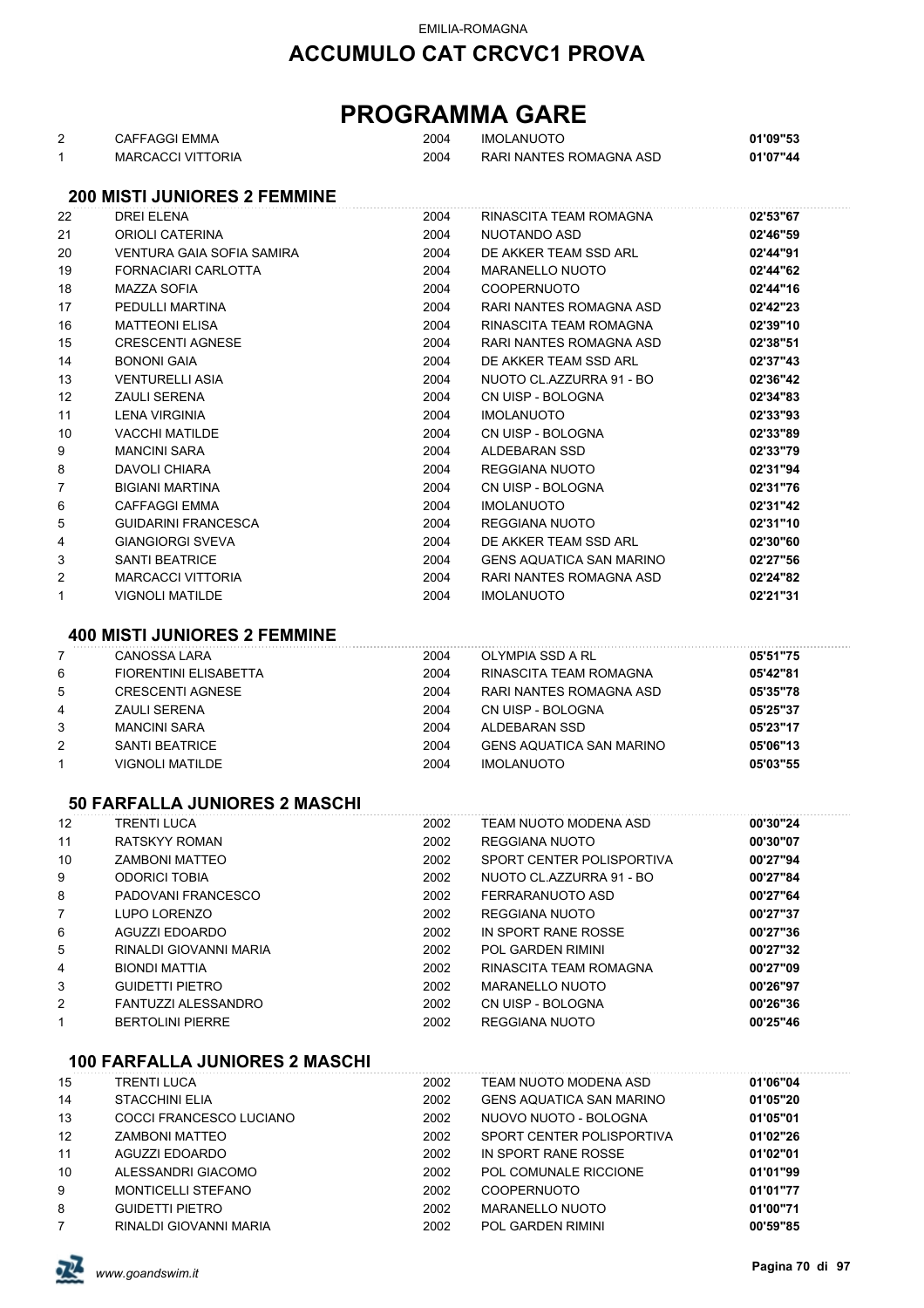## **PROGRAMMA GARE**

|              | <b>BIONDI MATTIA</b>                  | 2002 | RINASCITA TEAM ROMAGNA       | 00'59"23 |
|--------------|---------------------------------------|------|------------------------------|----------|
| 6            |                                       |      |                              |          |
| 5            | LUPO LORENZO                          | 2002 | <b>REGGIANA NUOTO</b>        | 00'59"22 |
| 4            | <b>BERTOLINI PIERRE</b>               | 2002 | REGGIANA NUOTO               | 00'58"84 |
| 3            | <b>GAZZOTTI SIMONE</b>                | 2002 | IN SPORT RANE ROSSE          | 00'58"69 |
| 2            | <b>GARDINI GABRIEL</b>                | 2002 | POL COMUNALE RICCIONE        | 00'56"10 |
| 1            | <b>CANTELMO MATTIA</b>                | 2002 | TEAM NUOTO MODENA ASD        | 00'55"25 |
|              |                                       |      |                              |          |
|              | <b>200 FARFALLA JUNIORES 2 MASCHI</b> |      |                              |          |
| 7            | <b>ZAMBONI MATTEO</b>                 | 2002 | SPORT CENTER POLISPORTIVA    | 02'22"48 |
| 6            | <b>GUIDETTI PIETRO</b>                | 2002 | <b>MARANELLO NUOTO</b>       | 02'15"39 |
| 5            | <b>BRIONI CRISTIANO</b>               | 2002 | <b>COOPERNUOTO</b>           | 02'14"25 |
| 4            | <b>TOSI MATTIA</b>                    | 2002 | TEAM NUOTO MODENA ASD        | 02'11"70 |
| 3            | RINALDI GIOVANNI MARIA                | 2002 | POL GARDEN RIMINI            | 02'09"70 |
| 2            | <b>AMATI FILIPPO</b>                  | 2002 | G.S. FORLI' NUOTO ASD        | 02'07"53 |
| $\mathbf{1}$ | <b>GARDINI GABRIEL</b>                | 2002 | POL COMUNALE RICCIONE        | 02'02"58 |
|              |                                       |      |                              |          |
|              | <b>50 DORSO JUNIORES 2 MASCHI</b>     |      |                              |          |
| 11           | <b>BELLAGAMBA ANDREA</b>              | 2002 | RARI NANTES ROMAGNA ASD      | 00'30"25 |
| 10           | SAMPAOLI TANCREDI                     | 2002 | POL COMUNALE RICCIONE        | 00'29"76 |
| 9            | MARTINAZZO ALESSANDRO                 | 2002 | <b>IMOLANUOTO</b>            | 00'29"23 |
| 8            | <b>AGUZZI EDOARDO</b>                 | 2002 | IN SPORT RANE ROSSE          | 00'28"85 |
| 7            | <b>MASSI ALESSANDRO</b>               | 2002 | <b>G.S. FORLI' NUOTO ASD</b> | 00'28"59 |
| 6            | RAIMONDI ELIA                         | 2002 | <b>IMOLANUOTO</b>            | 00'28"42 |
| 5            | <b>GOZZOLI SIMONE</b>                 | 2002 | TEAM NUOTO MODENA ASD        | 00'28"08 |
| 4            | <b>CONTE MATTEO</b>                   | 2002 | CN UISP - BOLOGNA            | 00'28"00 |
| 3            | CALIFANO VITTORIO                     | 2002 | <b>IMOLANUOTO</b>            | 00'27"39 |
| 2            | FANTUZZI ALESSANDRO                   | 2002 | CN UISP - BOLOGNA            | 00'27"00 |
| 1            | <b>VALENTI THOMAS</b>                 | 2002 | POL COMUNALE RICCIONE        | 00'24"73 |
|              |                                       |      |                              |          |
|              | <b>100 DORSO JUNIORES 2 MASCHI</b>    |      |                              |          |
| 9            | SAMPAOLI TANCREDI                     | 2002 | POL COMUNALE RICCIONE        | 01'06"09 |
| 8            | <b>AGUZZI EDOARDO</b>                 | 2002 | IN SPORT RANE ROSSE          | 01'03"62 |
| 7            | RADOUCI MICHAEL                       | 2002 | CENTRO NUOTO COPPARO         | 01'01"50 |
| 6            | <b>RAIMONDI ELIA</b>                  | 2002 | <b>IMOLANUOTO</b>            | 01'00"44 |
| 5            | <b>GOZZOLI SIMONE</b>                 | 2002 | <b>TEAM NUOTO MODENA ASD</b> | 00'59"77 |
|              |                                       |      |                              |          |
| 4            | <b>CONTE MATTEO</b>                   | 2002 | CN UISP - BOLOGNA            | 00'59"12 |
| 3            | CALIFANO VITTORIO                     | 2002 | <b>IMOLANUOTO</b>            | 00'58"97 |
| 2            | FANTUZZI ALESSANDRO                   | 2002 | CN UISP - BOLOGNA            | 00'58"54 |
| 1            | <b>VALENTI THOMAS</b>                 | 2002 | POL COMUNALE RICCIONE        | 00'56"36 |
|              | <b>200 DORSO JUNIORES 2 MASCHI</b>    |      |                              |          |
| 7            | <b>BREGGION FRANCESCO</b>             | 2002 | CENTRO NUOTO COPPARO         | 02'20"98 |
| 6            | RINALDI GIOVANNI MARIA                | 2002 | <b>POL GARDEN RIMINI</b>     | 02'13"04 |
| 5            | <b>BRIONI CRISTIANO</b>               | 2002 | <b>COOPERNUOTO</b>           | 02'10"82 |
|              |                                       |      |                              | 02'10"64 |
| 4            | <b>GOZZOLI SIMONE</b>                 | 2002 | TEAM NUOTO MODENA ASD        |          |
| 3            | CALIFANO VITTORIO                     | 2002 | <b>IMOLANUOTO</b>            | 02'10"11 |
| 2            | <b>RAIMONDI ELIA</b>                  | 2002 | <b>IMOLANUOTO</b>            | 02'09"47 |
| 1            | <b>CONTE MATTEO</b>                   | 2002 | CN UISP - BOLOGNA            | 02'07"04 |
|              | <b>50 RANA JUNIORES 2 MASCHI</b>      |      |                              |          |
| 7            | <b>MENGOLI MATTEO</b>                 | 2002 | NS EMILIA SSD                | 00'35"45 |
| 6            | <b>AGRESTI EMANUELE</b>               | 2002 | TEAM NUOTO MODENA ASD        | 00'34"80 |
| 5            | <b>BOTTONI CHRISTIAN</b>              | 2002 | FERRARANUOTO ASD             | 00'33"97 |
|              |                                       |      |                              |          |
| 4            | ULQINAKU ENEA                         | 2002 | <b>POL GARDEN RIMINI</b>     | 00'33"53 |
| 3            | DALMONTE THOMAS                       | 2002 | CN UISP - BOLOGNA            | 00'32"57 |
| 2            | <b>ODORICI TOBIA</b>                  | 2002 | NUOTO CL.AZZURRA 91 - BO     | 00'32"43 |
| 1            | <b>GADDONI MATTIA</b>                 | 2002 | NUOTO CLUB 2000 FAENZA       | 00'31"94 |
|              | <b>100 RANA JUNIORES 2 MASCHI</b>     |      |                              |          |
|              |                                       |      |                              |          |

MENGOLI MATTEO 2002 NS EMILIA SSD **01'20"58**

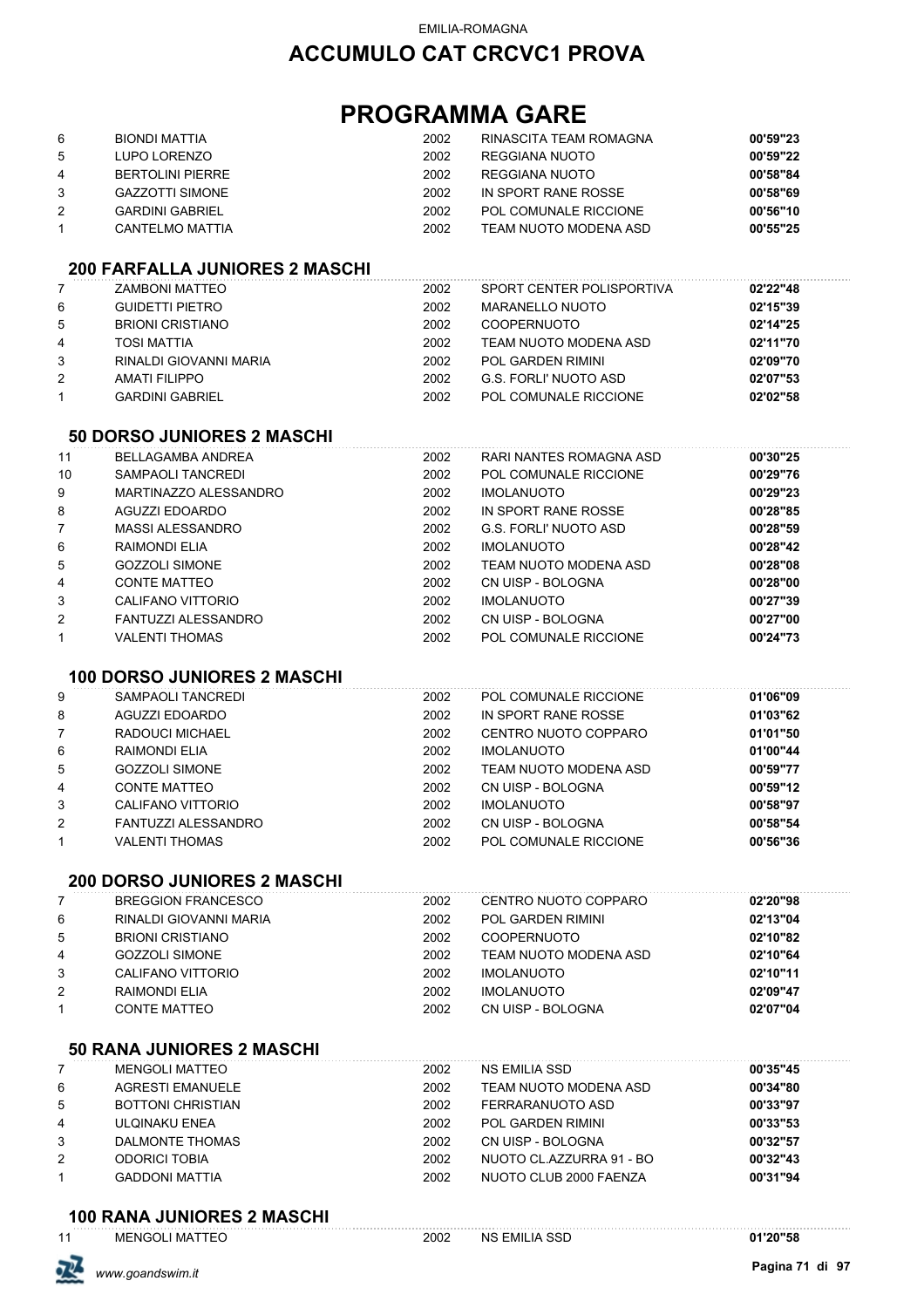# **PROGRAMMA GARE**

| 10             | <b>AGRESTI EMANUELE</b>  | 2002 | TEAM NUOTO MODENA ASD    | 01'16"41 |
|----------------|--------------------------|------|--------------------------|----------|
| 9              | <b>BOTTONI CHRISTIAN</b> | 2002 | FERRARANUOTO ASD         | 01'16"36 |
| 8              | ULQINAKU ENEA            | 2002 | POL GARDEN RIMINI        | 01'11"68 |
| $\overline{7}$ | DALMONTE THOMAS          | 2002 | CN UISP - BOLOGNA        | 01'10"66 |
| 6              | FULGENZI JACOPO          | 2002 | MARANELLO NUOTO          | 01'10"57 |
| 5              | <b>ODORICI TOBIA</b>     | 2002 | NUOTO CL.AZZURRA 91 - BO | 01'10"19 |
| 4              | CANTELMO MATTIA          | 2002 | TEAM NUOTO MODENA ASD    | 01'07"72 |
| 3              | <b>BANDINELLI MARCO</b>  | 2002 | G.S. FORLI' NUOTO ASD    | 01'07"31 |
| 2              | <b>GADDONI MATTIA</b>    | 2002 | NUOTO CLUB 2000 FAENZA   | 01'07"30 |
| 1              | ALESSANDRI GIACOMO       | 2002 | POL COMUNALE RICCIONE    | 01'02"04 |

#### **200 RANA JUNIORES 2 MASCHI**

| 8              | <b>BERGALESI FEDERICO</b> | 2002 | REGGIANA NUOTO           | 02'47"14 |
|----------------|---------------------------|------|--------------------------|----------|
| $\overline{7}$ | DALMONTE THOMAS           | 2002 | CN UISP - BOLOGNA        | 02'39"20 |
| 6              | ULQINAKU ENEA             | 2002 | POL GARDEN RIMINI        | 02'36"06 |
| 5              | <b>FULGENZI JACOPO</b>    | 2002 | <b>MARANELLO NUOTO</b>   | 02'31"16 |
| 4              | <b>BANDINELLI MARCO</b>   | 2002 | G.S. FORLI' NUOTO ASD    | 02'31"12 |
| 3              | <b>GADDONI MATTIA</b>     | 2002 | NUOTO CLUB 2000 FAENZA   | 02'30"25 |
| 2              | <b>ODORICI TOBIA</b>      | 2002 | NUOTO CL.AZZURRA 91 - BO | 02'28"61 |
|                | ALESSANDRI GIACOMO        | 2002 | POL COMUNALE RICCIONE    | 02'20"74 |
|                |                           |      |                          |          |

#### **50 STILE JUNIORES 2 MASCHI**

| 32           | <b>RICCI ANDREA</b>       | 2002 | FERRARANUOTO ASD                | 00'32"07 |
|--------------|---------------------------|------|---------------------------------|----------|
| 31           | <b>TRENTI LUCA</b>        | 2002 | TEAM NUOTO MODENA ASD           | 00'28"55 |
| 30           | <b>BERTONI LUCA</b>       | 2002 | SAVENA NUOTO TEAM               | 00'27"99 |
| 29           | <b>SARTORI NICOLAS</b>    | 2002 | DE AKKER TEAM SSD ARL           | 00'27"79 |
| 28           | PELLACANI CRISTIAN        | 2002 | TEAM NUOTO MODENA ASD           | 00'27"75 |
| 27           | <b>GIOVANNINI LUCA</b>    | 2002 | TEAM NUOTO MODENA ASD           | 00'27"69 |
| 26           | <b>BOTTONI CHRISTIAN</b>  | 2002 | FERRARANUOTO ASD                | 00'27"58 |
| 25           | PADOVANI FRANCESCO        | 2002 | FERRARANUOTO ASD                | 00'27"38 |
| 24           | <b>AGRESTI EMANUELE</b>   | 2002 | TEAM NUOTO MODENA ASD           | 00'27"27 |
| 23           | <b>SARTORI TOMMASO</b>    | 2002 | SAN DONNINO SPORT SSD           | 00'27"24 |
| 22           | SAMPAOLI TANCREDI         | 2002 | POL COMUNALE RICCIONE           | 00'27"21 |
| 21           | CASELLI FRANCESCO         | 2002 | CN UISP - BOLOGNA               | 00'26"94 |
| 20           | COCCI FRANCESCO LUCIANO   | 2002 | NUOVO NUOTO - BOLOGNA           | 00'26"81 |
| 19           | AGUZZI EDOARDO            | 2002 | IN SPORT RANE ROSSE             | 00'26"73 |
| 18           | MARTINAZZO ALESSANDRO     | 2002 | <b>IMOLANUOTO</b>               | 00'26"54 |
| 17           | <b>NEGRINI THOMAS</b>     | 2002 | <b>GENS AQUATICA SAN MARINO</b> | 00'26"31 |
| 16           | <b>GUIDETTI PIETRO</b>    | 2002 | <b>MARANELLO NUOTO</b>          | 00'26"04 |
| 15           | <b>MONTICELLI STEFANO</b> | 2002 | <b>COOPERNUOTO</b>              | 00'26"02 |
| 14           | <b>BELLAGAMBA ANDREA</b>  | 2002 | RARI NANTES ROMAGNA ASD         | 00'25"56 |
| 13           | CALIFANO VITTORIO         | 2002 | <b>IMOLANUOTO</b>               | 00'25"47 |
| 12           | <b>GOZZOLI SIMONE</b>     | 2002 | TEAM NUOTO MODENA ASD           | 00'25"44 |
| 11           | <b>LOLLI ALESSANDRO</b>   | 2002 | AMICI NUOTO VVFF MODENA         | 00'25"31 |
| 10           | <b>MONTANARI SIMONE</b>   | 2002 | TEAM NUOTO MODENA ASD           | 00'25"30 |
| 9            | <b>RUFINI ALESSANDRO</b>  | 2002 | <b>IMOLANUOTO</b>               | 00'25"28 |
| 8            | <b>BANDINELLI MARCO</b>   | 2002 | <b>G.S. FORLI' NUOTO ASD</b>    | 00'25"23 |
| 7            | PIZZI ALESSANDRO          | 2002 | CN UISP - BOLOGNA               | 00'25"04 |
| 6            | <b>BIONDI MATTIA</b>      | 2002 | RINASCITA TEAM ROMAGNA          | 00'24"98 |
| 5            | <b>GARDINI GABRIEL</b>    | 2002 | POL COMUNALE RICCIONE           | 00'24"46 |
| 4            | FANTUZZI ALESSANDRO       | 2002 | CN UISP - BOLOGNA               | 00'24"34 |
| 3            | <b>MASSI ALESSANDRO</b>   | 2002 | <b>G.S. FORLI' NUOTO ASD</b>    | 00'24"09 |
| 2            | <b>BERTOLINI PIERRE</b>   | 2002 | <b>REGGIANA NUOTO</b>           | 00'23"83 |
| $\mathbf{1}$ | <b>GAZZOTTI SIMONE</b>    | 2002 | IN SPORT RANE ROSSE             | 00'23"38 |

#### **100 STILE JUNIORES 2 MASCHI**

| 30 | RICCI ANDREA       | 2002 | FERRARANUOTO ASD      | 01'12"68 |
|----|--------------------|------|-----------------------|----------|
| 29 | BOTTONI CHRISTIAN  | 2002 | FERRARANUOTO ASD      | 01'01"50 |
| 28 | PELLACANI CRISTIAN | 2002 | TEAM NUOTO MODENA ASD | 01'01"42 |
| 27 | FERRARI GIULIO     | 2002 | NUOTO CLUB 91 PARMA   | 01'01"18 |
| 26 | AGRESTI EMANUELE   | 2002 | TEAM NUOTO MODENA ASD | 01'00"94 |

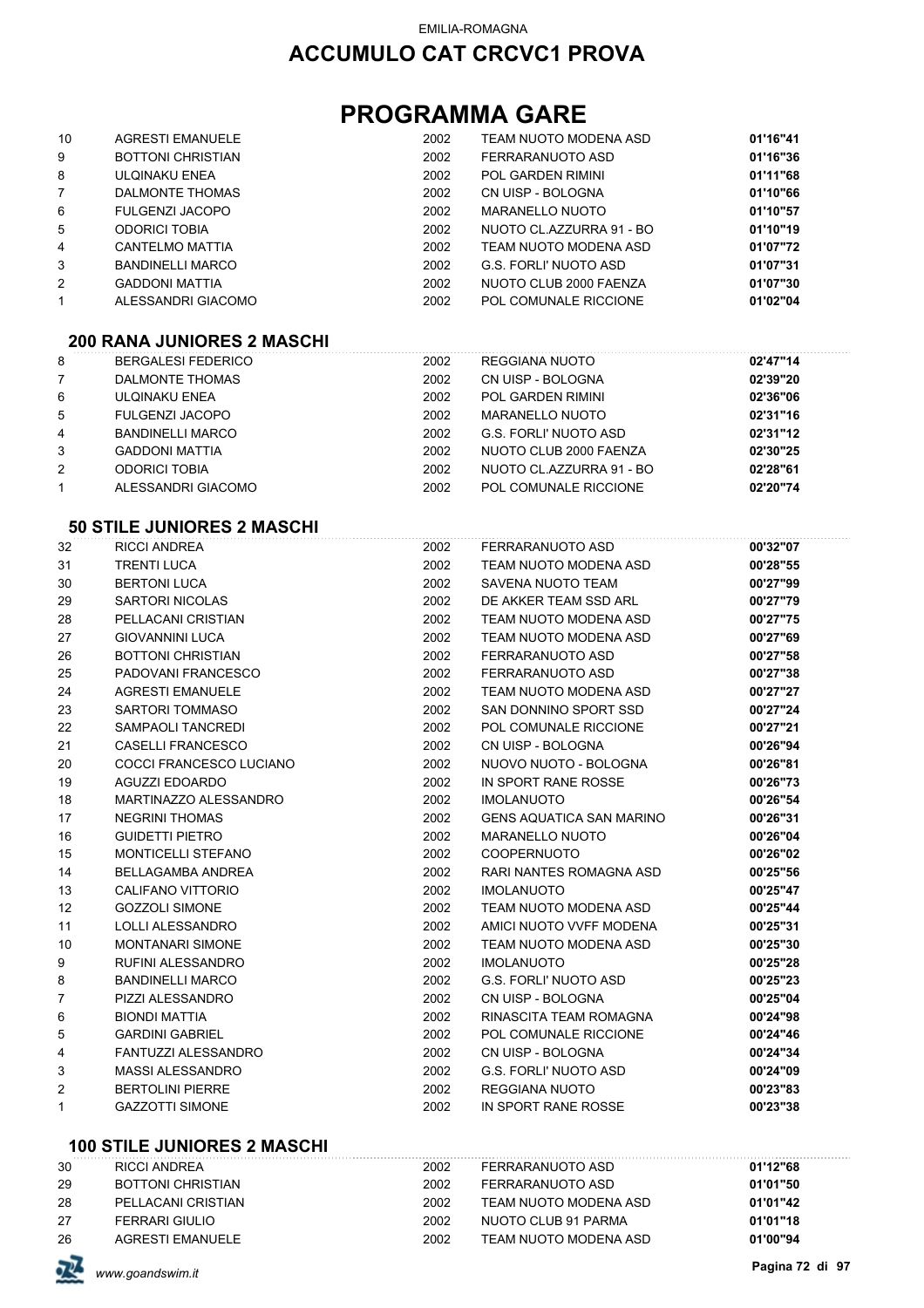# **PROGRAMMA GARE**

| 25 | RATSKYY ROMAN                      | 2002 | REGGIANA NUOTO                  | 01'00"89 |
|----|------------------------------------|------|---------------------------------|----------|
| 24 | PADOVANI FRANCESCO                 | 2002 | FERRARANUOTO ASD                | 01'00"43 |
| 23 | <b>SARTORI NICOLAS</b>             | 2002 | DE AKKER TEAM SSD ARL           | 01'00"17 |
| 22 | <b>BERGALESI FEDERICO</b>          | 2002 | REGGIANA NUOTO                  | 00'59"86 |
| 21 | <b>GIOVANNINI LUCA</b>             | 2002 | TEAM NUOTO MODENA ASD           | 00'59"85 |
| 20 | <b>DALMONTE THOMAS</b>             | 2002 | CN UISP - BOLOGNA               | 00'59"74 |
| 19 | <b>STACCHINI ELIA</b>              | 2002 | <b>GENS AQUATICA SAN MARINO</b> | 00'58"95 |
| 18 | <b>SARTORI TOMMASO</b>             | 2002 | SAN DONNINO SPORT SSD           | 00'58"43 |
| 17 | COCCI FRANCESCO LUCIANO            | 2002 | NUOVO NUOTO - BOLOGNA           | 00'58"39 |
| 16 | <b>TOSI MATTIA</b>                 | 2002 | TEAM NUOTO MODENA ASD           | 00'58"26 |
| 15 | <b>GADDONI MATTIA</b>              | 2002 | NUOTO CLUB 2000 FAENZA          | 00'58"21 |
| 14 | <b>CESARANO ENRICO</b>             | 2002 | RECORD NUOTO CLUB - BO          | 00'57"86 |
| 13 | <b>NEGRINI THOMAS</b>              | 2002 | <b>GENS AQUATICA SAN MARINO</b> | 00'57"08 |
| 12 | RAIMONDI ELIA                      | 2002 | <b>IMOLANUOTO</b>               | 00'56"77 |
| 11 | <b>BIONDI MATTIA</b>               | 2002 | RINASCITA TEAM ROMAGNA          | 00'56"46 |
| 10 | <b>GUIDETTI PIETRO</b>             | 2002 | <b>MARANELLO NUOTO</b>          | 00'55"97 |
| 9  | RUFINI ALESSANDRO                  | 2002 | <b>IMOLANUOTO</b>               | 00'55"69 |
| 8  | CALIFANO VITTORIO                  | 2002 | <b>IMOLANUOTO</b>               | 00'55"37 |
| 7  | <b>MONTICELLI STEFANO</b>          | 2002 | <b>COOPERNUOTO</b>              | 00'55"21 |
| 6  | <b>GOZZOLI SIMONE</b>              | 2002 | TEAM NUOTO MODENA ASD           | 00'54"54 |
| 5  | PIZZI ALESSANDRO                   | 2002 | CN UISP - BOLOGNA               | 00'53"85 |
| 4  | LOLLI ALESSANDRO                   | 2002 | AMICI NUOTO VVFF MODENA         | 00'52"88 |
| 3  | <b>CANTELMO MATTIA</b>             | 2002 | TEAM NUOTO MODENA ASD           | 00'52"44 |
| 2  | <b>BERTOLINI PIERRE</b>            | 2002 | REGGIANA NUOTO                  | 00'52"41 |
| 1  | <b>FANTUZZI ALESSANDRO</b>         | 2002 | CN UISP - BOLOGNA               | 00'52"41 |
|    |                                    |      |                                 |          |
|    | <b>200 STILE JUNIORES 2 MASCHI</b> |      |                                 |          |
| 30 | PENAZZI MATTIA                     | 2002 | FERRARANUOTO ASD                | 02'59"52 |
| 29 | ULQINAKU ENEA                      | 2002 | <b>POL GARDEN RIMINI</b>        | 02'13"51 |
| 28 | <b>SARTORI NICOLAS</b>             | 2002 | DE AKKER TEAM SSD ARL           | 02'12"23 |
| 27 | <b>BERTONI LUCA</b>                | 2002 | SAVENA NUOTO TEAM               | 02'10"70 |
| 26 | <b>GIOVANNINI LUCA</b>             | 2002 | TEAM NUOTO MODENA ASD           | 02'10"32 |
| 25 | <b>CASELLI FRANCESCO</b>           | 2002 | CN UISP - BOLOGNA               | 02'08"69 |
| 24 | <b>CESARANO ENRICO</b>             | 2002 | RECORD NUOTO CLUB - BO          | 02'07"15 |
| 23 | RAIMONDI ELIA                      | 2002 | <b>IMOLANUOTO</b>               | 02'06"92 |
| 22 | <b>STACCHINI ELIA</b>              | 2002 | <b>GENS AQUATICA SAN MARINO</b> | 02'06"63 |
| 21 | COCCI FRANCESCO LUCIANO            | 2002 | NUOVO NUOTO - BOLOGNA           | 02'06"00 |
| 20 | <b>GAZZOTTI SIMONE</b>             | 2002 | IN SPORT RANE ROSSE             | 02'05"90 |
| 19 | MONTANARI SIMONE                   | 2002 | TEAM NUOTO MODENA ASD           | 02'04"32 |
| 18 | <b>GUIDETTI PIETRO</b>             | 2002 | <b>MARANELLO NUOTO</b>          | 02'03"16 |
| 17 | <b>CASADEI DANIEL</b>              | 2002 | RARI NANTES ROMAGNA ASD         | 02'02"81 |
| 16 | <b>VALENTE GIANLUCA</b>            | 2002 | <b>IMOLANUOTO</b>               | 02'02"40 |
| 15 | RUFINI ALESSANDRO                  | 2002 | <b>IMOLANUOTO</b>               | 02'02"21 |
| 14 | <b>MASSI ALESSANDRO</b>            | 2002 | <b>G.S. FORLI' NUOTO ASD</b>    | 02'00"51 |
| 13 | <b>NEGRINI THOMAS</b>              | 2002 | <b>GENS AQUATICA SAN MARINO</b> | 02'00"32 |
| 12 | CALIFANO VITTORIO                  | 2002 | <b>IMOLANUOTO</b>               | 01'59"18 |
| 11 | <b>NASINI MICHELE</b>              | 2002 | POL COMUNALE RICCIONE           | 01'58"88 |
| 10 | RINALDI GIOVANNI MARIA             | 2002 | POL GARDEN RIMINI               | 01'58"11 |
| 9  | <b>MONTICELLI STEFANO</b>          | 2002 | <b>COOPERNUOTO</b>              | 01'58"05 |
| 8  | <b>GARDINI GABRIEL</b>             | 2002 | POL COMUNALE RICCIONE           | 01'57"93 |
| 7  | LUPO LORENZO                       | 2002 | REGGIANA NUOTO                  | 01'57"39 |
| 6  | <b>BREGGION FRANCESCO</b>          | 2002 | CENTRO NUOTO COPPARO            | 01'57"37 |
| 5  | FANTUZZI ALESSANDRO                | 2002 | CN UISP - BOLOGNA               | 01'56"66 |
| 4  | <b>BERTOLINI PIERRE</b>            | 2002 | REGGIANA NUOTO                  | 01'55"96 |
| 3  | PIZZI ALESSANDRO                   | 2002 | CN UISP - BOLOGNA               | 01'54"82 |
| 2  | LOLLI ALESSANDRO                   | 2002 | AMICI NUOTO VVFF MODENA         | 01'54"14 |

#### **400 STILE JUNIORES 2 MASCHI**

| 19 | <b>GIOVANNINI LUCA</b> | 2002 | TEAM NUOTO MODENA ASD | 04'41"30 |
|----|------------------------|------|-----------------------|----------|
| 18 | <b>SARTORI NICOLAS</b> | 2002 | DE AKKER TEAM SSD ARL | 04'39"37 |

VALENTI THOMAS 2002 POL COMUNALE RICCIONE **01'54"01**

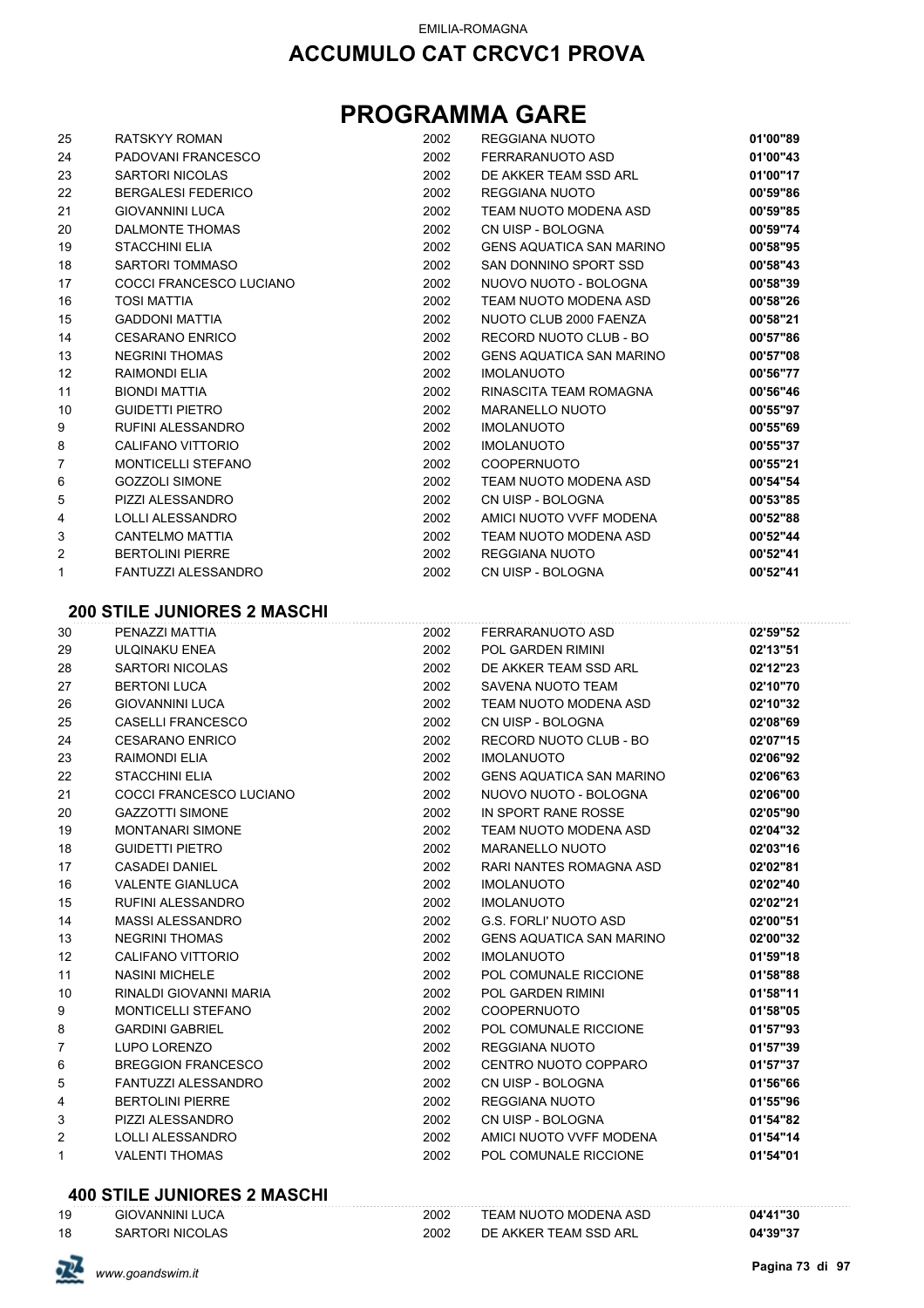# **PROGRAMMA GARE**

|              | <b>BERTONI LUCA</b>                             | 2002         | SAVENA NUOTO TEAM                             | 04'37"37             |
|--------------|-------------------------------------------------|--------------|-----------------------------------------------|----------------------|
| 16           | <b>STACCHINI ELIA</b>                           | 2002         | <b>GENS AQUATICA SAN MARINO</b>               | 04'35"48             |
| 15           | COCCI FRANCESCO LUCIANO                         | 2002         | NUOVO NUOTO - BOLOGNA                         | 04'32"43             |
| 14           | <b>VALENTE GIANLUCA</b>                         | 2002         | <b>IMOLANUOTO</b>                             | 04'24"13             |
| 13           | <b>NEGRINI THOMAS</b>                           | 2002         | <b>GENS AQUATICA SAN MARINO</b>               | 04'21"28             |
| 12           | <b>CASADEI DANIEL</b>                           | 2002         | <b>RARI NANTES ROMAGNA ASD</b>                | 04'17"90             |
| 11           | <b>NASINI MICHELE</b>                           | 2002         | POL COMUNALE RICCIONE                         | 04'14"03             |
| 10           | LUPO LORENZO                                    | 2002         | REGGIANA NUOTO                                | 04'13"70             |
| 9            | <b>SARTORI TOMMASO</b>                          | 2002         | SAN DONNINO SPORT SSD                         | 04'13"22             |
| 8            | <b>AMATI FILIPPO</b>                            | 2002         | <b>G.S. FORLI' NUOTO ASD</b>                  | 04'12"36             |
| 7            | <b>BRIONI CRISTIANO</b>                         | 2002         | COOPERNUOTO                                   | 04'12"32             |
| 6            | <b>MONTICELLI STEFANO</b>                       | 2002         | <b>COOPERNUOTO</b>                            | 04'11"43             |
| 5            | PIZZI ALESSANDRO                                | 2002         | CN UISP - BOLOGNA                             | 04'10"29             |
| 4            | <b>CONTE MATTEO</b>                             | 2002         | CN UISP - BOLOGNA                             | 04'09"22             |
| 3            | <b>MONTANARI SIMONE</b>                         | 2002         | TEAM NUOTO MODENA ASD                         | 04'07"75             |
| 2            | LOLLI ALESSANDRO                                | 2002         | AMICI NUOTO VVFF MODENA                       | 04'06"11             |
| 1            | <b>VALENTI THOMAS</b>                           | 2002         | POL COMUNALE RICCIONE                         | 03'55"57             |
|              |                                                 |              |                                               |                      |
|              | <b>800 STILE JUNIORES MASCHI</b>                |              |                                               |                      |
| 7            | <b>SQUERI OLIVER</b>                            | 2003         | SAN DONNINO SPORT SSD                         | 08'55"09             |
| 6            | <b>NASINI MICHELE</b>                           | 2002         | POL COMUNALE RICCIONE                         | 08'48"31             |
| 5            | <b>DELBIANCO DIEGO</b>                          | 2003         | POL COMUNALE RICCIONE                         | 08'45"05             |
| 4            | <b>BREGGION FRANCESCO</b>                       | 2002         | CENTRO NUOTO COPPARO                          | 08'42"42             |
| 3            | <b>BRIONI CRISTIANO</b>                         | 2002         | COOPERNUOTO                                   | 08'36"87             |
| 2            | <b>SARTORI TOMMASO</b>                          | 2002         | SAN DONNINO SPORT SSD                         | 08'28"07             |
| $\mathbf{1}$ | <b>OPPIOLI MATTEO</b>                           | 2003         | <b>GENS AQUATICA SAN MARINO</b>               | 08'22"58             |
|              | <b>1500 STILE JUNIORES MASCHI</b>               |              |                                               |                      |
|              |                                                 |              |                                               |                      |
|              | <b>GIOVANNINI LUCA</b>                          |              |                                               |                      |
| 26           | CATOIA GIUSEPPE ALESSANDRO                      | 2002         | TEAM NUOTO MODENA ASD                         | 18'44"15             |
| 25           |                                                 | 2003<br>2002 | <b>REGGIANA NUOTO</b><br>SAVENA NUOTO TEAM    | 18'11"12             |
| 24           | <b>BERTONI LUCA</b>                             |              |                                               | 18'04"51             |
| 23           | <b>VALENTE GIANLUCA</b>                         | 2002         | <b>IMOLANUOTO</b>                             | 17'54"36             |
| 22           | CALAMAI NICCOLO'                                | 2003         | CN UISP - BOLOGNA                             | 17'52"12             |
| 21           | REGNANI ALESSANDRO                              | 2003         | TEAM NUOTO MODENA ASD                         | 17'51"11             |
| 20           | COCCI FRANCESCO LUCIANO<br><b>TELO' GIACOMO</b> | 2002         | NUOVO NUOTO - BOLOGNA<br>ALDEBARAN SSD        | 17'50"39             |
| 19           |                                                 | 2003         |                                               | 17'43"30             |
| 18           | <b>CRUPI MIRKO</b><br><b>MONTANARI SIMONE</b>   | 2003         | <b>NS EMILIA SSD</b><br>TEAM NUOTO MODENA ASD | 17'22"30             |
| 17           |                                                 | 2002         |                                               | 17'18"20             |
| 16           | <b>FARINA NICOLAS</b>                           | 2003         | NUOTO CL.AZZURRA 91 - BO                      | 17'12"59             |
| 15           | LUPO LORENZO                                    | 2002         | REGGIANA NUOTO                                | 17'07"67             |
| 14           | <b>CASADEI DANIEL</b>                           | 2002         | RARI NANTES ROMAGNA ASD                       | 16'56"65             |
| 13           | MARCOVECCHIO NICOLAS                            | 2003         | CN UISP - BOLOGNA                             | 16'51"71             |
| 12           | <b>BELTRAME ANDREA</b>                          | 2003         | <b>IMOLANUOTO</b>                             | 16'50"76             |
| 11           | <b>BARUFFALDI MICHAEL</b>                       | 2003         | DE AKKER TEAM SSD ARL                         | 16'47"01             |
| 10           | <b>BREGGION FRANCESCO</b>                       | 2002         | CENTRO NUOTO COPPARO                          | 16'38"75             |
| 9            | <b>MONTICELLI STEFANO</b>                       | 2002         | <b>COOPERNUOTO</b>                            | 16'37"48             |
| 8            | <b>TOSI MATTIA</b>                              | 2002         | TEAM NUOTO MODENA ASD                         | 16'37"24             |
| 7            | COLLINA MATTEO                                  | 2003         | CN UISP - BOLOGNA                             | 16'34"40             |
| 6            | <b>CONTE MATTEO</b>                             | 2002         | CN UISP - BOLOGNA                             | 16'34"20             |
| 5            | <b>UGULINI AURELIEN</b>                         | 2003         | NUOVO NUOTO - BOLOGNA                         | 16'28"88             |
| 4            | <b>BRIONI CRISTIANO</b>                         | 2002         | <b>COOPERNUOTO</b>                            | 16'25"30             |
| 3            | <b>OPPIOLI MATTEO</b>                           | 2003         | <b>GENS AQUATICA SAN MARINO</b>               | 16'22"39             |
| 2<br>1       | SARTORI TOMMASO<br><b>FILIPPI MATTEO</b>        | 2002<br>2003 | SAN DONNINO SPORT SSD<br>CN UISP - BOLOGNA    | 16'13"82<br>15'52"61 |

#### **100 MISTI JUNIORES 2 MASCHI**

| 4 | CESARANO ENRICO    | 2002 | RECORD NUOTO CLUB - BO   | 01'08"18 |
|---|--------------------|------|--------------------------|----------|
|   | BERGALESI FEDERICO | 2002 | REGGIANA NUOTO           | 01'07"51 |
|   | NEGRINI THOMAS     | 2002 | GENS AQUATICA SAN MARINO | 01'05"53 |
|   | CANTEI MO MATTIA   | 2002 | TEAM NUOTO MODENA ASD    | 00'58"95 |

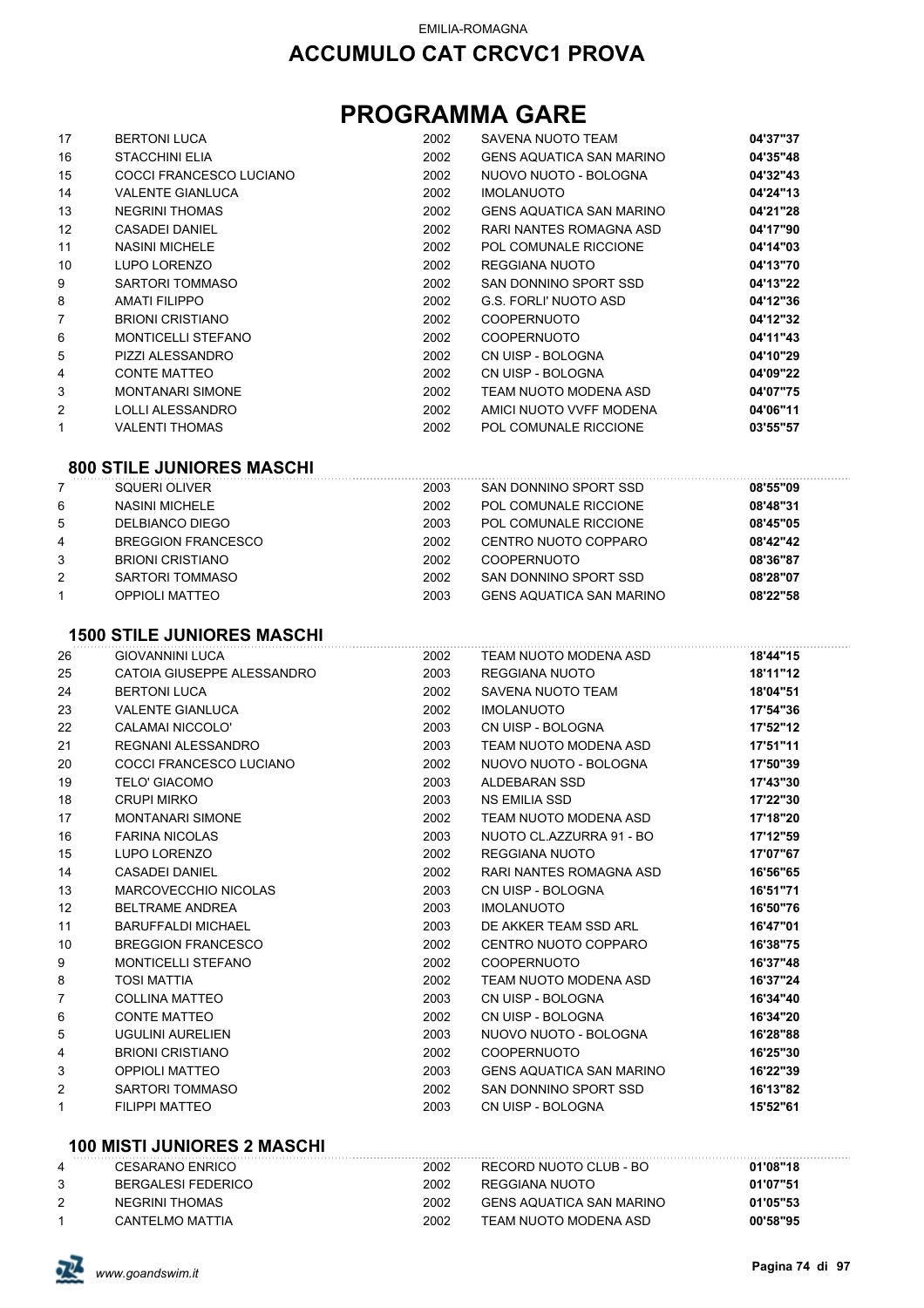## **ACCUMULO CAT CRCVC1 PROVA**

# **PROGRAMMA GARE**

#### **200 MISTI JUNIORES 2 MASCHI**

| 11       | CASELLI FRANCESCO                   | 2002         | CN UISP - BOLOGNA                          | 02'31"27             |
|----------|-------------------------------------|--------------|--------------------------------------------|----------------------|
| 10       | <b>FULGENZI JACOPO</b>              | 2002         | <b>MARANELLO NUOTO</b>                     | 02'23"45             |
| 9        | <b>NEGRINI THOMAS</b>               | 2002         | <b>GENS AQUATICA SAN MARINO</b>            | 02'23"30             |
| 8        | <b>GAZZOTTI SIMONE</b>              | 2002         | IN SPORT RANE ROSSE                        | 02'20"66             |
| 7        | <b>GADDONI MATTIA</b>               | 2002         | NUOTO CLUB 2000 FAENZA                     | 02'17"38             |
| 6        | <b>ODORICI TOBIA</b>                | 2002         | NUOTO CL.AZZURRA 91 - BO                   | 02'16"97             |
| 5        | <b>MASSI ALESSANDRO</b>             | 2002         | <b>G.S. FORLI' NUOTO ASD</b>               | 02'16"28             |
| 4        | LUPO LORENZO                        | 2002         | <b>REGGIANA NUOTO</b>                      | 02'15"25             |
| 3        | <b>NASINI MICHELE</b>               | 2002         | POL COMUNALE RICCIONE                      | 02'13"69             |
| 2        | <b>CANTELMO MATTIA</b>              | 2002         | TEAM NUOTO MODENA ASD                      | 02'12"35             |
| 1        | ALESSANDRI GIACOMO                  | 2002         | POL COMUNALE RICCIONE                      | 02'12"21             |
|          |                                     |              |                                            |                      |
|          | <b>400 MISTI JUNIORES 2 MASCHI</b>  |              |                                            |                      |
| 6        | <b>BERGALESI FEDERICO</b>           | 2002         | REGGIANA NUOTO                             | 05'23"34             |
| 5        | <b>ODORICI TOBIA</b>                | 2002         | NUOTO CL.AZZURRA 91 - BO                   | 04'52"78             |
| 4        | <b>MONTANARI SIMONE</b>             | 2002         | TEAM NUOTO MODENA ASD                      | 04'48"70             |
| 3        | <b>TOSI MATTIA</b>                  | 2002         | TEAM NUOTO MODENA ASD                      | 04'48"58             |
| 2        | <b>BRIONI CRISTIANO</b>             | 2002         | <b>COOPERNUOTO</b>                         | 04'41"43             |
| 1        | <b>CONTE MATTEO</b>                 | 2002         | CN UISP - BOLOGNA                          | 04'39"06             |
|          | <b>50 FARFALLA CADETTI FEMMINE</b>  |              |                                            |                      |
| 26       | CHIARELLI SILVIA                    | 2003         | CENTRO NUOTO COPPARO                       | 00'34"47             |
| 25       | DE VELLIS SILVIA                    | 2003         | LIB NUOTO RAVENNA                          | 00'34"35             |
| 24       | <b>SPERA SOPHIA</b>                 | 2002         | RARI NANTES ROMAGNA ASD                    | 00'34"10             |
| 23       | SORRENTI CRISTINA FRANCESCA         | 2003         | NUOTANDO ASD                               | 00'33"62             |
| 22       | <b>TROYLI GUENDALINA</b>            | 2002         | NUOTANDO ASD                               | 00'33"22             |
| 21       | <b>BAZZOCCHI ERICA</b>              | 2003         | RINASCITA TEAM ROMAGNA                     | 00'32"60             |
| 20       | SOGLIA MARTA                        | 2002         | NUOVO NUOTO - BOLOGNA                      | 00'32"31             |
| 19       | <b>BALDINI MARIKA</b>               | 2002         | <b>REGGIANA NUOTO</b>                      | 00'32"15             |
| 18       | <b>MORINI ARIANNA</b>               | 2003         | <b>IMOLANUOTO</b>                          | 00'31"62             |
| 17       | <b>MELDOLESI GRETA</b>              | 2003         | RINASCITA TEAM ROMAGNA                     | 00'31"58             |
| 16       | <b>MONTERUMISI MELISSA</b>          | 2003         | NUOVO NUOTO - BOLOGNA                      | 00'31"57             |
| 15       | <b>VENIERI MARTINA</b>              | 2003         | NUOTO CLUB 2000 FAENZA                     | 00'31"32             |
| 14       | <b>OTTAVI GAIA</b>                  | 2003         | <b>LIB NUOTO RAVENNA</b>                   | 00'31"07             |
| 13       | PERSEGATI LUDOVICA                  | 2002         | <b>COOPERNUOTO</b>                         | 00'30"73             |
| 12       | <b>BIANCONI GIULIA</b>              | 2003         | DE AKKER TEAM SSD ARL                      | 00'30"41             |
| 11       | ZANNI FRANCESCA LI SIMEI            | 2003         | <b>POL GARDEN RIMINI</b>                   | 00'30"36             |
| 10       | RIMONDINI MARIA CHIARA              | 2003         | <b>IMOLANUOTO</b>                          | 00'30"19             |
| 9        | ROSSI DESIREE CHIARA                | 2003         | <b>REGGIANA NUOTO</b>                      | 00'30"18             |
| 8        | PAZZAGLIA SONIA                     | 2003         | DE AKKER TEAM SSD ARL                      | 00'29"99             |
| 7        | <b>GIANNINI VICTORIA</b>            | 2003         | <b>IMOLANUOTO</b>                          | 00'29"55             |
| 6        | COPPOLA ALESSIA                     | 2002         | <b>REGGIANA NUOTO</b>                      | 00'29"52             |
| 5        | <b>GALLERANI VALERIA</b>            | 2003         | CN UISP - BOLOGNA                          | 00'29"48             |
| 4        | <b>MAZZOTTI VIOLA</b>               | 2002         | RINASCITA TEAM ROMAGNA                     | 00'29"38             |
| 3        | ABBRUSCATO AURORA                   | 2002         | <b>REGGIANA NUOTO</b>                      | 00'29"07             |
| 2        | <b>LOMBARDI ELLYSON</b>             | 2003         | DE AKKER TEAM SSD ARL                      | 00'29"04             |
| 1        | <b>GULMINELLI ALESSIA</b>           | 2003         | RINASCITA TEAM ROMAGNA                     | 00'28"85             |
|          | <b>100 FARFALLA CADETTI FEMMINE</b> |              |                                            |                      |
|          | <b>CLAESSON EMMY SIGRID</b>         |              |                                            |                      |
| 24<br>23 | <b>MORLINI LUCIA</b>                | 2003<br>2003 | NUOTO CL.AZZURRA 91 - BO<br>REGGIANA NUOTO | 01'15"55<br>01'13"85 |
| 22       | <b>MELDOLESI GRETA</b>              | 2003         | RINASCITA TEAM ROMAGNA                     | 01'13"63             |
| 21       | <b>BAZZOCCHI ERICA</b>              | 2003         | RINASCITA TEAM ROMAGNA                     | 01'12"50             |
| 20       | <b>TROYLI GUENDALINA</b>            | 2002         | NUOTANDO ASD                               | 01'11"59             |
| 19       | <b>MORINI ARIANNA</b>               | 2003         | <b>IMOLANUOTO</b>                          | 01'09"74             |
| 18       | ZANNI FRANCESCA LI SIMEI            | 2003         | POL GARDEN RIMINI                          | 01'09"46             |
| 17       | <b>VENIERI MARTINA</b>              | 2003         | NUOTO CLUB 2000 FAENZA                     | 01'09"34             |
| 16       | ROSSI DESIREE CHIARA                | 2003         | REGGIANA NUOTO                             | 01'09"33             |
|          |                                     |              |                                            |                      |

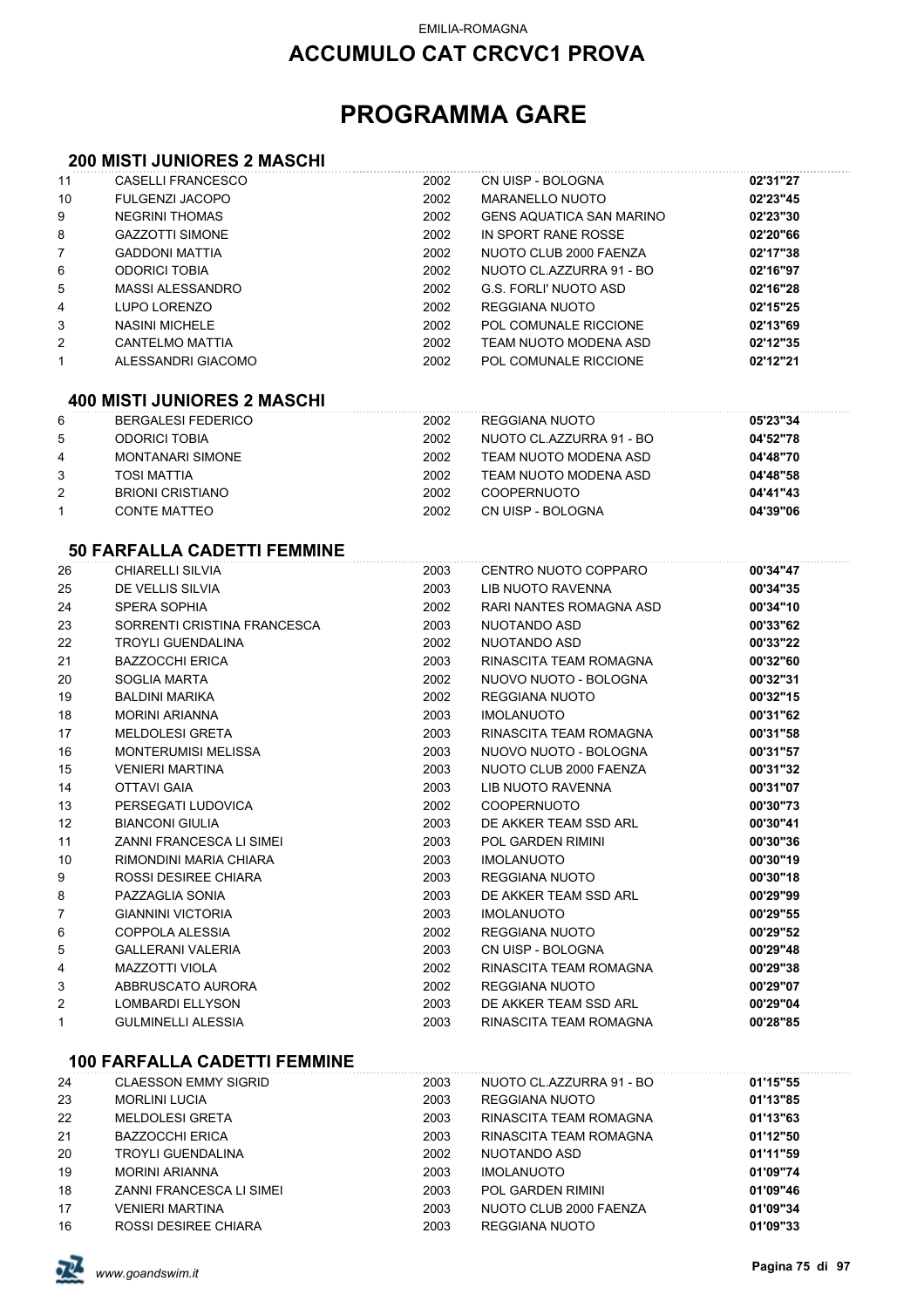# **PROGRAMMA GARE**

| 15                | <b>MONTERUMISI MELISSA</b> | 2003 | NUOVO NUOTO - BOLOGNA  | 01'09"33 |
|-------------------|----------------------------|------|------------------------|----------|
| 14                | OTTAVI GAIA                | 2003 | LIB NUOTO RAVENNA      | 01'09"26 |
| 13                | <b>LELLI GIULIA</b>        | 2002 | REGGIANA NUOTO         | 01'09"13 |
| $12 \overline{ }$ | <b>MAMMI CHIARA</b>        | 2003 | REGGIANA NUOTO         | 01'08"89 |
| 11                | CAFFARRI CAMILLA           | 2002 | REGGIANA NUOTO         | 01'08"48 |
| 10                | LEI CHIARA                 | 2002 | MARANELLO NUOTO        | 01'08"40 |
| 9                 | PERSEGATI LUDOVICA         | 2002 | <b>COOPERNUOTO</b>     | 01'07"95 |
| 8                 | GALLERANI VALERIA          | 2003 | CN UISP - BOLOGNA      | 01'07"60 |
| 7                 | <b>BIANCONI GIULIA</b>     | 2003 | DE AKKER TEAM SSD ARL  | 01'07"48 |
| 6                 | SAVOIA FEDERICA            | 2002 | REGGIANA NUOTO         | 01'06"40 |
| 5                 | ALDROVANDI GRETA           | 2003 | <b>COOPERNUOTO</b>     | 01'05"36 |
| 4                 | <b>LOMBARDI ELLYSON</b>    | 2003 | DE AKKER TEAM SSD ARL  | 01'04"50 |
| 3                 | <b>MAZZOTTI VIOLA</b>      | 2002 | RINASCITA TEAM ROMAGNA | 01'04"21 |
| 2                 | GULMINELLI ALESSIA         | 2003 | RINASCITA TEAM ROMAGNA | 01'03"94 |
| 1                 | ABBRUSCATO AURORA          | 2002 | REGGIANA NUOTO         | 01'03"92 |

#### **200 FARFALLA CADETTI FEMMINE**

| 14                | SOGLIA MARTA               | 2002 | NUOVO NUOTO - BOLOGNA    | 02'44"88 |
|-------------------|----------------------------|------|--------------------------|----------|
| 13                | <b>TROYLI GUENDALINA</b>   | 2002 | NUOTANDO ASD             | 02'38"15 |
| $12 \overline{ }$ | <b>BAZZOCCHI ERICA</b>     | 2003 | RINASCITA TEAM ROMAGNA   | 02'37"34 |
| 11                | <b>VALISI GIADA</b>        | 2003 | CN UISP - BOLOGNA        | 02'36"40 |
| 10                | <b>MONTERUMISI MELISSA</b> | 2003 | NUOVO NUOTO - BOLOGNA    | 02'32"84 |
| 9                 | <b>FRANCHINI IRENE</b>     | 2003 | <b>COOPERNUOTO</b>       | 02'32"07 |
| 8                 | LEI CHIARA                 | 2002 | MARANELLO NUOTO          | 02'31"15 |
| $\overline{7}$    | <b>BIANCONI GIULIA</b>     | 2003 | DE AKKER TEAM SSD ARL    | 02'29"09 |
| 6                 | CAFFARRI CAMILLA           | 2002 | REGGIANA NUOTO           | 02'26"67 |
| 5                 | <b>BENINI LUCIA</b>        | 2002 | DELFINO '93 SSD          | 02'26"67 |
| 4                 | LOMBARDI ELLYSON           | 2003 | DE AKKER TEAM SSD ARL    | 02'24"67 |
| 3                 | <b>BERTUZZI REBECCA</b>    | 2003 | <b>IMOLANUOTO</b>        | 02'22"84 |
| 2                 | <b>MESSORI GIORGIA</b>     | 2002 | REGGIANA NUOTO           | 02'22"71 |
|                   | <b>ZANNI EMMA</b>          | 2003 | NUOTO CL.AZZURRA 91 - BO | 02'19"53 |

#### **50 DORSO CADETTI FEMMINE**

| 31 | <b>DIACCI MARIKA</b>            | 2003 | TEAM NUOTO MODENA ASD   | 00'35"59 |
|----|---------------------------------|------|-------------------------|----------|
| 30 | SOGLIA MARTA                    | 2002 | NUOVO NUOTO - BOLOGNA   | 00'35"27 |
| 29 | <b>GREGORI GIORGIA</b>          | 2003 | DELFINO '93 SSD         | 00'35"16 |
| 28 | <b>ISEPPI ALICE</b>             | 2003 | TEAM NUOTO MODENA ASD   | 00'34"81 |
| 27 | <b>VEZZANI ILENIA</b>           | 2002 | <b>COOPERNUOTO</b>      | 00'34"69 |
| 26 | DE VELLIS SILVIA                | 2003 | LIB NUOTO RAVENNA       | 00'34"67 |
| 25 | QUERZOLI BEATRICE               | 2002 | DE AKKER TEAM SSD ARL   | 00'34"59 |
| 24 | <b>SFONDRINI ANDREA</b>         | 2003 | <b>MARANELLO NUOTO</b>  | 00'33"81 |
| 23 | <b>BETTINI BIANCA</b>           | 2003 | SAVENA NUOTO TEAM       | 00'33"69 |
| 22 | BONATTI VALENTINA               | 2003 | <b>COOPERNUOTO</b>      | 00'33"58 |
| 21 | <b>TESEI ALESSIA</b>            | 2002 | RINASCITA TEAM ROMAGNA  | 00'32"98 |
| 20 | <b>BASSI SOFIA</b>              | 2002 | RARI NANTES ROMAGNA ASD | 00'32"86 |
| 19 | <b>BERSELLI ELISA</b>           | 2003 | <b>COOPERNUOTO</b>      | 00'32"83 |
| 18 | <b>ROSSI DESIREE CHIARA</b>     | 2003 | REGGIANA NUOTO          | 00'32"51 |
| 17 | <b>BERNARDI VIRGINIA</b>        | 2003 | AMICI NUOTO VVFF MODENA | 00'32"45 |
| 16 | <b>MOSELE ILARIA</b>            | 2002 | DE AKKER TEAM SSD ARL   | 00'32"37 |
| 15 | ZAVALLONI GIADA                 | 2003 | RINASCITA TEAM ROMAGNA  | 00'32"36 |
| 14 | <b>BARBIERI ALESSIA</b>         | 2003 | TEAM NUOTO MODENA ASD   | 00'32"15 |
| 13 | <b>SENATORE ALICE</b>           | 2003 | NUOVO NUOTO - BOLOGNA   | 00'32"05 |
| 12 | ASTARA GIADA                    | 2003 | RARI NANTES ROMAGNA ASD | 00'32"03 |
| 11 | <b>NOLFI ANGELA</b>             | 2003 | RINASCITA TEAM ROMAGNA  | 00'32"01 |
| 10 | <b>FANTUZZI MATILDE</b>         | 2003 | REGGIANA NUOTO          | 00'31"82 |
| 9  | <b>FOSCHI ALICE</b>             | 2002 | RINASCITA TEAM ROMAGNA  | 00'31"75 |
| 8  | <b>GALEOTTI ALICE</b>           | 2003 | <b>IMOLANUOTO</b>       | 00'31"73 |
| 7  | <b>TOTTI ALESSIA</b>            | 2002 | DE AKKER TEAM SSD ARL   | 00'31"66 |
| 6  | <b>BOMBARDA ALICE</b>           | 2002 | DE AKKER TEAM SSD ARL   | 00'31"36 |
| 5  | <b>ZANNI FRANCESCA LI SIMEI</b> | 2003 | POL GARDEN RIMINI       | 00'31"32 |
| 4  | <b>MAZZOTTI VIOLA</b>           | 2002 | RINASCITA TEAM ROMAGNA  | 00'31"02 |

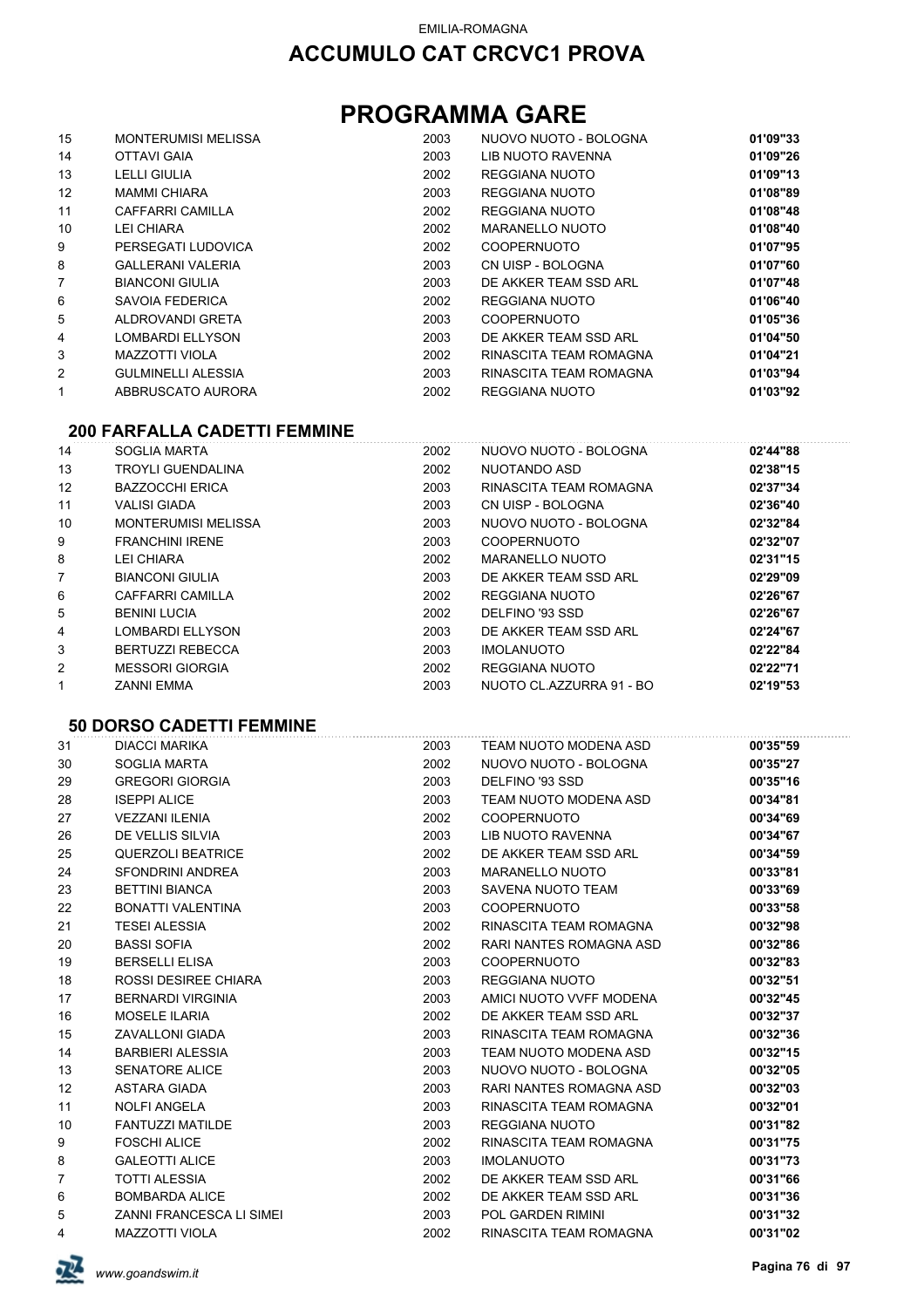# **PROGRAMMA GARE**

| FRISONI VANESSA       | 2003 | POL COMUNALE RICCIONE  | 00'30"67 |
|-----------------------|------|------------------------|----------|
| GUI MINFI I LAI FSSIA | 2003 | RINASCITA TEAM ROMAGNA | 00'29"97 |
| BERTUZZI REBECCA      | 2003 | <b>IMOLANUOTO</b>      | 00'29"91 |

#### **100 DORSO CADETTI FEMMINE**

| 34             | <b>ARRIGONI MARTINA</b>         | 2003 | NUOTANDO ASD             | 01'23"73 |
|----------------|---------------------------------|------|--------------------------|----------|
| 33             | SFERLAZZO CHIARA                | 2003 | RINASCITA TEAM ROMAGNA   | 01'21"54 |
| 32             | BURATTINI ROSSELLA              | 2002 | G.S. FORLI' NUOTO ASD    | 01'19"68 |
| 31             | <b>MUTUALE ELEONORA</b>         | 2002 | CN UISP - BOLOGNA        | 01'18"85 |
| 30             | <b>BONATI MAFALDA</b>           | 2003 | NUOTO CLUB IL SESAMO     | 01'18"37 |
| 29             | <b>VEZZANI ILENIA</b>           | 2002 | <b>COOPERNUOTO</b>       | 01'14"74 |
| 28             | DE VELLIS SILVIA                | 2003 | LIB NUOTO RAVENNA        | 01'14"07 |
| 27             | <b>BULGARELLI MONIA</b>         | 2002 | <b>REGGIANA NUOTO</b>    | 01'13"74 |
| 26             | <b>QUERZOLI BEATRICE</b>        | 2002 | DE AKKER TEAM SSD ARL    | 01'13"49 |
| 25             | <b>BETTINI BIANCA</b>           | 2003 | SAVENA NUOTO TEAM        | 01'12"93 |
| 24             | <b>ZANNI FRANCESCA LI SIMEI</b> | 2003 | <b>POL GARDEN RIMINI</b> | 01'12"89 |
| 23             | <b>BARONCELLI CHIARA</b>        | 2002 | RINASCITA TEAM ROMAGNA   | 01'11"27 |
| 22             | <b>SFONDRINI ANDREA</b>         | 2003 | <b>MARANELLO NUOTO</b>   | 01'11"13 |
| 21             | <b>TESEI ALESSIA</b>            | 2002 | RINASCITA TEAM ROMAGNA   | 01'10"83 |
| 20             | ROSSI DESIREE CHIARA            | 2003 | <b>REGGIANA NUOTO</b>    | 01'10"78 |
| 19             | <b>MOSELE ILARIA</b>            | 2002 | DE AKKER TEAM SSD ARL    | 01'10"66 |
| 18             | <b>MORLINI LUCIA</b>            | 2003 | <b>REGGIANA NUOTO</b>    | 01'10"61 |
| 17             | <b>BONACCORSI ALESSIA</b>       | 2002 | <b>REGGIANA NUOTO</b>    | 01'10"37 |
| 16             | <b>SENATORE ALICE</b>           | 2003 | NUOVO NUOTO - BOLOGNA    | 01'10"26 |
| 15             | <b>ZAVALLONI GIADA</b>          | 2003 | RINASCITA TEAM ROMAGNA   | 01'10"11 |
| 14             | <b>NOLFI ANGELA</b>             | 2003 | RINASCITA TEAM ROMAGNA   | 01'09"19 |
| 13             | <b>COPPOLA ALESSIA</b>          | 2002 | <b>REGGIANA NUOTO</b>    | 01'09"12 |
| 12             | <b>BERNARDI VIRGINIA</b>        | 2003 | AMICI NUOTO VVFF MODENA  | 01'09"12 |
| 11             | <b>BERSELLI ELISA</b>           | 2003 | <b>COOPERNUOTO</b>       | 01'08"40 |
| 10             | <b>TOTTI ALESSIA</b>            | 2002 | DE AKKER TEAM SSD ARL    | 01'08"23 |
| 9              | <b>ZANNI EMMA</b>               | 2003 | NUOTO CL.AZZURRA 91 - BO | 01'07"62 |
| 8              | <b>GALEOTTI ALICE</b>           | 2003 | <b>IMOLANUOTO</b>        | 01'07"62 |
| $\overline{7}$ | <b>FANTUZZI MATILDE</b>         | 2003 | REGGIANA NUOTO           | 01'07"43 |
| 6              | <b>BOMBARDA ALICE</b>           | 2002 | DE AKKER TEAM SSD ARL    | 01'07"28 |
| 5              | <b>FOSCHI ALICE</b>             | 2002 | RINASCITA TEAM ROMAGNA   | 01'07"16 |
| 4              | <b>FRISONI VANESSA</b>          | 2003 | POL COMUNALE RICCIONE    | 01'06"86 |
| 3              | <b>BARBIERI ALESSIA</b>         | 2003 | TEAM NUOTO MODENA ASD    | 01'06"64 |
| $\overline{2}$ | ASTARA GIADA                    | 2003 | RARI NANTES ROMAGNA ASD  | 01'05"89 |
| 1              | <b>BERTUZZI REBECCA</b>         | 2003 | <b>IMOLANUOTO</b>        | 01'04"39 |
|                |                                 |      |                          |          |

#### **200 DORSO CADETTI FEMMINE**

| 17             | <b>BULGARELLI MONIA</b>  | 2002 | REGGIANA NUOTO           | 02'36"95 |
|----------------|--------------------------|------|--------------------------|----------|
| 16             | BONATTI VALENTINA        | 2003 | <b>COOPERNUOTO</b>       | 02'33"80 |
| 15             | <b>MORLINI LUCIA</b>     | 2003 | REGGIANA NUOTO           | 02'32"59 |
| 14             | ZAVALLONI GIADA          | 2003 | RINASCITA TEAM ROMAGNA   | 02'32"31 |
| 13             | <b>BARONCELLI CHIARA</b> | 2002 | RINASCITA TEAM ROMAGNA   | 02'30"97 |
| 12             | <b>FRANCHINI IRENE</b>   | 2003 | <b>COOPERNUOTO</b>       | 02'29"30 |
| 11             | SENATORE ALICE           | 2003 | NUOVO NUOTO - BOLOGNA    | 02'28"76 |
| 10             | <b>BERSELLI ELISA</b>    | 2003 | <b>COOPERNUOTO</b>       | 02'27"62 |
| 9              | <b>TOTTI ALESSIA</b>     | 2002 | DE AKKER TEAM SSD ARL    | 02'27"55 |
| 8              | <b>BERNARDI VIRGINIA</b> | 2003 | AMICI NUOTO VVFF MODENA  | 02'27"51 |
| 7              | <b>BOMBARDA ALICE</b>    | 2002 | DE AKKER TEAM SSD ARL    | 02'24"30 |
| 6              | ALDROVANDI GRETA         | 2003 | <b>COOPERNUOTO</b>       | 02'23"60 |
| 5              | <b>ZANNI EMMA</b>        | 2003 | NUOTO CL.AZZURRA 91 - BO | 02'23"21 |
| 4              | <b>FOSCHI ALICE</b>      | 2002 | RINASCITA TEAM ROMAGNA   | 02'23"01 |
| 3              | ASTARA GIADA             | 2003 | RARI NANTES ROMAGNA ASD  | 02'22"59 |
| $\overline{2}$ | <b>BARBIERI ALESSIA</b>  | 2003 | TEAM NUOTO MODENA ASD    | 02'20"74 |
| 1              | <b>BERTUZZI REBECCA</b>  | 2003 | <b>IMOLANUOTO</b>        | 02'17"02 |
|                |                          |      |                          |          |

#### **50 RANA CADETTI FEMMINE**

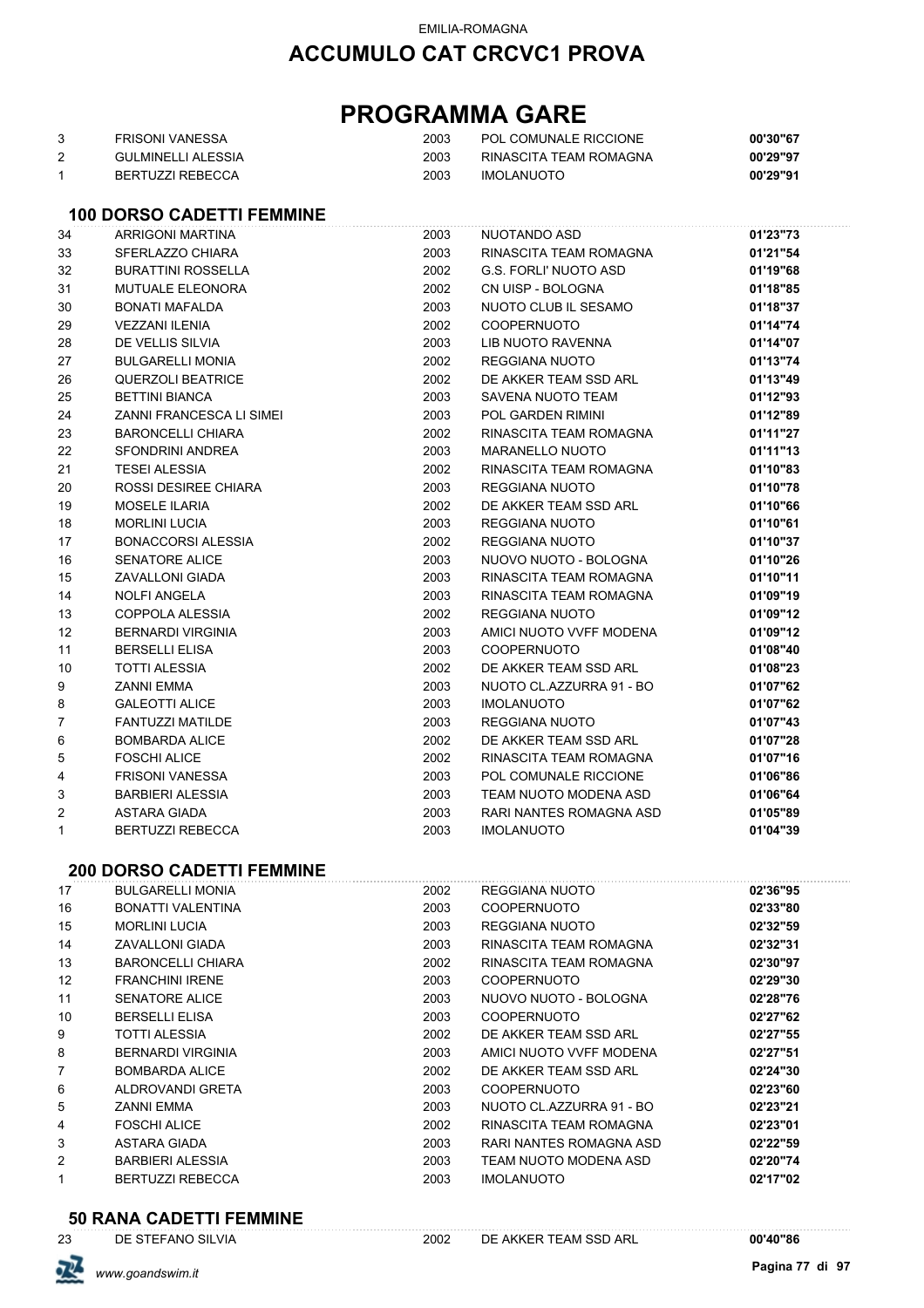# **PROGRAMMA GARE**

| 22 | <b>BENINI ELENA</b>         | 2002 | <b>IMOLANUOTO</b>               | 00'40"66 |
|----|-----------------------------|------|---------------------------------|----------|
| 21 | SANTANDREA FEDERICA         | 2002 | RINASCITA TEAM ROMAGNA          | 00'38"93 |
| 20 | <b>GHINI AMANDA</b>         | 2003 | RECORD NUOTO CLUB - BO          | 00'38"74 |
| 19 | <b>CHIARELLI SILVIA</b>     | 2003 | CENTRO NUOTO COPPARO            | 00'38"37 |
| 18 | <b>NOLFI GIORGIA</b>        | 2002 | RINASCITA TEAM ROMAGNA          | 00'38"27 |
| 17 | <b>GATTI FEDERICA</b>       | 2003 | <b>GENS AQUATICA SAN MARINO</b> | 00'37"30 |
| 16 | <b>ROSSI DESIREE CHIARA</b> | 2003 | <b>REGGIANA NUOTO</b>           | 00'37"04 |
| 15 | <b>NOLFI ANGELA</b>         | 2003 | RINASCITA TEAM ROMAGNA          | 00'36"96 |
| 14 | <b>VENIERI MARTINA</b>      | 2003 | NUOTO CLUB 2000 FAENZA          | 00'36"88 |
| 13 | PIERI NICOLE                | 2003 | LIB NUOTO RAVENNA               | 00'36"72 |
| 12 | <b>CANTI LINDA</b>          | 2002 | <b>GENS AQUATICA SAN MARINO</b> | 00'36"71 |
| 11 | <b>BETTINI BIANCA</b>       | 2003 | SAVENA NUOTO TEAM               | 00'36"67 |
| 10 | <b>MAGGI CHIARA</b>         | 2003 | SPORT CENTER POLISPORTIVA       | 00'36"41 |
| 9  | <b>VACCARI ELISA</b>        | 2002 | CN UISP - BOLOGNA               | 00'36"11 |
| 8  | PALENA LUDOVICA             | 2002 | <b>IMOLANUOTO</b>               | 00'36"06 |
| 7  | <b>DONZELLI CAMILLA</b>     | 2003 | SPORT CENTER POLISPORTIVA       | 00'35"91 |
| 6  | D'ADAMO CATERINA            | 2002 | CN UISP - BOLOGNA               | 00'35"75 |
| 5  | <b>SICURINI SILVIA</b>      | 2003 | CN UISP - BOLOGNA               | 00'35"70 |
| 4  | <b>MARTONE DENISE</b>       | 2003 | H. SPORT SSD - FIRENZE          | 00'35"65 |
| 3  | <b>COATTI MARTA</b>         | 2002 | DE AKKER TEAM SSD ARL           | 00'35"49 |
| 2  | <b>BRAGAGLIA ALICE</b>      | 2003 | CN UISP - BOLOGNA               | 00'35"47 |
| 1  | PASQUALINI SARA             | 2002 | DE AKKER TEAM SSD ARL           | 00'34"93 |
|    |                             |      |                                 |          |

### **100 RANA CADETTI FEMMINE**

| 25 | <b>GRILLINI SONIA</b>   | 2003 | <b>IMOLANUOTO</b>               | 01'34"02 |
|----|-------------------------|------|---------------------------------|----------|
| 24 | <b>BENINI ELENA</b>     | 2002 | <b>IMOLANUOTO</b>               | 01'29"54 |
| 23 | DE STEFANO SILVIA       | 2002 | DE AKKER TEAM SSD ARL           | 01'26"02 |
| 22 | ROSSI DESIREE CHIARA    | 2003 | REGGIANA NUOTO                  | 01'24"05 |
| 21 | ZANNONI AMANDA          | 2003 | <b>COOPERNUOTO</b>              | 01'24"00 |
| 20 | SPERA SOPHIA            | 2002 | RARI NANTES ROMAGNA ASD         | 01'23"91 |
| 19 | SANTANDREA FEDERICA     | 2002 | RINASCITA TEAM ROMAGNA          | 01'22"97 |
| 18 | <b>BATTOCCHIO DIANA</b> | 2003 | DELFINO '93 SSD                 | 01'22"87 |
| 17 | ROSETTI NOEMI           | 2002 | RINASCITA TEAM ROMAGNA          | 01'22"61 |
| 16 | <b>NOLFI GIORGIA</b>    | 2002 | RINASCITA TEAM ROMAGNA          | 01'22"51 |
| 15 | PALENA LUDOVICA         | 2002 | <b>IMOLANUOTO</b>               | 01'22"37 |
| 14 | <b>MENGOLI MARTA</b>    | 2003 | SAVENA NUOTO TEAM               | 01'21"94 |
| 13 | <b>SICURINI SILVIA</b>  | 2003 | CN UISP - BOLOGNA               | 01'20"89 |
| 12 | <b>FELETTI ALINE</b>    | 2002 | DE AKKER TEAM SSD ARL           | 01'20"35 |
| 11 | <b>MAGGI CHIARA</b>     | 2003 | SPORT CENTER POLISPORTIVA       | 01'20"32 |
| 10 | PIERI NICOLE            | 2003 | <b>LIB NUOTO RAVENNA</b>        | 01'20"08 |
| 9  | <b>GATTI FEDERICA</b>   | 2003 | <b>GENS AQUATICA SAN MARINO</b> | 01'19"68 |
| 8  | <b>VACCARI ELISA</b>    | 2002 | CN UISP - BOLOGNA               | 01'19"61 |
| 7  | <b>COATTI MARTA</b>     | 2002 | DE AKKER TEAM SSD ARL           | 01'19"36 |
| 6  | <b>DONZELLI CAMILLA</b> | 2003 | SPORT CENTER POLISPORTIVA       | 01'18"71 |
| 5  | PERSEGATI LUDOVICA      | 2002 | <b>COOPERNUOTO</b>              | 01'18"34 |
| 4  | <b>CANTI LINDA</b>      | 2002 | <b>GENS AQUATICA SAN MARINO</b> | 01'17"15 |
| 3  | D'ADAMO CATERINA        | 2002 | CN UISP - BOLOGNA               | 01'16"20 |
| 2  | <b>BRAGAGLIA ALICE</b>  | 2003 | CN UISP - BOLOGNA               | 01'15"60 |
| 1  | PASQUALINI SARA         | 2002 | DE AKKER TEAM SSD ARL           | 01'14"85 |
|    |                         |      |                                 |          |

### **200 RANA CADETTI FEMMINE**

| DE STEFANO SILVIA      | 2002 | DE AKKER TEAM SSD ARL           | 03'07"33 |
|------------------------|------|---------------------------------|----------|
| CHIARELLI SILVIA       | 2003 | CENTRO NUOTO COPPARO            | 03'03"97 |
| SPERA SOPHIA           | 2002 | RARI NANTES ROMAGNA ASD         | 03'01"01 |
| SOGLIA MARTA           | 2002 | NUOVO NUOTO - BOLOGNA           | 03'00"91 |
| <b>GHINI AMANDA</b>    | 2003 | RECORD NUOTO CLUB - BO          | 03'00"44 |
| ZANNONI AMANDA         | 2003 | <b>COOPERNUOTO</b>              | 02'54"42 |
| PIERI NICOLE           | 2003 | LIB NUOTO RAVENNA               | 02'53"12 |
| <b>FELETTI ALINE</b>   | 2002 | DE AKKER TEAM SSD ARL           | 02'53"03 |
| <b>GATTI FEDERICA</b>  | 2003 | <b>GENS AQUATICA SAN MARINO</b> | 02'51"35 |
| <b>SICURINI SILVIA</b> | 2003 | CN UISP - BOLOGNA               | 02'50"75 |
|                        |      |                                 |          |

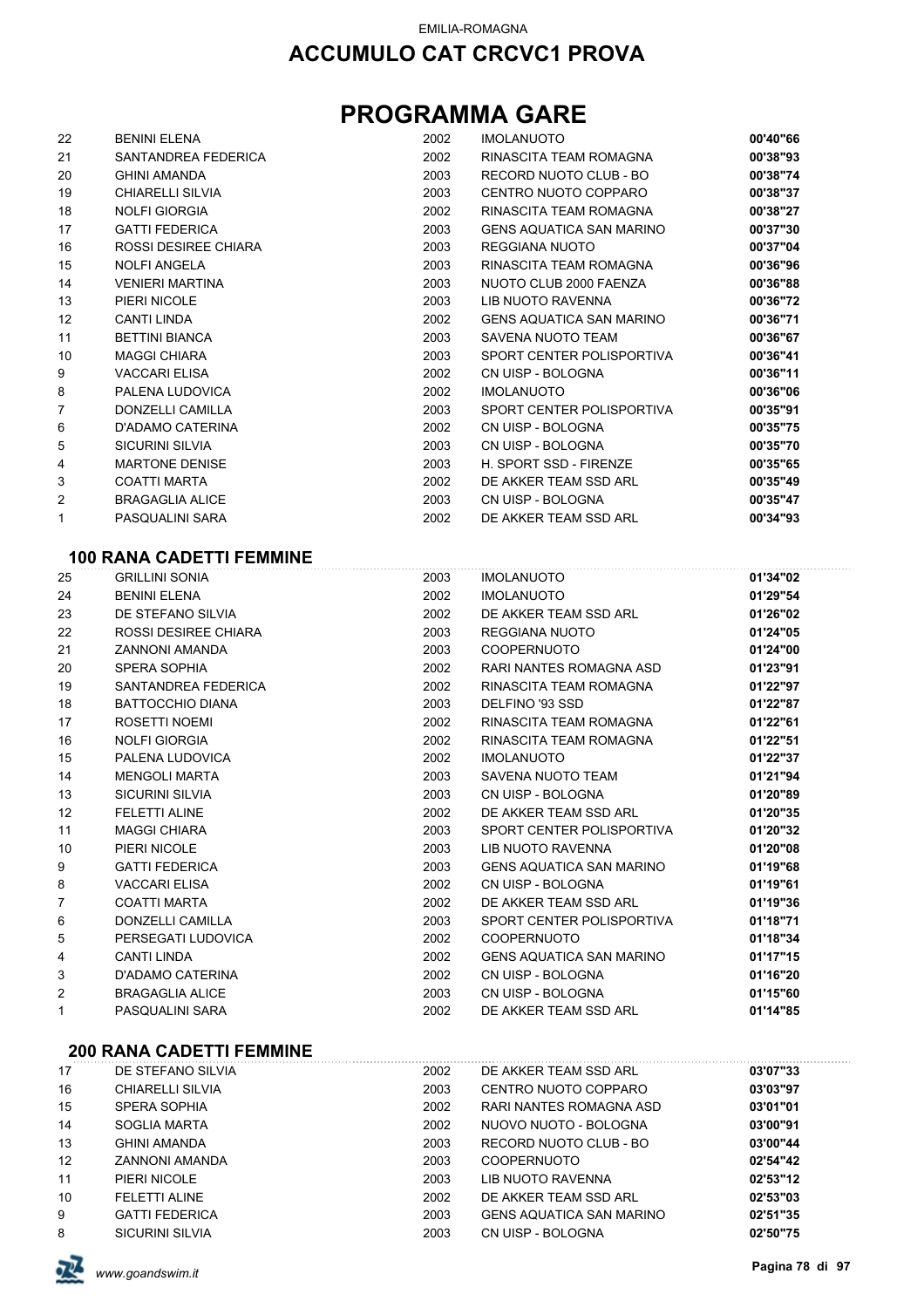# **PROGRAMMA GARE**

|                | <b>VACCARI ELISA</b>   | 2002 | CN UISP - BOLOGNA         | 02'49"77 |
|----------------|------------------------|------|---------------------------|----------|
| 6              | RIMONDINI MARIA CHIARA | 2003 | <b>IMOLANUOTO</b>         | 02'49"53 |
| 5              | DONZELLI CAMILLA       | 2003 | SPORT CENTER POLISPORTIVA | 02'48"43 |
| 4              | <b>COATTI MARTA</b>    | 2002 | DE AKKER TEAM SSD ARL     | 02'46"38 |
| 3              | D'ADAMO CATERINA       | 2002 | CN UISP - BOLOGNA         | 02'45"68 |
| $\overline{2}$ | <b>BRAGAGLIA ALICE</b> | 2003 | CN UISP - BOLOGNA         | 02'43"22 |
|                | PASQUALINI SARA        | 2002 | DE AKKER TEAM SSD ARL     | 02'42"83 |

### **50 STILE CADETTI FEMMINE**

| 51             | <b>FALCONE NOEMI</b>        | 2003 | AMICI NUOTO VVFF MODENA         | 00'36"72 |
|----------------|-----------------------------|------|---------------------------------|----------|
| 50             | <b>GRILLINI SONIA</b>       | 2003 | <b>IMOLANUOTO</b>               | 00'34"64 |
| 49             | DE STEFANO SILVIA           | 2002 | DE AKKER TEAM SSD ARL           | 00'34"63 |
| 48             | SIMIONE JASMINE             | 2003 | RINASCITA TEAM ROMAGNA          | 00'34"29 |
| 47             | STOROJA DANIELA             | 2003 | SPORT CENTER POLISPORTIVA       | 00'33"03 |
| 46             | ARRIGONI MARTINA            | 2003 | NUOTANDO ASD                    | 00'32"91 |
| 45             | PALENA LUDOVICA             | 2002 | <b>IMOLANUOTO</b>               | 00'31"79 |
| 44             | <b>REGGIANI BENEDETTA</b>   | 2002 | TEAM NUOTO MODENA ASD           | 00'31"68 |
| 43             | EVANGELISTI MONICA          | 2002 | NUOTO CL.AZZURRA 91 - BO        | 00'31"67 |
| 42             | <b>SPERA SOPHIA</b>         | 2002 | RARI NANTES ROMAGNA ASD         | 00'31"65 |
| 41             | <b>BENINI ELENA</b>         | 2002 | <b>IMOLANUOTO</b>               | 00'31"42 |
| 40             | <b>MUTUALE ELEONORA</b>     | 2002 | CN UISP - BOLOGNA               | 00'31"03 |
| 39             | DE VELLIS SILVIA            | 2003 | LIB NUOTO RAVENNA               | 00'30"94 |
| 38             | SFERLAZZO CHIARA            | 2003 | RINASCITA TEAM ROMAGNA          | 00'30"88 |
| 37             | TROYLI GUENDALINA           | 2002 | NUOTANDO ASD                    | 00'30"79 |
| 36             | <b>QUERZOLI BEATRICE</b>    | 2002 | DE AKKER TEAM SSD ARL           | 00'30"73 |
| 35             | <b>CLAESSON EMMY SIGRID</b> | 2003 | NUOTO CL.AZZURRA 91 - BO        | 00'30"67 |
| 34             | <b>ZANELLA ELISA</b>        | 2003 | REGGIANA NUOTO                  | 00'30"15 |
| 33             | <b>BURATTINI ROSSELLA</b>   | 2002 | <b>G.S. FORLI' NUOTO ASD</b>    | 00'30"13 |
| 32             | <b>TESEI ALESSIA</b>        | 2002 | RINASCITA TEAM ROMAGNA          | 00'30"07 |
| 31             | <b>BALLOTTI VALENTINA</b>   | 2002 | TEAM NUOTO MODENA ASD           | 00'30"05 |
| 30             | <b>BETTINI LISA</b>         | 2002 | RARI NANTES ROMAGNA ASD         | 00'30"04 |
| 29             | <b>BALDINI MARIKA</b>       | 2002 | REGGIANA NUOTO                  | 00'29"98 |
| 28             | ZAVALLONI GIADA             | 2003 | RINASCITA TEAM ROMAGNA          | 00'29"91 |
| 27             | <b>SICURINI SARA</b>        | 2002 | CN UISP - BOLOGNA               | 00'29"64 |
| 26             | <b>LEI CHIARA</b>           | 2002 | <b>MARANELLO NUOTO</b>          | 00'29"59 |
| 25             | PIERI NICOLE                | 2003 | LIB NUOTO RAVENNA               | 00'29"54 |
| 24             | SORRENTI CRISTINA FRANCESCA | 2003 | NUOTANDO ASD                    | 00'29"45 |
| 23             | <b>GATTI FEDERICA</b>       | 2003 | <b>GENS AQUATICA SAN MARINO</b> | 00'29"18 |
| 22             | <b>BETTINI BIANCA</b>       | 2003 | SAVENA NUOTO TEAM               | 00'29"18 |
| 21             | <b>VEZZANI ILENIA</b>       | 2002 | COOPERNUOTO                     | 00'29"18 |
| 20             | <b>OTTAVI GAIA</b>          | 2003 | LIB NUOTO RAVENNA               | 00'29"10 |
| 19             | <b>MELDOLESI GRETA</b>      | 2003 | RINASCITA TEAM ROMAGNA          | 00'29"01 |
| 18             | <b>BARONCELLI CHIARA</b>    | 2002 | RINASCITA TEAM ROMAGNA          | 00'28"90 |
| 17             | RIMONDINI MARIA CHIARA      | 2003 | <b>IMOLANUOTO</b>               | 00'28"78 |
| 16             | <b>GALEOTTI ALICE</b>       | 2003 | <b>IMOLANUOTO</b>               | 00'28"73 |
| 15             | <b>VENIERI MARTINA</b>      | 2003 | NUOTO CLUB 2000 FAENZA          | 00'28"46 |
| 14             | <b>GALLERANI VALERIA</b>    | 2003 | CN UISP - BOLOGNA               | 00'28"25 |
| 13             | ALDROVANDI GRETA            | 2003 | COOPERNUOTO                     | 00'28"08 |
| 12             | <b>BASSI SOFIA</b>          | 2002 | RARI NANTES ROMAGNA ASD         | 00'28"07 |
| 11             | LONGAGNANI ILARIA           | 2002 | TEAM NUOTO MODENA ASD           | 00'28"07 |
| 10             | COPPOLA ALESSIA             | 2002 | REGGIANA NUOTO                  | 00'27"95 |
| 9              | <b>BORGHESI GAIA</b>        | 2002 | POL COMUNALE RICCIONE           | 00'27"89 |
| 8              | PAZZAGLIA SONIA             | 2003 | DE AKKER TEAM SSD ARL           | 00'27"75 |
| 7              | FANTUZZI MATILDE            | 2003 | REGGIANA NUOTO                  | 00'27"74 |
| 6              | <b>GULMINELLI ALESSIA</b>   | 2003 | RINASCITA TEAM ROMAGNA          | 00'27"60 |
| 5              | ZANNI FRANCESCA LI SIMEI    | 2003 | POL GARDEN RIMINI               | 00'27"53 |
| 4              | <b>GIANNINI VICTORIA</b>    | 2003 | <b>IMOLANUOTO</b>               | 00'27"37 |
| 3              | <b>FRISONI VANESSA</b>      | 2003 | POL COMUNALE RICCIONE           | 00'26"89 |
| $\overline{2}$ | ABBRUSCATO AURORA           | 2002 | REGGIANA NUOTO                  | 00'26"82 |
| 1              | <b>MECUGNI MARTINA</b>      | 2003 | TEAM NUOTO MODENA ASD           | 00'26"36 |

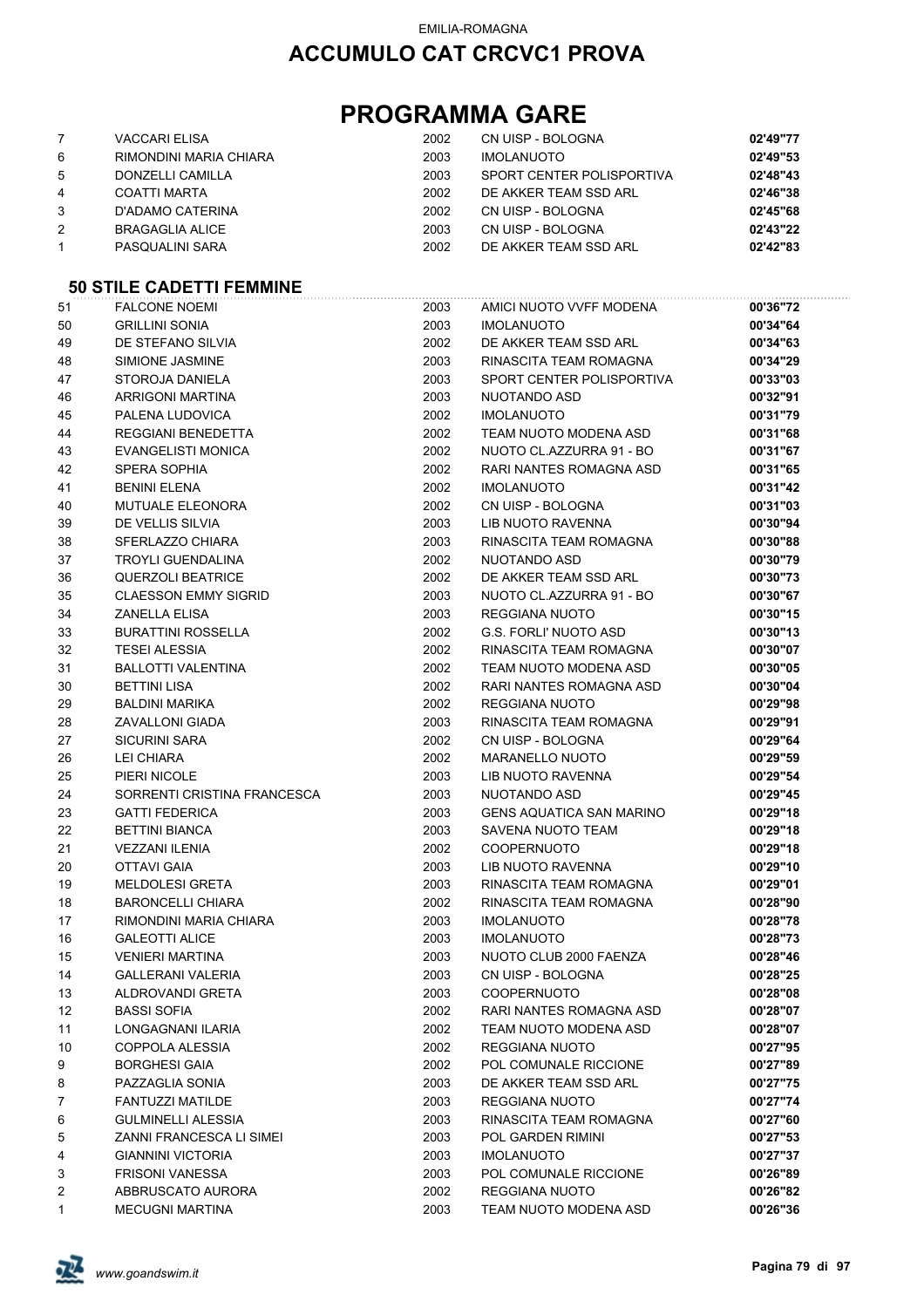## **ACCUMULO CAT CRCVC1 PROVA**

# **PROGRAMMA GARE**

#### **100 STILE CADETTI FEMMINE**

| 53 | <b>FALCONE NOEMI</b>        | 2003 | AMICI NUOTO VVFF MODENA         | 01'22"67 |
|----|-----------------------------|------|---------------------------------|----------|
| 52 | <b>GRILLINI SONIA</b>       | 2003 | <b>IMOLANUOTO</b>               | 01'15"78 |
| 51 | SIMIONE JASMINE             | 2003 | RINASCITA TEAM ROMAGNA          | 01'15"47 |
| 50 | DE STEFANO SILVIA           | 2002 | DE AKKER TEAM SSD ARL           | 01'14"42 |
| 49 | <b>BONATI MAFALDA</b>       | 2003 | NUOTO CLUB IL SESAMO            | 01'12"89 |
| 48 | STOROJA DANIELA             | 2003 | SPORT CENTER POLISPORTIVA       | 01'12"27 |
| 47 | SFERLAZZO CHIARA            | 2003 | RINASCITA TEAM ROMAGNA          | 01'10"34 |
| 46 | EVANGELISTI MONICA          | 2002 | NUOTO CL.AZZURRA 91 - BO        | 01'08"56 |
| 45 | <b>REGGIANI BENEDETTA</b>   | 2002 | TEAM NUOTO MODENA ASD           | 01'08"37 |
| 44 | DE VELLIS SILVIA            | 2003 | LIB NUOTO RAVENNA               | 01'07"97 |
| 43 | MUTUALE ELEONORA            | 2002 | CN UISP - BOLOGNA               | 01'07"37 |
| 42 | <b>TESEI ALESSIA</b>        | 2002 | RINASCITA TEAM ROMAGNA          | 01'06"64 |
| 41 | ZAVALLONI GIADA             | 2003 | RINASCITA TEAM ROMAGNA          | 01'06"05 |
| 40 | SORRENTI CRISTINA FRANCESCA | 2003 | NUOTANDO ASD                    | 01'06"03 |
| 39 | <b>QUERZOLI BEATRICE</b>    | 2002 | DE AKKER TEAM SSD ARL           | 01'05"94 |
| 38 | <b>TROYLI GUENDALINA</b>    | 2002 | NUOTANDO ASD                    | 01'05"88 |
| 37 | <b>BALDINI MARIKA</b>       | 2002 | REGGIANA NUOTO                  | 01'05"28 |
| 36 | <b>BOMBARDA ALICE</b>       | 2002 | DE AKKER TEAM SSD ARL           | 01'04"65 |
| 35 | <b>SOGLIA MARTA</b>         | 2002 | NUOVO NUOTO - BOLOGNA           | 01'04"58 |
| 34 | <b>COATTI MARTA</b>         | 2002 | DE AKKER TEAM SSD ARL           | 01'04"57 |
| 33 | <b>FOSCHI ALICE</b>         | 2002 | RINASCITA TEAM ROMAGNA          | 01'04"56 |
| 32 | <b>MELDOLESI GRETA</b>      | 2003 | RINASCITA TEAM ROMAGNA          | 01'04"35 |
| 31 | <b>GATTI FEDERICA</b>       | 2003 | <b>GENS AQUATICA SAN MARINO</b> | 01'04"21 |
| 30 | RIMONDINI MARIA CHIARA      | 2003 | <b>IMOLANUOTO</b>               | 01'03"73 |
| 29 | PIERI NICOLE                | 2003 | LIB NUOTO RAVENNA               | 01'03"56 |
| 28 | <b>SENATORE ALICE</b>       | 2003 | NUOVO NUOTO - BOLOGNA           | 01'03"48 |
| 27 | <b>ISEPPI ALICE</b>         | 2003 | TEAM NUOTO MODENA ASD           | 01'03"37 |
| 26 | <b>NERI SOFIA</b>           | 2003 | <b>REGGIANA NUOTO</b>           | 01'03"35 |
| 25 | <b>SICURINI SARA</b>        | 2002 | CN UISP - BOLOGNA               | 01'03"28 |
| 24 | <b>BRAGAGLIA ALICE</b>      | 2003 | CN UISP - BOLOGNA               | 01'03"10 |
| 23 | <b>BARONCELLI CHIARA</b>    | 2002 | RINASCITA TEAM ROMAGNA          | 01'03"04 |
| 22 | <b>OTTAVI GAIA</b>          | 2003 | LIB NUOTO RAVENNA               | 01'02"64 |
| 21 | ZANNI FRANCESCA LI SIMEI    | 2003 | POL GARDEN RIMINI               | 01'02"60 |
| 20 | <b>MAMMI CHIARA</b>         | 2003 | <b>REGGIANA NUOTO</b>           | 01'02"47 |
| 19 | PERSEGATI LUDOVICA          | 2002 | <b>COOPERNUOTO</b>              | 01'02"23 |
| 18 | <b>BASSI SOFIA</b>          | 2002 | RARI NANTES ROMAGNA ASD         | 01'01"94 |
| 17 | <b>BIANCONI GIULIA</b>      | 2003 | DE AKKER TEAM SSD ARL           | 01'01"66 |
| 16 | ZANNONI AMANDA              | 2003 | <b>COOPERNUOTO</b>              | 01'01"64 |
| 15 | <b>VEZZANI ILENIA</b>       | 2002 | COOPERNUOTO                     | 01'01"58 |
| 14 | <b>TOTTI ALESSIA</b>        | 2002 | DE AKKER TEAM SSD ARL           | 01'01"36 |
| 13 | <b>LELLI GIULIA</b>         | 2002 | REGGIANA NUOTO                  | 01'01"11 |
| 12 | <b>ZANNI EMMA</b>           | 2003 | NUOTO CL.AZZURRA 91 - BO        | 01'01"09 |
| 11 | <b>LOMBARDI ELLYSON</b>     | 2003 | DE AKKER TEAM SSD ARL           | 01'01"01 |
| 10 | <b>MARTONE DENISE</b>       | 2003 | H. SPORT SSD - FIRENZE          | 01'00"68 |
| 9  | <b>MAZZOTTI VIOLA</b>       | 2002 | RINASCITA TEAM ROMAGNA          | 01'00"52 |
| 8  | <b>ASTARA GIADA</b>         | 2003 | RARI NANTES ROMAGNA ASD         | 01'00"34 |
| 7  | LONGAGNANI ILARIA           | 2002 | TEAM NUOTO MODENA ASD           | 01'00"13 |
| 6  | PAZZAGLIA SONIA             | 2003 | DE AKKER TEAM SSD ARL           | 00'59"93 |
| 5  | <b>GULMINELLI ALESSIA</b>   | 2003 | RINASCITA TEAM ROMAGNA          | 00'59"78 |
| 4  | <b>GIANNINI VICTORIA</b>    | 2003 | <b>IMOLANUOTO</b>               | 00'59"52 |
| 3  | COPPOLA ALESSIA             | 2002 | REGGIANA NUOTO                  | 00'59"28 |
|    | <b>FANTUZZI MATILDE</b>     | 2003 | REGGIANA NUOTO                  | 00'58"86 |
| 2  | ABBRUSCATO AURORA           | 2002 | REGGIANA NUOTO                  | 00'57"46 |
| 1  |                             |      |                                 |          |

#### **200 STILE CADETTI FEMMINE**

| 52 | D'IAPICO IRFNE     | 2002 | FFRRARANUOTO ASD          | 03'00"38 |
|----|--------------------|------|---------------------------|----------|
| 51 | BONATI MAFALDA     | 2003 | NUOTO CLUB IL SESAMO      | 02'34"91 |
| 50 | STOROJA DANIFI A   | 2003 | SPORT CENTER POLISPORTIVA | 02'34"70 |
| 49 | EVANGELISTI MONICA | 2002 | NUOTO CL.AZZURRA 91 - BO  | 02'28"87 |

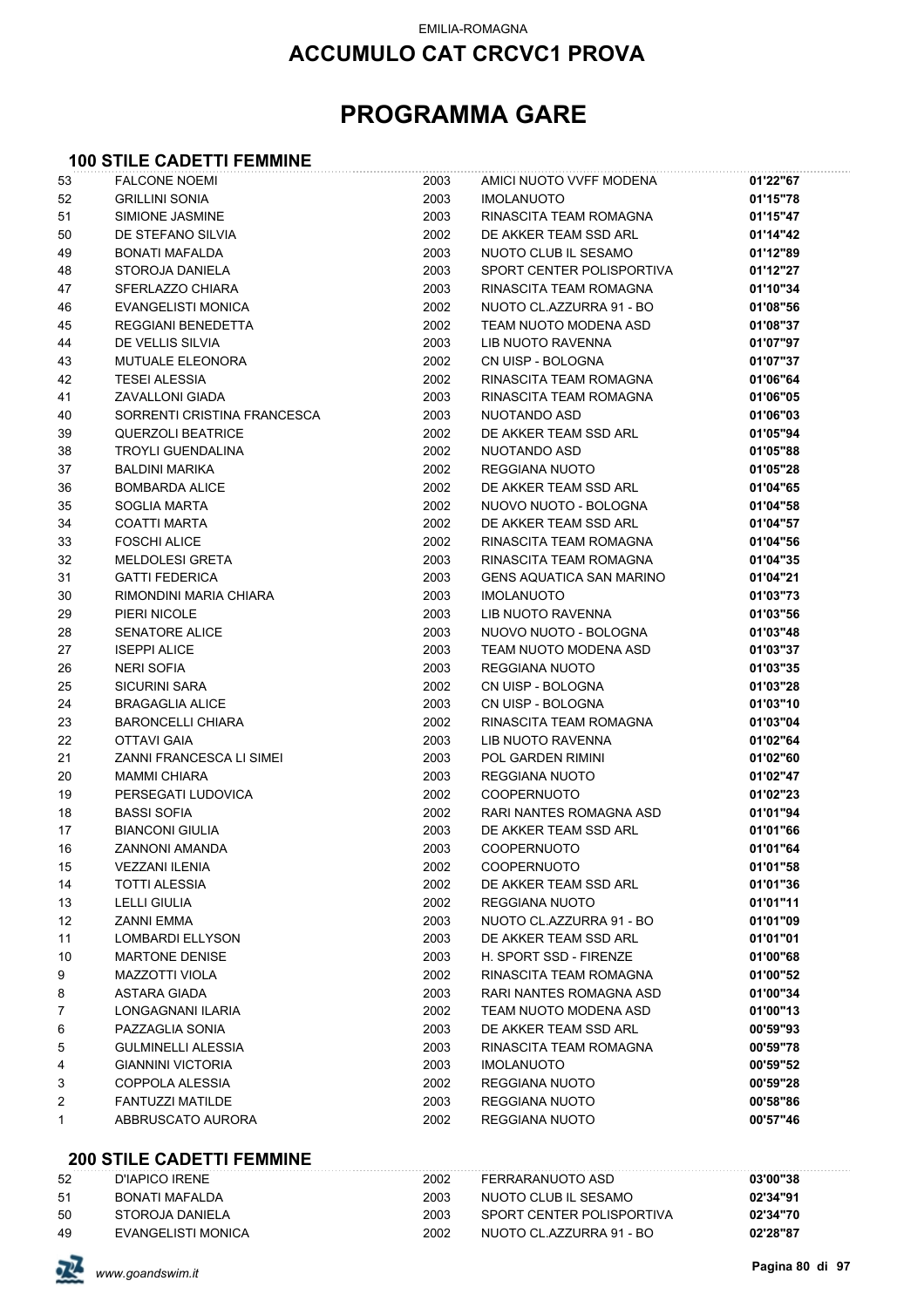# **PROGRAMMA GARE**

| 48 | <b>MUTUALE ELEONORA</b>     | 2002 | CN UISP - BOLOGNA               | 02'25"74 |
|----|-----------------------------|------|---------------------------------|----------|
| 47 | SORRENTI CRISTINA FRANCESCA | 2003 | NUOTANDO ASD                    | 02'23"97 |
| 46 | <b>GATTI FEDERICA</b>       | 2003 | <b>GENS AQUATICA SAN MARINO</b> | 02'23"46 |
| 45 | <b>BARATONI SOFIA</b>       | 2002 | RINASCITA TEAM ROMAGNA          | 02'22"13 |
| 44 | <b>MOSELE ILARIA</b>        | 2002 | DE AKKER TEAM SSD ARL           | 02'21"88 |
| 43 | TROYLI GUENDALINA           | 2002 | NUOTANDO ASD                    | 02'21"53 |
| 42 | <b>BERNARDI VIRGINIA</b>    | 2003 | AMICI NUOTO VVFF MODENA         | 02'21"28 |
| 41 | <b>BURATTINI ROSSELLA</b>   | 2002 | <b>G.S. FORLI' NUOTO ASD</b>    | 02'21"13 |
| 40 | ZAVALLONI GIADA             | 2003 | RINASCITA TEAM ROMAGNA          | 02'20"31 |
| 39 | <b>ISEPPI ALICE</b>         | 2003 | TEAM NUOTO MODENA ASD           | 02'19"61 |
| 38 | <b>BOMBARDA ALICE</b>       | 2002 | DE AKKER TEAM SSD ARL           | 02'18"30 |
| 37 | <b>ZANELLA ELISA</b>        | 2003 | REGGIANA NUOTO                  | 02'18"16 |
| 36 | <b>COATTI MARTA</b>         | 2002 | DE AKKER TEAM SSD ARL           | 02'18"03 |
| 35 | <b>NOLFI ANGELA</b>         | 2003 | RINASCITA TEAM ROMAGNA          | 02'17"84 |
| 34 | <b>GALLERANI VALERIA</b>    | 2003 | CN UISP - BOLOGNA               | 02'17"69 |
| 33 | <b>BERSELLI ELISA</b>       | 2003 | <b>COOPERNUOTO</b>              | 02'17"57 |
| 32 | <b>SICURINI SARA</b>        | 2002 | CN UISP - BOLOGNA               | 02'17"41 |
| 31 | PASQUALINI SARA             | 2002 | DE AKKER TEAM SSD ARL           | 02'17"16 |
| 30 | <b>BASSI SOFIA</b>          | 2002 | RARI NANTES ROMAGNA ASD         | 02'16"69 |
| 29 | D'ADAMO CATERINA            | 2002 | CN UISP - BOLOGNA               | 02'16"58 |
| 28 | SFONDRINI ANDREA            | 2003 | <b>MARANELLO NUOTO</b>          | 02'16"52 |
| 27 | <b>FOSCHI ALICE</b>         | 2002 | RINASCITA TEAM ROMAGNA          | 02'15"96 |
| 26 | <b>VALISI GIADA</b>         | 2003 | CN UISP - BOLOGNA               | 02'15"46 |
| 25 | <b>FRISONI VANESSA</b>      | 2003 | POL COMUNALE RICCIONE           | 02'14"97 |
| 24 | LOMBARDI ELLYSON            | 2003 | DE AKKER TEAM SSD ARL           | 02'14"75 |
| 23 | <b>VEZZANI ILENIA</b>       | 2002 | <b>COOPERNUOTO</b>              | 02'14"71 |
| 22 | <b>FRANCHINI IRENE</b>      | 2003 | <b>COOPERNUOTO</b>              | 02'14"57 |
| 21 | <b>BARONCELLI CHIARA</b>    | 2002 | RINASCITA TEAM ROMAGNA          | 02'14"34 |
| 20 | <b>SENATORE ALICE</b>       | 2003 | NUOVO NUOTO - BOLOGNA           | 02'14"29 |
| 19 | BONATTI VALENTINA           | 2003 | <b>COOPERNUOTO</b>              | 02'14"14 |
| 18 | <b>BRAGAGLIA ALICE</b>      | 2003 | CN UISP - BOLOGNA               | 02'13"91 |
| 17 | PERSEGATI LUDOVICA          | 2002 | <b>COOPERNUOTO</b>              | 02'13"68 |
| 16 | <b>BIANCONI GIULIA</b>      | 2003 | DE AKKER TEAM SSD ARL           | 02'13"66 |
| 15 | <b>BORGHESI GAIA</b>        | 2002 | POL COMUNALE RICCIONE           | 02'13"63 |
| 14 | <b>BARBIERI ALESSIA</b>     | 2003 | TEAM NUOTO MODENA ASD           | 02'12"15 |
| 13 | <b>TOTTI ALESSIA</b>        | 2002 | DE AKKER TEAM SSD ARL           | 02'11"93 |
| 12 | ASTARA GIADA                | 2003 | RARI NANTES ROMAGNA ASD         | 02'11"85 |
| 11 | PAZZAGLIA SONIA             | 2003 | DE AKKER TEAM SSD ARL           | 02'11"33 |
| 10 | <b>GIANNINI VICTORIA</b>    | 2003 | <b>IMOLANUOTO</b>               | 02'10"23 |
| 9  | ZANNONI AMANDA              | 2003 | <b>COOPERNUOTO</b>              | 02'10"09 |
| 8  | <b>FANTUZZI MATILDE</b>     | 2003 | <b>REGGIANA NUOTO</b>           | 02'09"83 |
| 7  | <b>CAFFARRI CAMILLA</b>     | 2002 | <b>REGGIANA NUOTO</b>           | 02'08"86 |
| 6  | ABBRUSCATO AURORA           | 2002 | <b>REGGIANA NUOTO</b>           | 02'08"78 |
| 5  | <b>MECUGNI MARTINA</b>      | 2003 | TEAM NUOTO MODENA ASD           | 02'08"46 |
| 4  | <b>LELLI GIULIA</b>         | 2002 | REGGIANA NUOTO                  | 02'07"87 |
| 3  | <b>BRUNETTI LINDA</b>       | 2003 | DE AKKER TEAM SSD ARL           | 02'05"47 |
| 2  | COPPOLA ALESSIA             | 2002 | <b>REGGIANA NUOTO</b>           | 02'04"48 |
| 1  | ALDROVANDI GRETA            | 2003 | <b>COOPERNUOTO</b>              | 02'04"47 |

#### **400 STILE CADETTI FEMMINE**

| 36 | D'IAPICO IRENE             | 2002 | FERRARANUOTO ASD        | 06'42"61 |  |
|----|----------------------------|------|-------------------------|----------|--|
| 35 | <b>MOSELE ILARIA</b>       | 2002 | DE AKKER TEAM SSD ARL   | 05'02"87 |  |
| 34 | <b>MONTERUMISI MELISSA</b> | 2003 | NUOVO NUOTO - BOLOGNA   | 04'59"09 |  |
| 33 | <b>BARATONI SOFIA</b>      | 2002 | RINASCITA TEAM ROMAGNA  | 04'58"20 |  |
| 32 | <b>BETTINI LISA</b>        | 2002 | RARI NANTES ROMAGNA ASD | 04'54"91 |  |
| 31 | <b>BULGARELLI MONIA</b>    | 2002 | REGGIANA NUOTO          | 04'52"13 |  |
| 30 | <b>TOTTI ALESSIA</b>       | 2002 | DE AKKER TEAM SSD ARL   | 04'49"95 |  |
| 29 | SFONDRINI ANDREA           | 2003 | MARANELLO NUOTO         | 04'48"84 |  |
| 28 | <b>NOLFI ANGELA</b>        | 2003 | RINASCITA TEAM ROMAGNA  | 04'48"79 |  |
| 27 | <b>BOMBARDA ALICE</b>      | 2002 | DE AKKER TEAM SSD ARL   | 04'48"14 |  |
| 26 | PASQUALINI SARA            | 2002 | DE AKKER TEAM SSD ARL   | 04'47"71 |  |

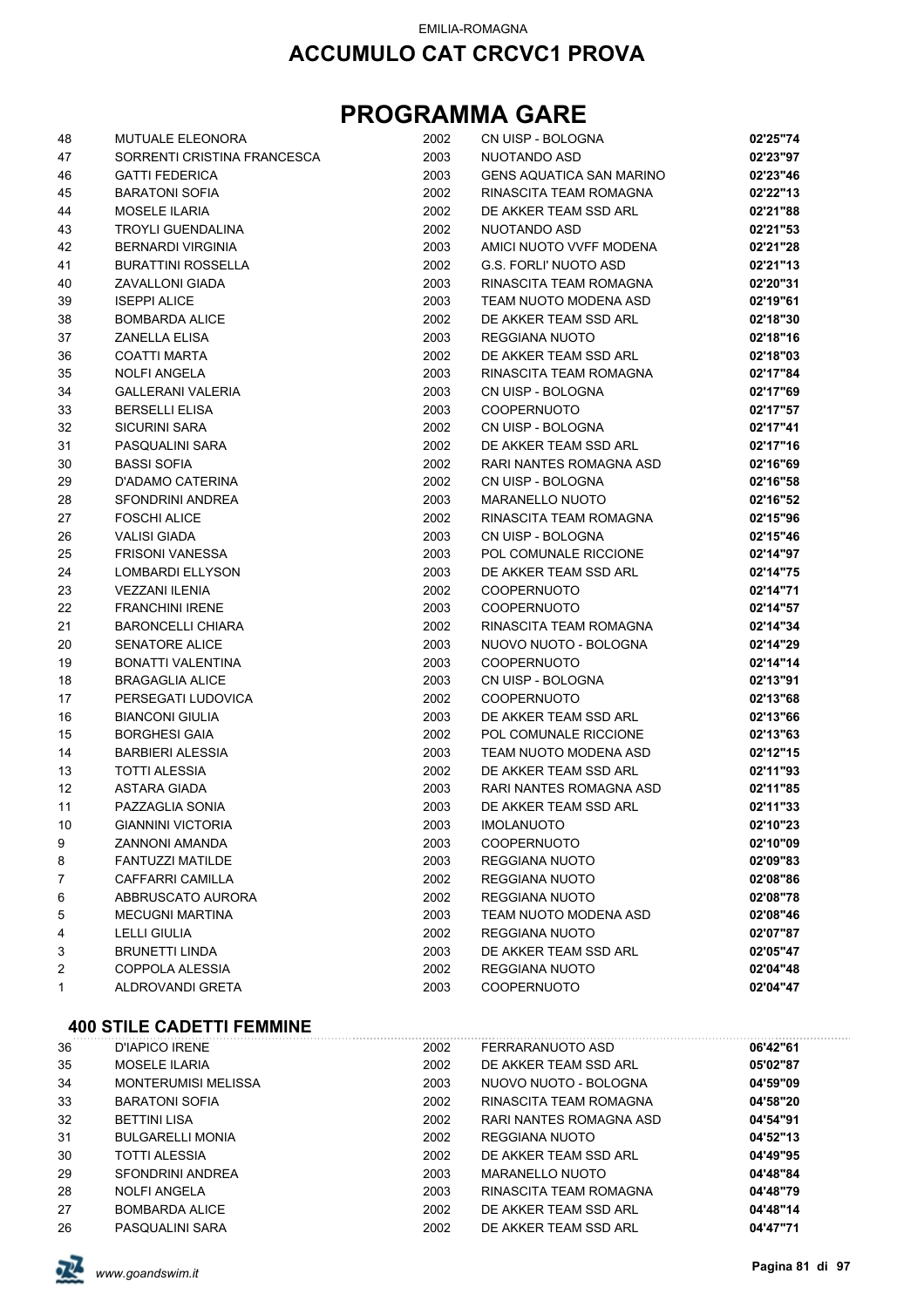| 25             | <b>CLAESSON EMMY SIGRID</b>       | 2003 | NUOTO CL.AZZURRA 91 - BO        | 04'47"68             |
|----------------|-----------------------------------|------|---------------------------------|----------------------|
| 24             | BARONCELLI CHIARA                 | 2002 | RINASCITA TEAM ROMAGNA          | 04'46"82             |
| 23             | <b>FOSCHI ALICE</b>               | 2002 | RINASCITA TEAM ROMAGNA          | 04'44"86             |
| 22             | <b>SENATORE ALICE</b>             | 2003 | NUOVO NUOTO - BOLOGNA           | 04'44"85             |
| 21             | PERSEGATI LUDOVICA                | 2002 | <b>COOPERNUOTO</b>              | 04'44"69             |
| 20             | <b>VALISI GIADA</b>               | 2003 | CN UISP - BOLOGNA               | 04'43"02             |
| 19             | <b>GUERZI VITTORIA</b>            | 2003 | DELFINO '93 SSD                 | 04'42"07             |
| 18             | <b>NERI SOFIA</b>                 | 2003 | REGGIANA NUOTO                  | 04'42"02             |
| 17             | <b>BIANCONI GIULIA</b>            | 2003 | DE AKKER TEAM SSD ARL           | 04'41"94             |
| 16             | <b>BORGHESI GAIA</b>              | 2002 | POL COMUNALE RICCIONE           | 04'39"42             |
| 15             | <b>BARBIERI ALESSIA</b>           | 2003 | TEAM NUOTO MODENA ASD           | 04'39"14             |
| 14             | <b>MAMMI CHIARA</b>               | 2003 | REGGIANA NUOTO                  | 04'38"63             |
| 13             | <b>MECUGNI MARTINA</b>            | 2003 | TEAM NUOTO MODENA ASD           | 04'38"15             |
| 12             | PAZZAGLIA SONIA                   | 2003 | DE AKKER TEAM SSD ARL           | 04'37"85             |
| 11             | <b>FRANCHINI IRENE</b>            | 2003 | <b>COOPERNUOTO</b>              | 04'37"36             |
| 10             | ASTARA GIADA                      | 2003 | RARI NANTES ROMAGNA ASD         | 04'37"15             |
| 9              | BONATTI VALENTINA                 | 2003 | <b>COOPERNUOTO</b>              | 04'35"73             |
| 8              | <b>TEMPORIN CHIARA</b>            | 2003 | DELFINO '93 SSD                 | 04'33"78             |
| $\overline{7}$ | ZANNI EMMA                        | 2003 | NUOTO CL.AZZURRA 91 - BO        | 04'30"61             |
| 6              | CAFFARRI CAMILLA                  | 2002 | <b>REGGIANA NUOTO</b>           | 04'30"08             |
| 5              | <b>LELLI GIULIA</b>               | 2002 | <b>REGGIANA NUOTO</b>           | 04'29"94             |
| 4              | <b>CRISTOFORI EMMA</b>            | 2003 | DELFINO '93 SSD                 | 04'29"51             |
| 3              | COPPOLA ALESSIA                   | 2002 | <b>REGGIANA NUOTO</b>           | 04'27"17             |
| 2              | ALDROVANDI GRETA                  | 2003 | <b>COOPERNUOTO</b>              | 04'23"82             |
| 1              | <b>SAVOIA FEDERICA</b>            | 2002 | <b>REGGIANA NUOTO</b>           | 04'23"10             |
|                |                                   |      |                                 |                      |
|                | <b>800 STILE CADETTI FEMMINE</b>  |      |                                 |                      |
| 19             | <b>BETTINI LISA</b>               | 2002 | RARI NANTES ROMAGNA ASD         | 10'16"16             |
| 18             | <b>BONACCORSI ALESSIA</b>         | 2002 | REGGIANA NUOTO                  | 10'09"79             |
| 17             | <b>BARATONI SOFIA</b>             | 2002 | RINASCITA TEAM ROMAGNA          | 10'05"78             |
| 16             | <b>MONTERUMISI MELISSA</b>        | 2003 | NUOVO NUOTO - BOLOGNA           | 10'02"26             |
| 15             | PENTELICO SOFIA                   | 2003 | SAVENA NUOTO TEAM               | 09'56"09             |
| 14             | <b>BULGARELLI MONIA</b>           | 2002 | REGGIANA NUOTO                  | 09'53"95             |
| 13             | PASQUALINI SARA                   | 2002 | DE AKKER TEAM SSD ARL           | 09'48"25             |
| 12             | <b>CLAESSON EMMY SIGRID</b>       | 2003 | NUOTO CL.AZZURRA 91 - BO        | 09'47"62             |
| 11             | <b>BERSELLI ELISA</b>             | 2003 | <b>COOPERNUOTO</b>              | 09'42"10             |
| 10             | <b>MAMMI CHIARA</b>               | 2003 | REGGIANA NUOTO                  | 09'36"74             |
| 9              | <b>NERI SOFIA</b>                 | 2003 | <b>REGGIANA NUOTO</b>           | 09'33"91             |
| 8              | VALISI GIADA                      | 2003 | CN UISP - BOLOGNA               | 09'33"06             |
| 7              | BONATTI VALENTINA                 | 2003 | <b>COOPERNUOTO</b>              | 09'21"81             |
| 6              | <b>FRANCHINI IRENE</b>            | 2003 | <b>COOPERNUOTO</b>              | 09'20"13             |
| 5              | <b>LELLI GIULIA</b>               | 2002 | <b>REGGIANA NUOTO</b>           | 09'15"86             |
| 4              | CAFFARRI CAMILLA                  | 2002 | REGGIANA NUOTO                  | 09'14"67             |
|                | ALDROVANDI GRETA                  | 2003 | <b>COOPERNUOTO</b>              |                      |
| 3<br>2         | <b>MESSORI GIORGIA</b>            | 2002 | <b>REGGIANA NUOTO</b>           | 09'04"37<br>09'00"20 |
| 1              | <b>SAVOIA FEDERICA</b>            | 2002 | REGGIANA NUOTO                  | 08'52"38             |
|                |                                   |      |                                 |                      |
|                | <b>1500 STILE CADETTI FEMMINE</b> |      |                                 |                      |
| 4              | <b>FRANCHINI IRENE</b>            | 2003 | <b>COOPERNUOTO</b>              | 18'03"67             |
|                |                                   | 2003 |                                 |                      |
| 3              | BONATTI VALENTINA                 |      | <b>COOPERNUOTO</b>              | 17'50"97             |
| 2              | <b>MESSORI GIORGIA</b>            | 2002 | REGGIANA NUOTO                  | 17'10"46             |
| 1              | <b>SAVOIA FEDERICA</b>            | 2002 | REGGIANA NUOTO                  | 16'58"08             |
|                | <b>100 MISTI CADETTI FEMMINE</b>  |      |                                 |                      |
| 7              | STOROJA DANIELA                   | 2003 | SPORT CENTER POLISPORTIVA       | 01'26"48             |
| 6              | <b>ISEPPI ALICE</b>               | 2003 | TEAM NUOTO MODENA ASD           | 01'15"40             |
| 5              | <b>DIACCI MARIKA</b>              | 2003 | TEAM NUOTO MODENA ASD           | 01'14"87             |
| 4              | <b>CANTI LINDA</b>                | 2002 | <b>GENS AQUATICA SAN MARINO</b> | 01'13"67             |
| 3              | <b>BETTINI BIANCA</b>             | 2003 | SAVENA NUOTO TEAM               | 01'11"80             |
| 2              | <b>BONACCORSI ALESSIA</b>         | 2002 | REGGIANA NUOTO                  | 01'10"04             |
| 1              | <b>MECUGNI MARTINA</b>            | 2003 | TEAM NUOTO MODENA ASD           | 01'06"05             |

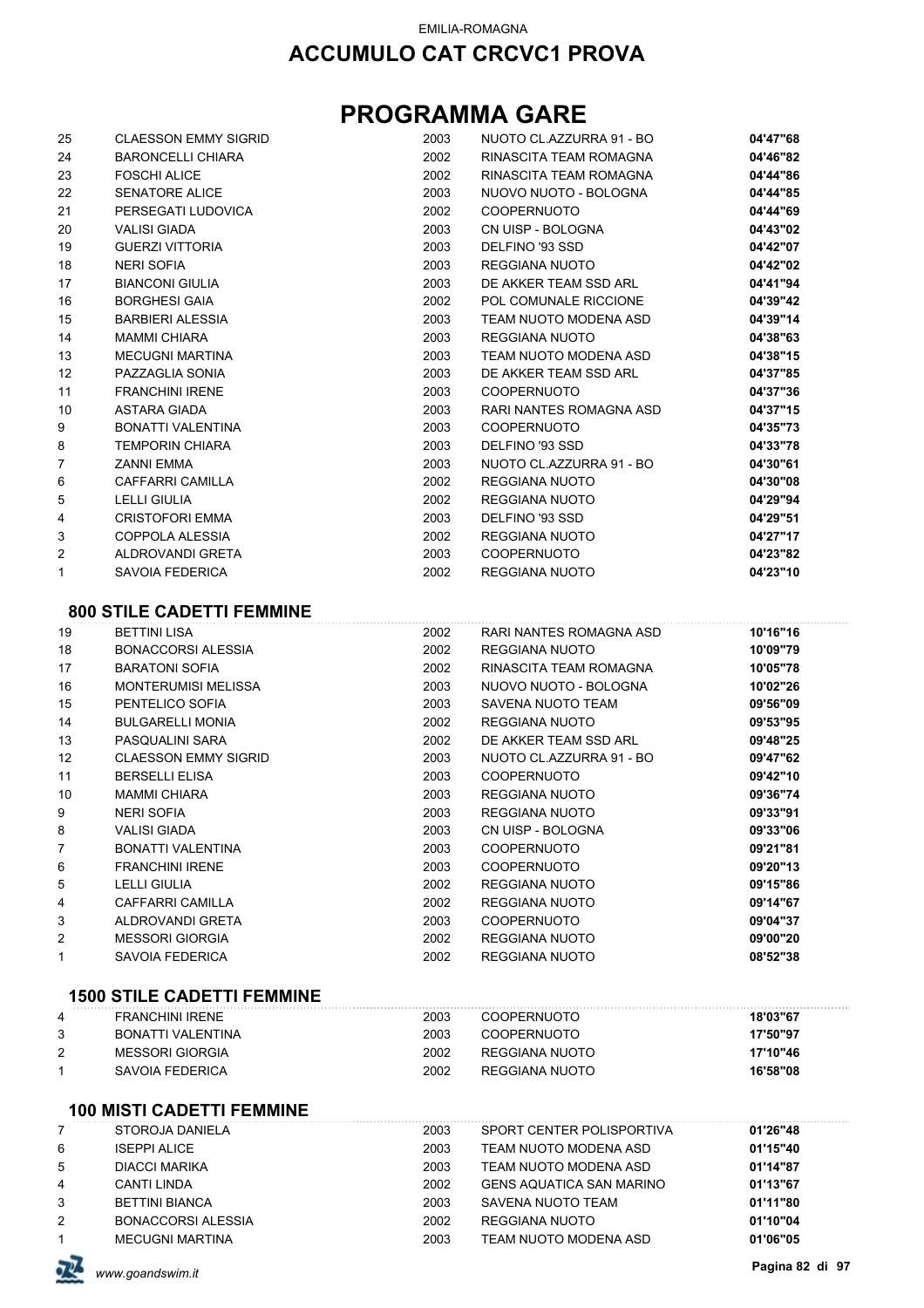# **PROGRAMMA GARE**

# **200 MISTI CADETTI FEMMINE**

| 20 | <b>BURATTINI ROSSELLA</b>         | 2002 | <b>G.S. FORLI' NUOTO ASD</b>    | 02'46"59 |
|----|-----------------------------------|------|---------------------------------|----------|
| 19 | <b>DIACCI MARIKA</b>              | 2003 | TEAM NUOTO MODENA ASD           | 02'44"11 |
| 18 | SORRENTI CRISTINA FRANCESCA       | 2003 | NUOTANDO ASD                    | 02'42"95 |
| 17 | <b>ISEPPI ALICE</b>               | 2003 | TEAM NUOTO MODENA ASD           | 02'40"50 |
| 16 | <b>MORLINI LUCIA</b>              | 2003 | REGGIANA NUOTO                  | 02'38"74 |
| 15 | PIERI NICOLE                      | 2003 | <b>LIB NUOTO RAVENNA</b>        | 02'37"83 |
| 14 | <b>MAGGI CHIARA</b>               | 2003 | SPORT CENTER POLISPORTIVA       | 02'37"57 |
| 13 | <b>COATTI MARTA</b>               | 2002 | DE AKKER TEAM SSD ARL           | 02'37"45 |
| 12 | <b>OTTAVI GAIA</b>                | 2003 | LIB NUOTO RAVENNA               | 02'36"93 |
| 11 | <b>SICURINI SILVIA</b>            | 2003 | CN UISP - BOLOGNA               | 02'35"99 |
| 10 | D'ADAMO CATERINA                  | 2002 | CN UISP - BOLOGNA               | 02'35"58 |
| 9  | <b>ZANNONI AMANDA</b>             | 2003 | <b>COOPERNUOTO</b>              | 02'33"63 |
| 8  | <b>NERI SOFIA</b>                 | 2003 | REGGIANA NUOTO                  | 02'33"50 |
| 7  | LELLI GIULIA                      | 2002 | REGGIANA NUOTO                  | 02'30"52 |
| 6  | <b>CANTI LINDA</b>                | 2002 | <b>GENS AQUATICA SAN MARINO</b> | 02'30"50 |
| 5  | <b>VENIERI MARTINA</b>            | 2003 | NUOTO CLUB 2000 FAENZA          | 02'29"62 |
| 4  | <b>MAMMI CHIARA</b>               | 2003 | REGGIANA NUOTO                  | 02'29"47 |
| 3  | <b>BERSELLI ELISA</b>             | 2003 | <b>COOPERNUOTO</b>              | 02'29"28 |
| 2  | <b>MESSORI GIORGIA</b>            | 2002 | REGGIANA NUOTO                  | 02'28"34 |
| 1  | <b>MAZZOTTI VIOLA</b>             | 2002 | RINASCITA TEAM ROMAGNA          | 02'24"05 |
|    |                                   |      |                                 |          |
|    | <b>400 MISTI CADETTI FEMMINE</b>  |      |                                 |          |
| 11 | <b>MONTERUMISI MELISSA</b>        | 2003 | NUOVO NUOTO - BOLOGNA           | 05'46"77 |
| 10 | <b>BULGARELLI MONIA</b>           | 2002 | REGGIANA NUOTO                  | 05'36"90 |
| 9  | SOGLIA MARTA                      | 2002 | NUOVO NUOTO - BOLOGNA           | 05'32"03 |
| 8  | <b>BONACCORSI ALESSIA</b>         | 2002 | REGGIANA NUOTO                  | 05'27"93 |
| 7  | <b>MAMMI CHIARA</b>               | 2003 | REGGIANA NUOTO                  | 05'20"31 |
| 6  | <b>VENIERI MARTINA</b>            | 2003 | NUOTO CLUB 2000 FAENZA          | 05'18"58 |
| 5  | <b>VALISI GIADA</b>               | 2003 | CN UISP - BOLOGNA               | 05'18"00 |
| 4  | <b>BENINI LUCIA</b>               | 2002 | DELFINO '93 SSD                 | 05'10"72 |
| 3  | <b>MESSORI GIORGIA</b>            | 2002 | REGGIANA NUOTO                  | 05'07"18 |
| 2  | <b>MAZZOTTI VIOLA</b>             | 2002 | RINASCITA TEAM ROMAGNA          | 05'06"57 |
| 1  | <b>ZANNI EMMA</b>                 | 2003 | NUOTO CL.AZZURRA 91 - BO        | 04'57"79 |
|    |                                   |      |                                 |          |
|    | <b>50 FARFALLA CADETTI MASCHI</b> |      |                                 |          |
| 22 | <b>ALBERINI GUIDO</b>             | 2000 | <b>MARANELLO NUOTO</b>          | 00'29"99 |
| 21 | <b>GIULIANELLI MICHAEL</b>        | 2001 | RINASCITA TEAM ROMAGNA          | 00'29"32 |
| 20 | TAMAGNINI RAFFAELE                | 2001 | GENS AQUATICA SAN MARINO        | 00'29"11 |
| 19 | BANZI DIEGO                       | 2001 | CN UISP - BOLOGNA               | 00'28"90 |
| 18 | ZANICHELLI GIANMARIA              | 2000 | REGGIANA NUOTO                  | 00'28"48 |
| 17 | <b>CASADIO CARLO</b>              | 2000 | <b>IMOLANUOTO</b>               | 00'28"42 |
| 16 | STABELLINI EDOARDO                | 2001 | FERRARANUOTO ASD                | 00'28"39 |
| 15 | <b>CESARANO ANDREA</b>            | 2000 | CN UISP - BOLOGNA               | 00'28"18 |
| 14 | <b>FARINA KEVIN</b>               | 2001 | NUOTO CL.AZZURRA 91 - BO        | 00'27"63 |
| 13 | RIZZELLO MATTIA                   | 2001 | <b>IMOLANUOTO</b>               | 00'27"14 |
| 12 | <b>BRIGHENTI LEONARDO</b>         | 2000 | <b>REGGIANA NUOTO</b>           | 00'27"12 |
| 11 | ROCCA ANTONIO FRANCESCO           | 2001 | NUOTO CL.AZZURRA 91 - BO        | 00'26"65 |
| 10 | <b>BERTOLINI ADAM</b>             | 2001 | REGGIANA NUOTO                  | 00'26"60 |
| 9  | <b>OZMITEL VIKTOR</b>             | 2001 | SAN DONNINO SPORT SSD           | 00'26"55 |
| 8  | <b>CHIARINI MIRCO</b>             | 2001 | CN UISP - BOLOGNA               | 00'26"32 |
| 7  | <b>REGNANI SIMONE</b>             | 2000 | TEAM NUOTO MODENA ASD           | 00'26"31 |
| 6  | RICCHI GIOVANNI                   | 2001 | NUOTO CL.AZZURRA 91 - BO        | 00'26"28 |
| 5  | SOLAROLI MATTEO                   | 2001 | RINASCITA TEAM ROMAGNA          | 00'26"22 |
| 4  | BETTI ANDREA                      | 2000 | <b>IMOLANUOTO</b>               | 00'26"20 |
| 3  | <b>FOIS FEDERICO</b>              | 2001 | <b>COOPERNUOTO</b>              | 00'25"88 |
| 2  | <b>COCCOLINI GABRIELE</b>         | 2000 | CN UISP - BOLOGNA               | 00'25"76 |
| 1  | <b>BERNARDONI MARCO</b>           | 2000 | <b>IMOLANUOTO</b>               | 00'25"75 |
|    |                                   |      |                                 |          |

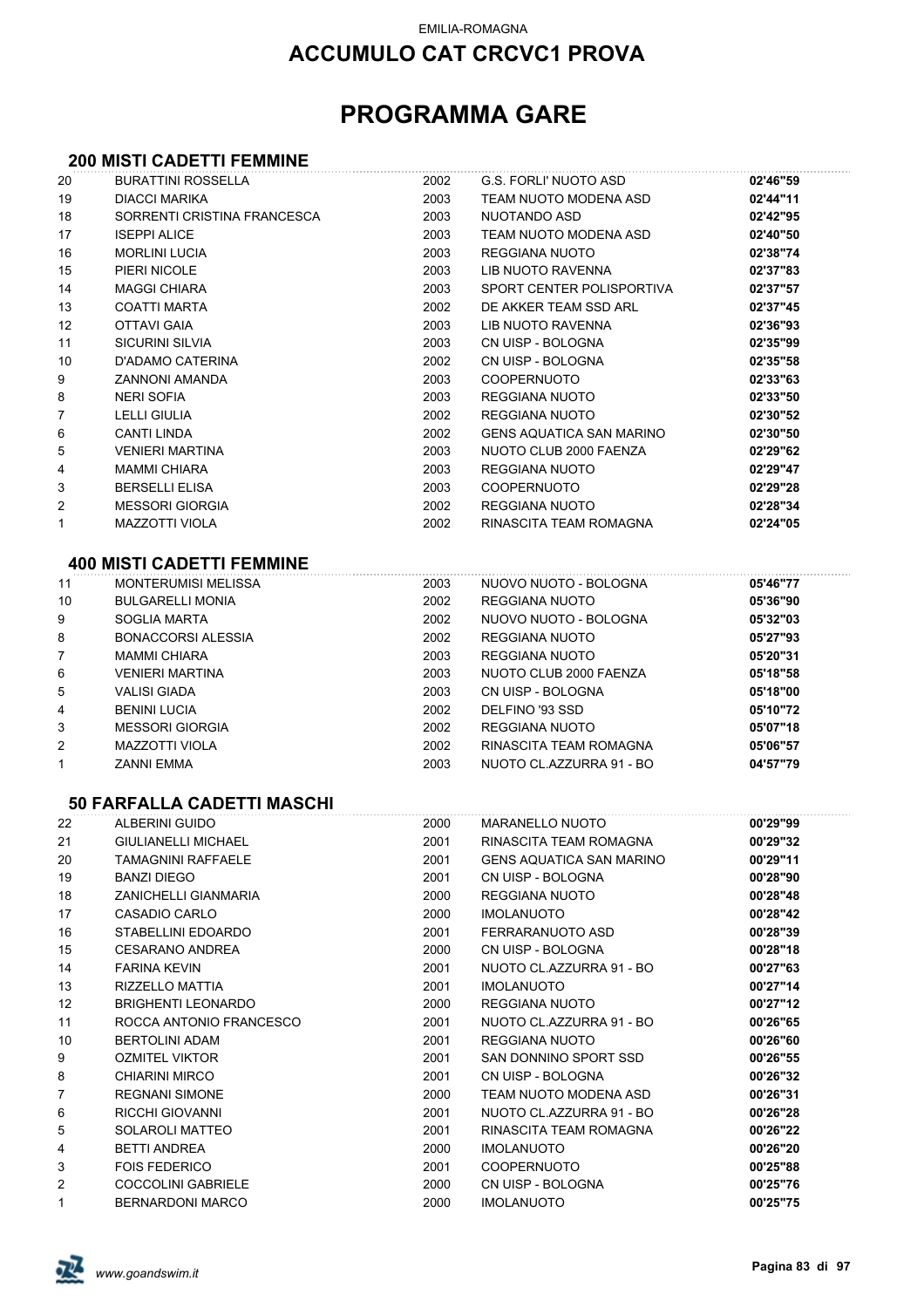## **ACCUMULO CAT CRCVC1 PROVA**

# **PROGRAMMA GARE**

#### **100 FARFALLA CADETTI MASCHI**

| 25           | <b>MANFREDONIA ANTONIO</b>                     | 2001         | <b>IMOLANUOTO</b>                                 | 01'05"59             |
|--------------|------------------------------------------------|--------------|---------------------------------------------------|----------------------|
| 24           | <b>BANZI DIEGO</b>                             | 2001         | CN UISP - BOLOGNA                                 | 01'04"98             |
| 23           | ZANICHELLI GIANMARIA                           | 2000         | REGGIANA NUOTO                                    | 01'01"62             |
| 22           | <b>CESARANO ANDREA</b>                         | 2000         | CN UISP - BOLOGNA                                 | 01'01"56             |
| 21           | <b>CUDIA RICCARDO</b>                          | 2001         | CN UISP - BOLOGNA                                 | 01'01"20             |
| 20           | ROCCA ANTONIO FRANCESCO                        | 2001         | NUOTO CL.AZZURRA 91 - BO                          | 01'00"95             |
| 19           | <b>BRUSA FRANCESCO</b>                         | 2001         | CN UISP - BOLOGNA                                 | 01'00"91             |
| 18           | <b>TONIOLI MATTIA</b>                          | 2000         | DE AKKER TEAM SSD ARL                             | 01'00"82             |
| 17           | <b>FARINA KEVIN</b>                            | 2001         | NUOTO CL.AZZURRA 91 - BO                          | 01'00"28             |
| 16           | <b>VALMORI LUCA</b>                            | 2001         | RINASCITA TEAM ROMAGNA                            | 01'00"06             |
| 15           | <b>REGNANI SIMONE</b>                          | 2000         | TEAM NUOTO MODENA ASD                             | 00'59"83             |
| 14           | <b>BRAGHINI FILIPPO</b>                        | 2001         | CENTRO NUOTO COPPARO                              | 00'59"66             |
| 13           | PELLEGRINI LUCA                                | 2001<br>2001 | RARI NANTES ROMAGNA ASD                           | 00'59"43             |
| 12           | <b>BERTOLINI ADAM</b>                          | 2000         | REGGIANA NUOTO                                    | 00'59"41             |
| 11<br>10     | <b>MOSCA GIACOMO</b><br><b>ASINARI LORENZO</b> | 2000         | <b>IMOLANUOTO</b><br>TEAM NUOTO MODENA ASD        | 00'58"97<br>00'58"82 |
| 9            | LUCENTINI ANDREA                               | 2001         | TEAM NUOTO MODENA ASD                             | 00'58"73             |
| 8            | PICCI GIACOMO                                  | 2000         | RINASCITA TEAM ROMAGNA                            | 00'58"48             |
| 7            | <b>OZMITEL VIKTOR</b>                          | 2001         | SAN DONNINO SPORT SSD                             | 00'58"32             |
| 6            | <b>GUERZONI LORENZO</b>                        | 2000         | <b>MARANELLO NUOTO</b>                            | 00'58"09             |
| 5            | <b>BETTI ANDREA</b>                            | 2000         | <b>IMOLANUOTO</b>                                 | 00'57"75             |
| 4            | RICCHI GIOVANNI                                | 2001         | NUOTO CL.AZZURRA 91 - BO                          | 00'57"74             |
| 3            | <b>COCCOLINI GABRIELE</b>                      | 2000         | CN UISP - BOLOGNA                                 | 00'57"70             |
| 2            | <b>CHIARINI MIRCO</b>                          | 2001         | CN UISP - BOLOGNA                                 | 00'57"51             |
| 1            | <b>SOLAROLI MATTEO</b>                         | 2001         | RINASCITA TEAM ROMAGNA                            | 00'56"88             |
|              |                                                |              |                                                   |                      |
|              | <b>200 FARFALLA CADETTI MASCHI</b>             |              |                                                   |                      |
| 12           | <b>ZAPPI MATTEO</b>                            | 2001         | <b>IMOLANUOTO</b>                                 | 02'19"72             |
| 11           | <b>VALMORI LUCA</b>                            | 2001         | RINASCITA TEAM ROMAGNA                            | 02'16"83             |
| 10           | <b>CUDIA RICCARDO</b>                          | 2001         | CN UISP - BOLOGNA                                 | 02'16"68             |
| 9            | DONELLI MATTEO                                 | 2000         | <b>COOPERNUOTO</b>                                | 02'16"26             |
| 8            | <b>SOLAROLI MATTEO</b>                         | 2001         | RINASCITA TEAM ROMAGNA                            | 02'16"08             |
| 7            | <b>BETTI ANDREA</b>                            | 2000         | <b>IMOLANUOTO</b>                                 | 02'15"55             |
| 6            | <b>ASINARI LORENZO</b>                         | 2000         | TEAM NUOTO MODENA ASD                             | 02'15"51             |
| 5            | <b>GUERZONI LORENZO</b>                        | 2000         | MARANELLO NUOTO                                   | 02'10"87             |
| 4            | PELLEGRINI LUCA                                | 2001         | RARI NANTES ROMAGNA ASD                           | 02'09"95             |
| 3            | RICCHI GIOVANNI                                | 2001         | NUOTO CL.AZZURRA 91 - BO                          | 02'08"08             |
| 2            | <b>BUSA MICHELE</b>                            | 2001         | NUOTO CLUB 2000 FAENZA                            | 02'07"93             |
| $\mathbf{1}$ | <b>CHIARINI MIRCO</b>                          | 2001         | CN UISP - BOLOGNA                                 | 02'05"14             |
|              |                                                |              |                                                   |                      |
|              | <b>50 DORSO CADETTI MASCHI</b>                 |              |                                                   |                      |
| 18           | <b>BONZI SIMONE</b>                            | 2001         | <b>IMOLANUOTO</b>                                 | 00'33"27             |
| 17           | <b>GIULIANELLI MICHAEL</b>                     | 2001         | RINASCITA TEAM ROMAGNA                            | 00'31"84             |
| 16           | <b>ZIVIERI MATTIA</b>                          | 2001         | TEAM NUOTO MODENA ASD                             | 00'31"37             |
| 15           | CAVALLINI ANDREA                               | 2001         | TEAM NUOTO MODENA ASD                             | 00'30"87             |
| 14           | <b>MANFREDONIA ANTONIO</b>                     | 2001         | <b>IMOLANUOTO</b>                                 | 00'29"67             |
| 13           | CASADIO CARLO                                  | 2000         | <b>IMOLANUOTO</b>                                 | 00'29"66             |
| 12           | <b>MONTORSI FEDERICO</b>                       | 2001         | <b>MARANELLO NUOTO</b>                            | 00'29"60             |
| 11           | DELVECCHIO ALEX                                | 2001         | RARI NANTES ROMAGNA ASD                           | 00'28"53             |
| 10           | <b>TRAVASONI GABRIELE</b>                      | 2001         | DE AKKER TEAM SSD ARL                             | 00'28"50             |
| 9            | <b>TONIOLI MATTIA</b>                          | 2000         | DE AKKER TEAM SSD ARL                             | 00'28"45             |
| 8            | STABELLINI EDOARDO                             | 2001         | FERRARANUOTO ASD                                  | 00'28"27             |
| 7            | ROCCA ANTONIO FRANCESCO                        | 2001         | NUOTO CL.AZZURRA 91 - BO<br>DE AKKER TEAM SSD ARL | 00'27"88             |
| 6<br>5       | LUPI SAMUELE<br><b>ASINARI LORENZO</b>         | 2001<br>2000 | TEAM NUOTO MODENA ASD                             | 00'27"78<br>00'27"60 |
| 4            | <b>BRUSA FRANCESCO</b>                         | 2001         | CN UISP - BOLOGNA                                 | 00'27"32             |
| 3            | <b>VALMORI LUCA</b>                            | 2001         | RINASCITA TEAM ROMAGNA                            | 00'27"12             |
| 2            | <b>BEGHELLI GABRIELE</b>                       | 2001         | CN UISP - BOLOGNA                                 | 00'26"97             |
| 1            | <b>BUSA MICHELE</b>                            | 2001         | NUOTO CLUB 2000 FAENZA                            | 00'25"23             |
|              |                                                |              |                                                   |                      |

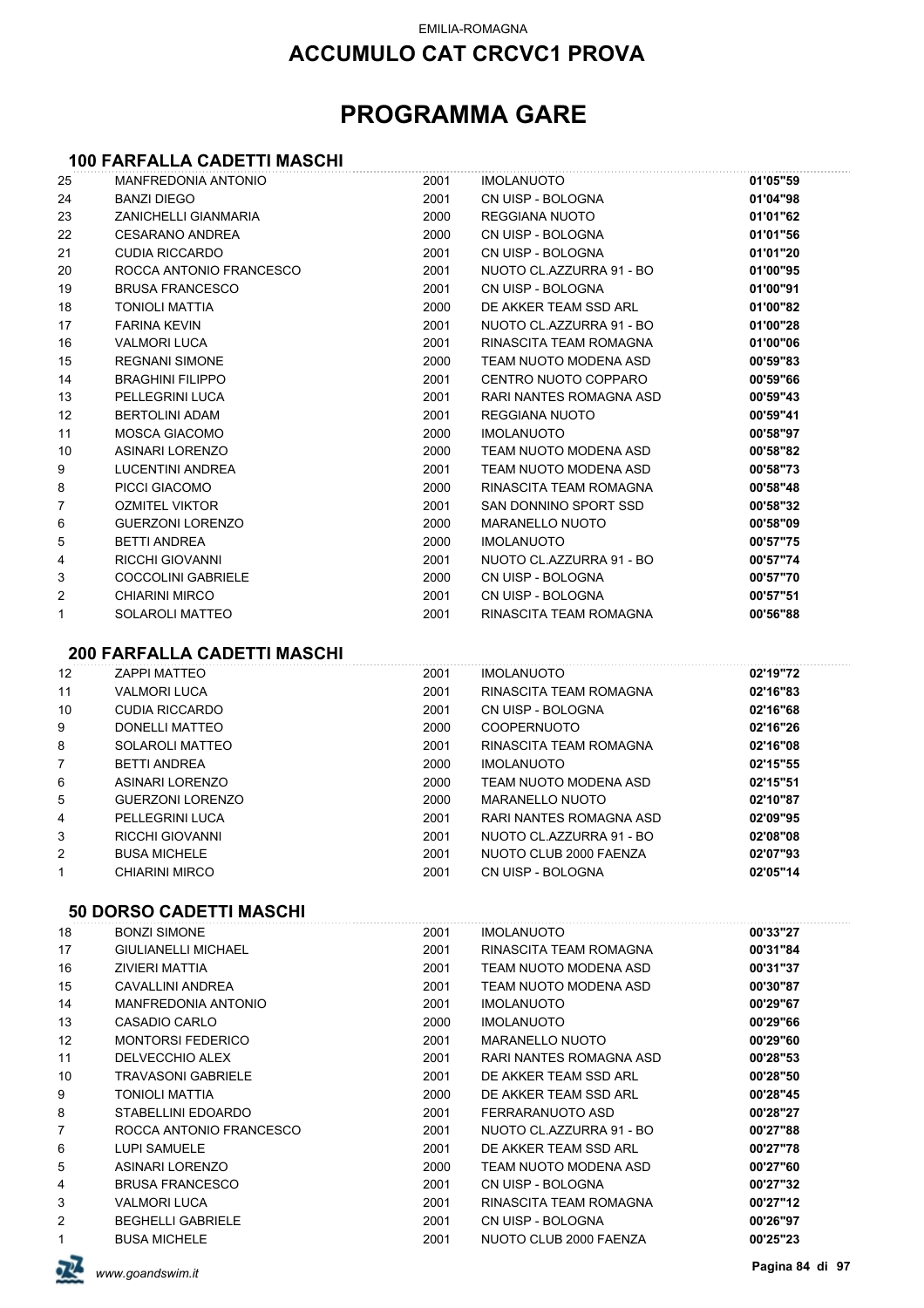## **ACCUMULO CAT CRCVC1 PROVA**

# **PROGRAMMA GARE**

#### **100 DORSO CADETTI MASCHI**

| 13             | LUGARESI MATTIA                 | 2001 | RINASCITA TEAM ROMAGNA    | 01'07"48 |
|----------------|---------------------------------|------|---------------------------|----------|
| 12             | CASONI ALESSANDRO               | 2001 | OLYMPIA SSD A RL          | 01'06"11 |
| 11             | PARABOSCHI EDOARDO              | 2000 | SPORT CENTER POLISPORTIVA | 01'06"00 |
| 10             | DELVECCHIO ALEX                 | 2001 | RARI NANTES ROMAGNA ASD   | 01'02"09 |
| 9              | <b>CUDIA RICCARDO</b>           | 2001 | CN UISP - BOLOGNA         | 01'01"55 |
| 8              | <b>BRUSA FRANCESCO</b>          | 2001 | CN UISP - BOLOGNA         | 01'00"97 |
| $\overline{7}$ | <b>TONIOLI MATTIA</b>           | 2000 | DE AKKER TEAM SSD ARL     | 01'00"11 |
| 6              | <b>TRAVASONI GABRIELE</b>       | 2001 | DE AKKER TEAM SSD ARL     | 00'59"60 |
| 5              | <b>BERNARDONI MARCO</b>         | 2000 | <b>IMOLANUOTO</b>         | 00'59"37 |
| 4              | <b>ASINARI LORENZO</b>          | 2000 | TEAM NUOTO MODENA ASD     | 00'59"31 |
| 3              | <b>VALMORI LUCA</b>             | 2001 | RINASCITA TEAM ROMAGNA    | 00'59"29 |
| 2              | LUPI SAMUELE                    | 2001 | DE AKKER TEAM SSD ARL     | 00'58"25 |
| 1              | <b>BEGHELLI GABRIELE</b>        | 2001 | CN UISP - BOLOGNA         | 00'56"14 |
|                | <b>200 DORSO CADETTI MASCHI</b> |      |                           |          |
| 8              | <b>MONTORSI FEDERICO</b>        | 2001 | <b>MARANELLO NUOTO</b>    | 02'19"24 |
| 7              | <b>ZAPPI MATTEO</b>             | 2001 | <b>IMOLANUOTO</b>         | 02'16"80 |
| 6              | <b>CUDIA RICCARDO</b>           | 2001 | CN UISP - BOLOGNA         | 02'13"38 |
| 5              | <b>TONIOLI MATTIA</b>           | 2000 | DE AKKER TEAM SSD ARL     | 02'08"03 |
| 4              | LUPI SAMUELE                    | 2001 | DE AKKER TEAM SSD ARL     | 02'06"25 |
| 3              | <b>TRAVASONI GABRIELE</b>       | 2001 | DE AKKER TEAM SSD ARL     | 02'06"25 |
| 2              | <b>BEGHELLI GABRIELE</b>        | 2001 | CN UISP - BOLOGNA         | 02'04"31 |
| 1              | <b>VALMORI LUCA</b>             | 2001 | RINASCITA TEAM ROMAGNA    | 02'04"09 |
|                |                                 |      |                           |          |
|                | <b>50 RANA CADETTI MASCHI</b>   |      |                           |          |
| 20             | <b>CASADEI DAVIDE</b>           | 2001 | RARI NANTES ROMAGNA ASD   | 00'34"27 |
| 19             | <b>ZAPPI MATTEO</b>             | 2001 | <b>IMOLANUOTO</b>         | 00'34"14 |
| 18             | CANALI ALESSANDRO               | 2001 | SPORT CENTER POLISPORTIVA | 00'33"91 |
| 17             | DI MICHELE LORENZO              | 2001 | SPORT CENTER POLISPORTIVA | 00'33"48 |
| 16             | RIZZELLO MATTIA                 | 2001 | <b>IMOLANUOTO</b>         | 00'32"55 |
| 15             | LUPI SAMUELE                    | 2001 | DE AKKER TEAM SSD ARL     | 00'31"88 |
| 14             | LECCE NICCOLO'                  | 2001 | SPORT CENTER POLISPORTIVA | 00'31"86 |
| 13             | LATISEVS ALEKSANDRS             | 2001 | POL GARDEN RIMINI         | 00'31"56 |
| 12             | <b>CARPENTIERO OMAR</b>         | 2000 | TEAM NUOTO MODENA ASD     | 00'31"49 |
| 11             | CATTANI MATTEO                  | 2000 | SPORT CENTER POLISPORTIVA | 00'31"16 |
| 10             | SASSOLI LEONARDO                | 2000 | <b>IMOLANUOTO</b>         | 00'30"90 |
| 9              | <b>BISCAGLIA MATTIA</b>         | 2001 | RINASCITA TEAM ROMAGNA    | 00'30"56 |
| 8              | MONTELEONE LORENZO              | 2000 | REGGIANA NUOTO            | 00'30"10 |
| 7              | PICCI GIACOMO                   | 2000 | RINASCITA TEAM ROMAGNA    | 00'30"08 |
| 6              | <b>IOTTI GIANFRANCO</b>         | 2001 | <b>REGGIANA NUOTO</b>     | 00'29"13 |
| 5              | <b>BARAVELLI TOMMASO</b>        | 2001 | NUOTO CL.AZZURRA 91 - BO  | 00'29"06 |
| 4              | MALATESTA LEPROTTI LEONARDO     | 2000 | CN UISP - BOLOGNA         | 00'29"04 |
| 3              | <b>ROSSI SAMUELE</b>            | 2001 | <b>IMOLANUOTO</b>         | 00'28"97 |
| 2              | <b>MARIANI LUIGI</b>            | 2000 | <b>IMOLANUOTO</b>         | 00'28"89 |
| 1              | PINCA LUCA                      | 2000 | DE AKKER TEAM SSD ARL     | 00'28"48 |
|                | <b>100 RANA CADETTI MASCHI</b>  |      |                           |          |
| 17             | ZAIMAJ ERALT                    | 2001 | REGGIANA NUOTO            | 01'25"30 |
| 16             | CAMPANELLI EMANLIELE            | 2001 | SAVENA NHOTO TEAM         | 04'18"13 |

| 16             | <b>CAMPANELLI EMANUELE</b> | 2001 | SAVENA NUOTO TEAM         | 01'18"13 |
|----------------|----------------------------|------|---------------------------|----------|
| 15             | DI MICHELE LORENZO         | 2001 | SPORT CENTER POLISPORTIVA | 01'17"81 |
| 14             | CANALI ALESSANDRO          | 2001 | SPORT CENTER POLISPORTIVA | 01'15"11 |
| 13             | LECCE NICCOLO'             | 2001 | SPORT CENTER POLISPORTIVA | 01'11"09 |
| 12             | RIZZELLO MATTIA            | 2001 | <b>IMOLANUOTO</b>         | 01'09"79 |
| 11             | LATISEVS ALEKSANDRS        | 2001 | POL GARDEN RIMINI         | 01'08"79 |
| 10             | ZOCCO RAMAZZO MARCO        | 2001 | G.S. FORLI' NUOTO ASD     | 01'06"82 |
| 9              | SASSOLI LEONARDO           | 2000 | <b>IMOLANUOTO</b>         | 01'06"79 |
| 8              | CATTANI MATTEO             | 2000 | SPORT CENTER POLISPORTIVA | 01'06"79 |
| $\overline{7}$ | <b>BISCAGLIA MATTIA</b>    | 2001 | RINASCITA TEAM ROMAGNA    | 01'06"70 |
|                |                            |      |                           |          |

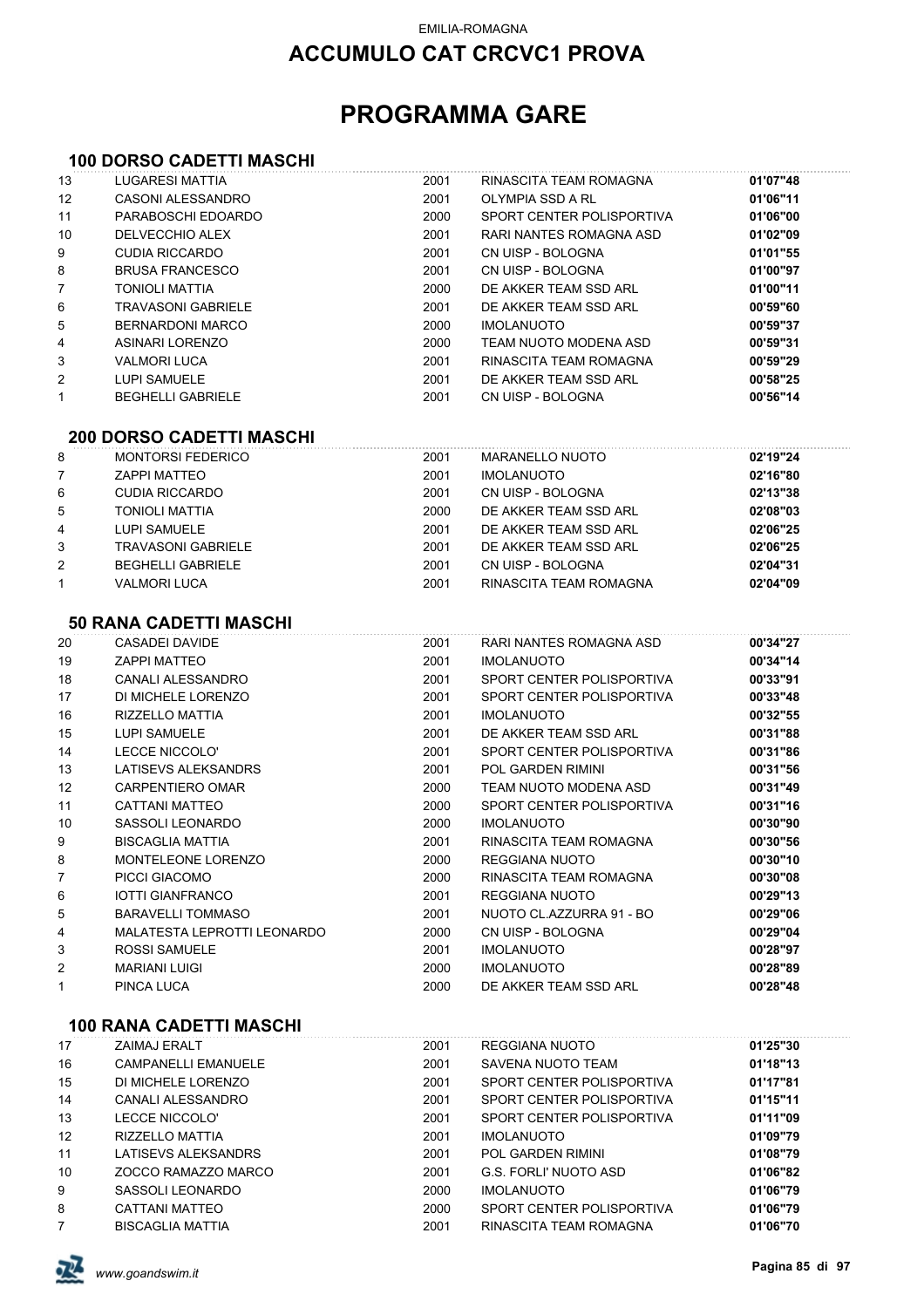# **PROGRAMMA GARE**

| 6 | IOTTI GIANFRANCO   | 2001 | REGGIANA NUOTO           | 01'04"49 |
|---|--------------------|------|--------------------------|----------|
| 5 | MONTELEONE LORENZO | 2000 | REGGIANA NUOTO           | 01'04"25 |
| 4 | PICCI GIACOMO      | 2000 | RINASCITA TEAM ROMAGNA   | 01'04"22 |
| 3 | MARIANI LUIGI      | 2000 | <b>IMOLANUOTO</b>        | 01'03"84 |
|   | BARAVELLI TOMMASO  | 2001 | NUOTO CL.AZZURRA 91 - BO | 01'03"13 |
|   | PINCA LUCA         | 2000 | DE AKKER TEAM SSD ARL    | 01'02"50 |

### **200 RANA CADETTI MASCHI**

| 12 | DI MICHELE LORENZO          | 2001 | SPORT CENTER POLISPORTIVA | 02'46"68 |
|----|-----------------------------|------|---------------------------|----------|
| 11 | <b>CAMPANELLI EMANUELE</b>  | 2001 | SAVENA NUOTO TEAM         | 02'40"27 |
| 10 | <b>ZAPPI MATTEO</b>         | 2001 | <b>IMOLANUOTO</b>         | 02'36"41 |
| 9  | LATISEVS ALEKSANDRS         | 2001 | <b>POL GARDEN RIMINI</b>  | 02'30"58 |
| 8  | <b>RIZZELLO MATTIA</b>      | 2001 | <b>IMOLANUOTO</b>         | 02'29"40 |
|    | ZOCCO RAMAZZO MARCO         | 2001 | G.S. FORLI' NUOTO ASD     | 02'27"46 |
| 6  | CATTANI MATTEO              | 2000 | SPORT CENTER POLISPORTIVA | 02'26"17 |
| 5  | MONTELEONE LORENZO          | 2000 | REGGIANA NUOTO            | 02'22"84 |
| 4  | <b>IOTTI GIANFRANCO</b>     | 2001 | REGGIANA NUOTO            | 02'18"96 |
| 3  | BISCAGLIA MATTIA            | 2001 | RINASCITA TEAM ROMAGNA    | 02'18"86 |
| 2  | <b>BARAVELLI TOMMASO</b>    | 2001 | NUOTO CL.AZZURRA 91 - BO  | 02'16"21 |
|    | MALATESTA LEPROTTI LEONARDO | 2000 | CN UISP - BOLOGNA         | 02'14"19 |

#### **50 STILE CADETTI MASCHI**

| 33           | <b>GIANVENUTI MATTEO</b>      | 2000 | SPORT CENTER POLISPORTIVA       | 00'30"71 |
|--------------|-------------------------------|------|---------------------------------|----------|
| 32           | <b>ZAIMAJ ERALT</b>           | 2001 | <b>REGGIANA NUOTO</b>           | 00'30"19 |
| 31           | <b>BONZI SIMONE</b>           | 2001 | <b>IMOLANUOTO</b>               | 00'28"10 |
| 30           | CASADIO CARLO                 | 2000 | <b>IMOLANUOTO</b>               | 00'27"87 |
| 29           | <b>GIULIANELLI MICHAEL</b>    | 2001 | RINASCITA TEAM ROMAGNA          | 00'27"25 |
| 28           | <b>ZIVIERI MATTIA</b>         | 2001 | TEAM NUOTO MODENA ASD           | 00'26"88 |
| 27           | NAVACCHIA LUCA                | 2001 | <b>DLF NUOTO RIMINI</b>         | 00'26"58 |
| 26           | <b>LUGARESI MATTIA</b>        | 2001 | RINASCITA TEAM ROMAGNA          | 00'26"55 |
| 25           | <b>BANZI DIEGO</b>            | 2001 | CN UISP - BOLOGNA               | 00'26"43 |
| 24           | CAVALLINI ANDREA              | 2001 | TEAM NUOTO MODENA ASD           | 00'26"30 |
| 23           | <b>MANFREDONIA ANTONIO</b>    | 2001 | <b>IMOLANUOTO</b>               | 00'26"11 |
| 22           | SASSOLI LEONARDO              | 2000 | <b>IMOLANUOTO</b>               | 00'25"91 |
| 21           | <b>TRAVASONI GABRIELE</b>     | 2001 | DE AKKER TEAM SSD ARL           | 00'25"91 |
| 20           | <b>TONIOLI MATTIA</b>         | 2000 | DE AKKER TEAM SSD ARL           | 00'25"56 |
| 19           | <b>GHERARDI NICOLO'</b>       | 2000 | <b>REGGIANA NUOTO</b>           | 00'25"48 |
| 18           | STABELLINI EDOARDO            | 2001 | FERRARANUOTO ASD                | 00'25"43 |
| 17           | <b>GATTI ANDREA</b>           | 2001 | <b>GENS AQUATICA SAN MARINO</b> | 00'25"42 |
| 16           | CATTABRIGA ALBERTO            | 2001 | AMICI NUOTO VVFF MODENA         | 00'25"33 |
| 15           | DALL'AGLIO MARCO ANDREA       | 2001 | <b>REGGIANA NUOTO</b>           | 00'25"26 |
| 14           | <b>DELVECCHIO ALEX</b>        | 2001 | RARI NANTES ROMAGNA ASD         | 00'25"10 |
| 13           | <b>REGNANI SIMONE</b>         | 2000 | TEAM NUOTO MODENA ASD           | 00'25"10 |
| 12           | <b>BERTOLINI ADAM</b>         | 2001 | <b>REGGIANA NUOTO</b>           | 00'24"95 |
| 11           | <b>BRIGHENTI LEONARDO</b>     | 2000 | <b>REGGIANA NUOTO</b>           | 00'24"87 |
| 10           | <b>BETTI ANDREA</b>           | 2000 | <b>IMOLANUOTO</b>               | 00'24"87 |
| 9            | <b>TAMAGNINI RAFFAELE</b>     | 2001 | <b>GENS AQUATICA SAN MARINO</b> | 00'24"71 |
| 8            | <b>CARPENTIERO OMAR</b>       | 2000 | TEAM NUOTO MODENA ASD           | 00'24"59 |
| 7            | <b>OZMITEL VIKTOR</b>         | 2001 | SAN DONNINO SPORT SSD           | 00'24"57 |
| 6            | <b>LUCENTINI ANDREA</b>       | 2001 | TEAM NUOTO MODENA ASD           | 00'24"30 |
| 5            | ROCCA ANTONIO FRANCESCO       | 2001 | NUOTO CL.AZZURRA 91 - BO        | 00'24"29 |
| 4            | PICCI GIACOMO                 | 2000 | RINASCITA TEAM ROMAGNA          | 00'24"09 |
| 3            | <b>BURATTINI MICHELANGELO</b> | 2000 | <b>G.S. FORLI' NUOTO ASD</b>    | 00'23"61 |
| 2            | <b>FOIS FEDERICO</b>          | 2001 | <b>COOPERNUOTO</b>              | 00'23"59 |
| $\mathbf{1}$ | <b>BUSA MICHELE</b>           | 2001 | NUOTO CLUB 2000 FAENZA          | 00'23"26 |

#### **100 STILE CADETTI MASCHI**

| 42 | GIANVENUTI MATTEO | 2000 | SPORT CENTER POLISPORTIVA | 01'06"73 |
|----|-------------------|------|---------------------------|----------|
| 41 | BONZI SIMONE      | 2001 | IMOLANUOTO                | 01'02"18 |
| 40 | CASONI ALESSANDRO | 2001 | OLYMPIA SSD A RL          | 01'00"60 |
| 39 | BANZI DIEGO       | 2001 | CN UISP - BOLOGNA         | 00'59"31 |

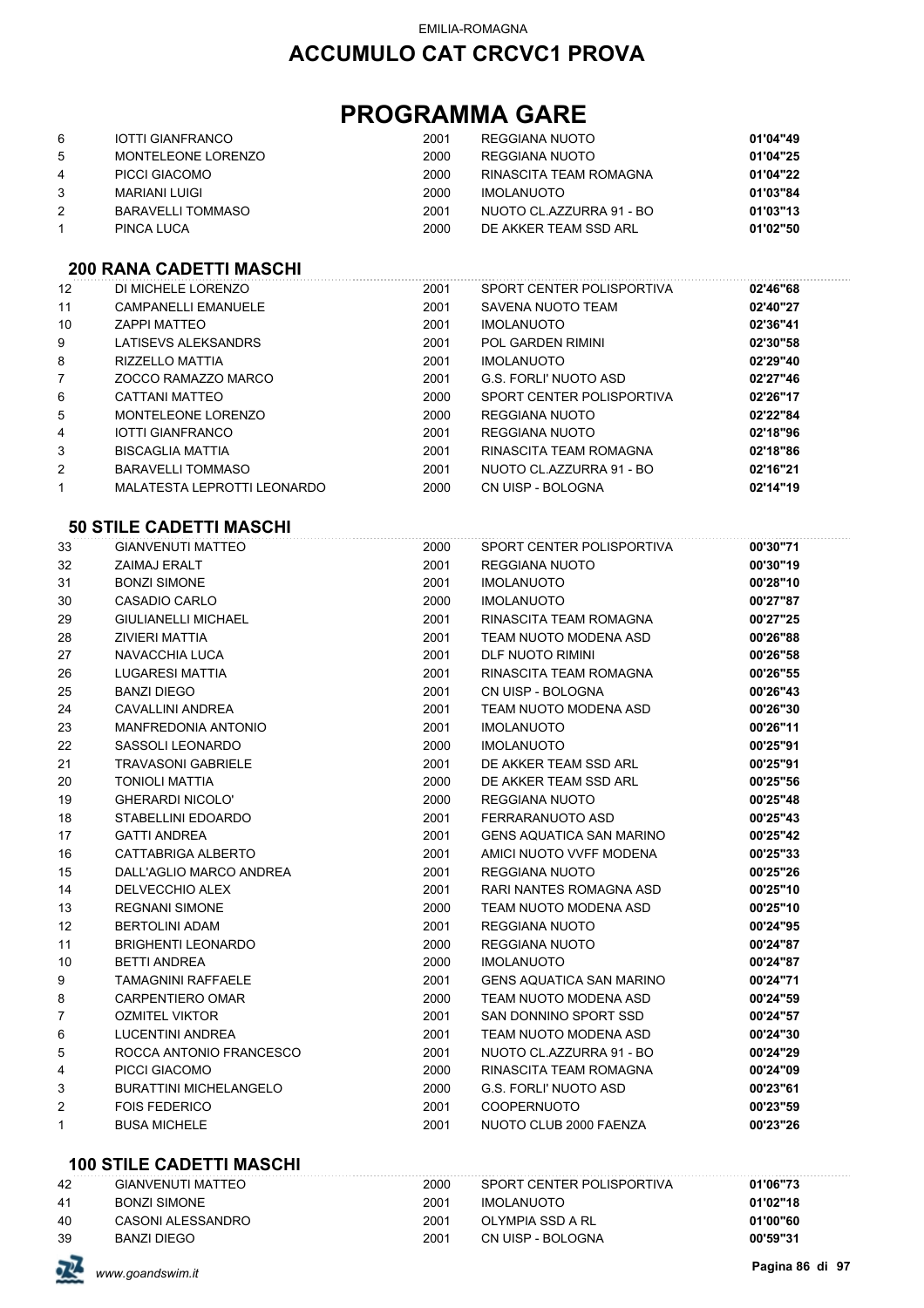| 38 | <b>COSTANTINI GIOVANNI</b>      | 2001 | TEAM NUOTO MODENA ASD           | 00'58"98 |
|----|---------------------------------|------|---------------------------------|----------|
| 37 | LUGARESI MATTIA                 | 2001 | RINASCITA TEAM ROMAGNA          | 00'58"67 |
| 36 | <b>ROSSI SAMUELE</b>            | 2001 | <b>IMOLANUOTO</b>               | 00'58"35 |
| 35 | NAVACCHIA LUCA                  | 2001 | <b>DLF NUOTO RIMINI</b>         | 00'58"22 |
| 34 | CASADIO CARLO                   | 2000 | <b>IMOLANUOTO</b>               | 00'57"80 |
| 33 | <b>TRAVASONI GABRIELE</b>       | 2001 | DE AKKER TEAM SSD ARL           | 00'56"48 |
| 32 | <b>BRIGHENTI LEONARDO</b>       | 2000 | REGGIANA NUOTO                  | 00'56"46 |
| 31 | <b>TAMAGNINI RAFFAELE</b>       | 2001 | <b>GENS AQUATICA SAN MARINO</b> | 00'56"44 |
| 30 | STABELLINI EDOARDO              | 2001 | FERRARANUOTO ASD                | 00'56"42 |
| 29 | AGNESSINI LUCA                  | 2001 | SPORT CENTER POLISPORTIVA       | 00'56"24 |
| 28 | ZANICHELLI GIANMARIA            | 2000 | REGGIANA NUOTO                  | 00'56"17 |
| 27 | <b>CESARANO ANDREA</b>          | 2000 | CN UISP - BOLOGNA               | 00'56"10 |
| 26 | <b>BERTOLINI ADAM</b>           | 2001 | REGGIANA NUOTO                  | 00'55"76 |
| 25 | <b>GATTI ANDREA</b>             | 2001 | <b>GENS AQUATICA SAN MARINO</b> | 00'55"54 |
| 24 | <b>TONIOLI MATTIA</b>           | 2000 | DE AKKER TEAM SSD ARL           | 00'55"29 |
| 23 | ASINARI LORENZO                 | 2000 | TEAM NUOTO MODENA ASD           | 00'55"13 |
| 22 | DELVECCHIO ALEX                 | 2001 | RARI NANTES ROMAGNA ASD         | 00'55"09 |
| 21 | <b>SOLAROLI MATTEO</b>          | 2001 | RINASCITA TEAM ROMAGNA          | 00'55"08 |
| 20 | SASSOLI LEONARDO                | 2000 | <b>IMOLANUOTO</b>               | 00'54"82 |
| 19 | DONELLI MATTEO                  | 2000 | <b>COOPERNUOTO</b>              | 00'54"68 |
| 18 | <b>BETTI ANDREA</b>             | 2000 | <b>IMOLANUOTO</b>               | 00'54"65 |
| 17 | CATTABRIGA ALBERTO              | 2001 | AMICI NUOTO VVFF MODENA         | 00'54"37 |
| 16 | ROCCA ANTONIO FRANCESCO         | 2001 | NUOTO CL.AZZURRA 91 - BO        | 00'54"35 |
| 15 | RICCHI GIOVANNI                 | 2001 | NUOTO CL.AZZURRA 91 - BO        | 00'54"18 |
| 14 | <b>CHIARINI MIRCO</b>           | 2001 | CN UISP - BOLOGNA               | 00'54"08 |
| 13 | <b>REGNANI SIMONE</b>           | 2000 | TEAM NUOTO MODENA ASD           | 00'53"98 |
| 12 | DALL'AGLIO MARCO ANDREA         | 2001 | REGGIANA NUOTO                  | 00'53"70 |
| 11 | <b>COCCOLINI GABRIELE</b>       | 2000 | CN UISP - BOLOGNA               | 00'53"52 |
| 10 | MALATESTA LEPROTTI LEONARDO     | 2000 | CN UISP - BOLOGNA               | 00'53"51 |
| 9  | <b>OZMITEL VIKTOR</b>           | 2001 | SAN DONNINO SPORT SSD           | 00'53"38 |
| 8  | <b>GHERARDI NICOLO'</b>         | 2000 | REGGIANA NUOTO                  | 00'53"30 |
| 7  | PICCI GIACOMO                   | 2000 | RINASCITA TEAM ROMAGNA          | 00'53"25 |
| 6  | <b>BEGHELLI GABRIELE</b>        | 2001 | CN UISP - BOLOGNA               | 00'53"12 |
| 5  | <b>FOIS FEDERICO</b>            | 2001 | <b>COOPERNUOTO</b>              | 00'53"09 |
| 4  | PINCA LUCA                      | 2000 | DE AKKER TEAM SSD ARL           | 00'52"43 |
| 3  | <b>BERNARDONI MARCO</b>         | 2000 | <b>IMOLANUOTO</b>               | 00'52"41 |
| 2  | <b>MARIANI LUIGI</b>            | 2000 | <b>IMOLANUOTO</b>               | 00'52"31 |
| 1  | <b>BARAVELLI TOMMASO</b>        | 2001 | NUOTO CL.AZZURRA 91 - BO        | 00'52"23 |
|    | <b>200 STILE CADETTI MASCHI</b> |      |                                 |          |
| 38 | <b>GIANVENUTI MATTEO</b>        | 2000 | SPORT CENTER POLISPORTIVA       | 02'25"62 |
| 37 | <b>BANZI DIEGO</b>              | 2001 | CN UISP - BOLOGNA               | 02'10"14 |
| 36 | LUGARESI MATTIA                 | 2001 | RINASCITA TEAM ROMAGNA          | 02'08"69 |
| 35 | PARABOSCHI EDOARDO              | 2000 | SPORT CENTER POLISPORTIVA       | 02'08"28 |
| 34 | STABELLINI EDOARDO              | 2001 | FERRARANUOTO ASD                | 02'07"57 |
| 33 | <b>TAMAGNINI RAFFAELE</b>       | 2001 | <b>GENS AQUATICA SAN MARINO</b> | 02'06"57 |
| 32 | <b>ZAPPI MATTEO</b>             | 2001 | <b>IMOLANUOTO</b>               | 02'04"91 |
| 31 | <b>ZANICHELLI GIANMARIA</b>     | 2000 | <b>REGGIANA NUOTO</b>           | 02'04"39 |
| 30 | <b>TRAVASONI GABRIELE</b>       | 2001 | DE AKKER TEAM SSD ARL           | 02'03"41 |
| 29 | <b>FARINA KEVIN</b>             | 2001 | NUOTO CL.AZZURRA 91 - BO        | 02'03"34 |
| 28 | CASADIO CARLO                   | 2000 | <b>IMOLANUOTO</b>               | 02'02"85 |
| 27 | <b>GATTI ANDREA</b>             | 2001 | <b>GENS AQUATICA SAN MARINO</b> | 02'02"84 |
| 26 | <b>AGNESSINI LUCA</b>           | 2001 | SPORT CENTER POLISPORTIVA       | 02'02"62 |
| 25 | <b>BERTOLINI ADAM</b>           | 2001 | <b>REGGIANA NUOTO</b>           | 02'02"19 |
| 24 | PERLA EDOARDO                   | 2001 | POL COMUNALE RICCIONE           | 02'01"52 |
| 23 | <b>CESARANO ANDREA</b>          | 2000 | CN UISP - BOLOGNA               | 02'01"38 |
| 22 | <b>BERNARDONI MARCO</b>         | 2000 | <b>IMOLANUOTO</b>               | 02'01"28 |
| 21 | ROCCA ANTONIO FRANCESCO         | 2001 | NUOTO CL.AZZURRA 91 - BO        | 02'00"91 |
| 20 | <b>SOLAROLI MATTEO</b>          | 2001 | RINASCITA TEAM ROMAGNA          | 02'00"74 |
| 19 | <b>BETTI ANDREA</b>             | 2000 | <b>IMOLANUOTO</b>               | 02'00"71 |
| 18 | <b>BRAGHINI FILIPPO</b>         | 2001 | CENTRO NUOTO COPPARO            | 02'00"05 |

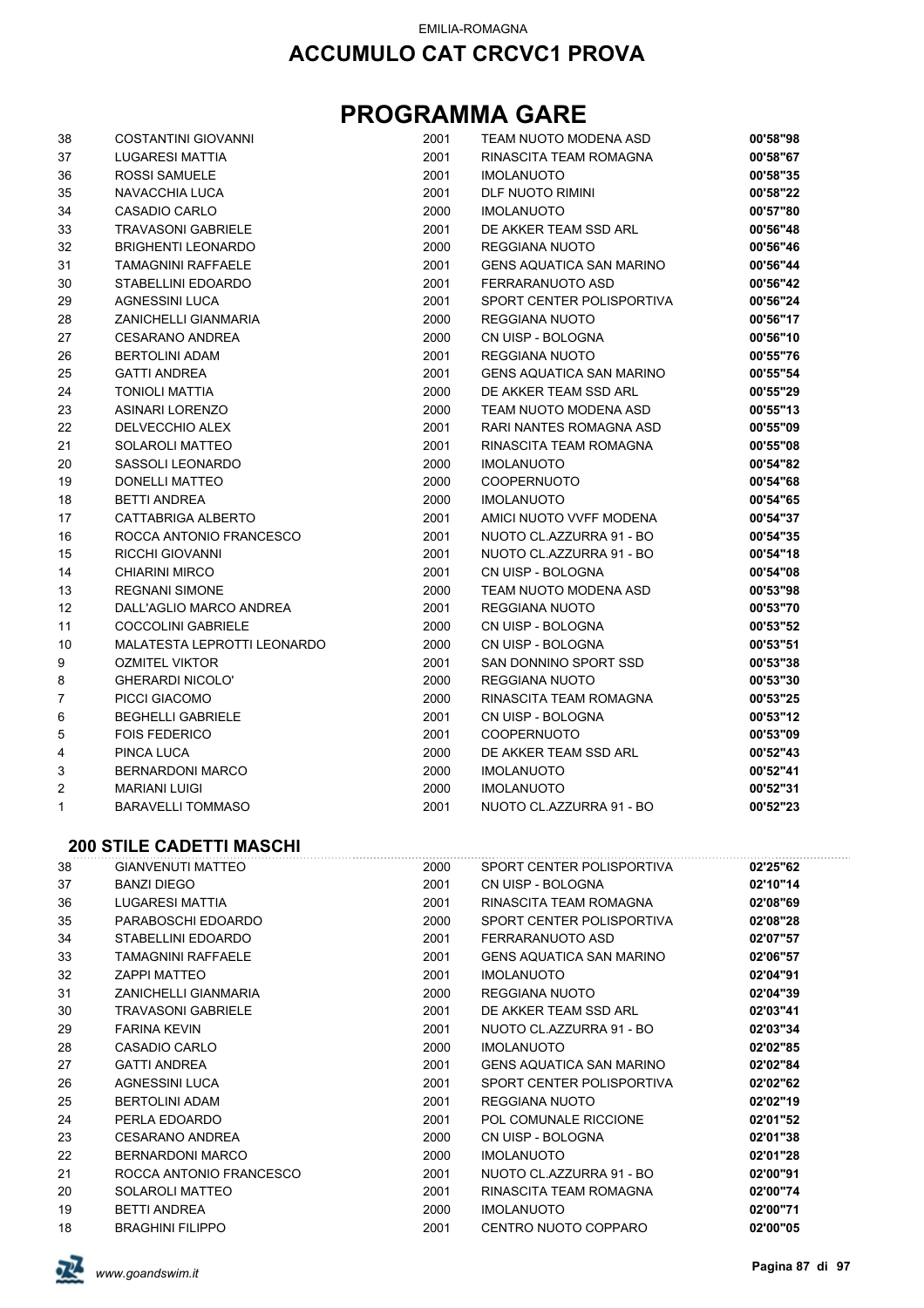# **PROGRAMMA GARE**

| 17           | RICCHI GIOVANNI                 | 2001 | NUOTO CL.AZZURRA 91 - BO        | 01'59"93 |
|--------------|---------------------------------|------|---------------------------------|----------|
| 16           | SASSOLI LEONARDO                | 2000 | <b>IMOLANUOTO</b>               | 01'59"77 |
| 15           | <b>GUERZONI LORENZO</b>         | 2000 | <b>MARANELLO NUOTO</b>          | 01'59"07 |
| 14           | DI BERARDINO FEDERICO           | 2000 | POL COMUNALE RICCIONE           | 01'58"59 |
| 13           | PELLEGRINI LUCA                 | 2001 | RARI NANTES ROMAGNA ASD         | 01'58"39 |
| 12           | <b>IANIERI LUIGI</b>            | 2001 | POL COMUNALE RICCIONE           | 01'58"24 |
| 11           | <b>FOIS FEDERICO</b>            | 2001 | <b>COOPERNUOTO</b>              | 01'57"41 |
| 10           | CATTABRIGA ALBERTO              | 2001 | AMICI NUOTO VVFF MODENA         | 01'57"02 |
| 9            | <b>GHERARDI NICOLO'</b>         | 2000 | <b>REGGIANA NUOTO</b>           | 01'56"60 |
| 8            | MALATESTA LEPROTTI LEONARDO     | 2000 | CN UISP - BOLOGNA               | 01'56"41 |
| 7            | <b>CHIARINI MIRCO</b>           | 2001 | CN UISP - BOLOGNA               | 01'56"09 |
| 6            | <b>MARIANI LUIGI</b>            | 2000 | <b>IMOLANUOTO</b>               | 01'56"07 |
| 5            | <b>DOSE DENIS</b>               | 2001 | DE AKKER TEAM SSD ARL           | 01'56"04 |
| 4            | DALL'AGLIO MARCO ANDREA         | 2001 | REGGIANA NUOTO                  | 01'55"27 |
| 3            | <b>BEGHELLI GABRIELE</b>        | 2001 | CN UISP - BOLOGNA               | 01'54"88 |
| 2            | <b>PINCA LUCA</b>               | 2000 | DE AKKER TEAM SSD ARL           | 01'53"36 |
| $\mathbf{1}$ | <b>DOSE EDGAR</b>               | 2000 | DE AKKER TEAM SSD ARL           | 01'50"45 |
|              | <b>400 STILE CADETTI MASCHI</b> |      |                                 |          |
|              |                                 |      |                                 |          |
| 13           | <b>MONTORSI FEDERICO</b>        | 2001 | <b>MARANELLO NUOTO</b>          | 04'27"30 |
| 12           | <b>RICCHI GIOVANNI</b>          | 2001 | NUOTO CL.AZZURRA 91 - BO        | 04'21"99 |
| 11           | CATTABRIGA ALBERTO              | 2001 | AMICI NUOTO VVFF MODENA         | 04'20"96 |
| 10           | <b>GATTI ANDREA</b>             | 2001 | <b>GENS AQUATICA SAN MARINO</b> | 04'19"96 |
| 9            | <b>GUERZONI LORENZO</b>         | 2000 | <b>MARANELLO NUOTO</b>          | 04'19"02 |
| 8            | PERLA EDOARDO                   | 2001 | POL COMUNALE RICCIONE           | 04'15"51 |
| 7            | <b>CESARANO ANDREA</b>          | 2000 | CN UISP - BOLOGNA               | 04'14"92 |
| 6            | DI BERARDINO FEDERICO           | 2000 | POL COMUNALE RICCIONE           | 04'08"52 |
| 5            | <b>IANIERI LUIGI</b>            | 2001 | POL COMUNALE RICCIONE           | 04'06"96 |
| 4            | <b>GHERARDI NICOLO'</b>         | 2000 | <b>REGGIANA NUOTO</b>           | 04'05"73 |
| 3            | <b>CHIARINI MIRCO</b>           | 2001 | CN UISP - BOLOGNA               | 04'05"46 |
| 2            | DALL'AGLIO MARCO ANDREA         | 2001 | <b>REGGIANA NUOTO</b>           | 04'05"22 |

# **800 STILE CADETTI MASCHI**

|    | <u> 888 - 898 - 898 - 898 - 898 - 898 - 898 - 898 - 898 - 898 - 898 - 898 - 898 - 898 - 898 - 898 - 89</u> |      |                       |          |
|----|------------------------------------------------------------------------------------------------------------|------|-----------------------|----------|
| -5 | PERLA EDOARDO                                                                                              | 2001 | POL COMUNALE RICCIONE | 08'47"89 |
| 4  | DONELLI MATTEO                                                                                             | 2000 | <b>COOPERNUOTO</b>    | 08'44"02 |
| 3  | DI BERARDINO FEDERICO                                                                                      | 2000 | POL COMUNALE RICCIONE | 08'43"61 |
| 2  | <b>GHERARDI NICOLO'</b>                                                                                    | 2000 | REGGIANA NUOTO        | 08'27"69 |
|    | IANIERI LUIGI                                                                                              | 2001 | POL COMUNALE RICCIONE | 08'25"70 |
|    |                                                                                                            |      |                       |          |

PINCA LUCA 2000 DE AKKER TEAM SSD ARL **03'59"16**

### **1500 STILE CADETTI MASCHI**

| 5 | MONTORSI FEDERICO        | 2001 | MARANELLO NUOTO        | 17'34"83 |
|---|--------------------------|------|------------------------|----------|
| 4 | DOSE DENIS               | 2001 | DE AKKER TEAM SSD ARL  | 16'58"39 |
|   | DONELLI MATTEO           | 2000 | <b>COOPERNUOTO</b>     | 16'56"10 |
| 2 | <b>BISCAGI IA MATTIA</b> | 2001 | RINASCITA TEAM ROMAGNA | 16'46"73 |
|   | <b>GHERARDI NICOLO'</b>  | 2000 | REGGIANA NUOTO         | 16'22"33 |
|   |                          |      |                        |          |

#### **100 MISTI CADETTI MASCHI**

| 13             | GIANVENUTI MATTEO       | 2000 | SPORT CENTER POLISPORTIVA       | 01'22"68 |  |
|----------------|-------------------------|------|---------------------------------|----------|--|
| 12             | CASADEI DAVIDE          | 2001 | RARI NANTES ROMAGNA ASD         | 01'08"30 |  |
| 11             | ALBERINI GUIDO          | 2000 | <b>MARANELLO NUOTO</b>          | 01'08"15 |  |
| 10             | CASONI ALESSANDRO       | 2001 | OLYMPIA SSD A RL                | 01'07"21 |  |
| 9              | <b>GATTI ANDREA</b>     | 2001 | <b>GENS AQUATICA SAN MARINO</b> | 01'05"46 |  |
| 8              | CARPENTIERO OMAR        | 2000 | TEAM NUOTO MODENA ASD           | 01'05"38 |  |
| $\overline{7}$ | TAMAGNINI RAFFAELE      | 2001 | <b>GENS AQUATICA SAN MARINO</b> | 01'04"24 |  |
| 6              | ASINARI LORENZO         | 2000 | TEAM NUOTO MODENA ASD           | 01'03"57 |  |
| 5              | ZANICHELLI GIANMARIA    | 2000 | REGGIANA NUOTO                  | 01'02"83 |  |
| 4              | <b>LUCENTINI ANDREA</b> | 2001 | TEAM NUOTO MODENA ASD           | 01'02"49 |  |
| 3              | DELVECCHIO ALEX         | 2001 | RARI NANTES ROMAGNA ASD         | 01'01"82 |  |
| 2              | <b>OZMITEL VIKTOR</b>   | 2001 | SAN DONNINO SPORT SSD           | 01'00"88 |  |

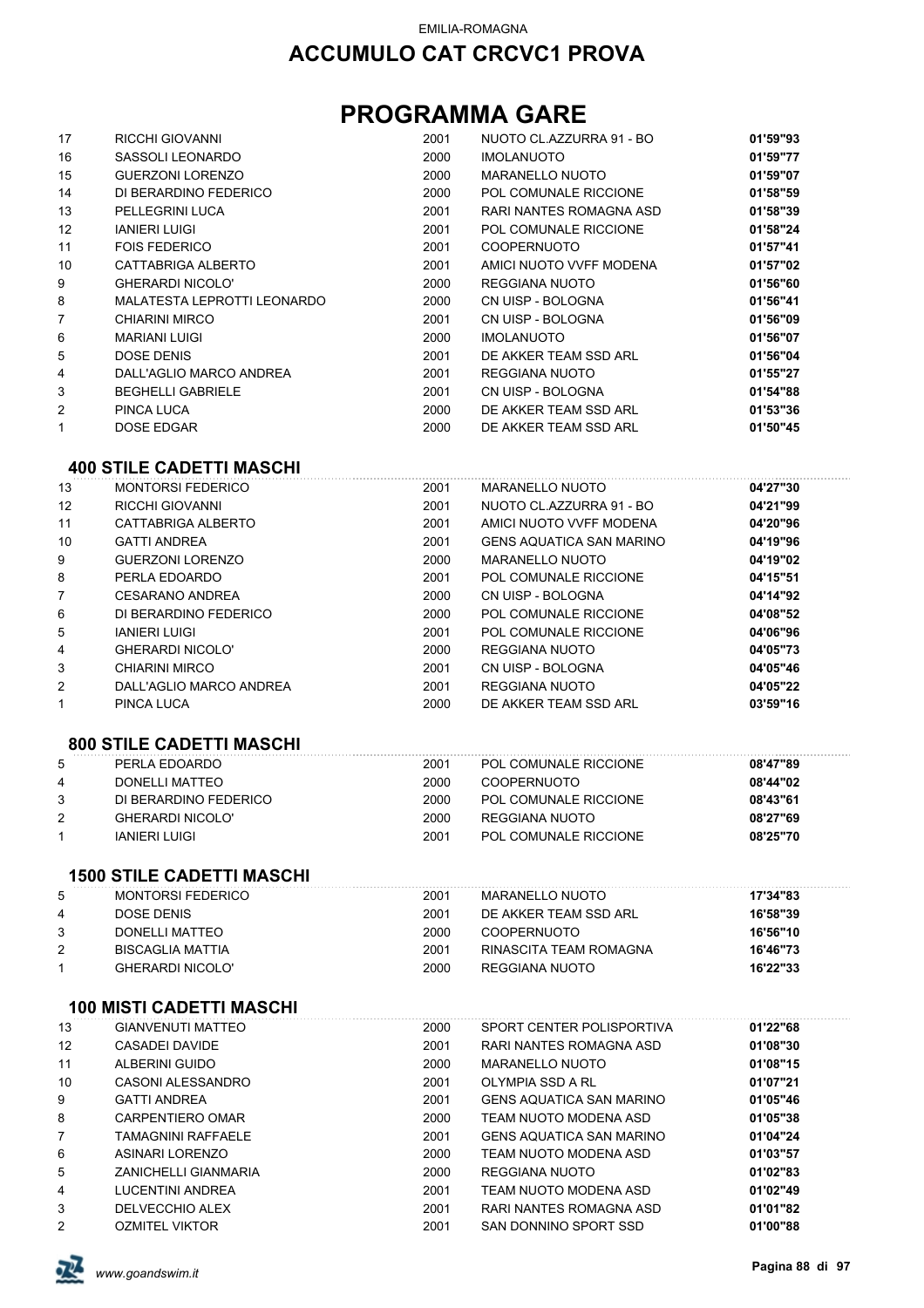## **ACCUMULO CAT CRCVC1 PROVA**

| $\mathbf{1}$            | DALL'AGLIO MARCO ANDREA            | 2001 | <b>REGGIANA NUOTO</b>        | 00'59"79 |  |  |  |  |
|-------------------------|------------------------------------|------|------------------------------|----------|--|--|--|--|
|                         | <b>200 MISTI CADETTI MASCHI</b>    |      |                              |          |  |  |  |  |
| 13                      | <b>ZAPPI MATTEO</b>                | 2001 | <b>IMOLANUOTO</b>            | 02'21"09 |  |  |  |  |
| 12                      | <b>DONELLI MATTEO</b>              | 2000 | <b>COOPERNUOTO</b>           | 02'16"51 |  |  |  |  |
| 11                      | <b>BRUSA FRANCESCO</b>             | 2001 | CN UISP - BOLOGNA            | 02'15"79 |  |  |  |  |
| 10                      | <b>BISCAGLIA MATTIA</b>            | 2001 | RINASCITA TEAM ROMAGNA       | 02'14"44 |  |  |  |  |
| 9                       | ZOCCO RAMAZZO MARCO                | 2001 | <b>G.S. FORLI' NUOTO ASD</b> | 02'13"34 |  |  |  |  |
| 8                       | <b>BALDACCI MANUEL</b>             | 2000 | POL COMUNALE RICCIONE        | 02'12"26 |  |  |  |  |
| $\overline{7}$          | <b>BUSA MICHELE</b>                | 2001 | NUOTO CLUB 2000 FAENZA       | 02'12"23 |  |  |  |  |
| 6                       | <b>BEGHELLI GABRIELE</b>           | 2001 | CN UISP - BOLOGNA            | 02'10"68 |  |  |  |  |
| 5                       | <b>LUPI SAMUELE</b>                | 2001 | DE AKKER TEAM SSD ARL        | 02'10"54 |  |  |  |  |
| 4                       | <b>MARIANI LUIGI</b>               | 2000 | <b>IMOLANUOTO</b>            | 02'09"62 |  |  |  |  |
| 3                       | <b>IOTTI GIANFRANCO</b>            | 2001 | REGGIANA NUOTO               | 02'08"98 |  |  |  |  |
| $\overline{\mathbf{c}}$ | <b>FOIS FEDERICO</b>               | 2001 | <b>COOPERNUOTO</b>           | 02'07"98 |  |  |  |  |
| 1                       | <b>BARAVELLI TOMMASO</b>           | 2001 | NUOTO CL.AZZURRA 91 - BO     | 02'06"52 |  |  |  |  |
|                         | <b>400 MISTI CADETTI MASCHI</b>    |      |                              |          |  |  |  |  |
| 8                       | <b>DONELLI MATTEO</b>              | 2000 | <b>COOPERNUOTO</b>           | 04'52"92 |  |  |  |  |
| 7                       | <b>BALDACCI MANUEL</b>             | 2000 | POL COMUNALE RICCIONE        | 04'51"39 |  |  |  |  |
| 6                       | <b>FOIS FEDERICO</b>               | 2001 | <b>COOPERNUOTO</b>           | 04'40"98 |  |  |  |  |
| 5                       | <b>BARAVELLI TOMMASO</b>           | 2001 | NUOTO CL.AZZURRA 91 - BO     | 04'39"23 |  |  |  |  |
| 4                       | <b>LUPI SAMUELE</b>                | 2001 | DE AKKER TEAM SSD ARL        | 04'37"73 |  |  |  |  |
| 3                       | <b>BISCAGLIA MATTIA</b>            | 2001 | RINASCITA TEAM ROMAGNA       | 04'37"36 |  |  |  |  |
| $\overline{c}$          | <b>IOTTI GIANFRANCO</b>            | 2001 | REGGIANA NUOTO               | 04'35"73 |  |  |  |  |
| 1                       | PINCA LUCA                         | 2000 | DE AKKER TEAM SSD ARL        | 04'25"47 |  |  |  |  |
|                         |                                    |      |                              |          |  |  |  |  |
|                         | <b>50 FARFALLA SENIOR FEMMINE</b>  |      |                              |          |  |  |  |  |
| 19                      | <b>CARDELLI GIULIA</b>             | 2001 | NUOTO CLUB 2000 FAENZA       | 00'33"96 |  |  |  |  |
| 18                      | <b>MAZZOLI MARTINA</b>             | 2001 | TEAM NUOTO MODENA ASD        | 00'33"87 |  |  |  |  |
| 17                      | <b>CUTTONARO MARGHERITA</b>        | 1999 | RARI NANTES ROMAGNA ASD      | 00'32"42 |  |  |  |  |
| 16                      | <b>MARCHI BARALDI ELISA</b>        | 2001 | <b>IMOLANUOTO</b>            | 00'32"01 |  |  |  |  |
| 15                      | SKORYATINA VALENTYNA               | 1995 | RINASCITA TEAM ROMAGNA       | 00'31"98 |  |  |  |  |
| 14                      | <b>ARDUINI CHIARA</b>              | 2001 | NUOTO CLUB 91 PARMA          | 00'31"93 |  |  |  |  |
| 13                      | <b>FERRONI GESSICA</b>             | 2001 | <b>COOPERNUOTO</b>           | 00'31"44 |  |  |  |  |
| 12                      | FOIERA ELENA SOFIA                 | 2001 | RINASCITA TEAM ROMAGNA       | 00'30"96 |  |  |  |  |
| 11                      | <b>COVELLA SARA</b>                | 2001 | CN UISP - BOLOGNA            | 00'30"73 |  |  |  |  |
| 10                      | POMPA GIORGIA                      | 2001 | LIB NUOTO RAVENNA            | 00'30"71 |  |  |  |  |
| 9                       | <b>VICINI BEATRICE</b>             | 2000 | TEAM NUOTO MODENA ASD        | 00'30"15 |  |  |  |  |
| 8                       | <b>CORTINOVIS ANGELICA</b>         | 2001 | CN UISP - BOLOGNA            | 00'29"63 |  |  |  |  |
| 7                       | <b>CARINI ELISA</b>                | 2001 | DE AKKER TEAM SSD ARL        | 00'29"52 |  |  |  |  |
| 6                       | FANTUZ MARTINA                     | 2001 | <b>IMOLANUOTO</b>            | 00'29"33 |  |  |  |  |
| 5                       | <b>CIRIESI MARTINA</b>             | 2001 | NUOTO CL.AZZURRA 91 - BO     | 00'29"01 |  |  |  |  |
| 4                       | ARFELLINI GIULIA                   | 1999 | RINASCITA TEAM ROMAGNA       | 00'28"88 |  |  |  |  |
| 3                       | <b>GALLERANI ERICA</b>             | 1999 | DE AKKER TEAM SSD ARL        | 00'28"46 |  |  |  |  |
| 2                       | <b>BASSI ELISA</b>                 | 1988 | SPORT CENTER POLISPORTIVA    | 00'28"09 |  |  |  |  |
| $\mathbf{1}$            | FERRI ALEXIA                       | 2001 | NUOTO CL.AZZURRA 91 - BO     | 00'27"75 |  |  |  |  |
|                         | <b>100 FARFALLA SENIOR FEMMINE</b> |      |                              |          |  |  |  |  |
| 17                      | ARDUINI CHIARA                     | 2001 | NUOTO CLUB 91 PARMA          | 01'12"14 |  |  |  |  |
| 16                      | PICCIANI CHIARA                    | 1999 | G.S. FORLI' NUOTO ASD        | 01'12"13 |  |  |  |  |
| 15                      | <b>FERRONI GESSICA</b>             | 2001 | <b>COOPERNUOTO</b>           | 01'08"85 |  |  |  |  |
| 14                      | PIRACCINI ALESSIA                  | 1999 | NUOTANDO ASD                 | 01'08"78 |  |  |  |  |
| 13                      | SALAROLI SOFIA                     | 2000 | NUOTO CLUB 2000 FAENZA       | 01'08"49 |  |  |  |  |
|                         | FOIERA ELENA SOFIA                 | 2001 | RINASCITA TEAM ROMAGNA       | 01'08"48 |  |  |  |  |
| 12                      | LAMI FRANCESCA                     | 1999 | <b>MARANELLO NUOTO</b>       |          |  |  |  |  |
| 11                      |                                    |      |                              | 01'08"40 |  |  |  |  |
| 10                      | <b>VICINI BEATRICE</b>             | 2000 | TEAM NUOTO MODENA ASD        | 01'06"87 |  |  |  |  |
| 9                       | <b>CIRIESI MARTINA</b>             | 2001 | NUOTO CL.AZZURRA 91 - BO     | 01'06"53 |  |  |  |  |
| 8                       | <b>CORTINOVIS ANGELICA</b>         | 2001 | CN UISP - BOLOGNA            | 01'06"23 |  |  |  |  |
| 7                       | POMPA GIORGIA                      | 2001 | LIB NUOTO RAVENNA            | 01'05"55 |  |  |  |  |

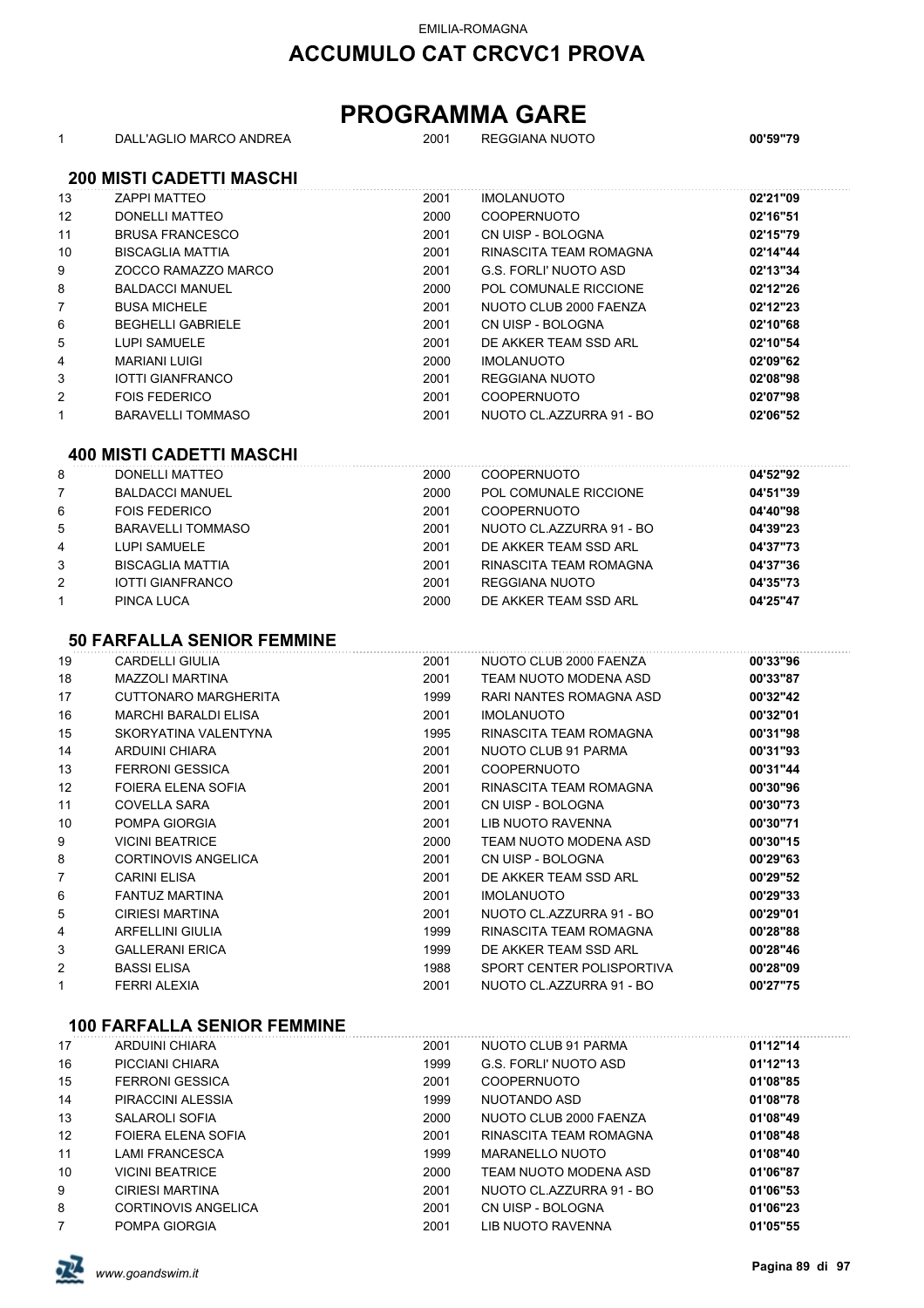# **ACCUMULO CAT CRCVC1 PROVA**

# **PROGRAMMA GARE**

| 6 | FERRI ALEXIA           | 2001 | NUOTO CL.AZZURRA 91 - BO | 01'04"48 |
|---|------------------------|------|--------------------------|----------|
| 5 | GHIRARDINI ALISSA      | 1999 | DE AKKER TEAM SSD ARL    | 01'04"08 |
| 4 | FANTUZ MARTINA         | 2001 | <b>IMOLANUOTO</b>        | 01'03"97 |
|   | VANDINI CHIARA         | 1998 | IMOLANUOTO               | 01'03"87 |
|   | <b>GALLERANI ERICA</b> | 1999 | DE AKKER TEAM SSD ARL    | 01'03"34 |
|   | ARFELLINI GIULIA       | 1999 | RINASCITA TEAM ROMAGNA   | 01'03"15 |

### **200 FARFALLA SENIOR FEMMINE**

| $\mathbf{1}$   | <b>FANTUZ MARTINA</b>           | 2001 | <b>IMOLANUOTO</b>            | 02'21"91 |
|----------------|---------------------------------|------|------------------------------|----------|
|                | <b>50 DORSO SENIOR FEMMINE</b>  |      |                              |          |
| 14             | POZZI LAURA                     | 2001 | TEAM NUOTO MODENA ASD        | 00'33"91 |
| 13             | <b>MARCHI BARALDI ELISA</b>     | 2001 | <b>IMOLANUOTO</b>            | 00'33"06 |
| 12             | <b>MONTANARI VERONICA</b>       | 2000 | TEAM NUOTO MODENA ASD        | 00'32"37 |
| 11             | POMPA GIORGIA                   | 2001 | LIB NUOTO RAVENNA            | 00'31"41 |
| 10             | RAGAZZINI SOFIA                 | 2001 | <b>G.S. FORLI' NUOTO ASD</b> | 00'31"17 |
| 9              | <b>FANTUZ MARTINA</b>           | 2001 | <b>IMOLANUOTO</b>            | 00'31"05 |
| 8              | <b>GALLERANI ERICA</b>          | 1999 | DE AKKER TEAM SSD ARL        | 00'30"98 |
| 7              | PIRACCINI ALESSIA               | 1999 | NUOTANDO ASD                 | 00'30"86 |
| 6              | <b>MANGELLI CHIARA</b>          | 2001 | <b>G.S. FORLI' NUOTO ASD</b> | 00'30"70 |
| 5              | <b>VICINELLI GAIA</b>           | 2000 | <b>IMOLANUOTO</b>            | 00'30"68 |
| 4              | SHEHU REA                       | 2001 | NUOTO CL.AZZURRA 91 - BO     | 00'29"96 |
| 3              | FERRI ALEXIA                    | 2001 | NUOTO CL.AZZURRA 91 - BO     | 00'29"33 |
| $\overline{2}$ | <b>BRAVACCINI GAIA</b>          | 2001 | <b>G.S. FORLI' NUOTO ASD</b> | 00'29"14 |
| $\mathbf{1}$   | <b>SIBONI BEATRICE</b>          | 1996 | <b>G.S. FORLI' NUOTO ASD</b> | 00'27"97 |
|                | <b>100 DORSO SENIOR FEMMINE</b> |      |                              |          |
| 13             | PANZAVOLTA MARTINA              | 2001 | NUOTO CLUB 2000 FAENZA       | 01'18"40 |
| 12             | <b>MAZZOLI MARTINA</b>          | 2001 | TEAM NUOTO MODENA ASD        | 01'16"50 |
| 11             | <b>MARCHI BARALDI ELISA</b>     | 2001 | <b>IMOLANUOTO</b>            | 01'11"57 |
| 10             | <b>CABRI ILARIA</b>             | 2001 | RECORD NUOTO CLUB - BO       | 01'11"10 |
| 9              | <b>FANTUZZI LUCREZIA</b>        | 2000 | MARANELLO NUOTO              | 01'10"11 |
| 8              | <b>VICINELLI GAIA</b>           | 2000 | <b>IMOLANUOTO</b>            | 01'07"24 |
| $\overline{7}$ | PIRACCINI ALESSIA               | 1999 | NUOTANDO ASD                 | 01'06"80 |
| 6              | RAGAZZINI SOFIA                 | 2001 | <b>G.S. FORLI' NUOTO ASD</b> | 01'06"78 |

| 5. | TRABANELLI GIULIA   | 2000 | DE AKKER TEAM SSD ARL    | 01'06"67 |
|----|---------------------|------|--------------------------|----------|
| 4  | ALBERGHI GIULIA     | 2001 | REGGIANA NUOTO           | 01'06"63 |
|    | PESCIO ANDREA AMBRA | 1998 | DE AKKER TEAM SSD ARL    | 01'04"53 |
| 2  | SHEHU REA           | 2001 | NUOTO CL.AZZURRA 91 - BO | 01'04"29 |
|    | FERRI ALEXIA        | 2001 | NUOTO CL.AZZURRA 91 - BO | 01'02"58 |

#### **200 DORSO SENIOR FEMMINE**

| 9              | PANZAVOLTA MARTINA    | 2001 | NUOTO CLUB 2000 FAENZA   | 02'47"83 |
|----------------|-----------------------|------|--------------------------|----------|
| 8              | CABRI ILARIA          | 2001 | RECORD NUOTO CLUB - BO   | 02'36"05 |
| $\overline{7}$ | PIRACCINI ALESSIA     | 1999 | NUOTANDO ASD             | 02'30"15 |
| 6              | <b>VICINELLI GAIA</b> | 2000 | <b>IMOLANUOTO</b>        | 02'25"90 |
| 5              | ALBERGHI GIULIA       | 2001 | REGGIANA NUOTO           | 02'22"95 |
| 4              | <b>BRIONI EMMA</b>    | 1999 | <b>COOPERNUOTO</b>       | 02'22"64 |
| 3              | TRABANELLI GIULIA     | 2000 | DE AKKER TEAM SSD ARL    | 02'20"30 |
| 2              | SHEHU REA             | 2001 | NUOTO CL.AZZURRA 91 - BO | 02'18"32 |
| $\mathbf{1}$   | ALESCI SARA           | 1998 | CN UISP - BOLOGNA        | 02'14"63 |
|                |                       |      |                          |          |

### **50 RANA SENIOR FEMMINE**

| 10 | D'ORIA ALESSIA                     | 2001 | FERRARANUOTO ASD          | 00'41"24 |
|----|------------------------------------|------|---------------------------|----------|
| 9  | <b>CESCON MARGHERITA</b>           | 1999 | TEAM NUOTO MODENA ASD     | 00'38"42 |
| 8  | <b>ZACCHINI YLENIA</b>             | 2000 | DE AKKER TEAM SSD ARL     | 00'37"44 |
|    | <b>GIORGI PIERFRANCESCHI SOFIA</b> | 2000 | SPORT CENTER POLISPORTIVA | 00'35"73 |
| 6  | <b>CIRIESI MARTINA</b>             | 2001 | NUOTO CL.AZZURRA 91 - BO  | 00'35"16 |
| 5  | <b>TIOZZO CAROLINA</b>             | 1999 | DE AKKER TEAM SSD ARL     | 00'34"98 |
| 4  | ROSSI LUCREZIA                     | 2000 | DE AKKER TEAM SSD ARL     | 00'34"84 |
|    |                                    |      |                           |          |

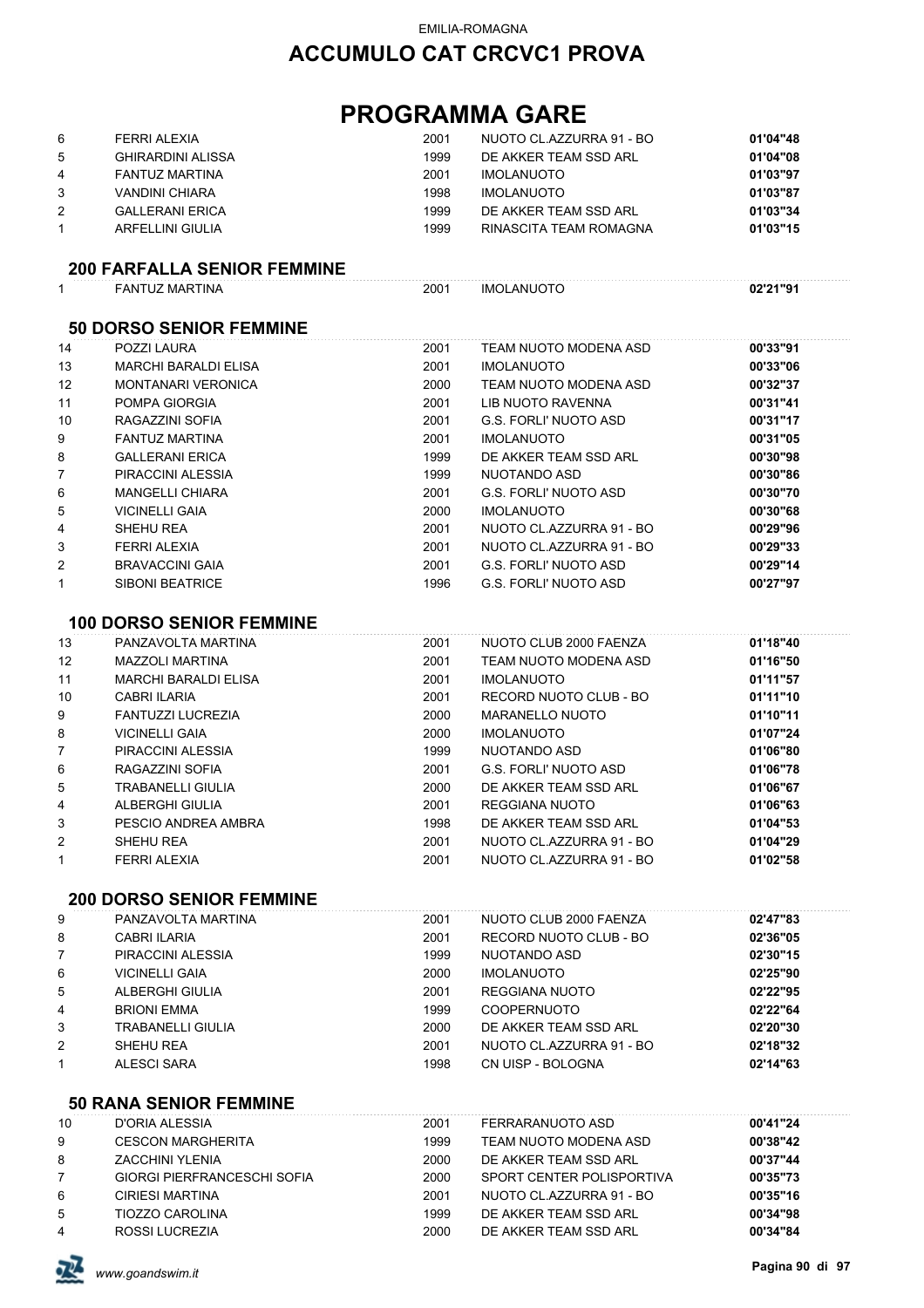| 3<br>2<br>1    | SALAROLI SOFIA<br>CASAROTTO ELEONORA<br><b>COVELLA SARA</b> | 2000<br>1998<br>2001 | NUOTO CLUB 2000 FAENZA<br>CN UISP - BOLOGNA<br>CN UISP - BOLOGNA | 00'34"79<br>00'33"00<br>00'32"19 |
|----------------|-------------------------------------------------------------|----------------------|------------------------------------------------------------------|----------------------------------|
|                | <b>100 RANA SENIOR FEMMINE</b>                              |                      |                                                                  |                                  |
| 7              | <b>MARIOTTI GIADA</b>                                       | 2000                 | <b>COOPERNUOTO</b>                                               | 01'17"66                         |
| 6              | <b>GIORGI PIERFRANCESCHI SOFIA</b>                          | 2000                 | SPORT CENTER POLISPORTIVA                                        | 01'16"37                         |
| 5              | ROSSI LUCREZIA                                              | 2000                 | DE AKKER TEAM SSD ARL                                            | 01'15"80                         |
| 4              | <b>FONTANILI GAIA</b>                                       | 2001                 | <b>COOPERNUOTO</b>                                               | 01'15"73                         |
| 3              | SALAROLI SOFIA                                              | 2000                 | NUOTO CLUB 2000 FAENZA                                           | 01'14"10                         |
| $\overline{2}$ | <b>ALESCI SARA</b>                                          | 1998                 | CN UISP - BOLOGNA                                                | 01'12"15                         |
| 1              | <b>MAZZONI SAMANTA</b>                                      | 2001                 | POL COMUNALE RICCIONE                                            | 01'09"37                         |
|                | <b>200 RANA SENIOR FEMMINE</b>                              |                      |                                                                  |                                  |
| 10             | <b>TIOZZO CAROLINA</b>                                      | 1999                 | DE AKKER TEAM SSD ARL                                            | 02'50"40                         |
| 9              | <b>GIORGI PIERFRANCESCHI SOFIA</b>                          | 2000                 | SPORT CENTER POLISPORTIVA                                        | 02'46"79                         |
| 8              | <b>FONTANILI GAIA</b>                                       | 2001                 | <b>COOPERNUOTO</b>                                               | 02'45"68                         |
| 7              | <b>MARIOTTI GIADA</b>                                       | 2000                 | <b>COOPERNUOTO</b>                                               | 02'43"06                         |
| 6              | <b>ROSSI LUCREZIA</b>                                       | 2000                 | DE AKKER TEAM SSD ARL                                            | 02'42"33                         |
| 5              | <b>CIRIESI MARTINA</b>                                      | 2001                 | NUOTO CL.AZZURRA 91 - BO                                         | 02'41"35                         |
| 4              | <b>COVELLA SARA</b>                                         | 2001                 | CN UISP - BOLOGNA                                                | 02'37"56                         |
| 3              | SALAROLI SOFIA                                              | 2000                 | NUOTO CLUB 2000 FAENZA                                           | 02'36"01                         |
| $\overline{2}$ | CASAROTTO ELEONORA                                          | 1998                 | CN UISP - BOLOGNA                                                | 02'35"26                         |
| $\mathbf{1}$   | <b>MAZZONI SAMANTA</b>                                      | 2001                 | POL COMUNALE RICCIONE                                            | 02'31"97                         |
|                |                                                             |                      |                                                                  |                                  |
|                | <b>50 STILE SENIOR FEMMINE</b>                              |                      |                                                                  |                                  |
| 22             | <b>CARDELLI GIULIA</b>                                      | 2001                 | NUOTO CLUB 2000 FAENZA                                           | 00'30"23                         |
| 21             | <b>BORGOGNONI CAMILLA</b>                                   | 2001                 | NUOTANDO ASD                                                     | 00'30"13                         |
| 20             | CRISTOFORI LETIZIA                                          | 2000                 | REGGIANA NUOTO                                                   | 00'29"59                         |
| 19             | CUTTONARO MARGHERITA                                        | 1999                 | RARI NANTES ROMAGNA ASD                                          | 00'29"35                         |
| 18             | <b>LAMI FRANCESCA</b>                                       | 1999                 | <b>MARANELLO NUOTO</b>                                           | 00'29"32                         |
| 17             | POZZI LAURA                                                 | 2001                 | TEAM NUOTO MODENA ASD                                            | 00'29"25                         |
| 16             | <b>ZACCHINI YLENIA</b>                                      | 2000                 | DE AKKER TEAM SSD ARL                                            | 00'29"09                         |
| 15             | LUCCHI XAMIRA                                               | 2000                 | RINASCITA TEAM ROMAGNA                                           | 00'28"95                         |
| 14             | <b>MARCHI BARALDI ELISA</b>                                 | 2001                 | <b>IMOLANUOTO</b>                                                | 00'28"82                         |
| 13             | <b>MONTANARI VERONICA</b>                                   | 2000                 | TEAM NUOTO MODENA ASD                                            | 00'28"80                         |
| 12             | <b>VICINI BEATRICE</b>                                      | 2000                 | TEAM NUOTO MODENA ASD                                            | 00'28"76                         |
| 11             | RAGAZZINI SOFIA                                             | 2001                 | <b>G.S. FORLI' NUOTO ASD</b>                                     | 00'27"96                         |
| 10             | POMPA GIORGIA                                               | 2001                 | LIB NUOTO RAVENNA                                                | 00'27"85                         |
| 9              | ALBERGHI GIULIA                                             | 2001                 | REGGIANA NUOTO                                                   | 00'27"74                         |
| 8              | <b>CORTINOVIS ANGELICA</b>                                  | 2001                 | CN UISP - BOLOGNA                                                | 00'27"72                         |
| 7              | <b>GALLERANI ERICA</b>                                      | 1999                 | DE AKKER TEAM SSD ARL                                            | 00'27"51                         |
| 6              | SHEHU REA                                                   | 2001                 | NUOTO CL.AZZURRA 91 - BO                                         | 00'27"26                         |
| 5              | <b>FIORUCCI LUCREZIA</b>                                    | 2000                 | CN UISP - BOLOGNA                                                | 00'27"22                         |
| 4              | <b>MANGELLI CHIARA</b>                                      | 2001                 | <b>G.S. FORLI' NUOTO ASD</b>                                     | 00'26"79                         |
| 3              | <b>SIBONI BEATRICE</b>                                      | 1996                 | <b>G.S. FORLI' NUOTO ASD</b>                                     | 00'26"78                         |
| 2              | <b>FERRI ALEXIA</b>                                         | 2001                 | NUOTO CL.AZZURRA 91 - BO                                         | 00'26"56                         |
| 1              | <b>BRAVACCINI GAIA</b>                                      | 2001                 | <b>G.S. FORLI' NUOTO ASD</b>                                     | 00'26"32                         |
|                | <b>100 STILE SENIOR FEMMINE</b>                             |                      |                                                                  |                                  |
| 29             | D'ORIA ALESSIA                                              | 2001                 | FERRARANUOTO ASD                                                 | 01'09"63                         |
| 28             | <b>CESCON MARGHERITA</b>                                    | 1999                 | TEAM NUOTO MODENA ASD                                            | 01'08"54                         |
| 27             | CARDELLI GIULIA                                             | 2001                 | NUOTO CLUB 2000 FAENZA                                           | 01'07"91                         |
| 26             | LEVA MARIALUNA                                              | 2001                 | RECORD NUOTO CLUB - BO                                           | 01'06"34                         |
| 25             | <b>VENTURI MICHELA</b>                                      | 1998                 | TEAM NUOTO MODENA ASD                                            | 01'05"94                         |
| 24             | <b>CUTTONARO MARGHERITA</b>                                 | 1999                 | RARI NANTES ROMAGNA ASD                                          | 01'04"60                         |
| 23             | <b>MARCHI BARALDI ELISA</b>                                 | 2001                 | <b>IMOLANUOTO</b>                                                | 01'04"07                         |
| 22             | SKORYATINA VALENTYNA                                        | 1995                 | RINASCITA TEAM ROMAGNA                                           | 01'03"98                         |
| 21             | <b>FERRONI GESSICA</b>                                      | 2001                 | COOPERNUOTO                                                      | 01'03"66                         |
| 20             | <b>ZACCHINI YLENIA</b>                                      | 2000                 | DE AKKER TEAM SSD ARL                                            | 01'03"62                         |

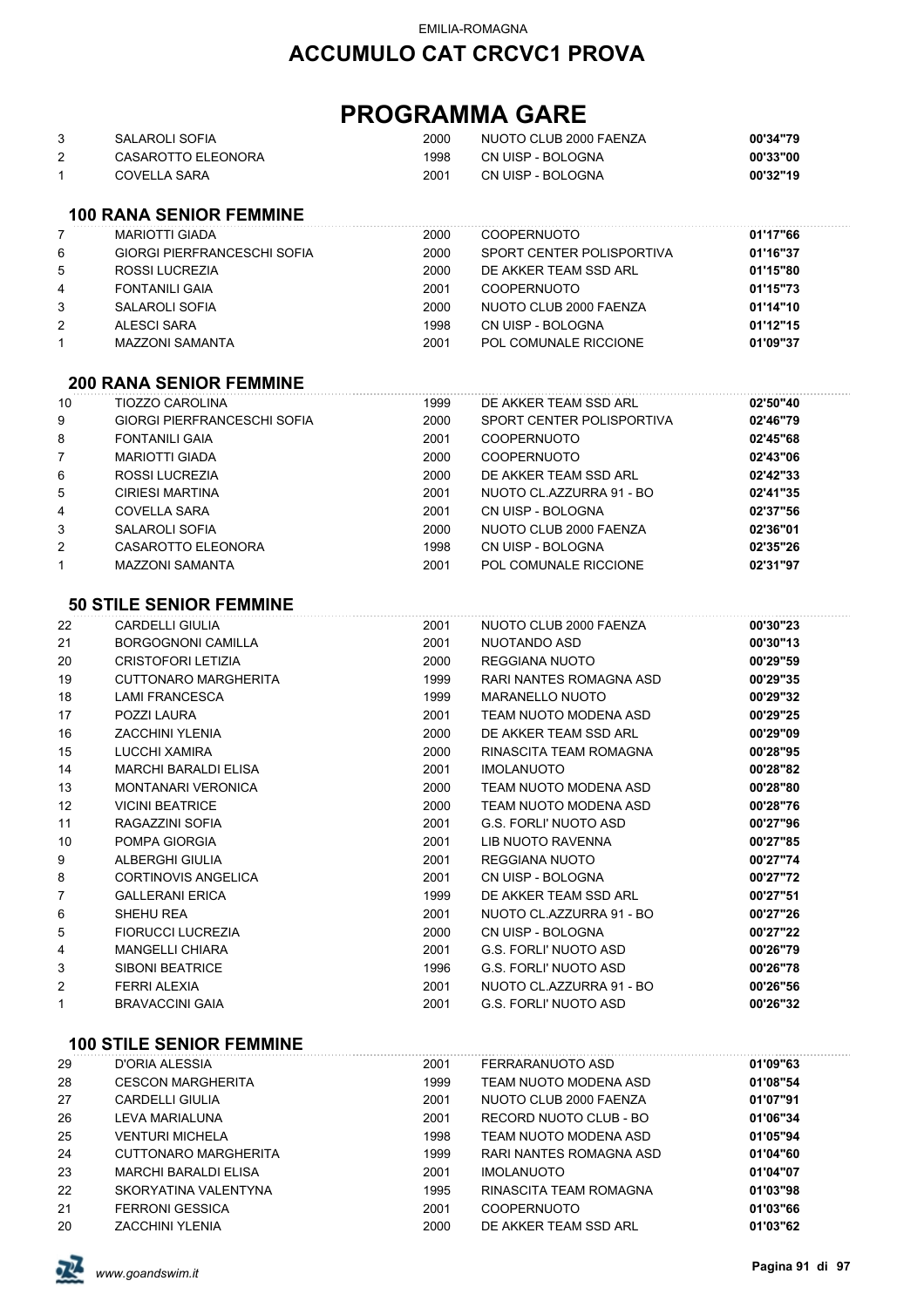# **PROGRAMMA GARE**

| 19 | ROSSI LUCREZIA             | 2000 | DE AKKER TEAM SSD ARL    | 01'03"20 |
|----|----------------------------|------|--------------------------|----------|
| 18 | FOIERA ELENA SOFIA         | 2001 | RINASCITA TEAM ROMAGNA   | 01'02"63 |
| 17 | <b>LAMI FRANCESCA</b>      | 1999 | MARANELLO NUOTO          | 01'02"28 |
| 16 | <b>BORDUGO MAYA</b>        | 2001 | REGGIANA NUOTO           | 01'01"99 |
| 15 | SHEHU REA                  | 2001 | NUOTO CL.AZZURRA 91 - BO | 01'01"83 |
| 14 | LUCCHI XAMIRA              | 2000 | RINASCITA TEAM ROMAGNA   | 01'01"67 |
| 13 | <b>VICINI BEATRICE</b>     | 2000 | TEAM NUOTO MODENA ASD    | 01'01"31 |
| 12 | <b>GALLERANI ERICA</b>     | 1999 | DE AKKER TEAM SSD ARL    | 01'01"02 |
| 11 | POMPA GIORGIA              | 2001 | LIB NUOTO RAVENNA        | 01'00"97 |
| 10 | <b>CARINI ELISA</b>        | 2001 | DE AKKER TEAM SSD ARL    | 01'00"94 |
| 9  | <b>FONTANILI GAIA</b>      | 2001 | <b>COOPERNUOTO</b>       | 01'00"35 |
| 8  | <b>CIRIESI MARTINA</b>     | 2001 | NUOTO CL.AZZURRA 91 - BO | 01'00"28 |
| 7  | <b>VISINI VALENTINA</b>    | 1999 | CN UISP - BOLOGNA        | 01'00"23 |
| 6  | <b>GUERRA GIORGIA</b>      | 2000 | DE AKKER TEAM SSD ARL    | 00'59"85 |
| 5  | <b>ZANOTTI SILVIA</b>      | 2000 | CN UISP - BOLOGNA        | 00'59"73 |
| 4  | ALBERGHI GIULIA            | 2001 | REGGIANA NUOTO           | 00'58"82 |
| 3  | <b>CORTINOVIS ANGELICA</b> | 2001 | CN UISP - BOLOGNA        | 00'58"57 |
| 2  | CASAROTTO ELEONORA         | 1998 | CN UISP - BOLOGNA        | 00'58"08 |
| 1  | FERRI ALEXIA               | 2001 | NUOTO CL.AZZURRA 91 - BO | 00'57"70 |

#### **200 STILE SENIOR FEMMINE**

| 25             | PANZAVOLTA MARTINA         | 2001 | NUOTO CLUB 2000 FAENZA   | 02'30"76 |
|----------------|----------------------------|------|--------------------------|----------|
| 24             | LEVA MARIALUNA             | 2001 | RECORD NUOTO CLUB - BO   | 02'26"18 |
| 23             | PICCIANI CHIARA            | 1999 | G.S. FORLI' NUOTO ASD    | 02'24"67 |
| 22             | ORLANDI MARTINA            | 2001 | <b>POL GARDEN RIMINI</b> | 02'20"82 |
| 21             | <b>FERRARI ANGELA</b>      | 1999 | MARANELLO NUOTO          | 02'20"47 |
| 20             | <b>ZACCHINI YLENIA</b>     | 2000 | DE AKKER TEAM SSD ARL    | 02'19"58 |
| 19             | <b>MARIOTTI GIADA</b>      | 2000 | <b>COOPERNUOTO</b>       | 02'19"12 |
| 18             | <b>CRISTOFORI LETIZIA</b>  | 2000 | <b>REGGIANA NUOTO</b>    | 02'18"87 |
| 17             | <b>FERRONI GESSICA</b>     | 2001 | <b>COOPERNUOTO</b>       | 02'17"50 |
| 16             | <b>BORGOGNONI CAMILLA</b>  | 2001 | NUOTANDO ASD             | 02'16"24 |
| 15             | <b>LAMI FRANCESCA</b>      | 1999 | MARANELLO NUOTO          | 02'13"29 |
| 14             | FOIERA ELENA SOFIA         | 2001 | RINASCITA TEAM ROMAGNA   | 02'13"12 |
| 13             | SHEHU REA                  | 2001 | NUOTO CL.AZZURRA 91 - BO | 02'13"01 |
| 12             | <b>FONTANILI GAIA</b>      | 2001 | <b>COOPERNUOTO</b>       | 02'12"85 |
| 11             | FANTUZZI LUCREZIA          | 2000 | <b>MARANELLO NUOTO</b>   | 02'12"19 |
| 10             | <b>BORDUGO MAYA</b>        | 2001 | REGGIANA NUOTO           | 02'11"62 |
| 9              | RAGAZZINI SOFIA            | 2001 | G.S. FORLI' NUOTO ASD    | 02'10"78 |
| 8              | POMPA GIORGIA              | 2001 | LIB NUOTO RAVENNA        | 02'10"69 |
| $\overline{7}$ | LUCCHI XAMIRA              | 2000 | RINASCITA TEAM ROMAGNA   | 02'09"71 |
| 6              | <b>CORTINOVIS ANGELICA</b> | 2001 | CN UISP - BOLOGNA        | 02'09"70 |
| 5              | ZANOTTI SILVIA             | 2000 | CN UISP - BOLOGNA        | 02'08"46 |
| 4              | <b>VISINI VALENTINA</b>    | 1999 | CN UISP - BOLOGNA        | 02'07"51 |
| 3              | <b>FIORUCCI LUCREZIA</b>   | 2000 | CN UISP - BOLOGNA        | 02'05"11 |
| 2              | <b>MAZZONI SAMANTA</b>     | 2001 | POL COMUNALE RICCIONE    | 02'03"72 |
| 1              | FERRAGUTI ALESSIA          | 1998 | <b>IMOLANUOTO</b>        | 02'02"34 |

#### **400 STILE SENIOR FEMMINE**

| 12             | PANZAVOLTA MARTINA       | 2001 | NUOTO CLUB 2000 FAENZA | 05'15"32 |
|----------------|--------------------------|------|------------------------|----------|
|                |                          |      |                        |          |
| 11             | ORLANDI MARTINA          | 2001 | POL GARDEN RIMINI      | 04'57"83 |
| 10             | BORGOGNONI CAMILLA       | 2001 | NUOTANDO ASD           | 04'49"35 |
| 9              | RAGAZZINI SOFIA          | 2001 | G.S. FORLI' NUOTO ASD  | 04'38"64 |
| 8              | <b>MALERBA VANESSA</b>   | 2001 | RINASCITA TEAM ROMAGNA | 04'38"63 |
| $\overline{7}$ | BORDUGO MAYA             | 2001 | REGGIANA NUOTO         | 04'35"75 |
| 6              | LUCCHI XAMIRA            | 2000 | RINASCITA TEAM ROMAGNA | 04'32"17 |
| 5              | <b>BRAVACCINI GAIA</b>   | 2001 | G.S. FORLI' NUOTO ASD  | 04'28"89 |
| 4              | VISINI VALENTINA         | 1999 | CN UISP - BOLOGNA      | 04'28"27 |
| 3              | <b>GRIMALDI MARTINA</b>  | 1988 | CN UISP - BOLOGNA      | 04'26"56 |
| 2              | <b>ZANOTTI SILVIA</b>    | 2000 | CN UISP - BOLOGNA      | 04'24"47 |
| 1              | <b>FIORUCCI LUCREZIA</b> | 2000 | CN UISP - BOLOGNA      | 04'22"78 |

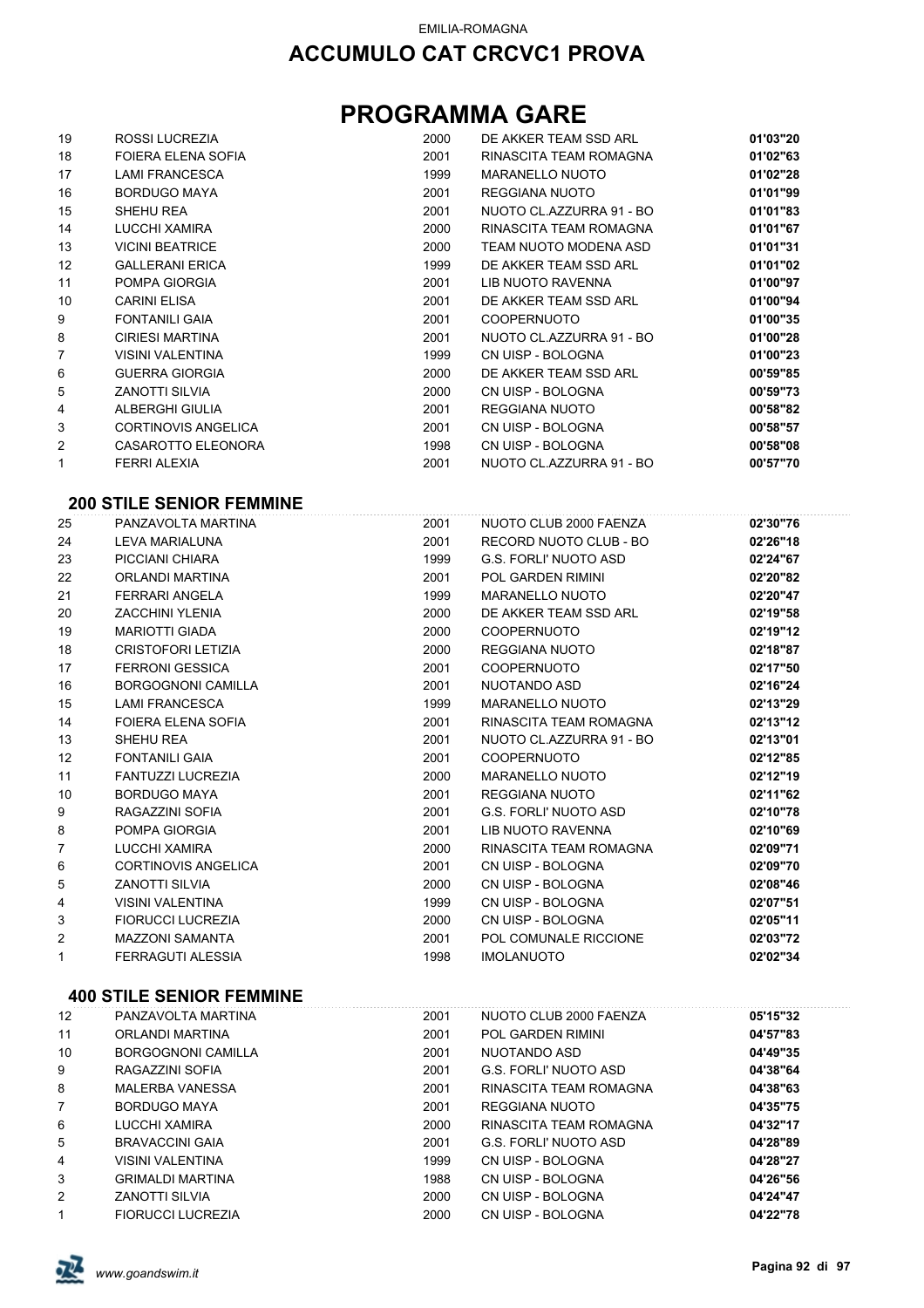## **ACCUMULO CAT CRCVC1 PROVA**

# **PROGRAMMA GARE**

#### **800 STILE SENIOR FEMMINE**

| 9            | ORLANDI MARTINA                   | 2001 | POL GARDEN RIMINI        | 10'32"18 |
|--------------|-----------------------------------|------|--------------------------|----------|
| 8            | PIRACCINI ALESSIA                 | 1999 | NUOTANDO ASD             | 10'19"43 |
| 7            | <b>BORGOGNONI CAMILLA</b>         | 2001 | NUOTANDO ASD             | 10'00"15 |
| 6            | FOIERA ELENA SOFIA                | 2001 | RINASCITA TEAM ROMAGNA   | 09'37"87 |
| 5            | <b>BORDUGO MAYA</b>               | 2001 | <b>REGGIANA NUOTO</b>    | 09'26"57 |
| 4            | LUCCHI XAMIRA                     | 2000 | RINASCITA TEAM ROMAGNA   | 09'17"35 |
| 3            | <b>VISINI VALENTINA</b>           | 1999 | CN UISP - BOLOGNA        | 09'12"82 |
| 2            | <b>ZANOTTI SILVIA</b>             | 2000 | CN UISP - BOLOGNA        | 09'08"75 |
| $\mathbf{1}$ | <b>BRIONI EMMA</b>                | 1999 | <b>COOPERNUOTO</b>       | 09'01"77 |
|              | <b>100 MISTI SENIOR FEMMINE</b>   |      |                          |          |
| 4            | <b>MAZZOLI MARTINA</b>            | 2001 | TEAM NUOTO MODENA ASD    | 01'18"14 |
| 3            | <b>SALAROLI SOFIA</b>             | 2000 | NUOTO CLUB 2000 FAENZA   | 01'08"44 |
| 2            | <b>FANTUZ MARTINA</b>             | 2001 | <b>IMOLANUOTO</b>        | 01'08"18 |
| 1            | <b>FONTANILI GAIA</b>             | 2001 | <b>COOPERNUOTO</b>       | 01'07"15 |
|              | <b>200 MISTI SENIOR FEMMINE</b>   |      |                          |          |
| 7            | <b>MARIOTTI GIADA</b>             | 2000 | <b>COOPERNUOTO</b>       | 02'38"65 |
| 6            | <b>ZACCHINI YLENIA</b>            | 2000 | DE AKKER TEAM SSD ARL    | 02'37"46 |
| 5            | <b>FONTANILI GAIA</b>             | 2001 | <b>COOPERNUOTO</b>       | 02'32"09 |
| 4            | PIRACCINI ALESSIA                 | 1999 | NUOTANDO ASD             | 02'30"81 |
| 3            | ALBERGHI GIULIA                   | 2001 | REGGIANA NUOTO           | 02'28"54 |
| 2            | <b>SALAROLI SOFIA</b>             | 2000 | NUOTO CLUB 2000 FAENZA   | 02'26"12 |
| 1            | <b>MAZZONI SAMANTA</b>            | 2001 | POL COMUNALE RICCIONE    | 02'18"94 |
|              |                                   |      |                          |          |
|              | <b>400 MISTI SENIOR FEMMINE</b>   |      |                          |          |
| 5            | <b>GRIMALDI MARTINA</b>           | 1988 | CN UISP - BOLOGNA        | 05'11"88 |
| 4            | <b>TRABANELLI GIULIA</b>          | 2000 | DE AKKER TEAM SSD ARL    | 05'10"16 |
| 3            | <b>GUERRA GIORGIA</b>             | 2000 | DE AKKER TEAM SSD ARL    | 05'07"06 |
| 2            | <b>CIRIESI MARTINA</b>            | 2001 | NUOTO CL.AZZURRA 91 - BO | 05'04"38 |
| 1            | <b>BRIONI EMMA</b>                | 1999 | <b>COOPERNUOTO</b>       | 05'04"23 |
|              | <b>50 FARFALLA SENIOR MASCHI</b>  |      |                          |          |
| 17           | <b>MONARI FRANCESCO</b>           | 1998 | RARI NANTES ROMAGNA ASD  | 00'30"28 |
| 16           | PEDULLI ANDREA                    | 1997 | RARI NANTES ROMAGNA ASD  | 00'28"80 |
| 15           | RAISA EMANUELE                    | 1996 | <b>NS EMILIA SSD</b>     | 00'28"54 |
| 14           | PAOLUCCI DAVIDE                   | 1999 | TEAM NUOTO MODENA ASD    | 00'27"99 |
| 13           | PINI LEONARDO                     | 1999 | RECORD NUOTO CLUB - BO   | 00'27"78 |
| 12           | PONDRELLI RUBEN                   | 1999 | <b>IMOLANUOTO</b>        | 00'27"55 |
| 11           | DI BATTISTA FRANCESCO             | 1999 | DE AKKER TEAM SSD ARL    | 00'27"44 |
| 10           | <b>SUCCI MATTEO</b>               | 1999 | RINASCITA TEAM ROMAGNA   | 00'27"42 |
| 9            | <b>CAVALLINI FILIPPO</b>          | 1997 | DE AKKER TEAM SSD ARL    | 00'27"33 |
| 8            | PIRAZZINI ALEX                    | 1996 | RARI NANTES ROMAGNA ASD  | 00'27"09 |
| 7            | POZZI MATTIA                      | 1997 | <b>IMOLANUOTO</b>        | 00'26"91 |
| 6            | <b>BIANCHI RICCARDO</b>           | 1993 | <b>IMOLANUOTO</b>        | 00'26"39 |
| 5            | <b>TOGNETTI FABIO</b>             | 1999 | CN UISP - BOLOGNA        | 00'26"19 |
| 4            | GOBBO LUCA                        | 1999 | FERRARANUOTO ASD         | 00'25"81 |
| 3            | <b>LOLI ENRICO</b>                | 1999 | <b>IMOLANUOTO</b>        | 00'25"79 |
| 2            | <b>MAZZONI GIOVANNI</b>           | 1999 | NUOTO CL.AZZURRA 91 - BO | 00'25"36 |
| 1            | PIGNATTI MATTEO                   | 1996 | DE AKKER TEAM SSD ARL    | 00'24"90 |
|              | <b>100 FARFALLA SENIOR MASCHI</b> |      |                          |          |
| 13           | RAISA EMANUELE                    | 1996 | NS EMILIA SSD            | 01'02"90 |
| 12           | PINI LEONARDO                     | 1999 | RECORD NUOTO CLUB - BO   | 01'02"76 |
| 11           | PAOLUCCI DAVIDE                   | 1999 | TEAM NUOTO MODENA ASD    | 01'02"17 |
| 10           | <b>BIANCHI RICCARDO</b>           | 1993 | <b>IMOLANUOTO</b>        | 01'01"53 |
| 9            | PONDRELLI RUBEN                   | 1999 | <b>IMOLANUOTO</b>        | 00'59"94 |
| 8            | <b>CAVALLINI FILIPPO</b>          | 1997 | DE AKKER TEAM SSD ARL    | 00'59"89 |

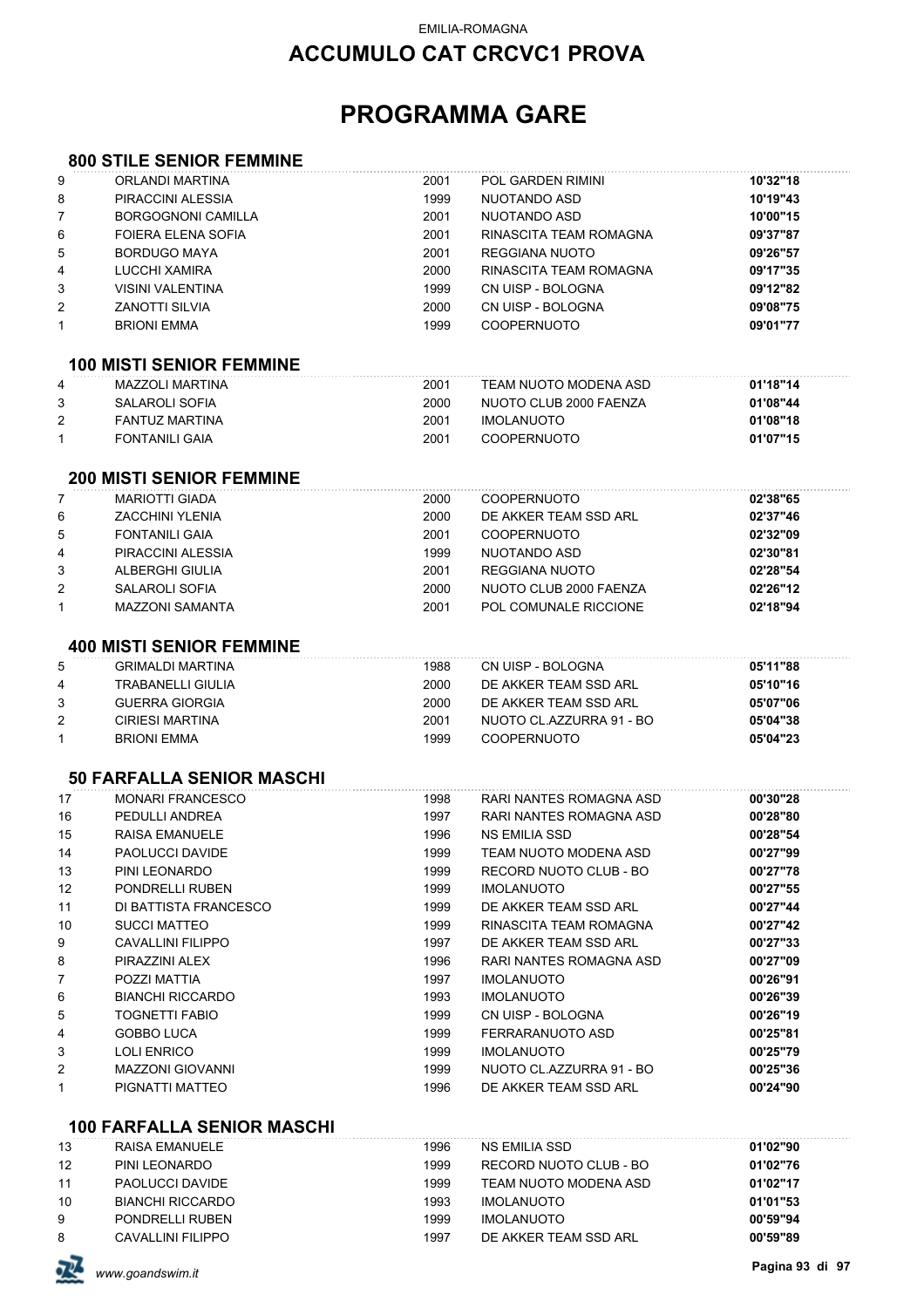| 7<br>6<br>5<br>4 | <b>MAZZONI GIOVANNI</b><br>POZZI MATTIA<br>PIRAZZINI ALEX<br><b>LOLI ENRICO</b> | 1999<br>1997<br>1996<br>1999 | NUOTO CL.AZZURRA 91 - BO<br><b>IMOLANUOTO</b><br>RARI NANTES ROMAGNA ASD<br><b>IMOLANUOTO</b> | 00'59"49<br>00'59"33<br>00'59"18<br>00'58"39 |
|------------------|---------------------------------------------------------------------------------|------------------------------|-----------------------------------------------------------------------------------------------|----------------------------------------------|
| 3                | <b>SUCCI MATTEO</b>                                                             | 1999                         | RINASCITA TEAM ROMAGNA                                                                        | 00'58"10                                     |
| 2                | <b>CESARI GIORGIO</b>                                                           | 1999                         | CN UISP - BOLOGNA                                                                             | 00'56"72                                     |
| $\mathbf{1}$     | PIGNATTI MATTEO                                                                 | 1996                         | DE AKKER TEAM SSD ARL                                                                         | 00'54"49                                     |
|                  | <b>200 FARFALLA SENIOR MASCHI</b>                                               |                              |                                                                                               |                                              |
| 5                | <b>CAVEDONI MATTIA</b>                                                          | 1995                         | <b>MARANELLO NUOTO</b>                                                                        | 02'23"76                                     |
| 4                | <b>RAISA EMANUELE</b>                                                           | 1996                         | <b>NS EMILIA SSD</b>                                                                          | 02'21"09                                     |
| 3                | PONDRELLI RUBEN                                                                 | 1999                         | <b>IMOLANUOTO</b>                                                                             | 02'13"64                                     |
| 2                | <b>CAVALLINI FILIPPO</b>                                                        | 1997                         | DE AKKER TEAM SSD ARL                                                                         | 02'11"81                                     |
| 1                | <b>COSTI FILIPPO</b>                                                            | 1997                         | REGGIANA NUOTO                                                                                | 02'09"33                                     |
|                  | <b>50 DORSO SENIOR MASCHI</b>                                                   |                              |                                                                                               |                                              |
| 5                | DALL'OLIO DAVIDE                                                                | 1998                         | CN UISP - BOLOGNA                                                                             | 00'28"65                                     |
| 4                | <b>BISCAGLIA MARCO</b>                                                          | 1997                         | RINASCITA TEAM ROMAGNA                                                                        | 00'27"49                                     |
| 3                | NATALI MATTEO                                                                   | 1996                         | DELFINO '93 SSD                                                                               | 00'27"37                                     |
| 2                | <b>TABARRONI ALBERTO</b>                                                        | 1997                         | CN UISP - BOLOGNA                                                                             | 00'26"72                                     |
| $\mathbf{1}$     | <b>MOTTARAN LUCA</b>                                                            | 1999                         | DELFINO '93 SSD                                                                               | 00'26"36                                     |
|                  | <b>100 DORSO SENIOR MASCHI</b>                                                  |                              |                                                                                               |                                              |
| 7                | DALL'OLIO DAVIDE                                                                | 1998                         | CN UISP - BOLOGNA                                                                             | 01'04"73                                     |
| 6                | PANINI LEONARDO                                                                 | 1999                         | TEAM NUOTO MODENA ASD                                                                         | 01'02"64                                     |
| 5                | <b>EMANUELE DARIO</b>                                                           | 1998                         | RINASCITA TEAM ROMAGNA                                                                        | 01'00"97                                     |
| 4<br>3           | <b>LORENZON MARCO</b><br><b>SUCCI MATTEO</b>                                    | 1997<br>1999                 | <b>IMOLANUOTO</b><br>RINASCITA TEAM ROMAGNA                                                   | 01'00"80                                     |
| 2                | <b>TABARRONI ALBERTO</b>                                                        | 1997                         | CN UISP - BOLOGNA                                                                             | 01'00"01<br>00'57"19                         |
| $\mathbf{1}$     | <b>BISCAGLIA MARCO</b>                                                          | 1997                         | RINASCITA TEAM ROMAGNA                                                                        | 00'57"09                                     |
|                  | <b>200 DORSO SENIOR MASCHI</b>                                                  |                              |                                                                                               |                                              |
| 5                | <b>EMANUELE DARIO</b>                                                           | 1998                         | RINASCITA TEAM ROMAGNA                                                                        | 02'16"39                                     |
| 4                | <b>HANTJOGLU CRISTIANO</b>                                                      | 1998                         | DE AKKER TEAM SSD ARL                                                                         | 02'08"29                                     |
| 3                | <b>BISCAGLIA MARCO</b>                                                          | 1997                         | RINASCITA TEAM ROMAGNA                                                                        | 02'02"39                                     |
| $\overline{2}$   | <b>TABARRONI ALBERTO</b>                                                        | 1997                         | CN UISP - BOLOGNA                                                                             | 02'01"38                                     |
| $\mathbf{1}$     | <b>BONDAVALLI MATTIA</b>                                                        | 1996                         | DE AKKER TEAM SSD ARL                                                                         | 02'00"97                                     |
|                  | <b>50 RANA SENIOR MASCHI</b>                                                    |                              |                                                                                               |                                              |
| 15               | <b>CAVALLINI GIACOMO</b>                                                        | 1997                         | DE AKKER TEAM SSD ARL                                                                         | 00'32"84                                     |
| 14               | PONDRELLI RUBEN                                                                 | 1999                         | <b>IMOLANUOTO</b>                                                                             | 00'32"45                                     |
| 13               | <b>EMANUELE DARIO</b>                                                           | 1998                         | RINASCITA TEAM ROMAGNA                                                                        | 00'32"43                                     |
| 12               | <b>RICCI ERIC</b>                                                               | 1999                         | FERRARANUOTO ASD                                                                              | 00'32"19                                     |
| 11               | LOLI ENRICO                                                                     | 1999                         | <b>IMOLANUOTO</b>                                                                             | 00'32"15                                     |
| 10               | <b>BIANCHI RICCARDO</b>                                                         | 1993                         | <b>IMOLANUOTO</b>                                                                             | 00'31"55                                     |
| 9                | <b>MARTINELLI MARCO</b>                                                         | 1996                         | <b>MARANELLO NUOTO</b>                                                                        | 00'31"39                                     |
| 8                | <b>TODIRITA BOGDAN</b>                                                          | 1999                         | SPORT CENTER POLISPORTIVA                                                                     | 00'30"66                                     |
| 7                | <b>BECCARIA SIMONE</b>                                                          | 1999                         | CN UISP - BOLOGNA                                                                             | 00'30"07                                     |
| 6                | MUSARELLA ALESSANDRO                                                            | 1998                         | <b>IMOLANUOTO</b>                                                                             | 00'30"07                                     |
| 5                | <b>UGHETTI ALBERTO</b>                                                          | 1997                         | <b>MARANELLO NUOTO</b>                                                                        | 00'29"91                                     |
| 4                | PIPITONE PARIDE                                                                 | 1995                         | CN UISP - BOLOGNA                                                                             | 00'29"59                                     |
| 3<br>2           | <b>BUSI CHRISTIAN</b><br>PIGNATTI MATTEO                                        | 1998<br>1996                 | CN UISP - BOLOGNA<br>DE AKKER TEAM SSD ARL                                                    | 00'29"48<br>00'29"41                         |
| 1                | <b>MAZZONI GIOVANNI</b>                                                         | 1999                         | NUOTO CL.AZZURRA 91 - BO                                                                      | 00'28"64                                     |
|                  |                                                                                 |                              |                                                                                               |                                              |
|                  | <b>100 RANA SENIOR MASCHI</b>                                                   |                              | DE AKKER TEAM SSD ARL                                                                         |                                              |
| 9                | <b>CALANCA MATTIA</b>                                                           | 1998                         |                                                                                               | 01'18"91                                     |

| <b>UALAINUA MATTIA</b> | ເສສດ | LE ANNER TEAM SOLLARL | UI 10 JI |
|------------------------|------|-----------------------|----------|
| SAMORI' ALESSANDRO     | 1992 | <b>IMOLANUOTO</b>     | 01'13"56 |
| RICCI ERIC             | 1999 | FERRARANUOTO ASD      | 01'12"31 |
| CAVALLINI FILIPPO      | 1997 | DE AKKER TEAM SSD ARL | 01'10"50 |
|                        |      |                       |          |

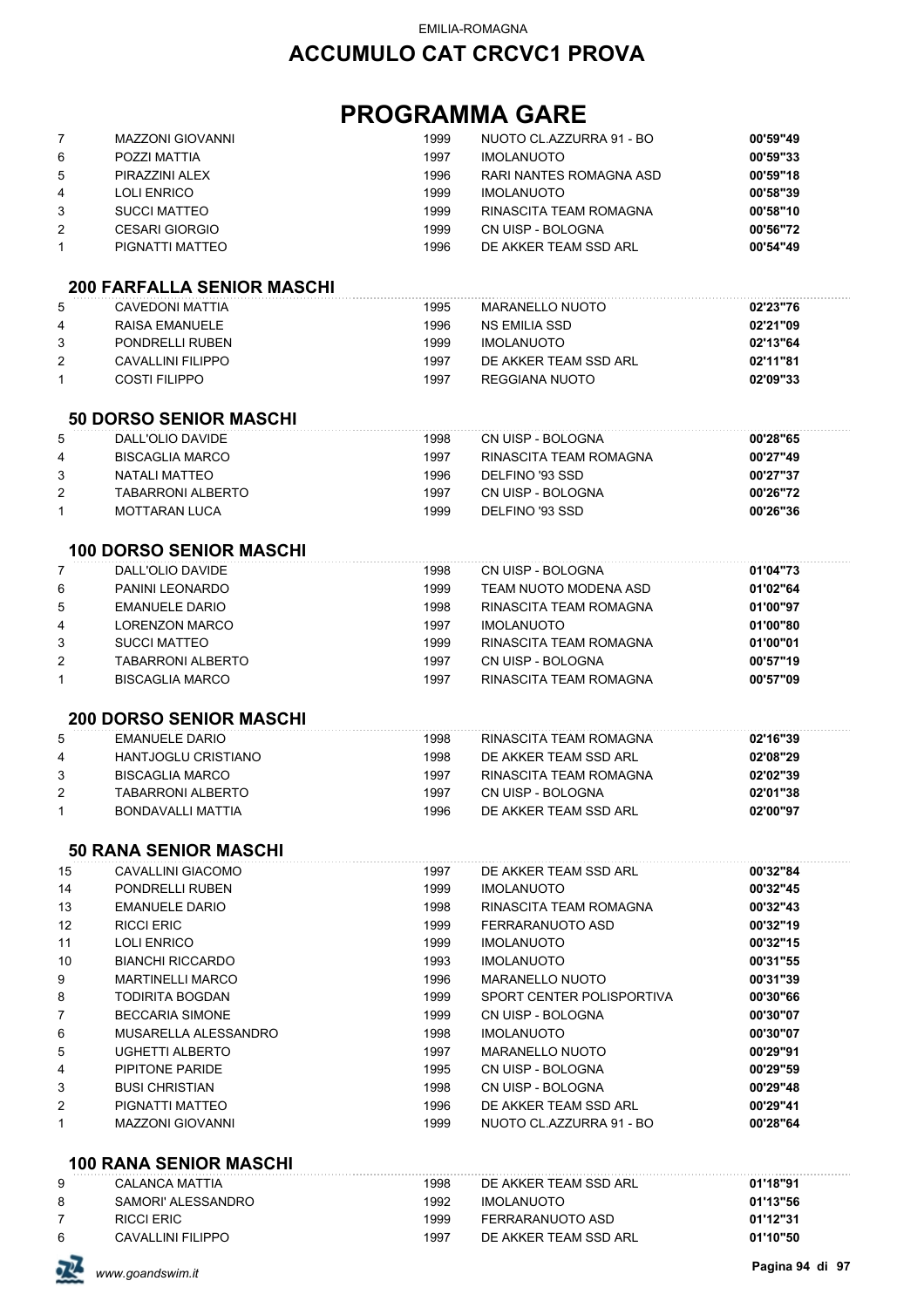## **ACCUMULO CAT CRCVC1 PROVA**

# **PROGRAMMA GARE**

| 5<br>4<br>3<br>$\overline{2}$<br>1<br>6 | <b>MARTINELLI MARCO</b><br><b>TODIRITA BOGDAN</b><br><b>GOBBO LUCA</b><br>MUSARELLA ALESSANDRO<br><b>BUSI CHRISTIAN</b><br><b>200 RANA SENIOR MASCHI</b><br><b>RICCI ERIC</b> | 1996<br>1999<br>1999<br>1998<br>1998<br>1999 | <b>MARANELLO NUOTO</b><br>SPORT CENTER POLISPORTIVA<br>FERRARANUOTO ASD<br><b>IMOLANUOTO</b><br>CN UISP - BOLOGNA<br>FERRARANUOTO ASD | 01'09"51<br>01'06"97<br>01'05"72<br>01'05"39<br>01'04"59<br>02'45"81 |
|-----------------------------------------|-------------------------------------------------------------------------------------------------------------------------------------------------------------------------------|----------------------------------------------|---------------------------------------------------------------------------------------------------------------------------------------|----------------------------------------------------------------------|
| 5                                       | <b>MAZZONI GIOVANNI</b>                                                                                                                                                       | 1999                                         | NUOTO CL.AZZURRA 91 - BO                                                                                                              | 02'44"67                                                             |
| 4                                       | MUSARELLA ALESSANDRO                                                                                                                                                          | 1998                                         | <b>IMOLANUOTO</b>                                                                                                                     | 02'24"33                                                             |
| 3                                       | <b>GOBBO LUCA</b>                                                                                                                                                             | 1999                                         | FERRARANUOTO ASD                                                                                                                      | 02'23"85                                                             |
| 2                                       | <b>BECCARIA SIMONE</b>                                                                                                                                                        | 1999                                         | CN UISP - BOLOGNA                                                                                                                     | 02'20"38                                                             |
| $\mathbf{1}$                            | BONDAVALLI MATTIA                                                                                                                                                             | 1996                                         | DE AKKER TEAM SSD ARL                                                                                                                 | 02'13"64                                                             |
|                                         | <b>50 STILE SENIOR MASCHI</b>                                                                                                                                                 |                                              |                                                                                                                                       |                                                                      |
| 30                                      | <b>CALANCA MATTIA</b>                                                                                                                                                         | 1998                                         | DE AKKER TEAM SSD ARL                                                                                                                 | 00'28"85                                                             |
| 29                                      | <b>GUERZONI GABRIELE</b>                                                                                                                                                      | 1997                                         | <b>MARANELLO NUOTO</b>                                                                                                                | 00'28"52                                                             |
| 28                                      | <b>FREDUCCI LUCA</b>                                                                                                                                                          | 1999                                         | <b>POL GARDEN RIMINI</b>                                                                                                              | 00'27"61                                                             |
| 27                                      | <b>RICCI ERIC</b>                                                                                                                                                             | 1999                                         | FERRARANUOTO ASD                                                                                                                      | 00'27"17                                                             |
| 26                                      | LOHMAN JULIAN                                                                                                                                                                 | 1998                                         | FERRARANUOTO ASD                                                                                                                      | 00'27"04                                                             |
| 25                                      | <b>BARDUCCI MARCO</b>                                                                                                                                                         | 1999                                         | NUOTANDO ASD                                                                                                                          | 00'26"75                                                             |
| 24                                      | <b>MARTINELLI MARCO</b>                                                                                                                                                       | 1996                                         | <b>MARANELLO NUOTO</b>                                                                                                                | 00'26"20                                                             |
| 23                                      | <b>NATALI MATTEO</b>                                                                                                                                                          | 1996                                         | DELFINO '93 SSD                                                                                                                       | 00'26"09                                                             |
| 22                                      | ZOBOLI RICCARDO                                                                                                                                                               | 1997                                         | TEAM NUOTO MODENA ASD                                                                                                                 | 00'25"65                                                             |
| 21                                      | MACCAFERRI JACOPO                                                                                                                                                             | 1998                                         | TEAM NUOTO MODENA ASD                                                                                                                 | 00'25"50                                                             |
| 20                                      | <b>MONARI FRANCESCO</b>                                                                                                                                                       | 1998                                         | RARI NANTES ROMAGNA ASD                                                                                                               | 00'25"48                                                             |
| 19                                      | MONTECCHI LORENZO                                                                                                                                                             | 1994                                         | TEAM NUOTO MODENA ASD                                                                                                                 | 00'25"41                                                             |
| 18                                      | PIRAZZINI ALEX                                                                                                                                                                | 1996                                         | RARI NANTES ROMAGNA ASD                                                                                                               | 00'25"40                                                             |
| 17                                      | <b>TODIRITA BOGDAN</b>                                                                                                                                                        | 1999                                         | SPORT CENTER POLISPORTIVA                                                                                                             | 00'25"10                                                             |
| 16                                      | <b>CAVALLINI GIACOMO</b>                                                                                                                                                      | 1997                                         | DE AKKER TEAM SSD ARL                                                                                                                 | 00'24"99                                                             |
| 15                                      | <b>GHIRARDINI GIOVANNI</b>                                                                                                                                                    | 1998                                         | TEAM NUOTO MODENA ASD                                                                                                                 | 00'24"94                                                             |
| 14                                      | DI BATTISTA FRANCESCO                                                                                                                                                         | 1999                                         | DE AKKER TEAM SSD ARL                                                                                                                 | 00'24"79                                                             |
| 13                                      | <b>FORNACIARI FILIPPO</b>                                                                                                                                                     | 1996                                         | <b>MARANELLO NUOTO</b>                                                                                                                | 00'24"63                                                             |
| 12                                      | PEDULLI ANDREA                                                                                                                                                                | 1997                                         | RARI NANTES ROMAGNA ASD                                                                                                               | 00'24"54                                                             |
| 11                                      | <b>GUIDI GIACOMO</b>                                                                                                                                                          | 1999                                         | CN UISP - BOLOGNA                                                                                                                     | 00'24"51                                                             |
| 10                                      | <b>BUSI CHRISTIAN</b>                                                                                                                                                         | 1998                                         | CN UISP - BOLOGNA                                                                                                                     | 00'24"47                                                             |
| 9                                       | DALL'OLIO DAVIDE                                                                                                                                                              | 1998                                         | CN UISP - BOLOGNA                                                                                                                     | 00'24"32                                                             |
| 8                                       | LORENZON MARCO                                                                                                                                                                | 1997                                         | <b>IMOLANUOTO</b>                                                                                                                     | 00'24"26                                                             |
| 7                                       | <b>LOLI ENRICO</b>                                                                                                                                                            | 1999                                         | <b>IMOLANUOTO</b>                                                                                                                     | 00'24"17                                                             |
| 6                                       | <b>GAIANI FILIPPO</b>                                                                                                                                                         | 1996                                         | DE AKKER TEAM SSD ARL                                                                                                                 | 00'24"00                                                             |
| 5                                       | <b>GOBBO LUCA</b>                                                                                                                                                             | 1999                                         | <b>FERRARANUOTO ASD</b>                                                                                                               | 00'23"95                                                             |
| 4                                       | <b>BANDINELLI NICOLA</b>                                                                                                                                                      | 1998                                         | <b>G.S. FORLI' NUOTO ASD</b>                                                                                                          | 00'23"81                                                             |
| 3                                       | <b>ANDREINI LUCA</b>                                                                                                                                                          | 1999                                         | POL COMUNALE RICCIONE                                                                                                                 | 00'23"63                                                             |
| 2                                       | <b>CESARI GIORGIO</b>                                                                                                                                                         | 1999                                         | CN UISP - BOLOGNA                                                                                                                     | 00'23"57                                                             |
| 1                                       | PIPITONE PARIDE                                                                                                                                                               | 1995                                         | CN UISP - BOLOGNA                                                                                                                     | 00'23"57                                                             |

#### **100 STILE SENIOR MASCHI**

| 27 | <b>CALANCA MATTIA</b>     | 1998 | DE AKKER TEAM SSD ARL   | 01'04"92 |
|----|---------------------------|------|-------------------------|----------|
| 26 | BARDUCCI MARCO            | 1999 | NUOTANDO ASD            | 01'00"99 |
| 25 | <b>DELLAROSA FEDERICO</b> | 1992 | DLF NUOTO RIMINI        | 01'00"85 |
| 24 | <b>CASALI KEVIN</b>       | 1993 | REGGIANA NUOTO          | 01'00"43 |
| 23 | LOHMAN JULIAN             | 1998 | FERRARANUOTO ASD        | 01'00"25 |
| 22 | RICCI ERIC                | 1999 | FERRARANUOTO ASD        | 00'59"94 |
| 21 | RAISA EMANUELE            | 1996 | NS EMILIA SSD           | 00'59"78 |
| 20 | <b>MONARI FRANCESCO</b>   | 1998 | RARI NANTES ROMAGNA ASD | 00'58"67 |
| 19 | PAOLUCCI DAVIDE           | 1999 | TEAM NUOTO MODENA ASD   | 00'57"56 |
| 18 | CAVALLINI FILIPPO         | 1997 | DE AKKER TEAM SSD ARL   | 00'57"24 |
| 17 | PINI LEONARDO             | 1999 | RECORD NUOTO CLUB - BO  | 00'57"23 |
| 16 | CAVALLINI GIACOMO         | 1997 | DE AKKER TEAM SSD ARL   | 00'56"35 |
| 15 | <b>MARTINELLI MARCO</b>   | 1996 | MARANELLO NUOTO         | 00'56"24 |
| 14 | PIRAZZINI ALEX            | 1996 | RARI NANTES ROMAGNA ASD | 00'55"40 |

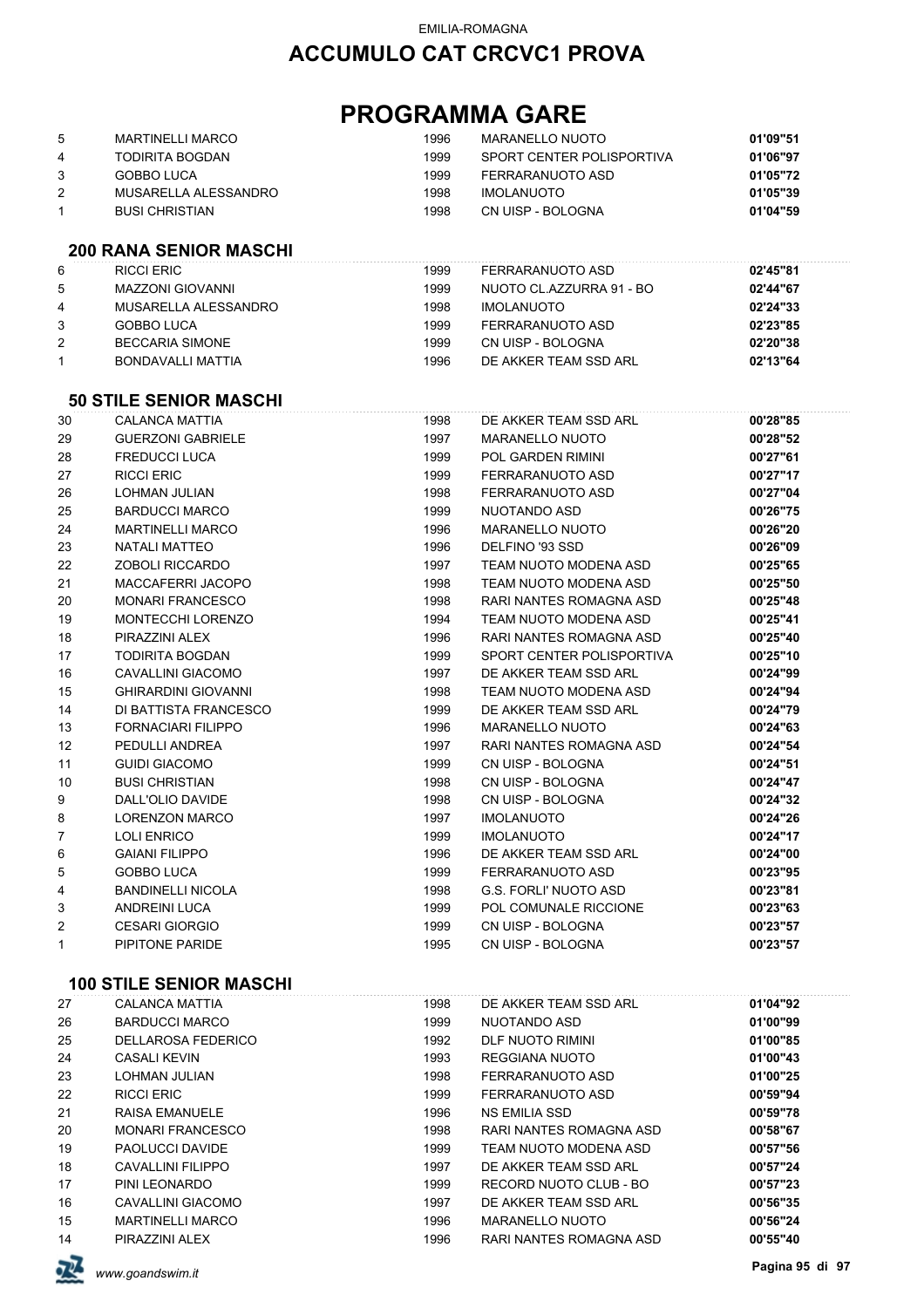# **PROGRAMMA GARE**

| 13                | PEDULLI ANDREA           | 1997 | RARI NANTES ROMAGNA ASD | 00'55"19 |
|-------------------|--------------------------|------|-------------------------|----------|
| $12 \overline{ }$ | MACCAFERRI JACOPO        | 1998 | TEAM NUOTO MODENA ASD   | 00'54"61 |
| 11                | DALL'OLIO DAVIDE         | 1998 | CN UISP - BOLOGNA       | 00'54"26 |
| 10                | <b>BUSI CHRISTIAN</b>    | 1998 | CN UISP - BOLOGNA       | 00'53"96 |
| 9                 | DI BATTISTA FRANCESCO    | 1999 | DE AKKER TEAM SSD ARL   | 00'53"11 |
| 8                 | <b>TOGNETTI FABIO</b>    | 1999 | CN UISP - BOLOGNA       | 00'53"07 |
| $\overline{7}$    | <b>GAIANI FILIPPO</b>    | 1996 | DE AKKER TEAM SSD ARL   | 00'52"88 |
| 6                 | GUIDI GIACOMO            | 1999 | CN UISP - BOLOGNA       | 00'52"54 |
| 5                 | <b>CESARI GIORGIO</b>    | 1999 | CN UISP - BOLOGNA       | 00'52"26 |
| 4                 | <b>GOBBO LUCA</b>        | 1999 | FERRARANUOTO ASD        | 00'52"19 |
| 3                 | <b>TABARRONI ALBERTO</b> | 1997 | CN UISP - BOLOGNA       | 00'51"92 |
| $\overline{2}$    | <b>GOBBO DAVIDE</b>      | 1999 | IN SPORT RANE ROSSE     | 00'51"40 |
| $\mathbf{1}$      | CODIFAVA RICCARDO        | 1999 | <b>IMOLANUOTO</b>       | 00'51"36 |
|                   |                          |      |                         |          |

#### **200 STILE SENIOR MASCHI**

| 15 | <b>MONARI FRANCESCO</b> | 1998 | RARI NANTES ROMAGNA ASD | 02'22"67 |
|----|-------------------------|------|-------------------------|----------|
| 14 | PEDULLI ANDREA          | 1997 | RARI NANTES ROMAGNA ASD | 02'06"03 |
| 13 | DALL'OLIO DAVIDE        | 1998 | CN UISP - BOLOGNA       | 02'05"12 |
| 12 | CAVALLINI FILIPPO       | 1997 | DE AKKER TEAM SSD ARL   | 02'04"78 |
| 11 | TROTTI ANDREA           | 1999 | DE AKKER TEAM SSD ARL   | 02'00"99 |
| 10 | MUSARELLA ALESSANDRO    | 1998 | <b>IMOLANUOTO</b>       | 01'58"89 |
| 9  | <b>BUSI CHRISTIAN</b>   | 1998 | CN UISP - BOLOGNA       | 01'58"85 |
| 8  | GOBBO LUCA              | 1999 | FERRARANUOTO ASD        | 01'58"82 |
| 7  | <b>CESARI GIORGIO</b>   | 1999 | CN UISP - BOLOGNA       | 01'58"00 |
| 6  | MACCAFERRI JACOPO       | 1998 | TEAM NUOTO MODENA ASD   | 01'57"89 |
| 5  | DI BATTISTA FRANCESCO   | 1999 | DE AKKER TEAM SSD ARL   | 01'56"67 |
| 4  | TABARRONI ALBERTO       | 1997 | CN UISP - BOLOGNA       | 01'56"52 |
| 3  | <b>LORENZON MARCO</b>   | 1997 | <b>IMOLANUOTO</b>       | 01'55"38 |
| 2  | CODIFAVA RICCARDO       | 1999 | <b>IMOLANUOTO</b>       | 01'51"28 |
|    | CINQUINO MATTEO         | 1997 | DE AKKER TEAM SSD ARL   | 01'50"25 |

#### **400 STILE SENIOR MASCHI**

| 6 | CAVEDONI MATTIA       | 1995 | MARANELLO NUOTO       | 04'26"96 |
|---|-----------------------|------|-----------------------|----------|
| 5 | MACCAFERRI JACOPO     | 1998 | TEAM NUOTO MODENA ASD | 04'19"78 |
| 4 | LORENZON MARCO        | 1997 | <b>IMOLANUOTO</b>     | 04'13"22 |
| 3 | MUSARELLA ALESSANDRO  | 1998 | <b>IMOLANUOTO</b>     | 04'13"03 |
| 2 | DI BATTISTA FRANCESCO | 1999 | DE AKKER TEAM SSD ARI | 04'05"39 |
|   | TABARRONI ALBERTO     | 1997 | CN UISP - BOLOGNA     | 04'03"15 |

#### **1500 STILE SENIOR MASCHI**

| 4 | CAVEDONI MATTIA   | 1995 | MARANELLO NUOTO       | 17'32"74 |
|---|-------------------|------|-----------------------|----------|
|   | CASALI KEVIN      | 1993 | REGGIANA NUOTO        | 17'25"20 |
|   | MACCAFERRI JACOPO | 1998 | TEAM NUOTO MODENA ASD | 17'06"62 |
|   | TROTTI ANDREA     | 1999 | DE AKKER TEAM SSD ARI | 16'29"01 |

#### **100 MISTI SENIOR MASCHI**

| 8 | CALANCA MATTIA           | 1998 | DE AKKER TEAM SSD ARL     | 01'12"27 |
|---|--------------------------|------|---------------------------|----------|
|   | <b>MARCHETTI LORENZO</b> | 1999 | TEAM NUOTO MODENA ASD     | 01'05"15 |
| 6 | <b>MARTINELLI MARCO</b>  | 1996 | MARANELLO NUOTO           | 01'03"47 |
| 5 | PEDULLI ANDREA           | 1997 | RARI NANTES ROMAGNA ASD   | 01'02"90 |
| 4 | TODIRITA BOGDAN          | 1999 | SPORT CENTER POLISPORTIVA | 01'01"77 |
| 3 | <b>EMANUELE DARIO</b>    | 1998 | RINASCITA TEAM ROMAGNA    | 01'01"14 |
| 2 | <b>SUCCI MATTEO</b>      | 1999 | RINASCITA TEAM ROMAGNA    | 01'00"40 |
| 1 | UGHETTI ALBERTO          | 1997 | MARANELLO NUOTO           | 00'59"90 |

#### **200 MISTI SENIOR MASCHI**

| PONDRELLI RUBEN        | 1999 | <b>IMOLANUOTO</b>      | 02'21"98 |
|------------------------|------|------------------------|----------|
| <b>CESARI GIORGIO</b>  | 1999 | CN UISP - BOLOGNA      | 02'11"70 |
| <b>BISCAGLIA MARCO</b> | 1997 | RINASCITA TEAM ROMAGNA | 02'06"54 |